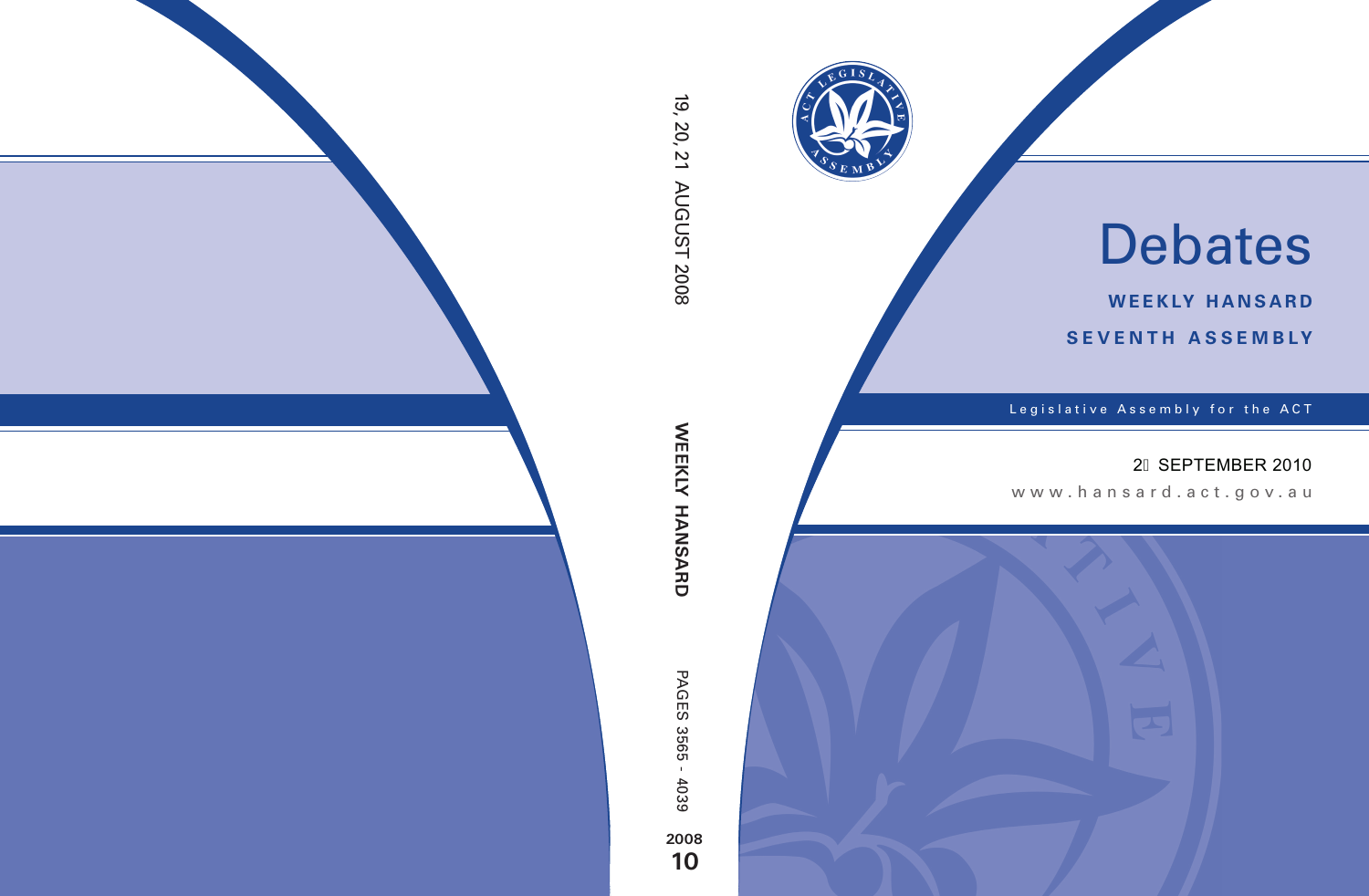# **[Thursday, 23 September 2010](#page-4-0)**

| Justice and Community Safety Legislation Amendment Bill 2010 (No 3)  4429 |  |
|---------------------------------------------------------------------------|--|
| Questions without notice:                                                 |  |
|                                                                           |  |
|                                                                           |  |
|                                                                           |  |
|                                                                           |  |
|                                                                           |  |
|                                                                           |  |
|                                                                           |  |
|                                                                           |  |
|                                                                           |  |
|                                                                           |  |
| Supplementary answers to questions without notice:                        |  |
|                                                                           |  |
|                                                                           |  |
|                                                                           |  |
| Answer to question on notice:                                             |  |
|                                                                           |  |
|                                                                           |  |
|                                                                           |  |
|                                                                           |  |
|                                                                           |  |
|                                                                           |  |
|                                                                           |  |
| Adjournment:                                                              |  |
|                                                                           |  |
|                                                                           |  |
|                                                                           |  |
|                                                                           |  |
|                                                                           |  |
| Schedule of amendments:                                                   |  |
| Schedule 1: Justice and Community Safety Legislation Amendment Bill       |  |
|                                                                           |  |
| Answers to questions:                                                     |  |
|                                                                           |  |
|                                                                           |  |
|                                                                           |  |
| Canberra Institute of Technology—staff (Question No 1037) 4495            |  |
|                                                                           |  |
|                                                                           |  |
|                                                                           |  |
|                                                                           |  |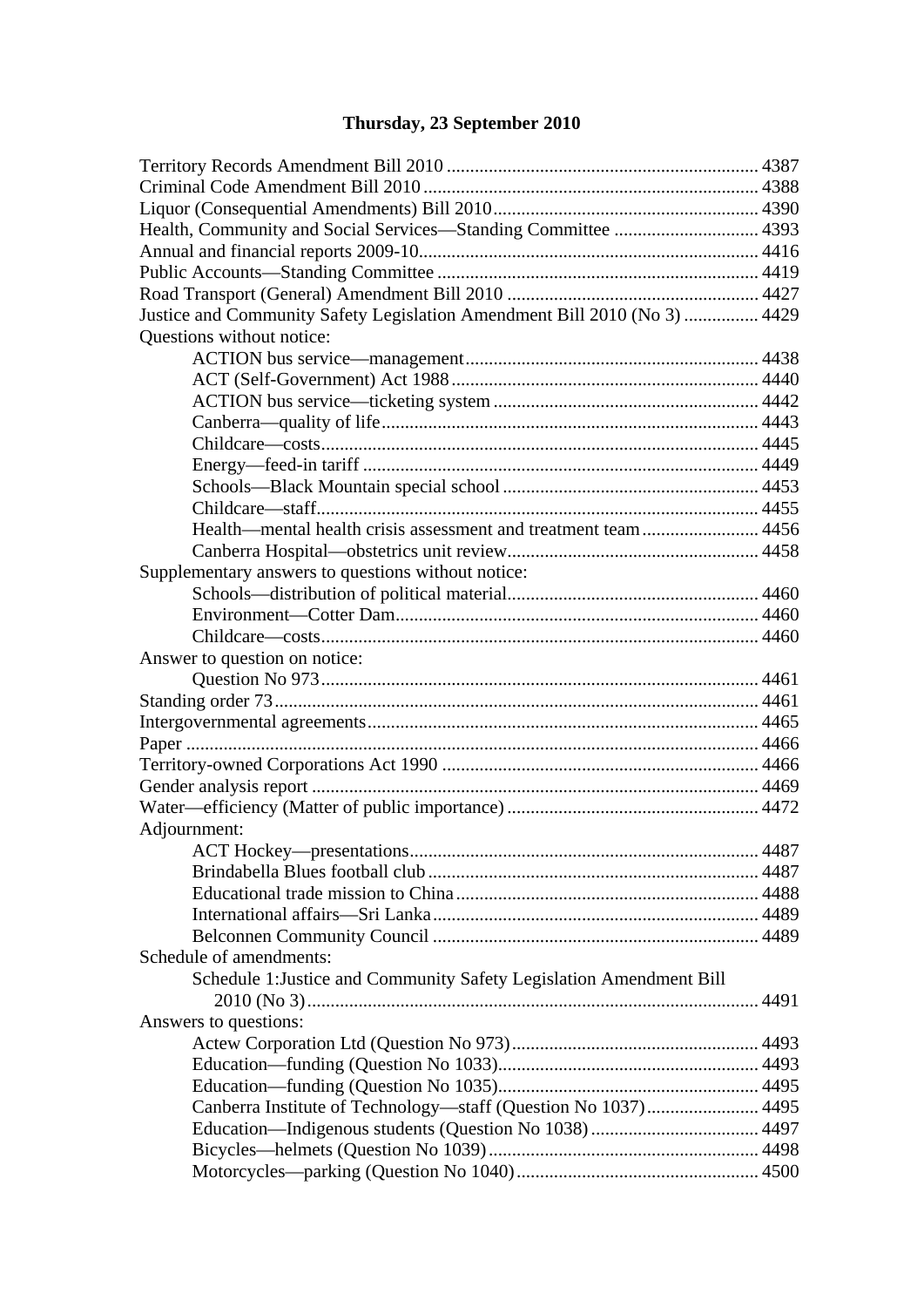| Roads-Belconnen Way bus lane (Question No 1046)  4507                 |  |
|-----------------------------------------------------------------------|--|
|                                                                       |  |
|                                                                       |  |
|                                                                       |  |
|                                                                       |  |
| Health—public benefit institution concession (Question No 1056) 4510  |  |
|                                                                       |  |
|                                                                       |  |
|                                                                       |  |
|                                                                       |  |
| Health-primary care infrastructure grants (Question No 1063) 4516     |  |
| Social welfare—carers advocacy service (Question No 1064)  4517       |  |
|                                                                       |  |
| Pierces Creek—rehabilitation management (Question No 1066)  4519      |  |
| Mulligan's Flat nature reserve—interim board (Question No 1067)  4520 |  |
| Jerrabomberra wetlands—interim board (Question No 1068)  4521         |  |
| Sport—community infrastructure grants (Question No 1069) 4522         |  |
|                                                                       |  |
| Finance—departmental bank accounts (Question No 1076) 4523            |  |
|                                                                       |  |
| Finance—departmental bank accounts (Question No 1082) 4524            |  |
| Finance—departmental bank accounts (Question No 1083) 4524            |  |
|                                                                       |  |
|                                                                       |  |
|                                                                       |  |
|                                                                       |  |
|                                                                       |  |
|                                                                       |  |
|                                                                       |  |
|                                                                       |  |
|                                                                       |  |
|                                                                       |  |
|                                                                       |  |
|                                                                       |  |
|                                                                       |  |
|                                                                       |  |
|                                                                       |  |
| Finance—departmental loans (Question No 1121 supplementary) 4530      |  |
|                                                                       |  |
|                                                                       |  |
|                                                                       |  |
|                                                                       |  |
|                                                                       |  |
|                                                                       |  |
|                                                                       |  |
|                                                                       |  |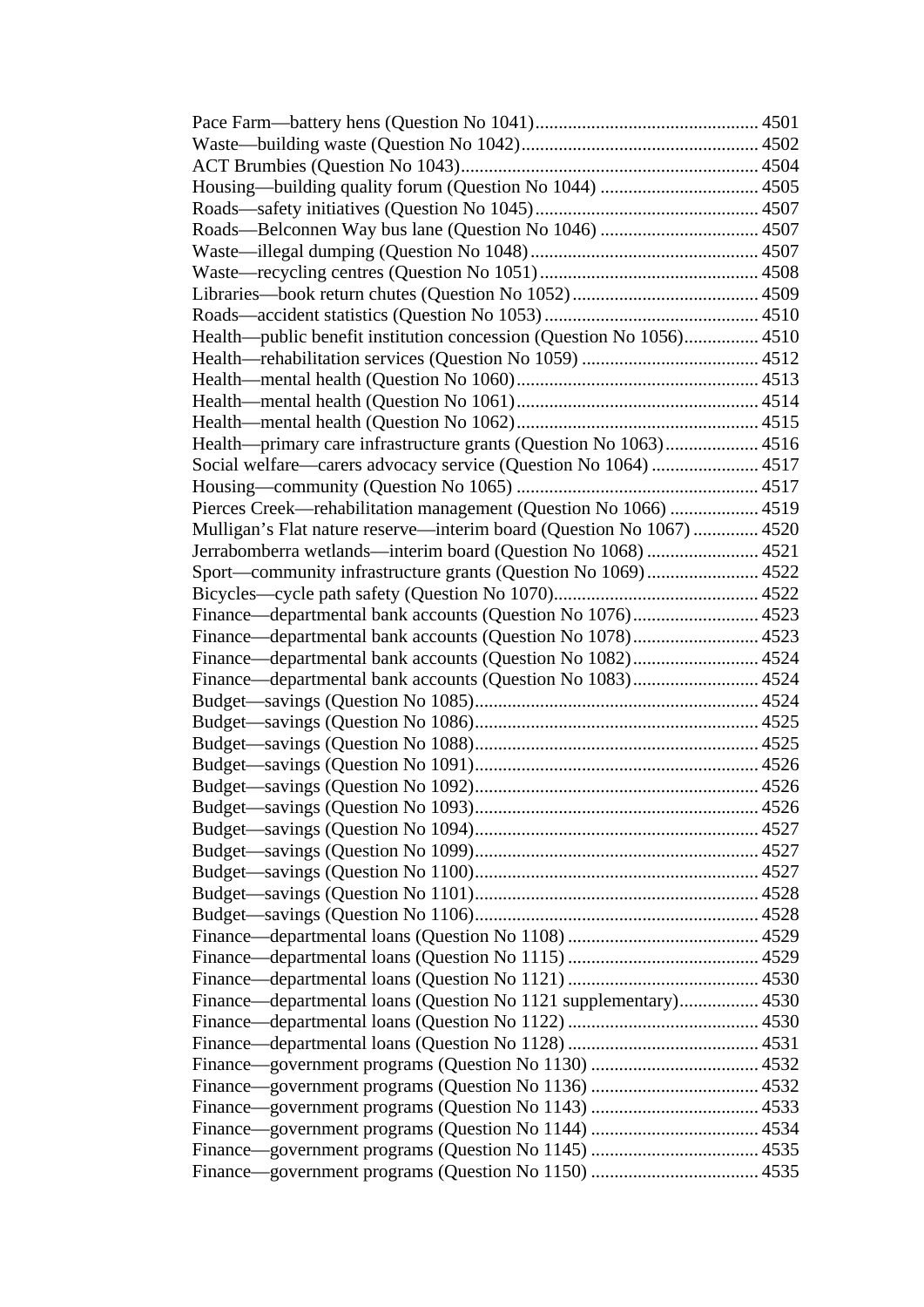| Gungahlin Drive extension—bridge collapse (Question No 1175) 4539     |  |
|-----------------------------------------------------------------------|--|
| Questions without notice taken on notice:                             |  |
| Children—kinship carer support program—Thursday, 26 August 2010 4543  |  |
|                                                                       |  |
| Domestic Animal Services—dogs—Thursday, 26 August 2010  4543          |  |
| Alexander Maconochie Centre—drugs—Tuesday, 21 September 2010 4544     |  |
|                                                                       |  |
| Children—kinship carer support program—Wednesday, 25 August 2010 4546 |  |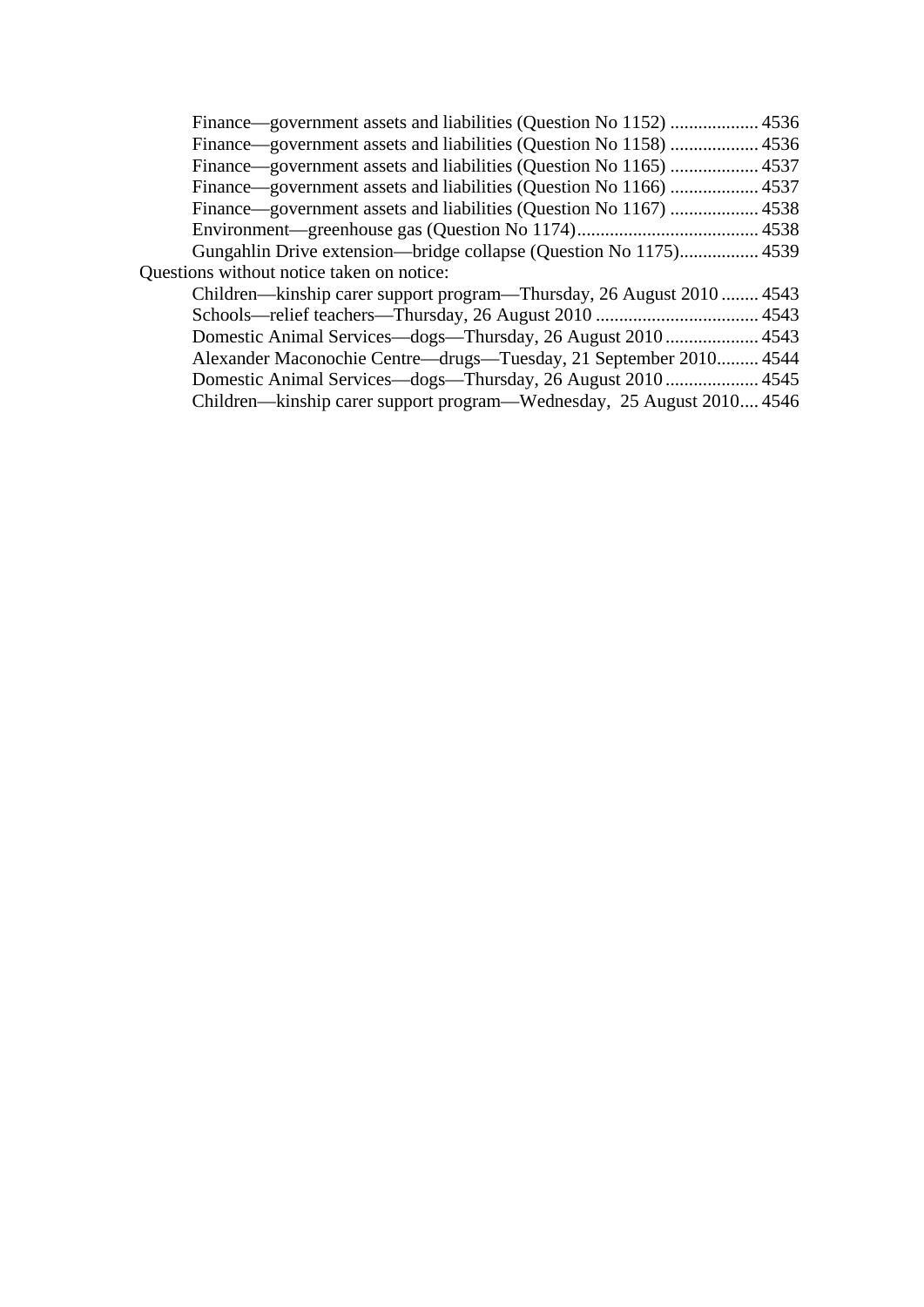# <span id="page-4-0"></span>**Thursday, 23 September 2010**

**MR SPEAKER** (Mr Rattenbury) took the chair at 10 am and asked members to stand in silence and pray or reflect on their responsibilities to the people of the Australian Capital Territory.

## <span id="page-4-1"></span>**Territory Records Amendment Bill 2010**

**Mr Stanhope**, pursuant to notice, presented the bill, its explanatory statement and a Human Rights Act compatibility statement.

Title read by Clerk.

**MR STANHOPE** (Ginninderra—Chief Minister, Minister for Transport, Minister for Territory and Municipal Services, Minister for Business and Economic Development, Minister for Land and Property Services, Minister for Aboriginal and Torres Strait Islander Affairs and Minister for the Arts and Heritage) (10.02): I move:

That this bill be agreed to in principle.

Today I am tabling the Territory Records Amendment Bill 2010. This bill proposes a range of amendments to ensure that the Territory Records Act remains at the forefront of the government's commitment to openness and accountability.

When my former colleague Mr Bill Wood introduced the Territory Records Act in 2002, he had the foresight to include a review provision in this groundbreaking legislation to ensure that the Assembly, the public service and the citizens of the ACT could continue to have confidence that this key piece of legislation was delivering to the highest of our expectations.

I presented the review of the Territory Records Act 2002 and the government's response to this review to the Assembly on 1 July this year. Now I am able to return to give effect to the government's response by introducing the proposed amendments to the act.

I was pleased with the findings of the review which was undertaken by an eminent records manager and archivist, Mr Paul Macpherson. Mr Macpherson stated in his introduction:

There was universal agreement that the Act was important for the people of the ACT and facilitated good administration, accountability of government to people and access to records for historical and cultural purposes. There was also universal agreement that the Act was in general operating well and its implementation and operation had not resulted in any major problems for the Territory or its people.

Of course, Mr Macpherson identified some areas where improvement was possible, and those areas that required a legislative response are before you today. One innovation is to bring the provisions of the Executive Documents Release Act 2001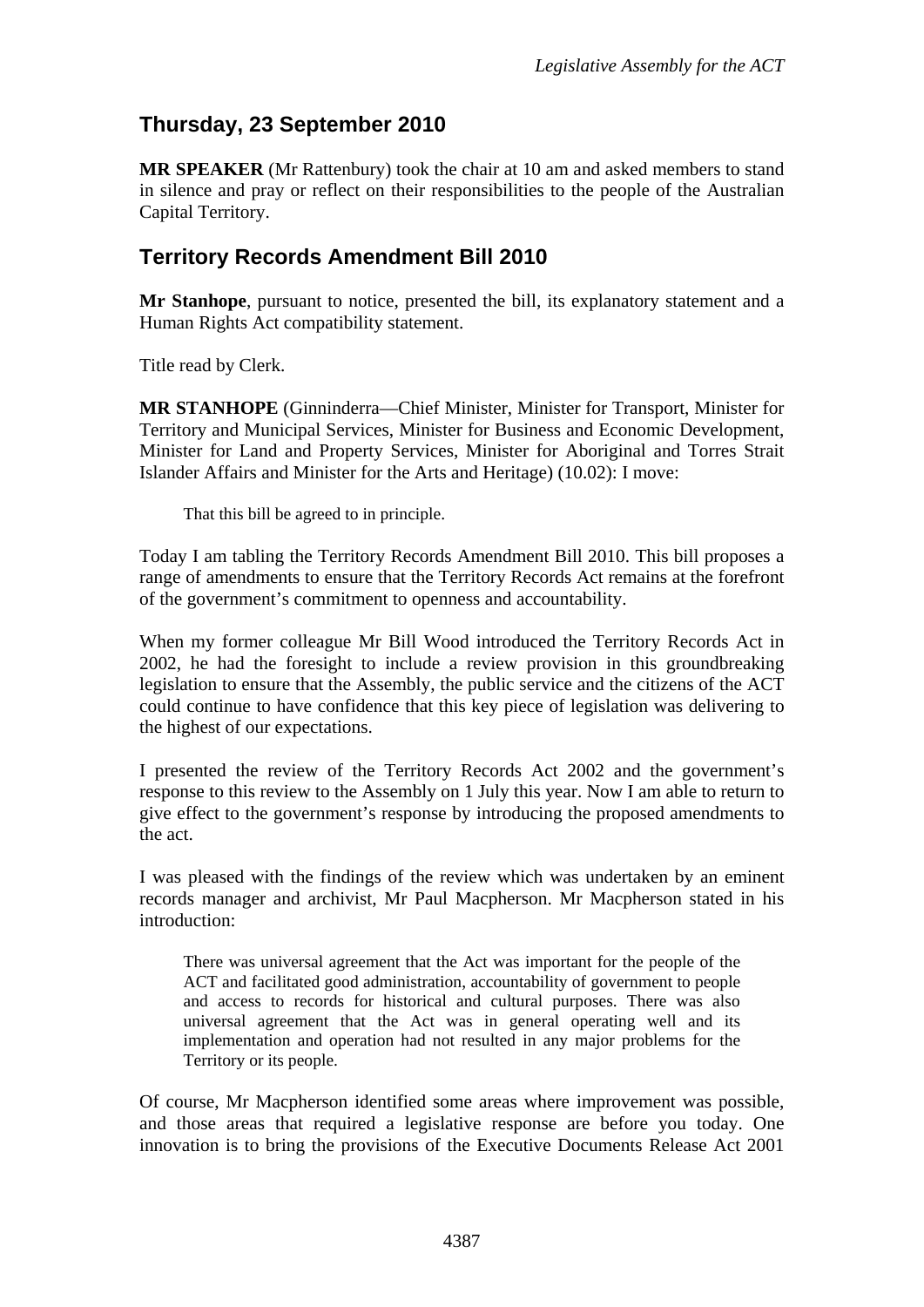together with those of the Territory Records Act 2002, making the amended act the primary point of access for government records. Cabinet records will open at 10 years and other government records at 20 years, and they will be available for public access each year from Canberra Day. This will be an important way of recognising the extensive documentary heritage that we have here in the ACT.

The amended act will also enable us to transfer records when required to another jurisdiction, and the government will be able to prevent the disposal of records when they may be required in a forthcoming court case. The Territory Records Advisory Council, which already has a membership representing agencies, professional, community and Indigenous interests to advise on records management, will now also have representation from someone with a background in public administration, governance or public accountability. This will enhance the already valuable role of the council. I commend this bill to the Assembly.

Debate (on motion by **Mr Coe**) adjourned to the next sitting.

# <span id="page-5-0"></span>**Criminal Code Amendment Bill 2010**

**Mr Corbell**, pursuant to notice, presented the bill, its explanatory statement and a Human Rights Act compatibility statement.

Title read by Clerk.

**MR CORBELL** (Molonglo—Attorney-General, Minister for the Environment, Climate Change and Water, Minister for Energy and Minister for Police and Emergency Services) (10.05): I move:

That this bill be agreed to in principle.

The Criminal Code Amendment Bill 2010 introduces a defence of lawful possession into the Criminal Code. This defence will be available for people who can show that their possession of otherwise prohibited material or items is related to a person's employment or their work within the criminal justice system.

The defence of lawful possession has three limbs which a person must satisfy before they can rely on the defence. The first limb is that a person must be able to show that their possession of an item or material is as a result of their work or employment within the parameters of the criminal justice system. Section  $43A(1)(a)$  of the bill sets out what "work" or "employment" within the parameters of the criminal justice system means. Under this section, a person must be able to show that they are either employed by or appointed as a member of a law enforcement or justice agency, required to provide technical, professional or expert services to a law enforcement or justice agency, or a legal practitioner, or a person employed by or required to provide technical, professional or expert services to a legal practitioner.

The second limb is that the conduct by which the person comes to possess the material or item must be for a law enforcement purpose. The bill defines what constitutes conduct for law enforcement purposes in section 43A(2) as conduct that is necessary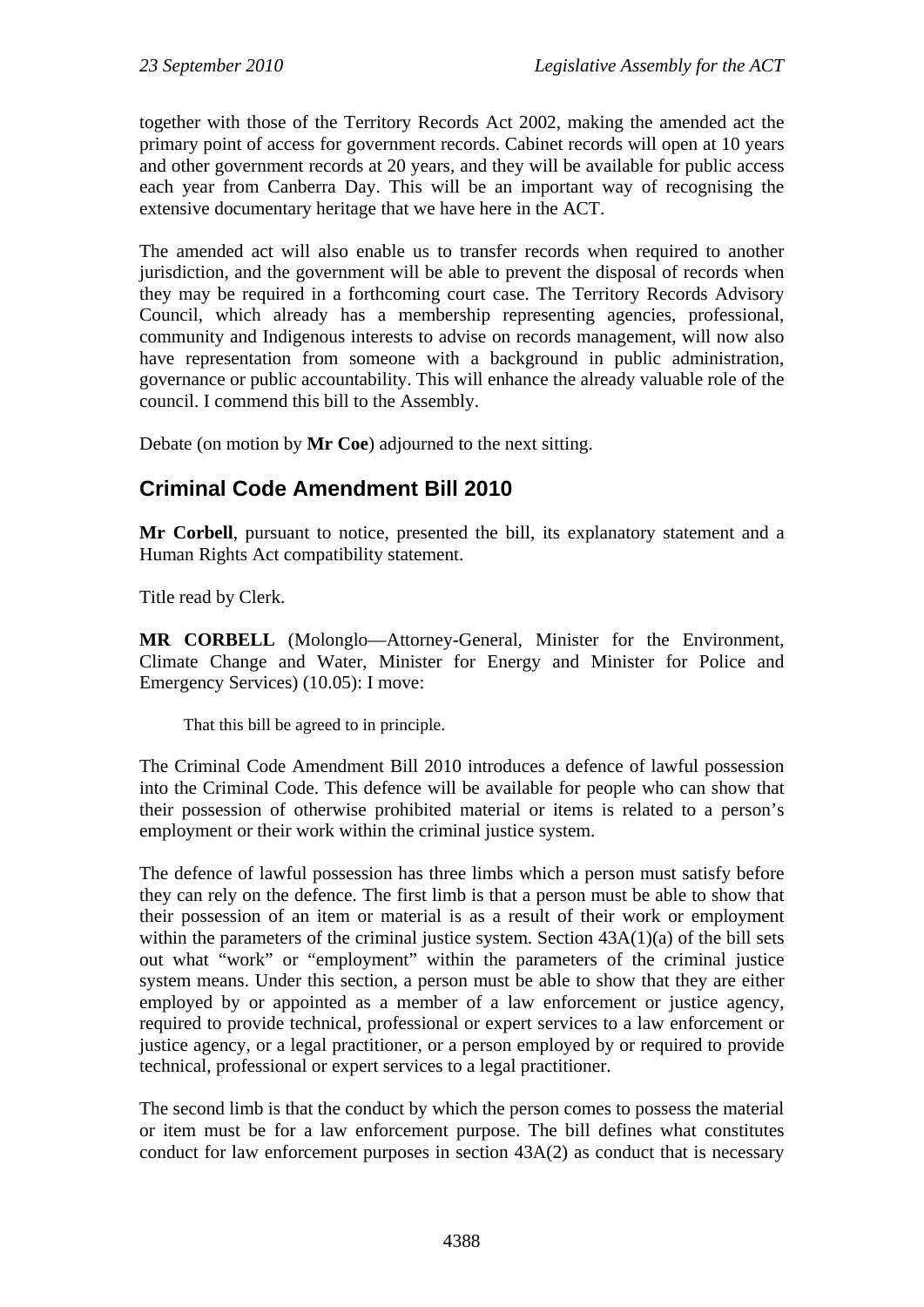for or of assistance in enforcing a law of the commonwealth, a state or territory; monitoring compliance with or investigating a contravention of a law of the commonwealth, state or territory; or the administration of justice.

To illustrate the government's intention of what type of work or employment will be covered by this limb of the defence, section 43A(2) of the bill contains examples of conduct for law enforcement purpose. These examples include police investigations, giving legal advice or providing legal representation, carrying out analyses or tests for forensic reasons, and judicial service.

The final and most important limb of the defence is that a person must be able to show that the conduct they were engaging in to possess the material or item was reasonable in all the circumstances. The government is introducing this bill to address concerns from some within the criminal justice system that they may be inadvertently breaking the law by simply carrying out their job. This is because a number of offences on the ACT statute book do not provide a defence to the possession of an otherwise prohibited item if the possession is as a result of intelligence gathering, investigation, prosecution or consideration of a charge.

The Criminal Code Amendment Bill 2010 intends to address this by adding a defence of lawful possession into chapter 2 of the Criminal Code by inserting new section 43A. One view is that if legislation provides for a power to seize an item then there is the implied power to possess that item. Indeed, section 196(1) of the Legislation Act 2001 states:

A provision of a law that gives a function to an entity also gives the entity the powers necessary and convenient to exercise the function.

However, the government is of the view that this will not be sufficient to protect some involved in law enforcement activities. The new section 43A will provide a defence to those people involved or engaged in the criminal justice system who possess an otherwise prohibited item but cannot rely on a specific power to do so, such as the power to seize.

In drafting the defence, officers in my department sought the opinion of officers from ACT Policing, the Director of Public Prosecutions and the Legal Aid Office of the ACT. This consultation was vital to ensure that the defence actually covers the situation highlighted as a concern and does not provide any loopholes to people who think they might be able to rely on this defence

It is not the intention of the government that this defence be available to neighbourhood vigilante groups, do-gooders, or self-styled private investigators. Rather, it is the intention of the government that this defence be available to police officers, public prosecuting authorities, defence advocates, technical experts, court staff, including associates, and members of the judiciary.

The government acknowledges that, technically, the people who will rely on this defence may be committing an offence. But what this bill does is provide a defence to prosecution for those people who can satisfy the court that their possession of a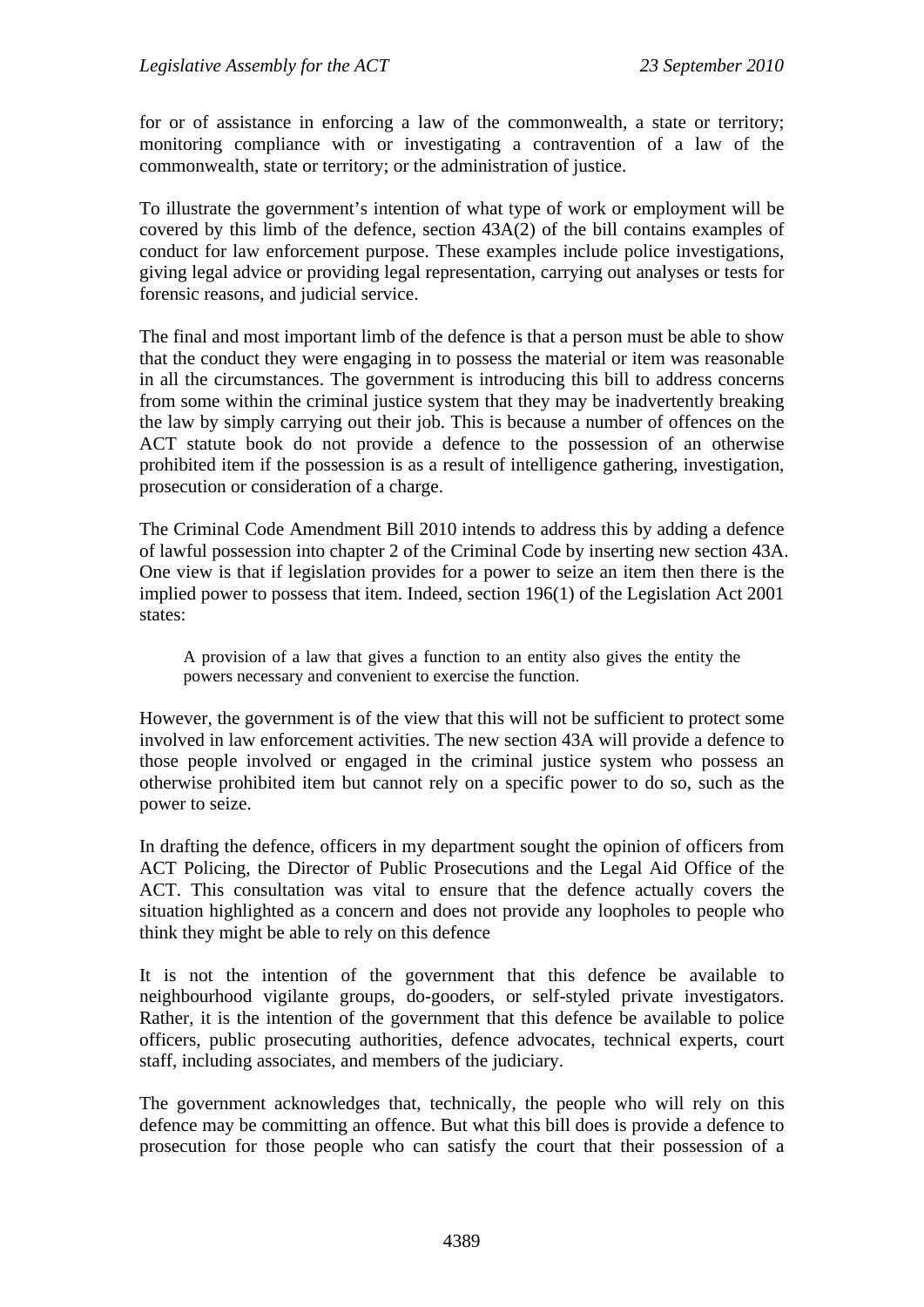material or item is as a result of their work or employment within the parameters of the criminal justice system, is for a law enforcement purpose and is reasonable in the circumstances for the law enforcement purpose in which the person was engaged. I commend the Bill to the Assembly.

Debate (on motion by **Mrs Dunne**) adjourned to the next sitting.

# <span id="page-7-0"></span>**Liquor (Consequential Amendments) Bill 2010**

**Mr Corbell**, pursuant to notice, presented the bill, its explanatory statement and a Human Rights Act compatibility statement.

Title read by Clerk.

**MR CORBELL** (Molonglo—Attorney-General, Minister for the Environment, Climate Change and Water, Minister for Energy and Minister for Police and Emergency Services) (10.11): I move:

That this bill be agreed to in principle.

The Liquor (Consequential Amendments) Bill 2010 introduces a number of consequential amendments and transitional arrangements to ensure a smooth transition from the old Liquor Act to the new Liquor Act 2010. Schedule 1 of the bill amends various acts and regulations across the statute book to update existing definitions with new definitions and references. It also delays commencement of the responsible service of alcohol, or RSA, provisions for six months to give the training sector sufficient time to develop appropriate courses and have them approved by the Commissioner for Fair Trading.

The new offences dealing with the supply of liquor without an RSA certificate will also be delayed for 12 months to give people working in the liquor industry sufficient time to enrol with a registered training organisation and undertake the RSA course.

There is also a number of amendments to various sections in the Liquor Act 2010 to clarify the operation of several provisions. For example, section 25 is amended to clarify that only licensees who sell liquor for consumption on the premises—for example in pubs, bars, nightclubs, restaurants and cafes and clubs—will need to complete a risk assessment management plan, or RAMP. Off-licence holders who sell liquor from bottle shops and supermarkets do not need to prepare one because they can only sell liquor for consumption off the premises.

Section 39 is amended to clarify that forms must be used if approved by the commissioner and fees may be payable if determined under the act. Section 78 is amended to clarify and remove any doubt about when suitability information about premises would need to be considered by the commissioner. During the debate on the Liquor Bill, there was some discussion about how this provision might operate. Unlike section 69, which focuses on the suitability of a person to operate a licensed premises, the focus of section 78 is on the suitability of the premises to sell liquor from.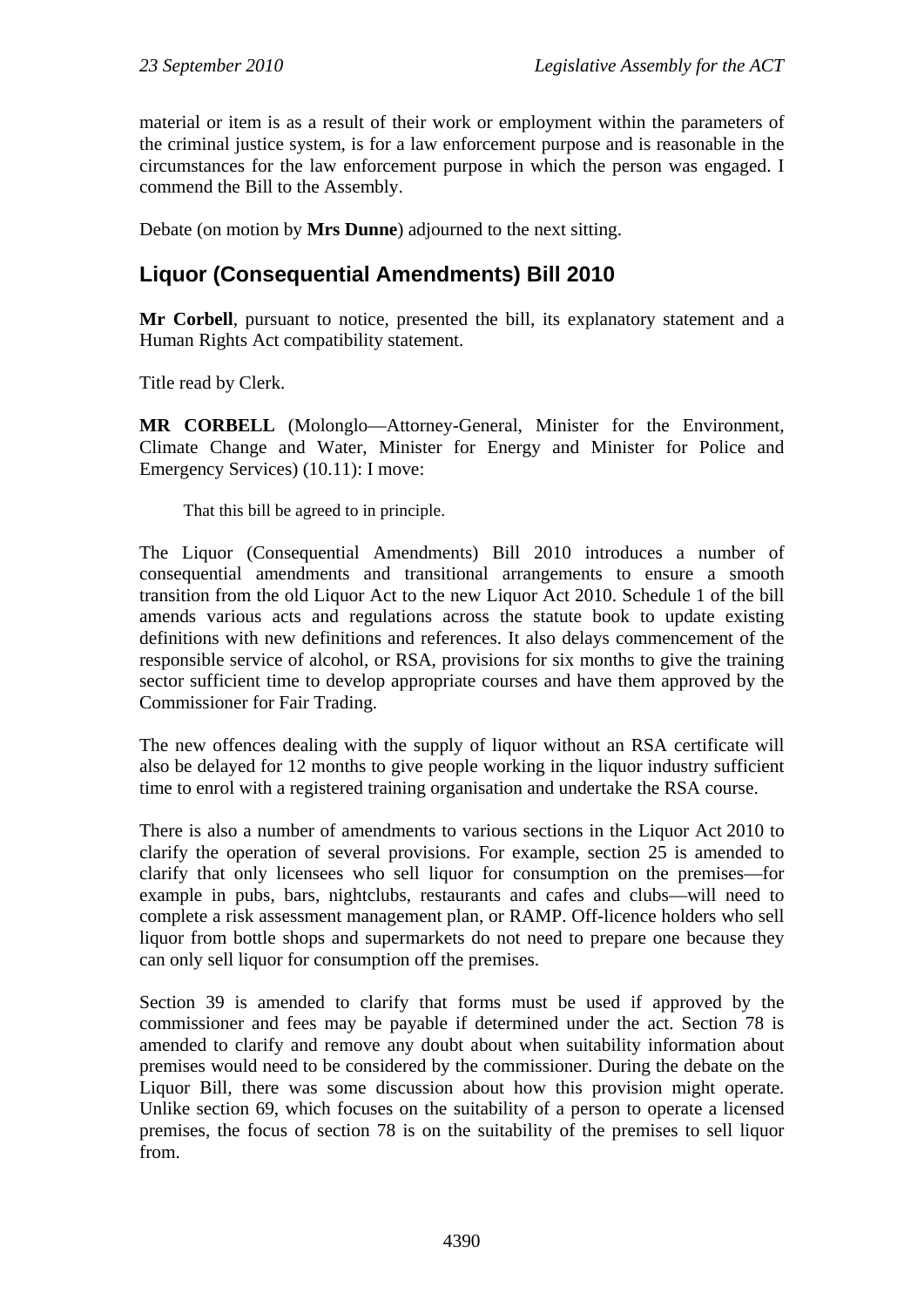When deciding the suitability of premises, the commissioner needs to know about any past problems at the premises. The commissioner needs to be able to allow for consideration to be given to ensuring that the same problems which may have contributed to antisocial behaviour or alcohol-related violence at the premises are not revisited on the licensee. In deciding whether premises are suitable for a liquor licence or permit, the commissioner should consider any previous convictions or findings of guilt against any person for an offence against the Liquor Act involving the actual premises. "Any person" might include the licensee, the permit holder or a staff member who may have been convicted of an offence involving the actual premises. If there were such a circumstance, the commissioner rightly needs to know about it before he or she issues, renews or amends a liquor licence or permit.

Section 84 is amended to make it clear that a public area includes an outdoor area at the premises that is open to the public. To protect the privacy of crowd controllers from any retaliation when issuing a receipt for seized false identification documents, section 124 is amended to require them to only provide their unique indentifying number rather than their names.

Sections 125 and 126 have been amended to clarify that these offences only apply to permitted premises which have a public area with a determined occupancy loading, as not all permitted premises have an area with an occupancy loading.

When the Liquor Bill was debated, section 129 was inserted by the Legislative Assembly to protect the confidentiality of certain information in a risk assessment management plan. The government's decision to remove the offence provision altogether by not requiring a licensee or commercial permit holder to make their RAMP available for public inspection at all resolves the issue of confidentiality and removes the need for section 129.

New section 136(2)(a), which was inadvertently omitted from the Liquor Bill, has been inserted to make it an offence when a licensee knows about and allows another person to conduct a prohibited promotional activity at the premises.

Clarification of the powers of entry in section 154 is necessary to remove any doubt about the extent of the power of police and inspectors to enter licensed premises at any time when there are reasonable grounds for suspecting that liquor is being sold on the premises. The power has always been there, and new section 154(1)(ba) removes any doubt about its operation and provides clarity for authorised officers to know the extent of their powers of entry under the new Liquor Act. It also puts licensees on notice about the entry power.

Sections 183 and 184 are amended to include critical pieces of legislation which, if not complied with, would subject licensees and permit holders to the occupational disciplinary process under the ACT Civil and Administrative Tribunal Act.

To address a recommendation made by the Greens, section 223 is amended to provide guidance on what guidelines under the Liquor Act may cover. Examples of the subject matter guidelines may cover have been included. The addition of the list covering the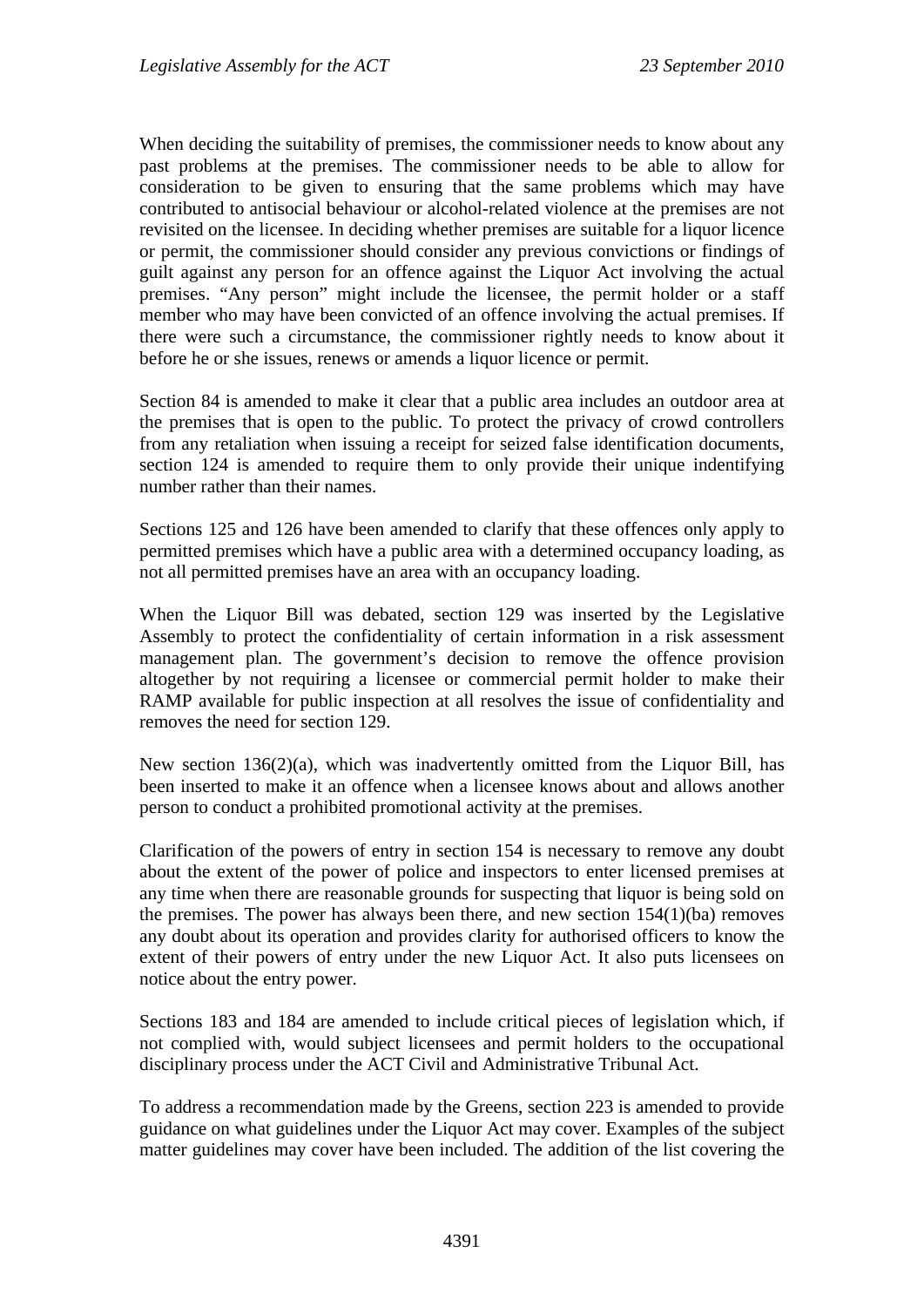advertising or promotion of liquor, the meaning of intoxication, crowd management at and near licensed premises, and RSA training does not limit the making of other guidelines; it merely states expressly what may be covered.

New part 20 of the bill inserts a number of transitional provisions into the Liquor Act 2010 to ensure a smooth transition of the licensing framework from the old act to the new act*.* Licensees applying for a new licence before the old licence expires on 30 November this year will not be required to obtain a fresh police certificate if they had already provided one on or after 1 July this year. All licensees will be exempt from having to provide a building certificate, floor plans and a certificate of occupancy. Other licensees will be required to provide a police certificate, but will have 90 days to provide it to the Commissioner for Fair Trading as part of their licence application.

As part of a licensee's new licence application, they will be required to provide additional information about liquor purchased for sale at the licensed premises during the term of the old licence. This new information will allow the commissioner to determine the level of licence fee each licensee should pay for their new licence.

Licensees who apply for a new licence before their old licence expires and before commencement day on 1 December this year will not have to comply with the new public consultation provisions. The commissioner will have six months after the day the commissioner receives the application to make a decision, and their old licence will continue to have the same legal effect until the application is decided.

In circumstances where a licensee applies for a new licence where the commissioner must decide an occupancy loading for the licensed premises, the commissioner can use the occupancy loading issued for the public area at the licensed premises which was determined under the old licence for the area.

Temporary protection will also be available for old liquor permits under the old Liquor Act. Old liquor permits will be recognised as commercial liquor permits in the same way as the former liquor permit, and will expire on the day stated in the permit or, if no date is stated, three months after commencement day. Similarly, old tourism wine permits will be taken to be commercial permits on commencement day. They will be treated as tourism wine permits and subject to the same conditions as the former tourism wine permits. They will expire on the day stated in the tourism wine permit or, if no day is stated, three months after the commencement day.

Provision is also made for a non-profit wine permit held before commencement day. It will be taken to be a non-commercial permit and subject to the same conditions as the non-profit wine permit. It will expire on the day stated in the wine permit or, if no date is stated, three months after commencement day.

To ensure a smooth transition for those people who have already undertaken the RSA course and obtained their certificate not more than two years before the act commences, the old RSA certificate will be recognised as a new RSA certificate and will expire one year after the act commences to coincide with the need to undertake a refresher course every three years.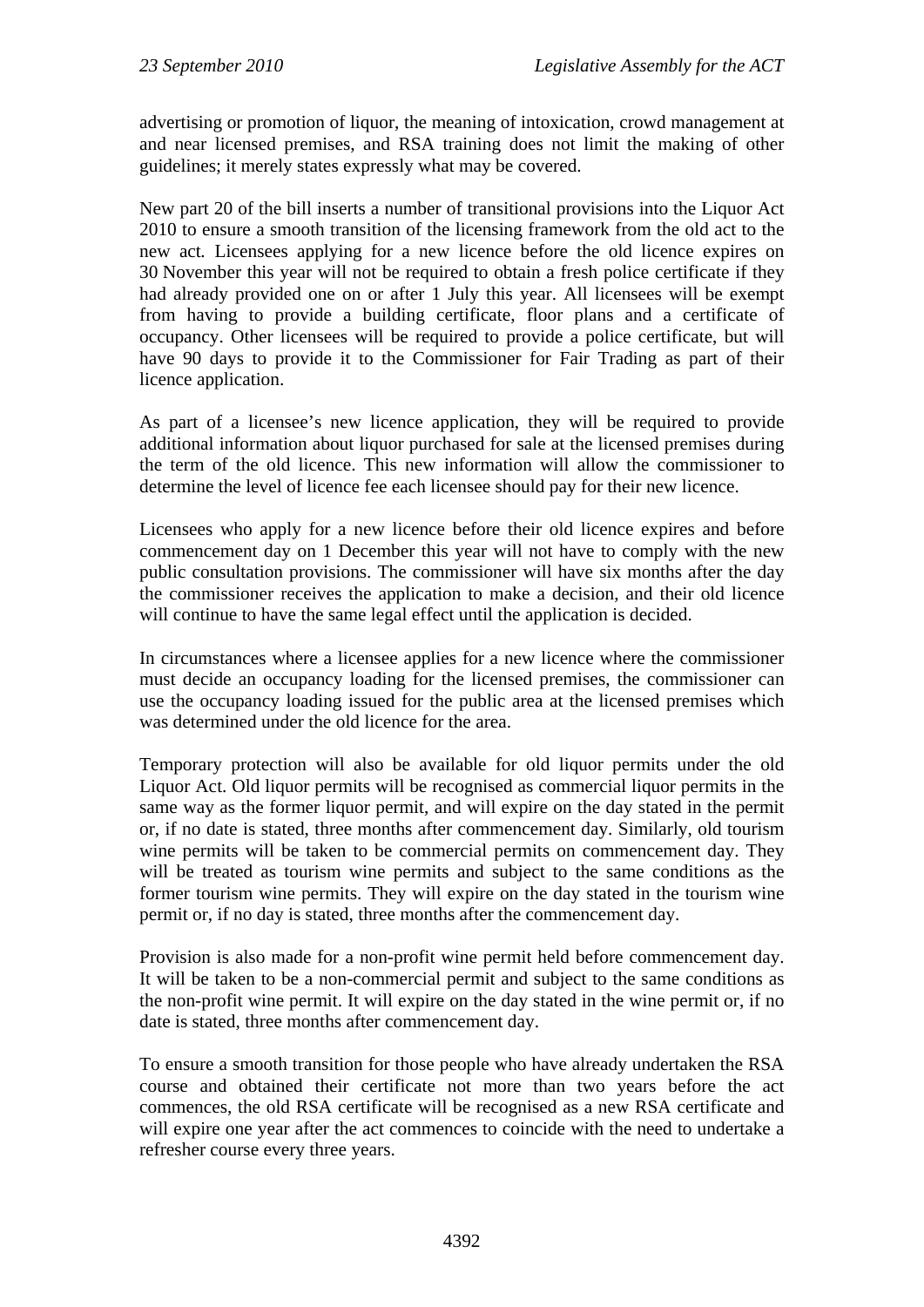There is also provision for a safety net by regulation to address any transitional matters necessary or convenient to be prescribed because of the enactment of the new Liquor Act 2010. I commend the Bill to the Assembly.

Debate (on motion by **Mrs Dunne**) adjourned to the next sitting.

#### <span id="page-10-0"></span>**Health, Community and Social Services—Standing Committee Reference**

**MR HANSON** (Molonglo) (10.20): I move:

That:

- (1) this Assembly notes:
	- (a) that the ACT government abandoned its proposal to purchase Calvary Public Hospital in February 2010 after 18 months of negotiations with the Little Company of Mary;
	- (b) that the process followed by the Minister for Health was flawed and caused significant aggravation to the community; and
	- (c) the Minister for Health has proposed four new options for future ownership and management arrangements of Calvary Public Hospital;
- (2) this Assembly refer the four new Calvary Hospital options to the Standing Committee on Health, Community and Social Services for consideration;
- (3) the committee evaluate the relative merits of the four options presented by the Minister for Health, including the financial and health impacts of the options;
- (4) as appropriate, the committee identify and evaluate any further options available for Calvary Hospital that have not been presented by the Minister; and
- (5) the committee report back to the Assembly by the last sitting day in March 2011.

Previously in this place, I think in June, Ms Gallagher made a statement. To be honest, it was largely an exercise of excusing her handling of the Calvary purchase fiasco, but she also outlined the government's current position in light of accounting advice that she had received. Based on that advice, she outlined four new options that the government will be considering with regard to Calvary.

What I want to do through this motion today is make sure that we do not repeat—or the government does not repeat—the mistakes of the last two years. I simply do not trust the government, Mr Speaker. They have got it wrong. They got it very badly wrong the first time and over a period of two years they have hidden from scrutiny. We need to do everything we can to make sure that, moving forward, which is the new term in vogue for the Labor Party, we actually get it right.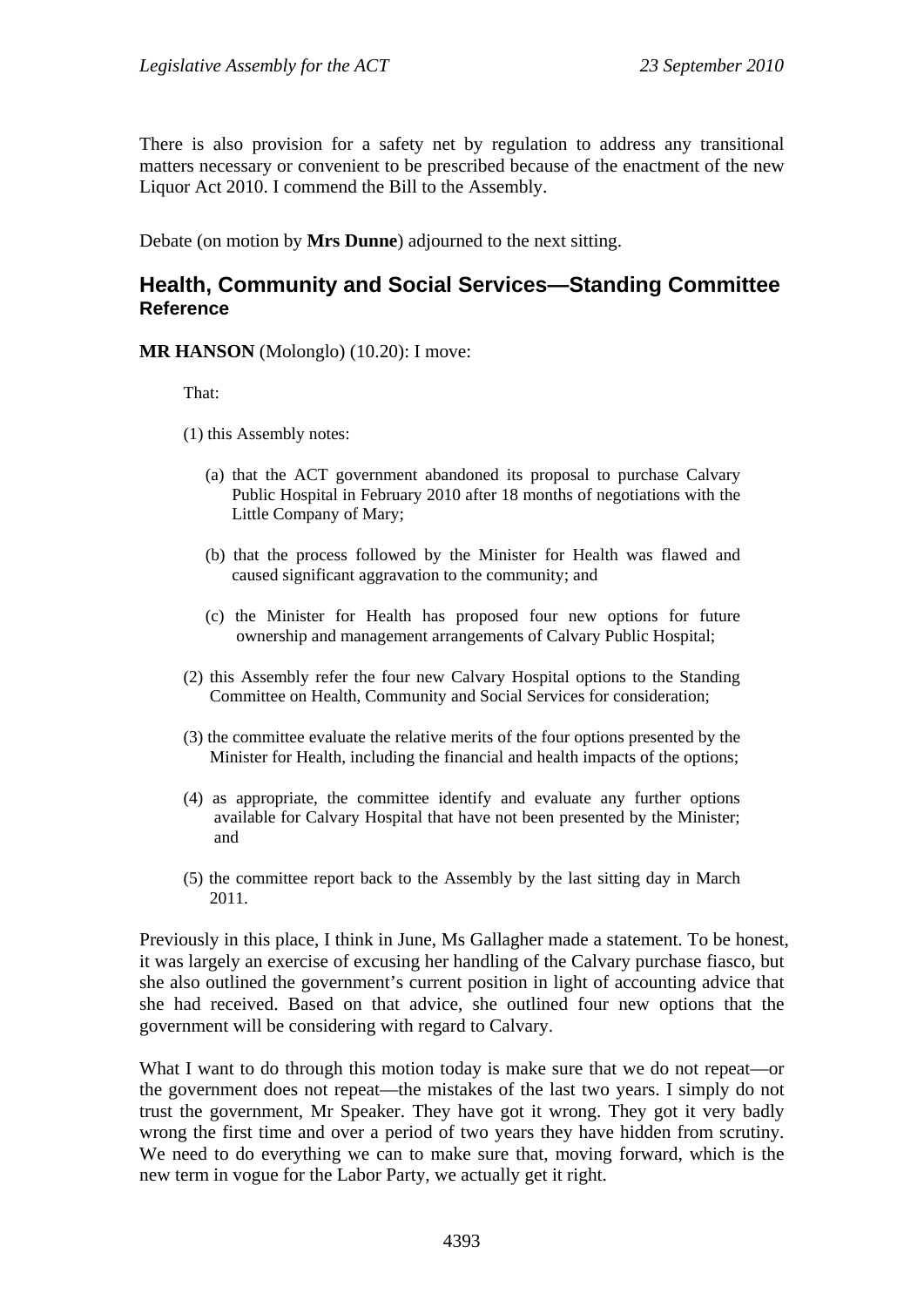My motion today calls for the options that are now being considered by the government to be scrutinised by the standing committee on health to try and mitigate some of the mistakes that have been made over the last two years. I will go through those mistakes. In summary, the government misled the community. There was a complete lack of openness in their dealings. They avoided scrutiny.

There were some highly inappropriate aspects to the deal, particularly the original deal that was proposed. They ignored advice. They had a very poor consultation process. In pursuing this process they alienated large sections of the community. They botched the negotiations. They very nearly wasted \$77 million of taxpayers' money. Throughout the process they distracted ACT Health, Treasury and the Assembly from important business. Ultimately, Mr Speaker, they simply got it wrong.

I will go to those points in turn now. The first is that they misled the community. As you may recall, before the last election the health minister said that, with regard to health, "all of our deals are on the table". That was simply not true. We know that because she had actually written to the chairman of Little Company of Mary seeking a heads of agreement. So to say "all of our deals are on the table" simply was not true. We only found out about this deal in April 2009 when it was leaked to the *Canberra Times*. It seems that the only time the community or the Assembly find out what is going on is when one side or the other leaks information to the *Canberra Times*.

I will refer back now to some of the high principle that got Mr Stanhope so aggravated when in 2001 he said:

Because integrity is one of our core values, we do not accept that the only way to govern is by deals done behind closed doors.

That is exactly what has occurred from this government for the last two years. There has been a complete lack of openness. There have been secretive, behind-closed-doors deals. In 2001, Mr Stanhope said:

Good government accepts criticism. Good government has the courage to allow itself to be closely scrutinised. It conducts its operations in an open, honest and accountable manner, not in secret.

Quite clearly, that has not been the case. This is a government—and, I would have to say, compliant with the Greens previously—that refused to allow the PricewaterhouseCoopers advice and the separate advice from that advice to be scrutinised by the Assembly and tabled in the Assembly.

As we know from Ms Gallagher's own words, that advice was actually key to understanding the situation that we now find ourselves in. The minister spoke of the magnitude of this advice—that it had profoundly changed the direction of the government. Now we are expected, as an Assembly, to make an informed decision, but she will not give us the advice that is of such magnitude it completely changed the direction of the government. Quite clearly, they have stepped away from their own principles. I refer to another comment made by Mr Stanhope, another principle: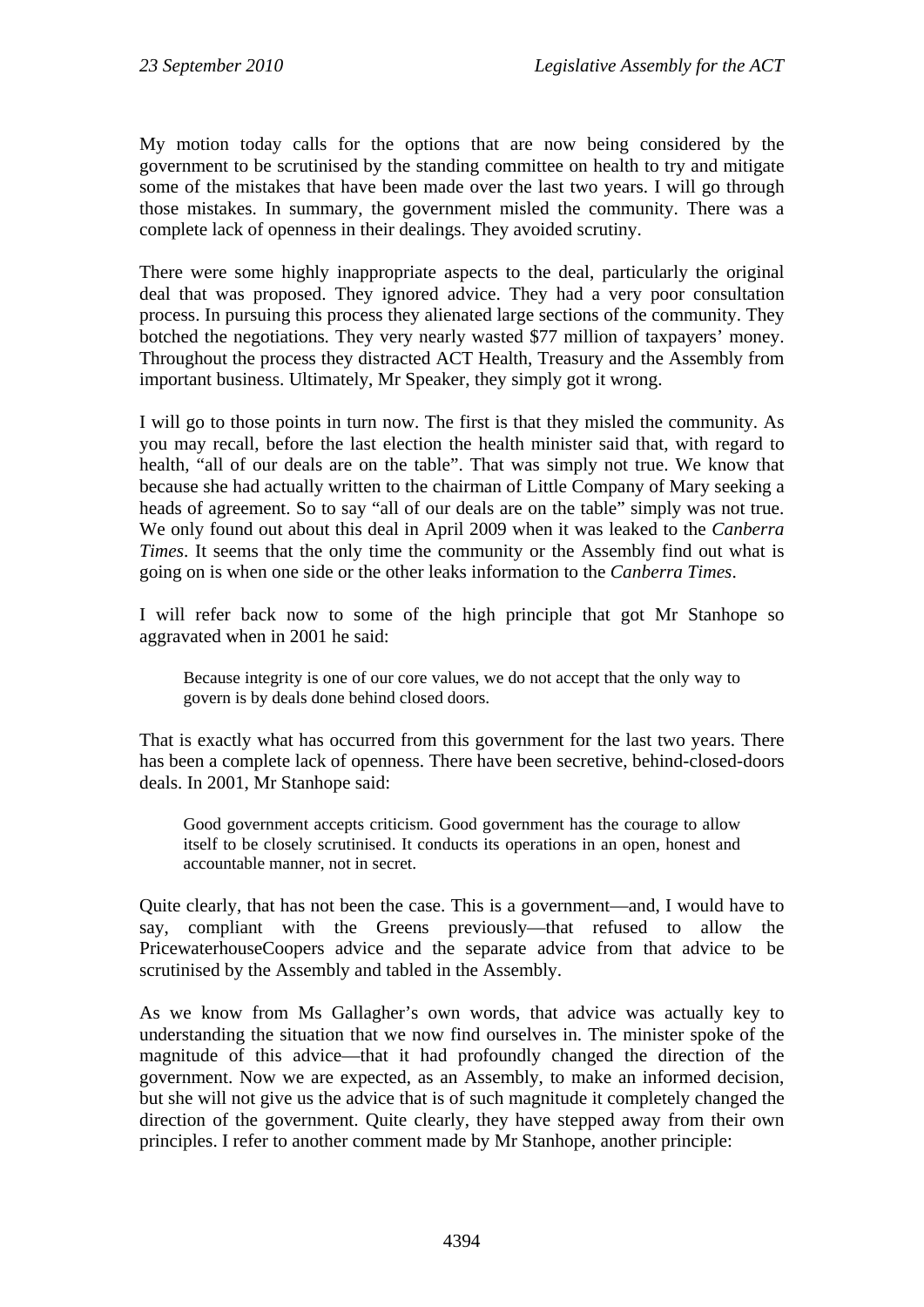Under Labor, the ACT Government and its agencies will restrict the use of commercial confidentiality to the narrowest possible application. Labor accepts that there are exceptional occasions when some commercial arrangements between Government and the private sector must remain confidential. But the stress must be on 'exceptional occasions'. Labor won't hide behind a cloak of confidentiality.

But that is exactly what they have done in this case. It is quite critical. They have also avoided scrutiny. You may recall that in this place in October 2009 I asked for the deal to be put before the Auditor-General. At that time the government, and sadly the Greens—I think we could have saved a lot of angst in our community throughout this process if we had done that—refused for that process to occur. Mr Stanhope said in 2001:

… we also understand that it is impossible to rebuild and maintain the community's confidence in government and its public institutions unless the business of government and these institutions is conducted in the most open manner possible.

He talked about building and maintaining the community's confidence in government. That is exactly what he has failed to do. The minister has failed to do so by refusing to send this document, this plan, to the Auditor-General and have it scrutinised in that manner.

I also mentioned in my opening the highly inappropriate aspects to this deal. There are a number, but I think Clare Holland House being used as a bargaining chip was the highlight. That was an absolutely outrageous proposal. In order to get their Calvary deal through they were prepared to basically flog off a community asset like Clare Holland House without any reasonable justification other than to grease the wheels of the deal. I think that was seen by the community for what it was.

We also saw the implied threats to the Little Company of Mary, which essentially in correspondence were "if you don't go through with this deal, we're going to build a new hospital and you'll wither and die on the vine". That was the approach that was taken.

The government have also ignored advice. They got advice from a number of areas that they simply ignored. Tony Harris described the government's proposal as a contrivance. Professor Sinclair Davidson, an RMIT professor of economics, described the minister's budgetary arguments as "simply nonsense". Andrew Podger, who is the president of the Institute of Public Administration of Australia and a former secretary of the federal health department, said:

Someone please get the accountants to fix a problem that is theirs, not the taxpayers or the hospital users.

Isn't it a shame that Ms Gallagher did not listen to that advice back in May 2009 when it was given? Terry Dwyer, who is an economist with a PhD from Harvard, also gave advice that was ignored.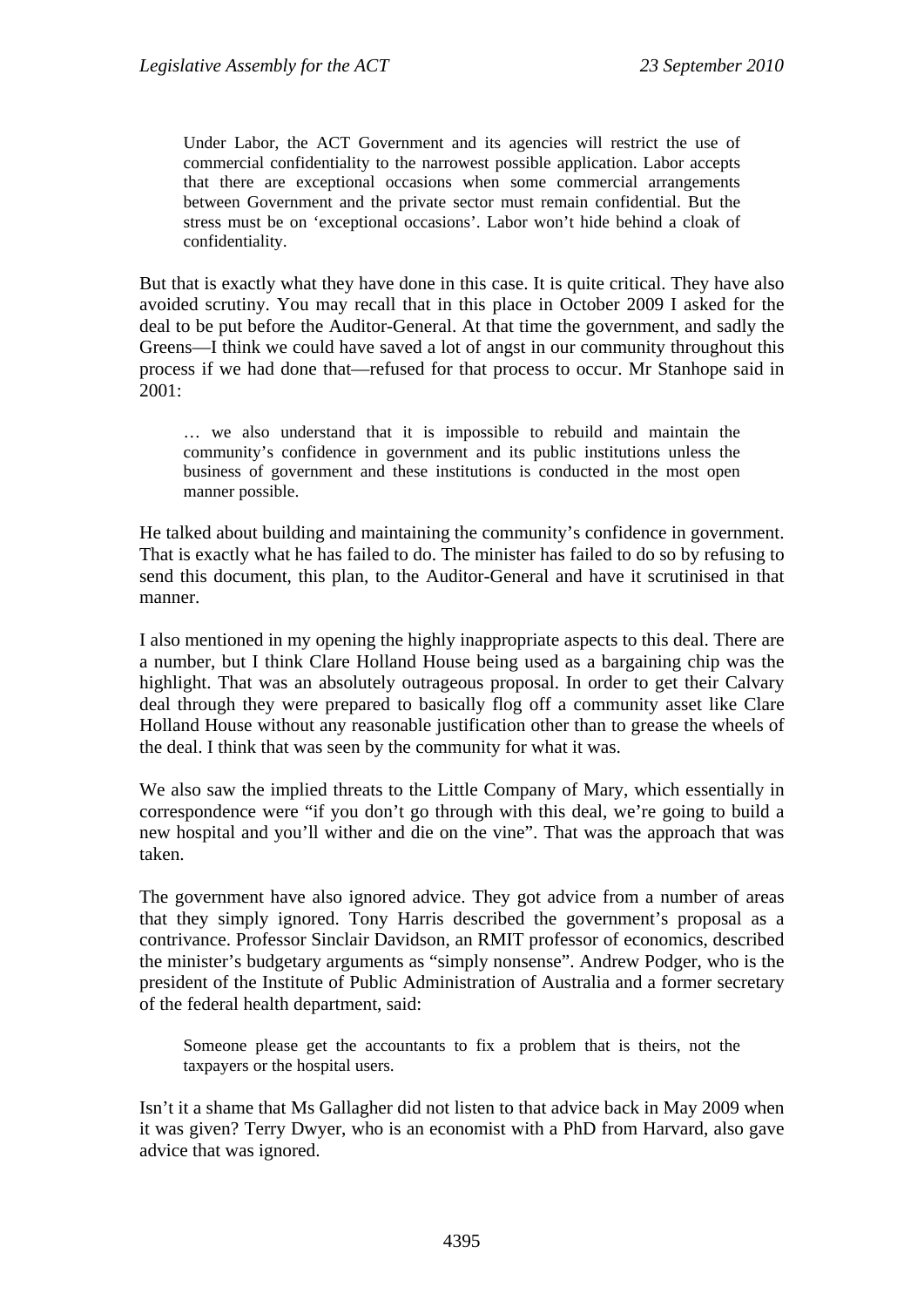The government also followed what can only be described as a very poor consultation process, unless leaking documents to the *Canberra Times* is the new way that consultation is done in this community. Essentially, what happened was that right at the end of the process when the government had clearly made up its mind there was a short period of consultation—six weeks. I think it was extended because of the outrage. It was really a PR exercise. When I attended a number of the forums that were conducted it was not about a balanced view of presenting the various options that were available. It was simply a PR exercise in pushing through a decision that had already been made by the government.

With regard to alienating the community, I think that if anyone went to any of the forums that were conducted by a number of groups it was quite clear that the government, particularly through their proposal to include Clare Holland House in the deal, had alienated the community. In fact, they even alienated the Greens on that matter. They alienated colleagues of theirs like the people that would normally support the government. They alienated the Australian Nursing Federation and the Health Care Consumers Association. The Palliative Care Society were alienated, as were staff at Calvary hospital and Clare Holland House. This was not a successful exercise in that regard. It was very clumsy and caused significant aggravation.

The negotiations were botched. The negotiations went on for over 18 months and they failed. When we look at some of the words that are coming out from both sides it seems that there is an ongoing problem. The Labor Party, we know, is split. We know that some members were for it and some were against it. We saw Mr Hargreaves coming out against the proposal and we saw Wayne Berry, a former leader and health minister—I cannot remember the exact quote—say something to the effect of "let Calvary wither and die". That was a remarkable statement from a Labor luminary and ex-leader of the party.

We very nearly lost \$77 million of money. It is undeniable that if Katy Gallagher had got the deal through the way she originally wanted to and in those time frames we would have spent \$77 million of taxpayers' money unnecessarily. This has distracted ACT Health, Treasury and the Assembly. I know that we have talked about this on many occasions. Countless hours have been spent on this deal. If you look at Health's result and at the way Health is performing, you would have to suggest that the minister is distracted.

We have spoken about elective surgery results being the worst in the nation. In this town we have looked at what is happening in emergency departments. We have looked at the GP crisis that exists. We have looked at issues like the obstetrics case, the handling of that case by the minister—I should say "mishandling"—and her attack on doctors. Basically, she refused to accept that there was a problem because she did not take the time to look into the problem. She did not know what was going on and she should have.

Ultimately, the government got it wrong. The proof is that we are back to square one. We have now got options to consider, which I actually welcome. I think that is a far better process. It is the way that we should have dealt with this. Prior to the last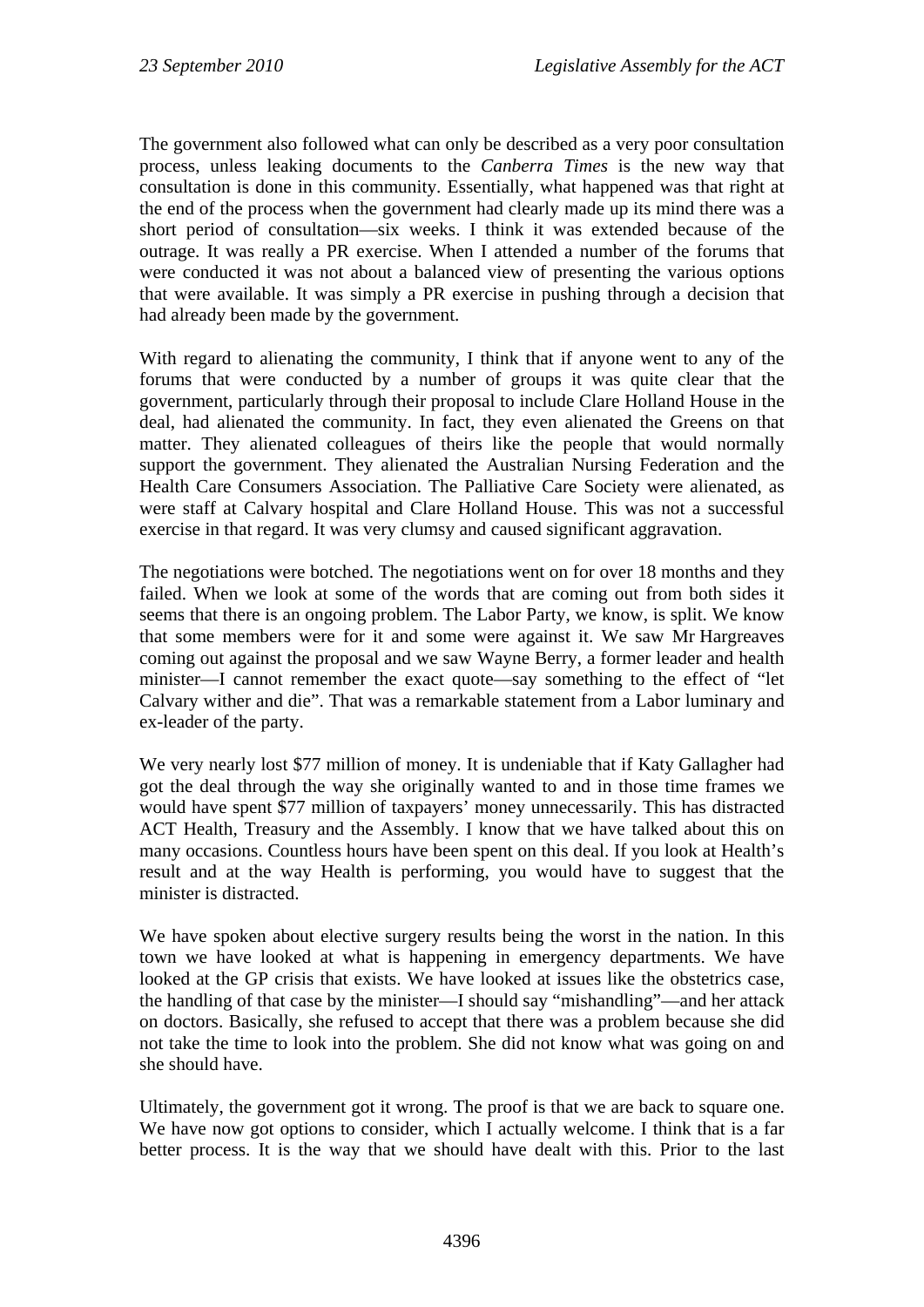election, the minister should have said: "This is what we want to do. There are a number of options. Let's have a look at these. Let's have a debate about these." It would have been a far better process to follow. She was negligently wrong. Mr Stanhope said back in 2001:

We will try not to make mistakes, and if we do, we will be open about them.

When I read Ms Gallagher's tabling statement that she made in the Assembly about where the government is at, I do not see any acknowledgement of any mistakes having been made. Rather, I just see spin and excuses.

In terms of the current situation—members may have seen yesterday's *Canberra Times*—the position seems to be quite poisonous between the government and the Little Company of Mary. I question who leaked the letters. The government might want to say that it was them, I do not know, but it certainly indicates either a loss of faith from the Little Company of Mary or a breach of trust from the government. The newspaper stated:

The operators of Calvary Hospital have threatened to hit territory taxpayers with bills worth tens of millions of dollars in the wake of the collapse of a \$77 million for the ACT Government to buy Calvary.

Letters between Catholic healthcare outfit Little Company of Mary and Health Minister Katy Gallagher, released yesterday to *The Canberra Times*, reveal how fraught behind-the-scenes negotiations have become between the two sides.

Calvary and the Government are at loggerheads over the future of health care in Canberra's north. … the parties cannot even agree on key elements of the agreement already in place to run the hospital. …

The letters indicate that there is little common ground with Ms Gallagher's letter mentioning several "concerns".

"The most significant concern is the position put by the [Little Company] Board that the ACT Government owes Calvary Health Care in excess of \$14 million in accrued liabilities in relation to long service leave and annual leave entitlements …

The article went on to say:

But the most recent letter of Little Company of Mary Health Care chairman Tom Brennan to Ms Gallagher, sent last month, outlines a long list of disagreements between the two parties and warns that any attempt by the Government to go it alone and build a new hospital in the northern suburbs could be met with legal action.

As you can see, we have come to a point, after two years of what can only be described as an appallingly handled process, where the acrimony and the falling out between the two sides has reached such a point that I think we as an Assembly need to intervene and become involved in the ongoing debate.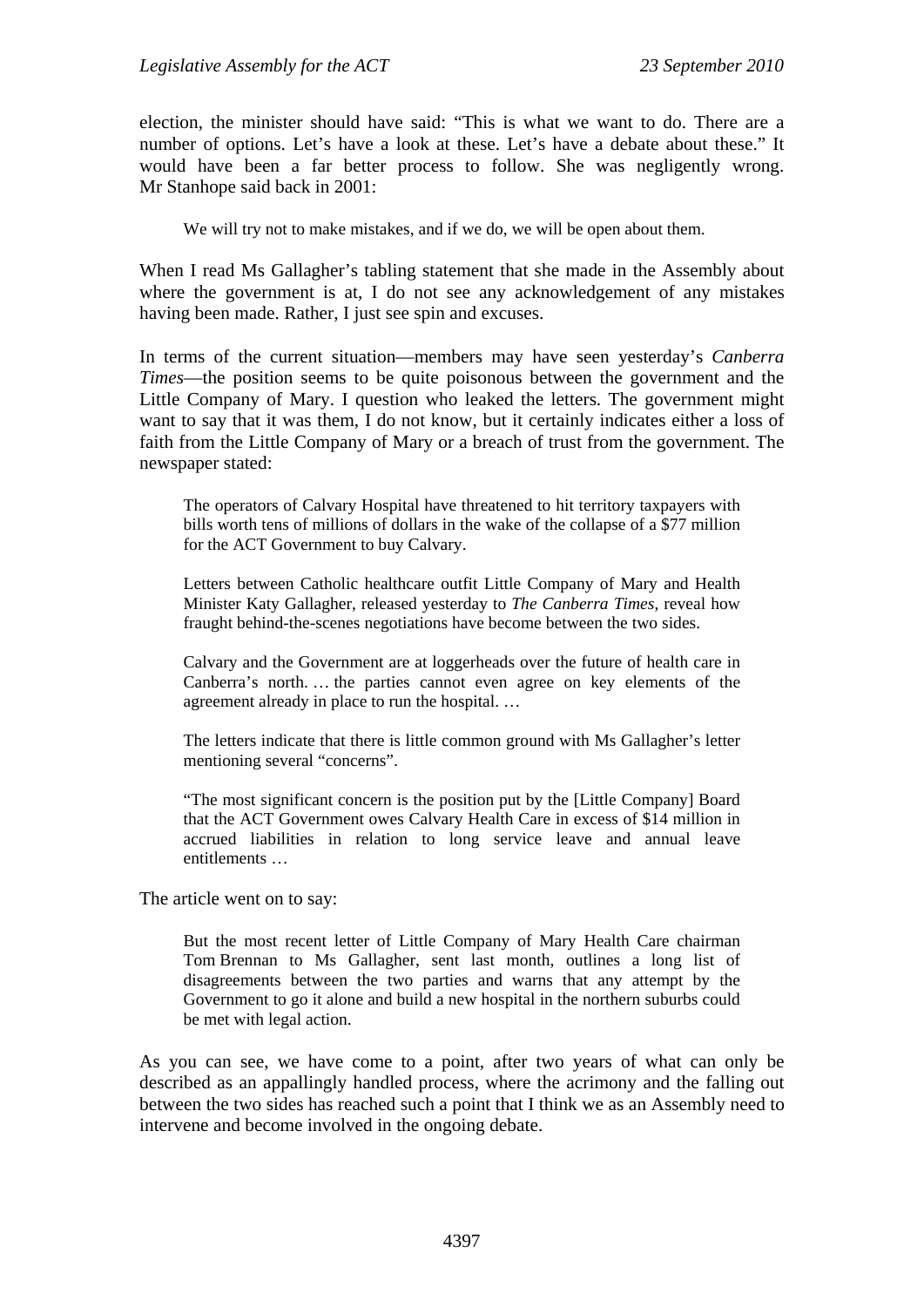I believe that the Greens will be supporting my motion today. They have a couple of amendments. I welcome their support. It is a shame that I did not get their support on earlier occasions when I have tried to have this proposal scrutinised by the Auditor-General and when I have tried to have documents released, but I do welcome their support today—assuming that they follow through on what they have indicated is support for this motion.

In essence, we have reached a point where we simply cannot trust the government to get it right. It has proved during the process over the last two years that it could not do so. This is a government that has failed to listen to advice. This is a government that has nearly cost us \$77 million. If it were not for, essentially, the mishandling of the negotiations, we would have found ourselves \$77 million poorer and quite possibly unnecessarily so.

Today I am calling for the health committee of the Assembly, chaired by Mr Doszpot, to have a look at the proposal. I would like them to look at the four options and the relevant merits, both in financial terms and in health terms, and report back to the Assembly so that we can make an informed decision. I simply do not trust the advice that comes from Ms Gallagher. I am not going to take her advice. It seems to be either wrong, as it has proven to be, or it has got her spin on it.

I think we need to have a tripartisan committee of the Assembly look at this and actually listen to the advice. They can call the various experts, as they wish. They can call the Little Company of Mary to provide the advice and their position so that we hear it from both sides of the debate. They can look at the documents that are relevant. They can go into the detail and then report back to the Assembly on their view. It may be the case that that advice will be consistent with the minister's, but if we are going to be asked, as an Assembly, to make such a momentous decision on the future of Canberra's health care, we need to make an informed decision. At the moment we are certainly not getting the information or the advice that we need from the minister to do so.

**MS BRESNAN** (Brindabella) (10.36): I thank Mr Hanson for bringing this motion to the chamber today. The Greens will be supporting the motion, with an amendment which I will move later.

I have spoken with my fellow committee members and we think that we should be able to undertake the inquiry in the time that has been set out in the motion. This is after moving the timing for annual reports. So we do think this is possible. What this also allows is for the committee to conduct its investigative and reporting processes before the budget process, which will be particularly relevant.

I will, as I am sure all members in this place will, be keen to ensure that this inquiry looks in an informed and constructive way at the key issues involved. It will also be up to the committee to set the exact terms of reference for the inquiry and this will enable us to ensure that we are looking at this in a partisan way and that the committee is able to manage the inquiry process.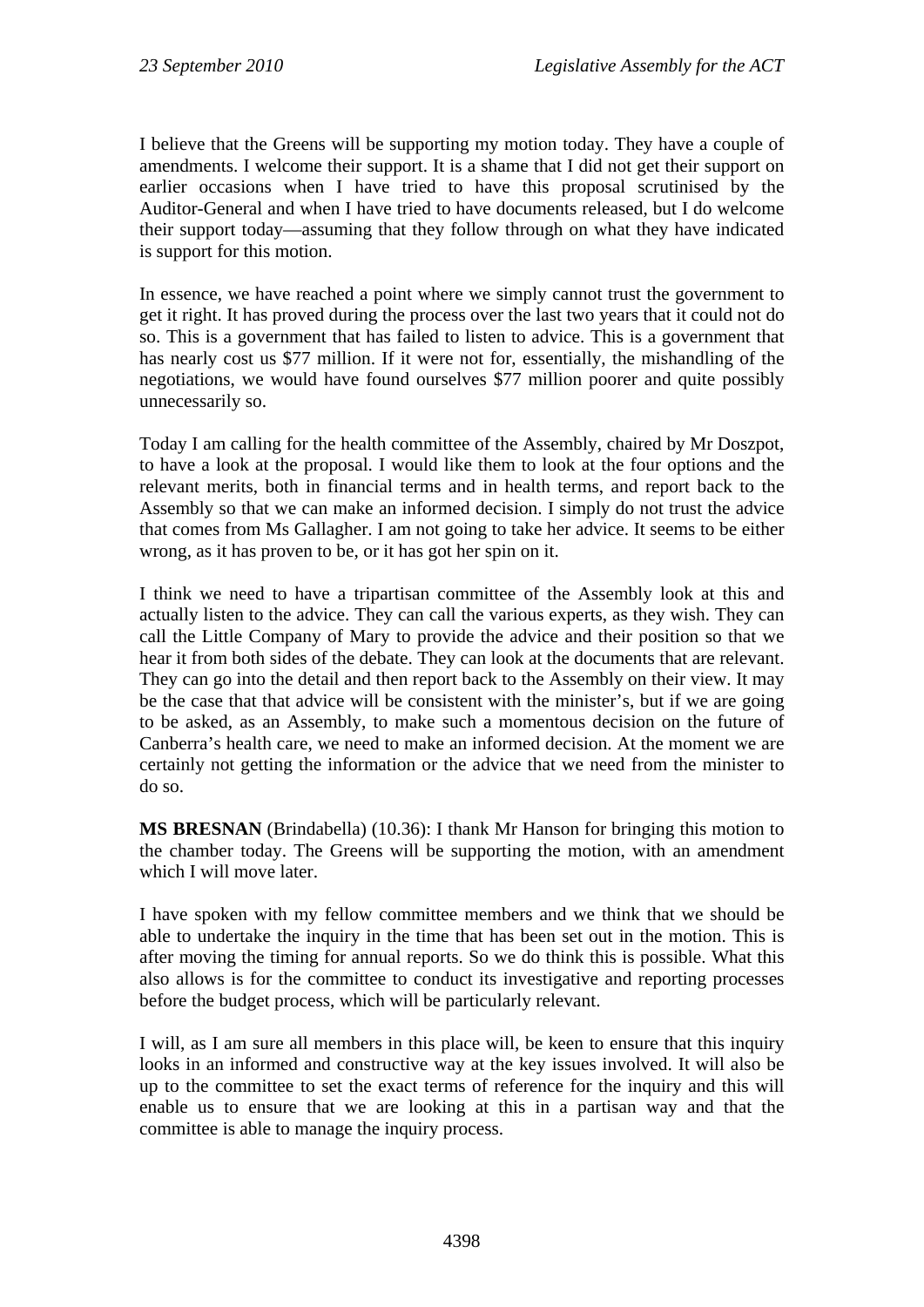I also note that this inquiry is set against the background of what hospital services should be developed to best serve all of the Canberra community but most particularly the people in the north of Canberra. So research regarding that is likely to be sought. I appreciate the government will have to continue working while this inquiry is being undertaken. And I am sure that information will be provided to the committee, and we will need to ensure that.

What this inquiry will do is form recommendations about whether or not the Assembly should approve, through whatever mechanism is available, what it is the government proposes to do and put forward what the committee concludes is the most appropriate option.

I do have an amendment to Mr Hanson's motion, rewording paragraph (1) to take out what are political statements. It is not best practice or appropriate for there to be such political statements in a motion that refers a matter to a committee. The motion should focus on the facts, and for that reason I move:

Omit paragraph (1), substitute:

"(1) this Assembly notes that, on 19 August 2010, the Minister for Health proposed four new options for future ownership and management arrangements of Calvary Public Hospital;".

**MS GALLAGHER** (Molonglo—Deputy Chief Minister, Treasurer, Minister for Health and Minister for Industrial Relations) (10.38): I will speak to the amendment and the motion as a whole. The government will be supporting the motion, with the amendment today. I think it is probably 18 months too late. If Mr Hanson was doing his job he could have sought to refer this to a committee 18 months ago, if he was genuinely interested. If he was genuinely interested, he could have provided—

**Mr Smyth**: He has tried.

**MS GALLAGHER**: No, he has not attempted to provide it to the committee, because he does not want to do any work. I notice he has referred it to a committee where he still does not have to do any work, where everyone else does the work for him.

We have heard Mr Hanson give the same speech that I think he gives on a weekly basis in this place; exactly the same speech dusted off and reapplied to any matter that comes across his table about health. The government has no reason not to support this motion. Indeed, I have been encouraging interest in the Calvary discussions since the very beginning. But I must say that Mr Hanson's speech, again, identifies his complete lack of understanding about the complex negotiations that have been underway between the government and Little Company of Mary since February 2009. There have been twists and turns in these negotiations, more than I think anyone could have anticipated.

I have to say that the first proposal actually remains the government's preferred option, which was to buy the hospital and own and operate it. That remains our position.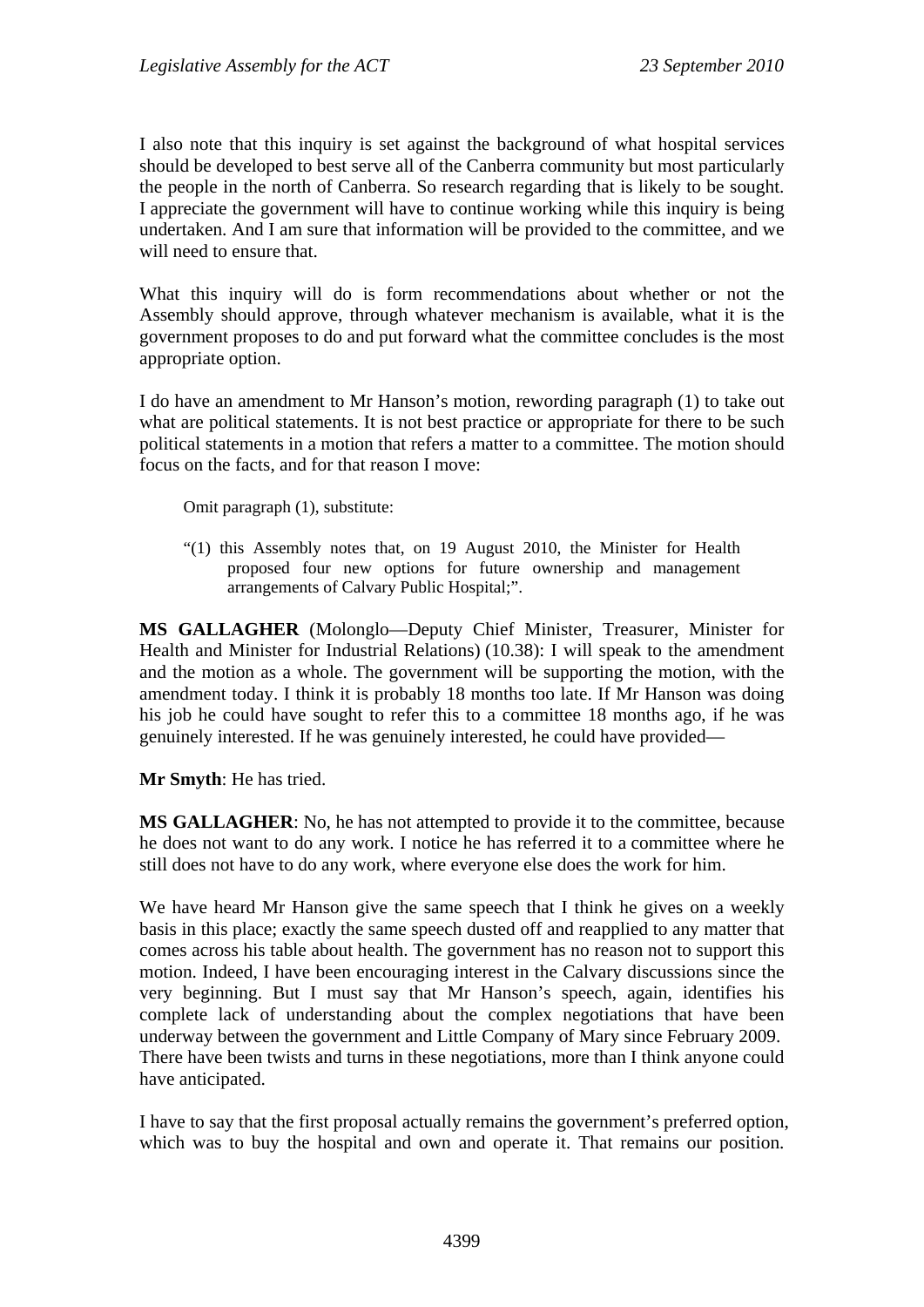I believe, in the interests of an integrated healthcare system, that would have been the most beneficial option. I have to say that I do not think the Little Company of Mary have changed their view either. They would have preferred that option. However, circumstances pertaining to the Catholic Church mean that that option was no longer able to be pursued.

Regardless of the accounting advice that the government now has, if option 1, which was for us to own and operate the hospital, was going to be an option that we could have pursued, there still would have been some payment made to Little Company of Mary through a payout of the lease, as compensation for handing in a lease early. I would have come into this place and argued for appropriation for that if the ACT government and the ACT community were able to own and operate the two public hospitals. However, that option is no longer able to be pursued.

We did then seek to work through another option with Little Company of Mary where we owned the building and they operated the facility on behalf of Little Company of Mary. We were well into those negotiations.

**Mr Doszpot**: You signed the secret letter.

**MS GALLAGHER**: There have been no secrets about Calvary. This government has been trying for the last 18 months to deliver the best possible outcome in terms of health governance across the city, and the opposition have been obstructing all the way. This issue we are talking about today is: how do we as a community spend more on health services for the people of north Canberra? That is what we are here to talk about.

If you listened to the opposition, you would have to think that the government was trying to do something negligent, trying to take away something, trying to remove something, not actually trying to build new hospital facilities and invest in the north side of Canberra. And that is the issue that is at stake here. When we are going to spend the ACT community's money, what is the best way to do that? What is going to deliver the best health system of the future?

Yes, that means we have to have difficult discussions about the arrangements as they stand. If you talked to any health minister in this place, whatever colour they are— Labor, Liberal, independent—I would doubt very much whether any of those health ministers would come into this place and say there have been no issues at all with having two owner-operators of our two public hospitals and we would never seek to change that because the organisation and the governance are so excellent that there is actually no reason to review them.

That is what we have done and that is what we continue to do. We will continue to work on these issues until we get a satisfactory resolution. And that may involve money. In fact, all of the options will involve expenditure by the territory, whether that means building up Calvary to become a much larger public facility with a private hospital component or whether it is about providing hospital infrastructure in addition to the Calvary infrastructure that exists already.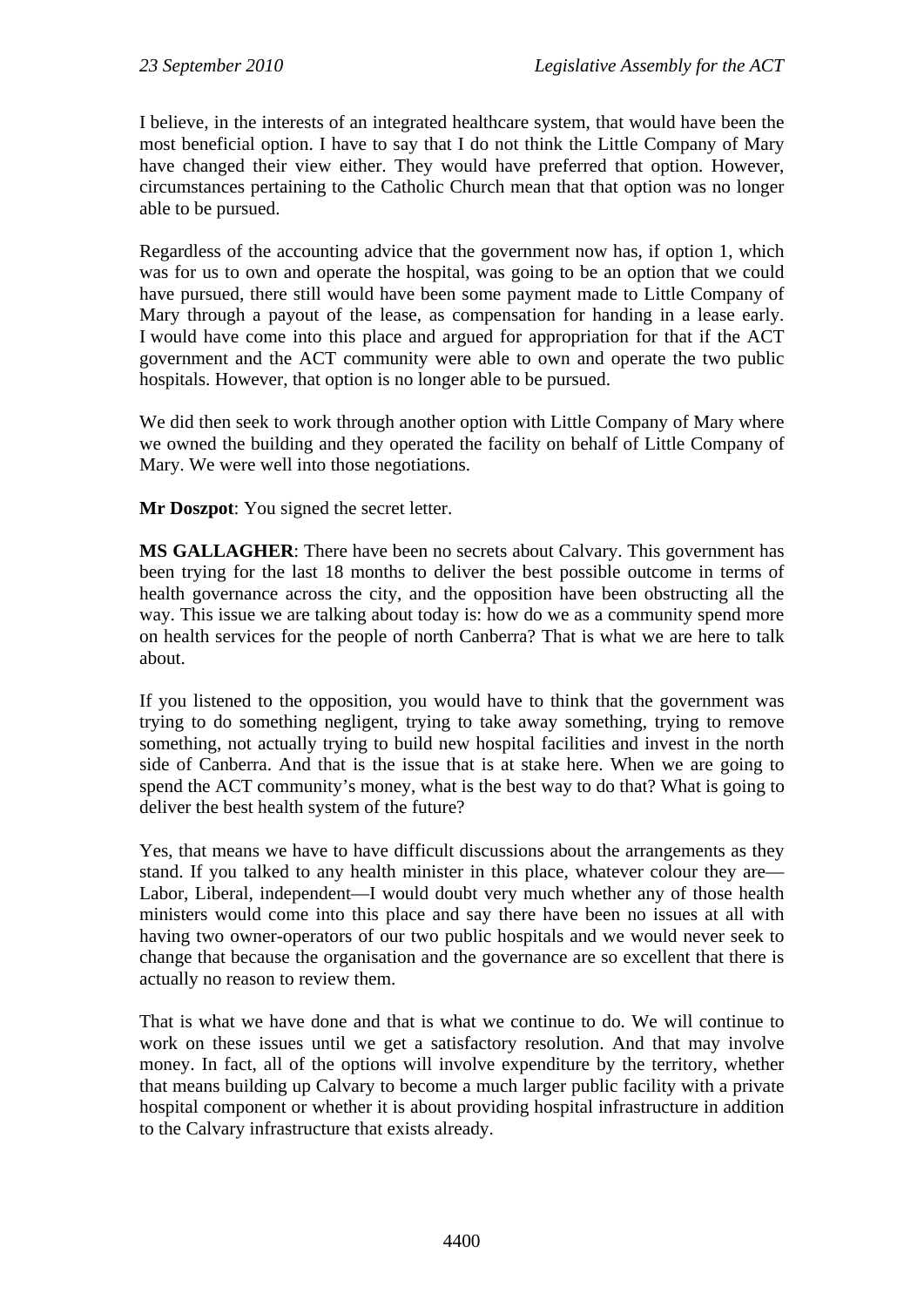The government has been very thorough in its negotiations. Indeed, it was my request, in the almost successful completion of negotiations around our purchasing the hospital, that led to getting some very high-level advice around whether the proposal as it stood—that is, we buy it and Calvary operate it—would mean that we were able to capitalise our investment in it. I did not want to get to the position where we appropriated money for the facility but we could not demonstrate economic control and therefore could not capitalise the money going into that building.

It coincided with the release of exposure draft 194, the Australian accounting standards forward release, which was a proposed international public sector standard, which again proposed that the government apply the same rights as private operators when accounting for service concession arrangements. This advice has been checked and rechecked against whether or not a service concession arrangement exists.

Our advice is that a service concession arrangement does exist under this new exposure draft, which is not yet an accounting standard. Because of the changes that will happen in the future, the government terminated the discussions around purchasing the hospital from Little Company of Mary Health Care immediately, as we should have.

**Mr Smyth**: Why didn't you do your work before you did this?

**MS GALLAGHER**: Because it was an exposure draft which was released in April this year. The issues that are covered in the exposure draft, which is not yet an accounting standard, did not apply and have not ever applied to the relationship between the ACT government and Little Company of Mary Health Care. Indeed, your government, Mr Smyth, did not capitalise money going into Calvary. This is the relationship that has always existed.

A proposed change is coming. It is not yet in. It is coming. It was flagged in April. Based on that proposed change that emerged in April, the government terminated those negotiations to purchase the hospital immediately, as I should have.

It is good to see that the Liberal Party support the service concession arrangement, that they have done their own analysis.

**Mr Smyth**: Give us the advice.

**MS GALLAGHER**: No. You have already decided that it operates, because I have been criticised by you for potentially wasting \$77 million. If you are going to accuse me of potentially wasting \$77 million, the logic of that is that you agree we should not pay for it.

**Mr Smyth**: You are saying, "Trust me."

**Mr Hanson**: But we shouldn't trust you. Should we trust you or shouldn't we trust you?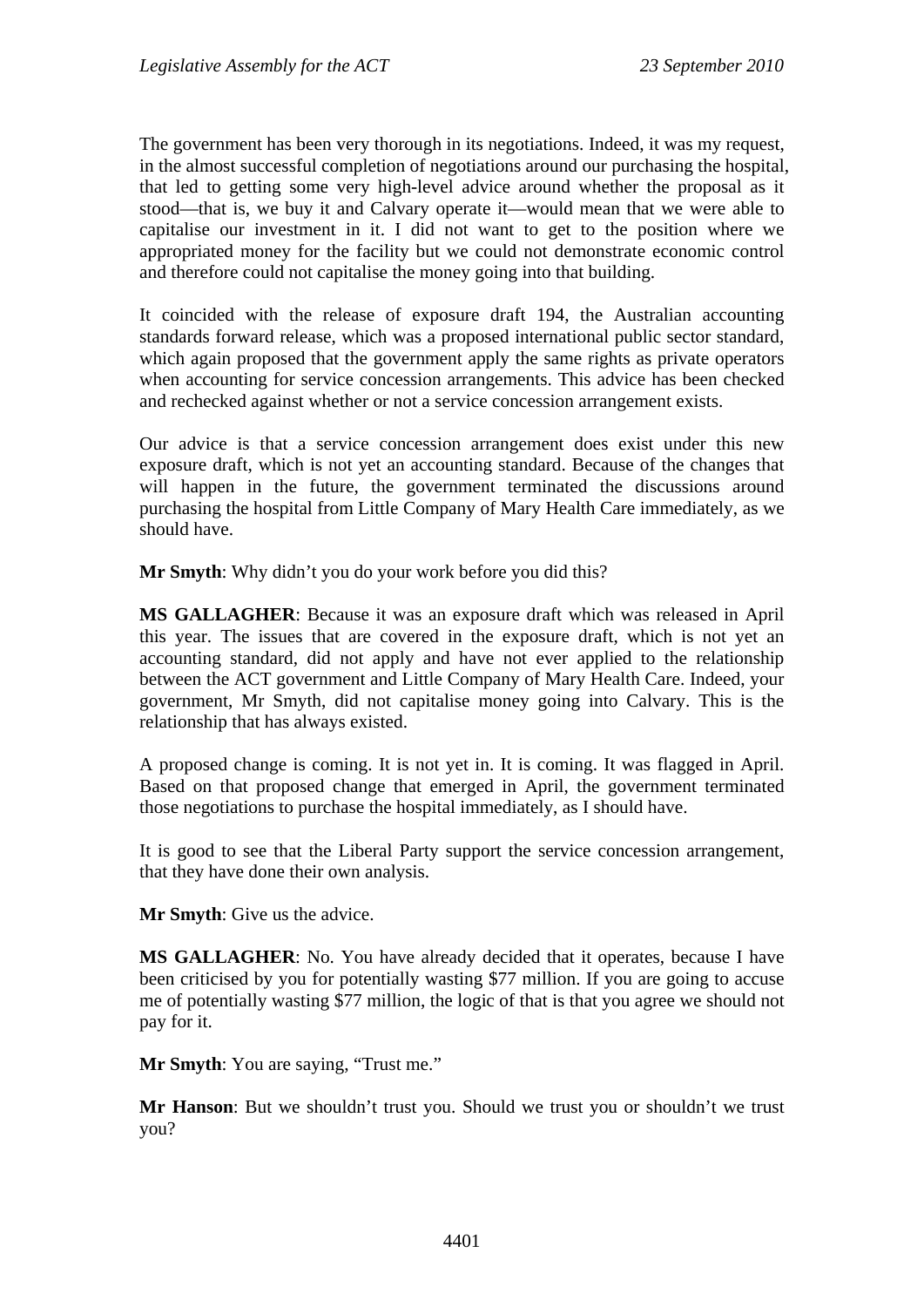**MS GALLAGHER**: And the reason we should not pay for it, presumably, is that there is a service concession arrangement. So it is very good to see—

**Mr Hanson**: That is why we want to send it to the committee, Katy.

**Mr Smyth**: Give us the legal advice.

**MR SPEAKER**: Ms Gallagher, one moment, please. Members, you will have a chance to debate this in a moment.

**MS GALLAGHER**: Thank you, Mr Speaker. It is very good to see that the Liberals support the service concession arrangements, that they do not support any appropriation for the purchase. They do not believe that is necessary to capitalise investment.

**Mr Hanson**: We have not seen the advice.

**MS GALLAGHER**: No, you do not need to see the advice. You have already made your mind up. We know you have already made your mind up. You cannot come in here and criticise the government for almost wasting money and then not logically conclude that, from that, you agree a service concession arrangement exists. That is what you are saying. You understand that, Zed. You are not a stupid person. You understand that what Mr Hanson and you are saying—

**Mr Seselja**: Don't try to get me to endorse this flawed argument.

**MS GALLAGHER**: No. That is exactly what you have done by coming in here—

*Opposition members interjecting—* 

**MS GALLAGHER**: Yes, you can all start cackling and covering for each other while you get anxious about it. But the issue is that if you do not support expenditure, if you do not believe we need it to buy the hospital—

*Opposition members interjecting—* 

**Mr Hargreaves**: On a point of order, Mr Speaker, I recall your words last Monday as quoted to me. I am having difficulty hearing the Minister for Health, and I am sitting fairly close to her. Could you warn them, march them or do something with them, please?

**MR SPEAKER**: Members, let us try to listen to Ms Gallagher. You will have an opportunity to make your points in the near future, when Ms Gallagher has finished.

**MS GALLAGHER**: Thank you, Mr Speaker. So the Liberal Party do support the service concession arrangement, and that is pleasing because there are those who oppose it, including Little Company of Mary Health Care, who do not agree with the service concession arrangement. They do believe that we should pay a sum of money,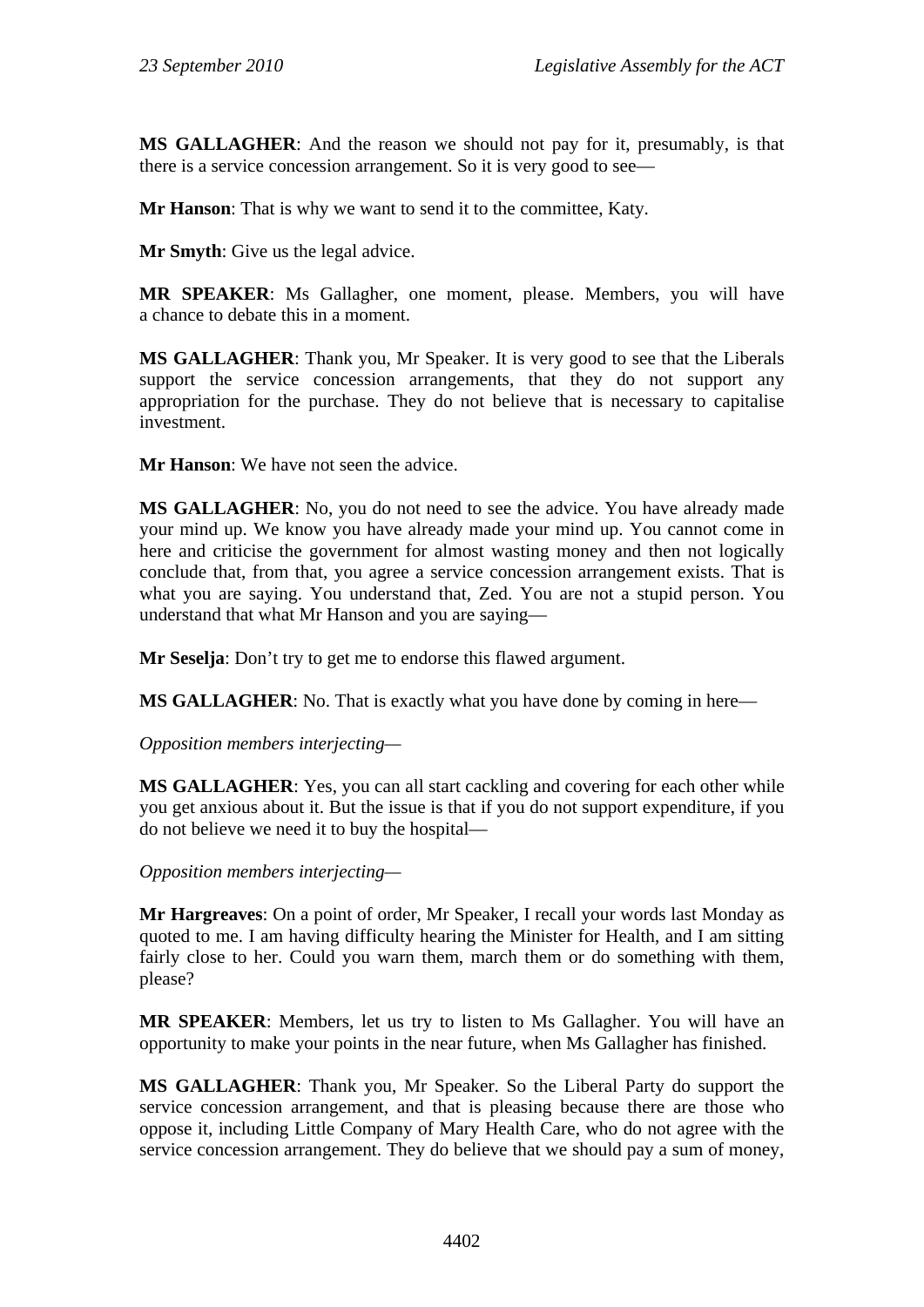whether it be \$77 million, which is the book value of the hospital buildings, or another sum which would have had to be determined at a later date. Say we use that \$77 million figure. Little Company of Mary do not agree with us. There is a dispute and they have sought their own legal advice on our accounting advice. We will continue discussions around that.

The government's point of view, and this has been supported by further analysis from the Auditor-General, is that we should proceed on the understanding that a service concession arrangement exists, that we should book Calvary Public Hospital, that we are then able to capitalise investment and that we will work on the, I guess, priority areas for that capital investment for next year's budget.

The longer term issues for the hospital requirements on the north side of Canberra do need close consideration. We are, as a department, updating our own demographic data, taking into account the new population projections for the ACT, and I do believe that will change some of the thinking around whether or not we are a two-hospital town.

That work is being done, and we are very happy that we will be able to provide a submission to the Assembly. I should say, though, that we are not going to stop making decisions because there is a committee process underway, and I have had that discussion with the Greens and with my colleague on the committee. I am very happy to support an inquiry to a committee but these issues have never been put. I do not think the standing committee on health has done a health inquiry, apart from annual reports. I think they are focused on other areas of their business program. We would have always, I think, supported a referral of Calvary to the committee.

I welcome the expansion of consideration of these issues but I have to say that the government will not stop making decisions about the future hospital needs of the north side of Canberra. We have been working on this for 18 months. We have almost finished our projections data. There will be work that goes to cabinet for consideration before the end of this year and we will need to start making decisions about that. We cannot wait necessarily until March next year, the reporting date.

I was up-front, in my discussions with the Greens, and Mary Porter, who sits as a lay member on the committee, that I am very happy for this inquiry to be underway. I will participate fully in it. The government will provide submissions and information to it. In the meantime, we will need to make decisions about the hospital services on the north side of Canberra. We cannot wait just because the referral to the committee occurs 18 months later than it should have.

**MR SESELJA** (Molonglo—Leader of the Opposition) (10.52): As always when following Ms Gallagher, it is difficult to know where to start. But I will find a way. We might start where Ms Gallagher finished off—that this is 18 months too late. This is from a minister who has opposed scrutiny of this deal from day one.

Let us be clear on this. What is really important about this motion today is that it will start to hopefully shed some light on a process where there should have been a lot of light shed a long time ago. The reason that there was not light shed on it was that this minister was not up-front with the community.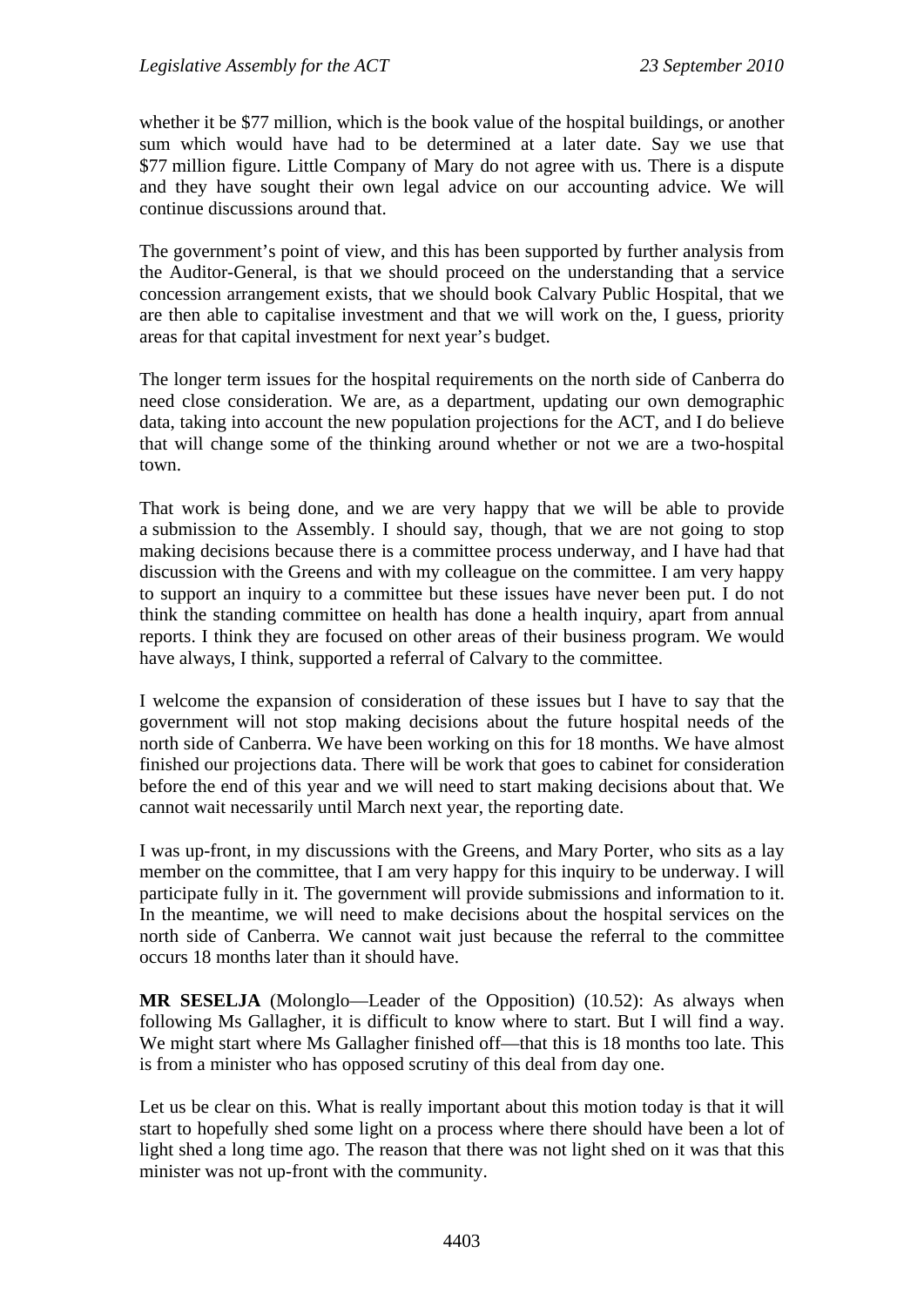This is the minister who was secretly negotiating this deal, pursuing this flawed strategy, to throw away \$77 million of taxpayers' money and she did not tell anyone about it. She went to the election claiming to have all her plans on the table, and she was not telling the truth—again. So what is really important is that we try to save the community from this minister's judgement, because until now on the process of Calvary her judgement has been sorely lacking.

There is no better example of that than the fact that, if it had been up to Katy Gallagher—if Katy Gallagher had got her way—we would have already lost \$77 million for no reason. We would have thrown away \$77 million of taxpayers' money, because Katy Gallagher was desperate to pursue this deal.

She was desperate to pursue it in secret, and that is fundamental to this motion—that it has been handled secretly; it has been handled behind closed doors. The community only found out about it after—

*Members interjecting—* 

**MR SPEAKER**: Colleagues, Mr Seselja is trying to speak.

**MR SESELJA**: Thanks. Mr Hargreaves, just get back in your box. Mr Speaker—

**Mr Hargreaves**: I object to that.

**MR SESELJA**: We have been getting lectures from Mr Hargreaves for the last couple of days, so we might just ask him to show the courtesy that he asks from everyone else.

*Members interjecting*—

**MR SPEAKER**: Members, order! Order, Mr Hargreaves!

**MR SESELJA**: Back in your box, John, back in your box.

**MR SPEAKER**: Let us just return to the debate, Mr Seselja.

**MR SESELJA**: Thank you, Mr Speaker; I will return to it.

**Ms Gallagher**: I feel so sorry for you.

**MR SESELJA**: Katy feels sorry for me; I am very pleased. I am very pleased to have Ms Gallagher interjecting. This is the minister who wanted to throw away \$77 million, and she would have. If it was not for the fact that there were voices against her, she would have thrown away \$77 million of taxpayers' money. What we now need to do is to try to ensure that we get some light shed on this process, because when there was no light shed on the process, when it was left to behind closed doors dealings from this minister, it was flawed.

And it did not take a genius to figure it out. It did not take a change in the accounting standard for this minister, who should have known, to see that this process was flawed.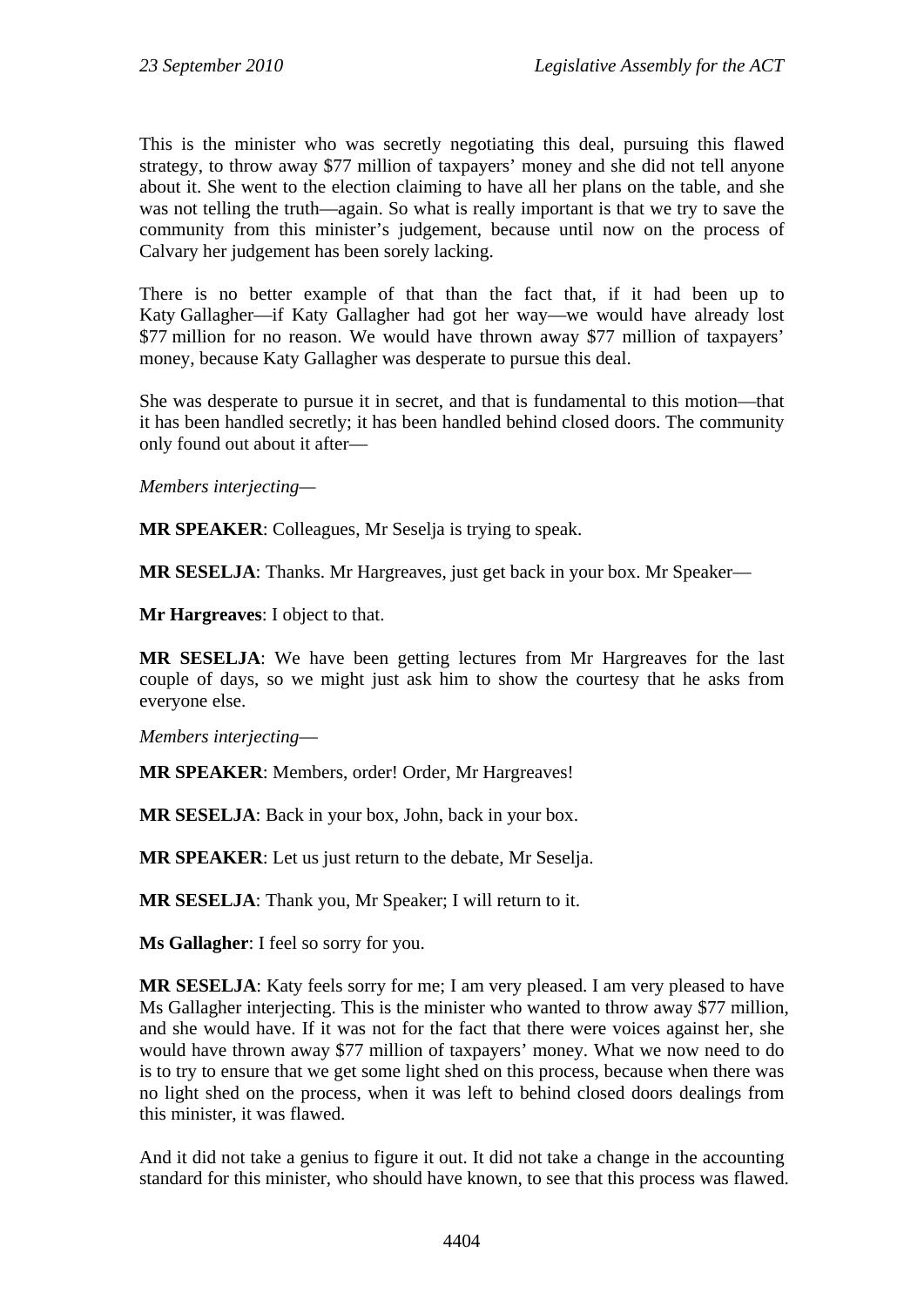Because how many different voices were telling her it was flawed? I would argue, and the minister has never, ever been able to refute this, that, apart from her own Treasury, no-one was backing it. No-one was saying it was a good idea. Of all the experts from whom we have heard comment on it—we have had Sinclair Davidson, we have had Terry Dwyer, we have had Andrew Podger and we have had Tony Harris—have said: "No, you do not need to do it. There are lots of other ways. You do not need to throw away \$77 million." But that is what this minister wanted to do.

It reflects very poorly on her judgement. It reflects very poorly on the judgement of someone who is expecting soon to have the job of Chief Minister handed to her, given how poorly she has handled this and how dishonestly this has been handled, because she claimed that she had the plans on the table and she did not. All the while she was secretly negotiating to waste \$77 million of taxpayers' money.

I think it is also worth commenting on the role of the shadow health minister in this. He has kept this government to account at every turn. At every opportunity, where the opposition, led by Jeremy Hanson, took this government to task on this, we were blocked by the Labor Party and the Greens. When we sought documents, we were blocked. When we sought a referral to the Auditor-General, we were blocked. So, I think, as this process has fallen down, the Greens have finally come to the conclusion that they were wrong as well—that they were wrong to just trust what this minister had to say.

What is really important, as this is referred to this committee, is that the health committee does not simply take at face value what this minister says, because, when it comes to the issue of Calvary, like many other issues, she has not been up-front. So I would urge all members of the health committee to look very carefully at all of the information that is presented by this government on the Calvary deal, because until now they have got it wrong at every turn. Until now, Katy Gallagher has got it wrong at every turn. She has hidden from scrutiny. We only found out because it was leaked to the press. She hid before the election. She hid after the election. She has voted against referrals to the Auditor-General. She has refused to provide documents. Now the committee will finally get to shed some light on this process.

In conclusion, I would urge the committee not to believe what this minister tells them. Do not simply accept at face value that what Katy Gallagher says on Calvary is correct, because her past form on this issue is that she has been wrong. She has been wrong at every turn. She has hidden those facts, she sought to deny information to the public and to the Assembly and it is time we got some answers. We trust that this committee process will be one way of getting answers to some of these really important questions.

**MR HARGREAVES** (Brindabella) (10.58): Mr Speaker, before I begin, I seek leave to table a letter from the Minister for Health to Mr Tom Brennan from the Little Company of Mary Health Care Ltd. The Deputy Chief Minister neglected to table that, and I would like to do that on her behalf. So I seek leave to do that.

Leave granted.

**MR HARGREAVES**: I table the following paper: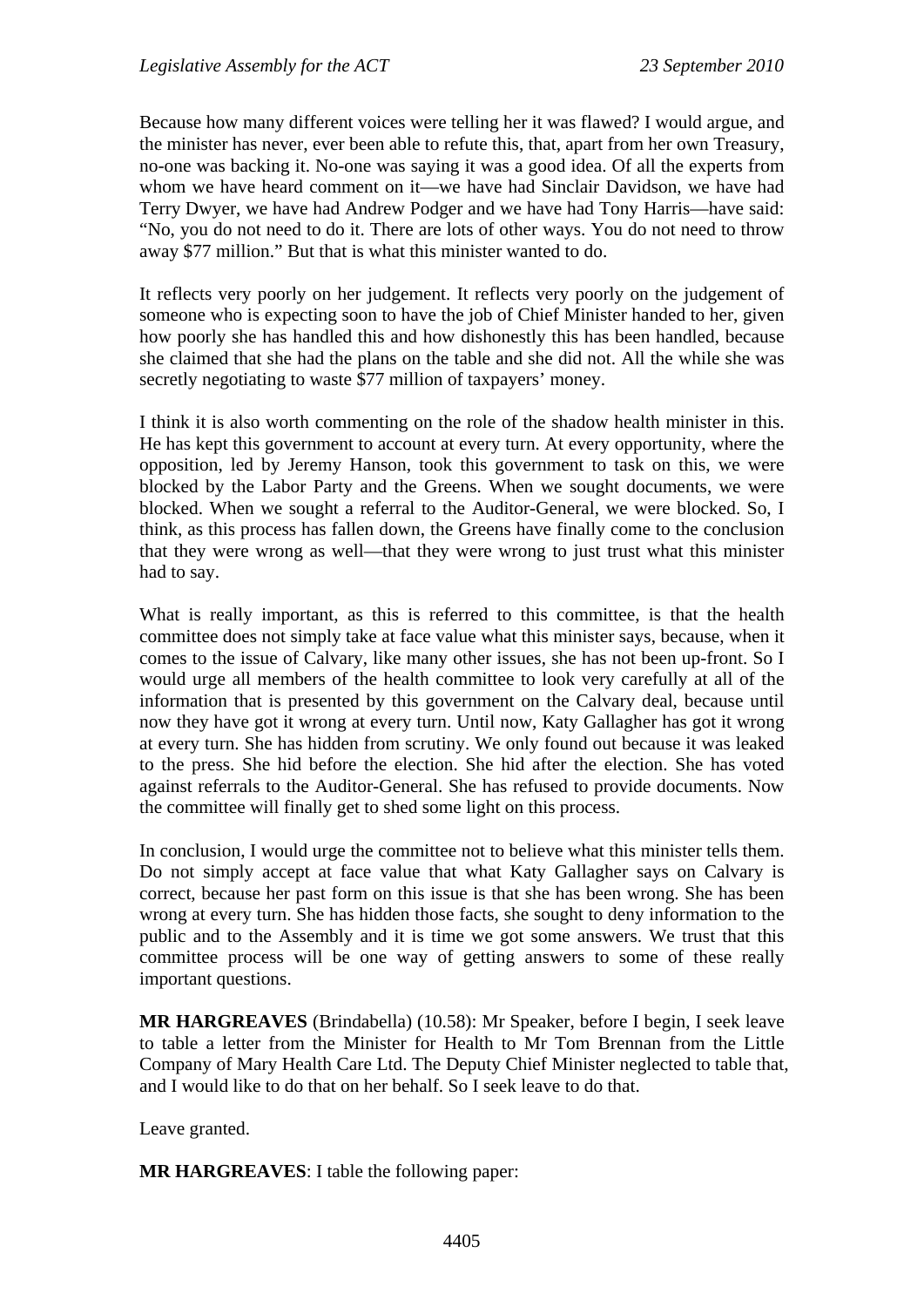Calvary Public Hospital—Copy of letter to Mr Tom Brennan, Chair, Little Company of Mary Health Care Ltd, from the Minister for Health, dated 17 September 2010.

The Deputy Chief Minister and the Minister for Health actually said that this is not the first time we have heard this speech. That is absolutely spot on the money. Every time the word "health" is mentioned, Mr Hanson pops up and gives exactly the same speech.

**Mr Hanson**: Not quite the same.

**MR HARGREAVES**: Well, I am sorry.

**Mr Hanson**: It is the same hospital, mate.

**MR HARGREAVES**: It is interesting that he says across the chamber, "It is the same hospital." There are a couple of things I would like to say about the thing. One is that poor old Mr Hanson does not always get it right. I am sure it is with absolute innocence, but sometimes he says things which are stupid, sometimes he says things which are factually incorrect, and sometimes he says both of the above.

I would like to give three examples of where Mr Hanson actually has got it wrong. On 3 February this year on ABC Triple 6, that illustrious radio station, Mr Hanson said, "We have fewer GPs now than we had when they got into power." Wrong. We have more. If you want to check it out, come and see us, and we will give you some more numbers. He got it wrong.

On 9 November last year, Mr Hanson's press release said, "Nurses who are under great pressure working overtime to cover ACT Health's 140 vacant nursing positions might ask why some of the \$77 million—

**Mr Seselja**: On a point of order, Madam Deputy Speaker, as fascinating as Mr Hargreaves's contribution is, he is not being relevant to the debate. The debate is actually about the referral of the issue of Calvary hospital to the health committee. It is completely irrelevant. I would ask you to ask Mr Hargreaves to be relevant to the topic.

**MADAM DEPUTY SPEAKER**: Mr Hargreaves, just continue and keep relevant.

**MR HARGREAVES**: Okay, thank you very much, Madam Deputy Speaker. The relevance is there and these people—

**Mrs Dunne**: A point of order, Madam Deputy Speaker.

**MADAM DEPUTY SPEAKER**: Sit down please, Mr Hargreaves. Could you stop the clock. Mrs Dunne, what is your point of order?

**Mrs Dunne**: Mr Seselja made a point of order, and you made no ruling on that. I would ask you to make a ruling.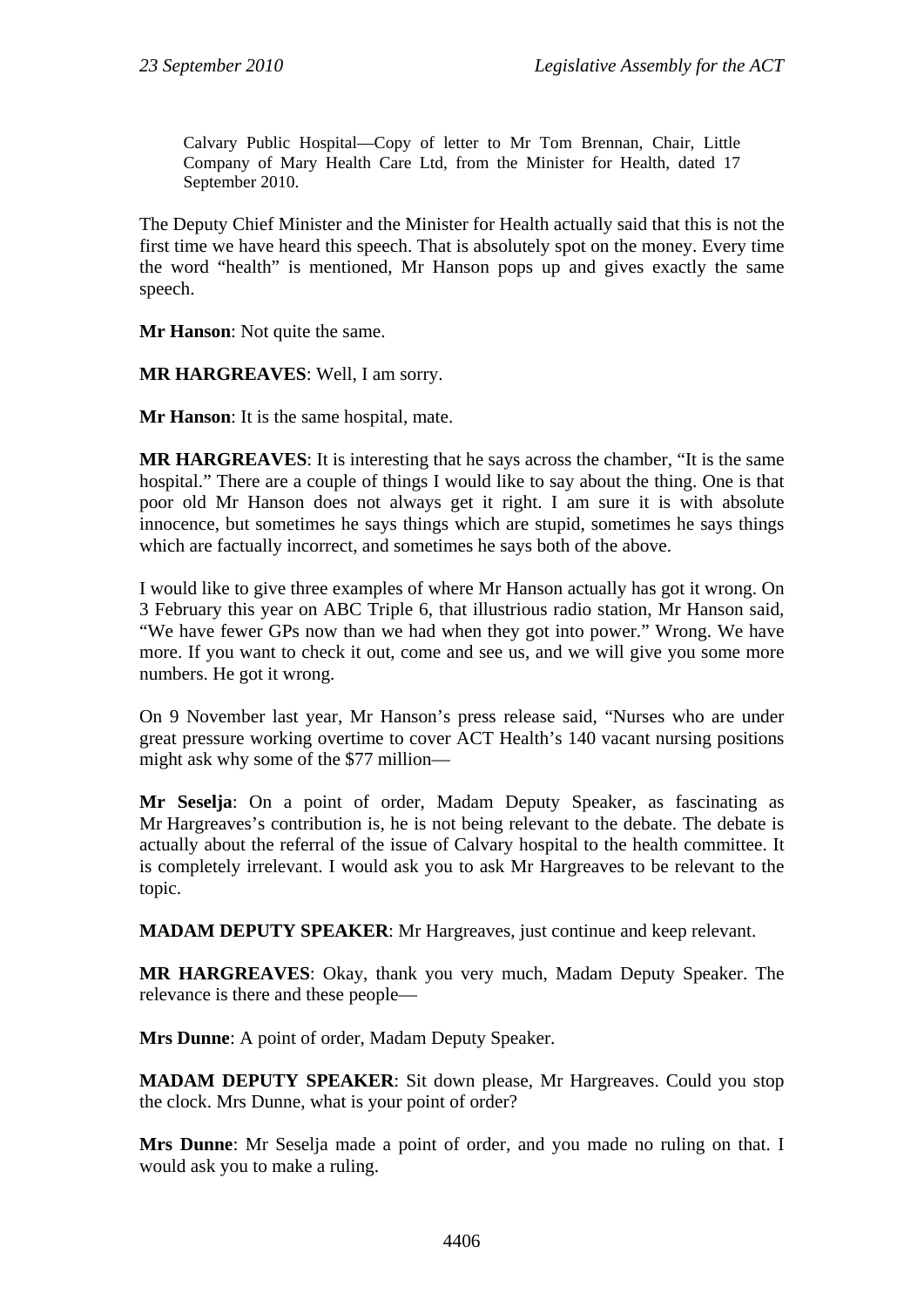**MADAM DEPUTY SPEAKER**: I beg your pardon, Mrs Dunne; would you resume your seat. I did, in fact. I asked him to remain relevant. Okay? That is what I said. That is a ruling and, if you did not hear it, that is not my problem. But I did in fact ask him. I said, "Please continue but remain relevant." Okay?

**MR HARGREAVES**: Thank you very much, Madam—

**MADAM DEPUTY SPEAKER**: Did you hear me that time, Mrs Dunne?

**Mrs Dunne**: Do I have permission to speak?

**MADAM DEPUTY SPEAKER**: Yes; I am asking if you can hear me.

**Mrs Dunne**: Madam Deputy Speaker, I did hear you that time. I think that it would be very difficult for anyone to have heard you the first time.

**MADAM DEPUTY SPEAKER**: I apologise for that, Mrs Dunne, but I happen to have an implant in my mouth and sometimes my diction is not very clear. But I am—

**Mr Hanson**: Well, that is not Mrs Dunne's fault, is it?

**MADAM DEPUTY SPEAKER**: No, it is not, but certainly—

**MR HARGREAVES**: Madam Deputy Speaker—

**MADAM DEPUTY SPEAKER**: Resume your seat. I apologise if my diction is not clear at times, but I will attempt to be more clear in future. Thank you, Mr Hargreaves.

**MR HARGREAVES**: Thank you, Madam Deputy Speaker. It is my understanding, in fact, that the cacophony surrounding Mrs Dunne probably contributed to her lack of hearing of what you said. The relevance of this goes to Mr Hanson's credibility to refer anything about Calvary hospital to anybody. I think, in fact, that there is an issue, really, here. He talks about these nurses working under great pressure and working overtime to cover the ACT's 140 vacant nursing positions—

**Mrs Dunne**: Madam Deputy Speaker, you have already asked Mr—

**MADAM DEPUTY SPEAKER**: Mr Hargreaves, resume your seat. Stop the clock, please.

**Mrs Dunne**: On a point of order, you have already asked Mr Hargreaves to be relevant to the subject, and he has gone back to the issues that Mr Seselja raised and that you have said you have already ruled on. Could you call Mr Hargreaves to the point and require him to be relevant?

**MADAM DEPUTY SPEAKER**: Thank you, Mrs Dunne. Will you remain relevant, Mr Hargreaves?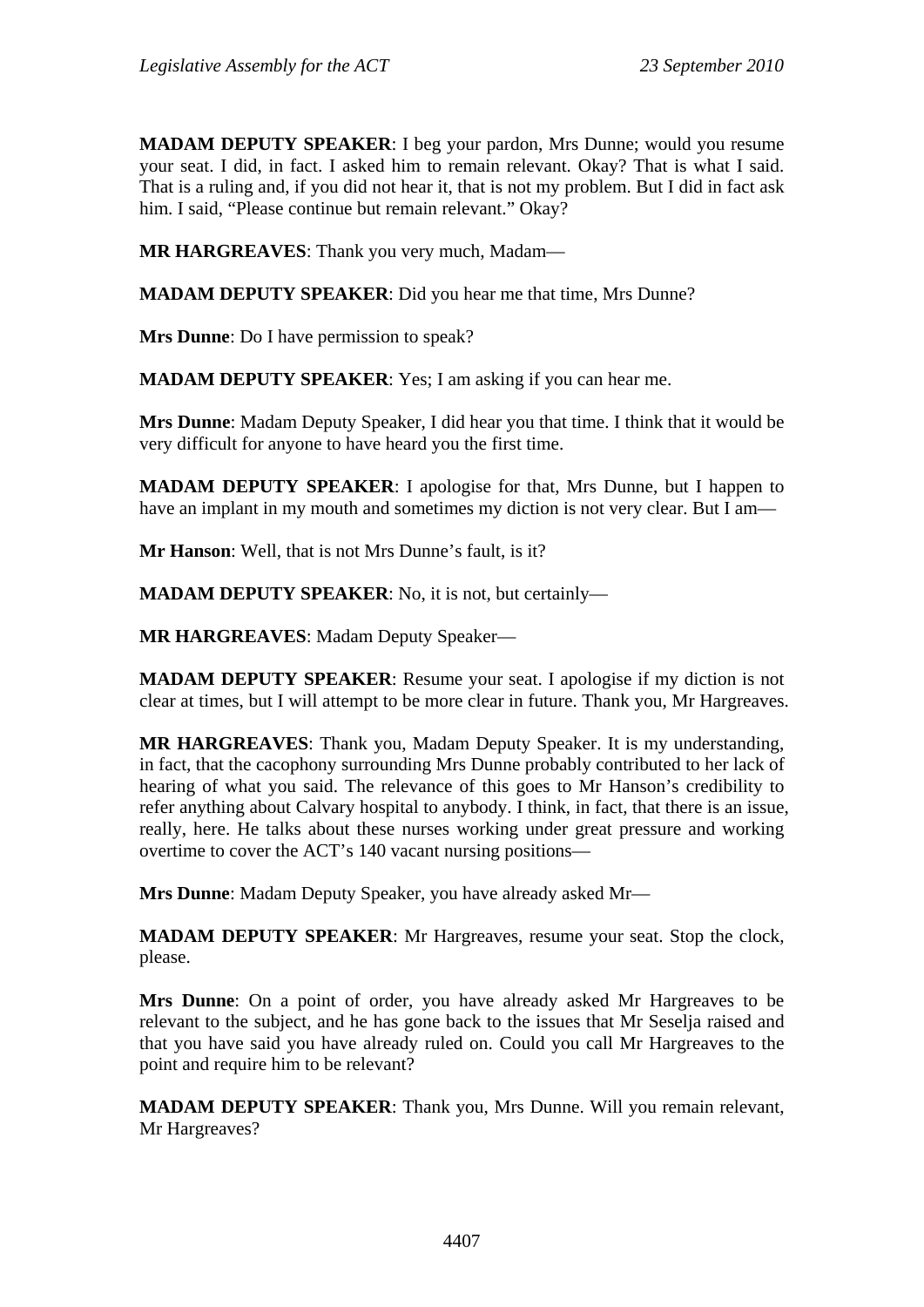**MR HARGREAVES**: On the question of relevance, Madam Deputy Speaker, before the clock resumes, the relevance here is talking about Calvary hospital and the attack that this opposition has made on the health minister about the conversations around its future and its referral to the health committee. So, Madam Deputy Speaker, the relevance is there.

Mr Hanson has no credibility to refer any of these matters to anybody. He cannot get it right. There were no 140 vacant positions. Furthermore, he criticises the minister about the expenditure of \$77 million. This is not \$77 million of operating expenses which can be going towards the payment of nursing staff.

He also talks about the ACT community having a right to be angry about a continual decline in services. Wrong again. He talks about both hospitals. He talks about Calvary in this. But does he back it up? No, he does not. He has no credibility on the Health portfolio at all. All we hear is exactly the same parroting—the same speech time and time again. I might have to consider putting a breath of life back into that motion I have on the notice paper.

*It being 45 minutes after the commencement of Assembly business, the debate was interrupted in accordance with standing order 77. Ordered that the time allotted to Assembly business be extended by 30 minutes.*

**MR HARGREAVES**: I accept that the issues regarding Calvary are incredibly complex. As the Minister for Health had previously stated, she has continued to negotiate with Little Company of Mary Health Care to try and establish an agreed way forward, and I accept that there was no way the Minister for Health could have anticipated the accounting on which the negotiations were based would change so dramatically.

As the minister has outlined and as members would be familiar with, the Little Company of Mary Health Care announced in February 2010 that they would be withdrawing from the in-principle agreement reached in October 2009 for the proposal for the ACT government to purchase and operate Calvary Public Hospital. Since this announcement, Ms Gallagher has outlined that extensive negotiations have been underway between the territory and the Little Company of Mary Health Care to try and develop an appropriate way forward, against a background of continual haranguing from those opposite.

This has included meetings between the Minister for Health and the Little Company of Mary Health Care to discuss possible options to enable a proposal to be developed and carried out. "Secret meetings" is a nice, flowery way of describing it, but I would just put it down to sensible negotiating practice.

In April 2010 the Australian Accounting Standards Board released an exposure draft, ED 194, of a proposed international public sector standard, which proposed that the government apply the same principles as private operators when accounting for service concession arrangements. Ms Gallagher has outlined that the Department of Treasury recently engaged PricewaterhouseCoopers to provide advice on the accounting of the prospective Calvary network agreements.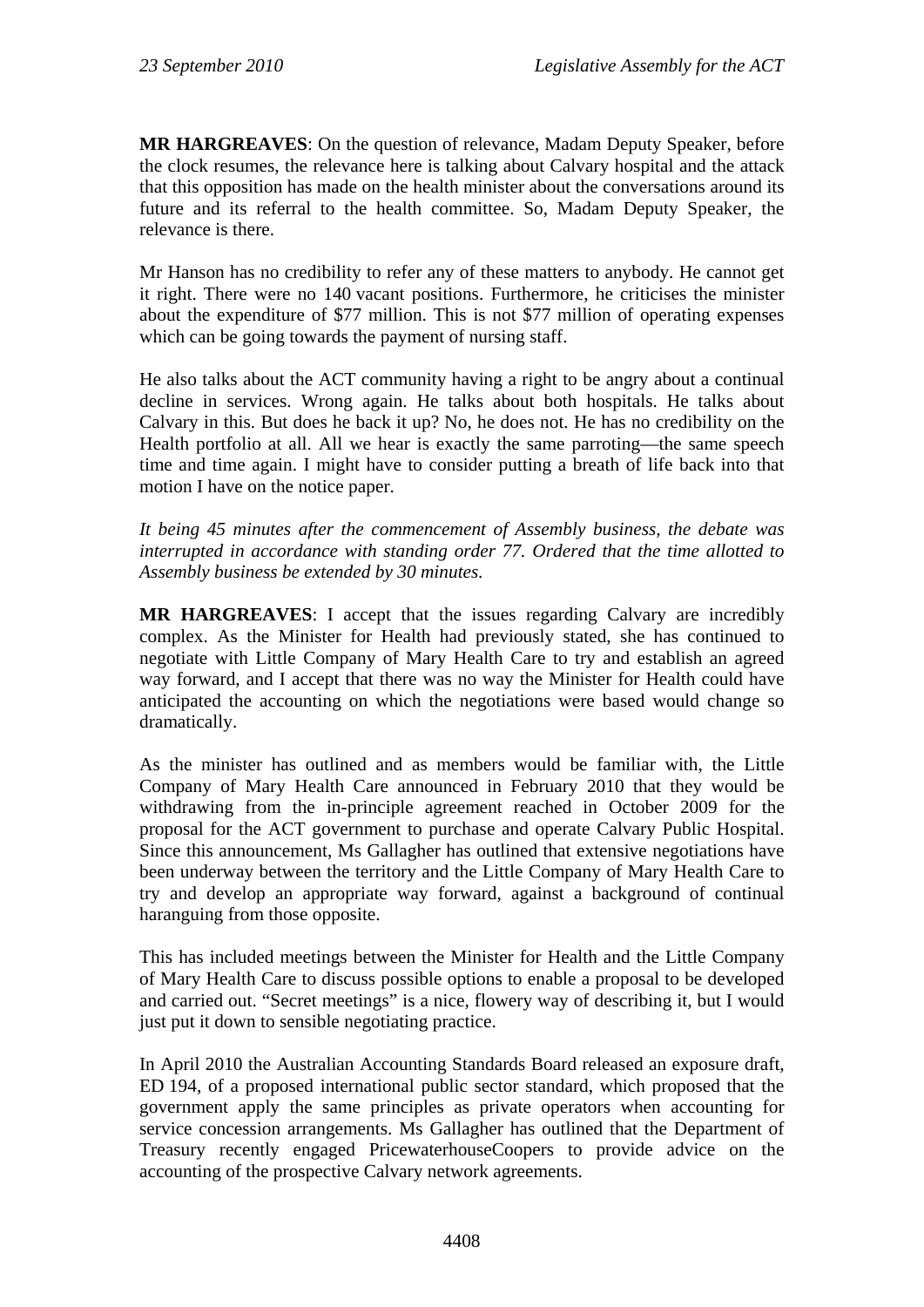The Assembly has been informed that the advice received outlined that the existing Crown lease and agreement resulted in a service concession arrangement, which means that the territory can include the Calvary Public Hospital land, buildings and equipment on its balance sheet as a service concession asset without having to purchase the legal title from the Little Company of Mary Health Care or enter into the proposed Calvary network agreement.

It is obvious that significant time and effort have been put into the negotiations over the future governance and ownership arrangements at Calvary Public Hospital by both the territory and the Little Company of Mary Health Care. I respect the ACT government's preferred position, whereby the territory own and operate the hospital. However, it is now appropriate to accept that various factors mean that this proposal cannot proceed.

The Minister for Health has outlined that the best way forward at this stage is to continue to operate Calvary Public Hospital in accordance with current arrangements. I am in favour of the government now undertaking further preliminary planning and analysis of the hospital requirements on the north side of Canberra, taking into consideration there needs to be continued public and private hospital presence on the north side of Canberra.

The focus needs to remain on the requirements of north-side hospital services to ensure that the territory can meet the projected demand for services over the next decade. I support the government in continuing to develop a north-side hospital plan and look forward to receiving more information later in the year on this plan.

As we travel about, we members have conversations with all manner of constituents, and I have to tell you that the negative view on this whole sorry saga can be laid at the at the feet of those opposite—particularly Mr Hanson—who continually bag the negotiation process and continually suggest it has been done with ill will, when that is just nonsensical and inaccurate.

I for one am fed up with having to sit here and listen to the continual haranguing whilst sensible negotiations are going on between the Little Company of Mary Health Care and the government. I would not want to be trying to negotiate the purchase of anything under that atmosphere. It is almost doomed to failure from the start because of the way these people are putting out negative connotations into the public arena without any basis of fact—no basis of fact at all.

We have had conversations about a business arrangement. You do not do those out in public. You do not do the open tender process and invite everybody to put everything on the table. You do not. You have conversations in confidence. These conversations in confidence have gone on, and it is when the conversations are concluded that you reveal it. If the minister has had a failing in this regard, it has been that she has been too open about it. She has revealed everything about it.

Contrast that with the Bruce Stadium negotiations that we had to suffer in this place. Contrast that with the \$10 million overnight loan that we had to suffer in this place.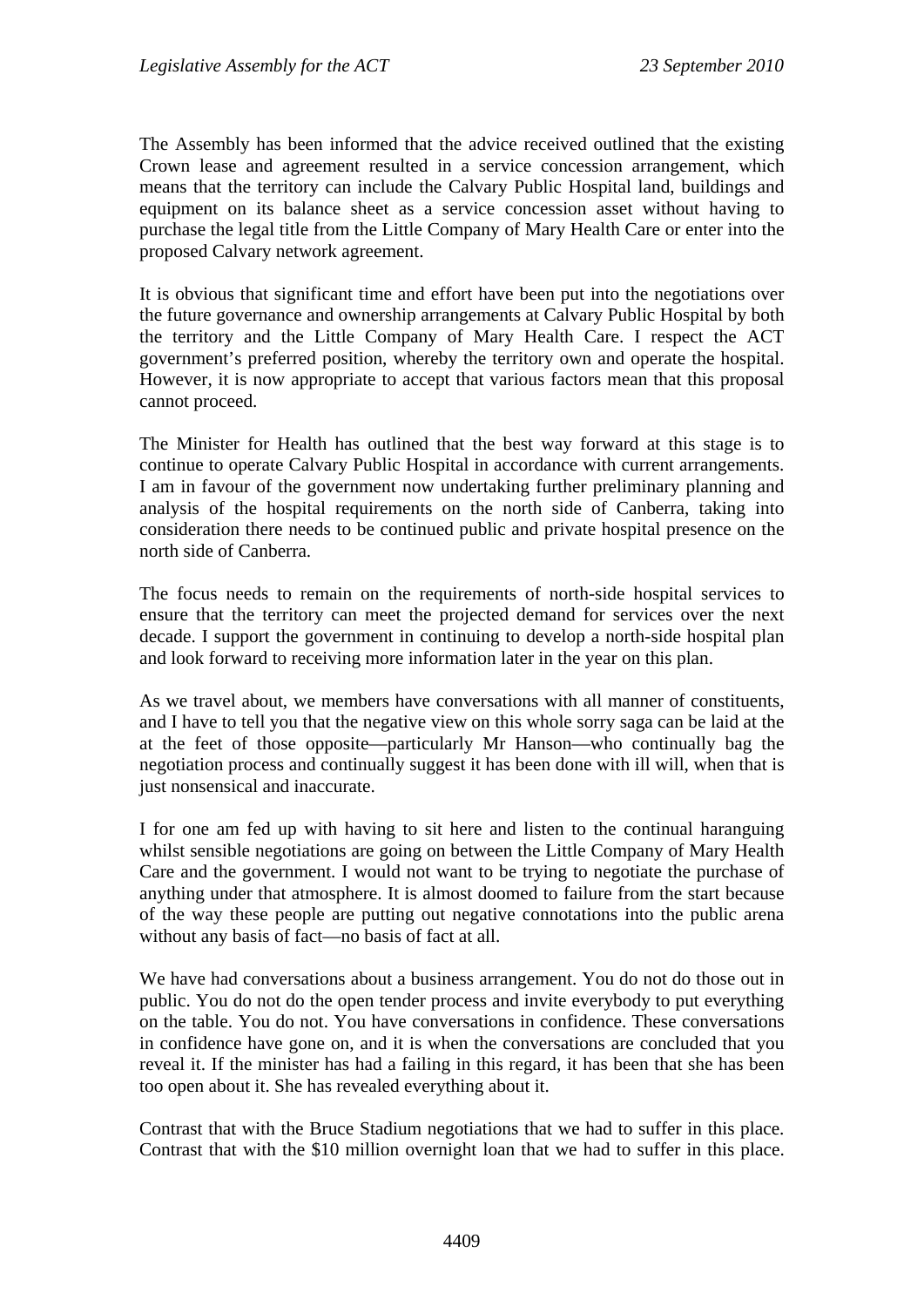You had to get this information out of those opposite with a crowbar. What has happened is that this minister has put everything she knows on the table with such honesty that those people opposite are not fit to stand in her shadow, Madam Deputy Speaker.

**MR HANSON** (Molonglo) (11.10): Before I attend to Ms Bresnan's amendment, I must say that I am glad I am really getting under your skin, Johnno, with that speech. If I knew that it was really causing those opposite—

**Mr Hargreaves**: Never in your life, mate! You are not man enough. You are not man enough even if you could photocopy yourself.

**MR HANSON**: Madam Deputy Speaker—

**MADAM DEPUTY SPEAKER**: Resume your seat, Mr Hargreaves.

**Mr Hargreaves**: You want protection from the chair, do you?

**MR HANSON**: I am not sure. I am quite happy talking.

**MADAM DEPUTY SPEAKER**: Mr Hargreaves—

**Mr Hargreaves**: A man of your thuggery should not need it.

**MADAM DEPUTY SPEAKER**: Mr Hargreaves!

**Mr Hargreaves**: Yes ma'am.

**MR HANSON**: What particular aspects of my speech bother you, Johnno? Is it the quotes from—

**Mr Hargreaves**: No. It was the lack of truth.

#### **MADAM DEPUTY SPEAKER**: Mr Hargreaves!

**MR HANSON:** Is it the quotes from Mr Stanhope? Is it the one that says:

Because integrity is one of our core values, we do not accept that the only way to govern is by deals done behind closed doors.

**Mr Hargreaves**: No, we've got it and you don't.

**Mrs Dunne**: Point of order, Madam Assistant Speaker—

**Mr Seselja**: Could we stop the clock?

**Mrs Dunne**: Could I ask you to ask Mr Hargreaves to withdraw his comment that he was concerned about Mr Hanson's lack of truth? It is unparliamentary.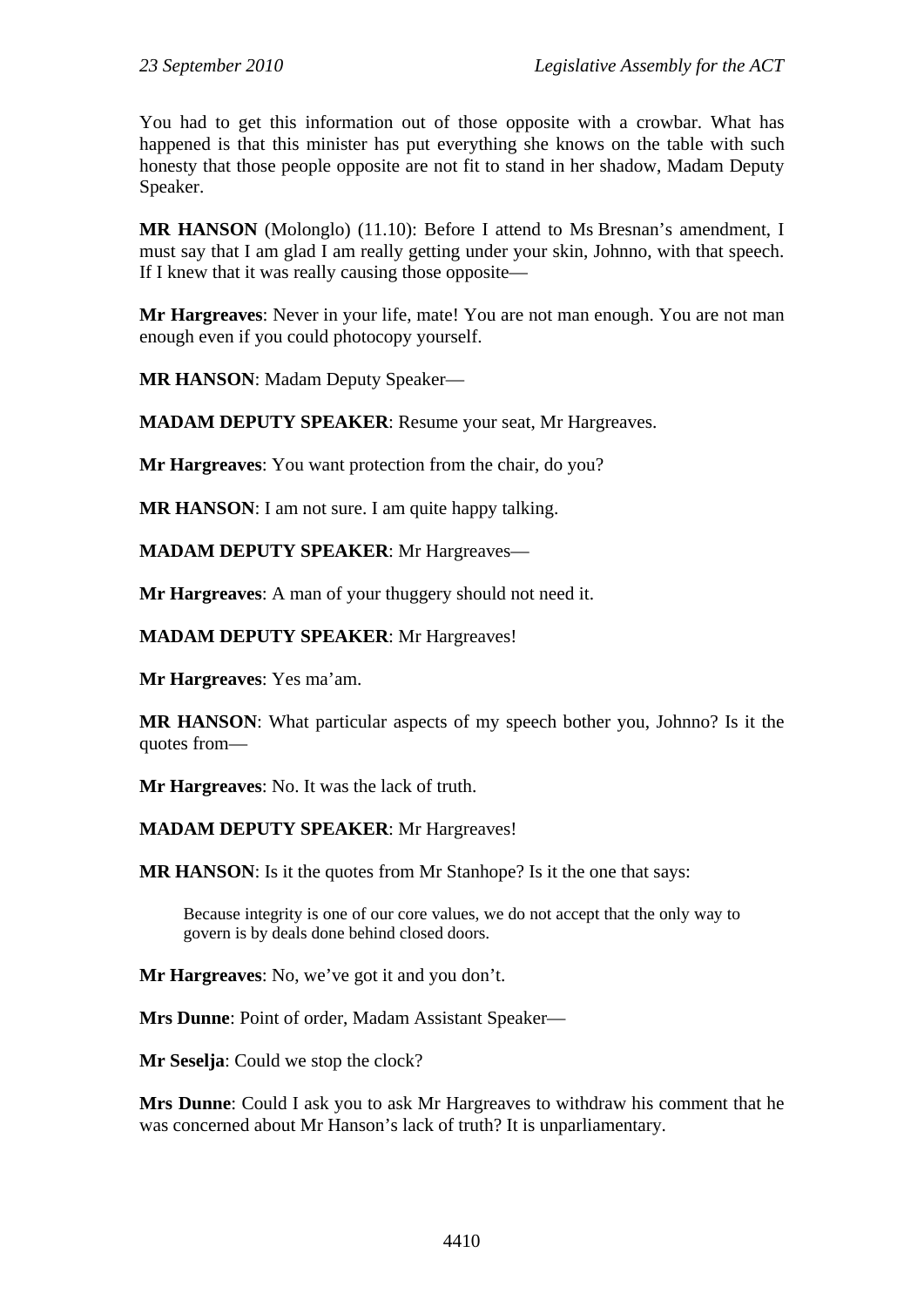**Mr Hargreaves**: On the point of order, Madam Deputy Speaker, Mr Hanson asked me what it was about his speech that I did not like—

**Mr Seselja**: Could we stop the clock, Madam Deputy Speaker? We stopped it for John.

**Mr Hargreaves**: And I said it was the lack of truth. The lack of truth in his speech is what I referred to. However, if Mr Hanson—

**Mr Seselja**: Do we only stop the clock on one side now?

**Mr Smyth**: Are you going to stop the clock or not?

**MADAM DEPUTY SPEAKER**: Stop the clock, please.

**MR HARGREAVES**: Madam Deputy Speaker, I will only take a second or two. If Mr Hanson is upset and offended by that then I withdraw.

#### **MADAM DEPUTY SPEAKER**: Thank you.

**MR HANSON**: Madam Deputy Speaker, thank you. Perhaps it was this quote:

Good government accepts criticism. Good government has the courage to allow itself to be closely scrutinised. It conducts its operations in an open, honest and accountable manner, not in secret.

If I were sitting on those benches opposite, having seen this very shabby Calvary deal concocted behind closed doors, hidden from the electorate before the last election, having heard the government and the minister, in particular, say, "All our deals were on the table," and then having this exposure through leak after leak in the *Canberra Times,* I would be pretty humiliated too.

I could go on and read these quotes again, but I note that Mr Hargreaves has now scurried from the chamber. It is quite evident that my hammering away on this issue since it was first exposed in April of last year both in the media and this chamber has got us to a point now where we are going to have, hopefully, some scrutiny of this proposal that, up until this point, the government and, I would have to sadly say, the Greens have refused.

They might be upset about the speech that I have given. I have used some of those Stanhope quotes repeatedly because I think they do warrant repetition. They expose the rank hypocrisy of this government's position when it comes to their positioning on Calvary. On the one hand the rhetoric is about openness and light and open government, whereas, on the other hand, what we have seen from this government is a refusal to be scrutinised and doing all their dealings behind closed doors.

Mr Hargreaves seemed to want a debate on some statistics on our health system. He might like a separate debate on our appalling rates of elective surgery. He might want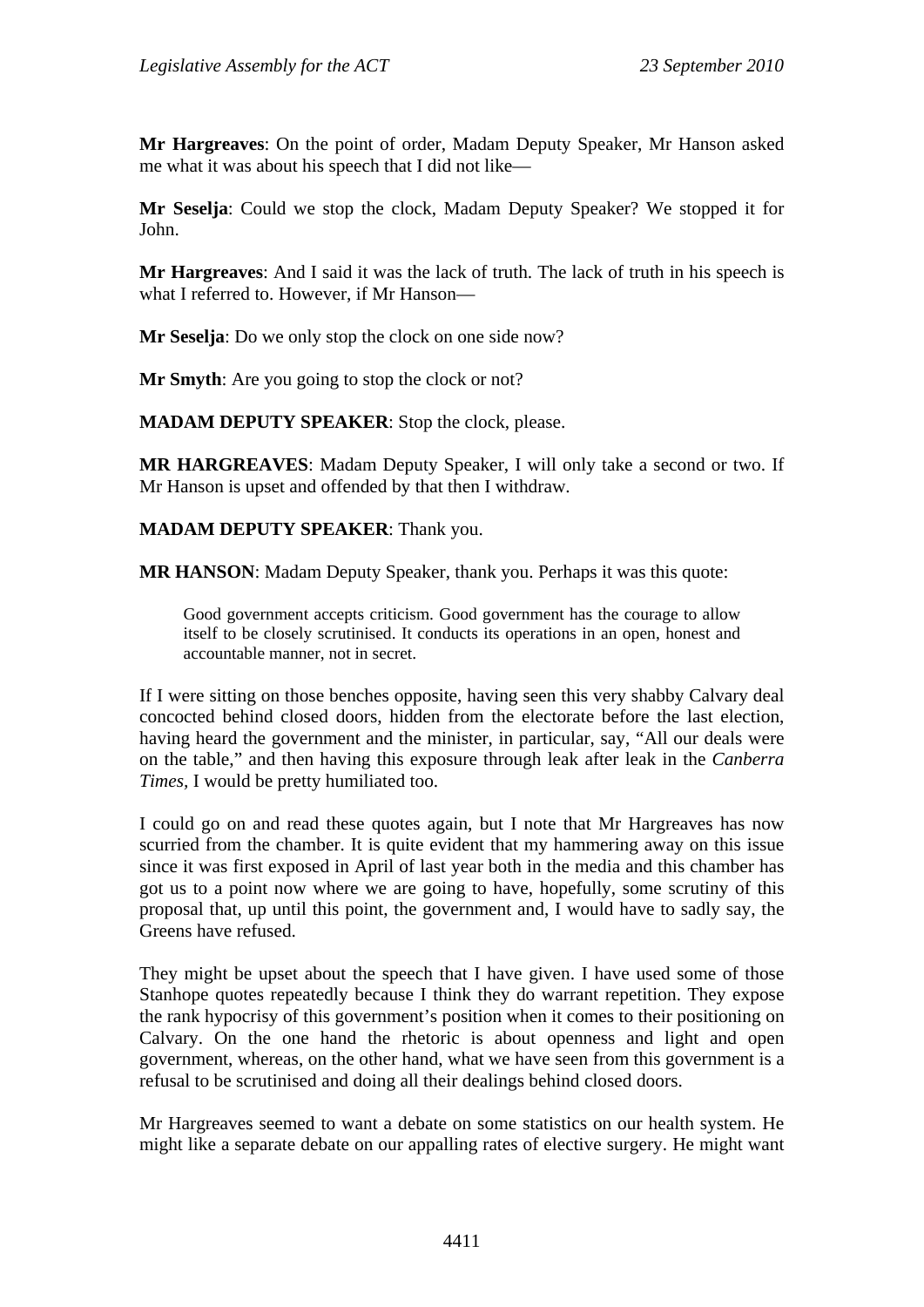a debate on the number of GPs we have in this town. The accurate figures are that, whilst the number of GPs in the rest of the nation has been growing at a level of eight per cent over a period since 1991, GP numbers in this town have declined. That is on the public record if he wants to have a debate about that. If he wants to have a debate about our emergency departments, I would gladly discuss them. Perhaps we could have a broader debate about the truthfulness of his government on issues like school closures and whether they were outlined before the last election—

**MADAM DEPUTY SPEAKER**: Excuse me, Mr Hanson, you are supposed to be speaking to Ms Bresnan's amendment, and I have not heard reference to it yet.

**MR HANSON**: Indeed, but Mr Hargreaves made points about truthfulness in debate. You allowed him to proceed with that debate on truthfulness in debate. Returning to the amendment from Ms Bresnan, she is supporting my motion, but she has asked for two items to be removed. Let me just read what they are. The first is:

… that the ACT Government abandoned its proposal to purchase Calvary Public Hospital in February 2010 after 18 months of negotiations with the Little Company of Mary …

I am not sure in any way that that is inaccurate. That is actually a statement of fact, and it is a statement of fact that the minister outlined in her tabling statement in June and I think in the meeting previously. I am not sure why that needs to be removed.

The second is:

… that the process followed by the Minister for Health was flawed and caused significant aggravation to the community …

Both of those are correct statements. It has been flawed; it has been a failed process. If it was a successful process, we would have bought the hospital by now. It has been flawed process, and it has caused significant aggravation to the community. I would challenge the Greens who want to remove this to go and speak to the Palliative Care Society, the Health Care Consumers Association, the Australian Nursing Federation and the staff at Calvary hospital and ask if this caused them aggravation. They will tell you, "Yes, it did." I am not sure why we are removing those words, but I do understand that the Greens would not want criticism of their coalition partners.

I can well imagine the frantic phone calls that occurred between the minister and the convenor of the Greens on this one. I note that the Greens will be supportive, and I can just imagine those phone lines running hot—Katy ringing Meredith: "Are you going to support it? Don't support it. Don't support it."

I welcome the amendment, even though it will remove some important parts of the motion. I welcome that it indicates that the Greens will be supporting the motion in its entirety. Once we have had the vote on Ms Bresnan's amendment, I will seek leave to introduce my own amendment relating to my failure to trust Ms Gallagher not to actually gazump the committee. If you listened to her speech, she said that she will be following through with her process and she will not be stopped by whatever the committee tables or whatever its processes are and whatever its time lines are.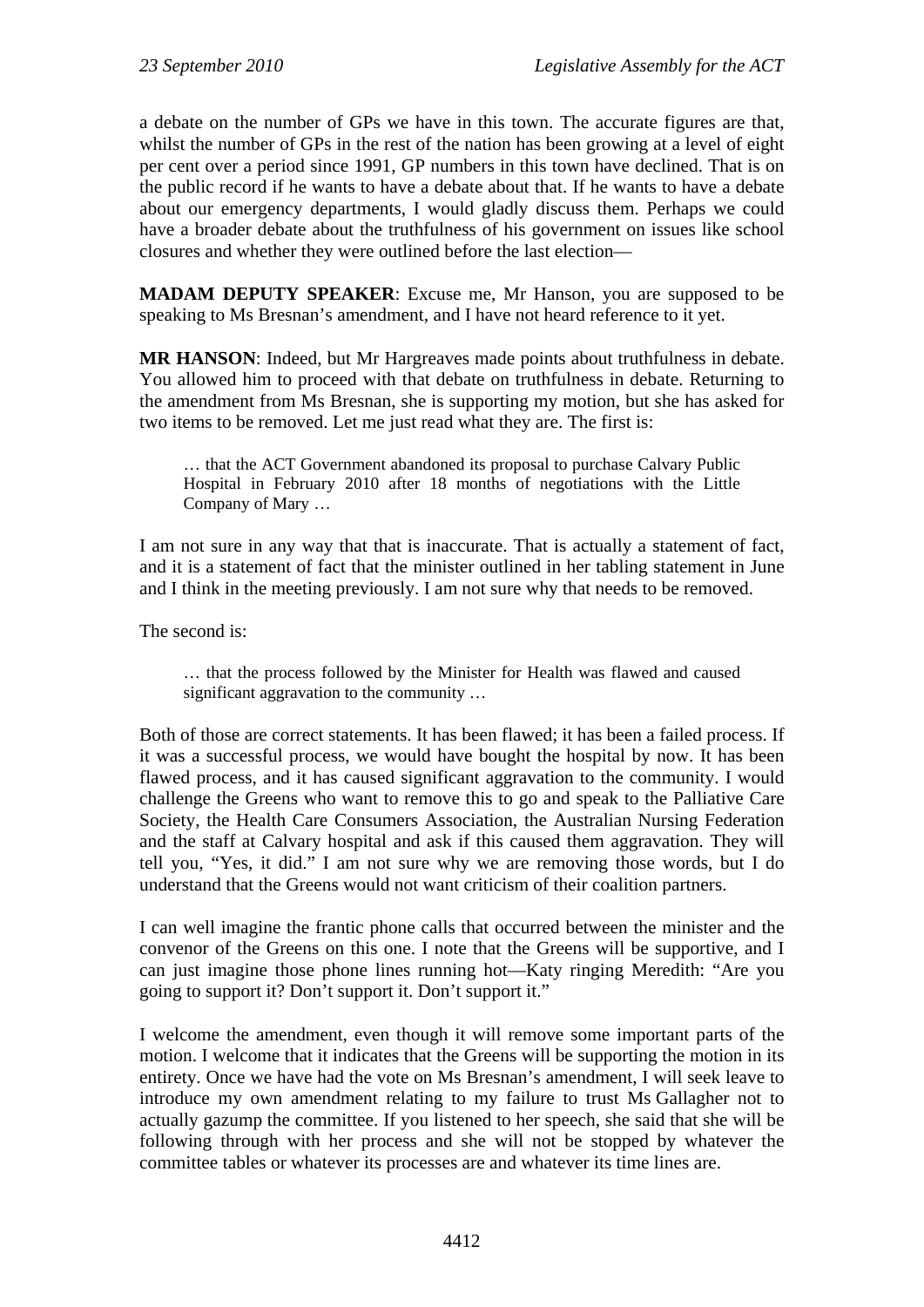I do want to make sure that we do not have a situation where, because we put March as the reporting date, the minister comes out earlier than that, in January or February, with a decision on one of the four options, thereby wasting the committee's time and essentially breaching the will of the Assembly. I want it on the record that we should not allow that to occur, and I will be seeking leave.

Amendment agreed to.

**MR HANSON** (Molonglo) (11.18), by leave: I move the amendment circulated in my name:

Add:

"(6) calls on the ACT Government not to make a formal decision on any of the four options currently being considered by the Government until such time that the Committee has tabled its findings in the Assembly.".

As I indicated before, it is pretty clear that the minister has followed her own course on this. She has tried to ignore scrutiny, tried to refute any suggestion that she should be open about this process. We saw that when I moved my first motion in 2009. The first motion I moved was in about June, I think. It called for a full business case to be tabled and we never saw that. In October when I asked for this to be forwarded to the Auditor-General and in last sitting period when I asked for certain documents to be tabled, she did not do that.

I think that there has been a reticence from the minister, and it is pretty clear, to follow any sort of desire for openness and accountability. My fear, on reflection after listening to her speech, is that what she may do is actually come up with a government decision on the four options that are being considered before the committee has a chance to table its results.

I am not sure of the four options, and some of them would need an appropriation bill. That would essentially result in this coming before the Assembly anyway. But I am not sure if option 1 would require an appropriation bill. My fear is that she would, in essence, make that decision before the committee has had a chance to table its findings and allow what is clearly the will of the Assembly, which is an opportunity to scrutinise what the government is doing and be involved in the process so we can participate in that process.

My amendment calls on the government not to make a formal decision on any of the four options currently being considered by the government until such time as the committee has tabled its findings in the Assembly. I think it is quite clear by virtue of the fact that we are, as an Assembly, unanimously supporting this motion that it is entirely reasonable that the committee should have its chance to actually table its findings before the government scurries off and makes the decision.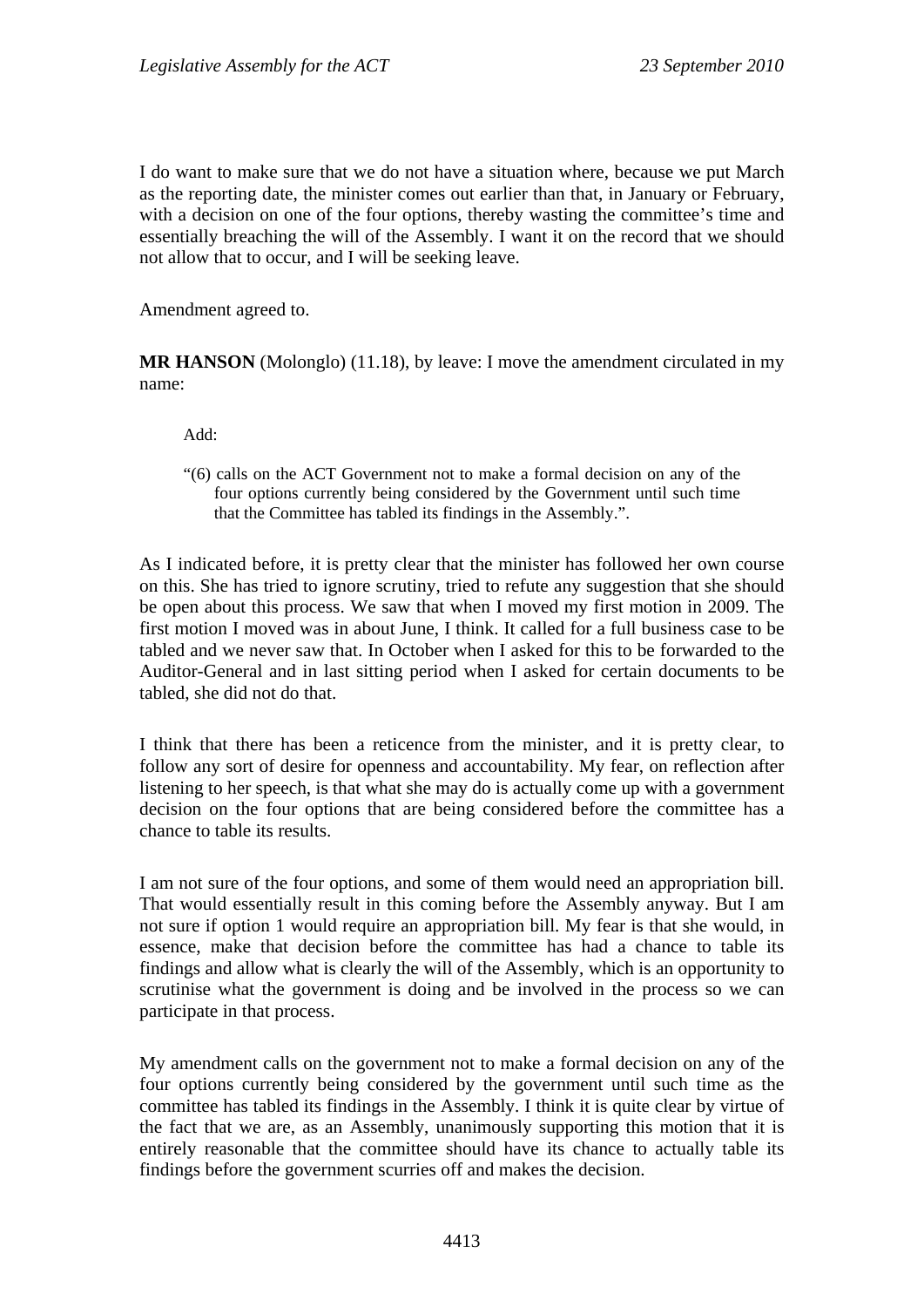**MS GALLAGHER** (Molonglo—Deputy Chief Minister, Treasurer, Minister for Health and Minister for Industrial Relations) (11.20): The government will not be supporting this amendment. As I have said earlier, we are very happy to have the committee investigate, inquire and provide assistance. But the government cannot be constrained by a timetable set by an Assembly committee to not make decisions about the future of health services on the north side of Canberra.

This is a decision that the government will take. If we can take it with the assistance provided by the committee—they may want to table an interim report, for example, around what they are thinking prior to March—that would be useful. But we will not stand here and sign up to say that we will do nothing and take no decisions until the committee has finished. What you are doing by that is trying to constrain the government in what can be—

**Mr Smyth**: We are holding the government accountable to the Assembly.

**MS GALLAGHER**: Well, as Mr Hanson pointed out, if a decision is made that requires appropriation, then there will be plenty of opportunity for the Assembly to have scrutiny of that decision outside of the inquiry process.

But in relation to the March timetable, if the government cannot take a formal decision until the committee reports in March—presuming it keeps to that timetable and reports in March—and then the government has to take decisions, it will miss next year's budget. That is what you are asking us to do. You are asking us to not make any decisions, to not spend money on the north-side hospital, on Calvary, until the committee has had time to make its decision.

A committee report normally has a three-month turnaround for a government response. We will not sign up to this timetable, and I have been very clear in my speech that the government will make decisions about the north-side hospital needs regardless of this inquiry, although we will work very closely with the committee and assist them as much as we can.

**MS BRESNAN** (Brindabella) (11.22): While I do appreciate the intentions of Mr Hanson's amendment, and I have discussed this with Mr Hanson as well, I do not agree that it is necessary, as the committee's investigative and reporting processes will be completed before the budget process, when and where the key decisions on the future of Calvary will be made and undertaken. The government reports to the Assembly on the budget and the Assembly will analyse and make decisions on the budget. So for that reason, I do not think this amendment is necessary and the Greens will not be supporting it.

Question put:

That **Mr Hanson's** amendment be agreed to.

The Assembly voted—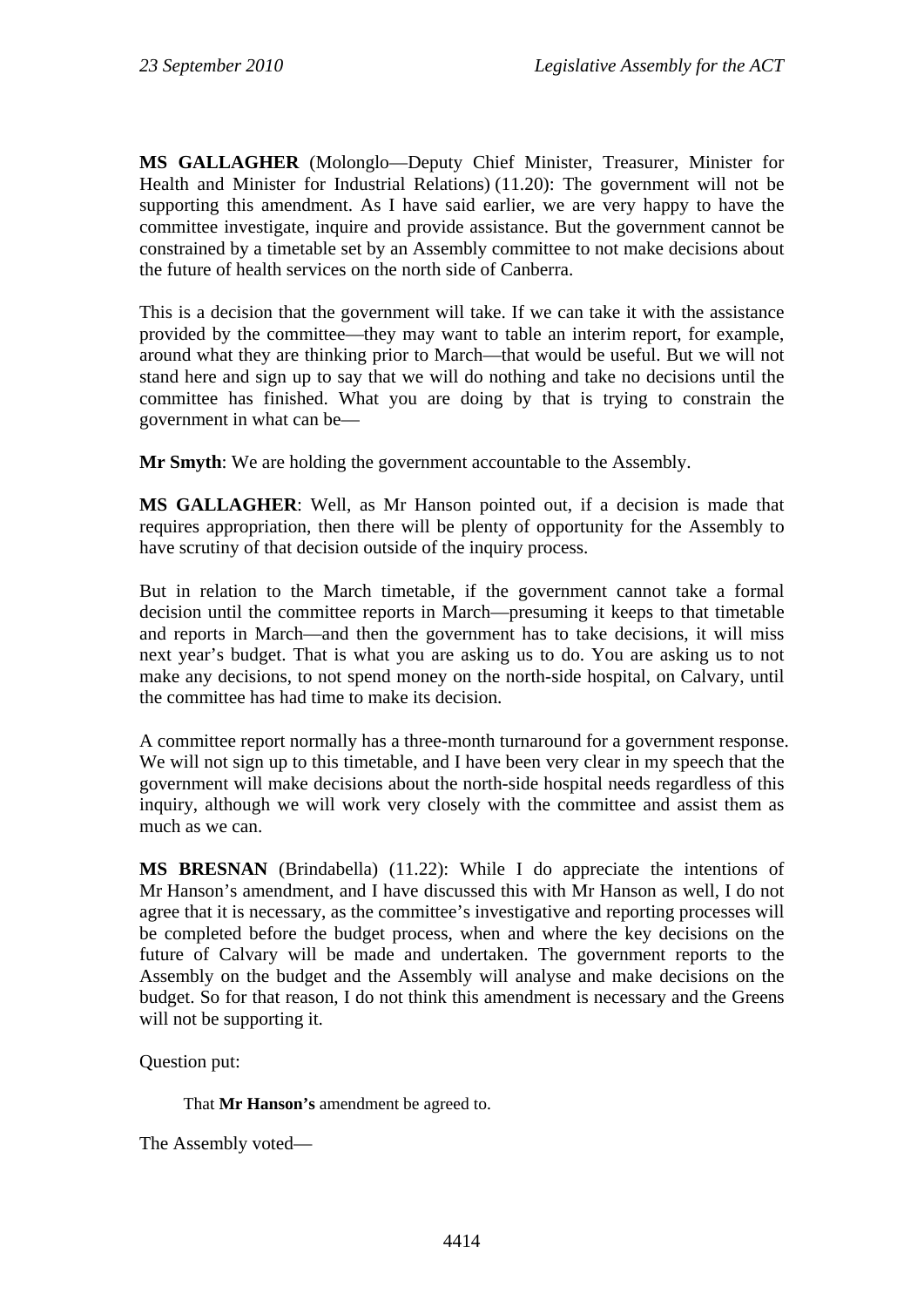Ayes 6 Noes 11 Mr Coe Mr Hanson Mr Barr Ms Hunter Mr Doszpot Mr Seselja Ms Bresnan Ms Le Couteur Mrs Dunne Mr Smyth Ms Burch Ms Porter Mr Corbell Mr Rattenbury Ms Gallagher Mr Stanhope Mr Hargreaves

Question so resolved in the negative.

**MADAM DEPUTY SPEAKER**: The question is that the motion, as amended, be agreed to.

**MR HANSON** (Molonglo) (11.27): In closing, I would like to thank members for their contributions today. I welcome the unanimous support of the Assembly for this motion and the referring of such an important matter to an Assembly committee. I am disappointed that the motion was not amended with the amendment I put forward. It would have, in essence, assured us that the minister was not going to continue on with her sort of behaviour that we have seen, which is to try and do things behind closed doors, which is to try and ignore the will of the Assembly in regard to this matter. I am disappointed and I fear that she may try essentially to defy the will of the Assembly by making a formal decision prior to the committee tabling its report in March. If she does so, then she should be rightly condemned.

Madam Deputy Speaker, there is no doubt that this is today a win for openness and accountability. This has been a long process of trying to get some openness from the government. They have refused every step of the way to be open and accountable and to accept scrutiny when it comes to the Calvary hospital purchase. We have asked for a business case and moved a motion in that regard. We have asked for this to be sent to the Auditor-General. We have asked for documents to be tabled. At each step along the way they have refused.

I do welcome now the opportunity for the health committee, chaired by Mr Doszpot, to look into this matter and help inform the Assembly so that when we are charged with being involved in making what will be a very important decision, I am sure, for the future of Canberra's health care, we actually can have access to the documents. We can make sure that someone at least, if the minister is refusing to, is speaking to the experts and looking at this with the rigour that it needs to be looked at.

I finally would like to offer my support to the committee. I wish you every success with your scrutiny of these elements and I hope that the government in the committee's endeavours provides its full support to the committee in response to any documents that it requests or any other support that it might ask for.

Motion, as amended, agreed to.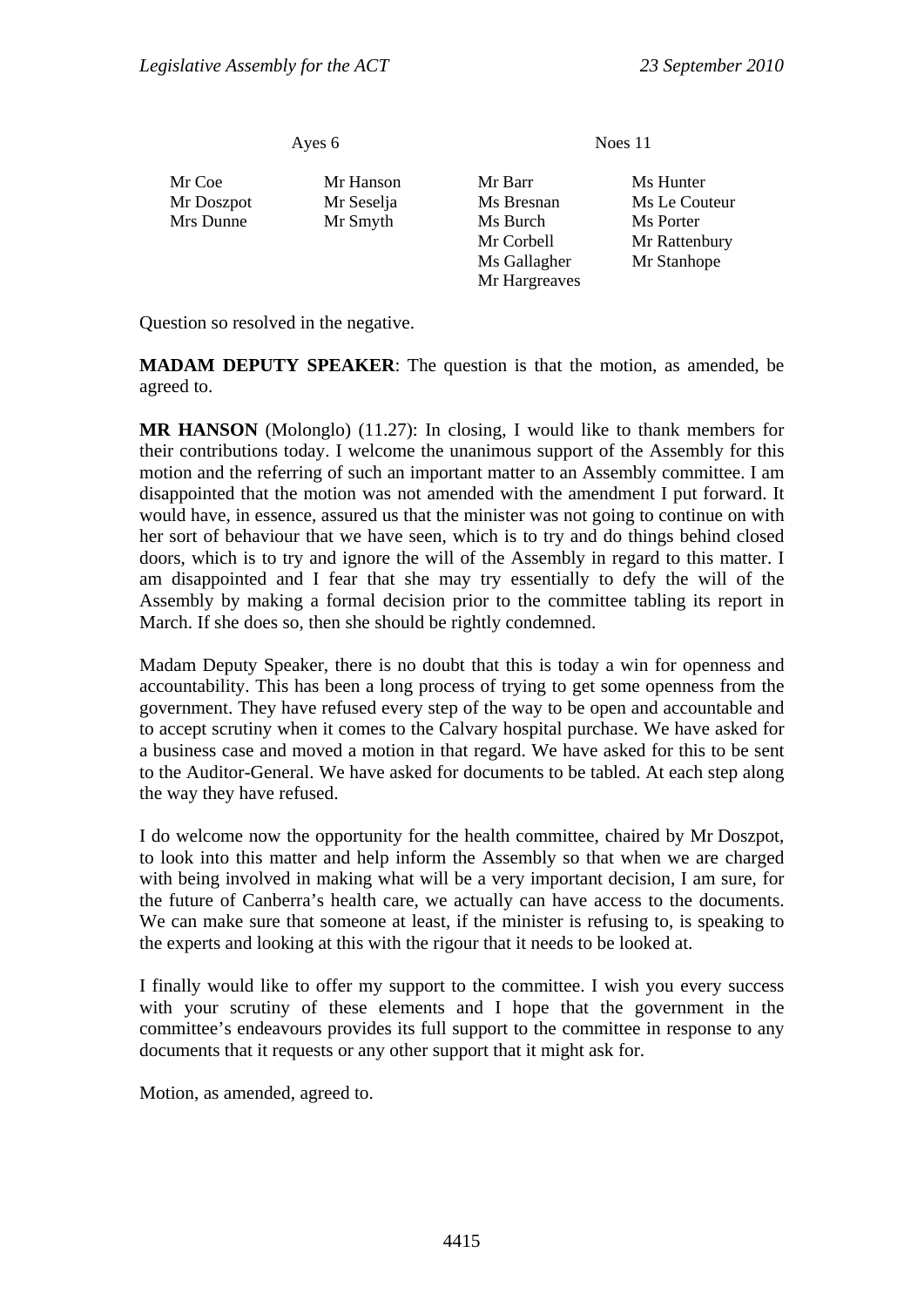#### <span id="page-33-0"></span>**Annual and financial reports 2009-10 Referral to committees**

Motion (by **Mr Corbell**) agreed to:

That:

the annual and financial reports for the calendar year 2010 and the financial year 2009-2010 presented to the Assembly pursuant to the *Annual Reports (Government Agencies) Act 2004* stand referred to the standing committees, on presentation, in accordance with the schedule below;

the annual reports of ACT Policing and the ACT Legislative Assembly Secretariat stand referred to the Standing Committee on Justice and Community Safety and Standing Committee on Public Accounts, respectively;

notwithstanding standing order 229, only one standing committee may meet for the consideration of the inquiry into the calendar year 2010 and financial year 2009-2010 annual and financial reports at any given time; and

the foregoing provisions of this resolution have effect notwithstanding anything contained in the standing orders.

| <b>Annual Report</b>                                                                         | <b>Reporting area</b>                                      | <b>Ministerial Portfolio</b>                     | <b>Standing Committee</b>                       |
|----------------------------------------------------------------------------------------------|------------------------------------------------------------|--------------------------------------------------|-------------------------------------------------|
| <b>ACT Auditor-General</b>                                                                   |                                                            | <b>Chief Minister</b>                            | <b>Public Accounts</b>                          |
| <b>ACT</b> Building and<br><b>Construction Industry</b><br><b>Training Fund</b><br>Authority |                                                            | Minister for Education<br>and Training           | Education, Training and<br><b>Youth Affairs</b> |
| <b>ACT</b> Electoral<br>Commission                                                           |                                                            | Attorney-General                                 | Justice and Community<br>Safety                 |
| <b>ACT</b> Gambling and<br>Racing Commission                                                 |                                                            | Minister for Gaming<br>and Racing                | <b>Public Accounts</b>                          |
| <b>ACT</b> Government<br><b>Procurement Board</b>                                            |                                                            | Minister for Territory<br>and Municipal Services | <b>Public Accounts</b>                          |
| <b>ACT</b> Health                                                                            |                                                            | Minister for Health                              | Health, Community and<br><b>Social Services</b> |
| <b>ACT Human Rights</b><br>Commission                                                        |                                                            | Attorney-General                                 | Justice and Community<br>Safety                 |
| <b>ACT</b> Insurance<br>Authority                                                            |                                                            | Treasurer                                        | <b>Public Accounts</b>                          |
| <b>ACT</b> Insurance<br>Authority                                                            | Office of the<br>Nominal<br>Defendant of the<br><b>ACT</b> | Treasurer                                        | <b>Public Accounts</b>                          |
| <b>ACT</b> Legislative<br><b>Assembly Secretariat</b>                                        |                                                            | Speaker                                          | <b>Public Accounts</b>                          |
| <b>ACT</b> Long Service<br>Leave Authority                                                   |                                                            | Minister for Industrial<br>Relations             | <b>Public Accounts</b>                          |
| <b>ACT</b> Ombudsman                                                                         |                                                            | Attorney-General                                 | Justice and Community<br>Safety                 |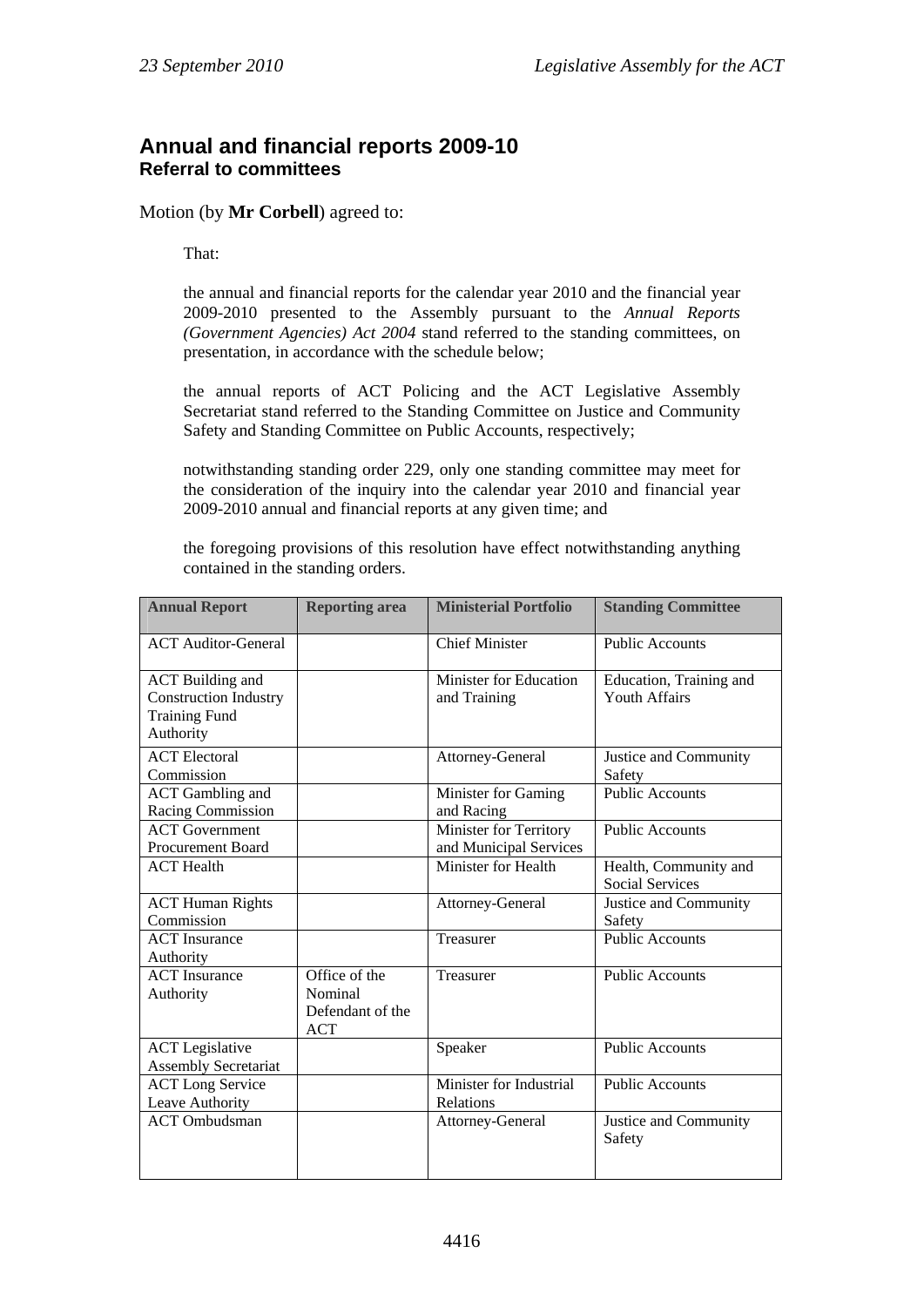| <b>Annual Report</b>                                              | <b>Reporting area</b>                                                                              | <b>Ministerial Portfolio</b>                                            | <b>Standing Committee</b>                                                |
|-------------------------------------------------------------------|----------------------------------------------------------------------------------------------------|-------------------------------------------------------------------------|--------------------------------------------------------------------------|
| <b>ACT Planning and</b><br><b>Land Authority</b>                  |                                                                                                    | Minister for Planning                                                   | Planning, Public Works<br>and Territory and<br><b>Municipal Services</b> |
| <b>ACT</b> Policing                                               |                                                                                                    | Minister for Police and<br><b>Emergency Services</b>                    | Justice and Community<br>Safety                                          |
| <b>ACT Public</b><br><b>Cemeteries Authority</b>                  |                                                                                                    | Minister for Territory<br>and Municipal Services                        | Planning, Public Works<br>and Territory and<br><b>Municipal Services</b> |
| <b>ACTEW Corporation</b><br>Limited                               |                                                                                                    | Treasurer                                                               | <b>Public Accounts</b>                                                   |
| <b>ACTTAB Ltd</b>                                                 |                                                                                                    | Treasurer                                                               | <b>Public Accounts</b>                                                   |
| Chief Minister's<br>Department                                    | <b>ACT</b> Executive                                                                               | <b>Chief Minister</b>                                                   | <b>Public Accounts</b>                                                   |
| Chief Minister's<br>Department                                    | Arts Policy,<br>Advice and<br>Programs<br>(including<br>Arts ACT)                                  | Minister for the Arts<br>and Heritage                                   | Education, Training and<br><b>Youth Affairs</b>                          |
| Chief Minister's<br>Department                                    | <b>Business and</b><br>Economic<br>Development                                                     | <b>Minister for Business</b><br>and Economic<br>Development             | <b>Public Accounts</b>                                                   |
| Chief Minister's<br>Department                                    | Industrial<br><b>Relations Policy</b>                                                              | Minister for Industrial<br>Relations                                    | <b>Public Accounts</b>                                                   |
| Chief Minister's<br>Department                                    | Default Insurance<br>Fund                                                                          | Minister for Industrial<br>Relations                                    | <b>Public Accounts</b>                                                   |
| Chief Minister's<br>Department                                    | <b>Work Safety</b><br>Council                                                                      | Minister for Industrial<br>Relations                                    | <b>Public Accounts</b>                                                   |
| Chief Minister's<br>Department                                    | <b>Tourism Policy</b><br>and Services<br>(including<br><b>Australian Capital</b><br>Tourism)       | Minister for Tourism,<br>Sport and Recreation                           | <b>Public Accounts</b>                                                   |
| Canberra Institute of<br>Technology                               |                                                                                                    | Minister for Education<br>and Training                                  | Education, Training and<br>Youth Affairs                                 |
| Commissioner for<br><b>Public Administration</b>                  |                                                                                                    | <b>Chief Minister</b>                                                   | Public Accounts                                                          |
| <b>Cultural Facilities</b><br>Corporation                         |                                                                                                    | Minister for the Arts<br>and Heritage                                   | Education, Training and<br>Youth Affairs                                 |
| Department of<br>Disability, Housing<br>and Community<br>Services | Disability and<br><b>Therapy Services</b><br>Housing ACT<br>Community<br>Development and<br>Policy | Minister for Disability,<br>Housing and<br><b>Community Services</b>    | Health, Community and<br><b>Social Services</b>                          |
| Department of<br>Disability, Housing<br>and Community<br>Services | Community<br>Affairs-Ageing                                                                        | Minister for Ageing                                                     | Health, Community and<br><b>Social Services</b>                          |
| Department of<br>Disability, Housing<br>and Community<br>Services | Community<br>Affairs-<br>Aboriginal and<br><b>Torres Strait</b><br><b>Islander Affairs</b>         | Minister for Aboriginal<br>and Torres Strait<br><b>Islander Affairs</b> | Health, Community and<br><b>Social Services</b>                          |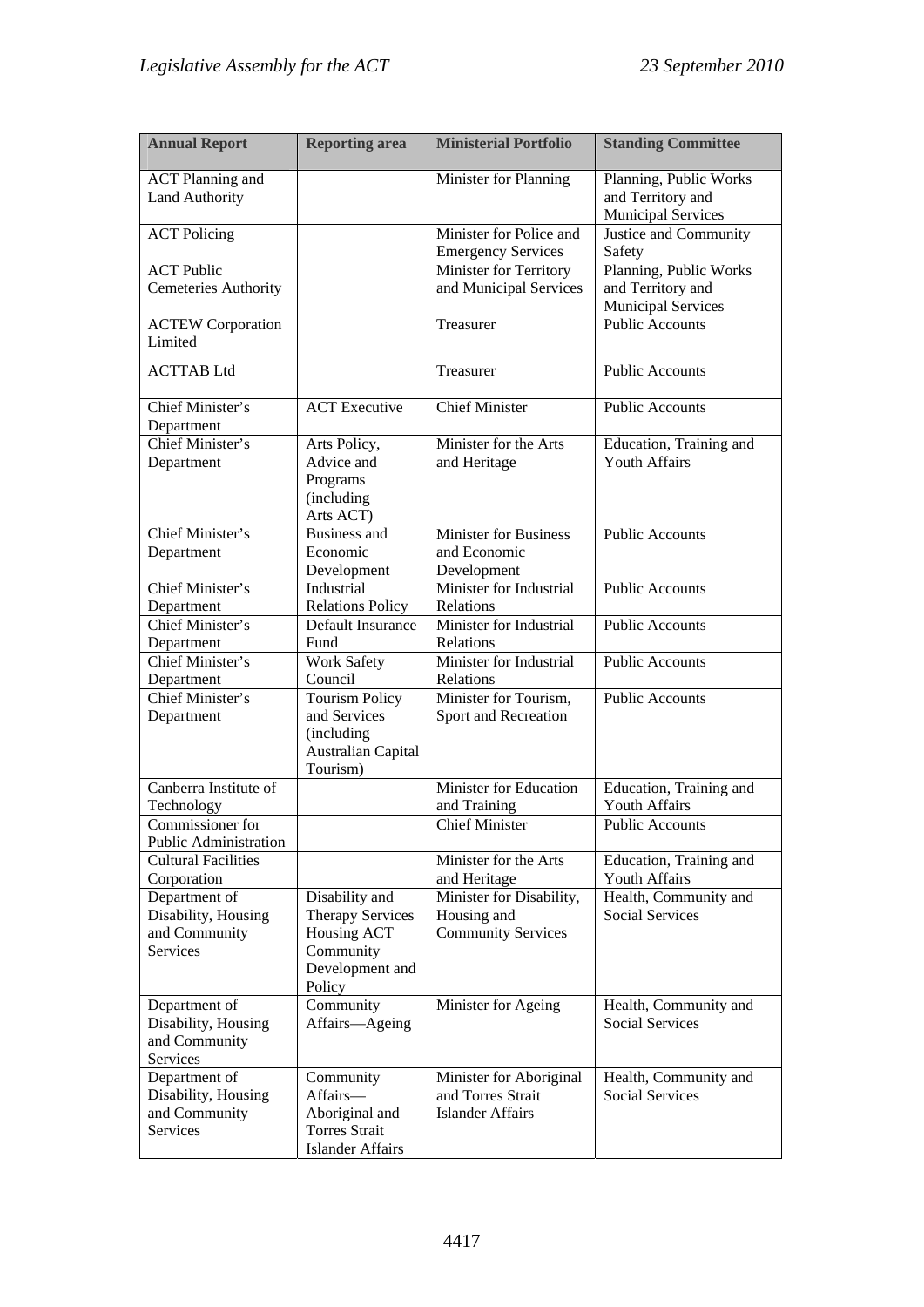| <b>Annual Report</b>                                                     | <b>Reporting area</b>                                         | <b>Ministerial Portfolio</b>                                 | <b>Standing Committee</b>                                                |
|--------------------------------------------------------------------------|---------------------------------------------------------------|--------------------------------------------------------------|--------------------------------------------------------------------------|
| Department of<br>Disability, Housing<br>and Community<br>Services        | Community<br>Affairs-Women                                    | Minister for Women                                           | Health, Community and<br><b>Social Services</b>                          |
| Department of<br>Disability, Housing<br>and Community<br>Services        | Community<br>Affairs-<br>Multicultural<br><b>Affairs</b>      | Minister for<br><b>Multicultural Affairs</b>                 | Health, Community and<br><b>Social Services</b>                          |
| Department of<br>Disability, Housing<br>and Community<br>Services        | Office of<br>Children, Youth<br>and Family<br>Services        | Minister for Children<br>and Young People                    | Education, Training and<br><b>Youth Affairs</b>                          |
| Department of<br>Disability, Housing<br>and Community<br>Services        | Official Visitor-<br>Children and<br>Young People Act<br>2008 | Minister for Children<br>and Young People                    | Education, Training and<br><b>Youth Affairs</b>                          |
| Department of<br><b>Education</b> and<br>Training                        |                                                               | Minister for Education<br>and Training                       | Education, Training and<br><b>Youth Affairs</b>                          |
| Department of the<br>Environment, Climate<br>Change, Energy and<br>Water | Conservator of<br>Flora and Fauna                             | Minister for the<br>Environment, Climate<br>Change and Water | Climate Change,<br><b>Environment</b> and Water                          |
| Department of the<br>Environment, Climate<br>Change, Energy and<br>Water |                                                               | Minister for the<br>Environment, Climate<br>Change and Water | Climate Change,<br><b>Environment</b> and Water                          |
| Department of the<br>Environment, Climate<br>Change, Energy and<br>Water | Environment<br>Protection<br>Authority                        | Minister for the<br>Environment, Climate<br>Change and Water | Climate Change,<br><b>Environment</b> and Water                          |
| Department of Justice<br>and Community<br>Safety                         |                                                               | Attorney-General                                             | Justice and Community<br>Safety                                          |
| Department of Justice<br>and Community<br>Safety                         | Emergency<br>Services Agency                                  | Minister for Police and<br><b>Emergency Services</b>         | Justice and Community<br>Safety                                          |
| Department of Land<br>and Property Services                              |                                                               | Minister for Land and<br><b>Property Services</b>            | Planning, Public Works<br>and Territory and<br><b>Municipal Services</b> |
| Department of<br>Territory and<br><b>Municipal Services</b>              |                                                               | Minister for Territory<br>and Municipal Services             | Planning, Public Works<br>and Territory and<br><b>Municipal Services</b> |
| Department of<br>Territory and<br><b>Municipal Services</b>              | Animal Welfare<br>Authority                                   | Minister for Territory<br>and Municipal Services             | Planning, Public Works<br>and Territory and<br><b>Municipal Services</b> |
| Department of<br>Territory and<br><b>Municipal Services</b>              | <b>ACTION</b>                                                 | Minister for Transport                                       | Planning, Public Works<br>and Territory and<br><b>Municipal Services</b> |
| Department of<br>Territory and<br><b>Municipal Services</b>              | Road Services<br><b>Transport Policy</b><br>and Regulation    | Minister for Transport                                       | Planning, Public Works<br>and Territory and<br><b>Municipal Services</b> |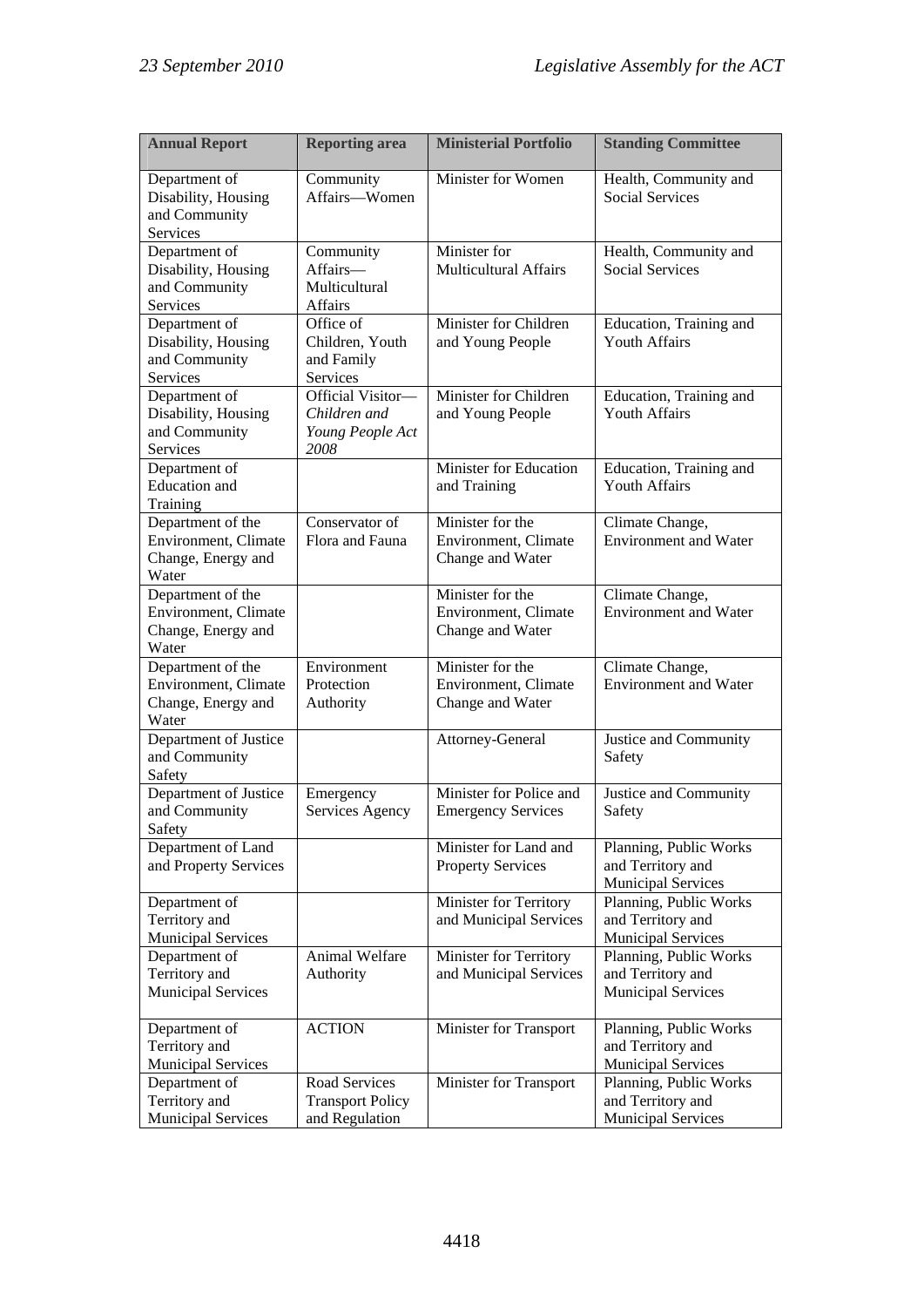| <b>Annual Report</b>                                                                          | <b>Reporting area</b>                   | <b>Ministerial Portfolio</b>                                 | <b>Standing Committee</b>                                                |
|-----------------------------------------------------------------------------------------------|-----------------------------------------|--------------------------------------------------------------|--------------------------------------------------------------------------|
| Department of<br>Territory and<br><b>Municipal Services</b><br>(moved to CMD from<br>1/7/2010 | <b>ACT</b> Heritage<br>Council          | Minister for the Arts<br>and Heritage                        | Planning, Public Works<br>and Territory and<br><b>Municipal Services</b> |
| Department of<br>Territory and<br><b>Municipal Services</b>                                   | Director of<br><b>Territory Records</b> | Minister for Territory<br>and Municipal Services             | <b>Public Accounts</b>                                                   |
| Department of<br>Territory and<br><b>Municipal Services</b>                                   | <b>Shared Services</b>                  | Minister for Territory<br>and Municipal Services             | <b>Public Accounts</b>                                                   |
| Department of<br>Treasury                                                                     |                                         | Treasurer                                                    | <b>Public Accounts</b>                                                   |
| Director of Public<br>Prosecutions                                                            |                                         | Attorney-General                                             | Justice and Community<br>Safety                                          |
| <b>Exhibition Park</b><br>Corporation                                                         |                                         | Minister for Tourism,<br>Sport and Recreation                | <b>Public Accounts</b>                                                   |
| Independent<br>Competition and<br>Regulatory<br>Commission                                    |                                         | Attorney-General                                             | Justice and Community<br>Safety                                          |
| <b>Land Development</b><br>Agency                                                             |                                         | Minister for Land and<br><b>Property Services</b>            | Planning, Public Works<br>and Territory and<br><b>Municipal Services</b> |
| Legal Aid<br>Commission (ACT)                                                                 |                                         | Attorney-General                                             | Justice and Community<br>Safety                                          |
| Office of the<br>Commissioner for<br>Sustainability and the<br>Environment                    |                                         | Minister for the<br>Environment, Climate<br>Change and Water | Climate Change,<br><b>Environment</b> and Water                          |
| Public Advocate of<br>the ACT                                                                 |                                         | Attorney-General                                             | Justice and Community<br>Safety                                          |
| Public Trustee for the<br><b>ACT</b>                                                          |                                         | Attorney-General                                             | Justice and Community<br>Safety                                          |
| <b>Rhodium Asset</b><br>Solutions                                                             |                                         | Treasurer                                                    | <b>Public Accounts</b>                                                   |
| <b>Totalcare Industries</b>                                                                   |                                         | Treasurer                                                    | <b>Public Accounts</b>                                                   |
| University of<br>Canberra                                                                     |                                         | Minister for Education<br>and Training                       | Education, Training and<br>Youth Affairs                                 |
| Victims of Crime<br><b>Support Program</b>                                                    |                                         | Attorney-General                                             | Justice and Community<br>Safety                                          |

## **Public Accounts—Standing Committee Report 11**

**MS LE COUTEUR** (Molonglo) (11.30): I present the following report:

Public Accounts—Standing Committee—Report 11—*Review of Auditor-General's Report No 8 of 2009: 2008-09 Financial Audits,* dated 2 September 2010, together with a copy of the extracts of the relevant minutes of proceedings.

I move: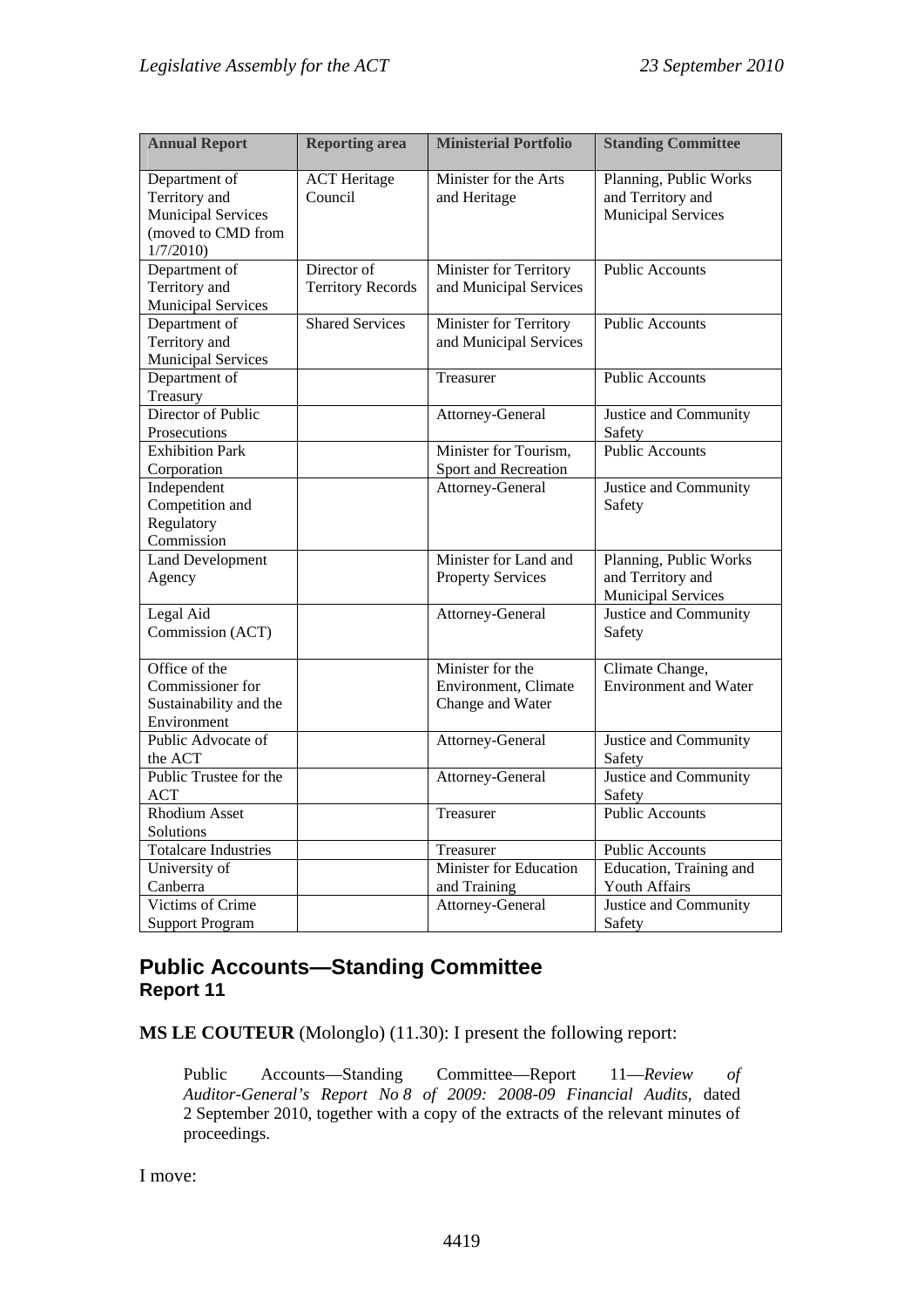That the report be noted.

I am pleased to present report No 11 of the Standing Committee on Public Accounts, *Review of Auditor-General's Report No 8 of 2009: 2008-09 Financial Audits*. It has been the annual practice of the ACT Auditor-General to provide reports such as this one for the 2008-09 financial year, containing independent written opinions on the results of the ACT Audit Office's audits of financial reports and the audits and reviews of statements of performance, covering the territory and its agencies. PAC is of the opinion, and I believe in fact the entire Assembly is of the opinion, that an independent opinion is essential to ensure an appropriate level of accountability to the ACT Legislative Assembly and the ACT community for public finances and performance.

The audit report also provides an overview of the audit office's assessment of the quality and timeliness of reporting by agencies and the progress by agencies in addressing previously reported findings. Independent audit opinions as provided in the Auditor-General's annual report on financial audits form an integral part of the effective system of accountability for the stewardship of public funds, how these funds are spent and the quality of the decision making that underpins the spending.

Overall, the findings of the audit report in relation to financial reporting were generally favourable, although some reservations were expressed with regard to accounting treatments and/or the lack of or incomplete reporting measures as identified in statements of performance. I would particularly like to note recommendation 4:

The Committee recommends that the ACT Government ensure that the performance measures included in statements of performance for all its reporting entities are: (i) clearly and concisely defined, (ii) accurately reported, and (iii) supported by sufficient evidence and/or accompanied by sufficient explanatory information to enable the performance of the department or agency to be understood.

This is an area that the Greens have been talking about for, I do not know, the last 12 years, for a long time—accountability for any degree of reasonable, effective management of the ACT government and the public service behind it. We need good performance measures so that we can actually see not just what is going in, not just how much money we are spending on things, but what we actually get out of it, what the performance of the public service and the government is. I strongly endorse the Auditor-General's comments on this.

The other recommendation I thought I would briefly highlight, given the motion yesterday, is recommendation 11:

The Committee recommends that ACT Government agencies ensure that their information systems operate as intended, are accurately and appropriately used, and that the information contained within them is valid, complete, and secure for the purpose of supporting agency operations and requirements.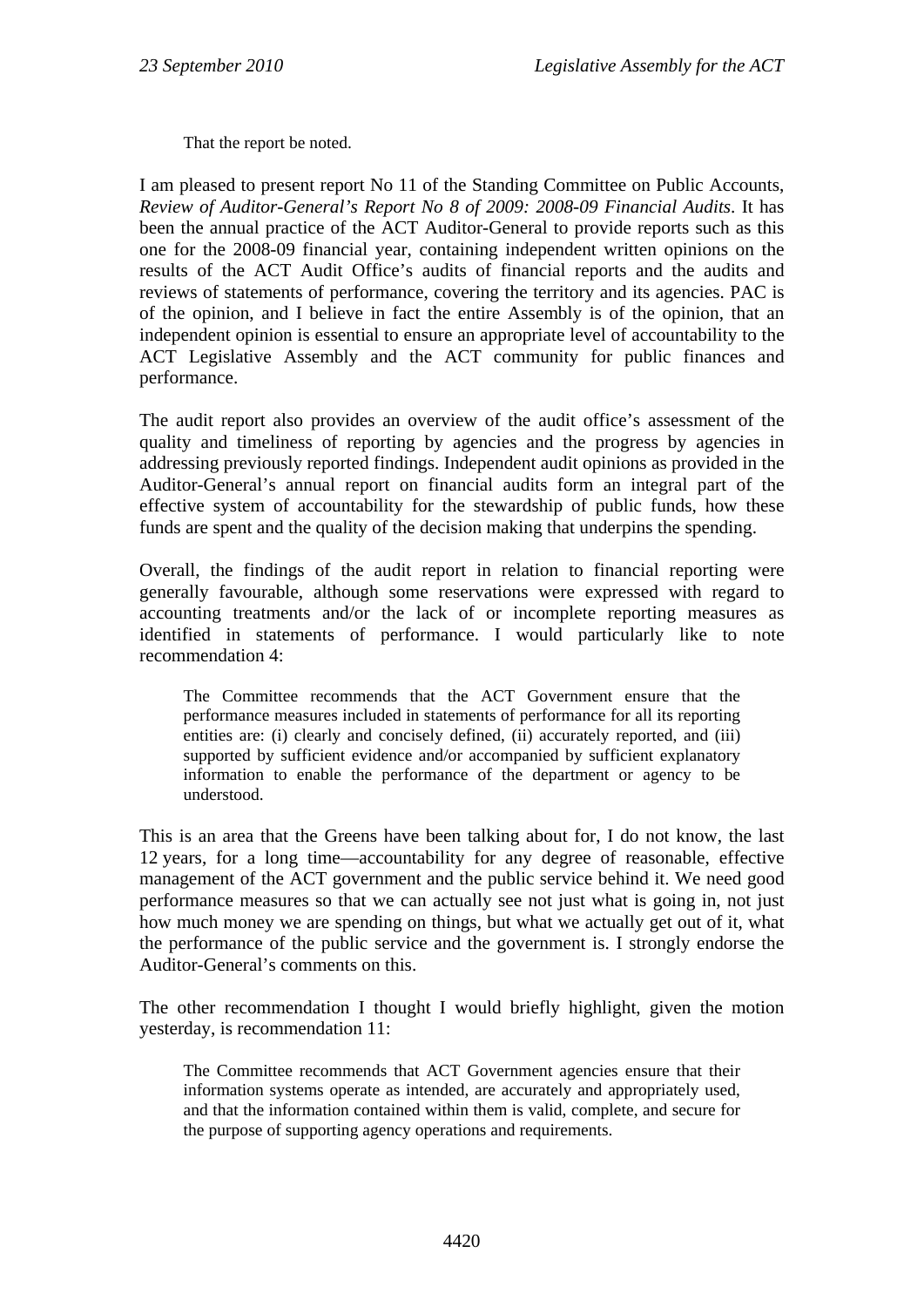As I think we all agreed yesterday, IT and ICT are very important in terms of government operations. In that context, I would particularly draw attention to that recommendation.

All 11 recommendations that the committee made, I believe, are important. It is possible that other members of the committee may want to comment on the report and highlight some other items. Before I conclude, I would like to thank my committee colleagues, Mr Smyth and Mr Hargreaves, and of course the Committee Office, Andrea Cullen in particular, without whose assistance this report would not exist. I commend the report to the Assembly. My colleagues may wish to also provide comment.

**MR SMYTH** (Brindabella) (11.35): I will start with the thankyous as well. I thank the chair and Mr Hargreaves for their efforts. Ms Burch was also on the committee for part of this time. I thank Andrea, Samara and Lydia for their support in helping us put the report together.

As was said, there are 11 recommendations. This report, as Ms Le Couteur has said, is very important particularly in terms of how we manage the finances of the territory. In fact, most of the departments did quite well. There were fewer qualified statements this year, but there were two in particular I want to mention, Housing ACT and TAMS. The report says:

… that 'Housing ACT did not measure the results for two of its performance measures as required by the Financial Management Act 1996'.

… that 'TAMS did not measure the result for one of its performance measures as required by the Financial Management Act 1996'.

Recommendation 1 reminds Housing and TAMS that they do have to carry out what is required. You could therefore say that, if they have not done what is required under the Financial Management Act, that of course is a breach of the Financial Management Act. We had issues yesterday over TAMS and ACTION and breaches of the Financial Management Act. We have had the assurance of the Chief Minister that they are working on this. But again we see that the act is not being honoured and that, I think, is a dreadful precedent.

There is a question about the quality of some of the performance measures. There is a quote in paragraph 2.14 of the report taken from the audit:

… many instances where the performance measures and associated targets provided little or no meaningful information about the performance of the reporting agency.

It is important that we get meaningful targets. We all receive so much information. Trying to wade through things that are meaningless is an inappropriate use of our time. Indeed, paragraph 2.18 states: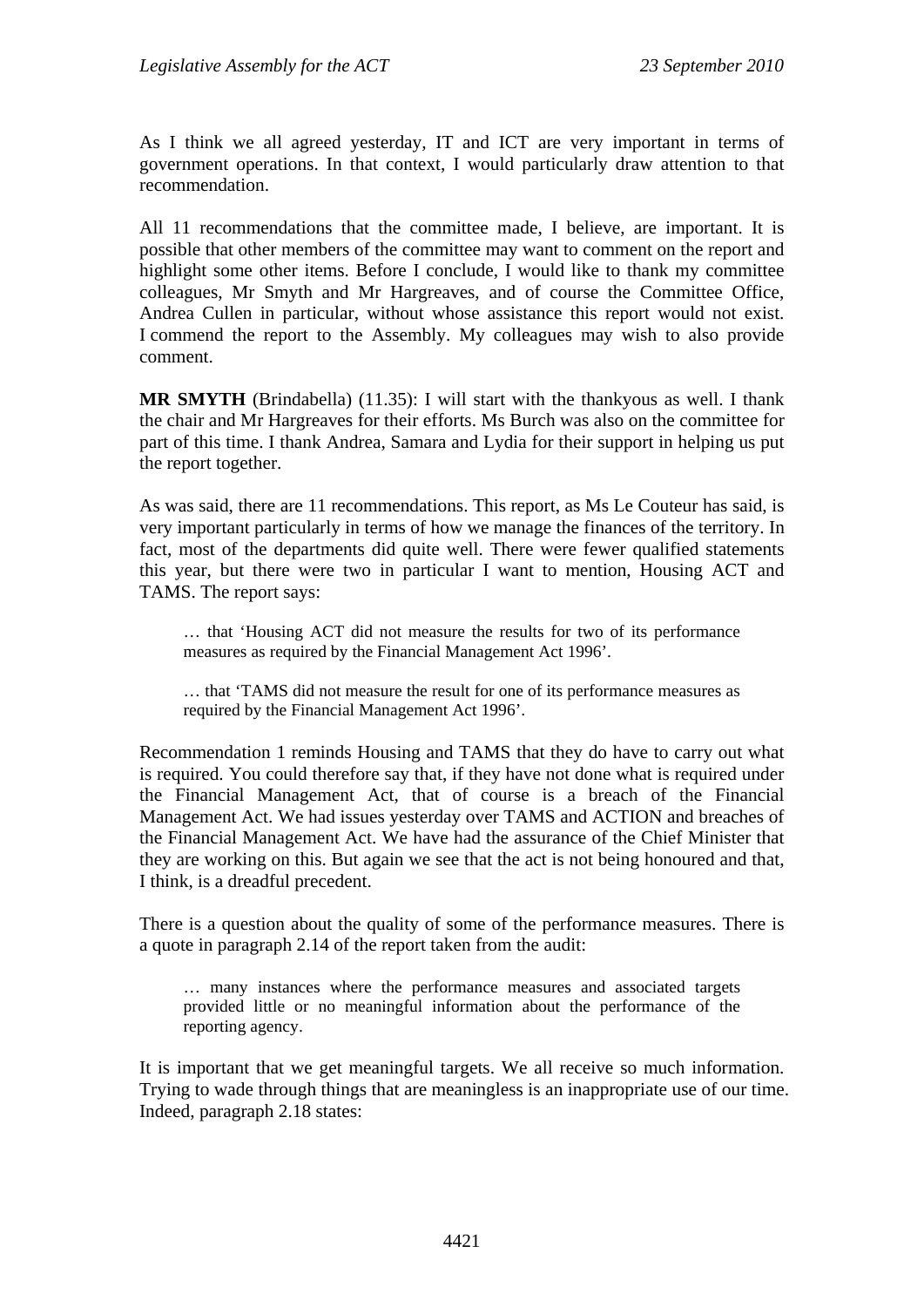The Committee believes that it is incumbent upon respective departmental and agency heads to ensure that their entity's financial report and statement of performance complies with the legislative provisions as set out in the Financial Management Act 1996*.*

Recommendation 3 goes to that. It is important, it is expected, and it should occur. At page 9 of the report, at paragraph 2.31, the committee notes that the auditor seems to be going over the same old ground time and time again. Paragraph 2.31 states:

The Committee further notes that some of the 2008–09 audit findings refer to matters raised and recommendations framed in the Auditor-General's 2007-08, 2006-07, and 2005-06 financial audit reports.

How over a period of five years you cannot get that right is beyond me. What the committee recommends in regard to this is that government agencies continually monitor their processes for addressing audit findings in a timely manner. Indeed, at recommendation 7, we suggest that the substantial majority of these recommendations be implemented within 12 months from the date of being reported.

Obviously, you cannot do it all. Some major re-engineering of computer systems or a change of policy sometimes takes time, but it is hard to believe that events that were reported in the 2005-06 financial audits still have not been fixed in this year's report. It really does reflect poorly on the government and on the ministers that they cannot do this.

Paragraph 2.43 states:

The committee notes the ... findings that, consistent with the trend ... agency compliance with … reporting timetable continued to improve …

Well done on that. But the next paragraph states:

The proportion of agencies complying with the timetable has increased from 31 per cent in 2004-05 to 70 per cent in 2008-09.

It does say quite clearly in paragraph 2.46:

… 30 per cent of financial reporting entities are still not meeting the Department of Treasury's reporting timetable.

However, if it is suggested that the timetable is too tough, which I do not believe is true, given 70 per cent of agencies do it, 30 per cent of agencies really need to lift their game. And that percentage is relatively unchanged. Paragraph 2.48 states:

The combined proportion of financial reports rated as 'fair' and 'unsatisfactory' was 30 per cent which is unchanged from 31 per cent in 2007-08.

Paragraph 2.50 states:

Further, the Committee notes that the Audit Office had also drawn these weaknesses in financial reporting to the attention of agencies in previous years.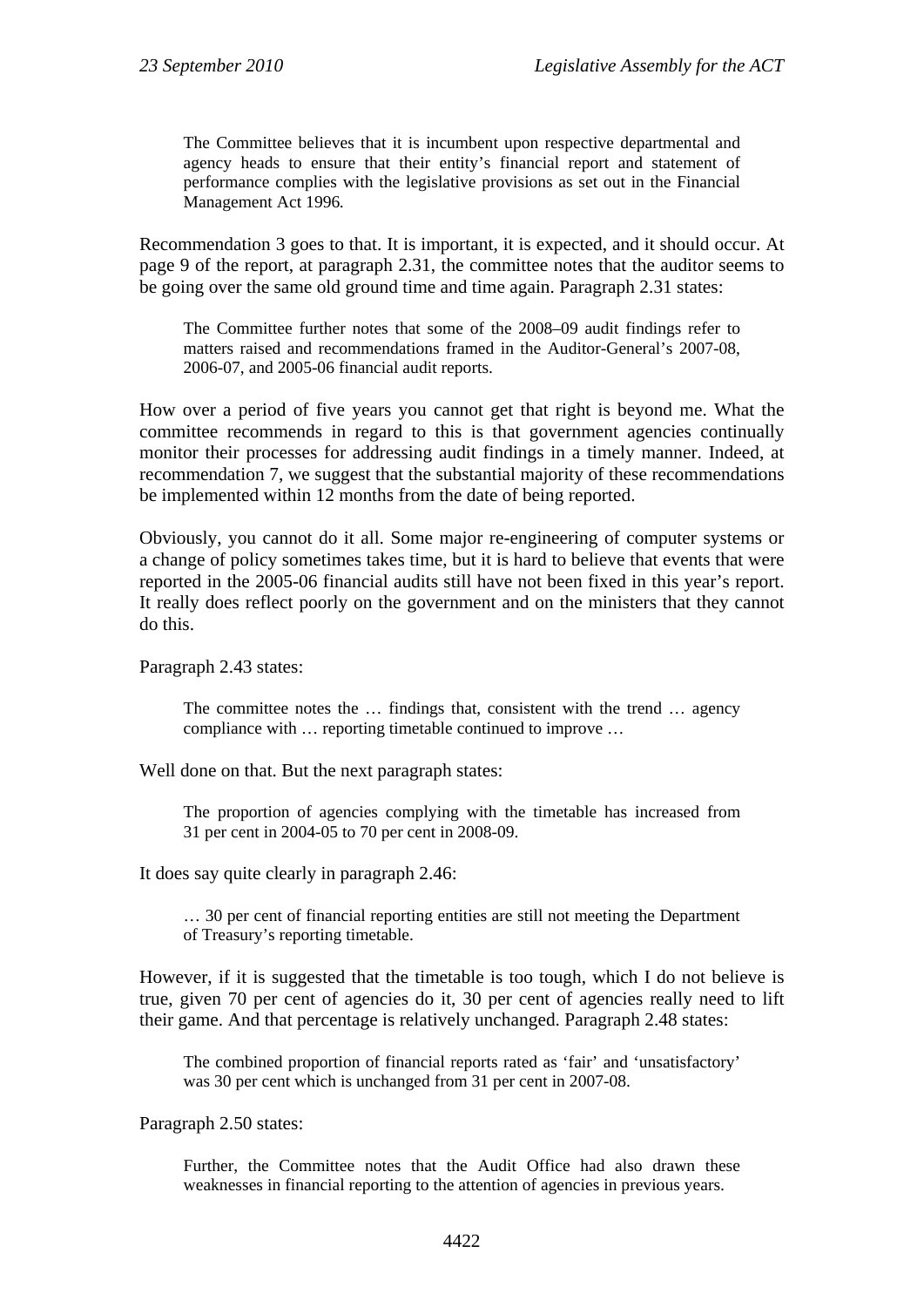Paragraph 2.51 states:

The most common weaknesses in financial reports as identified by the audit included:

- errors in current or prior year figures
- failure to clearly and concisely explain the information being reported
- the use of inconsistent, inaccurate or irrelevant information
- the use of generic disclosures that were not tailored to the operations and/or transactions of the individual agency, and
- a lack of clear and concise explanatory information to assist readers ...

Not getting the numbers right and failing to explain or using inconsistent, inaccurate or irrelevant information really does go to the heart of this, and I look forward to the government response because it is important that we do get right the quality of the statements. The auditor noted:

The combined proportion of statements rated … as 'good' and 'satisfactory' was down from 74 per cent … to 64 per cent …

The proportion of agencies that prepared 'unsatisfactory' statements of performance fell slightly from 22 per cent to 18 per cent …

Again, I think what it shows is that there truly is room for improvement.

Paragraph 2.62 states:

The following Territory entities did not meet their budgets during 2008–09:

- ACT Health
- **ACTION**
- ACT Legislative Assembly Secretariat
- Department of Disability, Housing and Community Services
- Department of Justice and Community Safety
- Exhibition Park Corporation
- Land Development Agency, and
- Superannuation Provision Account.

Of course, if we are not meeting budgets and we are not reporting properly, we have to question why. If members are interested, at page 19, paragraph 3.2, the committee commented:

In summary, regarding the Territory's financial report, the Audit commented that

There is a continuing and significant risk that the Territory will incur large operating deficits over the next few years, particularly if unfavourable conditions persist in investment and property markets …

The Territory's net asset position has improved—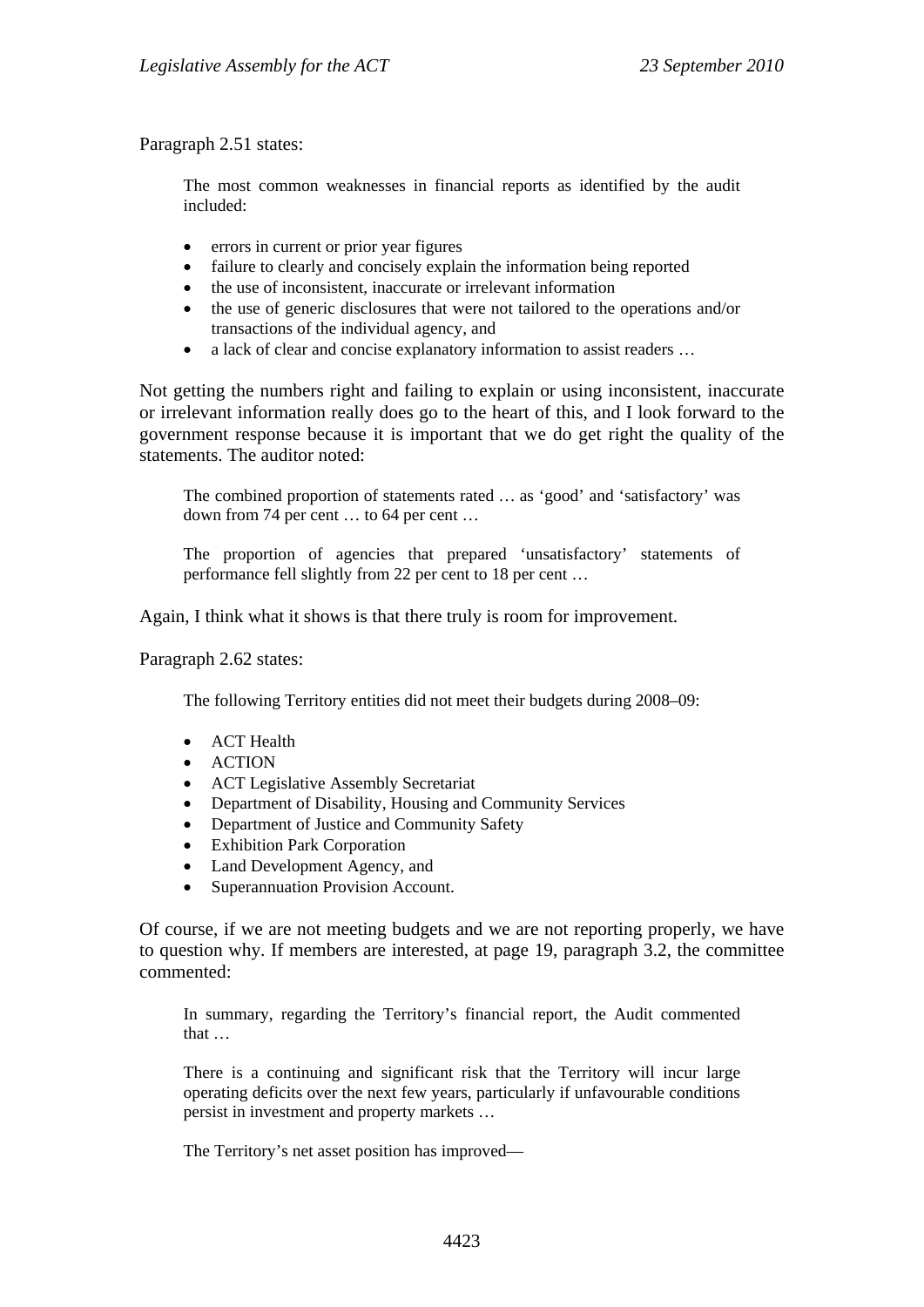which is good—

because the increases in the valuation of non-financial assets and amounts spent on capital works have outweighed a significant increase in the estimated unfunded superannuation liability and borrowings …

The Territory is expected to retain a sufficient capacity to meet its short-term obligations. However, its capacity to do so is expected to diminish significantly over the period covered by the budget forward estimates …

The Territory's long-term financial position has weakened significantly during 2008-09 and was considerably weaker than anticipated in the budget due mainly to the substantial growth in the unfunded superannuation liability.

Over the period of the budget forward estimates, the Territory's long-term financial position is expected to continue to weaken significantly. The main contributing factors are the growing unfunded superannuation liability and planned increases in borrowings to fund major capitals work projects including ACTEW water projects.

It was interesting that Mr Corbell yesterday said, "It does not matter what the price of a new dam is; whatever it costs, we will build it." Perhaps Mr Corbell should look at what the auditor had to say about that and the effect.

It is expected the budget will return to surplus in 2013-14 but it is the territory's growing underfunded superannuation liability in that budget that is of concern. And at paragraph 3.9 the committee states:

The Committee understands that the liability at June 2010 was estimated to be approximately 52 per cent funded, below the 30 June 2008 level of 65 per cent.

That is of serious concern. What we have said in recommendation 9 is:

The Committee recommends that the Treasurer provide the Committee with an updated analysis of the unfunded superannuation liability, including modelling incorporating a range of discount rates, to demonstrate the potential changes that are possible in this liability, in sufficient time for the 2009-10 annual report public hearings.

We have just referred the annual reports to various committees.

It is a good report. I thank the other members, the chair and Mr Hargreaves, and I thank the secretariat for assisting the committee in putting the report together.

Question resolved in the affirmative.

#### **Report 12**

**MS LE COUTEUR** (Molonglo) (11.44): I present the following report: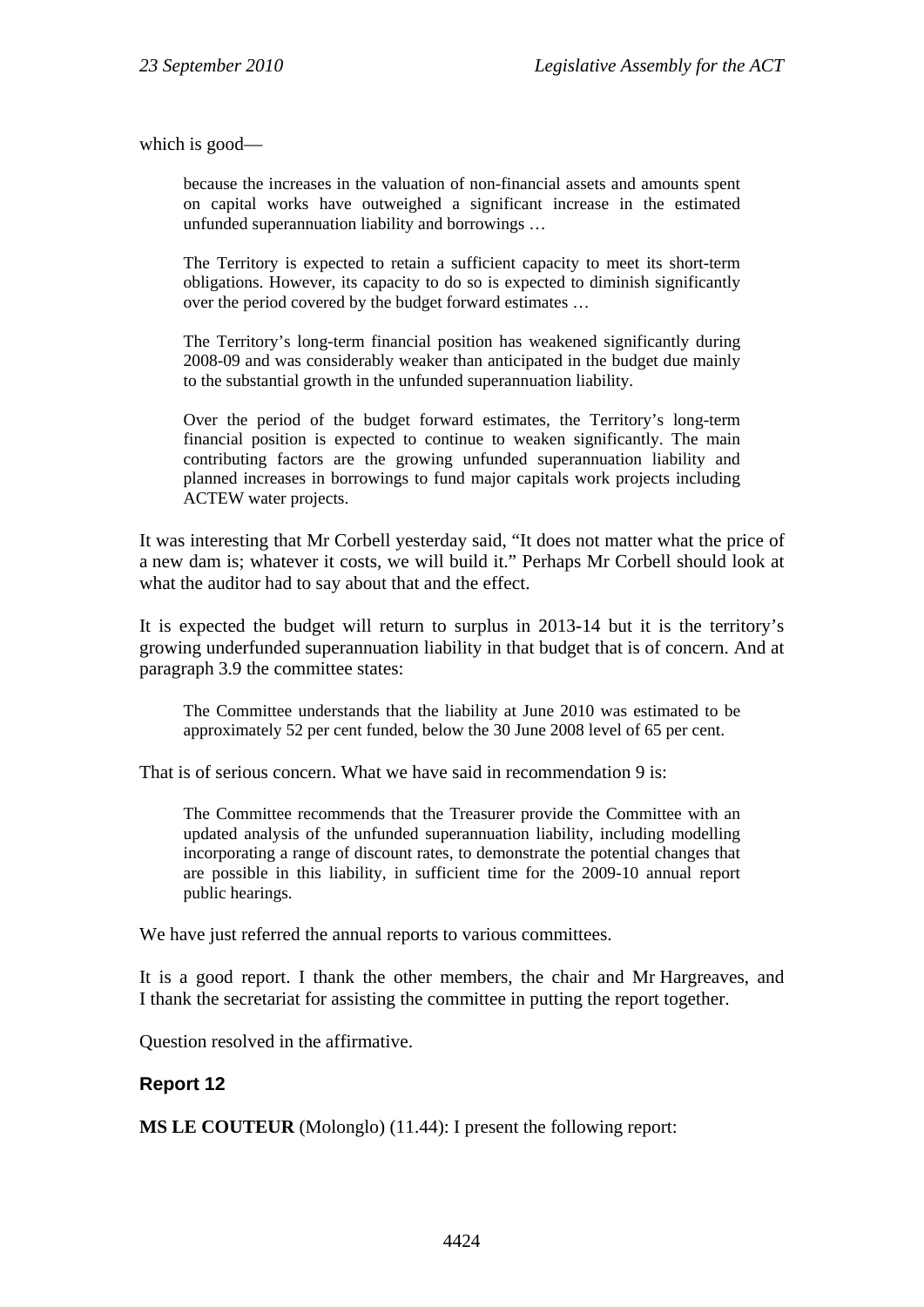Public Accounts—Standing Committee—Report 12—*Review of Auditor-General's Report No 2 of 2009: Follow-up Audit—Implementation of Audit Recommendations on Road Safety*, dated 14 September 2010, together with a copy of the extracts of the relevant minutes of proceedings.

I move:

That the report be noted.

I am pleased to speak to report No 12 of the Standing Committee on Public Accounts, *Review of Auditor-General's Report No 2 of 2009: Follow-up Audit—Implementation of audit recommendations on road safety*. The public accounts committee resolved to conclude its consideration of the Auditor-General's report No 2 of 2009 with a summary report. The audit report presented the results of a follow-up audit that reviewed the progress made by the Department of Territory and Municipal Services in responding to the recommendations of Auditor-General's report No 4 of 2006—*Road safety*.

The committee believes the follow-up audit to have been both timely and of benefit to the agency concerned. The findings of the follow-up audit suggested that TAMS has made moderate progress towards the full implementation of the recommendations of the Auditor-General's report No 4 of 2006 that it agreed or agreed to in part. In the follow-up audit, the Auditor-General made four recommendations, which were intended to further improve TAMS's implementation of the initial audit recommendation.

The submission received from the government indicates that action is pending or in progress in relation to some of these recommendations. The committee has therefore made one recommendation in its report specifically asking the government to report on progress against those recommendations, where action is still pending or in progress, by the last sitting day in March 2011.

This includes reporting on, firstly, the outcome of the evaluation of road safety engineering treatments and policy initiatives, in particular the program evaluating black spot treatments, the process for evaluation of awareness measures and the evaluation of road safety programs; secondly, the implementation of a computerised smart form to allow electronic reporting of ACT traffic crashes; thirdly, the integration of smart form inputs into TAMS's data entry and data processing functions; and, fourthly, the outcome of the review of ACT licensing, training and testing requirements for novice drivers.

The audit has also been invaluable in emphasising the role of follow-up audits in, firstly, establishing whether agencies have addressed accepted recommendations and findings in reports by the Auditor-General; and, secondly, in informing the ACT Assembly on the progress made by agencies in implementing accepted recommendations. The follow-up audit also reminds responsible agencies of the importance of ensuring that recommendations of the Auditor-General are appropriately monitored and addressed, in circumstances where administrative restrictions or machinery of government changes have occurred.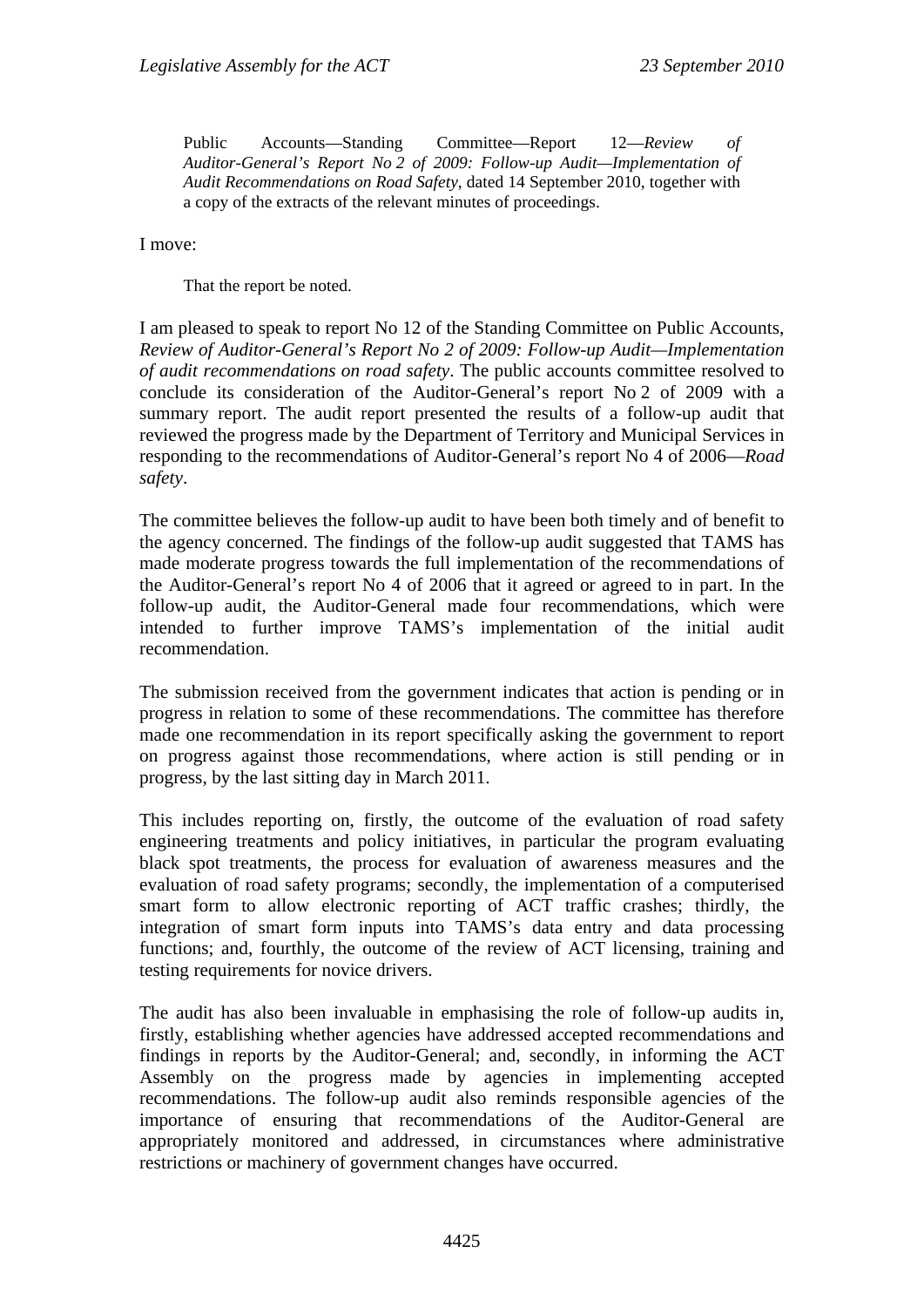I would like to second the remarks that my colleague Mr Smyth made in a previous speech. He was a little bit more timely than the government in this regard. It is a matter of considerable disappointment and concern that the government's response to the Auditor-General's report took approximately 13 months to be received by the committee. I suppose I can only hope this indicates that they put a lot of effort into it, but I fear that may not be the reason for it.

I will just conclude my brief remarks by thanking my committee colleagues, Mr Smyth and Mr Hargreaves, but, in thanking Mr Hargreaves, I should note that Mr Hargreaves chose not to participate in the committee's decisions and deliberations, as he was a relevant minister in the past. Also, of course, I thank the committee officers Andrea Cullen and Lydia Chung for their hard work. I commend the report to the Assembly. My colleagues may also wish to provide comment.

**MR SMYTH** (Brindabella) (11.49): I will start where the chair left off, with thankyous. I thank the chair, Ms Burch, who was on the committee for part of the time, and Mr Hargreaves, who completed the report with us, and Andrea and Lydia from the secretariat, who were very helpful in putting the report together.

Ms Le Couteur made an important comment when she talked about the part that Mr Hargreaves played in this. Mr Hargreaves was, in fact, minister for part of the time that covered the original report and, as such, did not participate. I think he set a very good standard there. It is important, where potential conflict of interest arises, that members of committees make it known right from the start and, if necessary, do leave the discussions, if they believe the conflict of interest warrants that. Mr Hargreaves was up-front about this right from the start. It is to his credit that he did it, and it is a good standard that he has set.

Basically, the report says there are some things happening and it is impossible for us to make an inquiry into the follow-up report because the things that are happening are the subject of the first report. I think it is important to get the chronology there. The Auditor-General's report No 4 of 2006 was tabled in the Assembly on 27 June 2006. Here we are, more than four years later, and some of the things that have come out of that report in 2006 are still being addressed by the government or are still in the process of being addressed by the government.

As the committee said in its review of the Auditor-General's report on financial audits, departments need to be appropriately resourced to get the bulk of the recommendations in place, if they are accepted. Four years later, on the question of road safety, you do have to ask the question: is it quick enough that, four years after that, the performance audit reveals that these things are still being implemented?

The chair has already raised the dilemma the committee had that it took the government 13 months after the presentation of the audit report for the committee to get the government submission. It is impossible for the committee to do its work until we get the government's submission. I am not sure that we ever got an adequate explanation for why it took 13 months.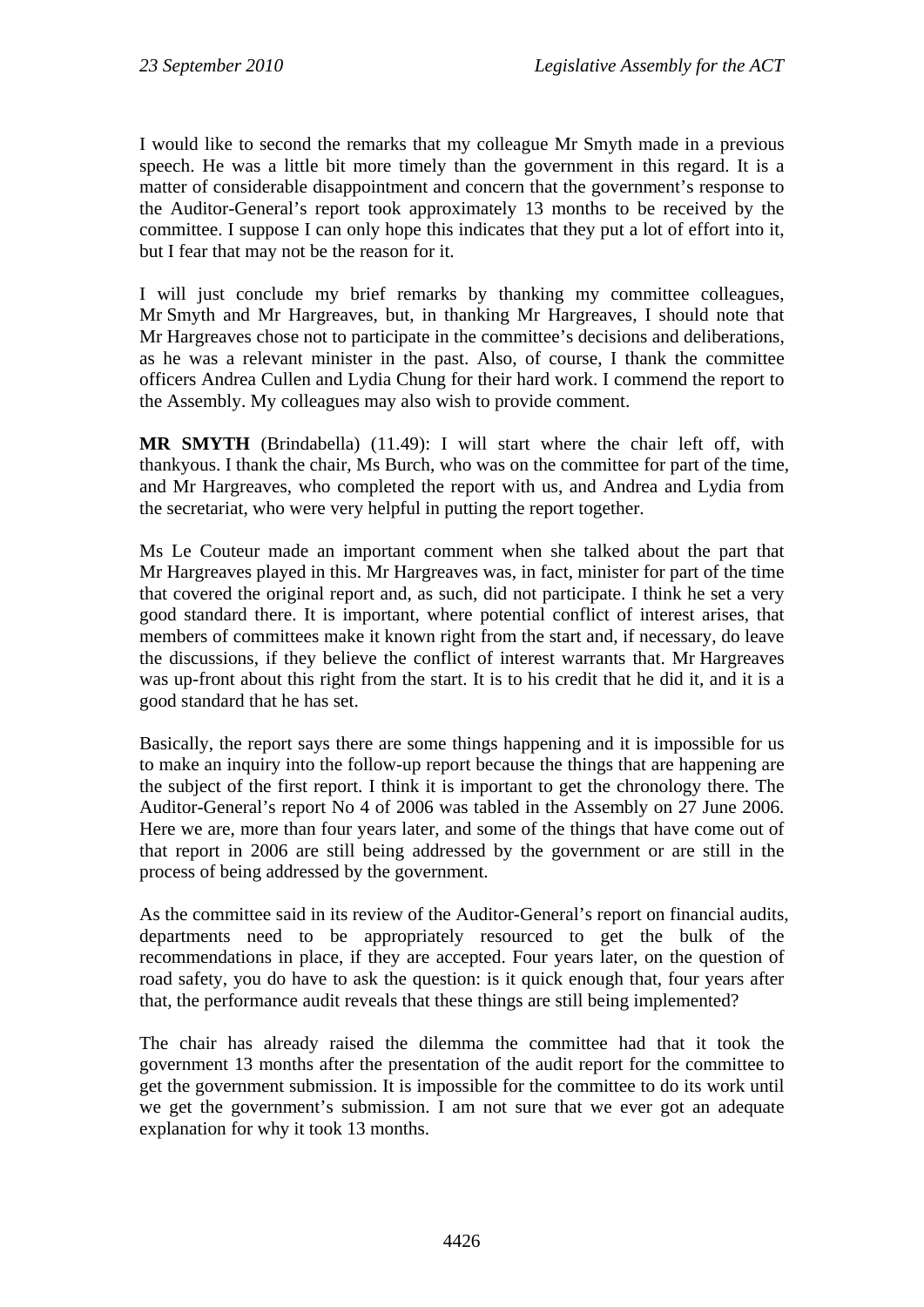That being said, we have now been told that certain things are happening. There is some evaluation of road safety engineering treatments and policy initiatives. There is the implementation of the computerised smart form and how that fits into TAMS data entry and there is a review of ACT licensing, training and testing requirements for novice drivers. These are all underway. The committee making recommendations at this time is a bit premature. But I do make the point that it is more than four years since the first report was tabled.

I will simply close by drawing members' attention to paragraph 4.4 on page 13, where it says, "The committee is also concerned that the government's response to the Auditor-General's report No 2 of 2009 took approximately 13 months to be received by the committee." It is discourteous and it is unfortunate, and I would trust that no committee ever has to wait that length of time again for a government response so that they can get on with their work.

Question resolved in the affirmative.

# **Road Transport (General) Amendment Bill 2010**

Debate resumed from 26 August 2010, on motion by **Mr Stanhope**:

That this bill be agreed to in principle.

**MR COE** (Ginninderra) (11.53): The Road Transport (General) Amendment Bill 2010 is a bill that the Canberra Liberals, the opposition, will be supporting. The purpose of the bill is to clarify the requirements in the Road Transport (General) Act for giving notice to people who have not paid certain infringement notice penalties or, indeed, their court fines.

As we understand it, the bill ensures that the confirmation notice will inform the person which type of suspension and enforcement action is to be taken. In addition to this, the RTA will advise clients in the suspension order that they may call Canberra Connect before they receive their confirmation notice, if they do wish to check their drivers licence or vehicle registration status. We think this is quite a reasonable step.

I also understand that the bill will provide clarification of the existing requirements. It became necessary, following the court ruling, that the format of the existing suspension notices did not comply with the relevant legislation. I believe it was Magistrate Burns's summation that there was a fundamental error in the process of suspension which brought this about, after he had to dismiss a number of cases of repeat offences by disqualified drivers, because of inadequate warning of impending suspension.

We believe that this bill may provide more incentive for people to pay their fines, by reminding them in more detail of restrictions that may be pending, and will certainly prevent challenges to the validity of the administrative systems in the courts. The Canberra Liberals will be supporting this bill.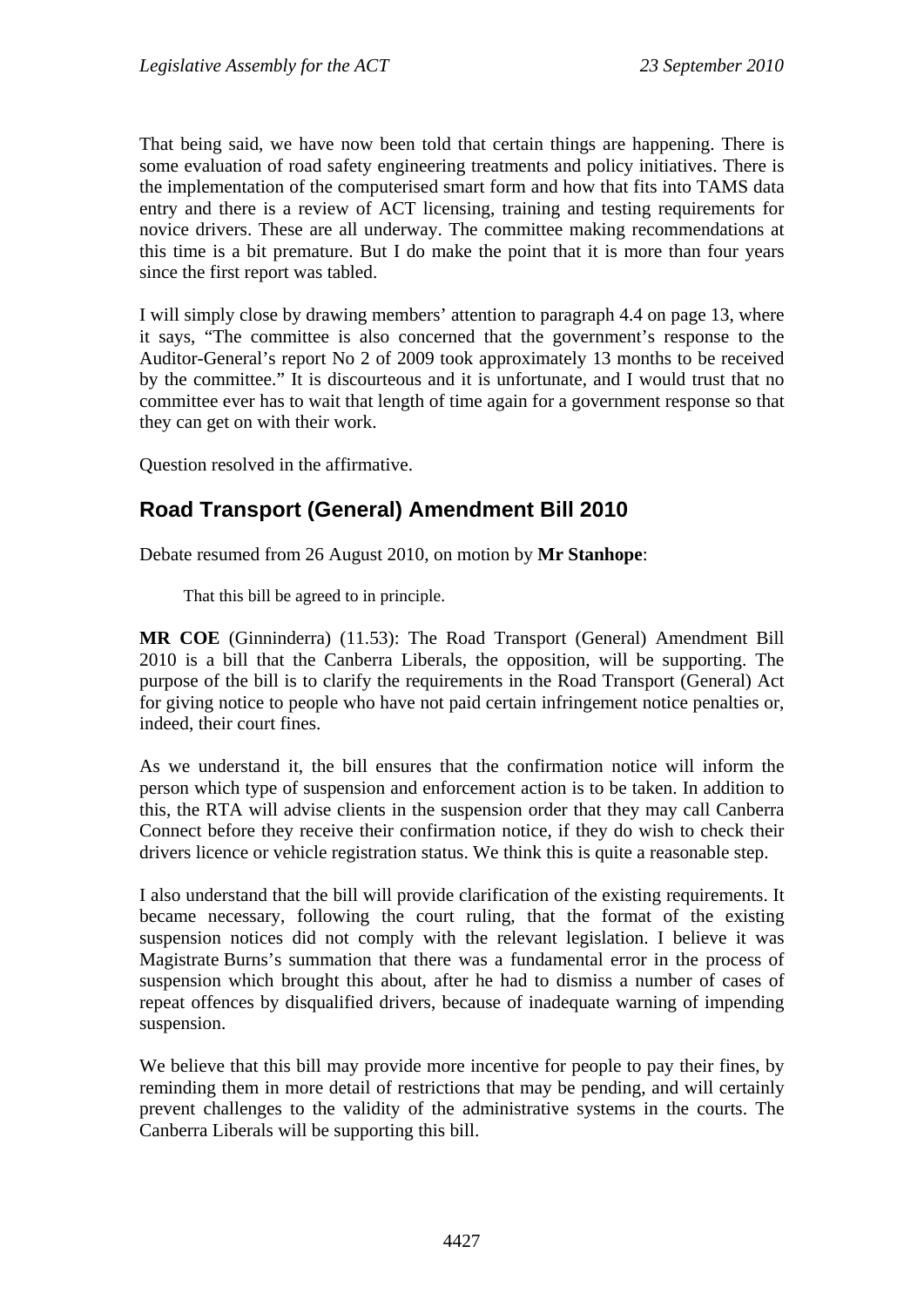**MS BRESNAN** (Brindabella) (11.55): The Greens will also be supporting the bill today. We believe that the amendments proposed provide a clearer and more functional suspension system to both the Road Transport Authority and the person whose licence is to be suspended due to non-payment of infringement notices or court imposed fines.

We recognise that the current system is problematic, on the basis that it is dependent on the authority predicting the date on which the offender receives the notice. Whilst Australia Post is almost reliable, it is more desirable to have a system which provides greater certainty around the date where the authority will suspend a licence.

By specifying the exact date in the notice, rather than the notice taking effect in a certain time period after it is served, when the authority is unclear as to when the notice has been received by the offender, it removes the potential for difficulties in enforcement, as outlined in the decision in Davies v Jilbert, where the defendant had charges dismissed over irregularities in the suspension notice.

We believe that it is important to maintain clarity and proper procedure, where the government is to take adverse action against an individual, and we recognise that these changes are needed urgently to maintain the integrity of the enforcement procedures we have in place to ensure payment of infringement notices and penalties. For the reasons outlined, the Greens will be supporting this bill today.

**MR STANHOPE** (Ginninderra—Chief Minister, Minister for Transport, Minister for Territory and Municipal Services, Minister for Business and Economic Development, Minister for Land and Property Services, Minister for Aboriginal and Torres Strait Islander Affairs and Minister for the Arts and Heritage) (11.56), in reply: I thank members for their contributions. The amendments in this bill affect provisions that have a long history. Section 44 of the Road Transport (General) Act 1999 is based on section 180F of the former Motor Traffic Act 1936. Section 180F was first included in that act in 1991, as part of a scheme for dealing with traffic and parking infringement notices without having to take offenders to court.

The 1991 legislation was conceptually based on 1998 New South Wales legislation. That arose from the assault in jail of a young fine defaulter, Jamie Partlic, who was serving a four-day sentence for unpaid parking fines in November 1987. That assault left Jamie Partlic in a coma, with permanent brain damage. Under the 1991 scheme, people who failed to pay traffic or parking infringement notices would have their drivers licence, vehicle registration and right to drive suspended until they paid. They would no longer be sent to jail for non-payment of traffic or parking fines.

The amendments in the bill are technical in nature. They are aimed at clarifying its intended operation. Their objective is to provide the Road Transport Authority with certainty as to the date on which a licence or registration suspension takes effect, so that it can discharge its statutory obligations to maintain the drivers licence and vehicle registration registers accurately, by including the date on which a suspension for non-payment of an infringement notice, penalty or fine has occurred.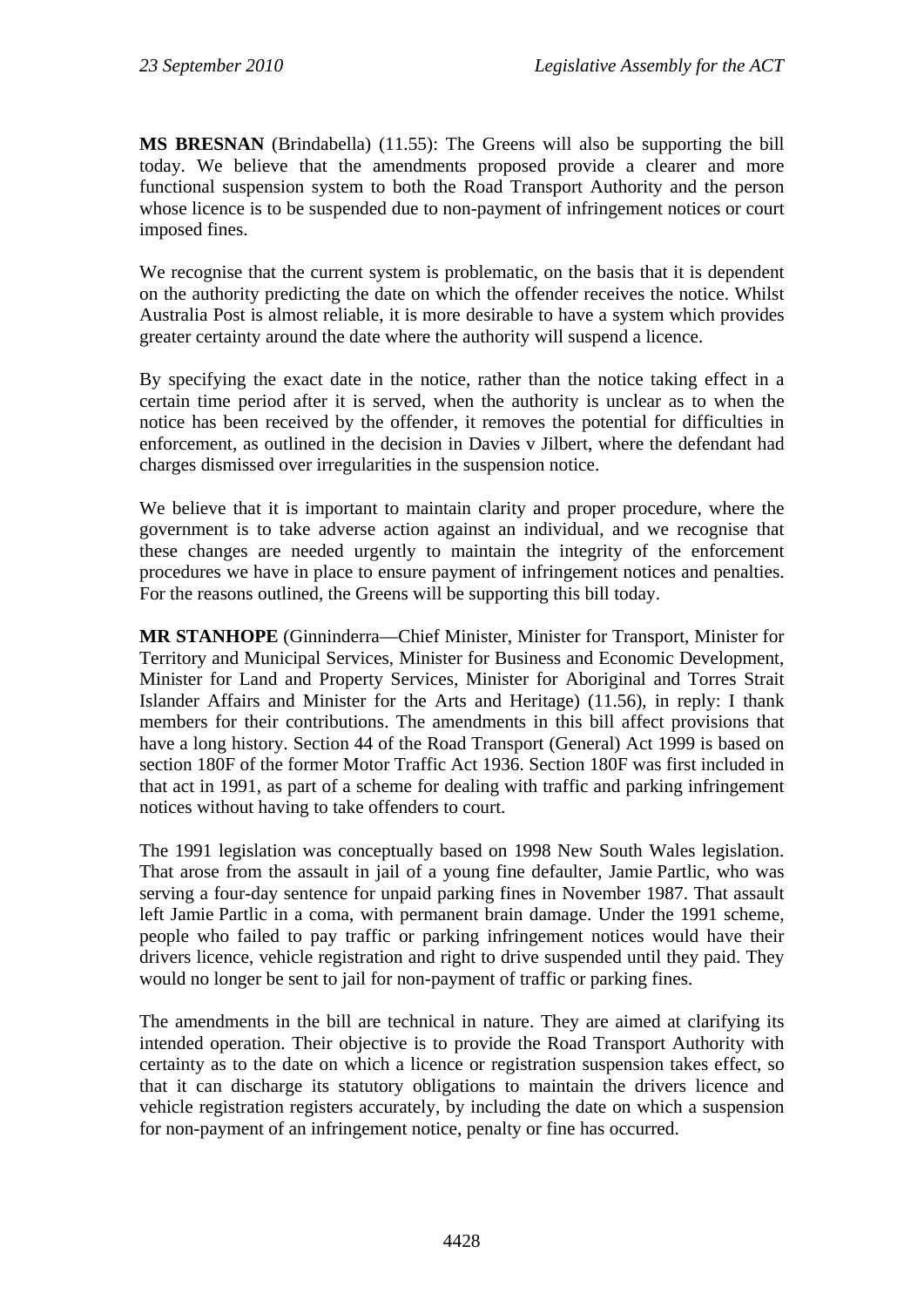The need for these amendments has arisen in light of comments and a decision by the Chief Magistrate in the recent case of Davies v Jilbert. At the outset, it should be noted that this bill is not directed at the primary ground for decision in the Jilbert case. The government has already acted to fix the problem identified by the Chief Magistrate when he found that the suspension notice issued to Mr Jilbert was invalid. It has since issued fresh suspension notices to several thousand drivers and registered vehicle operators as a consequence of that decision.

Instead, this bill is directed at other comments relating to the interpretation of section 44 of the Road Transport (General) Act 1999 that were made by the magistrate in the course of his judgement. Specifically, the Chief Magistrate stated that a suspension notice does not take effect until it has been served on the person to whom it is addressed. Previously, it had been thought that the suspension took effect on the date advised by the Road Transport Authority of the suspension notice served on the person. While these comments are not, strictly speaking, binding on other magistrates or on higher courts, it is nevertheless desirable to ensure that the legislature's intention on the point is clear.

Accordingly, the bill clarifies that a suspension notice is to take effect on the date specified in the notice. This was always intended to be how the legislation operated. It is useful to consider the original wording of section 180F(3) of the Motor Traffic Act 1936, which provided:

(3) The Registrar shall not effect a suspension under subsection (1) unless, at least 10 days before the suspension takes effect, he or she notifies the person concerned, in writing, of the date on which the suspension is to take effect.

The amendments in this bill will ensure that section 44 operates as it was originally intended to operate, by specifying in the suspension notice the date on which the suspension will come into effect. The amendments will ensure that section 44 continues to form part of what has proved to be an extremely efficient and effective enforcement scheme for infringement notice penalties, compared to the previous court-based system for prosecuting minor traffic offenders. I am pleased that members will support the bill.

Question resolved in the affirmative.

Bill agreed to in principle.

Leave granted to dispense with the detail stage.

Bill agreed to.

# **Justice and Community Safety Legislation Amendment Bill 2010 (No 3)**

Debate resumed from 26 August 2010, on motion by **Mr Corbell**:

That this bill be agreed to in principle.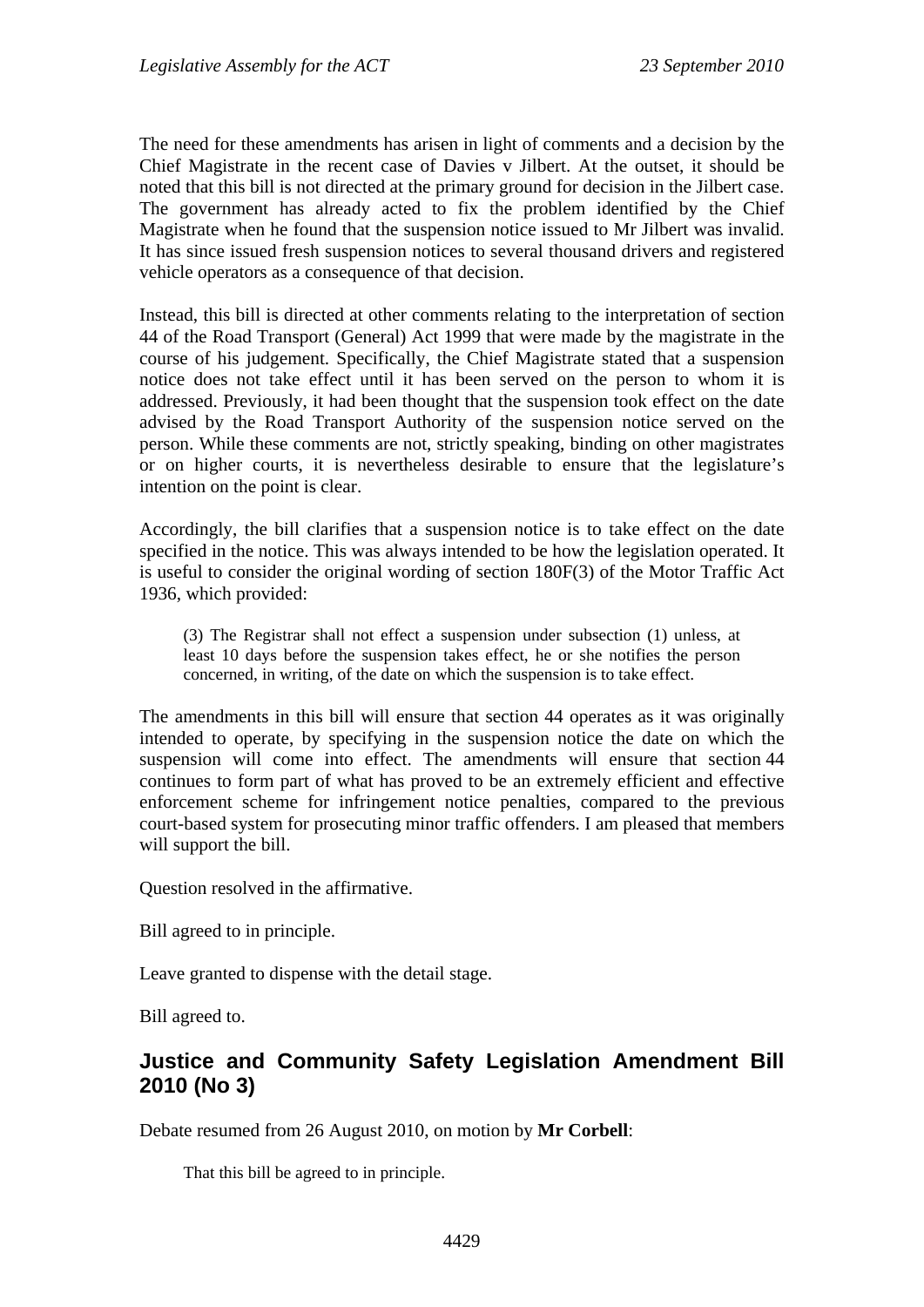**MRS DUNNE** (Ginninderra) (12.00): The opposition will support most elements of the bill, which is one in a series of omnibus legislation to amend laws administered by the Department of Justice and Community Safety.

In March this year, I put forward a motion calling for the establishment of a practice of refraining from using omnibus legislation for matters of substantive policy change. That motion was supported in the Assembly. There are two elements of this bill that do not comply with the spirit and intent of that motion or with the spirit and intent of having omnibus legislation. Once again, this government has not been honest in the way these amendments were presented. Today I will deal with those two matters.

The bill deals with four overall matters. The first relates to the transfer of consumer credit regulation to the commonwealth. A national consumer credit scheme was established by a COAG agreement in June 2008. Responsibility transferred to the commonwealth on 1 July 2010, with some matters not coming under the control of the commonwealth until 1 July 2011. In connection with that shift in responsibility, the bill repeals a number of acts and the legislative instruments made under them.

The bill also identifies a number of other acts that require consequential amendments. These mainly relate to cross-referencing to the repealed legislation. One of them, though, the Fair Trading (Consumer Affairs) Act 1973, also carries a number of transitional amendments which will expire on 1 July 2013; 2½ years after the commonwealth takes full control. These transitional amendments do the following: they preserve the financial counselling fund; allow the ACT to disclose information to the commonwealth for efficient operation of the national law as it applies in the ACT; allow the ACT to engage the Australian Securities and Investments Commission, ASIC, to undertake local functions on behalf of the ACT; provide that references to repealed laws become references to the national credit legislation; apply the repealed legislation to any pre-national credit code contracts; and continue to apply repealed finance broking provisions to protect consumers from being ripped off on commission charges.

The amendments that bring ASIC into play carry the first of the issues that give me considerable concern that I referred to earlier, but on balance, and notwithstanding my concerns, I think that they should be supported.

The scrutiny of bills committee, in its report 27, noted the inclusion of a deceptively simple provision that the provisions apply irrespective of any other territory law. The committee pointed out that this is misleading because the provision in no way prevents the territory from making laws—even some that might amend, repeal or override the provision itself. When the committee drew this to the government's attention in a previous instance, the government itself acknowledged the matter. However, in this case it is clear that the government has not taken heed of its own position in the drafting of this provision.

Mr Corbell's response on this occasion was given in his usual off-handed, dismissive manner, which is a matter of increasing concern for me as the shadow attorneygeneral and also as the chairman of the scrutiny of bills committee. But worse,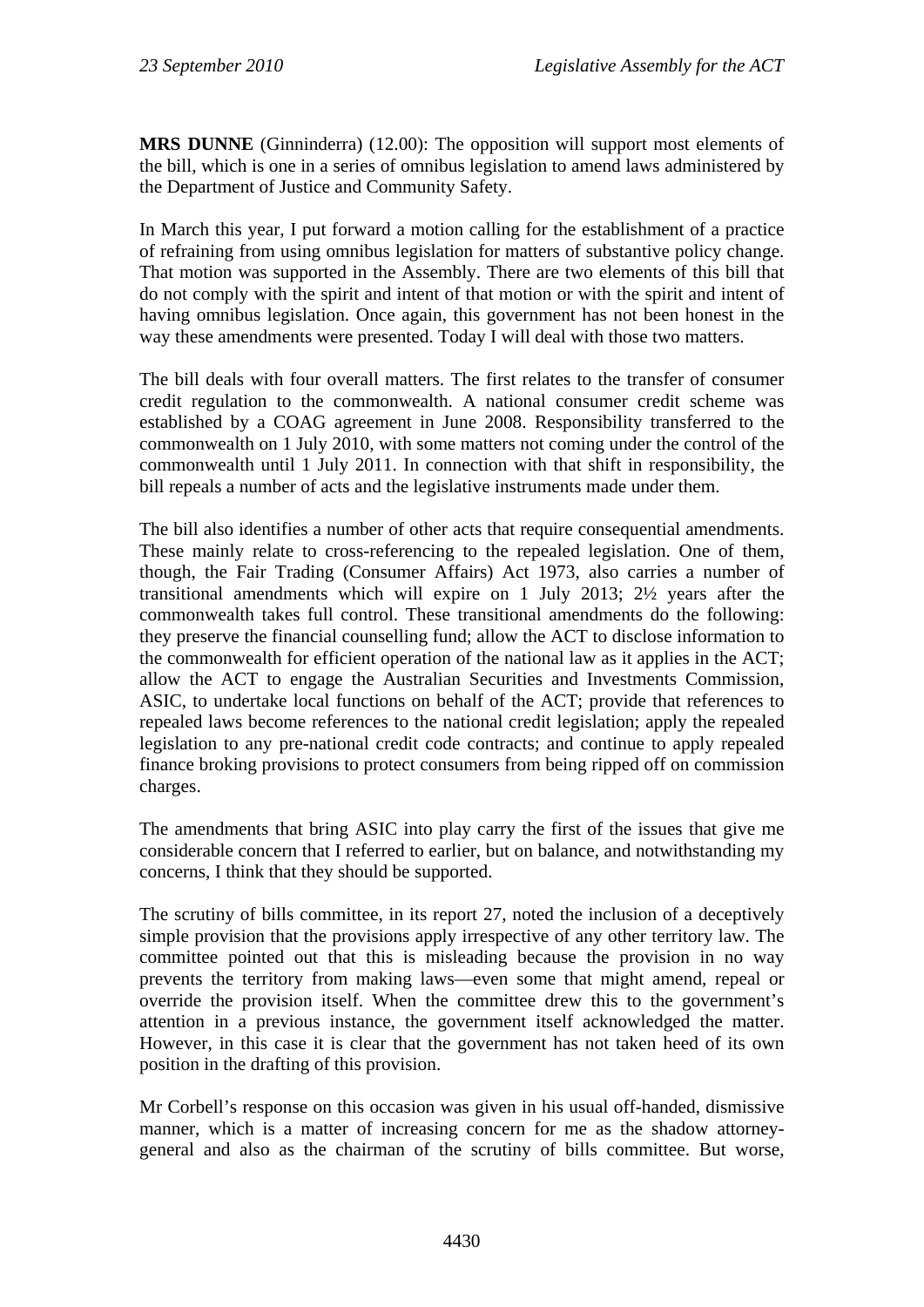Mr Corbell's response only serves to confuse the matter even more. He says on one hand that it is accepted and understood that this kind of provision does not restrain the Assembly's power to make laws, even laws that amend, repeal or override the provision itself. And that is the case. However, Mr Corbell also says that if he were to insert a note in the legislation that explains that acceptance and that understanding, it would "result in undue confusion and potential limiting of the provision". Undue confusion and potential limiting of the provision? It is quite clear that the attorney himself is not afraid of creating undue confusion when he deals with these matters, and there is nothing in the attorney's response to the scrutiny of bills committee that clarifies the position.

Whilst we will support this amendment, I call on the government, in putting forward future legislation that carries a similar provision, to either draft the provision so as to be honest about the consequences or, as the committee called for, to provide a note in the legislation to disclose the real position that relates to the provision.

The second matter that the bill deals with relates to the Evidence (Miscellaneous Provisions) Act 1991. This amendment would allow evidence to be taken by an ACT court via audio and audiovisual link from other places in Australia not covered by the related legislation endorsed by SCAG in 1997. The example given in the explanatory statement is Victoria, which did not enact the model legislation because it already had legislation in place that achieved a similar purpose. This amendment would treat the extrajurisdictional location as being part of the ACT court for the purposes of proceedings. Once again, other legislation is amended as a consequence, mainly dealing with cross-referencing.

The third matter dealt with in this bill is a simple amendment to the Juries Act 1967. This amendment would allow the minister to determine payments to jurors by disallowable instrument rather than by regulation. It creates efficiency, particularly by not calling on the resources of the parliamentary counsel every time the payment needs to change because of an indexation calculation. Since a regulation is disallowable anyway, a disallowable instrument maintains the required level of transparency that is currently provided.

Finally, the bill amends the Supreme Court Act 1933. The opposition will be opposing most of these amendments. There are three groups of amendments. The first involves simple language updating and clarification. The second amendment broadens the scope of a judge-alone trial. The third amendment clarifies what was probably thought to be the case anyhow—that the commonwealth Evidence Act applies in the ACT and in territory law. The third of these matters is quite uncontroversial. We are told by the explanatory statement that it is to overcome potential difficulties, identified by Justice Penfold in a recent case, that may arise in matters of evidence in judge-alone trials.

However, the second group of amendments to the Supreme Court Act are of primary concern, and this is an area where the attorney has not dealt entirely honestly with this Assembly.

This JACS bill was introduced in the last sitting. In the period of slightly over a month since that time, we have been out to consultation on these, but changes in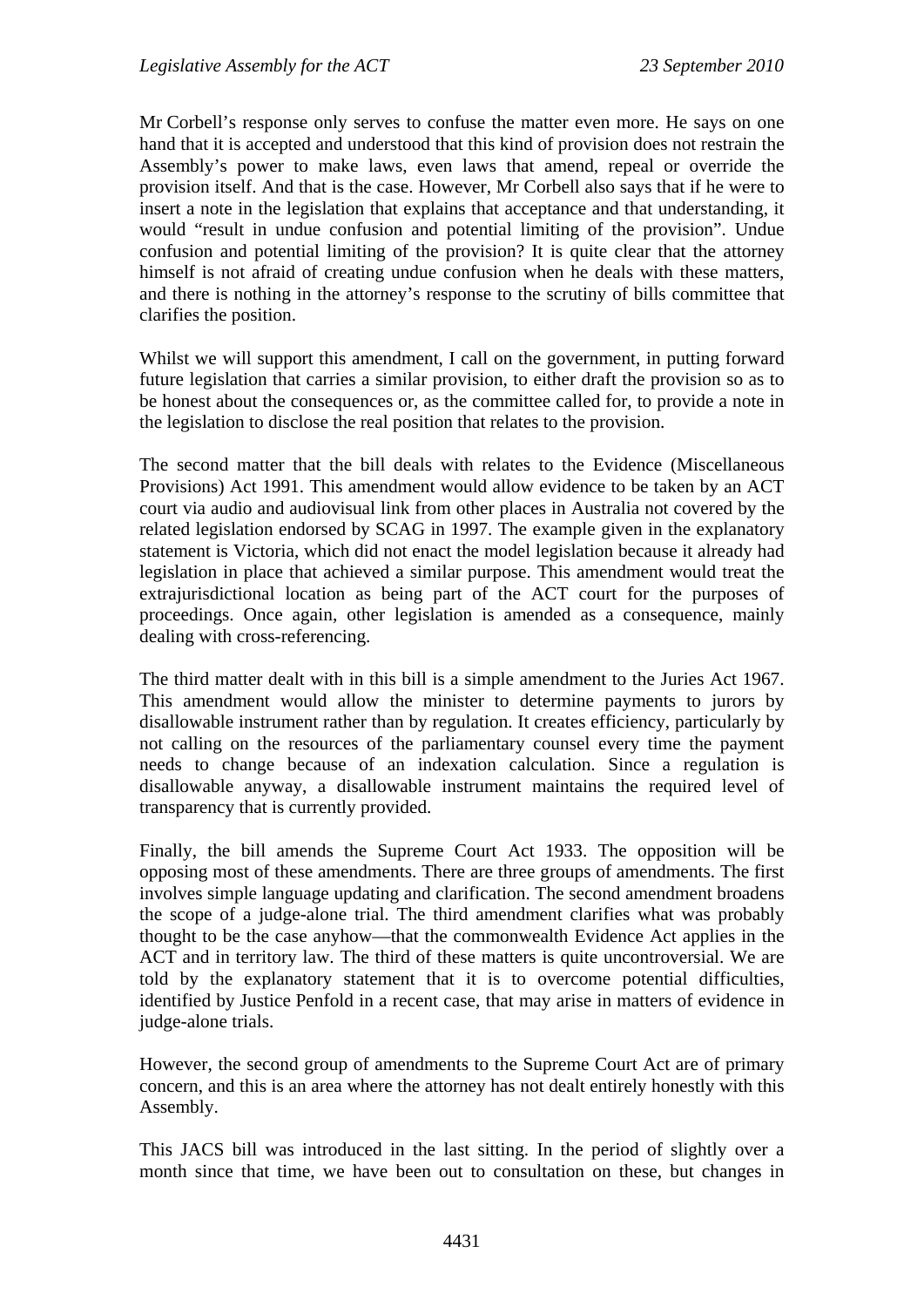committees in the Bar Association, in particular, and other matters mean that some of the organisations that would normally respond to us have not had an opportunity to do so. The thing about this amendment is that it looks to be superficially simple, but it has more substance to it than a simple first reading would indicate.

This amendment adds to the list any directions that would be required to be given and comments that would be required to be made to a jury in the case of a judge-alone trial. It says essentially that a judge in a judge-alone trial must take into account any warnings that the territory law might require a judge to give to a jury where the trial was conducted in that format.

Based on previous legal interpretations of the basis and effect of these elements of the bill, the scrutiny of bills committee called the amendments "a change of some substance". It is worth noting that the advisers to the scrutiny of bills committee did point out to the committee that, on the basis of the motion passed by the Assembly earlier this year, they were surprised that this matter was included in an omnibus bill. The committee asked whether a judgement that did not take account of all elements might result in a successful appeal. Indeed, substance it is, and it deserves more detailed consideration and an honest assessment of the legal consequences of this amendment.

For example, judges are well versed in the law. Members of juries could be but generally are not. It would be reasonable for a judge to draw matters of law to the attention of a jury by way of warning, direction or comment—and it is common practice—which the jury would then take into consideration when coming to a decision as to the guilt or innocence of a trial defendant. It may not be as critical, or even appropriate, for a judge to draw those matters to the attention of himself or herself in such a specific manner as this amendment contemplates.

There was no discussion on this in the explanatory memorandum, and Mr Corbell's response to the scrutiny of bills committee paid no heed whatsoever to the committee's comments. He merely and summarily brushed them off on the basis that a judge-alone trial should be conducted on the same footing as a judge and jury trial. That does not answer the questions that the committee raised.

The effect could be far reaching. If a judgement failed to take account of all the necessary elements, injustice could be brought about simply by technicalities. We need a more complete explanation of the effect of these changes than the attorney has given in his letter to the scrutiny committee, in his explanatory statement or in the presentation speech. The case we are facing today is much the same as in the Attorney-General's attempt in December last year to slip through significant changes to the Security Industry Act. Here also we have an attempt to slip through what appear to be substantive changes to the Supreme Court Act.

In March I moved a motion, which was passed by the Assembly, which called on the government to use omnibus legislation for changes that are minor and technical in nature and which said that substantive matters should be put forward in stand-alone bills. This amendment is neither minor nor technical. It is, as the scrutiny of bills committee has said, a change of some substance. Further, I object to amendments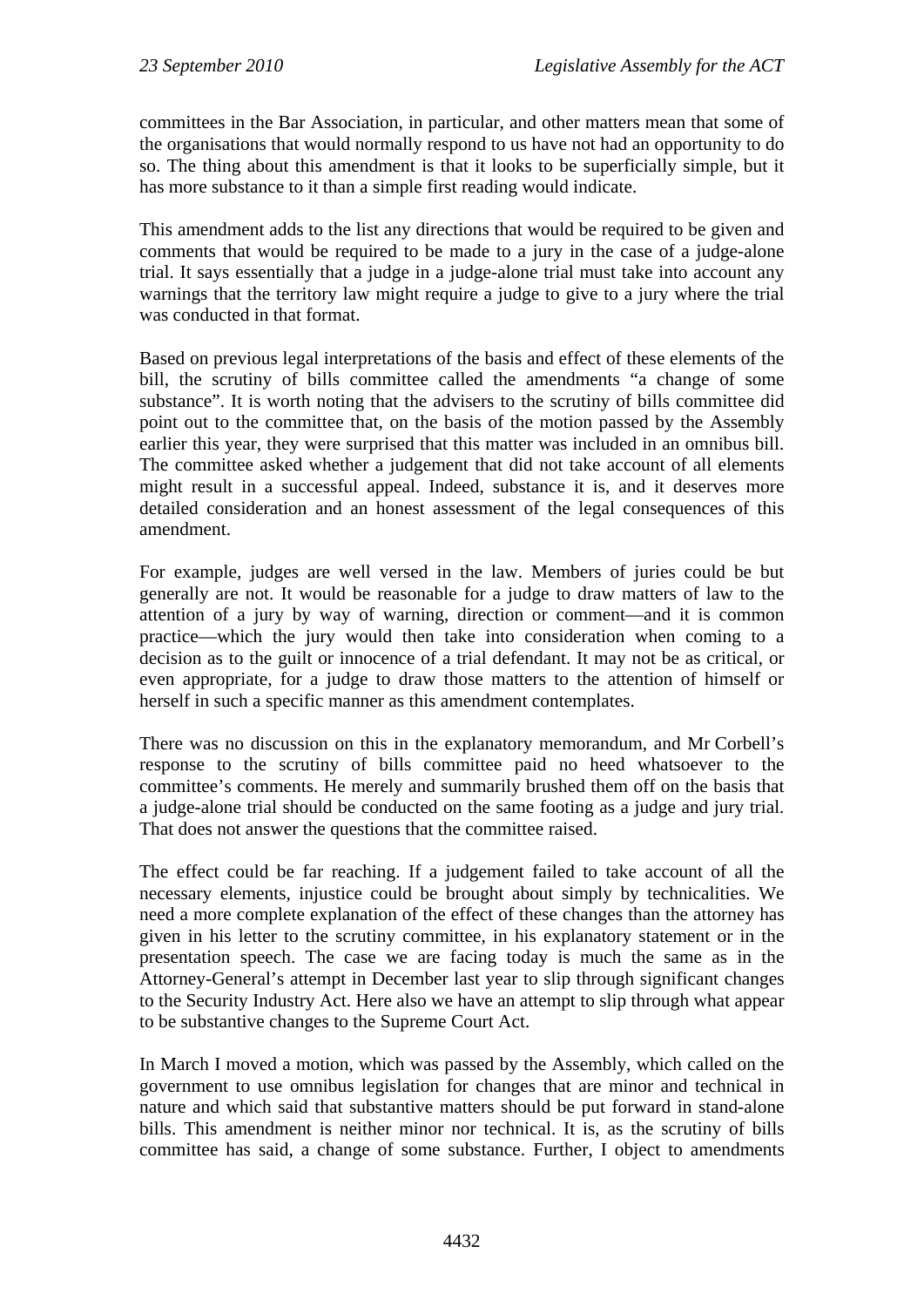whose true impact is talked down in speeches and explanatory memoranda. That is what has happened here, and I consider it to be dishonest.

Therefore the Liberal opposition will not be supporting amendments to the Supreme Court Act on this occasion. This does not say that we are not open to these amendments, but I think, and my colleagues agree, that these amendments should be brought forward in a substantive bill, introduced with time to draw them to the attention of the practitioners, in particular, who will be affected by them.

I thank Mr Rattenbury for his openness in this. I raised this with Mr Rattenbury. The exchanges between Mr Rattenbury's office and the Attorney-General's office do not improve the situation. That reinforces my contention that these are not simple and straightforward matters—that they are changes of some substance. They are not minor and technical. The explanations and the undertakings given by the Attorney-General's office to Mr Rattenbury's office only reinforce that.

The amendments to this part of the bill are neither minor nor technical; they are substantive in nature. This is a matter that has been confirmed by the concerns raised by the scrutiny of bills committee. The government and the Attorney-General once again have flouted the Assembly's will in relation to the purpose and use of omnibus bills. It is time that this government and this Attorney-General sat down and took a long, hard look at all the elements of omnibus legislation to ensure that the spirit and the intent of that resolution, and the longstanding practice in this place, are not flouted. In fact, they should be honoured and upheld on all occasions.

**MR RATTENBURY** (Molonglo) (12.15): The Greens will be supporting this bill today. It makes a range of important but, we believe, non-controversial changes to keep the ACT statute book up to date and relevant.

The bill finalises the handover of responsibility for regulating consumer credit providers. The commonwealth assumed responsibility from the states and territories for licensing credit providers on 1 July this year. To finalise this process, a number of ACT acts need to be repealed or amended. The Greens support the move to regulate consumer credit providers at a national level. The move reduces duplication across the states and territories and increases efficiency. On 1 July, the Australian Securities and Investments Commission, ASIC, took on the key regulatory role. As Australia's corporate, markets and financial services regulator, ASIC is best placed to regulate credit providers, we believe.

However, the Greens do note that one key aspect of the existing ACT credit laws will be retained until stage 2 of the commonwealth reforms catches up. Currently the ACT law sets the maximum annual interest rate that a credit provider can charge. The maximum rate is 48 per cent per annum. This section of the ACT law gives particular protection to people entering short-term credit contracts. However, it will not be until stage 2 of the commonwealth reforms takes place in the future that ASIC will take on that power to regulate this area of consumer credit. To ensure continued protection for the people of the ACT, this JACS bill does the appropriate thing and retains those specific parts of the ACT scheme. We support that approach.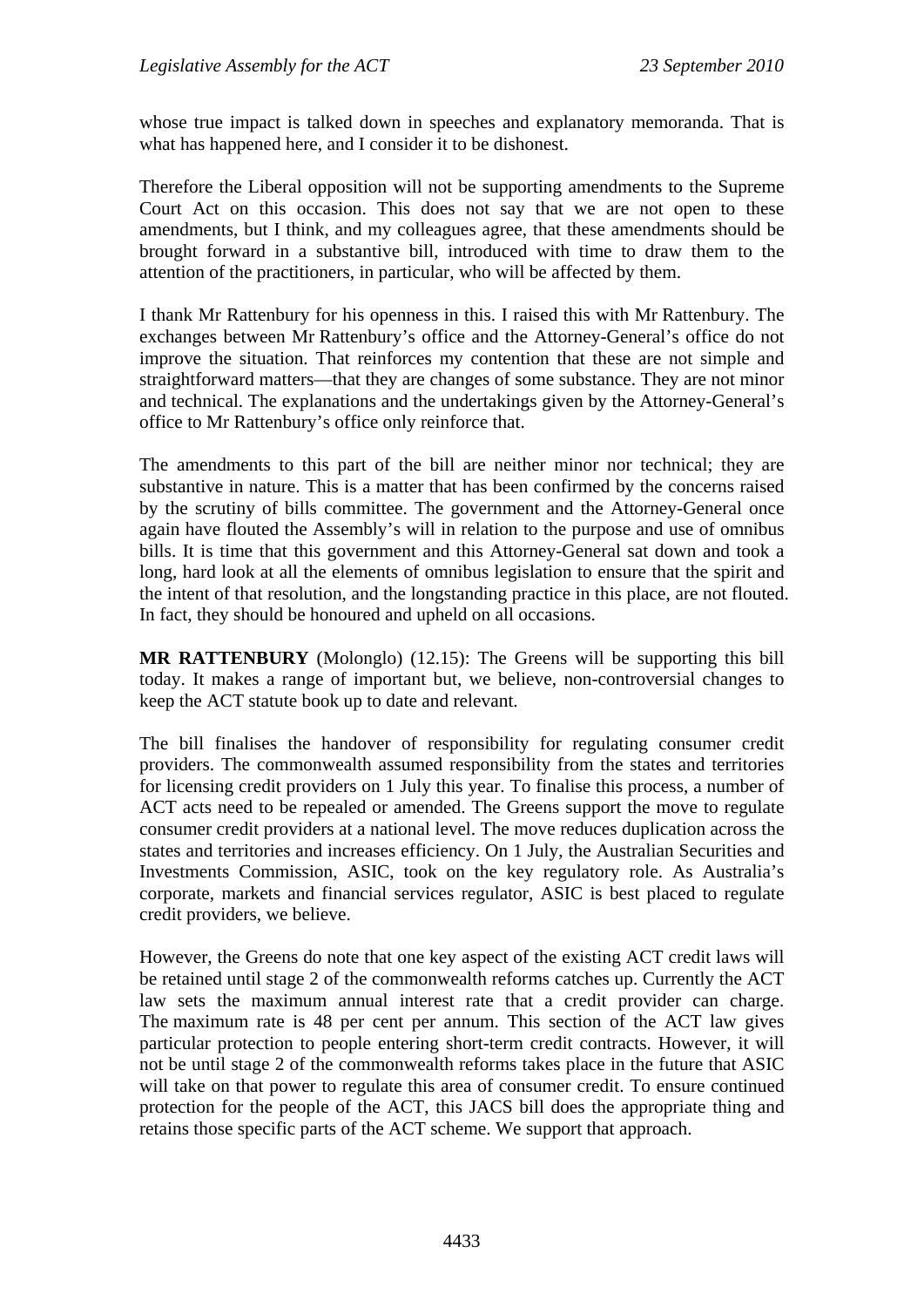Another important but relatively uncontroversial set of amendments are those regarding evidence able to be used in the ACT courts. Recently the ACT Supreme Court held that evidence given from Victoria to an ACT court via a phone line was inadmissible. The reasons for this are technical and legal and are set out well in the explanatory statement. The summary version is that Victoria is the only jurisdiction not to have implemented model evidence laws about allowing for evidence to be given via a telephone line. This then impacts on the ACT's ability to receive evidence given from Victoria. The Greens support the amendments today because they will ensure that evidence is able to be given from all states and territories. It is clearly an unintended consequence that evidence can be given on the phone from, say, Western Australia but not from Victoria.

Excluding one specific amendment, the remainder of the bill is minor and technical, and the Greens support it. The one remaining issue is the amendment to the Supreme Court Act in part 3.2, which Mrs Dunne has spoken about at some length. What looked like a minor amendment became increasingly complex after scrutiny made some comments on it on Monday. The response to scrutiny provided by the minister yesterday did not wholly answer the issues raised.

The issue is this: currently, a judge, when conducting a judge-alone trial, must take into account in their judgement a warning that they would have given a jury had there been one in place. A warning would generally tell a jury that they should treat with caution the evidence of a particular witness. The amendment will add "directions" and "comments" as matters that the judge must take account of had they been required to be given to a jury. A "direction" is a summary of the law as it applies to the facts in the case. A "comment" is, as it implies, a commentary or description of events during the trial. An example is where a defendant refuses to give evidence and the judge makes the comment that the jury cannot infer guilt from silence.

On the face of it, the amendment appears to ensure openness and transparency in a decision made by a judge. Put simply, a judge, even though they are an expert, should show in their ruling that they took account of all the relevant laws and requirements when they reached their decision. However, what was unclear was what appeal rights will lie open when a judge fails to refer to a "direction" or a "comment" in their decision. The attorney's response to scrutiny said:

A failure to provide any particular warning or direction will not, of itself, necessarily determine the outcome of the appeal.

I agree that may be the case, but it was unclear when a judge's failure would give rise to a right of appeal. The attorney's office was able to provide further information to my office and Mrs Dunne's office this morning, and I thank them for that.

The information has settled my mind that we are not putting into effect an avenue for inappropriate appeal rights. What the evidence from the attorney and the department has drawn out is that, for an appeal to be granted, the court needs to be satisfied that there is a miscarriage of justice. Clearly, this will turn on the events on a case-by-case basis. It may be that this test is supported in some cases by a failure of a judge to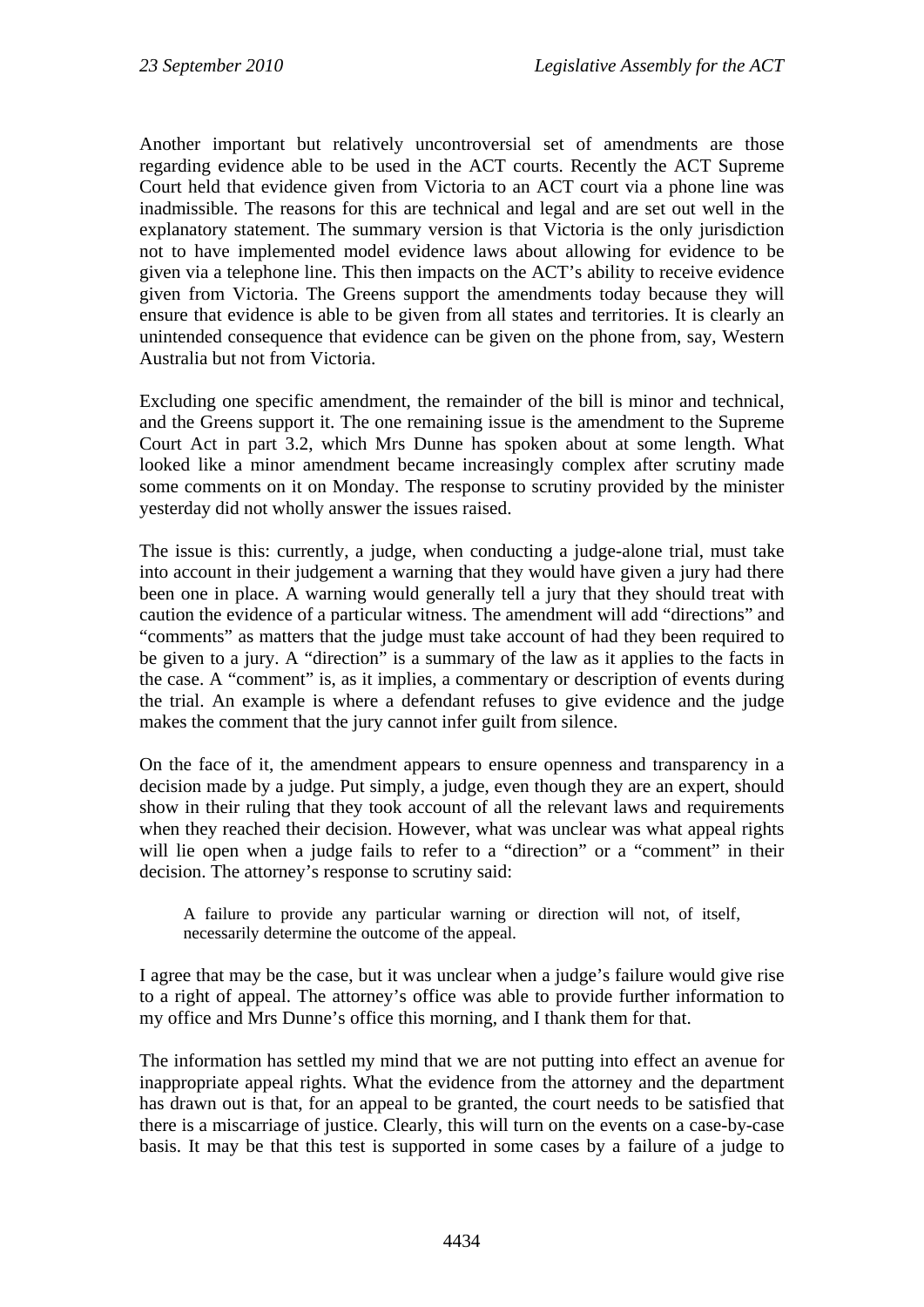make clear the law they are relying on. If such a failure ever amounted to a miscarriage of justice, it would be appropriate for an appeal to be open.

While my office has been waiting for that clarification from the attorney, we have also consulted with members of the legal profession, who have advised that it is current practice in the Supreme Court for judges to include warnings, directions and comments in their judgements. So in that respect the amendment captures current practice. On the basis of the attorney's advice and our consultations with the legal profession, the Greens are satisfied that the amendment in part 3.2 is appropriate; we support it and the remainder of the bill.

I am aware of Mrs Dunne's amendment, obviously, and I will make some brief comments in light of Mrs Dunne's observations in her remarks. The issue of what goes in a JACS bill or an omnibus bill has had some airing in this chamber this year. On this particular matter, I have formed the view that, whilst it has been a bit of a complex matter and it has taken some thought to work through it, the fact that ultimately our research shows that it is a matter of common practice settles my mind that it does fit the nature of a JACS bill and simply implements current practice. I do not believe it signifies a significant policy change. On that basis, we will not be supporting Mrs Dunne's amendment. I foreshadow that at this stage.

**MR CORBELL** (Molonglo—Attorney-General, Minister for the Environment, Climate Change and Water, Minister for Energy and Minister for Police and Emergency Services) (12.21), in reply: This bill is the 26th bill in a series of legislation that concerns the Justice and Community Safety portfolio. I would like to address the issue of the substance of omnibus bills. The government supports the commitment first made in March this year, following a motion in this place, to ensure that major new policy initiatives are pursued through a distinct and separate bill. The government is also committed to ensuring that the norm is that any substantive issues pursued through a JACS bill would not be controversial.

Again, Mrs Dunne puts an absurd position by suggesting that, because a matter is substantive, it should not be in this bill. The principle is that it can be substantive, but it should not be controversial and should simply reflect an understanding of existing agreed policy, as outlined in legislation. That is exactly what this bill does. It is wrong for Mrs Dunne to claim otherwise and pompous in the extreme to present her argument in that way.

The amendments in the bill involve a mixture of minor and technical amendments, together with a number of more substantive but non-controversial amendments. Technical amendments allow for the efficient indexing of jury payments, and the more substantive amendments amend evidence law and consumer law in the territory to ensure it operates effectively and in a manner consistent with the government's intention.

I thank the scrutiny of bills committee for their comments on this bill in their report 27. I have provided a response to those comments and outlined why I believe the suggested minor amendment proposed by the committee to the bill is not appropriate in the circumstances.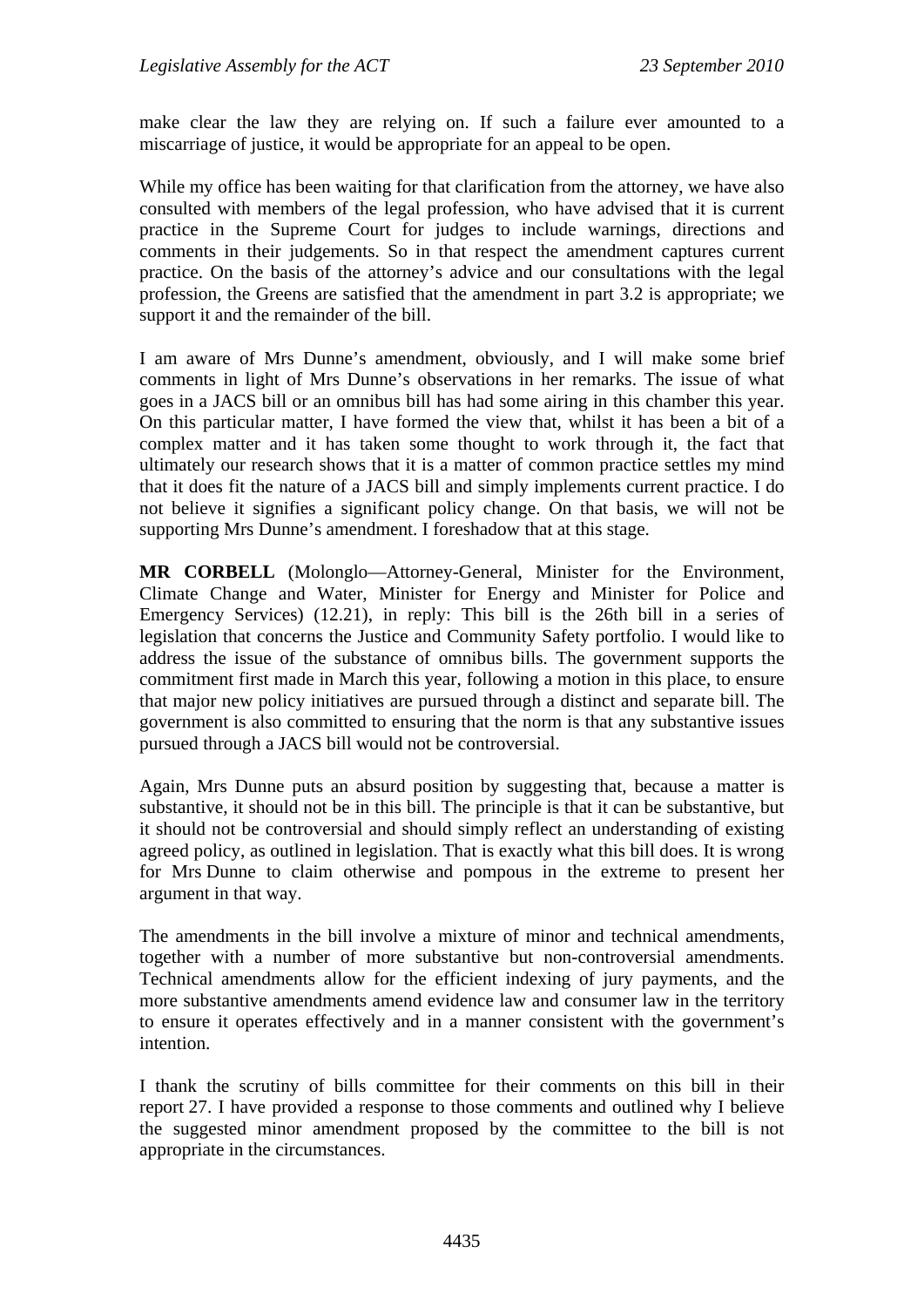Going to the substance of the bill itself, the bill repeals legislation and makes consequential and transitional amendments in accordance with the agreement of the government to transfer responsibility for regulation of consumer credit to the commonwealth. Secondly, the bill makes amendments to the Evidence (Miscellaneous Provisions) Act to facilitate the giving and receiving of evidence in proceedings before territory courts.

Thirdly, the bill amends the Supreme Court Act to ensure that a judge, in a trial by judge alone, must take into account any warnings that would, under the commonwealth Evidence Act, have had to be given to a jury. Finally, the bill makes a minor amendment to the Juries Act in order to allow the prescribed scale of jury payments to be made by ministerial determination via a disallowable instrument.

Turning to the detail of these amendments, in March and June 2008, COAG agreed that the commonwealth would assume responsibility for a national system for the regulation of credit and a related cluster of additional financial services. In December 2009, the government signed the COAG intergovernmental national credit law agreement which underpins the national credit legislation and outlines the implementation process for that legislation.

On 26 October 2009, the commonwealth parliament passed the National Consumer Credit Protection Act 2009. This national act adopted the existing territory legislation, the uniform consumer credit code, into commonwealth legislation and established a national licensing regime. The commonwealth's responsibility for consumer credit commenced on 1 July this year. The commonwealth legislation includes and extends the uniform consumer credit code that previously operated in the territory. In line with the COAG agreement, this bill repeals relevant ACT consumer credit legislation which no longer operates since the commencement of the new commonwealth scheme.

In this bill, the government has ensured that consumers continue to benefit from the consumer credit regulation scheme that has previously operated in the territory. The bill preserves a number of protections and territory fair trading law until the relevant commonwealth legislation, chapter 3 of the national act, which will also provide these protections, commences on 1 January next year. The bill preserves the due diligence obligations currently placed on credit card providers under section 28 of the Fair Trading Act until the commonwealth legislation takes over in this area on 1 January next year. From next year, new commonwealth legislation will commence which substantially parallels and extends these protections.

The government has taken steps to ensure that consumers continue to be protected with respect to finance broking commission charges until the commonwealth legislation again commences on 1 January next year. The ACT legislation providing a maximum annual percentage rate for a credit contact is preserved, so that consumers in the ACT will continue to be protected from unfair and extreme interest rates. The commonwealth government is currently examining different options for providing protections in this area as part of stage 2 of its consumer credit reforms.

The bill also amends evidence legislation in the ACT and provides a set of amendments that facilitate the giving and receiving of evidence in proceedings before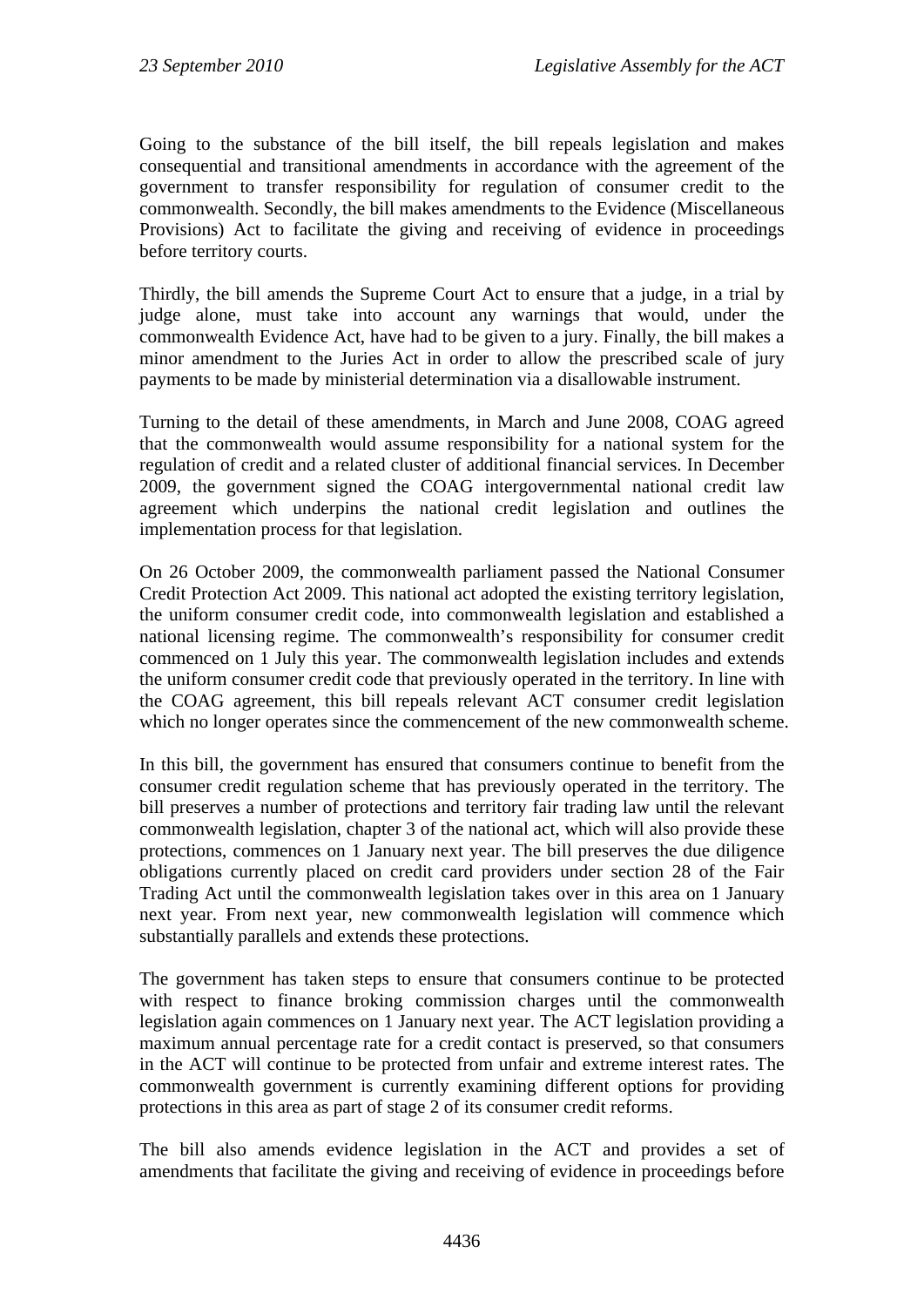territory courts by audio and audiovisual links in jurisdictions which do not have model legislation endorsed by the Standing Committee of Attorneys-General in 1997.

Jurisdictions who have adopted the model legislation can, in taking evidence from witnesses located in another jurisdiction, rely on the legislation in that jurisdiction to ensure that powers in relation to court procedures are supplemented. In this regard, the fact that the Victorian legislation does not have the same, or even a similar operation to the model legislation, means that an ACT court purporting to take evidence from Victoria does not have the support it needs from the Victorian legislation to make that an effective activity. For example, there is nothing in the Victorian legislation that of itself would enable a person to be prosecuted for perjury in respect of evidence that is given by that person while they are located in Victoria for the purposes of a proceeding in an ACT court.

The amendments will extend the scope of the existing legislation by providing that the location in Victoria, or another place not covered by the uniform scheme where evidence is being taken, is regarded as part of the ACT court for the purposes of conducting the proceeding. Accordingly, ACT laws relating to evidence, procedure, contempt and perjury will apply.

The bill also amends the Supreme Court Act to ensure that a judge, in a trial by judge alone, must take into account any warnings that would, under the commonwealth Evidence Act, have had to be given to a jury in the case. Currently a judge must take into account any warnings that would, under a territory law, have had to be given to a jury in the case. But because the commonwealth Evidence Act is not captured within the definition of a territory law in the Legislation Act, the bill amends the definition of territory law in section 68C of the Supreme Court Act to expand its scope to include the commonwealth Evidence Act.

Amendments are also made to clarify that the judge in a judge-alone trial must also take into account a direction or comment that in a jury trial they would be required to give or make to the jury. This ensures that the same evidentiary rules apply to proceedings, regardless of whether they are conducted before a judge or before a judge and jury.

The bill also makes a minor amendment to streamline the administrative procedure for indexation of jury payments. Section 51 of the Juries Act is amended to allow the prescribed scale of jury payments to be made by ministerial determination through disallowable instrument. Determining the prescribed scale through disallowable instrument will allow for the scale to be indexed annually in a more efficient manner whilst maintaining an appropriate level of Assembly scrutiny through the tabling of a disallowable instrument. I thank Mr Rattenbury and the Greens for their support of this bill and I commend it to the Assembly.

Question resolved in the affirmative.

Bill agreed to in principle.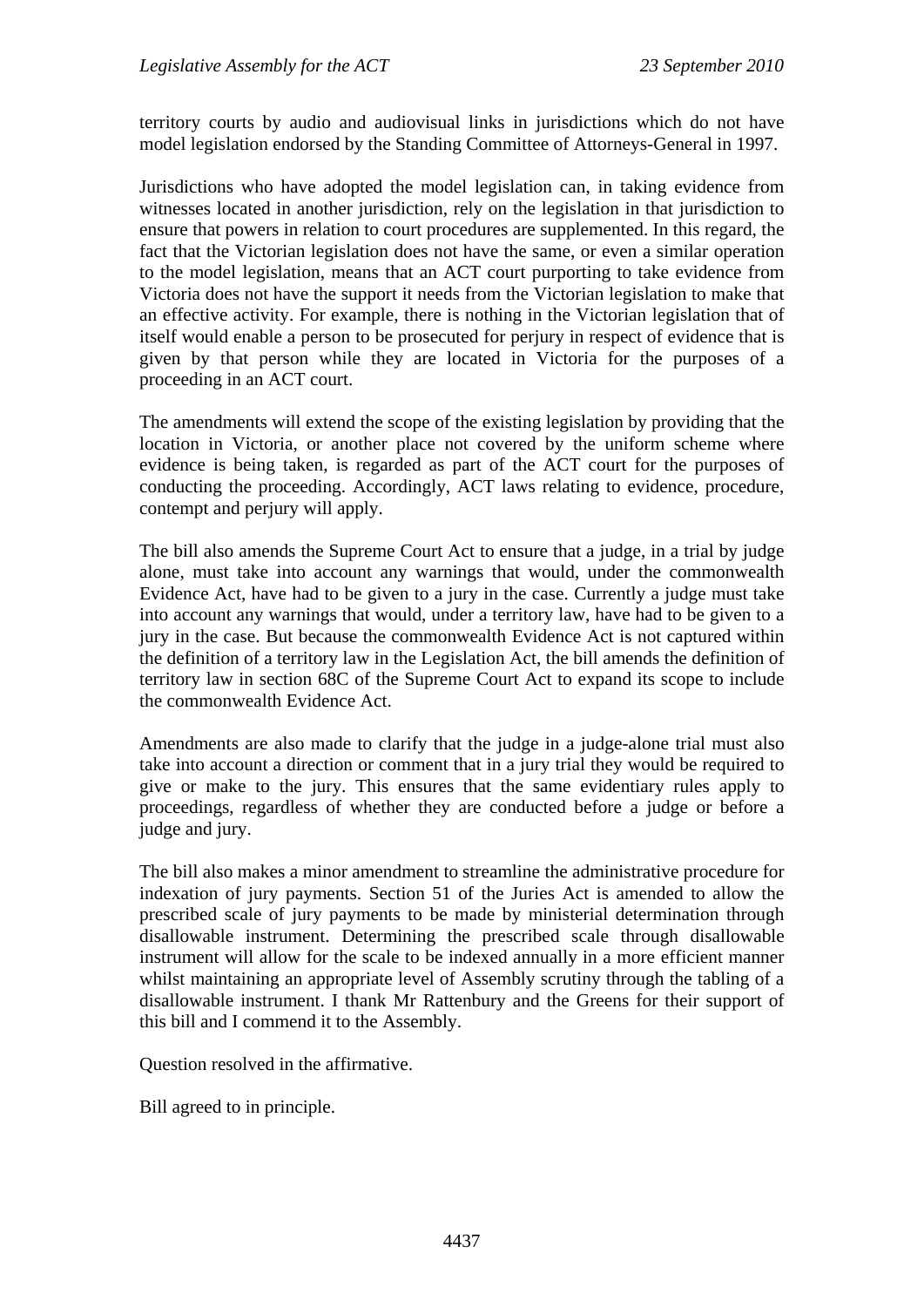## **Detail stage**

Bill, by leave, taken as a whole.

**MRS DUNNE** (Ginninderra) (12.31): I move amendment No 1 circulated in my name *[see schedule 1 at page 4491]*.

As foreshadowed in the in-principle stage, the Canberra Liberals oppose the clauses relating to the Supreme Court Act and the proposed provisions as they relate to judgealone trials. This is a matter of some complexity and the Canberra Liberals believe that it is contrary to the spirit of the agreement of this Assembly in relation to omnibus legislation. I want to make it clear that if the attorney were prepared to bring this back as a stand-alone bill the Canberra Liberals would be happy to consider it in that context. There is an important matter of principle in relation to whether or not this should have been incorporated into a justice and community safety legislation omnibus bill.

This is a matter which has proved to be quite complex. The fact that there have been significant exchanges between members' offices and what has now turned out to be about a page and a half of a closely typed description of how these provisions will work indicates that this is not a minor and technical matter and that it should not have been bought forward in an omnibus bill.

I have this morning received feedback from the chief justice that he has no problem with these rules and the change to these rules, which is reassuring, but it is not the principal issue that is of concern to the Canberra Liberals. The principal issue of concern to the Canberra Liberals is that this is not the context in which this matter should have been discussed. It has significant implications for the operation of the Supreme Court and it raises significant questions about the operation of appeals. The fact that the attorney found it quite difficult to address the issues raised by the scrutiny of bills committee demonstrates the complexity of this matter. That is why we oppose the inclusion of these changes to the Supreme Court Act at this time.

Amendment negatived.

Bill, as a whole, agreed to.

Bill agreed to.

### **Sitting suspended from 12.34 to 2 pm.**

### **Questions without notice ACTION bus service—management**

**MR SESELJA**: My question is to the Minister for Territory and Municipal Services. I refer to the Auditor-General's report *Delivery of ACTION bus services*. The chief executive of your department said this in response to the final draft of the report: "Corporate systems, governance and capability in ACTION have been somewhat compromised over the past three to four years". What has occurred for corporate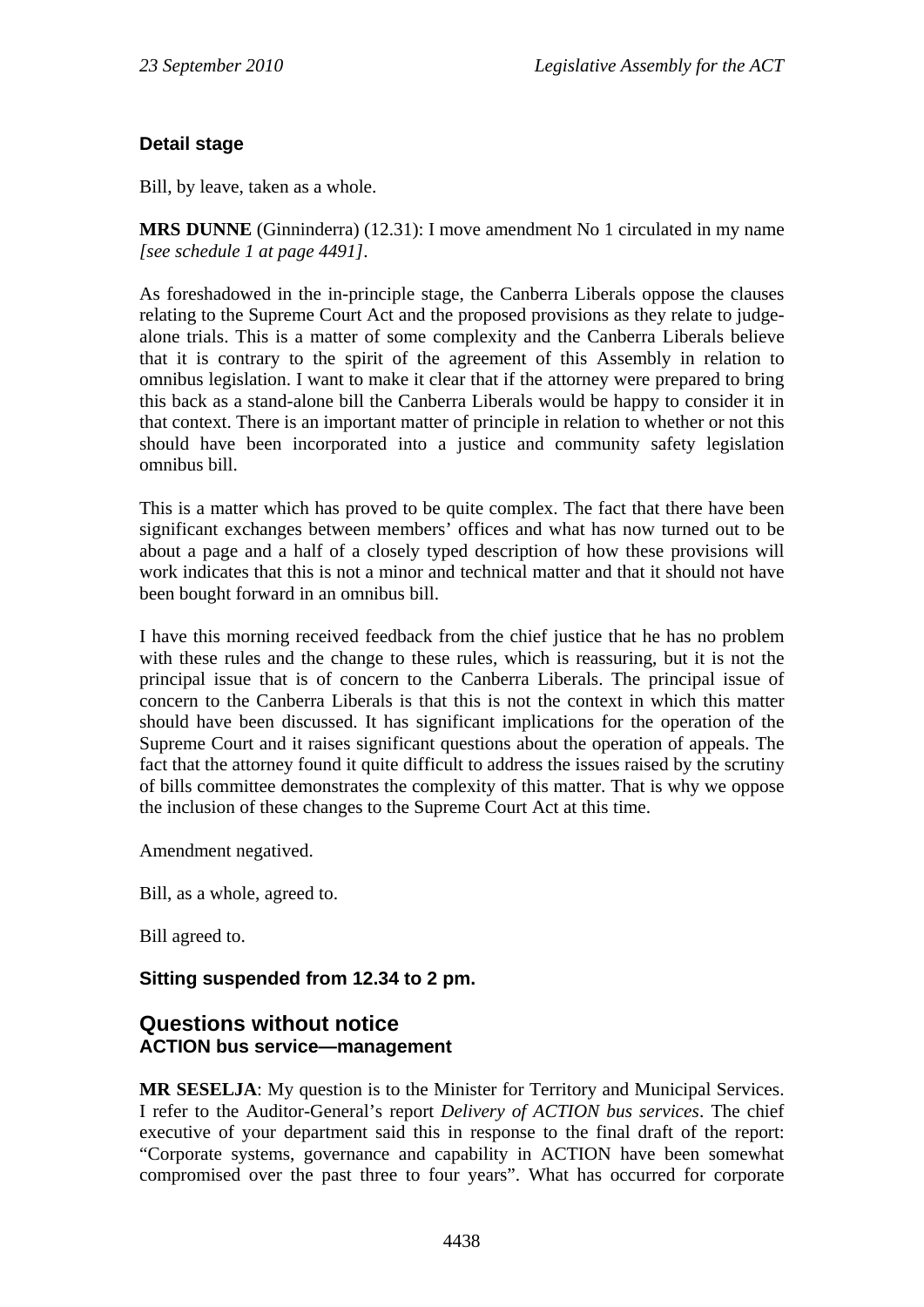systems, governance and capability in ACTION to be compromised over the past three to four years?

**MR STANHOPE**: I thank the Leader of the Opposition for the question. I have to say that I am not quite sure what the chief executive of TAMS was referring to when he made those comments. I am more than happy to ask him whether he can provide some further explanation of his intention.

**Mr Seselja**: You haven't asked him to day?

**MR STANHOPE**: No. The process we have in place is that I have asked the department for a detailed response to each of the recommendations and each of the pertinent issues revealed within that Auditor-General's report. I will await that before going to the detail of issues that have been raised by the Auditor-General.

**MR SPEAKER**: Mr Seselja, a supplementary?

**MR SESELJA**: Thank you. Minister, why have you allowed corporate systems, governance and capability in ACTION to be compromised over the past three for four years?

**MR STANHOPE**: I have not done that at all, as everybody would be aware.

**Mr Seselja**: So you are not responsible?

**MR STANHOPE**: I am certainly not responsible for the management of the Department of Territories and Municipal Services. I am the minister with administrative responsibility for Territories and Municipal Services, but I am not responsible for it.

**Mr Smyth**: You were responsible yesterday.

**MR STANHOPE**: Well, I actually do recall, in the not too distant past, I think most particularly Mr Smyth rabbitting on about political interference by ministers in the administration of TAMS. I could go back to the *Hansard*. In fact, I am sure I could find instances of repeated interjections, claims and even questions from members of the opposition about "untoward" political interference in the day-to-day management of departments. No minister manages departments. I am not responsible for the dayto-day management of the Department of Territories and Municipal Services or any other department, nor is any minister. Indeed, our systems of government actually do require that chief executives accept full responsibility for the administration of their departments.

**MRS DUNNE**: A supplementary question, Mr Speaker.

**MR SPEAKER**: Yes, Mrs Dunne.

**MRS DUNNE**: Minister, what role did Mr Hargreaves play when corporate systems, governance and capability in ACTION were somewhat compromised over the past three years?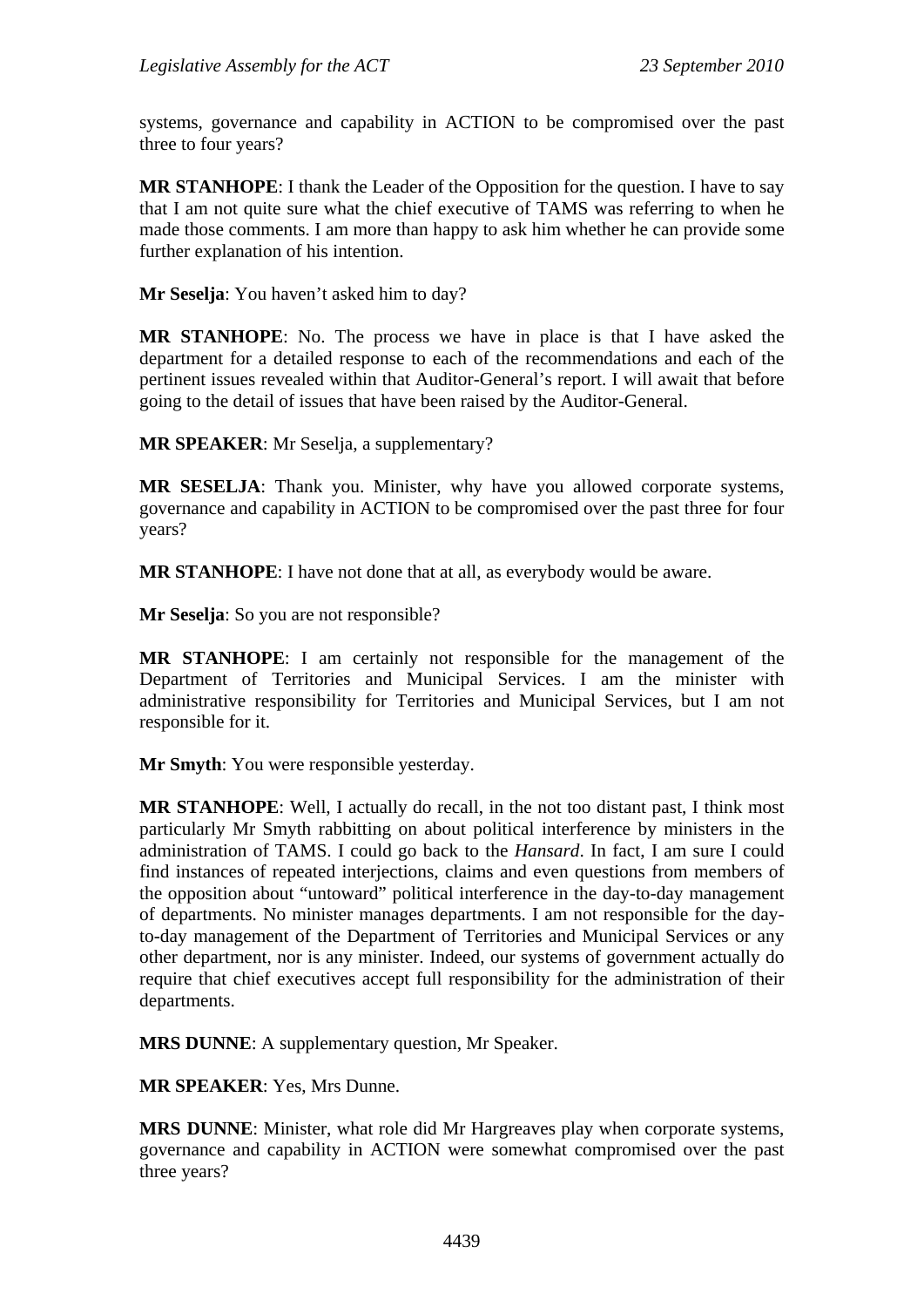**MR STANHOPE**: I have taken on notice the question around the chief executive officer's intention in making that statement and I think Mrs Dunne's question goes to exactly the same issue. I have undertaken to obtain further information about what it was that the chief executive intended to convey and I am more than happy to provide that same answer to Mrs Dunne.

**MR SPEAKER**: A supplementary question, Mr Coe?

**MR COE**: What role did the incorporation of ACTION into TAMS have in corporate systems, governance and capability being compromised?

**MR STANHOPE**: I thank Mr Coe for his interest in the issue but I give the same answer that I just gave to Mrs Dunne.

## **ACT (Self-Government) Act 1988**

**MS HUNTER**: My question is to the Chief Minister, and it concerns the ACT (Self-Government) Act 1988. Chief Minister, on 17 June 2009, the Assembly passed a motion which proposed a joint ACT-commonwealth review of the self-government act and matters that should be included in the terms of reference for the review. The Assembly resolved at the time that you should take the matter up with the Prime Minister. In May this year I wrote to you for an update on progress, but I have yet to receive a response. Last week you indicated you had written to the Prime Minister about the review. Chief Minister, what action did you take after June 2009 to progress the review?

**MR STANHOPE**: Thank you, Ms Hunter, for the question, and it is an important question. I recall the matter. I did write to the Prime Minister. Indeed, Ms Hunter, I regret the tardiness of a response to you. I signed a letter to you, I think, perhaps last night—I imagine you will receive it today—outlining the steps that I did take, the fact that the Assembly's motion on that particular issue—

**Mr Hanson**: May, June, July, August, September—five months for a reply.

**MR STANHOPE**: No, I wrote to the Prime Minister, Mr Hanson. Listen to the question instead of being childish. I wrote to you, Ms Hunter, outlining the response to that. Unfortunately, the commonwealth has not been inclined to engage. As I have indicated previously, I have written a number of times in recent years to successive governments. I have raised the issue directly with Prime Minister John Howard and with Prime Minister Kevin Rudd. I have conveyed the sentiments of this place to the federal government. To date, neither of the previous successive federal governments has been inclined to pursue an inquiry into the self-government act as sought by me, as pursued by the Attorney-General, Simon Corbell, and as requested by this place.

I have, however, raised the issue again, as recently as the last week or so with the Prime Minister. Indeed, today, coincidentally, Ms Hunter, I have written to Mr Simon Crean, the minister for regional development, and raised the issue again with him as the minister who I believe will be responsible for pursuing the issue, indicating to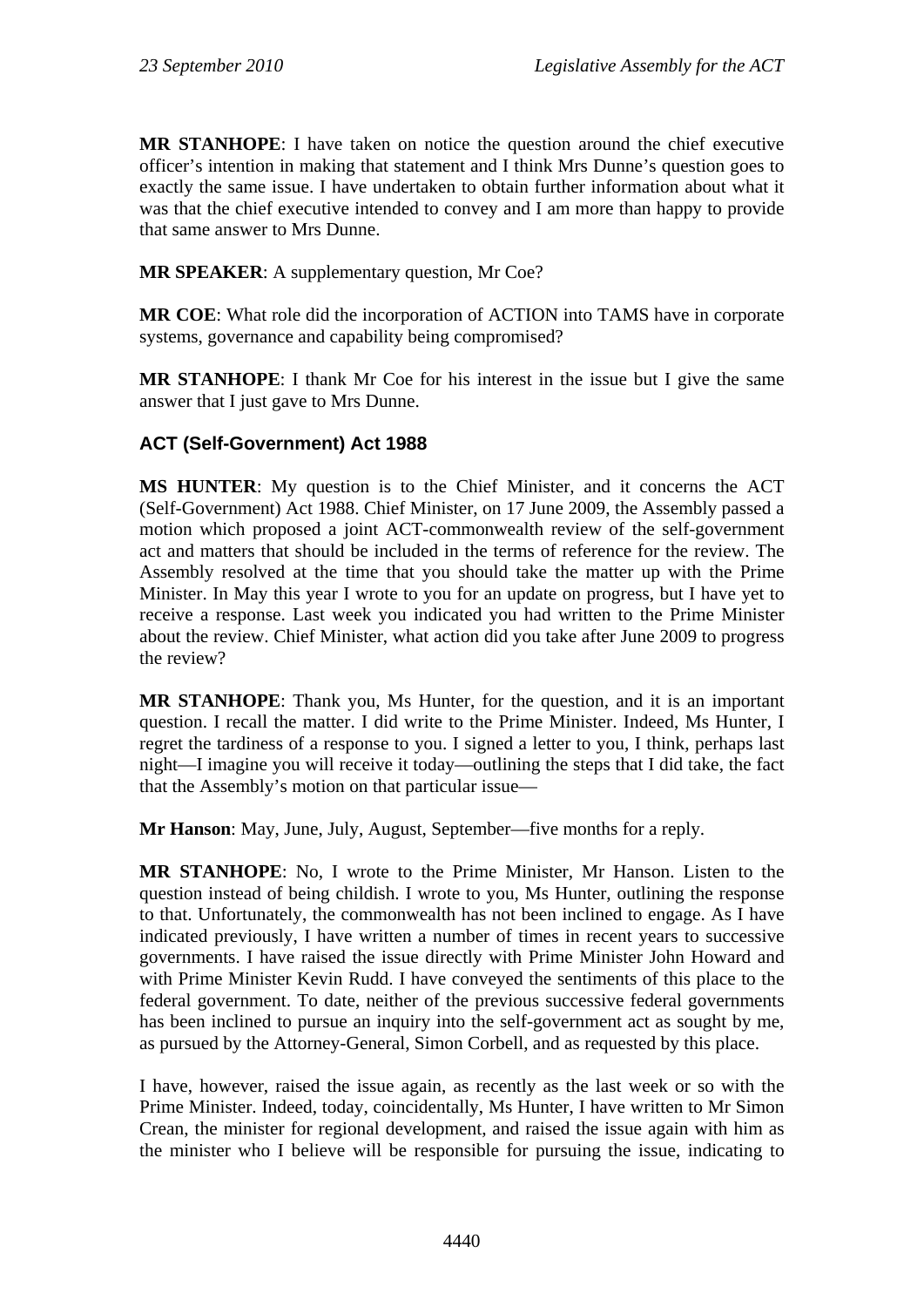him, as I have the Prime Minister, that it is a matter of significant concern to me, the government, the Assembly and, indeed Canberra. In my letter to Mr Crean today, I have asked Mr Crean to meet with me in November so that I might raise the issue with him personally.

**MR SPEAKER**: A supplementary, Ms Hunter?

**MS HUNTER**: Yes, Mr Speaker. Chief Minister, have you had any feedback from the Prime Minister, the Prime Minister's office or any other federal minister on the matter of the review?

**MR STANHOPE**: I will check and confirm this, Ms Hunter, but I believe my office has had contact with then Prime Minister Kevin Rudd's office in response to my letter following the Assembly motion in which information was conveyed to the effect that the commonwealth would not be initiating a review of the self-government act. But I would prefer to confirm the details of that.

The point I make is that the motion passed by this Assembly, which was conveyed to the commonwealth, did not elicit the response which the Assembly would have hoped. But I will have to check, Ms Hunter, on the basis on which that information was conveyed to the government. I am happy to do that. But suffice to say that the request for a review by the commonwealth of the self-government act was not successful.

**MS LE COUTEUR**: A supplementary, Mr Speaker.

**MR SPEAKER**: Yes, Ms Le Couteur.

**MS LE COUTEUR**: When do you expect a formal response from the Prime Minister? I think you have indicated there has not been a formal response yet.

**MR STANHOPE**: Thank you, Ms Le Couteur. I think that particular issue that you raise goes to the point that I have just made. I will have to check with my office about the nature of the response which was conveyed by the commonwealth to my office, who it is from, whether or not I might regard that as a formal response. It may be that was a formal response. It is just that I am not quite sure of the mechanics of it. I will have to take advice. Certainly the information has been conveyed to the government—I am not quite sure of, that is the issue I am taking on notice, the avenues of conveyance—that the commonwealth would not be conducting a review of the self-government act.

**MS BRESNAN**: A supplementary, Mr Speaker.

**MR SPEAKER**: Yes, Ms Bresnan.

**MS BRESNAN**: Thank you, Mr Speaker. Chief Minister, when do you think you will be in a position to report to the Assembly on the matter?

**MR STANHOPE**: Over and above the report I am giving now and my letter to Ms Hunter, I would be more than happy, Ms Bresnan, to report to the Assembly as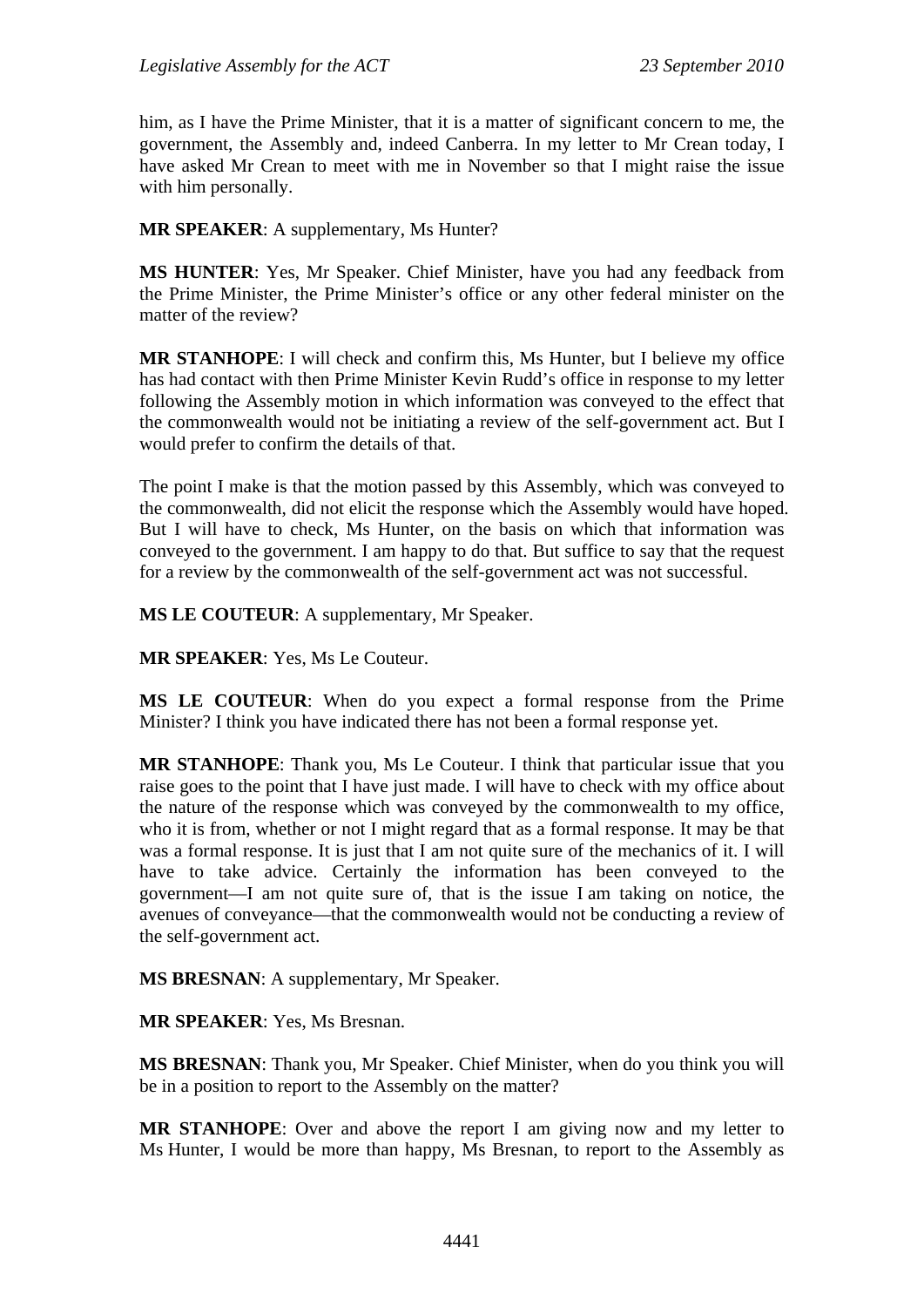soon as I can gather the information that I need. Indeed, I would be happy to give a commitment now that members of the Assembly will be informed within the next week or so by letter of the outcome of those representations.

### **ACTION bus service—ticketing system**

**MR COE**: My question is to the Minister for Territory and Municipal Services. I refer to the Auditor-General's report *Delivery of ACTION bus services.* The Auditor-General found:

There is a potential risk that ACTION will not be in a position to use the data produced by the new ATS, for example, to provide services to the public …

The report also mentions that a 2007 review identified that an increased ICT capacity would be required before a new system is implemented. Minister, what guarantee can you provide that there will be adequate ICT capacity to support a new ticketing system and that ACTION will be able to use the data provided by the new ticketing system?

**MR STANHOPE**: I thank Mr Coe for the question. Indeed, it is one of the interesting aspects of the report that it did make a critical commentary in relation to data, ticketing and revenue from ticketing—issues that the government has been very open about over the last year or two. It is a significant issue that the government sought to respond to through the purchase of new technology, a smart card ticketing system which will, of course, have the dual purpose and function of dealing with issues around the leakage of revenue as a result of the current arrangements. Additionally, it will deal with major gaps in our capacity to collect and appropriately utilise data.

Again, Mr Coe identifies an interesting aspect of the auditor's report. It makes comment about ticketing. It makes comment about revenue. It makes comment about data. The government has, of course, Mr Coe, as you know, invested \$8 million in a brand new smart card ticketing system which will have that triple function of dealing with issues of data, dealing with issues of revenue and dealing with issues, of course, of efficiency.

These are issues that are being addressed as, of course, were many of the issues that are raised in the report. We have invested \$8 million in a new smart card ticketing system and technology that is currently being trialled. Of course, we are determined to get it right. We are all aware of the issues that Melbourne particularly faced in relation to a smart card ticketing system that did not work well.

But I have every confidence that, as a result of the work that we have done, the consultations that were inherent in that work, the example that we take from Western Australia where we sourced the ticketing system and the technology, we will deal with all of those issues which the Auditor-General highlighted as issues of concern at a cost of \$8 million.

**MR SPEAKER**: Mr Coe, a supplementary question?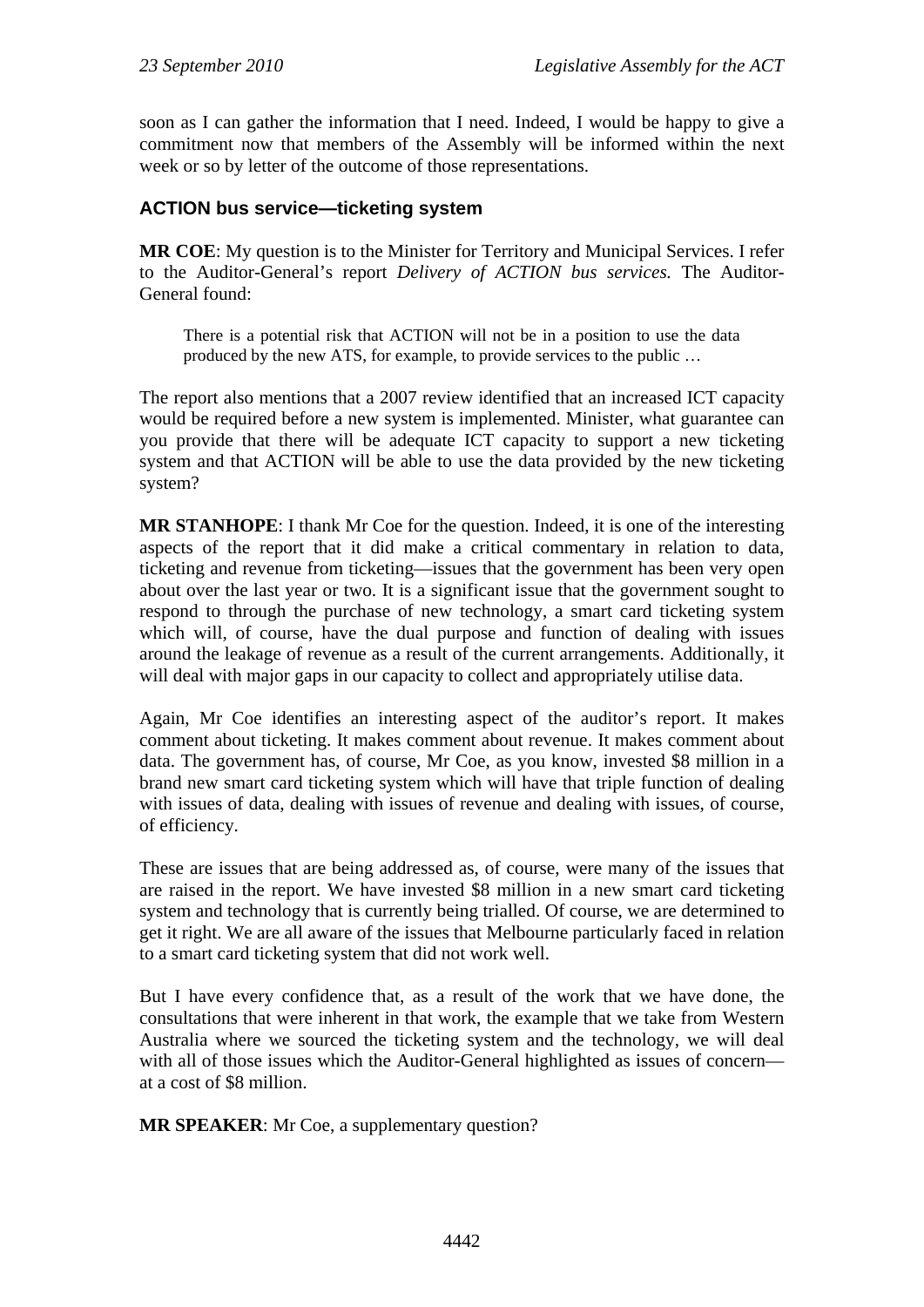**MR COE**: Thank you, Mr Speaker. Minister, have you identified what additional ICT would be required to support the use of the data provided by the new ticketing system, even if it is just a single modal system?

**MR STANHOPE**: I personally have not engaged in the issues around the ICT related to the ticketing system, but I have every confidence that the department has.

**MR SMYTH**: Mr Speaker, a supplementary.

**MR SPEAKER**: Yes, Mr Smyth.

**MR SMYTH**: Thank you, Mr Speaker. Minister, how much revenue has been lost due to the frequent delays in introducing a replacement ticketing system?

**MR STANHOPE**: I do not have the absolute number on that, but it is quite significant and it is a reflection of the fact that the current system is well beyond its use-by date. That is why we have invested \$8 million to replace it. In terms of the quantum, I am happy to take that. The information has been—

**Mr Smyth**: It was beyond its use-by date.

**MR STANHOPE**: I believe the information was provided during estimates. In fact, I am sure that information was provided during estimates. If it was not, it is being provided through subsequent questions on notice. If the shadow minister cannot find his copies of that information or access the *Hansard* to ferret it out, I am sure TAMS will be happy to be of further assistance to him.

**MR SPEAKER**: Mr Seselja, a supplementary?

**MR SESELJA**: Thank you, Mr Speaker. Minister, given your publicly expressed concerns about governance arrangements, how can you have confidence that this ticketing system will be delivered on time and on budget?

**MR STANHOPE**: We are currently trialling it. The system is based very much on the system that has been rolled out in Western Australia. Indeed, that was the attractiveness of it—that it has been proven in Western Australia. It has been trialled and it is operational there. We are, of course, taking on board all of the accumulated experience of the Western Australia transport authority. We have worked closely with them. ACTION officials and management have scoped it quite significantly. At this stage I am more than happy to trust in TAMS to deliver this new ticketing system. Having said that, of course, we are aware that some of the anxiety around the smart card ticketing system has been generated by some of the very significant teething issues that were experienced in Melbourne.

### **Canberra—quality of life**

**MS LE COUTEUR**: My question is to the Chief Minister, and it concerns one of the indicators in Measuring our progress, which is the ACT government's report card on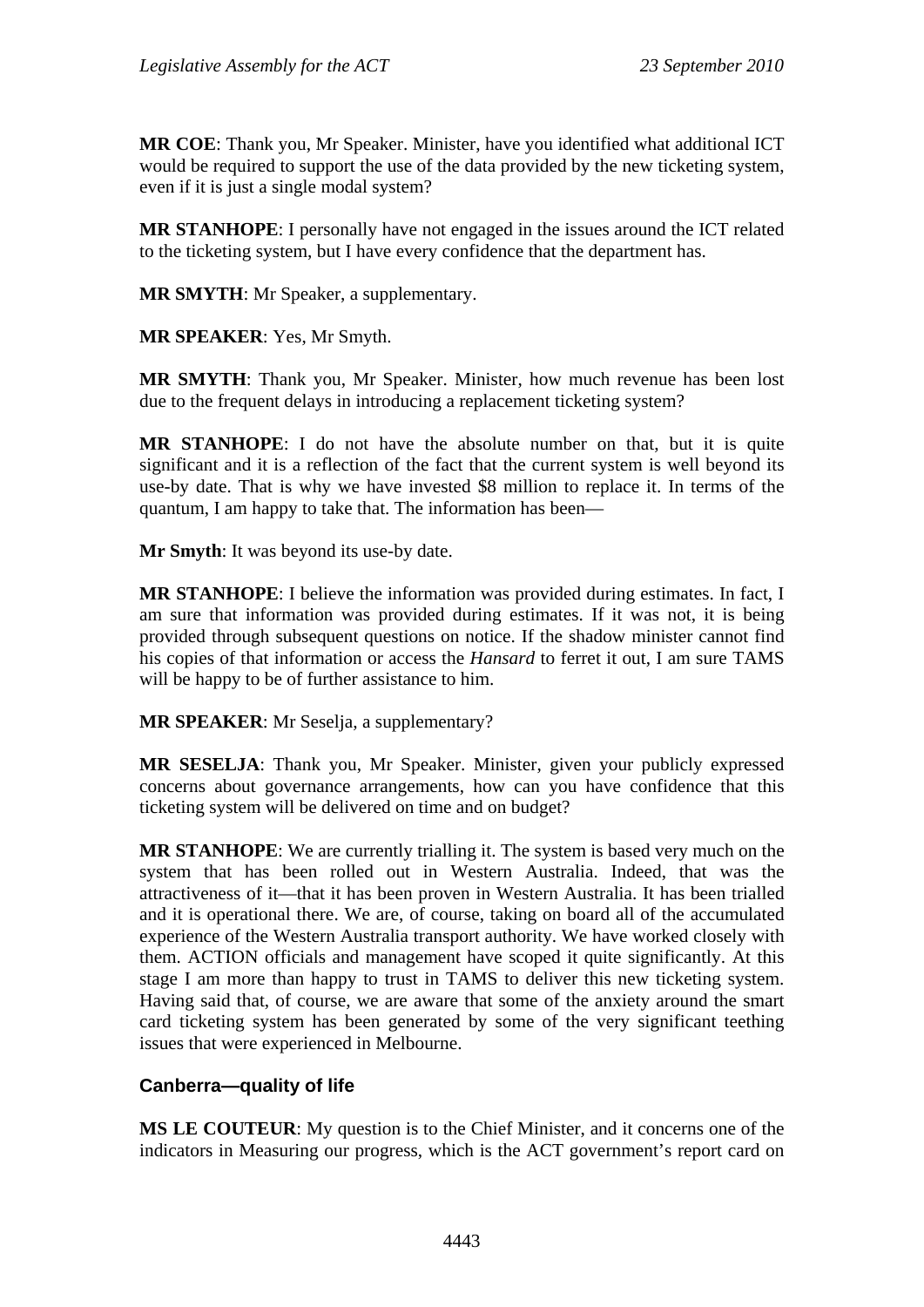life in Canberra. Minister, there is an indicator—contact outside the household—that has declined from 98 per cent in 2002 to 81 per cent in 2006: do you or the government know why this has fallen?

**MR STANHOPE**: I thank Ms Le Couteur for the question. You are quite right, Ms Le Couteur, in relation to the most recent Measuring our progress report. Three of the 28 indicators that we measure progress against showed a decline. They included the one that you raised. I think, perhaps, in terms of a government's capacity to understand, it is the most difficult or the most problematic—a fall in family contact from 98 per cent to 87 per cent is a very significant and stark drop in family contacts over such a short period.

I think that the response that the government has to make is to maintain its commitment to social inclusion and to the capacity that government has to ensure that people are engaged and that they are included rather than excluded from the life of society—and that, indeed, they do engage.

But I have pondered the same issue, Ms Le Couteur. The stark number that is reported is that there has been a drop in family contact. In other words, the level of numbers of people that have regular contact with family has fallen from 98 per cent to 87 per cent and it really does pose a very—

**Ms Le Couteur**: I think it is 81 per cent.

**MR STANHOPE**: Sorry, 81 per cent—98 per cent to 81 per cent. That is a very significant drop. You ask me if I know why members of families have stopped seeing each other as regularly as they did a year ago; I do not know the answer, but it represents, I think, a significant challenge for the government and the community in an environment where we know that there are so many people that do not engage to the level that some of us, as we look on, would perhaps wish that they did or perhaps as we fear that they would like to, if only the opportunities were available.

So, I do not know the answer, Ms Le Couteur, but I think it is a very significant issue, and I think it is an issue that really does raise or reinforce the need for us to engage in a conversation around social inclusion and around what it is that governments and communities can do to better bind communities to provide greater social cohesion and to be a facilitator of greater commitment or intercourse within societies and between people.

**MR SPEAKER**: Ms Le Couteur, a supplementary question?

**MS LE COUTEUR**: Minister, the commentary on the indicators said the government regarded the 81 per cent figure as very high. Why does it regard 81 per cent as very high given the fall, and what is the government's target rate, if there is one?

**MR STANHOPE**: I would assume, Ms Le Couteur—and I will have to take some advice on that—that we would regard 81 per cent of people having contact with family as a high percentage—if that, indeed, is what we did—as a reflection of interjurisdictional comparison. If we regard it as high, we would be regarding it as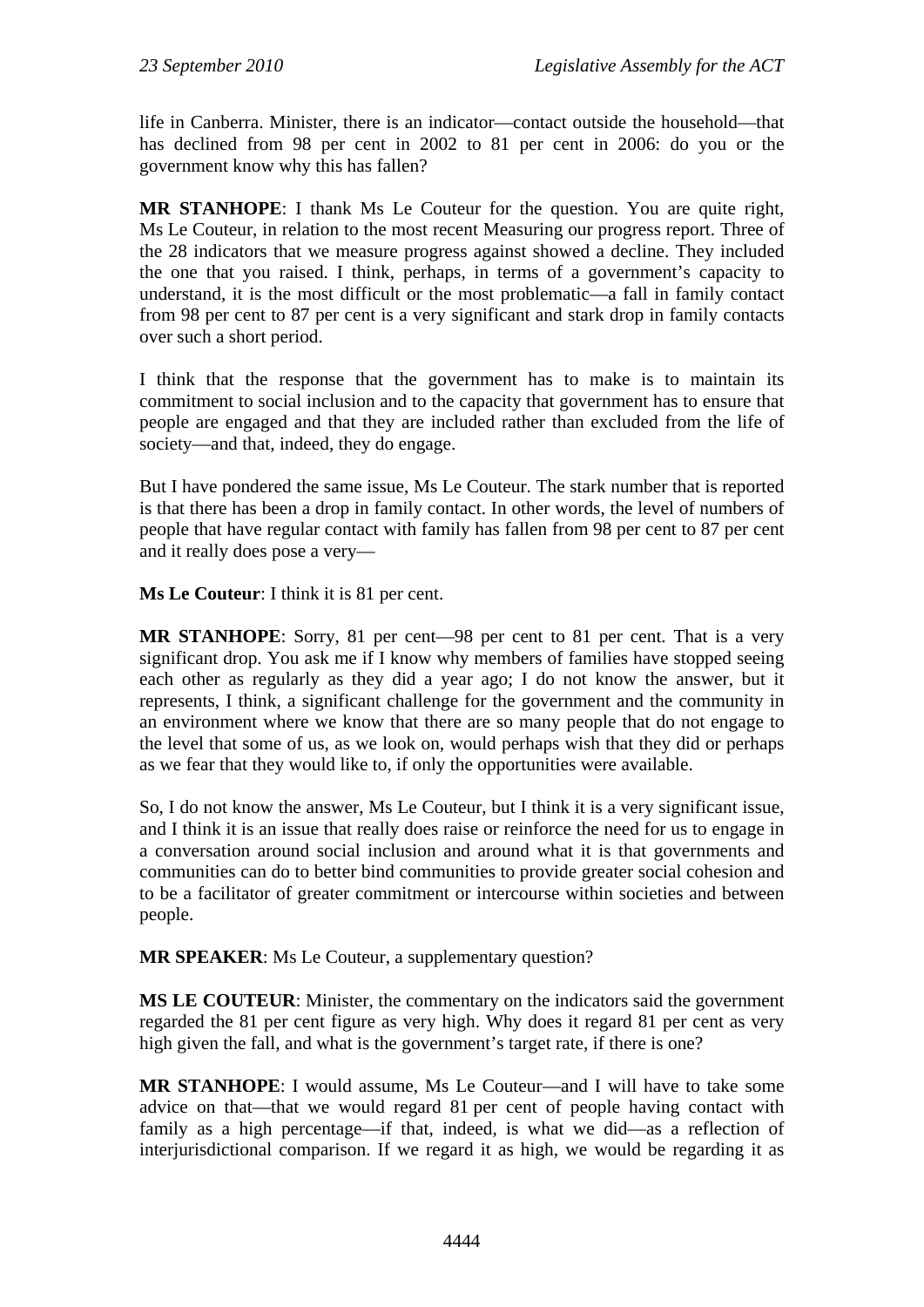high compared to other cities of like size perhaps or of other jurisdictions. But I am more than happy to seek a fuller explanation on that. Normally we do relative comparisons on any claim in relation to whether or not a particular indicator is high or low.

I think of all of the indicators, it is the one that is perhaps the most intriguing and the most difficult to understand in the context of such a significant movement in an indicator—from 98 per cent to 81 per cent—being the proportion of Canberrans who have contact with family and friends. To suggest that there are 17 per cent less Canberrans having any contact or regular contact at least with family or friends represents a very significant shift. In the context of understanding it, as I said before, it is a challenge.

**MS HUNTER**: Mr Speaker, a supplementary.

**MR SPEAKER**: Yes, Ms Hunter.

**MS HUNTER**: Chief Minister, given that the ACT government has wound up the social inclusion board and you have reiterated your commitment to social inclusion, what is the government doing to ensure social inclusion in the territory and to halt this decline in social contact?

**MR STANHOPE**: The government remains committed to working to enhance social inclusion. We are looking at and seeking new ways of achieving that. It is the case that the social inclusion board no longer exists or continues. We believe that decision was appropriate in terms of the work that the board did in identifying the sorts of issues that we might address.

One of the things that we have done quite recently, in direct response to the fact that we are not pursuing the social inclusion board, was to commit, I think, \$85,000 to the pilot of a virtual village, something that community organisations are very committed to, as a way of trying to build, most particularly, social connections between people over the age of 50. Maureen Caine—I think it is Maureen—has been very involved in that. That is one of the initiatives we are pursuing as a direct response to a change.

We also seek to deal with issues of social inclusion and social isolation by the wide range of supports that we provide, most particularly to older Canberrans, accepting that we believe, whilst there is a whole number of identifiable groups of Canberrans or of any community that are most prone to exclusion from work and life in the community, that people as they age are more and more likely to be included within that cohort. We have a whole range of programs that we pursue, most particularly as part of our seniors programs and ageing to deal with issues of exclusion. For instance, some of the other issues that we pursue directly aim at dealing with these issues. There is the support that we provide to community councils. We provide minibuses. We have looked at the issue around social isolation and transportation.

### **Childcare—costs**

**MR SMYTH**: My question is to the Minister for Disability, Housing and Community Services. Minister, on the COAG website the regulatory impact statement that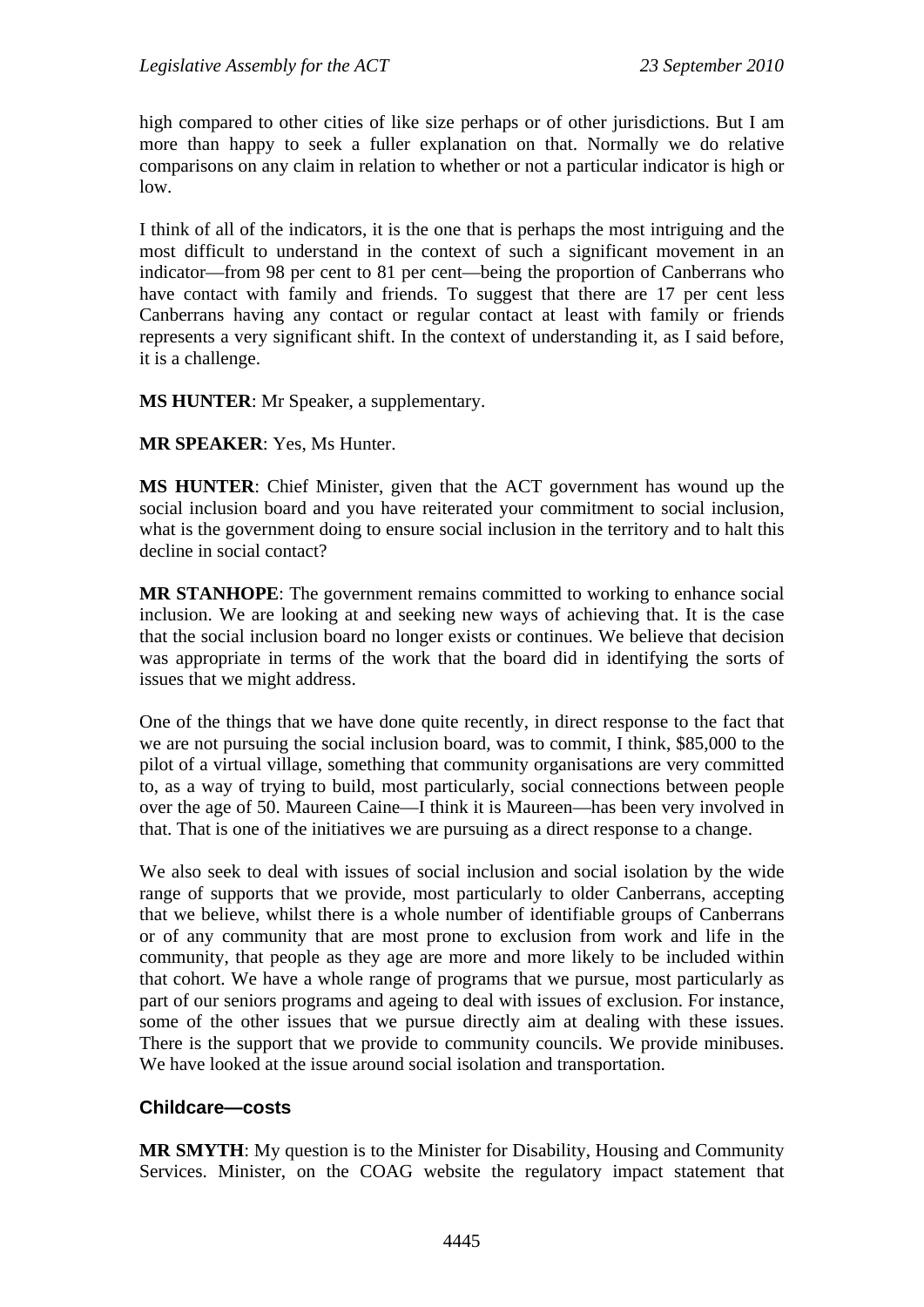addresses the early childhood education and care quality reforms identifies several limitations with the economic modelling of the impact of the new national quality standard. They include a lack of service-level information, the non-inclusion of capital costs for new infrastructure that may be required by centres to conform with the new standards, supply impacts of the new ratios and any above-award wages that may have to be paid to attract staff. Minister, have you or your department considered these un-modelled costs and, if so, what have you done to mitigate the impact of these costs on the community?

**MS BURCH**: I thank Mr Smyth for his question. The Access Economic framework is the modelling that we are looking to. It is the model that childcare centres are responding to through each jurisdiction's department that has responsibility for childcare centres. I am glad that you are interested in childcare.

**Mr Smyth**: On a point of order, Mr Speaker, this is absolutely ridiculous. I did not ask about the Access Economics report. If the minister knew, on page 49 there is a list of limitations and un-modelled costs. These are the costs that are not modelled by that report. I am asking her what did she do about it, what research or modelling has her department done and what is she doing to mitigate it.

**MR SPEAKER**: Ms Burch has quite some time to go. I am sure she will come to the question you have asked.

**MS BURCH**: I was about to point it out. I did not get 30 seconds into the answer. Given the tendency of those over there to make reference to a report and a page number which is often incorrect, I am not going to take as a given anything that Mr Smyth has said.

What I will say, though, is that the ACT and all other jurisdictions that are implementing the national quality agenda are using that report and that cost modelling. For the elements, should I believe anything that he says—

**Mr Smyth**: On a point of order, Mr Speaker, under standing order 118(a), the answer to the question shall be concise and directly relevant. This is neither concise nor directly relevant. Page 49 of the regulation impact statement on the web gives a list of limitations and un-modelled costs. If the minister does not know, she should say, "I do not know," and sit down. If she is going to babble on about something that is not directly relevant, you should assert your authority and direct her to answer the question, under your standing order.

**MR SPEAKER**: Thank you for your commentary, Mr Smyth. I think the minister is trying to answer the question. We will hear further from her.

**Mr Hanson**: She clearly is not.

**MR SPEAKER**: Order! Ms Burch has the floor.

**MS BURCH:** I think the answer is—and the point I will make is—that you do flash around numbers and pieces of paper that are often incorrect. It is the modelling that we are looking at.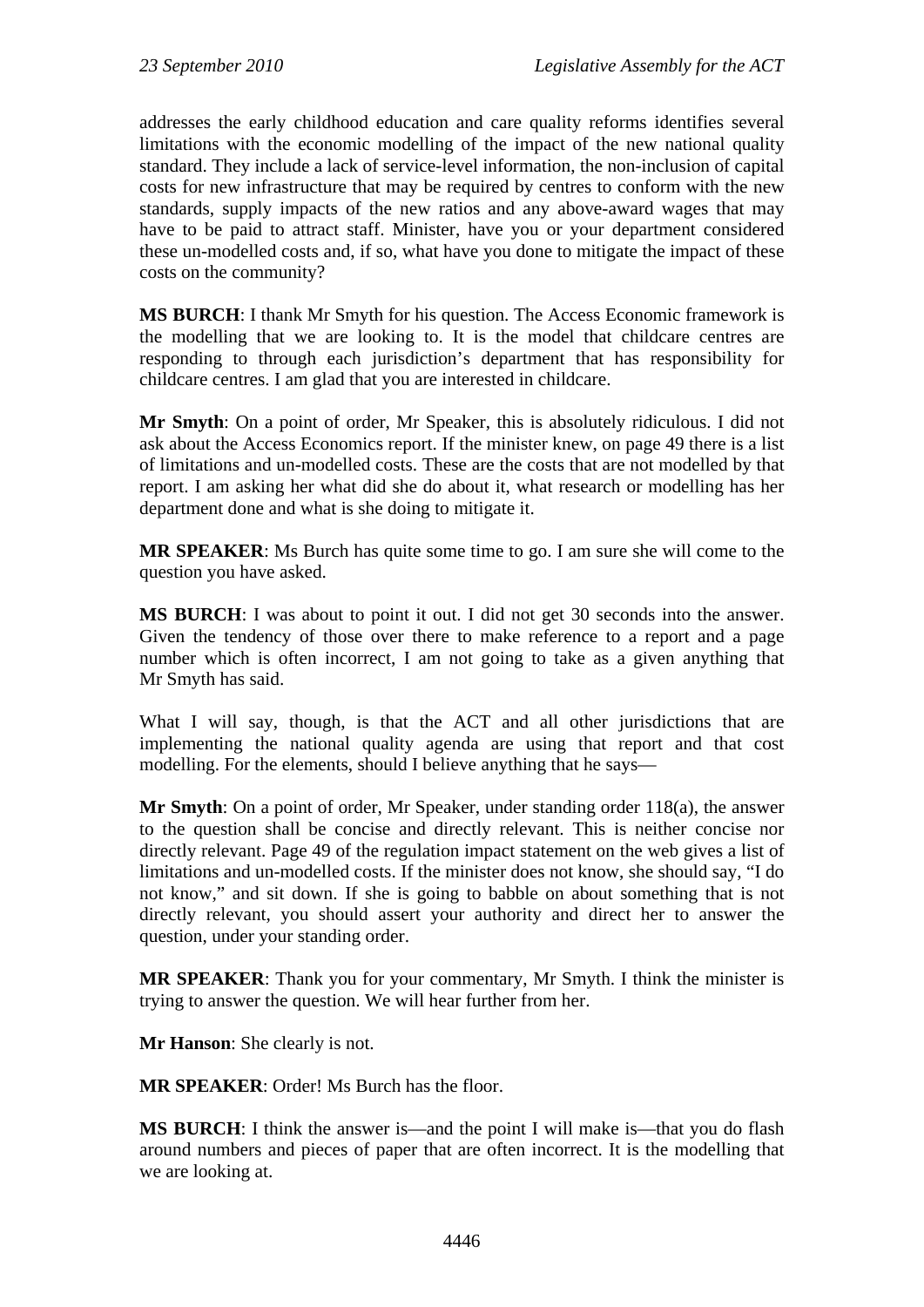For the other element, if I were to believe any other word you said there, this department works across the sector to ensure that the implementation of the transition into the quality agenda framework is about quality for our children being considered.

**Mr Smyth**: You should just sit down.

**MS BURCH**: No, I will not sit down. I think I might stand here for another one minute and 47 seconds. For your benefit, Mr Speaker, I will sit.

*Mr Smyth interjecting—* 

**MR SPEAKER**: Mr Smyth, your next question?

**MR SMYTH**: I will have the next question if you like, but my supplementary would be: minister, what would be the supply impacts of the new ratios for childcare in the ACT?

**MS BURCH**: The supply impacts?

**Mr Smyth**: Yes.

**MS BURCH**: Supply of workforce? Supply of children? This government is committed—

*Opposition members interjecting—* 

**MS BURCH**: It is a bit of a nonsense question.

*Opposition members interjecting—* 

**MR SPEAKER**: Order! Let us hear the minister.

**MS BURCH**: The national quality agenda is clearly set out and we are moving towards it. There are ratios for workforce to child. There are qualification standards in there as well. The standards that we are looking at is to implement a one to four ratio for children under two. For those over two, it is a one to five ratio. Here in the ACT we already meet those standards for the over-twos. For the under-twos, 25 per cent of our services meet those standards. That is what we are working towards.

On the qualifications, Access Economics advice and the advice that I have is that we will meet those standards by 2015. These processes start in 2012. We are working with the sector to implement those transitional changes.

**MR SPEAKER**: A supplementary question, Mrs Dunne?

**MRS DUNNE**: A supplementary question, with some trepidation. Minister, what other limitations and unmodelled costs have you identified in your analysis of the reforms?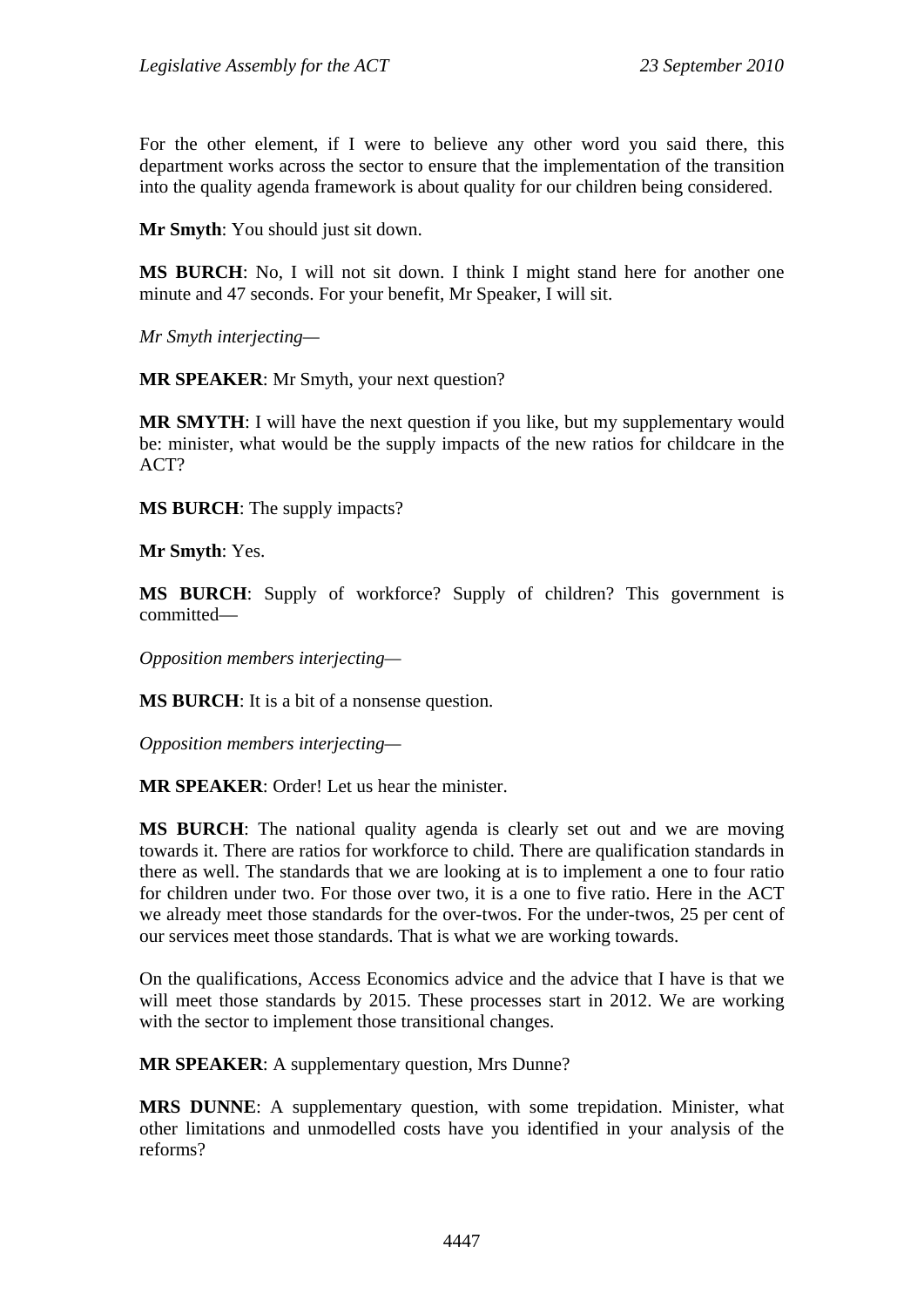**MS BURCH**: We know that in talking to childcare sectors that some centres will feel a pinch when it comes to matching the needs for the under-twos. That is why, indeed, we are working with services such as Baringa to expand those areas so they can build and accommodate a greater number of children for the under-twos.

The department works closely with the childcare services about meeting the needs that they have for the under-twos. We know that that is a capital investment cost. We know that there is a trading investment cost and we know that there is a policy investment cost to make sure that the services are supported in the policy changes. You are holding your head, Mrs Dunne.

**Mr Smyth**: That is the standard speech. What other analysis have you done? What other limitations or costs have you found?

**MR SPEAKER**: Ms Burch, have you finished?

**MS BURCH**: No. I will respond that the department and the unit work ongoingly with the sector to make sure that we will transition to those changes. These are changes that those opposite do not want to see in place. They have no interest in quality care. The only thought bubble that those opposite have come up with is a centralised intake system. No-one that I have spoken to has given that any credibility at all.

**Mr Seselja**: Point of order, Mr Speaker. The question was not about us. The question was about other limitations in unmodelled costs. She has not addressed it. If she cannot address it, she should just sit down rather than being irrelevant to the question.

**MR SPEAKER**: Ms Burch, is there anything else you would like to add?

**MS BURCH**: No.

**Mr Hanson**: Are you going to uphold the standing orders or not, Mr Speaker?

**MR SPEAKER**: Sorry, Mr Hanson?

**Mr Hanson**: I said, Mr Speaker, are you going to uphold the standing orders or not?

**MR SPEAKER**: If you have an observation to make to the Speaker, stand and take a point of order. Let us have a little bit of decorum in this place. Thank you. Would you like to take a point of order?

**Mr Hanson**: I ask the question: are you going to uphold the standing orders or not, Mr Speaker?

**MR SPEAKER**: Sit down, Mr Hanson. Sit.

**Mr Corbell**: Point of order, Mr Speaker. That is a direct reflection on the chair.

**Mr Smyth**: No, it is a question.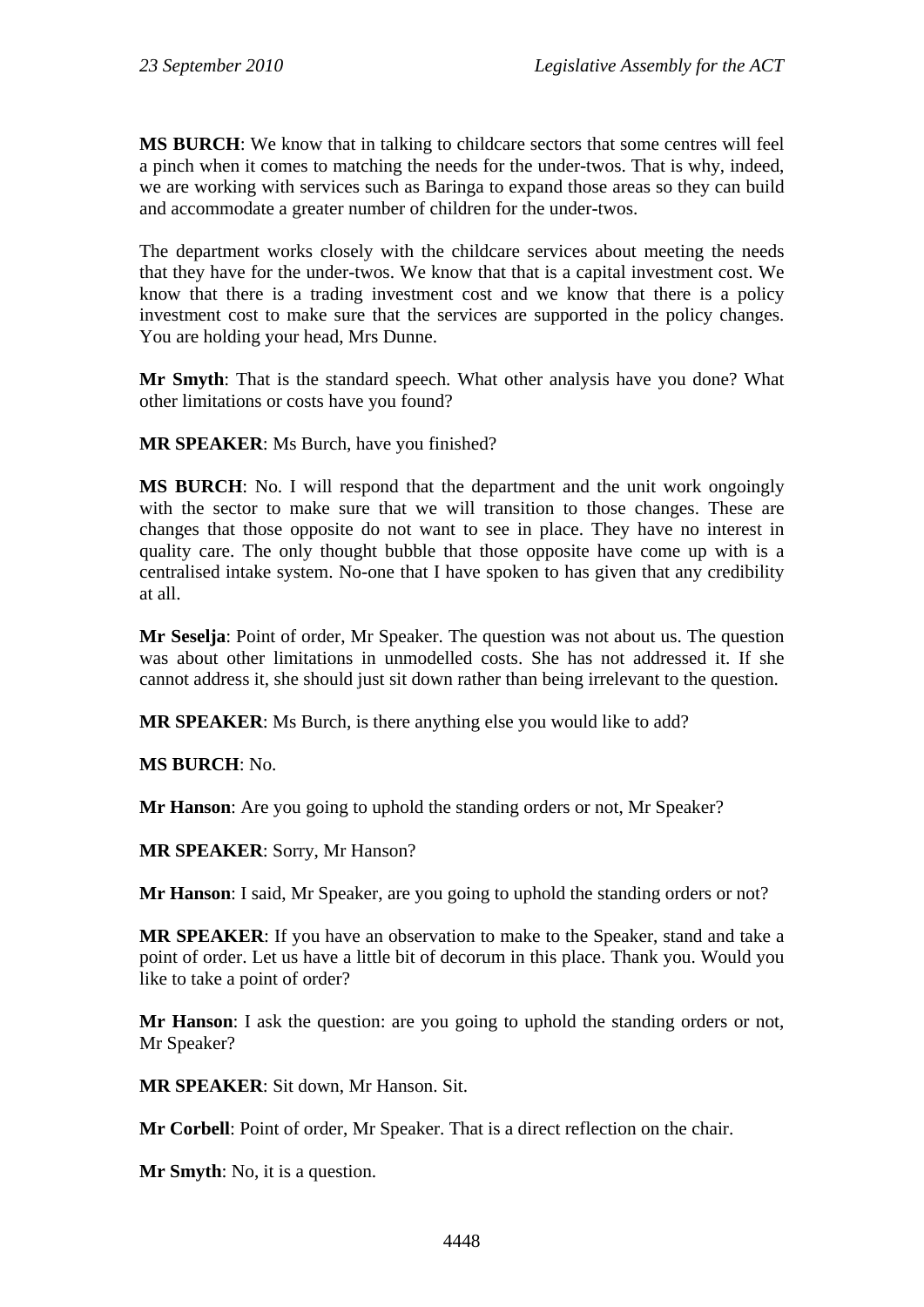**Mr Corbell**: It is an implication that you are not upholding the standing orders. It is a direct reflection on the chair. It is grossly disorderly and Mr Hanson should withdraw the comment.

**Mr Smyth**: A point of order was made and no finding was given.

**MR SPEAKER**: Mr Hanson, as you are well aware, there are ways in which concerns should be addressed to the Speaker. I ask you to use them. Would anybody like to ask a supplementary question?

**MRS DUNNE**: I have a supplementary question, Mr Speaker. Minister, given the limitations in the modelling and in the light of your criticism yesterday of the cost-benefit analysis for the national broadband network, do you have confidence that the economic modelling on the cost to parents of the reforms is accurate?

**MS BURCH**: On the advice I have, yes, I do have confidence. Over the next number of months, there will be field testing here in the ACT where we will go out and test a number of the services against the new standards. That will also provide information to us about what we need to do to support the sector in its transitioning. If Mrs Dunne thinks that that does not provide us information around transitional support costs to what we need to do here in the ACT, then it beggars belief.

This government is committed to quality childcare. Do I have confidence in the modelling that I and every other jurisdiction have signed up to? Yes. Are we testing those assumptions across the childcare sector? That is what we are currently doing. That information feeds into an overview and oversight about what this jurisdiction and other jurisdictions need to do to support the transition to the national quality agenda.

### **Energy—feed-in tariff**

**MS PORTER**: My question is to the Minister for the Environment, Climate Change and Water. Minister, recently you announced that the ACT government will be significantly expanding the feed-in tariff scheme to include large and medium scale generators.

### *Members interjecting—*

**MS PORTER**: Can you please outline how this initiative will support the deployment of renewable energy generation and how it will take Canberra one step closer to being Australia's solar capital?

### *Members interjecting—*

**MR SPEAKER**: Before you start, Mr Corbell, one moment. Members, we just had a series of interjections through Ms Porter's question and we then had a series of interjections before Mr Corbell could even open his mouth. The next person who does that will be warned.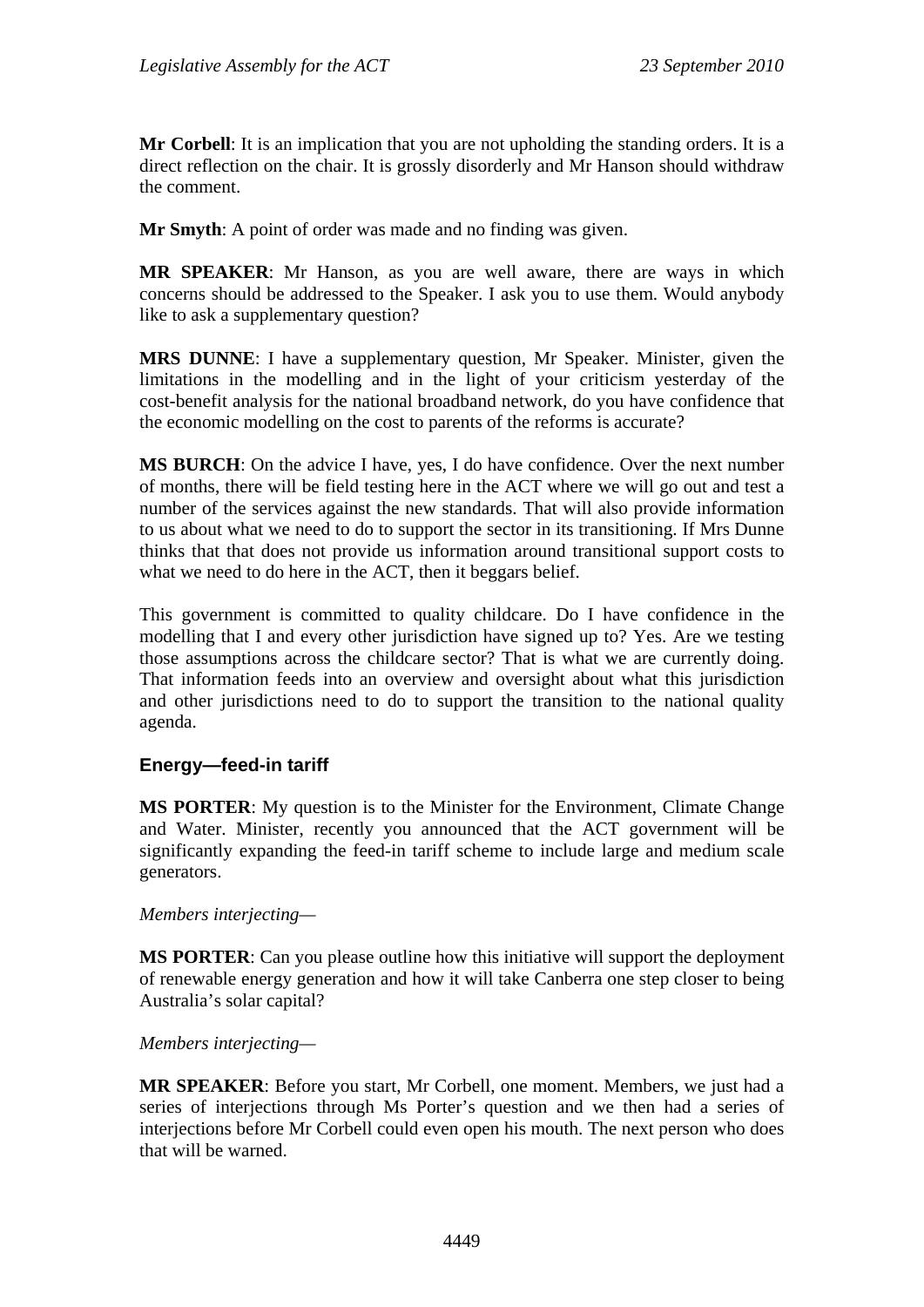**MR CORBELL**: Thank you, Mr Speaker. I thank Ms Porter for the question. The government is proud of its announcement to expand the feed-in tariff for medium and large scale generators. This is a very important initiative for our city if we are to encourage the deployment of renewable energy generation at scale in the ACT.

**Mr Hanson**: It's a broken promise. It's a Greens and Labor broken promise.

**MR CORBELL**: I will take the interjection, Mr Speaker, although I know it is grossly disorderly, about the issue of breaking election promises. Let us be very clear about what the government committed itself to doing and what the government signed up to in its parliamentary agreement with the ACT Greens party. What we said very clearly was that we will deliver a solar power facility capable of powering at least 10,000 homes. Guess what, Mr Speaker? We are going to deliver it, and we are going to deliver it through a large scale feed-in tariff that will ensure that we get renewable energy at the lowest possible unit cost for the highest amount of renewable energy generated. There is simply no other way that you can construe it, Mr Speaker, other than that.

The government has announced that we will expand the feed-in tariff to large scale and medium scale generation. The government will provide a feed-in tariff for renewable energy generators from 30 kilowatts to 200 kilowatts and through an auction scheme for generators above that 200-kilowatt figure. What this will mean is that we will see renewable energy generation start to be deployed at scale in the ACT. The micro scheme has been a great success. There has been an increase of over 500 per cent in renewable energy generation under the micro scheme since the feed-in tariff was first established—established, I note, with the support of the Liberal Party, although now they are walking away from their commitment.

*Opposition members interjecting—* 

**MR CORBELL**: They voted for the feed-in tariff scheme, but ever since that day they have opposed the scheme—

*Opposition members interjecting—* 

**MR CORBELL**: despite the fact that thousands of Canberrans have welcomed it and taken it up.

**Mr Smyth**: On a point of order, Mr Speaker. Under standing order 118B, would you direct the member to answer the question and not debate the issue?

**MR SPEAKER**: It is an interesting point of order you raise, Mr Smyth, given the constant interjections, but I am sure the minister will return to the question he was asked.

**MR CORBELL**: Thank you, Mr Speaker, and indeed I will. The government is proud of this important policy announcement. It is one that will expand renewable energy generation in the ACT.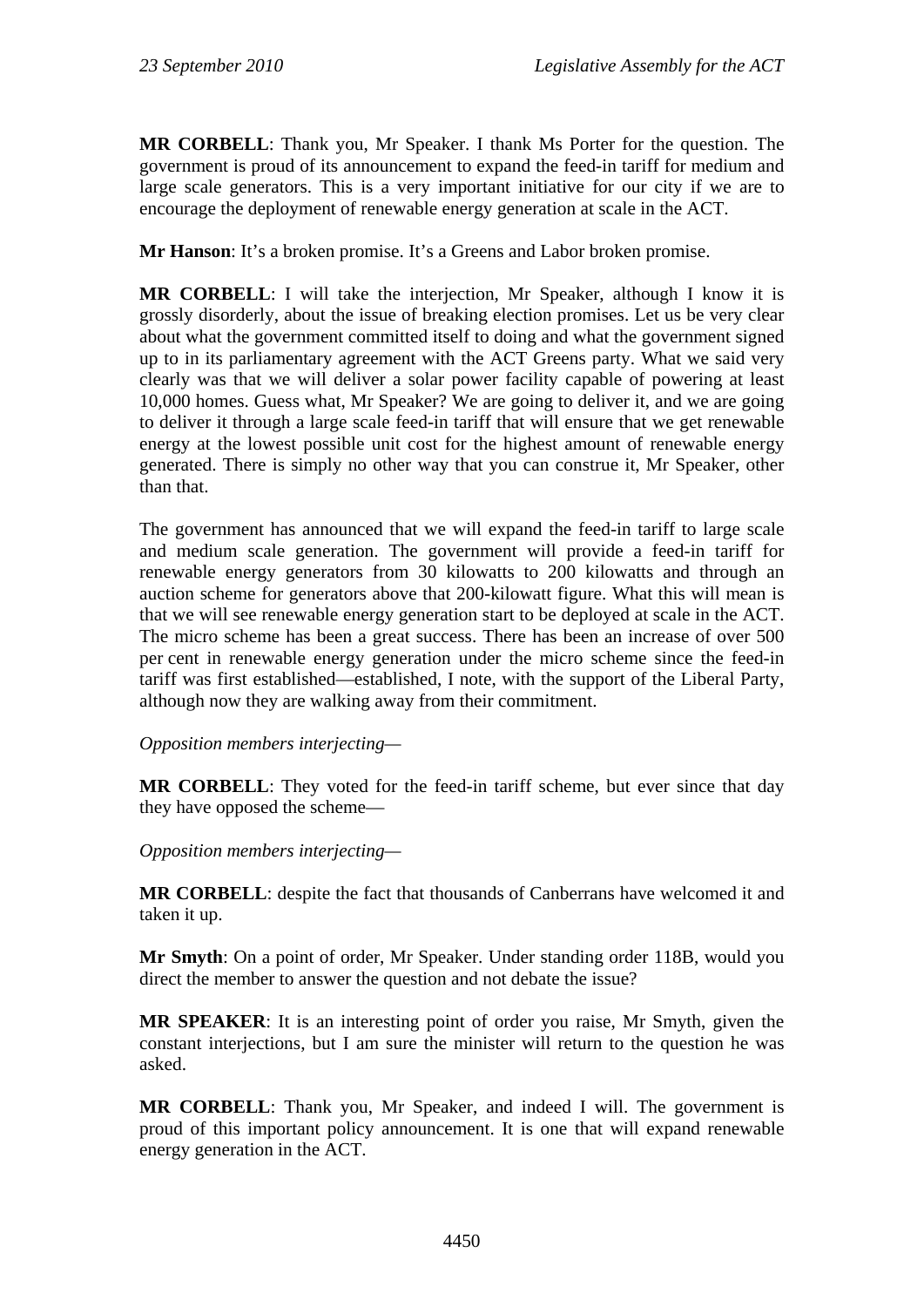*Opposition members interjecting—* 

**MR CORBELL**: They just don't like it, Mr Speaker. They don't like the fact that the government is putting in place a progressive renewable energy policy that now places the ACT at the forefront of delivering renewable energy in Australia.

The scheme will mean that we will see large scale renewable energy generators placed on the roofs of office buildings, shopping centres and warehouses. They will get a premium payment. Generators will get a premium payment to assist them with the costs. For the first time, a feed-in tariff will be made available to large scale generation. What this will mean is that the government can implement its election commitment to deliver a large scale solar farm for the ACT, capable of powering at least 10,000 homes.

Of course, the Liberal Party failed to understand that policy is about ends, not means. It is about getting the outcome on the ground. It is about making things happen. This policy will ensure that we are able to make it happen. Indeed, the large scale renewable energy generation category that is now in place will provide for 40 megawatts of renewable energy generation in the first auction. That first auction will allow us to test the market. It will allow us to test the mechanisms.

**MR SPEAKER**: Ms Porter, a supplementary question?

**MS PORTER**: Minister, what has been the response from industry to this announcement?

**MR CORBELL**: Unlike the Liberal Party, the response has been overwhelmingly positive. The response from industry has been a strong endorsement of the government's leadership on the issue of implementing viable, long-term renewable energy policies.

I would draw to the Liberal Party's attention, through you, Mr Speaker, the comments of Mr John Grimes, the Chief Executive of the Australian Solar Energy Society. Mr Grimes has labelled the announcement as:

… a game-changer for the industry, and will lead the way in filling the gap between those micro-systems and the huge 250 megawatt plants that the commonwealth is promoting.

He has gone on to say:

The ACT government has listened to industry, and this could see 10 or 15, maybe more, mid to large-scale projects in the ACT.

Similar feedback has been received from a range of industry players directly who welcome this new mechanism. Why do they welcome it? They welcome it because it gives them a long-term planning environment. They welcome it because it shifts the way renewable energy is delivered away from one-off cash grants, away from one-off cash subsidies and moves it towards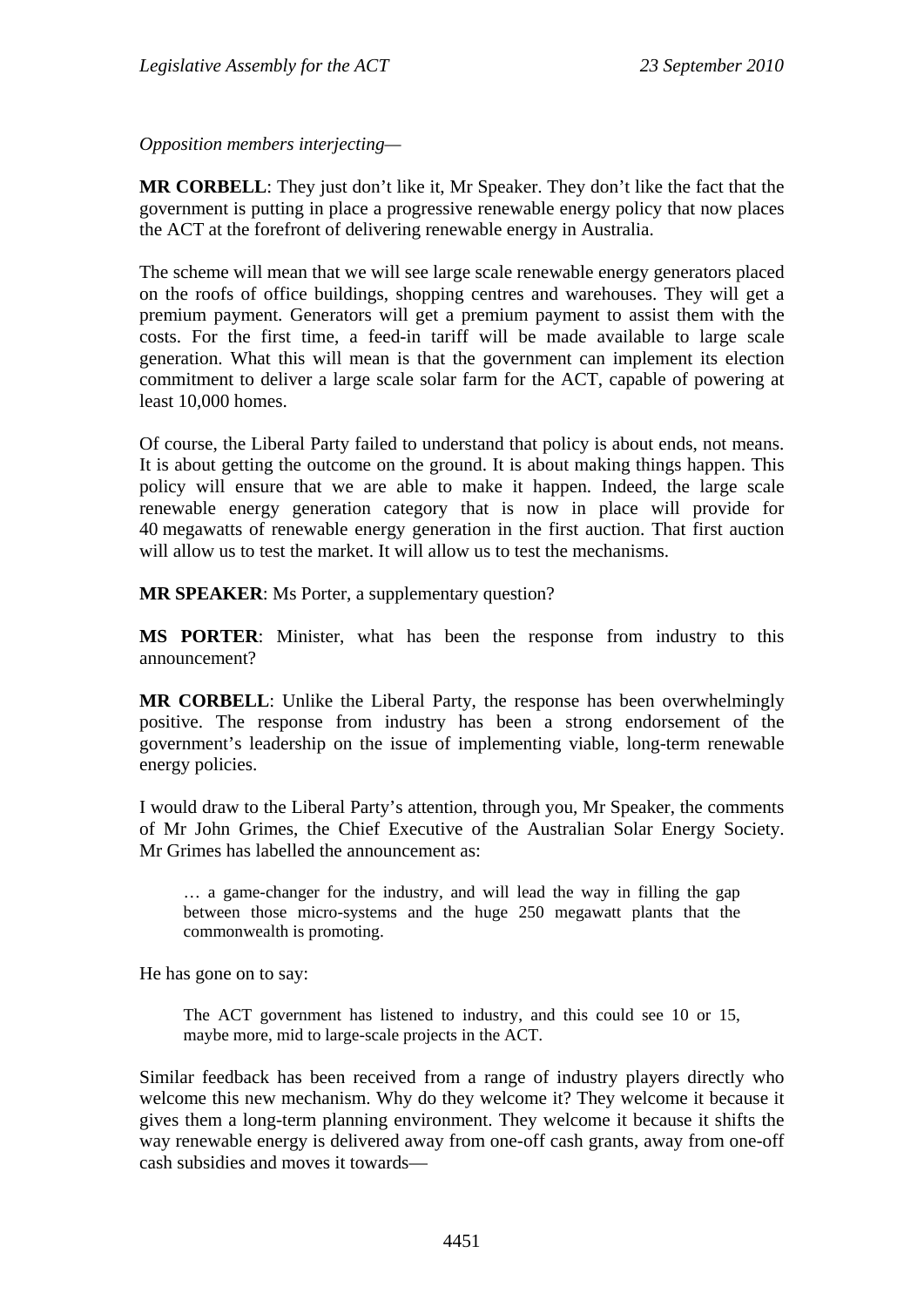*Opposition members interjecting*—

**MR SPEAKER**: Order! Stop the clock. Mr Hanson, you are already on a warning this week for disorderly conduct. Mr Seselja, you are now warned as well for constant interjection. Through the course of today's question time I have already had to use your name a number of times. Let us try and just listen to the minister. He is giving a factual answer to a question. Let us try and listen to him.

**Mr Hanson**: Mr Speaker, can I just confirm that I was warned for a week?

**MR SPEAKER**: That is what I said on Tuesday.

**Mr Hanson**: Is that in conflict with standing orders? Is there a standing order—

**MR SPEAKER**: For the sake of clarity, on Tuesday, I indicated—and there are no firm rules on this—that, given the constant issues in question time of rowdy behaviour, I intended to simply not start the clock afresh each day. Through a sitting week, as a matter of Speaker's judgment, I will be looking to try and simply not give people a fresh start each day. You cannot come in here each day and expect to just start with a clean slate if you are going to carry on with some of the behaviour we have seen in this chamber.

**Mr Seselja**: Sorry, I seek your clarification, Mr Speaker. I do not think anyone heard you say at any time that anyone was warned for the week. Are you now actually suggesting to us that Mr Hanson is now warned for the entire week? Is that the ruling?

**MR SPEAKER**: Mr Seselja, I would invite you to reflect on the *Hansard* from Tuesday. What I did indicate when I warned both Mr Hanson and Mr Coe on Tuesday was that I would be retaining that warning for the week. I did indicate that very explicitly. I invite you to reflect on the *Hansard*. Mr Corbell, you have the floor.

**MR CORBELL**: Thank you, Mr Speaker, Of course, it is disappointing that the Liberal Party are not supporting a policy that has been endorsed by a leading industry association such as the Australian Solar Energy Society, when it says that this policy from the ACT Labor government is a game-changer. It is a game-changer that delivers long-term certainty for investment in renewable energy and which has attracted comment from across the country that the ACT is leading on the delivery of a sustainable, long-term renewable energy framework for the city. We look forward to the results of this exciting policy.

**MS HUNTER**: Mr Speaker, a supplementary.

**MR SPEAKER**: Yes, Ms Hunter.

**MS HUNTER**: Minister, can you tell us when you will be tabling legislation for the feed-in tariff and what date the auction will occur?

**MR CORBELL**: I thank Ms Hunter for the question. I have already indicated publicly that the government intends to undertake the implementation of this policy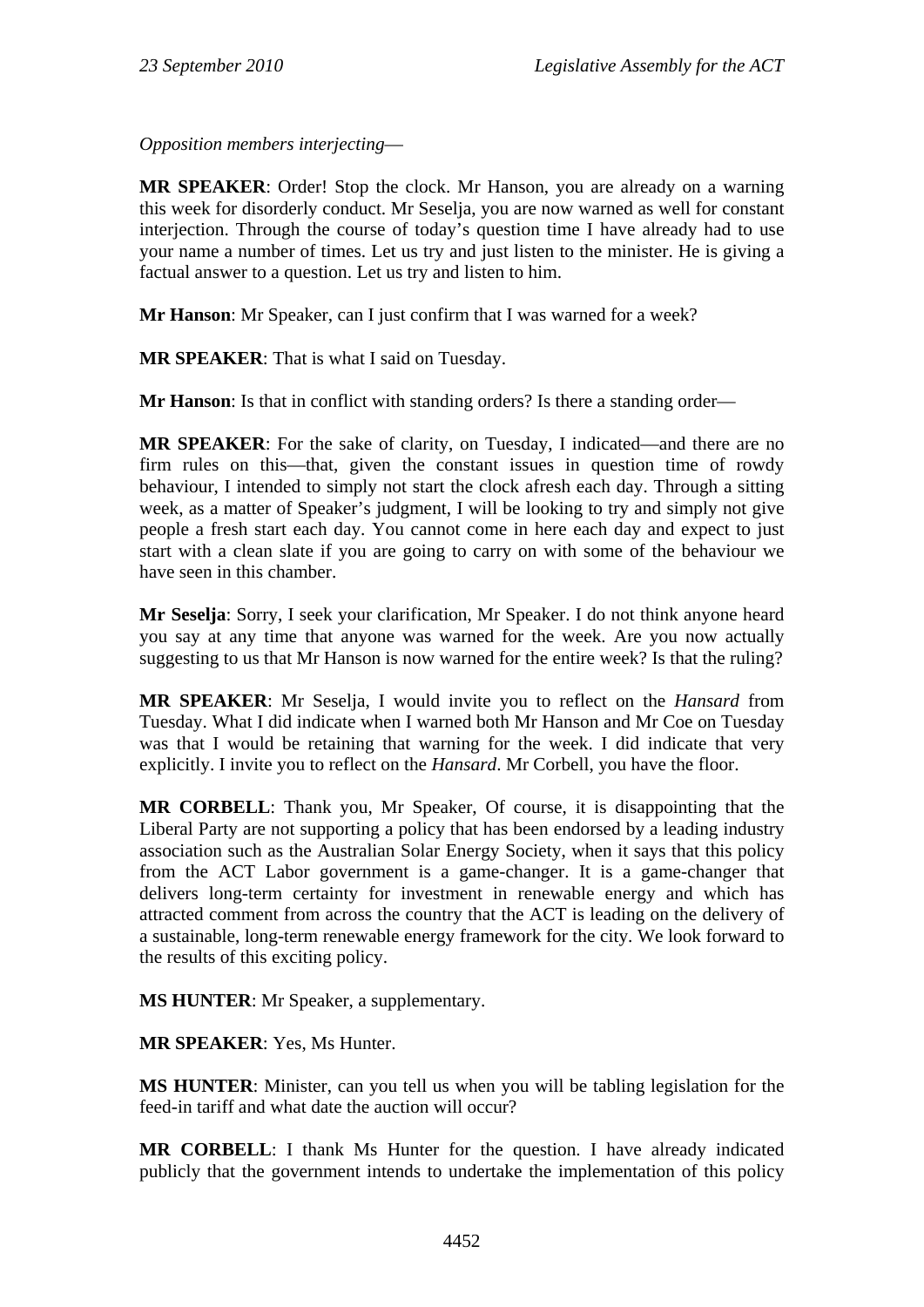legislatively in two steps. The first is to amend the electricity feed-in tariff act, the existing act, to expand eligibility to medium generators from 30 kilowatts to 200 kilowatts. I anticipate introducing that amending bill into the Assembly before the end of this year. In relation to large generators, the government's advice, and the advice I have to date, although it is subject to change, is that we expect to need to establish a separate piece of legislation for large-scale generators, and that will need to be developed over the course of the coming months. I expect to introduce that piece of legislation some time in the first half of next year. I would expect the auction to equally occur some time in the first half of next year. I will be able to give more definitive details as the policy work continues and develops, but that is my best advice to the Assembly at this time as to the time frames.

### **MR SESELJA**: Supplementary.

#### **MR SPEAKER**: Yes, Mr Seselja.

**MR SESELJA**: Minister, does the Labor Party election promise from 2008 commit the Labor Party to a \$30 million subsidy for a solar farm and does indeed the Labor-Greens agreement commit to the same and, if so, has that \$30 million been delivered and, if not, will you admit that you have broken both an election promise and the provisions of the Labor-Greens agreement?

**MR CORBELL:** I thank Mr Seselja for the question, and the answer is simply, no, the government has not broken its election promise and the government has not broken its agreement in the parliamentary agreement, because what both of those things require and commit the government to deliver is a large scale solar farm capable of powering 10,000 homes. That is what it commits the government to do, and a large scale feed-in tariff allows for that to be delivered.

If Mr Seselja says the government must be committed to the means as well as the ends, he has a very funny way of viewing the way that these things evolve. Because, if he was a half intelligent leader of the opposition, he would know that the government will always look at the best and most feasible way of delivering on its commitments. And what we have announced today, based on the feedback from industry itself is that the best way to deliver that election commitment is through a large scale feed-in tariff.

If Mr Seselja knows better than organisations such as the Australian Solar Energy Society, if he knows better than the views of large investors and large companies who are interested in deploying large scale solar here in the ACT, then let us hear his learned opinion. But the fact is that we know that the best way to deliver large scale solar here in the ACT and to deliver the election commitment of a solar farm capable of powering at least 10,000 Canberra homes is to establish a large scale feed-in tariff.

Why is it the best way? Because it means you get the lowest possible cost for the highest possible level of renewable energy generation. What responsible government would not pursue that course of action?

### **Schools—Black Mountain special school**

**MR DOSZPOT**: My question is to the Minister for Disability, Housing and Community Services. Minister, as you already know, Black Mountain special school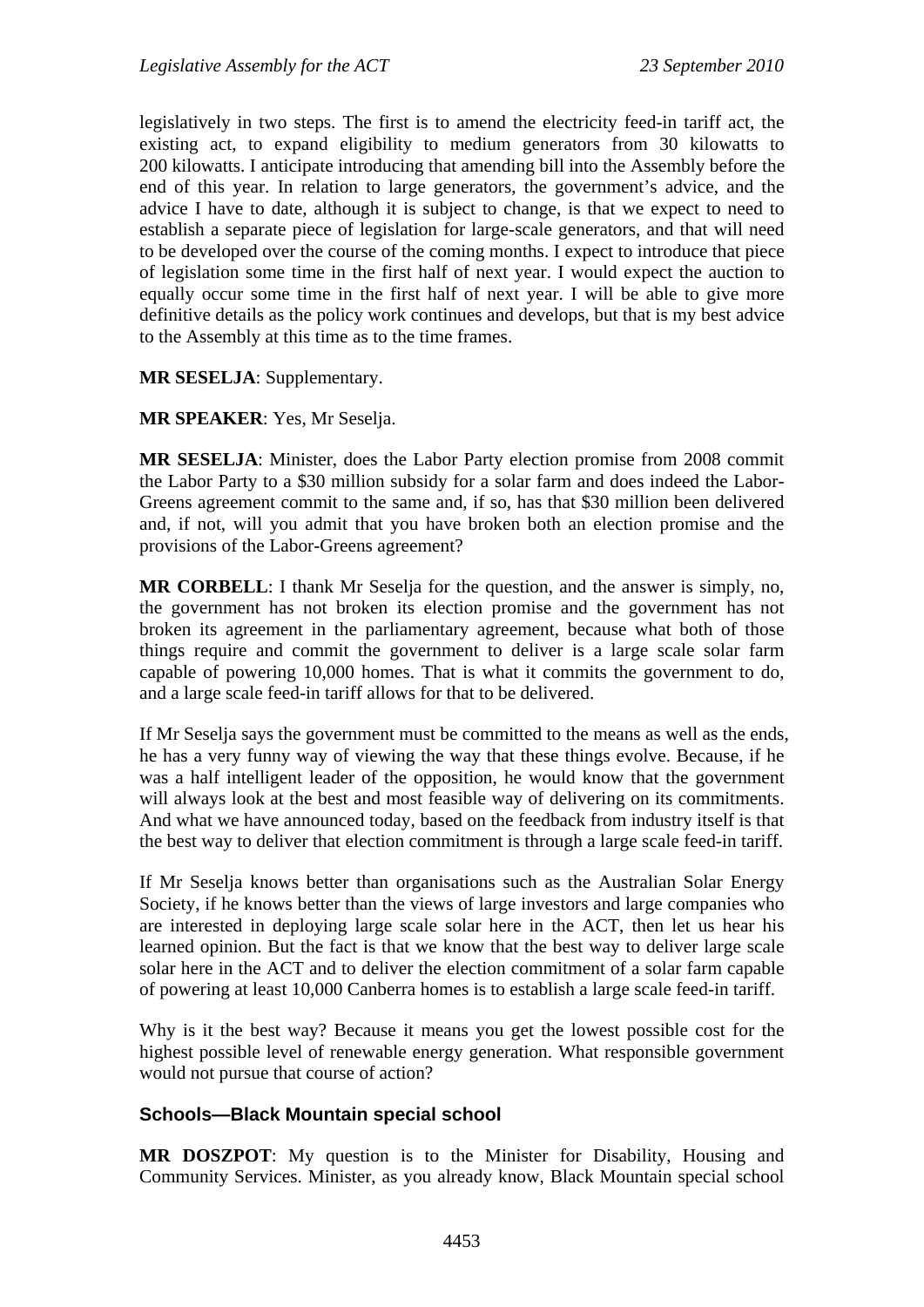has reduced their school-leaving age from 20 years to 18 years. Minister, what impact will this have on 19 and 20-year-olds who will now be leaving early?

**MS BURCH**: Black Mountain school is transitioning a number of children out of school this year. The department is working closely with the families of the children at Black Mountain school around those transitional options. Some will move into community-based support. Others will move into other support which affords them other community-based activities or vocational opportunities. There is a change. This work with the department is very active, very proactive across the families of those young people moving out of Black Mountain.

Whilst I understand that there is a level of uncertainty involved for those families— I do not deny that there would be within those families—the department certainly recognises that, which is why we are working very closely with them. My understanding is that the department has spoken with each and every family. Certainly those transition plans are being put in place now so that they will be in place by the end of the year.

**MR SPEAKER**: Mr Doszpot, a supplementary question?

**MR DOSZPOT**: Thank you. Minister, how will the government's decision to reduce the leaving age for Black Mountain special school to 18 years affect the employment prospects of students with severe or profound disability?

**MS BURCH**: I thank Mr Doszpot for his interest in this. Last weekend when I was at Cook community hub, I was speaking with women from LEAD, an organisation that is active in supporting people with a disability in employment and other communitybased options. They were great supporters of children leaving Black Mountain at the age of 18. Indeed, their comment was that if they leave at 18 the connections to those ongoing supports and opportunities is a more natural fit than waiting until they are 20. Whilst I recognise that there no doubt will be some level of anxiety and uncertainty within families, a number of people I have spoken to think that this is the right move, think that it makes those connections with those post-school options a more natural fit and indeed are quite supportive of it.

**MS BRESNAN**: A supplementary, Mr Speaker.

**MR SPEAKER**: Yes, Ms Bresnan.

**MS BRESNAN**: Minister, are there currently enough places in those community-based programs or in those option programs to accommodate students who will now require those services?

**MS BURCH**: We are working closely in the community-based arrangement. We are looking at support structures. That is limited to, I think, a quantified number of days a week over a three-year period. When they are moving into the vocational or activity-based programs, those programs are far broader and there are opportunities.

Again, I recognise the costs, whether it is young people leaving Black Mountain or how we accommodate a range of young people and not so young people in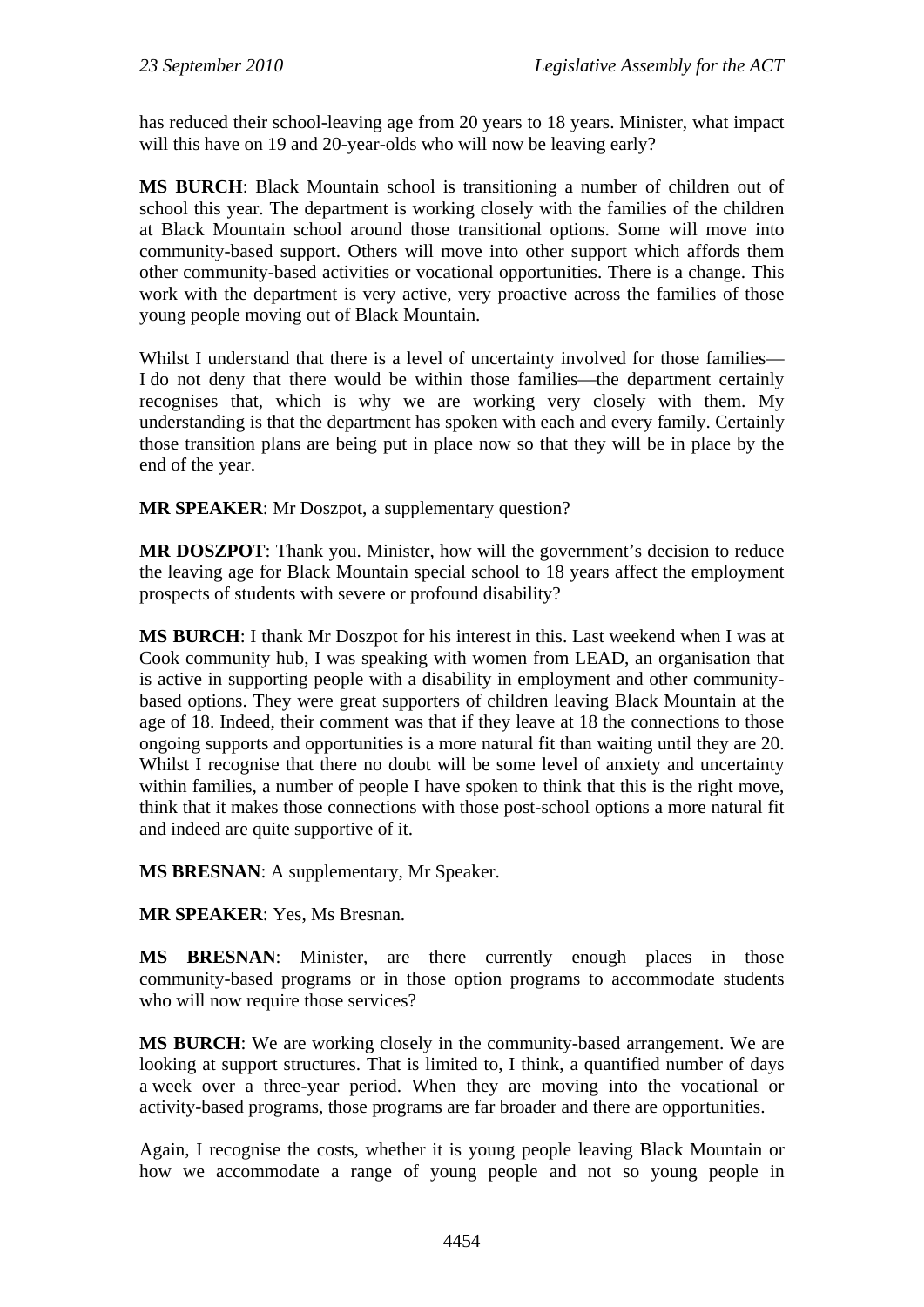community-based activities. It is a challenge not only for the government but for the community sector providers. It is something that we work with, which is why we have regular contact with these community-based organisations as to how do we respond best to those needs, with the resources and the activities that are available in the ACT.

**MR SPEAKER**: A supplementary question, Mr Seselja?

**MR SESELJA**: Minister, what advice did the ACT Human Rights Office provide to the ACT government in relation to the lack of post-school options available to individuals with disabilities?

**MS BURCH**: I do not have a memory of the human rights commissioner making a comment or otherwise, but I am happy to take that on notice.

#### **Childcare—staff**

**MRS DUNNE**: My question is to the Minister for Disability, Housing and Community Services. Minister, in order to implement the new child-to-staff ratios in 2012 in the childcare sector, how many new staff will have to be recruited into the sector in the ACT to maintain the current number of childcare places available to the under-twos?

**MS BURCH**: I would have to take that on notice to find out the absolute number, but at the moment 25 per cent of our services meet the existing requirements for undertwos.

**Mrs Dunne**: Well, there is 75 per cent that does not.

**MS BURCH**: That is right, Mrs Dunne, you can do maths—that is why this department has invested in supporting the transition to those qualifications, and it is my understanding that we will meet those qualifications and we will meet those workforce requirements by 2016. That is some way to go. That is why we have a professional support worker working with the community sector, which is why, through CIT, we are providing fee relief for those training there. What I hear from the sector is that there is an increase—I think it is a 30 per cent plus increase—in enrolments for CIT to do a certificate III, and, as I move around the childcare sectors, increasingly more and more of the workforce are moving into the higher qualifications.

**MRS DUNNE**: A supplementary question, Mr Speaker.

**MR SPEAKER**: Yes, Mrs Dunne.

**MRS DUNNE**: Minister, what is the current shortfall of staff across the ACT in the sector and how many centres currently have temporary exemptions from licensing requirements due to their appropriate staff not being available or because centres have been unable to recruit appropriately trained staff?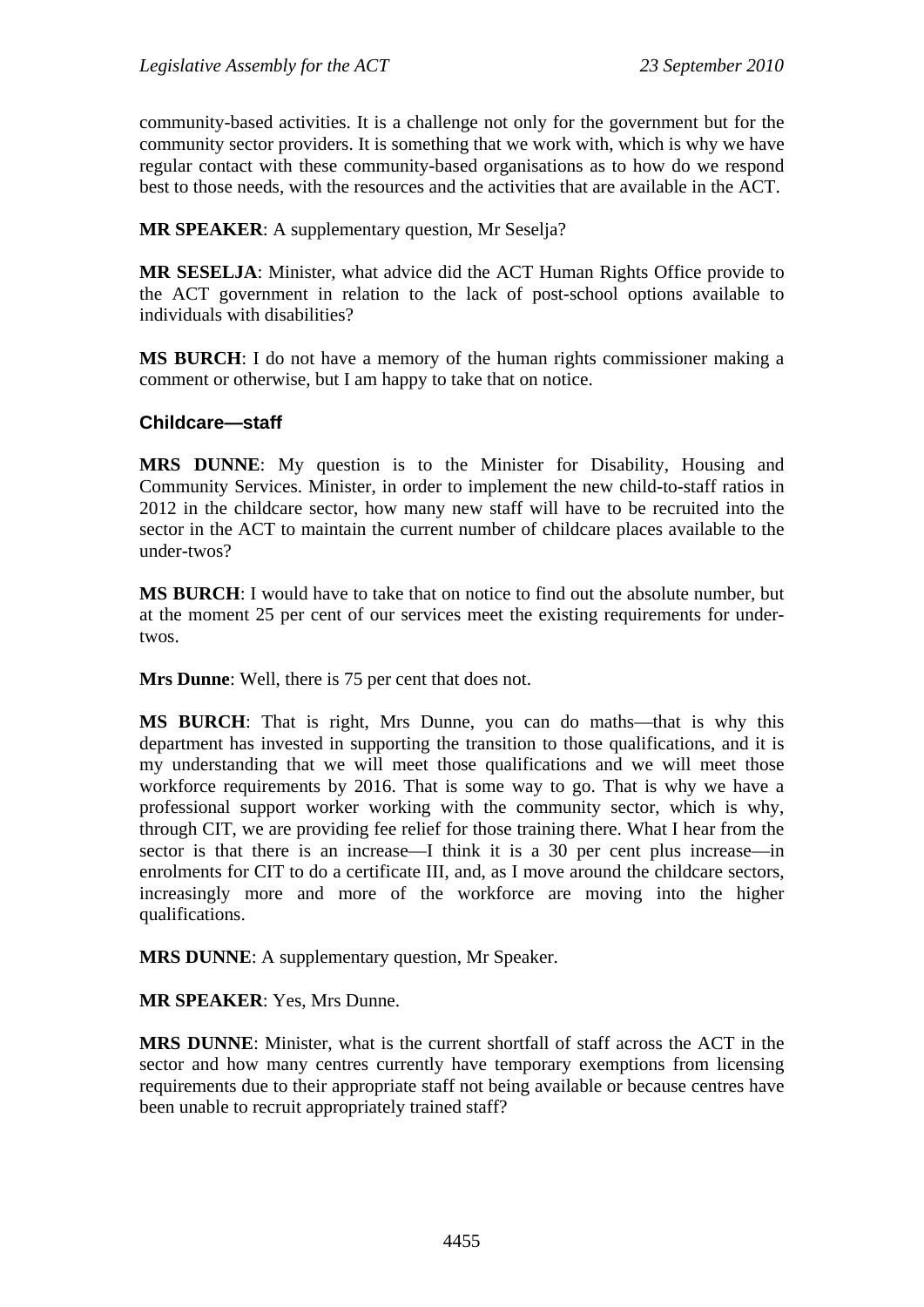**MS BURCH**: Again, I would have to take some advice on the quantum. As for the exemptions for centres where they do not have the staff, I could count them on one hand, I am sure, but I can get back to you with the detail.

**MR SPEAKER**: Mr Seselja, a supplementary?

**MR SESELJA**: Minister, what is the government's policy on granting exemptions to centres that are unable to find appropriately qualified staff?

**MS BURCH**: We have a regime for exemptions in place now and they are for a number of reasons. It could be that they cannot recruit staff and we put an exemption in place that allows the continuance of that program. If the centre is proactive and is demonstrating its recruitment processes, then it just does not seem to make sense to impinge on the function of that centre.

Similarly, there are exemptions in place if there are minor modifications going on. So these are sensible, practical, pragmatic exceptions that allow that centre to continue, but also they are not ongoing. There is also a regime in place about that. They are put in place and they are extended under the guidance and under the approval of the CPRU. So it is not an ongoing exemption. It is just when the services are demonstrating to meet the necessary requirements.

**MR SPEAKER**: Mr Seselja, a supplementary?

**MR SESELJA**: What assurances can you make to new parents who will be trying to find care for their children in 2012 that there will be adequate childcare places available for their children close to their home or workplace?

**MS BURCH**: I thank the Liberals for their interest in childcare. This government is investing in childcare. As I have said here before, we are investing in Flynn, which is providing support accommodation to two childcare services. Also we are supporting another north-side childcare service to expand their areas for under-twos.

We are committed to increasing childcare places. At the moment there are over 15,500. I understand that 15,560 is the current number of childcare places. We expect that in this year that will increase to over 500. We have put more childcare places online already this year, with more to come. Our commitment is to work with the services, to work with families, to ensure that, where we can, we can make sure that there are adequate childcare places.

On childcare places, I note that if you look at the information—I think it is DEEWR who provided the information—there were over 800 vacancies across 100 services last year. So there are vacancies within the system. But we recognise that sometimes that is just a result of not matching the hours and requirements of families.

## **Health—mental health crisis assessment and treatment team**

**MS BRESNAN**: My question is to the Minister for Health and is about the mental health crisis assessment and treatment team, otherwise known as CATT. Minister, in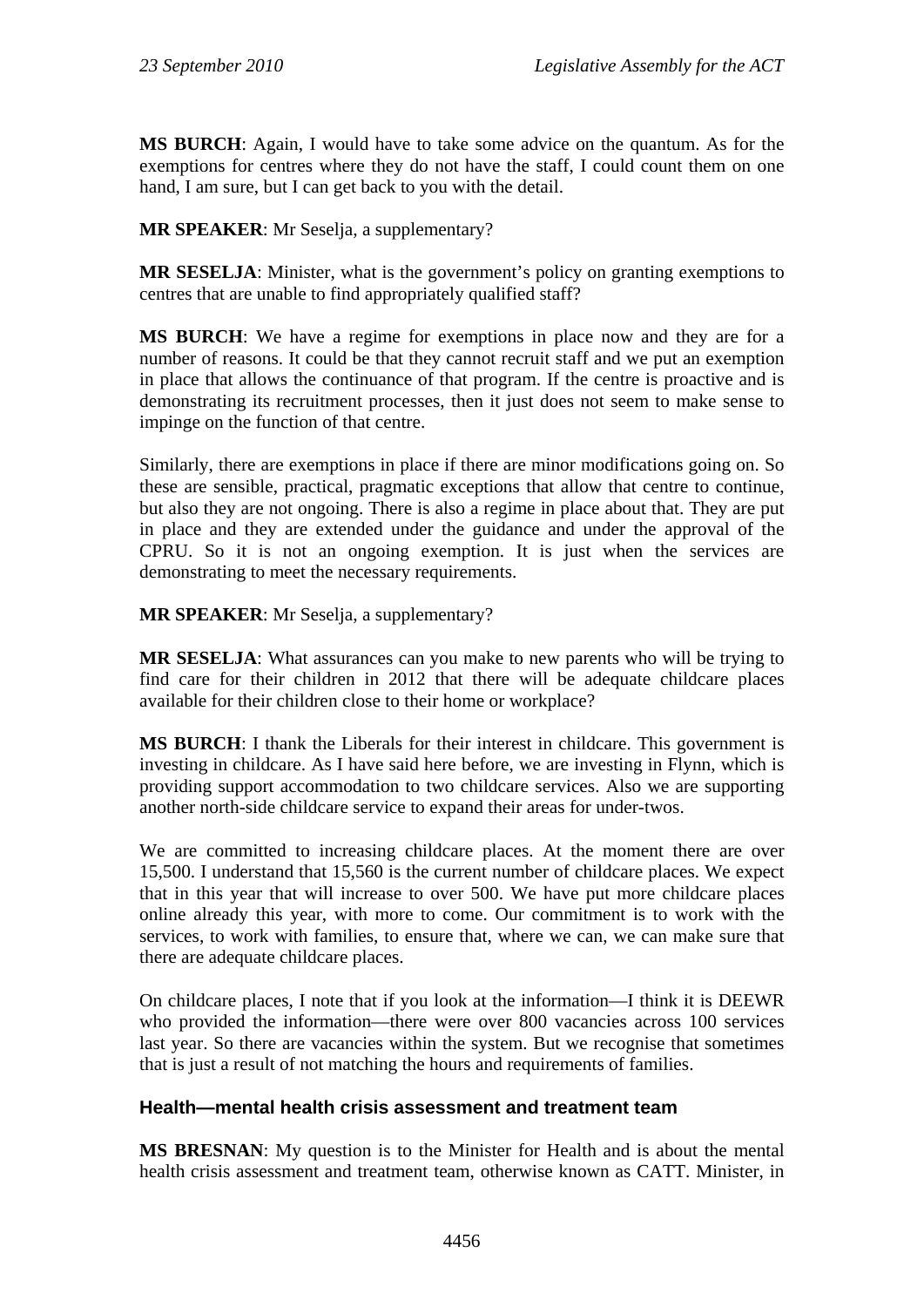the document you tabled regarding CATT, it implies that there are misconceptions in the community because some people believe CATT is an emergency crisis service that should respond immediately. Minister, on what basis is CATT not a crisis service, and what types of situations is CATT willing to respond to?

**MS GALLAGHER**: CATT is a crisis service. I guess the difference in the language in some of the issues that have come up through the internal review is around whether it is an emergency service similar to the police or the ambulance. The CATT team will triage calls to their intake line based on professional judgments about who needs to be attended to first.

These are some of the issues that have come up—and I have certainly received them—where a parent of someone who has a mental illness is worried that, in the view of the professionals and staff of the crisis and assessment team, their child is not in an emergency situation. There have been misconceptions about the view that you just ring them and someone will come out. That is not necessarily what happens. CATT will respond when, in their clinical judgement, a response is required. If not, they will be able to refer people to other services or to the community mental health team, if that person is a user of that service.

I guess it is around their clinical decision making and the fact that they are not driving around the suburbs with a siren responding to every call that comes through. That is some of the misconception that exists around the crisis and assessment treatment team.

**MR SPEAKER**: Ms Bresnan, a supplementary?

**MS BRESNAN**: Minister, when should ACT Policing or the paramedics attend a crisis situation involving a person with mental illness rather than CATT?

**MS GALLAGHER**: For example, if it is not a mental health situation, if someone has rung CATT and in the clinical judgement of those professionals it is not appropriate for CATT to be involved but perhaps another emergency service should, then that is a legitimate situation. I would be surprised if, because of your knowledge around mental health, this issue has not come up with you. It has come up repeatedly with me, both internally through ACT Mental Health and from some consumer and carer experiences.

We have not taken any view on it. As those documents I tabled show, it is being considered by the department. It is not a do-or-die issue to rename the service or to have a different name or to keep it as CATT. What we are trying to do is get a better understanding of how the service is running and views and perceptions around it.

There are, clearly, cases that would come to CATT, for example, if there were some life-threatening or some physical health emergency involved in that call where another emergency service would be the most appropriate response. I think CATT works with the paramedics and works with police closely in all their dealings with individuals across the city. It is hard to go through every single case that I can think of where a misconception around the role of CATT has occurred but it is certainly an issue. As I said, the renaming or not renaming of the team is not a huge problem.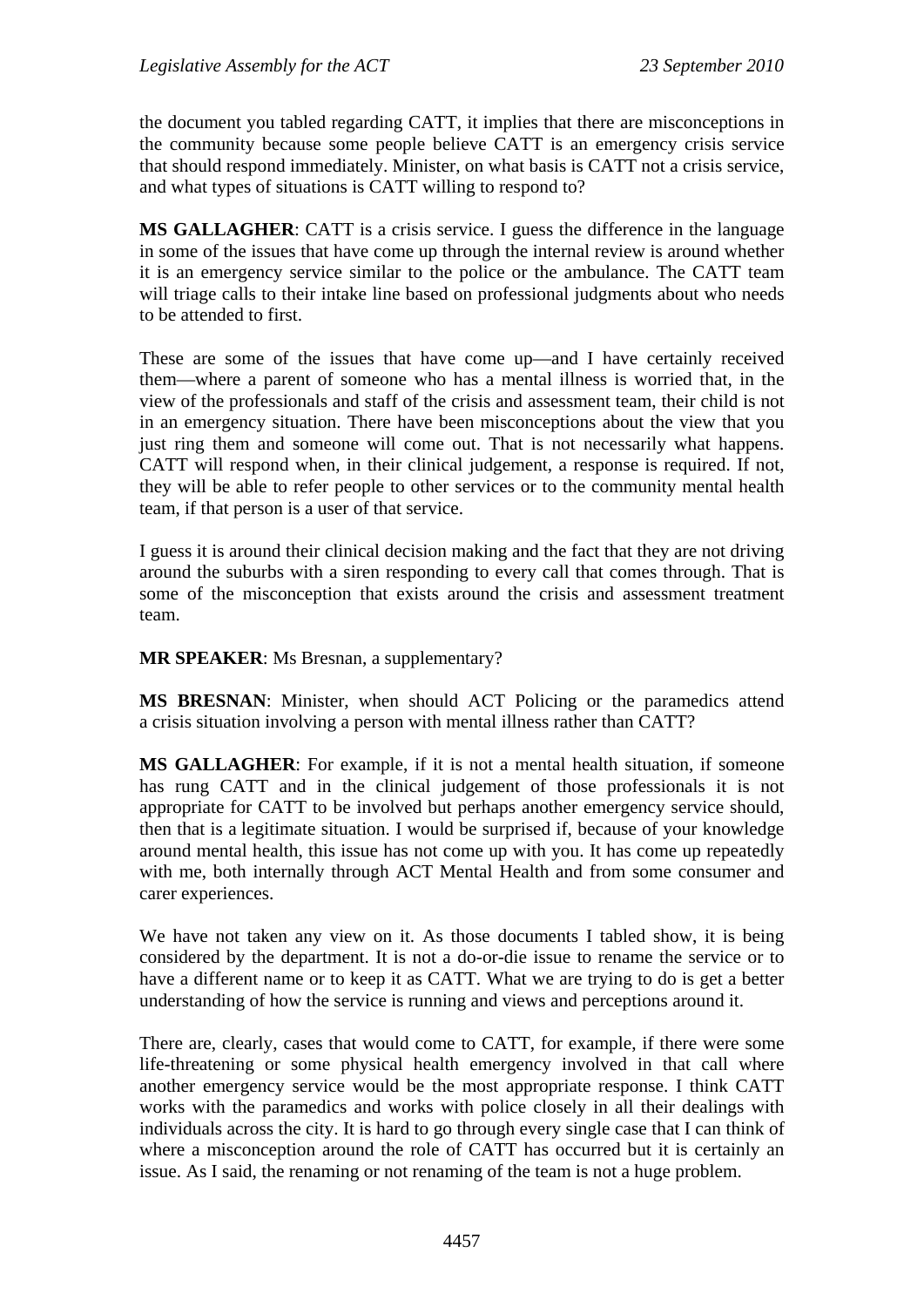**MR HANSON**: Supplementary, Mr Speaker.

**MR SPEAKER**: Yes, Mr Hanson.

**MR HANSON**: Minister, are you aware of any mental health community organisations who are advising their mental health clients that when they speak to the CATT they should threaten suicide, otherwise they will not receive adequate attention?

**MS GALLAGHER**: No, that has not been raised with me. I meet with the Mental Health Community Coalition and the Mental Health Foundation. I have the Ministerial Council on Mental Health, which I chair, and that has a representative from mental health organisations across the ACT, and it has not been raised with me at all.

**MR SPEAKER**: A supplementary, Ms Le Couteur?

**MS LE COUTEUR**: Minister, is it true that attendance by ACT Policing at a crisis situation involving a person with mental illness is more likely to lead to the use of force than if CATT attends?

**MS GALLAGHER**: I would have to take that on notice. I think what we would have to do is go back and have a look at the times when the police assist CATT in response and then compare it. But, again, they would be dealing with probably completely different situations. If CATT feels the need to have police assistance, then the clinical nature of that situation and the needs of that individual are probably different from the situations where CATT does not feel the need for police assistance. That would impact, I imagine, on some of the measures that those professionals would have to use to support individuals to get further assistance.

I will see whether we can give a snapshot of that. I am not sure how we would do it without creating a fair bit of work. But I will see whether I can provide any further assistance or information in that regard.

### **Canberra Hospital—obstetrics unit review**

**MR HANSON**: My question is to the Minister for Health. Minister, earlier this year, following serious concerns from staff, an inquiry into bullying and harassment at the obstetrics and gynaecology unit at the Canberra Hospital was ordered and has been conducted under the Public Interest Disclosure Act. Could you update the Assembly on whether the review has been finalised and, if not, when you expect it to be finalised?

**MS GALLAGHER**: I have not been advised that it has been finalised. I understand it is at that point where I would be advised. I would not be advised that it will be finalised, for example, in a couple of weeks. I have had no discussions with the department. Indeed, I have stayed right out of it. I presume when it is finished they will tell me. I am happy to share that information with the Assembly when I get it.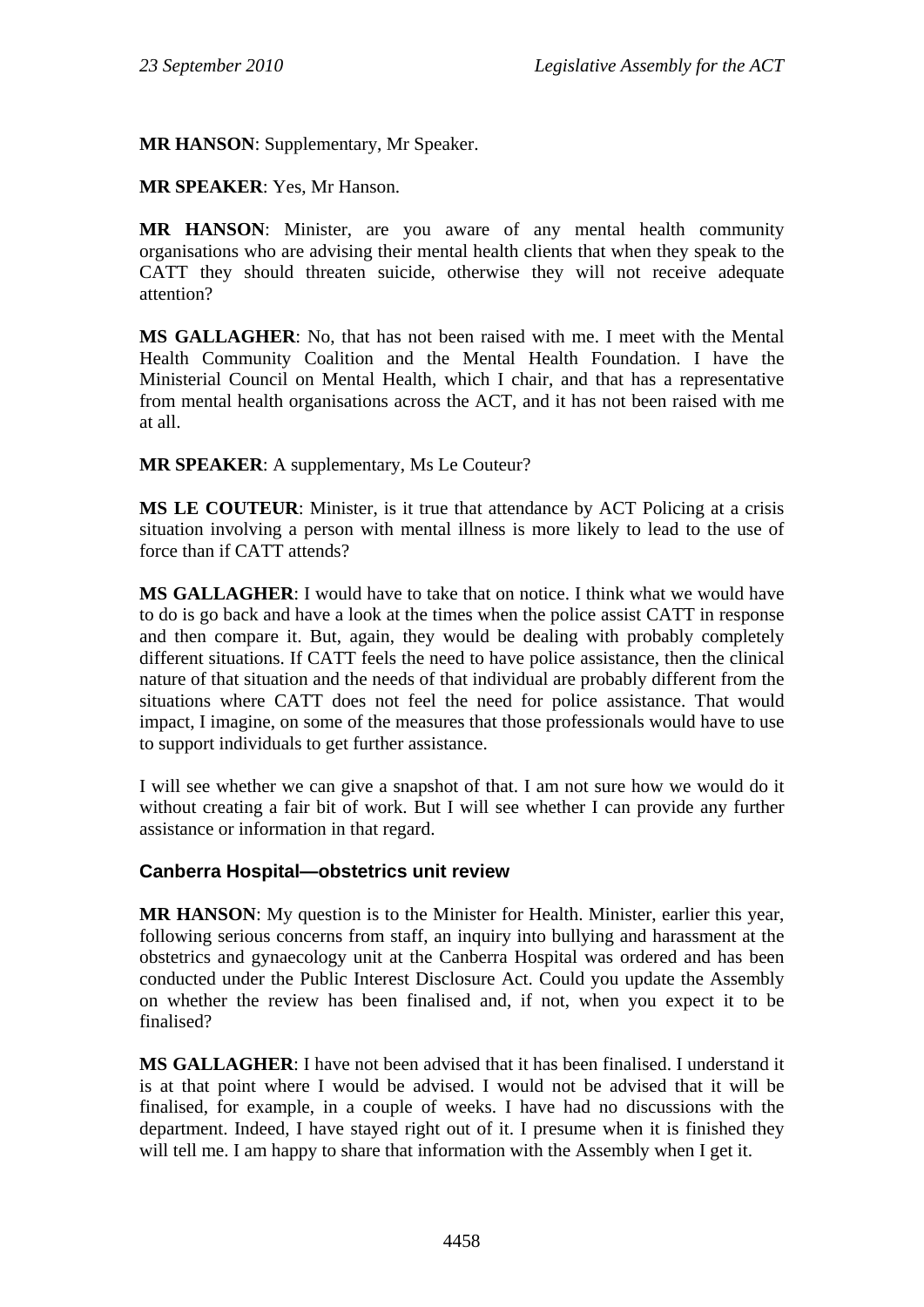**MR SPEAKER**: Mr Hanson, a supplementary question?

**MR HANSON**: Minister, will you seek briefings just simply to seek advice on when it will be finalised so that you can inform the Assembly of an expected date?

**MS GALLAGHER**: I can, but I will take some advice from the government solicitor before I do that, as there are some requirements that ministers not be briefed during the conduct of a public interest disclosure. I am happy to take some legal advice about whether I am able to do that and provide that information to the Assembly.

**MR SMYTH**: Supplementary, Mr Speaker.

**MR SPEAKER**: Yes, Mr Smyth.

**MR SMYTH**: Minister, have the staff in obstetrics and gynaecology been informed of the progress of this report and have they been told when this report may be finalised?

**MS GALLAGHER**: I do not believe so. I do not believe they have been told when the report will be finalised. I think there has been a lot of work within the unit with John Graham, who had been doing some of the work around the public interest disclosure. I understand he and other managers within ACT Health have been working with the staff in the obstetric unit throughout the course of this investigation, in order to support them and encourage them to come forward and provide advice. My understanding is that staff at the obstetric unit are up to date with where things are. As to whether they know the date of when things will be finalised, I do not believe so.

**MR SMYTH**: Supplementary, Mr Speaker.

**MR SPEAKER**: Yes, Mr Smyth.

**MR SMYTH**: Minister, are you concerned at the time that has been taken to compile this report and have you got any indication of when the report might appear?

**MS GALLAGHER**: No, I am not concerned about the time. It will take as long as it takes. I am not sure that you can put time constraints on these matters. I guess my concern has been to make sure that staff within the unit are being supported from ACT Health, and I understand that to be the case. The issues that have come up, and the work that is being done in the maternity unit, have been very much about supporting staff, reforming that workplace, making sure they have adequate staffing levels and addressing those issues. The public interest disclosure process takes another path. When that is finished, I am sure there will be another process to work through with staff at the obstetrics unit.

**Mr Stanhope:** I ask that further questions be placed on the notice paper.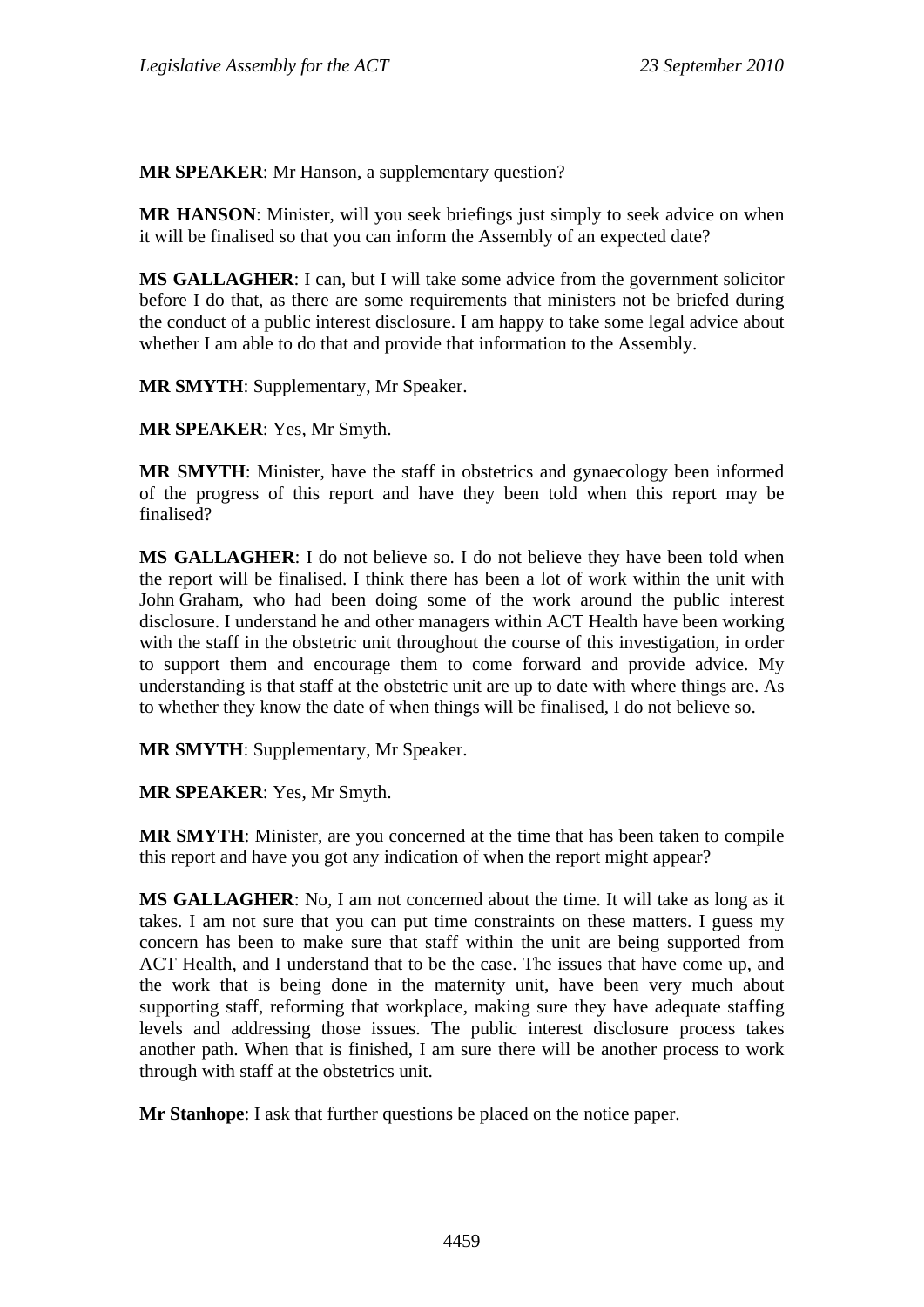## **Supplementary answers to questions without notice Schools—distribution of political material**

**MR BARR**: During question time on Tuesday, and again after question time yesterday, members raised some concerns in relation to protocols around MLAs visiting schools. It would appear that the order of three words is the cause of some concern for members. On Tuesday I said:

I think it is fair to observe that there were a number of breaches of protocol in relation to this particular exercise, not least of which was the attendance of three members of the Assembly without formally advising me as minister for education that they were attending the school.

To clarify matters, if those three words "formally advising me" are changed to "me being formally advised", that clarifies the situation.

#### *Mrs Dunne interjecting—*

**MR SPEAKER:** Order! Have you something to say on this matter, Mrs Dunne?

**Mrs Dunne**: No.

**MR SPEAKER**: I will come back to you in a minute; I have not forgotten.

#### **Environment—Cotter Dam**

**MR CORBELL**: Yesterday in question time I took a question from Ms Porter about the Cotter Dam. In my response, I advised that water restrictions had been eased from stage 2 to stage 1. It has been drawn to my attention that this is, of course, incorrect. They were eased from stage 3 to stage 2 on 1 September. I apologise for any confusion.

### **Childcare—costs**

**MS BURCH**: Earlier today, Mrs Dunne asked me about exemptions. There are 24 exemptions at the moment, across 247 licensed services. There is one on outdoor areas, there are two on group size, but there are, indeed, 21 relating to staffing.

Also earlier, at the beginning of question time, there were a number of things raised in relation to questions about the national quality agenda regulation impact statement. The regulation impact statement, I believe, supports my comments yesterday on the NBN. As noted throughout the report, the absence of sufficient information to rigorously quantify the benefits accruing to the national quality standard and to attribute benefits to a single characteristic of quality means that a large proportion of the benefits cannot be quantifiably included. But we know that, on a quality level, there are significant developmental outcomes for our children.

On the question of the supply response, the statement clearly states that the reforms are assumed not to deviate growth. In fact, it states that, consequently, with the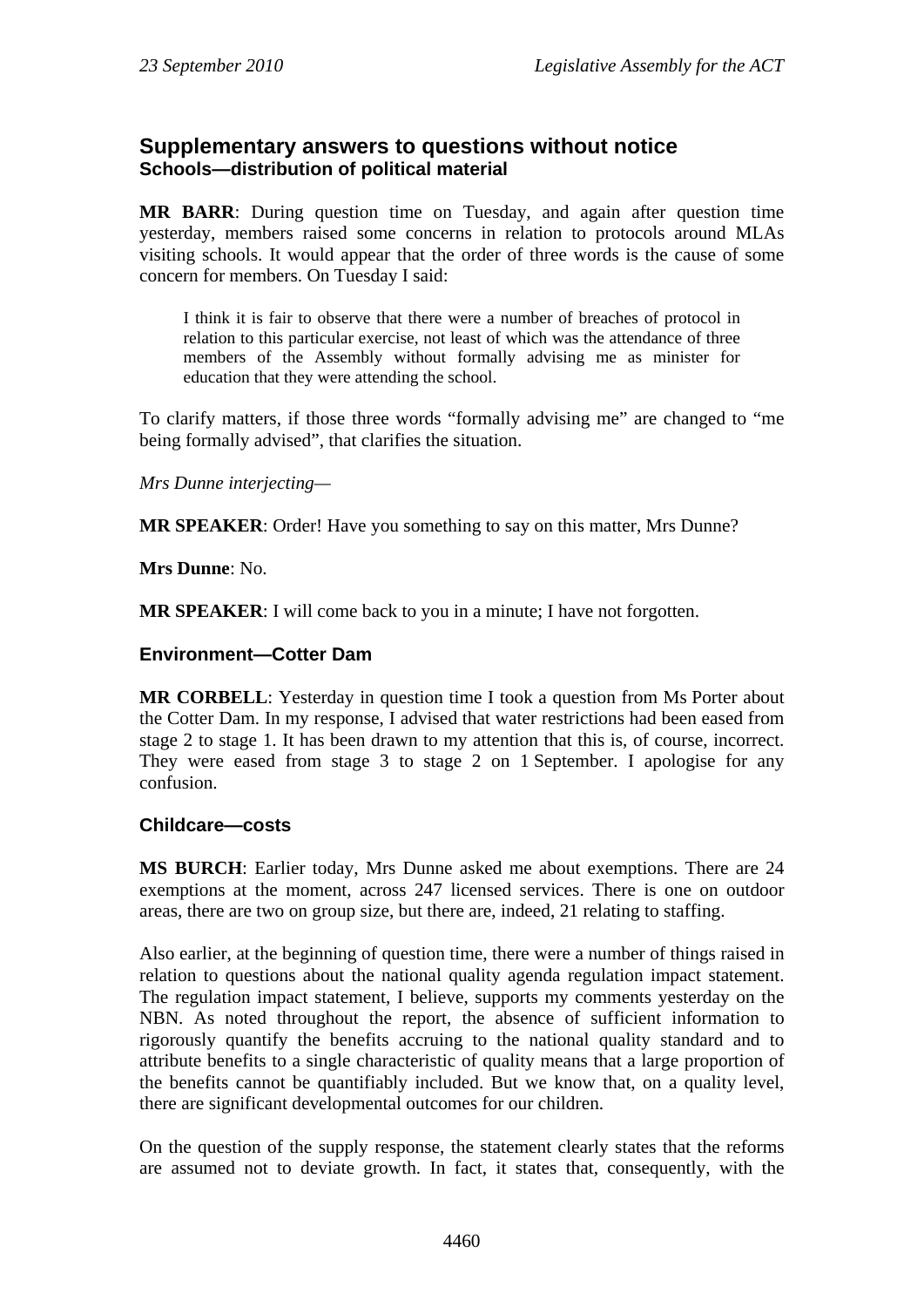provider's profit margins relatively unaffected, absent any change to current subsidy levels, the NQA reforms are assumed not to deviate growth in the supply of early childhood ECEC places—early childhood places—from its projected "business as usual" path. While at the service level changes to the staff to child ratios will see some reconfiguration of places offered, in aggregate it is not anticipated that the supply will be impacted. I refer you, Mr Smyth, to page 40, I understand.

## **Answer to question on notice Question No 973**

**MRS DUNNE**: Mr Speaker, under standing order 118(a) I seek an explanation from the Treasurer as to the reason for the failure to answer question No 973. The 30 days expired on 3 June. It is now three months and nearly three weeks since that expired. The minister said that she would get an explanation on Tuesday. It is now Thursday, and I do not have an explanation.

**MS GALLAGHER**: I do apologise to Mrs Dunne. I signed off the question today, so you should have it today.

**MRS DUNNE**: Under standing order 118(a), Mr Speaker, I would like an explanation as to the lateness.

**MS GALLAGHER**: I give an explanation: Mrs Dunne has asked a number of questions around Actew and Actew board papers. She has asked me questions about when I read the board papers. She has formed a select committee to inquire into a breach of privilege over Mark Sullivan's comments, in relation to evidence given—

**Mrs Dunne**: The Assembly formed the committee.

**MS GALLAGHER**: Sorry. Every question Mrs Dunne asks me on Actew, I go through forensically. I have gone back to try to locate the date on which I read the board papers that were of the particular month Mrs Dunne inquired into, and I have not been able to find the exact date. But there has been a lot of effort put into making sure that there are no mistakes in any of the advice provided to Mrs Dunne, for fear of me being sent before a privileges inquiry.

# **Standing order 73**

**Mr Smyth**: Mr Speaker, earlier in question time, Mrs Dunne raised a point of order, and your response to the point of order was to say to Ms Burch, "Is there anything else you wish to add?" Mr Hanson then asked, "Are you going to uphold the standing orders?" I want to bring to your attention standing order 73. Standing order 73 says:

Upon a question of order being raised, the Member called to order shall cease speaking and sit and, after the question of order has been stated to the Speaker by the Member raising it, the Speaker shall rule on the matter.

The question for you, Mr Speaker is: is it fair to just simply say to Ms Burch, "Is there anything else you wish to add?" The standing order actually says that you "shall rule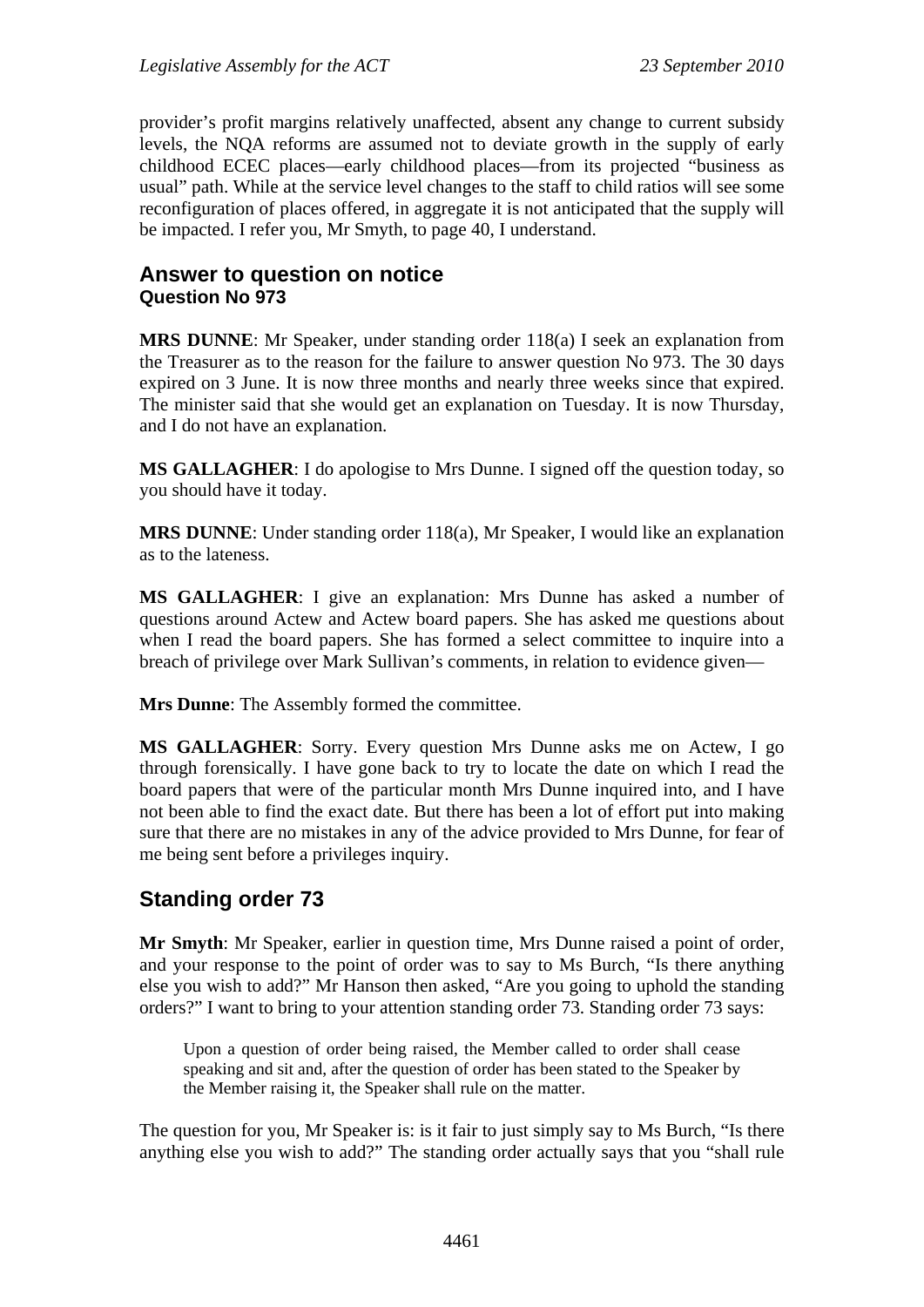on the matter". All Mr Hanson did was ask, "Will you uphold the standing orders?" I would seek your guidance as to whether you think it is adequate as Speaker to ignore the question raised, by simply saying, "Is there anything else you wish to add?"

**Mr Corbell**: Mr Speaker, again Mr Hanson's comment was grossly disorderly. It was not asking a question. It was a direct imputation on your impartiality as the chair. It was disorderly, and I find it difficult to believe that anyone in this place could have perceived that comment in any other manner.

**MR SPEAKER**: Mr Smyth, I think in the spirit of ensuring you get an absolutely clear answer, I will go back and have a look at the *Hansard* on that one, and I will come back to the Assembly at a later time.

**Mr Smyth**: Thank you, Mr Speaker.

**MR SPEAKER**: You are welcome. Mr Seselja.

**Mr Seselja**: Yes, thank you, Mr Speaker. I would like to just raise the opposition's concerns with a couple of the rulings that have come to us this week.

**MR SPEAKER**: Mr Seselja—

**Mr Corbell**: Point of order.

**MR SPEAKER**: Before you go on—

**Mr Corbell**: Are you seeking leave? Is he seeking leave, Mr Speaker?

**Mr Seselja**: Well, I am raising a concern with the Speaker.

**Mr Corbell**: No, you need leave.

**MR SPEAKER**: Just one moment. Grab a seat, Mr Seselja. There is not actually a formal mechanism to have a discussion after question time about the Speaker's conduct at question time. It would be fair to say that I have established a practice in this place where I have been open to receiving some discussion, but I think it is starting to reach a point where we are having quite detailed discussions after each question time, and I am not sure that that is the form of the house.

**Mr Seselja**: I would seek your indulgence, Mr—

**MR SPEAKER**: Order! Let me just finish, Mr Seselja. I am trying to maintain an approach as the Speaker that allows a level of openness, but I cannot entertain an approach where we constantly question this after each question time. So, before we enter into discussion, let us just have a look at a process here, Mr Seselja. How would you like to proceed?

**Mr Seselja**: I will just seek your indulgence to raise a couple of issues in relation to your rulings this week.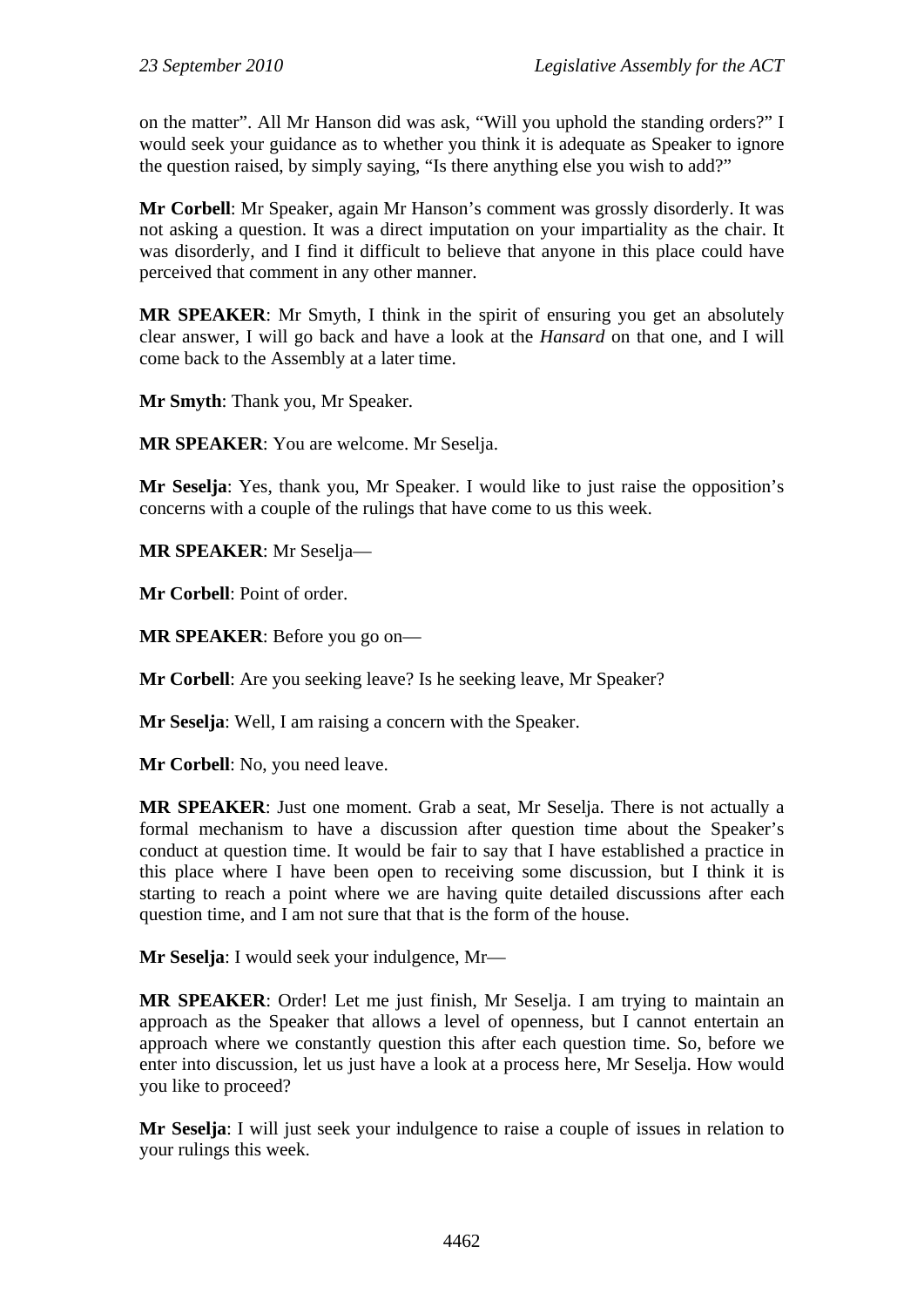**MR SPEAKER**: Are they specific questions, Mr Seselja?

**Mr Seselja**: They are specific questions. I would like to raise concerns formally with you, on behalf of the opposition, over two of your rulings in particular this week, which we find concerning and a significant departure from practice.

The first is one that we only realised had come about today, although apparently it was ruled on on Tuesday, and this is this idea of carrying warnings through from Tuesday right through to Thursday. According to your words—and we have reviewed the *Hansard*—you warned both Mr Hanson and Mr Coe, and you said, "I intend to carry the warnings through question time this week." It was certainly not clear to us at the time that that meant that they were warned for all three question times, but, now that it is clear to us that that is your ruling, we find that a significant departure. I would raise my serious concerns about that.

I would also raise concerns about the ruling yesterday in relation to Mr Coe, which seemed to be you, as Speaker, saying—

**MR SPEAKER**: We discussed that one yesterday, Mr Seselja.

**Mr Seselja**: I do not want to—

**MR SPEAKER**: This is the end of my indulgence, I am afraid.

**Mr Seselja**: Mr Speaker, if I can just finish: we could move a dissent, but I do not want to move a dissent. I prefer to put it on the record and not go through the rigmarole—

**Mr Corbell**: Just move a dissent.

**Mr Seselja**: I do not want to move a dissent. It is something we do not want to do. I do not think it is unreasonable that we put it on the record.

**MR SPEAKER**: Mr Seselja, thank you. We did discuss Mr Coe on Wednesday. I am happy for us to have a discussion outside the chamber. I do not think we should be using the chamber's time to have this conversation.

**Mr Seselja**: This will not take very long, Mr Speaker. I am just—

*Members interjecting—* 

**MR SPEAKER**: Order, Mr Seselja! Sit down.

**Mr Seselja**: Mr Speaker, I move dissent from your ruling.

**Mr Stanhope**: What ruling?

**Mr Seselja**: Both those rulings.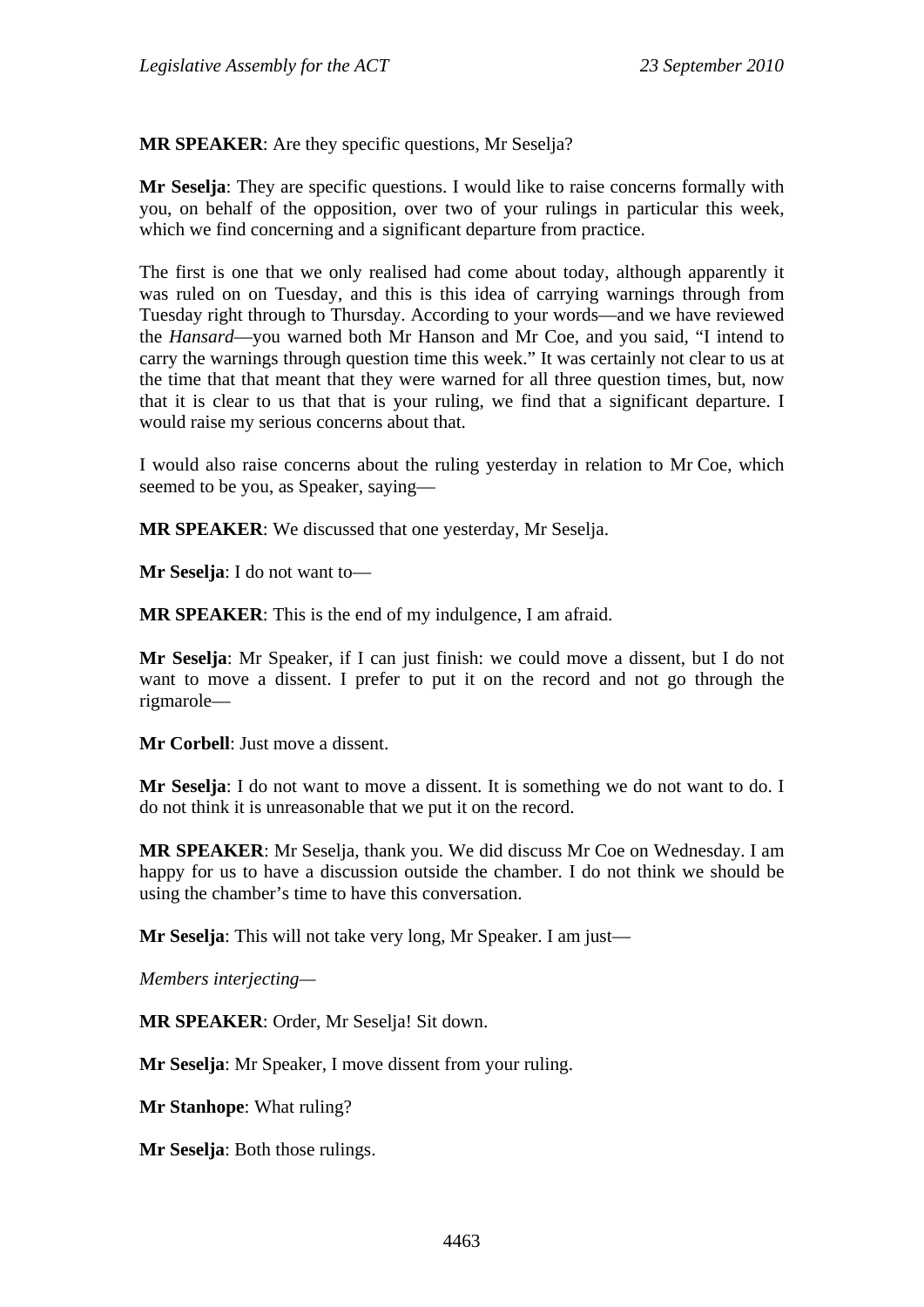**MR SPEAKER**: Order! Mr Seselja, sit down for a moment. On the issue of the warnings, warnings are, in fact, a courtesy. There is no requirement under the standing orders for me to give a warning. I try to use them as a means to indicate my expectations in the chamber and to not simply name members. That is a courtesy extended by the Speaker, so there is not a ruling there that you can dissent against.

**Mr Seselja**: Sorry, there's no ruling? So, when you warn people, we cannot dissent against that?

**MR SPEAKER**: No, you cannot. There is no requirement under the standing orders for the Speaker to give a warning. It is simply a matter of courtesy.

**Mr Seselja**: I dissent against your ruling to sit me down. I think we have had in the past—Mr Corbell—dissent on your ruling that your ruling is not a ruling. We had a motion moved by Mr Corbell. I will move that motion.

**MR SPEAKER**: Which?

**Mr Seselja**: That I cannot dissent on your ruling.

**MR SPEAKER**: There is no ruling to dissent against, Mr Seselja.

**Mr Seselja**: You sat me down; is that a ruling? Is anything you do here when you direct us a ruling?

**Mr Corbell**: Point of order, Mr Speaker. The behaviour of the leader of the opposition is showing complete disregard for your authority as Speaker. If Mr Seselja has a substantive complaint, he can move a substantive motion, but it is quite clear that he has none and, instead, simply wants to continue to flout and disregard your authority as the Speaker.

The Labor government will provide complete confidence in your rulings, Mr Speaker. Indeed, we would say to you that the time for you to exercise restraint in relation to this opposition is well and truly past, and that, if the opposition continue to behave in the manner that they have behaved over the last three to four months in particular and you need to exercise your authority, you will have the complete support of the government.

*Members interjecting—* 

**MR SPEAKER**: Order! Mr Seselja, I am trying to be clear to you. I do not believe there is a ruling that I have made that you want to dissent from. Is there a specific ruling you are dissenting against? Just answer that very specific question.

**Mr Seselja**: It is the entire conduct of question time this week.

**MR SPEAKER**: Sorry, let us be clear—

**Ms Bresnan**: Point of order, Mr Speaker.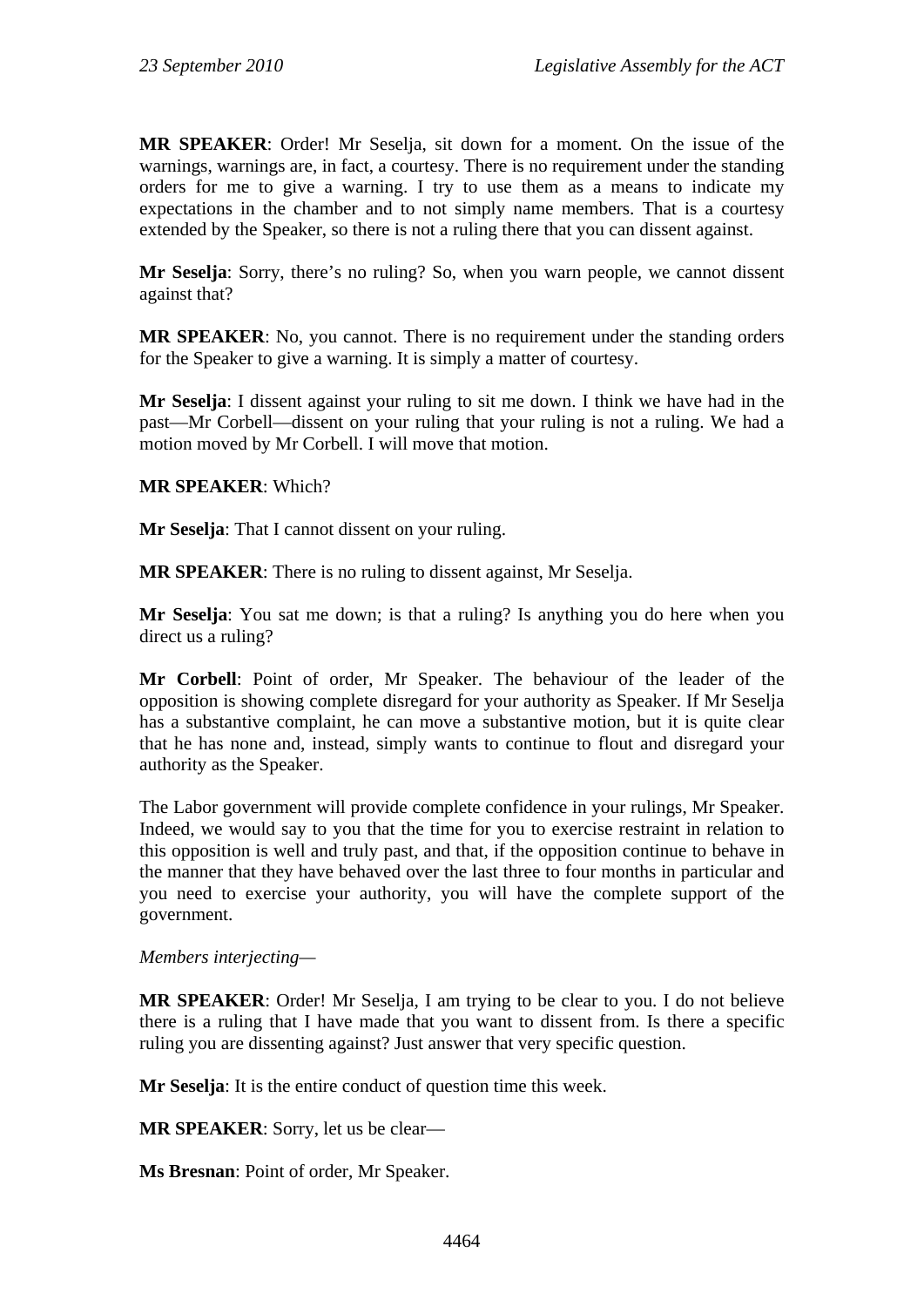**MR SPEAKER**: One moment, Ms Bresnan. If it is the entire conduct of question time, that is not a ruling; that will have to come to something rather more serious, if that is the path you wish to—

**Mr Seselja**: In terms of moving a no-confidence motion, is that what you are suggesting to us?

**MR SPEAKER**: I am not suggesting anything.

**Mr Seselja**: If it is the only way we can be heard, we will consider that and we will table that.

**MR SPEAKER**: Order! Just grab a seat again, Mr Seselja. There are a number of ways you can be heard. We have had some discussion in the chamber this week. I have just offered, a couple of minutes ago, for you and I to have a discussion outside of the chamber, and there are other options which you have just alluded to. So I think there are a number of pathways. And I think we should move on now, Mr Seselja.

**Mr Seselja**: Well, we will consider our options.

**MR SPEAKER**: Thank you. We will now move to the presentation of papers.

### **Intergovernmental agreements Papers and statement by minister**

**MR STANHOPE** (Ginninderra—Chief Minister, Minister for Transport, Minister for Territory and Municipal Services, Minister for Business and Economic Development, Minister for Land and Property Services, Minister for Aboriginal and Torres Strait Islander Affairs and Minister for the Arts and Heritage): I present the following papers:

Intergovernmental agreements—

List of agreements signed by the ACT Government, as at 23 September 2010. Schedule of Ministerial level negotiations as at September 2010.

I ask leave to make a statement in relation to the papers.

Leave granted.

**MR STANHOPE**: On 13 December 2005, the Legislative Assembly repealed the Administration (Interstate Agreements) Act 1997. During the repeal debate, the government committed to three non-legislative transparency measures in relation to intergovernmental agreements or IGAs. These were: to table a list of IGAs currently being negotiated every six months; to table all signed IGAs as soon as practicable; to publish the signed IGAs on the register on the Chief Minister's Department website.

I welcome this opportunity to reiterate the government's firm commitment to establishing a less rigid and more comprehensive flow of information to the Assembly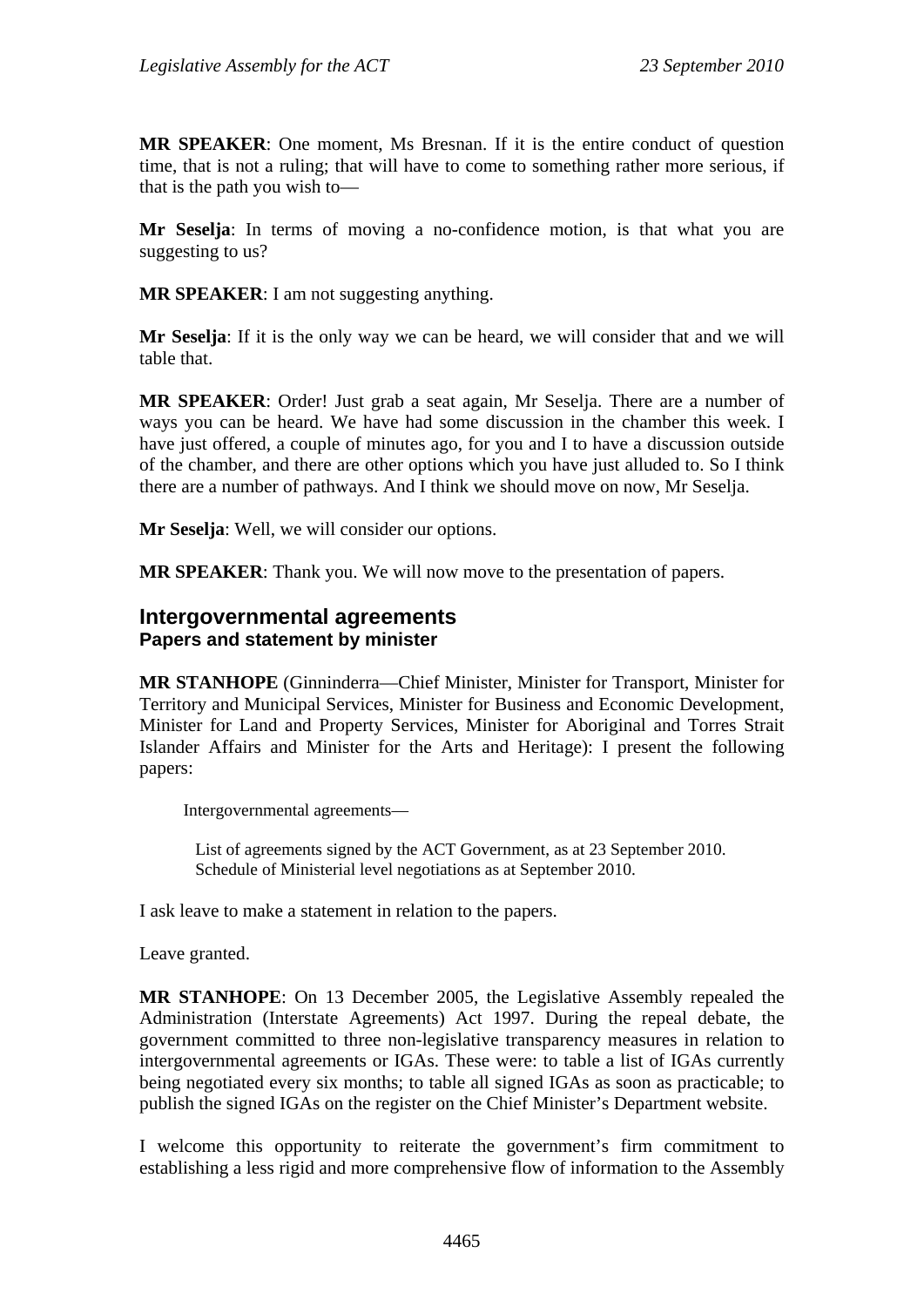concerning the full range of intergovernmental agreements. In keeping with these commitments I am tabling two lists. The first is a list of ministerial-level IGAs under negotiation. The second is a list of recently-signed IGAs to which the ACT is a party.

The full text of the following agreements will be available on the department's website: the national health and hospitals network agreement, the national health and hospitals network—national partnership agreement on improving public hospital services, the national partnership agreement on an Indigenous clearinghouse, the national partnership agreement on the development of a telephone-based national emergency warning system, the national partnership agreement on pre-apprenticeship training, an implementation plan for the ACT's apprenticeship Kickstart pre-apprenticeship projects, the national partnership agreement on TAFE fee waivers for childcare qualifications, the national framework for sustainable government office buildings, an MOU between the ACT and the head of missions of Latin American nations regarding the establishment in Canberra of a Latin American plaza, a memorandum of understanding for the establishment of the national gambling research program, a memorandum of variation to the memorandum of understanding for the national gambling research program 2008 and a memorandum of variation to the memorandum of understanding for the national gambling research program 2009.

Across these agreements, seven were negotiated and concluded through COAG and its supporting mechanisms. These agreements clearly indicate the government's commitment to the national COAG reform agenda. I would like to mention especially the first two agreements on the list. These documents underpin the deal struck at COAG in April to reform Australia's health and hospital systems.

The national health reforms will ensure more beds in Canberra's public hospitals and more money for Canberra's emergency departments. It will also help address the ACT's unique challenges in relation to GP shortages and cross-border service delivery. The recent conclusion of the national partnership agreement on improving public health services has already seen the ACT receive additional health funding from the commonwealth of \$5.7 million. Madam Deputy Speaker, I provide the lists for the benefit of the Assembly.

# **Paper**

**Mr Stanhope** presented the following paper:

Cultural Facilities Corporation Act, pursuant to subsection 15(2)—Cultural Facilities Corporation—Quarterly report 2010 (1 April to 30 June 2010).

# **Territory-owned Corporations Act 1990 Papers and statement by minister**

**MS GALLAGHER** (Molonglo—Deputy Chief Minister, Treasurer, Minister for Health and Minister for Industrial Relations): I present the following papers:

Territory-owned Corporations Act, pursuant to subsection 19(3)—Statements of Corporate Intent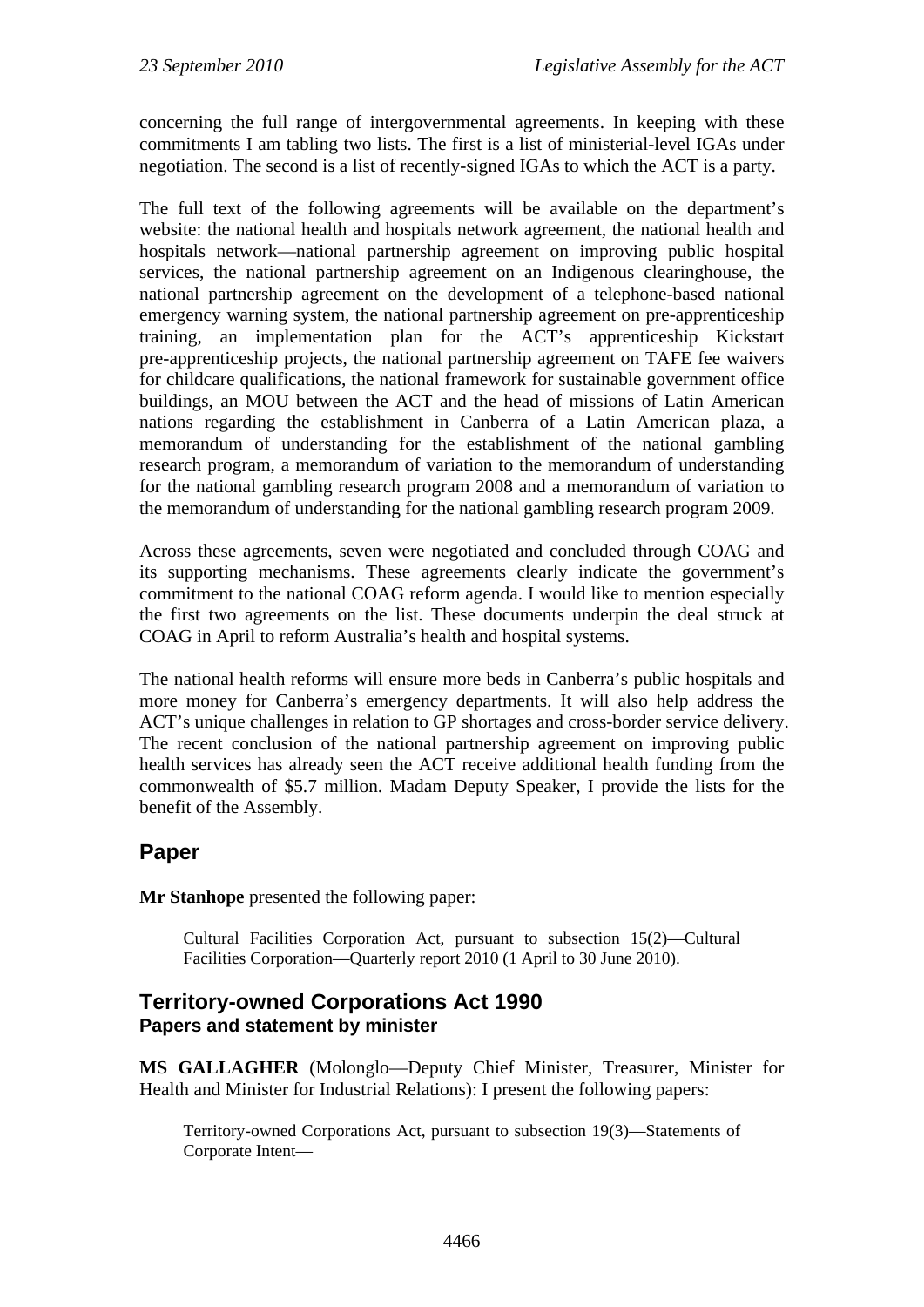ACTEW Corporation Ltd—2010-11 to 2013-14. ACTTAB—1 July 2010 to 30 June 2011. Rhodium Asset Solutions—2010-11, dated July 2010.

I ask leave to make a statement in relation to the papers.

Leave granted.

**MS GALLAGHER**: In accordance with section 19(3) of the Territory-owned Corporations Act, I hereby present the statements of corporate intent of each territory-owned corporation, namely Rhodium Asset Solutions, Actew Corporation and ACTTAB.

On this occasion I do not intend to elaborate on the Actew and ACTTAB statements of corporate intent. They each have a number of business risks to be dealt with by their respective boards, and the statements of intent reflect those risks and the boards' responses to them.

However, since this will be the final statement of corporate intent for Rhodium as the wind-down of the company's business activity is nearing completion, I would like to take this opportunity to inform members of the progress of that winding down, and to provide some context around the situation with Rhodium.

It is reasonable to ask why Rhodium was established in the first place. When the Labor government came into office in 2001, Rhodium's fleet management and leasing business was operating from within Totalcare. As a consequence of a major restructure in 1997, Totalcare had become a significant financial liability, costing taxpayers many millions of dollars. After conducting a review of Totalcare's operations, the government decided in 2003 to transfer the various business activities into government departments and then proceed to wind up the company.

For legal and tax reasons, a departmental structure was not compatible with certain leases that Totalcare's fleet business already had in place with thousands of individual customers. Rather than burden the fleet business with the task of tackling Totalcare's considerable liabilities, the government decided to establish a new territory-owned corporation.

As an aside, I note here that even to this day we are still not in a position to deregister Totalcare as we continue to grapple with resolving the substantial outstanding superannuation liabilities. Rhodium Asset Solutions was subsequently formed to take over Totalcare's fleet business and commenced operations on 1 January 2005. The intention was to allow Rhodium to continue to operate the government's fleet management contract and pursue business opportunities without further cost to the taxpayer.

Over many years the impression had been created that Totalcare's fleet business was a highly successful and profitable business. However, much to the government's dismay, this perception was found to be far from reality. Contrary to the advice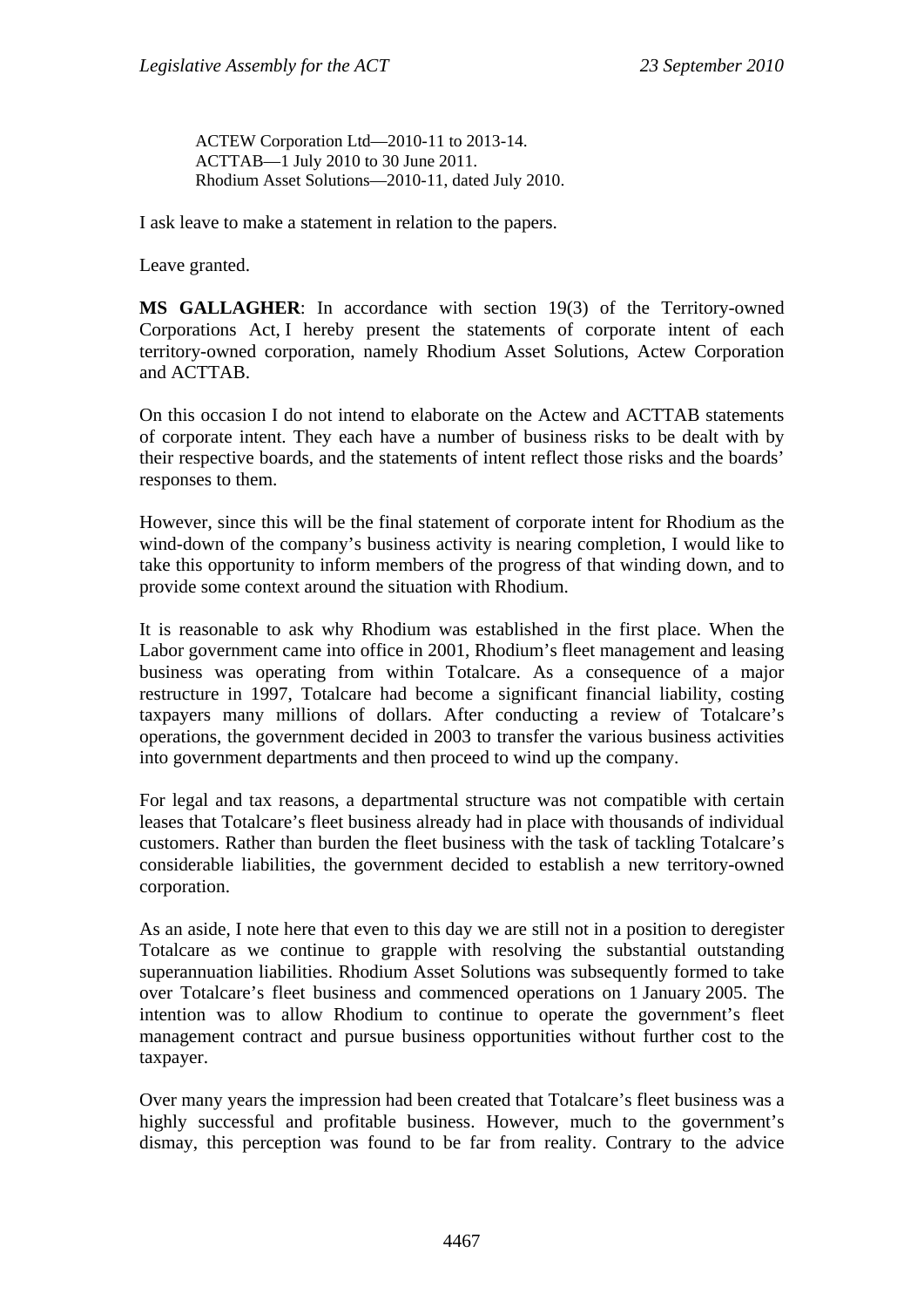provided by Totalcare that this was a profitable and relatively low risk business, it quickly became apparent that Totalcare's fleet business had always relied on charging ACT government agencies very high vehicle management fees.

The resulting profits were then used to subsidise various operations, including providing leases to private individuals. The government did not consider this to be an appropriate use of public money and decided to put an end to the practice. This led to the ACT government fleet contract with Rhodium being renewed on 30 June 2006 on a cost-recovery basis only.

This decision by the government was taken in the full knowledge that it would have a direct impact on Rhodium's profitability. Before then, Rhodium had been charging government agencies a management fee of \$190 per vehicle per month. Even though on a cost-recovery basis Rhodium's fleet management fee had been substantially reduced, the new management fee of \$90 per vehicle per month was still more than three times competitive market rates.

It soon became apparent that Rhodium could not operate profitably without the previously embedded cross-subsidies. In November 2006, upon receiving independent advice about the current and future business risks, the government decided Rhodium should be sold. After conducting an open competitive tender process the government came close to securing the sale of the company. However, the sale could not be finalised as the emergence of the global financial crisis had a material impact on the ability of the only remaining suitable bidder to raise the necessary finance.

At that point the government's independent sale adviser indicated it was no longer likely Rhodium could be sold as a going concern having regard to the prevailing market situation. By that time, Rhodium had also suffered a decline in value as commonwealth agencies, which had been Rhodium's main customer base, were banned from entering into reverse novated leases and the major car manufacturers decided to withdraw discounts for these types of leases.

The combined impact of these external factors, which were beyond the control of either Rhodium or the government, meant that Rhodium was no longer experiencing an increase in leasing customers. Allowing Rhodium to continue operating was not considered a viable option due to the high risk of increased financial losses and Rhodium's small size compared with long established and much larger market competitors.

It is indeed unfortunate that all the identified risks, which led to the government's decision to sell the company, actually crystallised during the sale process, and therefore derailed the sale. The government was left with little choice other than to arrange for the company to be wound down.

On 21 July 2008, the government announced that the sale would not proceed and Rhodium would be wound down by disposing of the various business undertakings to external providers. This in itself was a relatively complex task, given the diversity, length and number of leases that had been issued, and the limited appetite of the market due to the financial crisis.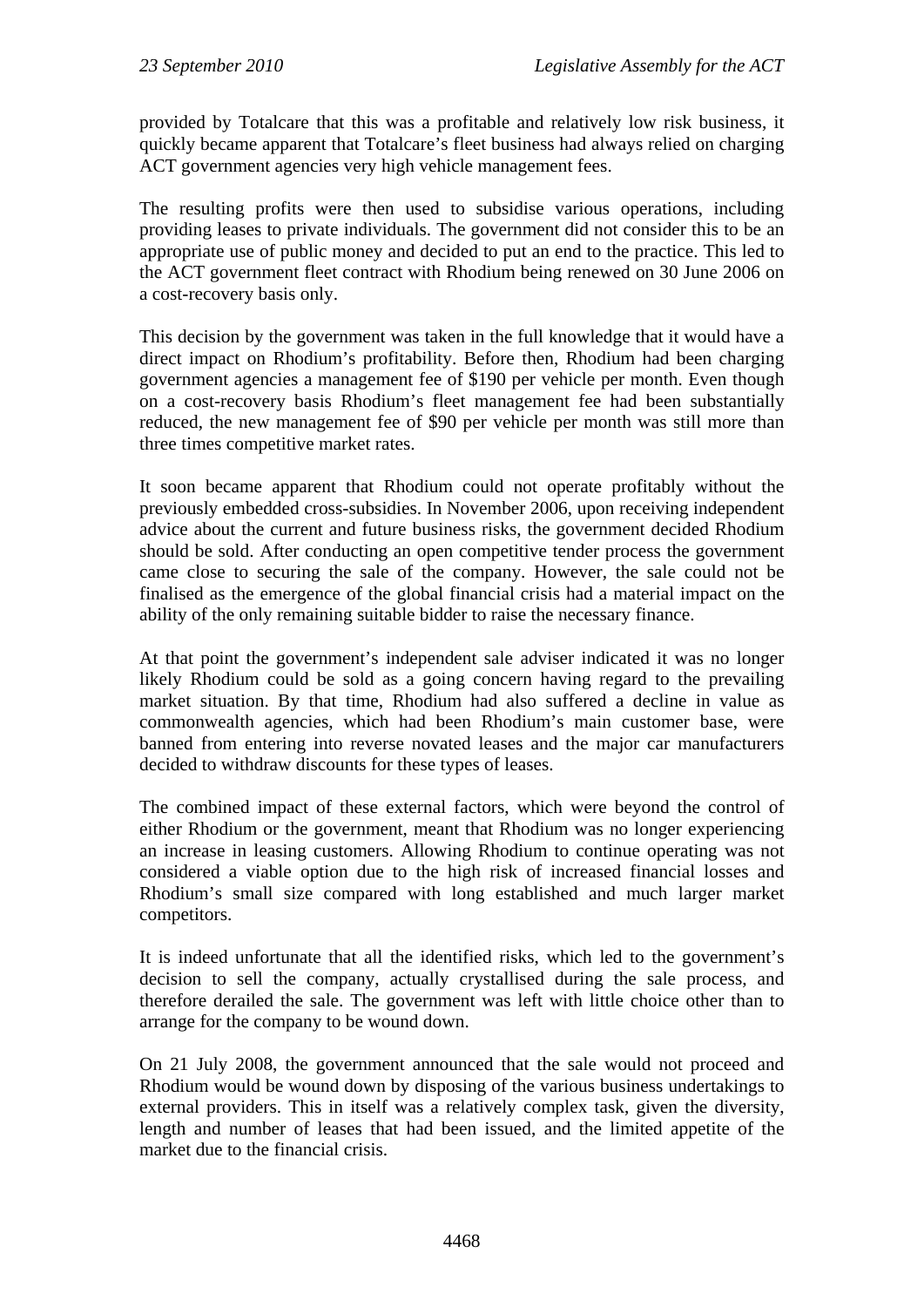In keeping with the government's decision about the wind-down, the ActewAGL operating leases and the ACT government fleet management contracts were outsourced by mid-2009. After extensive market testing throughout 2009 and into the early months of this year, Rhodium finally managed, on 1 July 2010, to agree to terms to dispose of the last two main undertakings.

The remaining approximately 620 individual novated leases have been acquired by Toyota Fleet Management. The Department of Territory and Municipal Services has also assumed direct responsibility for managing the leases involved in the use of heavy plant and equipment. The department is expected to realise some modest savings under this new arrangement.

Now that Rhodium has disposed of all its main undertakings, a regulation will be made after the annual general meeting in October 2010 to exclude Rhodium from the Territory-owned Corporations Act 1990. Rhodium will then be managed as a shell company by the Department of Treasury for a short period until any residual liabilities have been finalised and the company can then be deregistered.

Inevitably, there are costs associated with winding a company down. These costs need to be viewed in the context of the continuing risks and exposures that would alternatively be borne by government should this company have continued to operate.

Savings are being realised from outsourcing the ACT government fleet contract and these equate to about \$2 million per annum compared to the fees that had been charged by Totalcare before Rhodium came into existence. It is expected that by 31 October 2011 these accumulated savings will have exceeded the losses of Rhodium.

I am assured that the affairs of Rhodium are now drawing to a close. I will also keep the Assembly informed throughout the process in completing the winding up of this company.

## **Gender analysis report Paper and statement by minister**

**MS BURCH** (Brindabella—Minister for Disability, Housing and Community Services, Minister for Children and Young People, Minister for Ageing, Minister for Multicultural Affairs and Minister for Women) (3.39): I present the following paper:

ACT Public Service Workforce Profile 2008-2009—Supplementary Gender Analysis, in response to the resolution of the Assembly of 24 February 2010 regarding pay equity for women.

I move:

That the paper be noted.

My statement is in relation to a motion put forward by Ms Hunter on 24 February 2010 regarding gender pay equity. In agreeing to that motion, the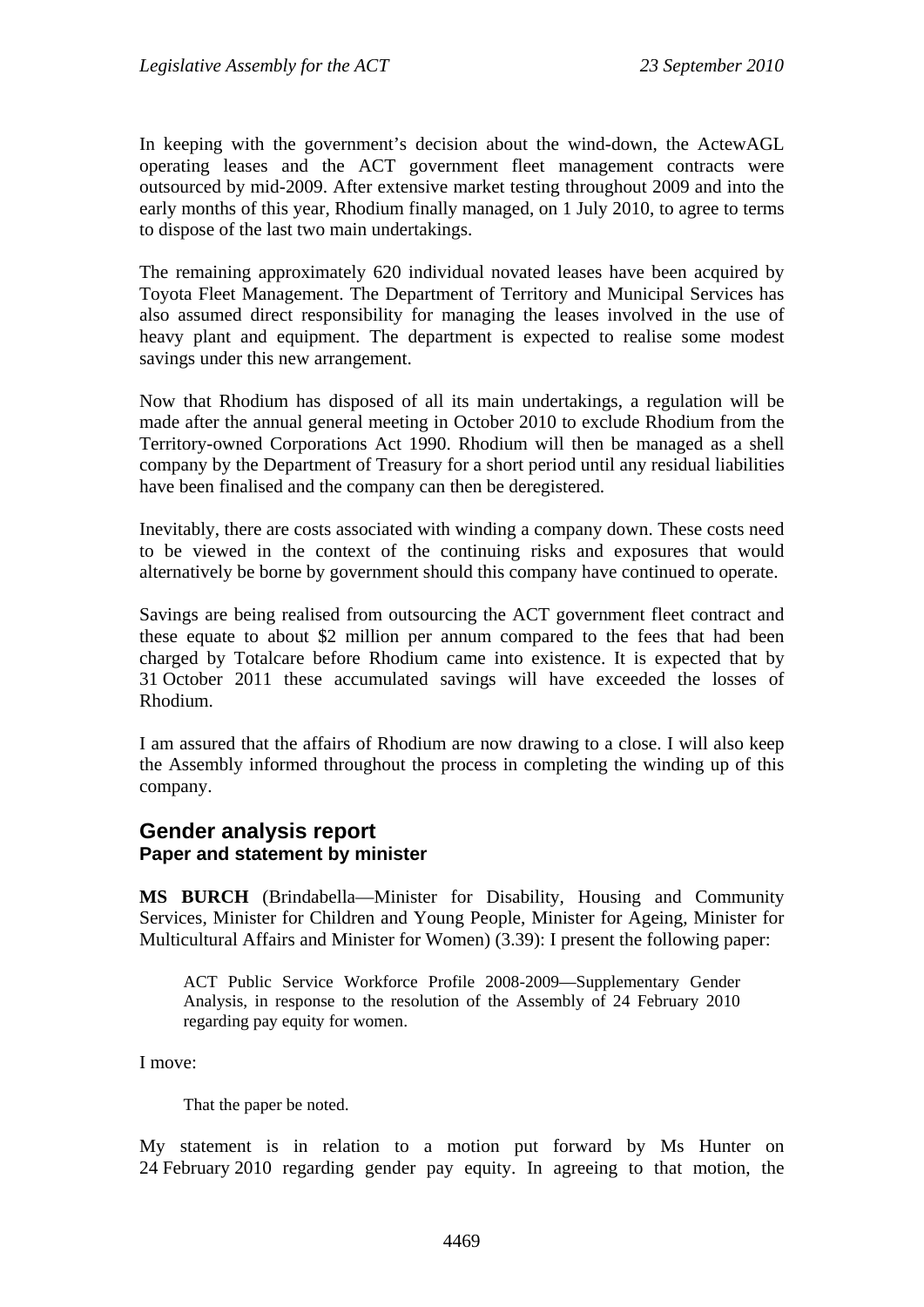government reported back to the Assembly in the June sitting period on the measures that it would take to progress gender pay equity. These measures included phasing in an approach for examining and identifying pay equity issues between male and female employees in the ACT public service.

The first step in commencing this staged approach was a commitment from the Commissioner for Public Administration to enhance the ACT public service workforce profile and provide this information to the Assembly by October 2010. I am pleased to announce that the work is now complete, and that the Commissioner for Public Administration has recently released the supplementary gender analysis of the ACT public service workforce for 2008-09. That report is available online; I have tabled that document today. Before I go any further, I would like to acknowledge that the Western Australian government's Department of Commerce audit tool assisted in the development of the methodology for the analysis.

The supplementary gender analysis expands on the ACT public service workforce profile for 2008-09 by providing a more in-depth gendered analysis by employment type, age profile, length of service and remuneration. It should be noted that the data in this report is now 12 months old. It provides observations based on the gender pay gaps identified in agencies and classification groups.

There are a number of classifications within the ACT public service, and classifications have been grouped to assist with the analysis. By taking this approach, we are seeking to identify where the gender equity issues may be and whether the issues lie in more than one agency or in a particular classification group.

In summary, observations from the analysis revealed that as at June 2009 the gender pay gap in the ACT public service was 5.5 per cent. This means that, on average, for every dollar earned by male employees in the ACT public service, females earned 94.5c. The analysis also noted that the ACT workforce gender pay gap as measured by the Australian Bureau of Statistics was 11 per cent, compared to the national average workforce pay gap of 16.9 per cent. However, caution must be exercised in comparing these figures, as the methodologies used vary somewhat.

The report revealed a diminishing gap between the length of service of female and male employees across generations and also noted that variations in the percentage of male and female employees could be impacting significantly on the gender pay gap calculations in agencies with a small workforce. The report will enable the gender pay gap of 5.5 per cent in the ACT public service to be further analysed by agency and classification group, allowing for strategies to be developed to improve pay equity.

The classification group with the highest gender pay gap is within the dentist-dental classification group in ACT Health. In this cohort a high percentage of female employees earned, on average, less than male employees. This group is also predominantly female, at 86 per cent, in comparison to 14 per cent for males. The analysis revealed that the pay inequity appeared to be due to a high number of female dental assistants.

In contrast, the gender pay analysis revealed that in my department there is a negative difference between the salaries of female and male employees—minus 3.4 per cent.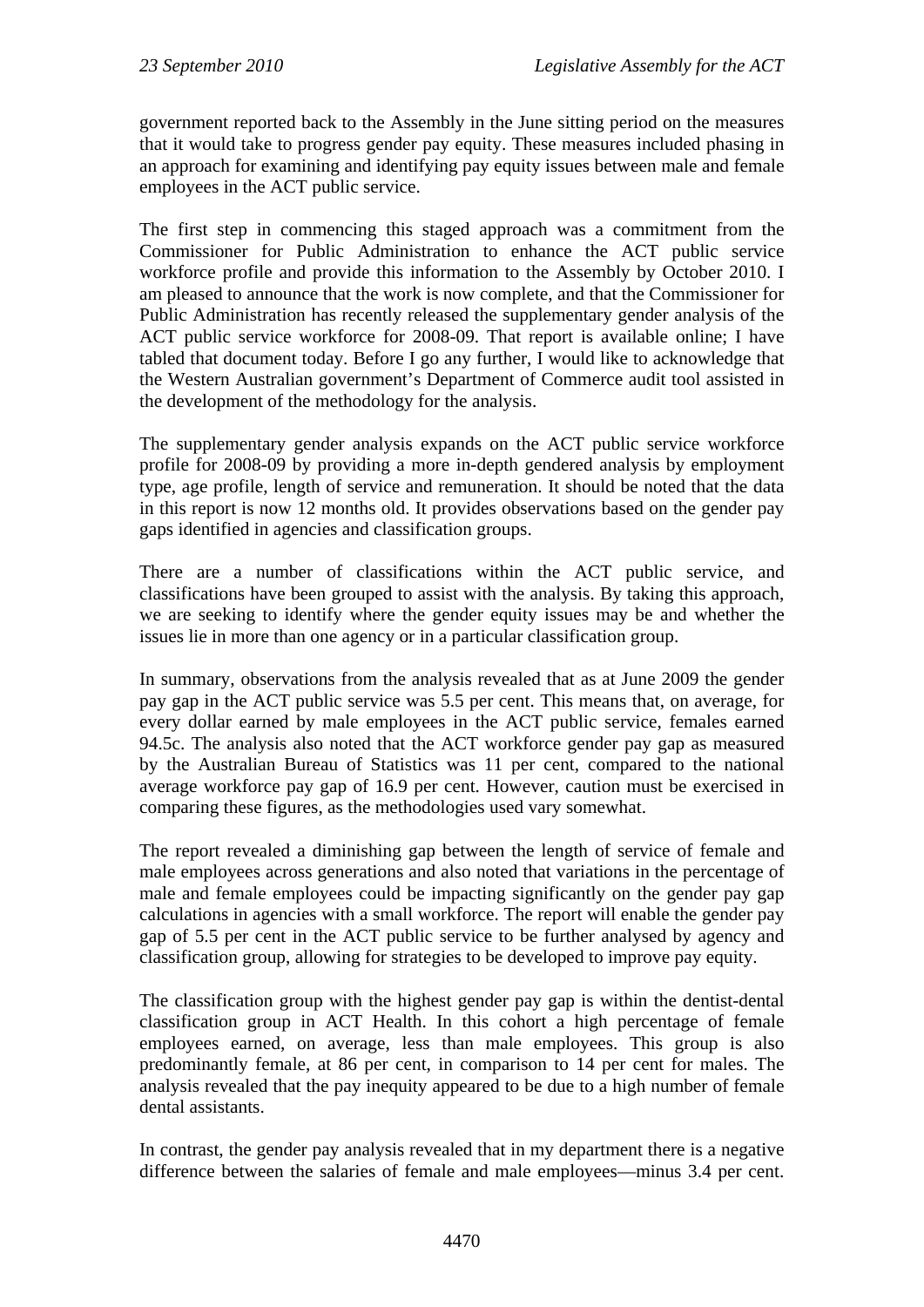This means that the average earnings of female employees were more than the average earnings of male employees, the reason appearing to be the higher proportion of females in certain areas. For instance, while there are a number of classification groups that are fifty-fifty in the DHCS workforce, women represent approximately 62 per cent of senior officer, 66 per cent of administrative officer and 89 per cent of the health professional officer classifications. A number of other variables identified in the report include length of service, generation groups and changing work expectations.

I am positive that the commissioner's intentions to incorporate an ongoing analysis of classification groups by agencies in future workforce profiles will continue to provide insight into gender pay equity in the ACT public service to enable comparisons over time. Measures such as these will provide the government with opportunities to identify where the issues are and to improve equity for all employees of the ACT public service.

Gender equity was an issue I discussed with the women's ministers at the Ministerial Conference on the Status of Women, which I chaired, on 17 September. I provided those other ministers with the commissioner's report. The discussions reflected the challenges that women's ministers face when identifying where gender inequities exist for Australian women and what needs to be done to overcome these challenges.

An ongoing piece of work for measuring progress is the Australian gender indicators project. One of the aims of the project, being undertaken by the Australian Bureau of Statistics, is to provide indicators that will allow us to measure the more demographic gender equity changes across Australia.

I would like to thank the Commissioner for Public Administration for undertaking this important work. The outcome of this work supports our commitment under the ACT women's plan 2010-15 to provide more meaningful sex-disaggregated data. It supports key priorities for this government in measuring how women in the ACT are progressing in the economic sphere. It supports our commitment to implement gender analysis processes across the ACT government activities. And, as mentioned previously, it supports work being conducted at a national level.

I trust that Assembly members acknowledge the ACT government's commitment and, importantly, action towards addressing gender pay equity in the ACT public service.

**MS HUNTER** (Ginninderra—Parliamentary Convenor, ACT Greens) (3.37): I welcome this piece of work from the Commissioner for Public Administration. This supplementary gender analysis came from a motion that was passed earlier this year around International Women's Day. I thank the minister and the Labor Party for supporting that Greens' motion. At first it seemed as though it was going to be a very difficult task, but I am pleased that members of the public service were able to take on this task and follow through with it. I am also pleased to note that, in the final paragraph in the foreword, the Commissioner for Public Administration, Catherine Hudson, said:

It is relatively positive news in the ACTPS when reviewing gender pay equity however more can be done, such as sustained and enhanced reporting of this nature in future editions of the Workforce Profile.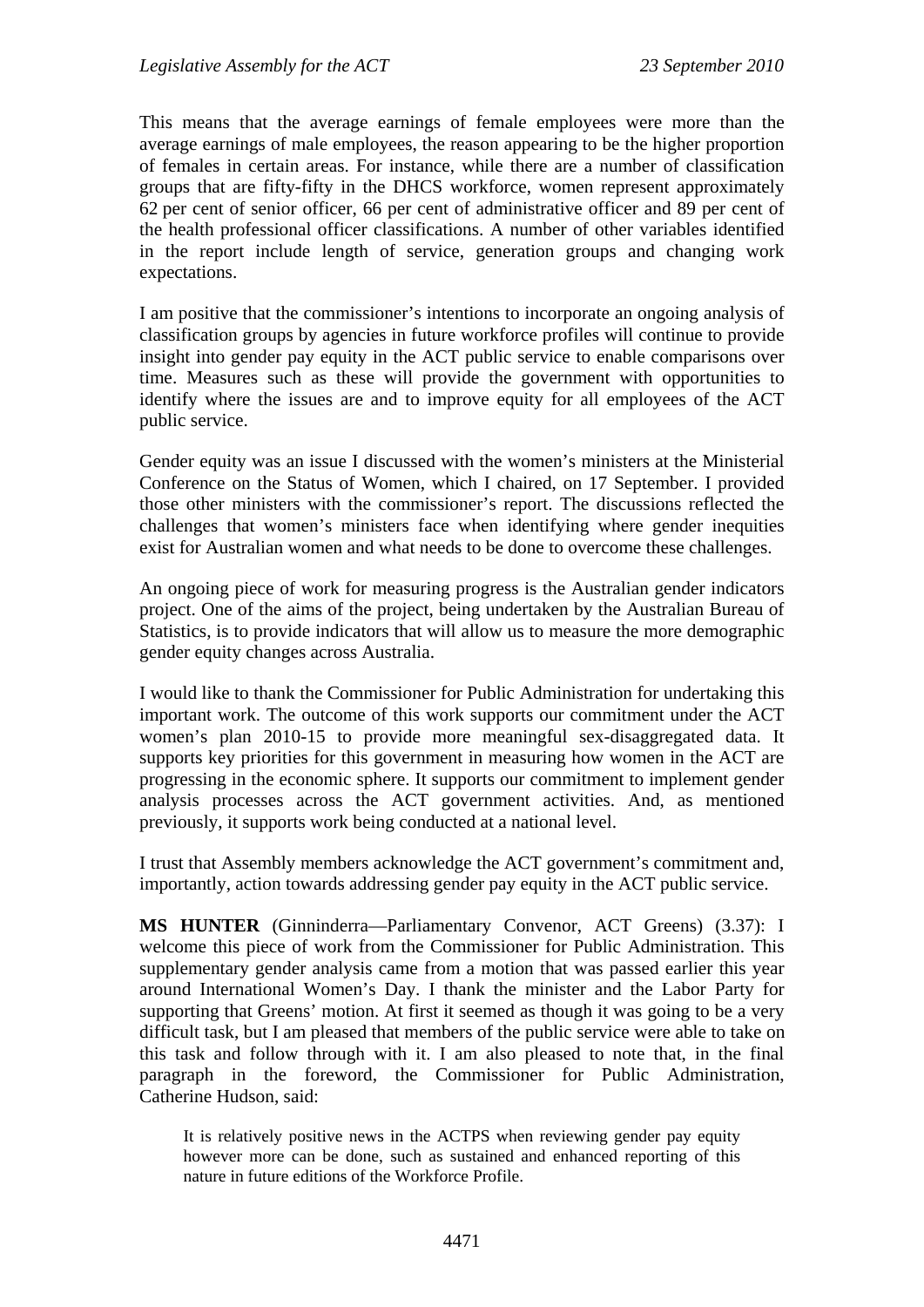I look forward to this more comprehensive analysis being provided in the workforce profile. We do need to keep an eye on the issue of gender equity, and that includes not only across the ACT public service but in many occupations here in the ACT and across Australia.

I note that in her tabling statement the minister talked about supporting the commitment under the ACT women's plan around meaningful sex-disaggregated data. I would also like to note that this is obviously an item in the Labor-Greens parliamentary agreement to follow through.

I am pleased that this work has been undertaken and that the minister has obviously put in work and time to make this a reality. I look forward to further feedback or further reports on progress and for the inclusion of this data in future workforce profiles.

Question resolved in the affirmative.

## **Water—efficiency Discussion of matter of public importance**

**MADAM DEPUTY SPEAKER**: Mr Speaker has received letters from Ms Bresnan, Mr Coe, Mr Doszpot, Mrs Dunne, Mr Hanson, Ms Hunter, Ms Le Couteur, Ms Porter, Mr Seselja and Mr Smyth proposing that matters of public importance be submitted to the Assembly. In accordance with standing order 79, Mr Speaker has determined that the matter proposed by Ms Hunter be submitted to the Assembly, namely:

The importance of ongoing water efficiency measures in the ACT.

**MS HUNTER** (Ginninderra—Parliamentary Convenor, ACT Greens) (3.40): I rise today to discuss this important issue of ongoing water efficiency measures in the ACT. I do so because we have had some recent good fortune in regard to the amount of rain the territory has received this year, and the state of our water catchments is looking particularly healthy compared to recent years. This is in stark contrast to the last five years which saw lower than average rainfall and diminished inflows into our catchments.

Indeed, right across the country we are seeing water levels in our reservoirs, lakes and rivers that have not been seen for some years, and it has provided a huge amount of relief to not just the ACT but also rural and regional communities right across the eastern states of Australia. That relief is indeed welcome.

Here in the ACT, the easing of water restrictions has been welcomed by many in the community. People appreciate the chance to wash their cars, nursery operators are keen to encourage Canberrans to get out into their gardens again, and some have asked why we continue to have water restrictions at all.

Our current dam levels in the territory are sitting overall at just over 78 per cent. This is quite a turnaround from this time last year when they were sitting below 50 per cent.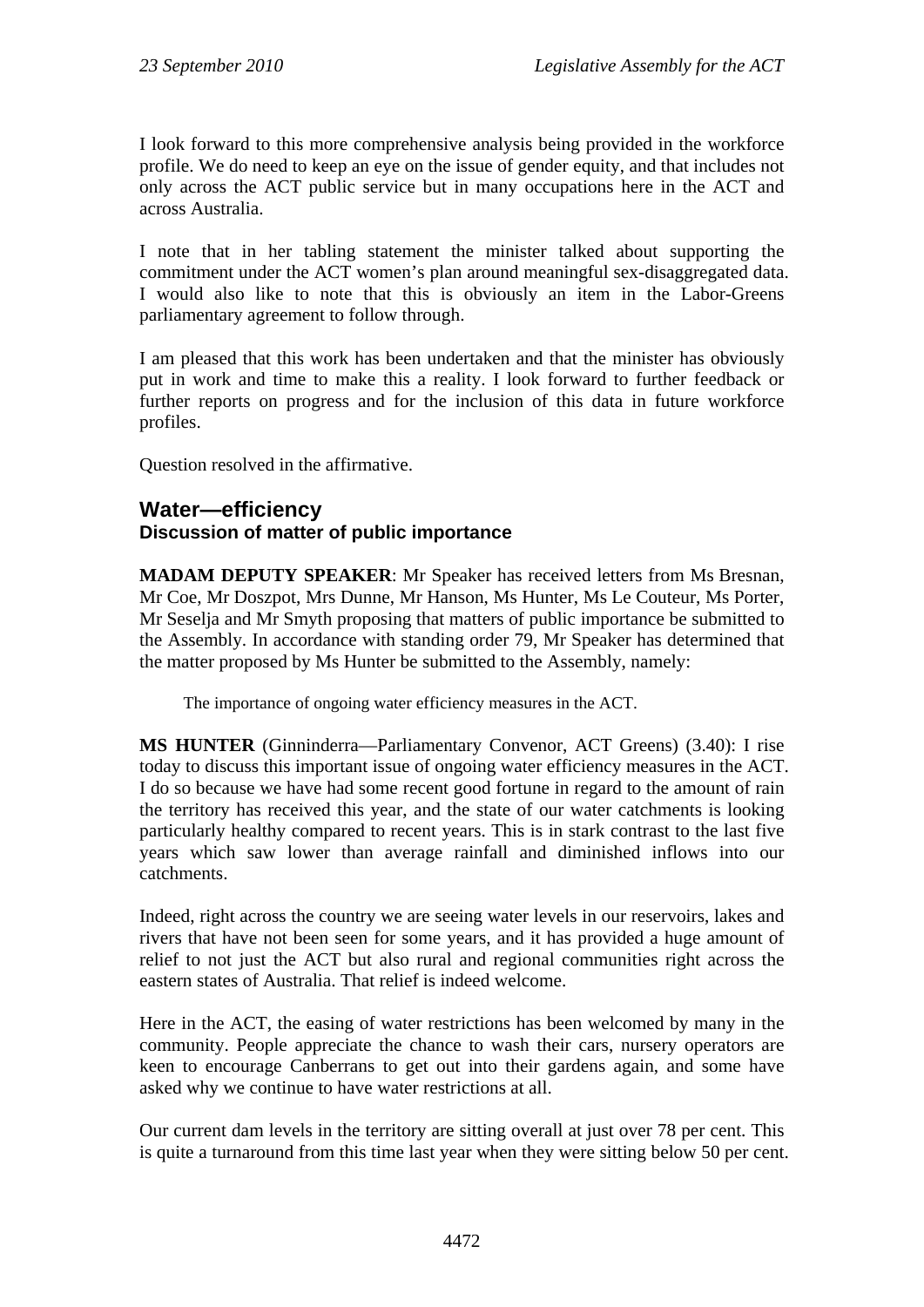Corin, Bendora and the Cotter are pretty much full, and Googong to our east is sitting at about 65 per cent.

The Bureau of Meteorology has called this year a La Nina year. That is a weather pattern, as we know, that brings average rainfall to much of Australia, particularly inland eastern regions. So it is fair to say that, while our dam levels are up, this may be the result of a weather phenomenon that is all too infrequent and is contrasted somewhat by the far more common El Nino, which is often associated with an increased probability of drier conditions.

The ACT government and Actew have undertaken a lot of work on the territory's water strategy over the past decade, including the major water security projects. It is fair to say that the Greens were always less enthusiastic about building a new large dam and were particularly opposed to a dam being constructed in the Naas Valley. Nevertheless, today we have the extended Cotter Dam project underway at a well-publicised cost of \$363 million. Also awaiting commencement is the Murrumbidgee-to-Googong pipeline, transferring water from the Murrumbidgee at Angle Crossing to the Googong Dam.

When Actew announced the move from stage 3 to stage 2 restrictions, Actew Managing Director Mark Sullivan said:

ACTEW is confident that now is the right time to relax restrictions and farewell Stage 3; we do not expect to see a return to Stage 3 Water Restrictions …

I have heard some say that, with all that infrastructure to pay for, Actew would be delighted to lessen water restrictions and encourage us all to consume a bit more. But I do not want to take Mr Sullivan out of context here, because while he did voice that some people would enjoy getting back to watering their lawns and so forth, he continued on with a warning which I think we would do well to heed. He said:

Similar rainfall conditions in 2005 were followed by the driest year on record and a depletion of the ACT's water storages to the lowest recorded levels. Over the last fifteen years our average inflow levels have decreased by 50% from the long-term average. The average reduction since 2006 has been more than 70%.

This is the crux of it—Canberrans need to realise that this probably is a reprieve, this wet year. We should probably enjoy the benefits it brings. No-one could possibly say that it is not great to see the grass around the city looking green. It has been good to know that the garden would probably survive without that high level of monitoring and that our older trees are not suffering such a high level of stress as they were after five years of low rainfall.

The reality is that the ACT's rainfall until this point has been more closely aligned with CSIRO worst case scenarios—an average 75 per cent reduction in inflows, down to around 50 gigalitres per year from a long-term average of 200 gigalitres.

There was an interesting document in amongst all the documents that were prepared in the scoping out of the ACT's future water options, and it included a table which gave an indication of how long the various projects and combinations of the various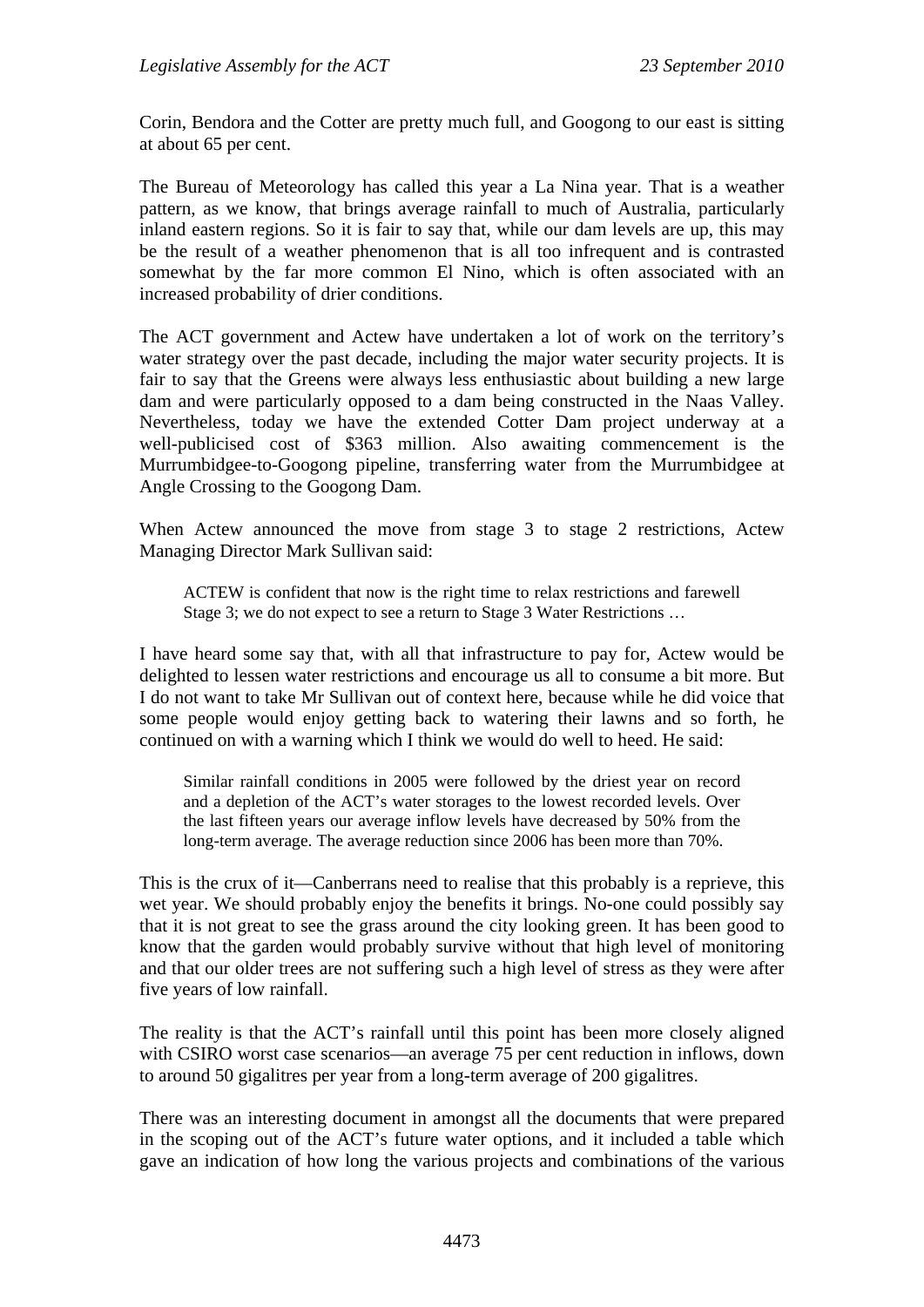projects would deliver water security for before we reached what is described as a system failure—that is, in what year would the various projects no longer be able to guarantee reliability of supply for no more than 10 per cent of time in restrictions? The table used population forecasts of 500,000 by 2050 and took into account water that would be saved through demand-side measures—25 per cent by 2023.

With these figures put into the model, the two options that the government and Actew ended up choosing—the extended Cotter Dam and the M2G pipeline—appear to deliver security of supply out to 2034, which is only 24 years away. This is, I should note, in some contrast to the view of the ICRC. In its review of the Cotter Dam, it actually indicated that perhaps the building of the Cotter Dam was somewhat of an overkill response. Either way, at some stage in the future managing water supply and demand is likely to raise its head again.

Water is a long-term problem in our city and our region that we need to consider in our public policy planning. I think that this means we need to be a community that understands the value of water and how not to waste it. We need to be as focused on demand-side management as we are about ensuring security of supply. There is no room for complacency.

This is probably something that we all agree on. However, there has been a small undercurrent that now we have the Cotter Dam on the way, and we have had a wet year, we can relax. I would suggest that we can relax this year perhaps, but, as a community, we cannot relax if we want to be planning for the future.

The Canberra community has done a pretty good job of reducing water consumption over the past decade or so. In 1997-98 our water consumption peaked at around 78 gigalitres. By 2007-08, we had got that consumption down to 43.5 gigalitres. This is an impressive effort. It has come as a result of some quite considerable change in thinking as a result of a number of strategies implemented by the government and by Actew. But it has also come at some costs—our urban amenity, our sporting fields and our gardens.

Water obviously holds different value to different people. While some may value clean windows, some value their gardens, some value washing their cars, some value hosing down their decks, some value their backyard pools and some value their vegetable patches. The Greens this year certainly expressed that we valued the watering of a valuable community space. The one that I refer to is Green Square in Kingston. It was one of the areas we thought was important to water. We cannot ever assume that people value water in the same way.

Indeed, water is an issue on which we receive constant communication from constituents—people concerned about construction companies using water carelessly or complaining about car washing companies that are not recycling water. When the restrictions were lifted this time around, we received emails from people both against and in favour.

The Greens are comfortable that Actew have made a prudent decision in relaxing restrictions to stage 2. I would encourage them to make an equally prudent and timely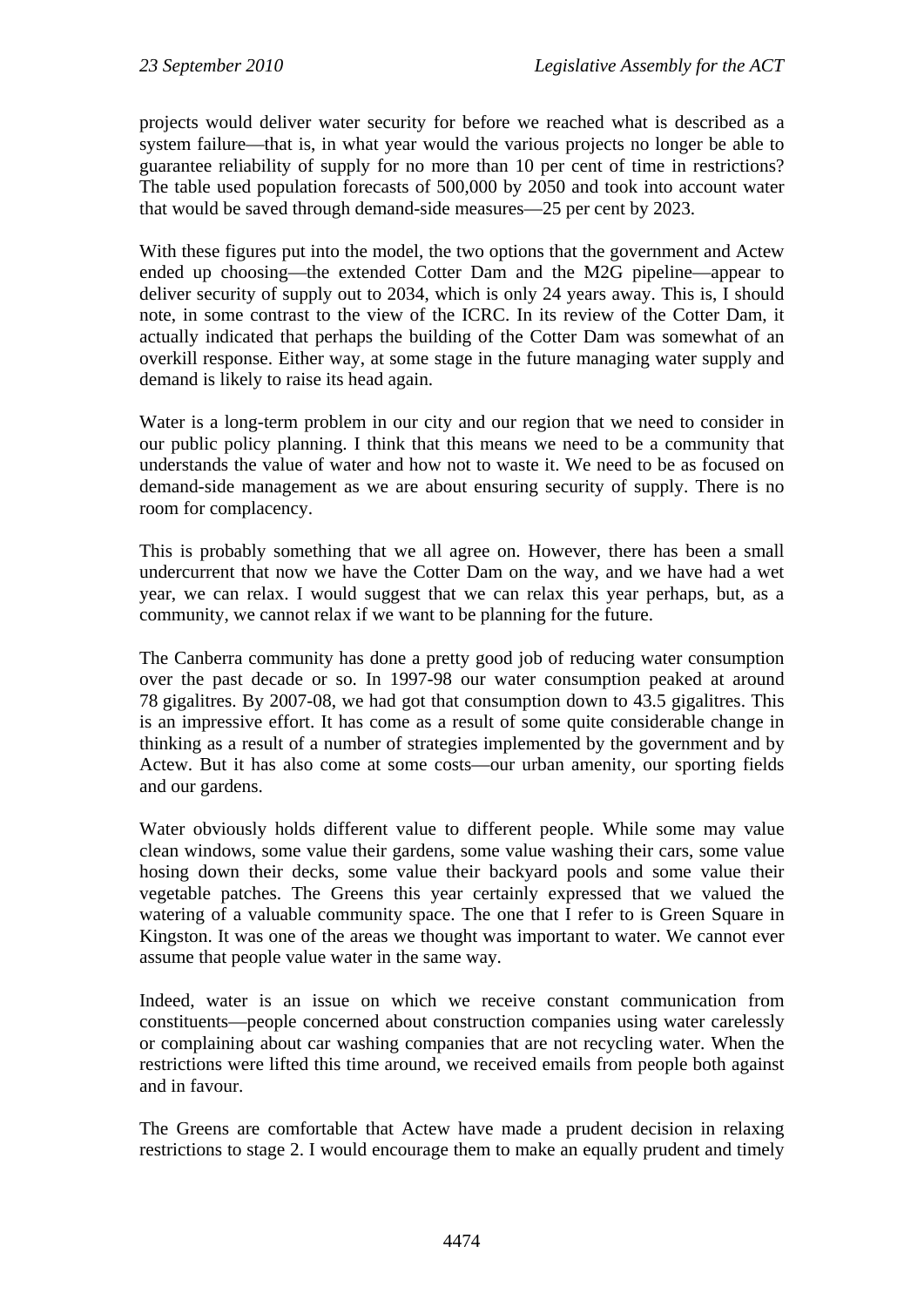decision when it comes to increasing restrictions as we return to drier forecasts. Canberrans need not be afraid of increased restrictions; we are more than capable of handling them.

Right now, it may be that, rather than just lowering the restrictions, we need to think about how we can, as a community, maximise this plentiful rainfall season. We will more than likely see after this season a return to drier conditions for another extended period. So what are we doing now to maximise the opportunity that we have here? Are we taking the opportunity to build resilience in our urban landscape by undertaking a large amount of new planting—planting that will have a better chance of survival than usual because of moist soil and fewer requirements for hand watering? It is important that we do maximise these cyclical opportunities not just so that we can wash our cars at home or clean our windows, but so that we can ensure our city is better protected against the hot, dry periods that we have come to expect.

It is also a good time to think about reviewing our water restrictions and bringing them into line with community expectations, particularly as community expectations have probably shifted after six or seven years of living with water restrictions. The Greens have advocated in the past that we should move to a model of permanent water restrictions. With the government's review of the think water, act water strategy, perhaps this year is the time to do it.

Currently we have a schedule of permanent water conservation measures that clearly does not meet the community standard for water conservation and is unlikely to be applicable in any future water scenario for that ACT. For example, do we really imagine a situation in which the Canberra community thinks it is acceptable for people to be able to water their gardens at any time during the day when common sense tells us that it really should de done in the cooler parts of the day? Should we condone the washing of windows using lots of water? These are the sorts of questions we need to be asking the community.

Are there other issues that we might need to consider integrating into water restrictions as we move forward? For example, it has been suggested that those who grow their own vegetables or engage in permaculture are unfairly affected by water restriction measures. While some might support converting our lawns to native gardens, rockeries and cacti, many others want to grow their own food in their backyards. This is an activity that is actually very environmentally friendly and it has very good benefits not only for those who grow their vegetables but also for the city.

Imagine the difference between a city that paves over back gardens and puts in rockeries versus a city that effectively uses its green spaces. This is not just about food; it can also be about providing urban cooling and building urban resilience in a future where we are likely to have more people living in less space. That really is about ensuring that we keep our green spaces around our city.

So these are the sorts of issues we really do need to start talking about when, during this time, we have a little breathing space to be able to think about it. We need to take a whole range of issues into account, and the sooner we start to plan ahead for these sorts of challenges, the better.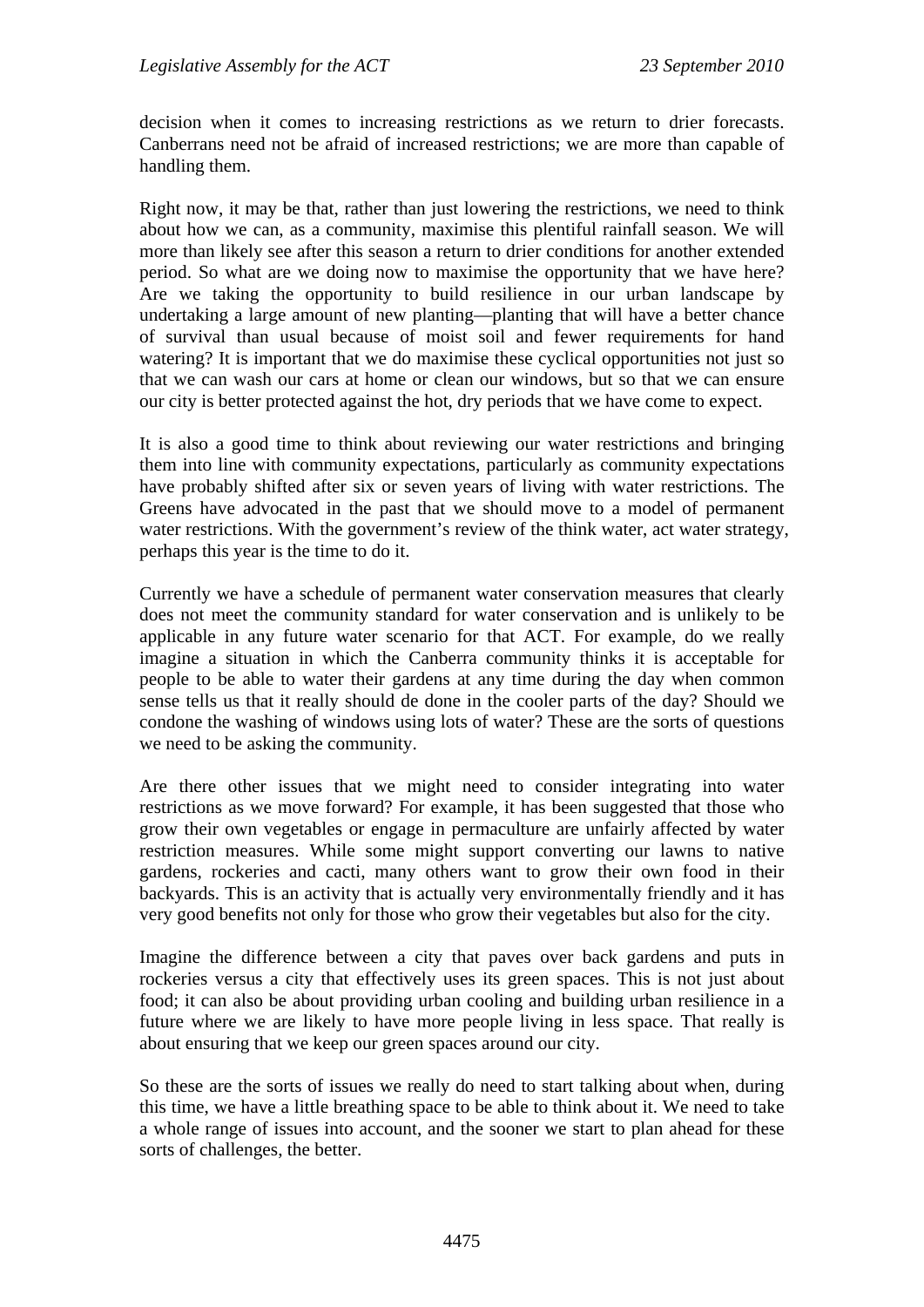I am looking forward to working further on this issue in the ecological carrying capacity inquiry. This is being run through the climate change committee, and this inquiry will focus on the resource base for the ACT. It will include water and it will include food, as just two examples, and not just the ACT but the surrounding region. Of course, there might be issues of population that come into it, but it is also about how we use resources, our consumption levels and so forth. I am very much looking forward to hearing a range of views from individuals, community organisations, experts and so forth. There will be, no doubt, input from the private sector and members in this place who will participate in that inquiry.

In conclusion, I want to say that water consumption and water efficiency continue to be issues of importance here in the ACT. Population changes, changes to our urban form and climate change scenarios that predict shrinking inflows into our catchments mean that we must remain a community that is vigilant about water demand management well into the future. It is for those reasons that I brought this matter of public importance here today.

I understand that one of my colleagues may be following up to talk about other practical measures that can be put in place around how to conserve that precious resource of water. No doubt we will touch on some of the strategies that are in place already and how we might enhance those strategies. I understand that my colleague Mr Rattenbury will also be speaking on this matter today.

**MS PORTER** (Ginninderra) (3.54): I am happy to be able to speak to this matter of public importance today. Ms Hunter has talked about decisions concerning water restrictions and other measures in relation to water security. In the ACT, the schemes of permanent water conservation measures and temporary water restrictions apply to the use of water from the Actew potable water supply system.

Water restrictions are designed to protect water security by reducing the overall consumption of potable water during times of water shortage. Permanent water conservation measures are about the efficient use of water to avoid unnecessary capital expenditure on water security programs and recognising the ACT's place in the Murray Darling Basin system.

Compared to recent years of below average rainfall, this year has seen a considerable improvement in total volume. The most recent data from Actew indicates that rainfall for September at the Canberra airport has been measured at 65.4 millimetres. The historical average for September is 52.2. This year we have received 548 millimetres at the Canberra airport, which is about the expected average. The Bureau of Meteorology is forecasting a La Nina, wetter than usual, outlook for spring 2010. Storage is currently at 79.1 per cent. This is the best level at this time of the year since 2002, when it was 69 per cent.

However, we cannot by any means be complacent. It is important to see this recent rainfall in the context of the changeable water conditions our region has experienced over recent times. Over the last 15 years, our average inflow levels have decreased by 50 per cent, and in the four years since 2006 the average reduction has been more than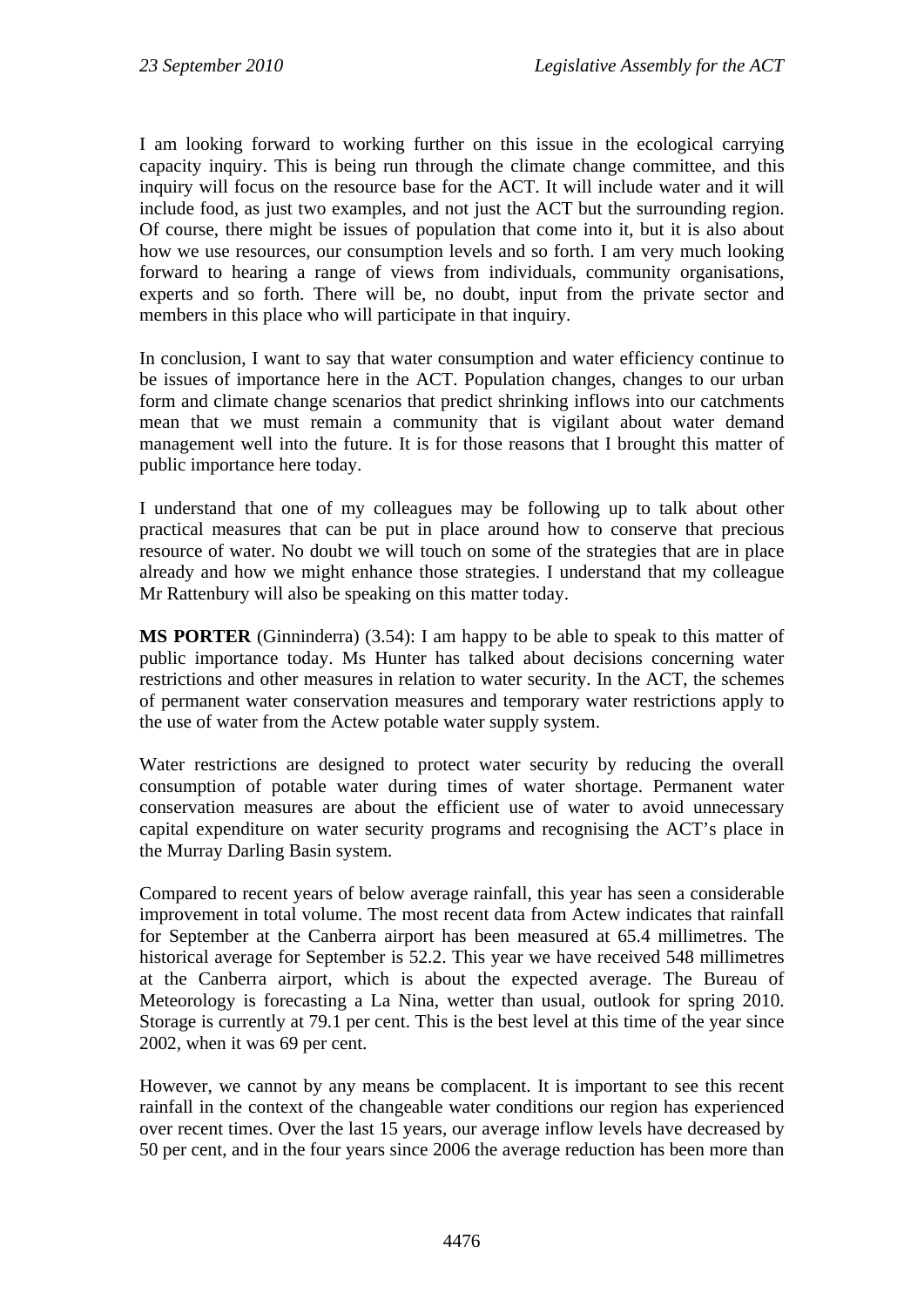70 per cent. The current conditions we are experiencing are similar to those in 2005, which was followed by the driest year on record and a depletion of our storage to the lowest recorded levels. The efficient use of our water resource must pervade our society's water use. Indeed, in discussing these issues with my constituents at my mobile offices, this appears to be the opinion held by most.

This is definitely a recovery year for our storage following years which were severely dry. It is time for us to "put water in the bank" by embedding our good water use practices to ensure long-term supply against the predictions of climate change impacts. Cotter remains our most productive catchment. The three dams within the catchment are close to or at capacity. We are currently transferring all we can from these reservoirs to Googong, our largest water storage.

The ACT government has invested significantly across a range of infrastructure programs to ensure that all people in the ACT have clean and secure water for years to come. These projects include ongoing works like the Murrumbidgee to Googong project, the Tantangara transfer project and, of course, the major upgrade of the Cotter Dam. Once the ACT's water security projects are complete, we will have broadened our catchments and be better able to store water received during high rainfall periods, like we have seen recently, to get us through the dry times.

Permanent water conservation measures are designed to facilitate long-term efficient water use and are a major contributor to the government's target of reducing per capita potable water consumption of 12 per cent by 2013, which is on track, and by 25 per cent by 2023. Actew have estimated that the permanent water conservation measures have resulted in estimated water savings of at least eight gigalitres per year. As such, these measures make a critical contribution towards achieving our water savings targets.

Permanent water conservation measures were introduced in 2002 as a statutory scheme under the Utilities Act 2000. They are part of the government's longstanding think water, act water strategy that was introduced in March 2006. Permanent water conservation measures were introduced after community consultation and restrict the watering of lawns and gardens to morning and evening hours, ban hosing of hard surfaces, including driveways and windows, control the use of sprinklers for dust suppression and introduce the compulsory use of trigger hoses for car washing.

In contrast to temporary restrictions, which are designed to meet short-term demand reduction targets, the permanent water conservation measures are designed to secure permanent water efficiencies in the ACT without imposing unreasonable impositions on the lifestyle of ACT residents.

Actew, in close consultation with DECCEW, is developing a proposed new permanent water conservation measures scheme. The new scheme has two major changes to the existing scheme: firstly, new or expanded customer categories to make differentiation between each stage clearer and therefore easier to implement and, secondly, a proposal to expand the scope of permanent water conservation measures to include a requirement for certain classes of non-residential customers to submit water saving plans.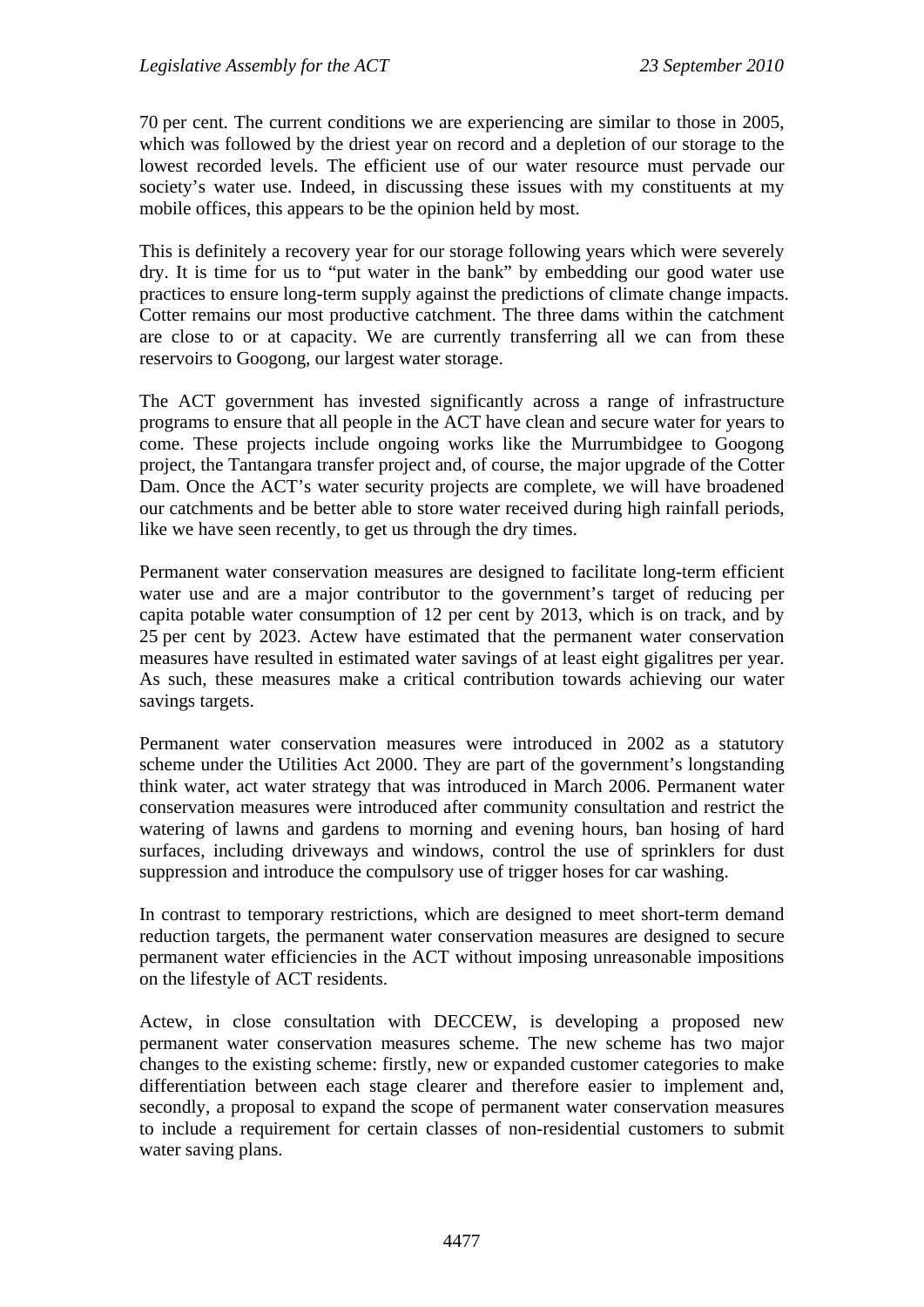Temporary water restrictions are designed to protect water security by introducing measures that reduce consumption during droughts, given storage levels and demand pressures. Each stage targets savings relative to annual reductions in consumption: in stage 1, 10 per cent; stage 2, 25 per cent; stage 3, 35 per cent; and stage 4, 55 per cent. This is achieved through the application of a variety of restrictions relating to the use of water domestically and commercially through the stages that I have just outlined.

In deciding which level to set and therefore which stage—stage 1 through to stage 4 of temporary water restrictions should be in force, Actew has to consider dam storage levels; the time of year and likely future consumption of water; daily consumption levels in the immediate preceding period; daily consumption levels in the corresponding periods in previous years; currently available weather forecasts and other meteorological advice; the desirability of reducing water usage on an ongoing basis; the desirability of avoiding excess reliance on only one of the ACT's water catchments; the possibility that, if restrictions do not sufficiently reduce current water consumption, water available for later supply may be of a quality that may cause damage to property; and any other relevant considerations at that particular time.

The current stage 2 restrictions are part of the approved temporary water restrictions scheme. Actew can make a change to the level of restrictions under the scheme provided it informs the minister and consults with the environmental planning authority beforehand. Such consultation took place prior to the recent move from stage 3 and another round will follow any Actew decision to move to a different stage of restrictions.

As a performance target the government has set the objective of the ACT only being in temporary water restrictions one year in 20. This is a standard that is common across all states and territories. With this standard in place the government, in conjunction with Actew, is reviewing the ACT water supply outlook every five years to ensure we have a safe and secure water supply as our city grows and the effects of climate change show their impact on our region and catchments.

**MRS DUNNE** (Ginninderra) (4.02): I would like to start by quoting two passages from a well-known poem by John O'Brien:

And so around the chorus ran "It's keepin' dry, no doubt." "We'll all be rooned," said Hanrahan, "Before the year is out."

And towards the end of the same poem:

And every creek a banker ran, And dams filled overtop; "We'll all be rooned," said Hanrahan, "If this rain doesn't stop."

These two quotes look at the negative effects, in the words of another well-known poem, "of drought and flooding rain"—the extremes which we in Australia find so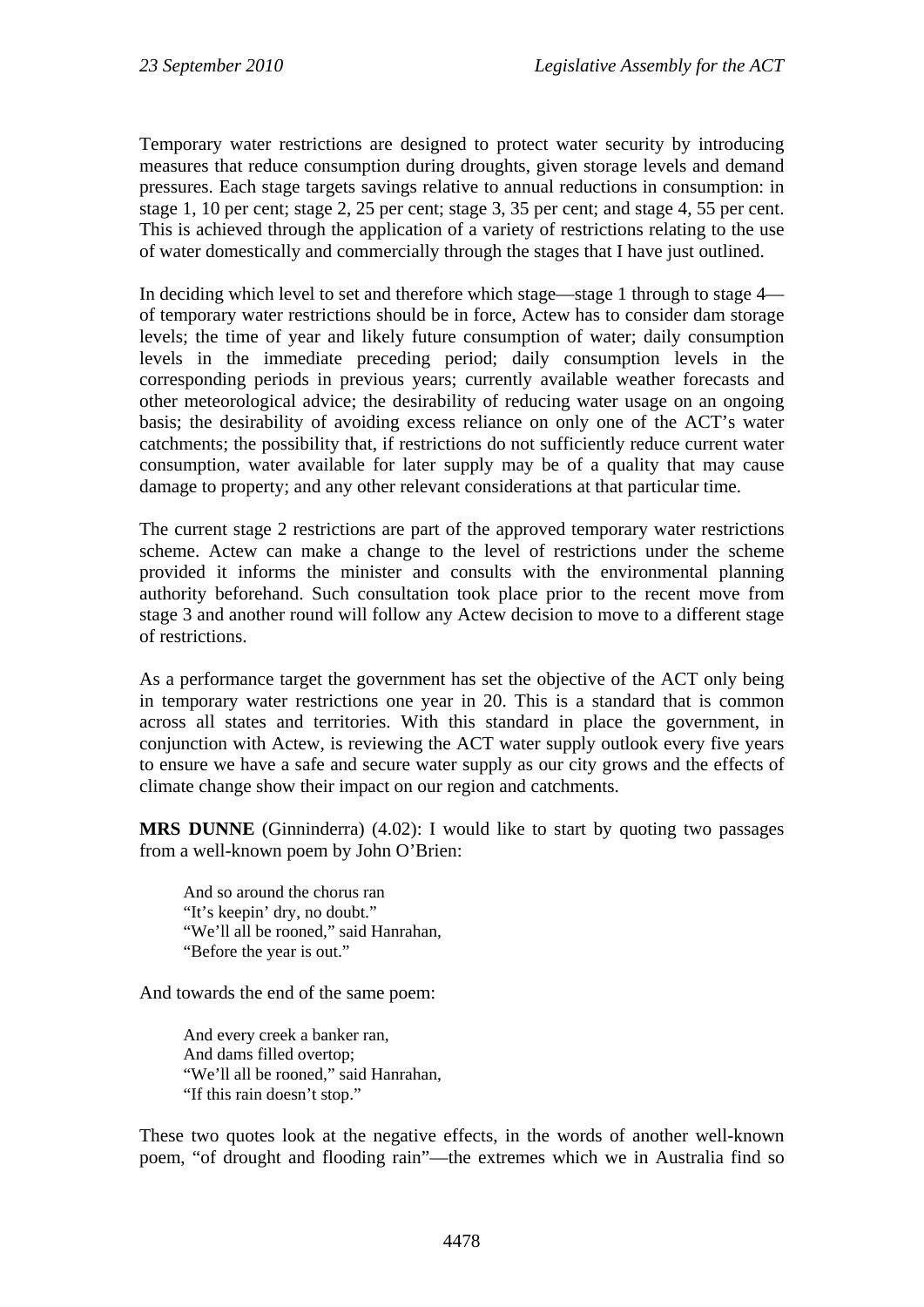familiar. Despite their negativity, these two quotes serve to remind us that we need to use our water wisely in times of drought and never be complacent about our water supply in times of abundance.

Ms Hunter's topic for today's matter of public importance is timely, especially now that we seem to be approaching a time of abundance. I note from today's *Canberra Times* that the season of abundant rainfall is likely to continue through spring and summer—and Ms Porter has touched on that already—so we can look forward to further increases in our dam levels.

Actew Corporation, with the support of the government, has already relaxed our water restrictions to stage 2. Once the dams reach 80 per cent capacity, which seems likely within a matter of days, there could be a further relaxation to water conservation measures. That may well be fine if the forecast rain continues, with the resultant decrease in community demand for water, but if there is a hot, dry spell during the summer and early autumn there could well be pressure on our water storage levels, with the ultimate sanction being a return to higher level restrictions.

What is the impact of these changes on our water restriction mechanisms and on our water conservation approaches generally? In times of abundance we have to be wary of complacency. Given the rain and the rapidly increasing dam levels, people in the ACT may feel a little complacent. I think it is reasonable to say that that is understandable after years and years of doing it tough. In times of drought, we might be more inclined to doom.

Is the solution simply to maintain a constant regime of water restrictions and conservation measures? Or is the solution to raise and lower water restrictions based simply on water storage levels in our dams? We are in a situation where it is a little bit of column A and a little bit of column B. In the end, the aim must be to achieve a balance between the extremes of Hanrahan's laments. We should not be in a position to shout, "We'll all be rooned," because there is too much or too little water.

Having said that, it seems to me that the time is right to reward the people of Canberra for their considerable restraint in their use of water over the past four to seven years the last four years when we have been in stage 3 water restrictions and the times when we have been confronted with the possibility of even stage 4 water restrictions. Accordingly, I applaud the recent action of Actew Corporation to ease water restrictions in the ACT. It is time to say to the people of the ACT that it is okay to water their garden, to wash their cars and to wash their windows—within reason.

I applaud the people of the ACT for their impressive efforts in water conservation over the past years. Ms Hunter pointed to the fact that in the late 1990s, the previous century, our gross water consumption was in the order of 75 gigalitres and it is now down to 45 gigalitres. That is an impressive turnaround for the people of the ACT, but in doing that we have had severe impacts upon our community. Perhaps now is the time that Canberra can reclaim its image of being the garden city instead of the dead brown city. In saying that, I have to say that we must make sure that we do not become complacent.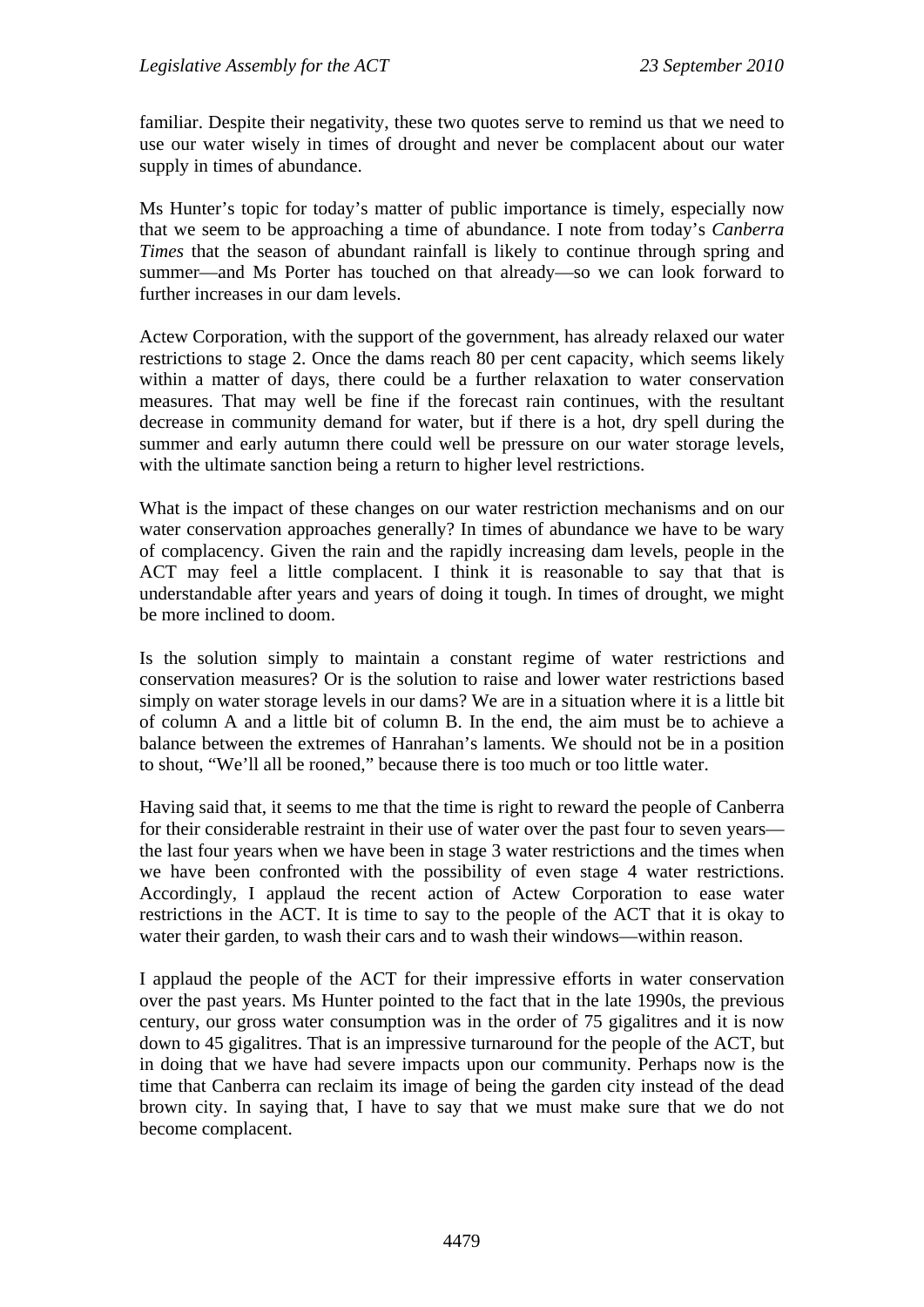As a community we need to have a conversation about how best we can use our water resources so that we can become a community that conserves water in a proactive way and in a way that treats us as a grown-up community. Members of this place would not be surprised to hear that I have a particular concern about the way in which water restrictions, even stage 2 water restrictions, are constructed. The way they are constructed sends very bad messages to people about what is an effective way of using water in one's garden.

The particular case in point is that, under stage 2 water restrictions, if I wanted to I could stand around between 7 and 10 in the morning and 7 and 10 at night with my trigger hose and water my garden. I would do it in a very ineffective way, but I could do it every day of the week for six hours a day. I would use a considerable amount of water but I would have a very ineffective impact on my garden. It is about time that we had a sensible conversation about how we can better use that amount of water.

From time to time we have had a relaxation of the water restrictions. During the last Christmas holidays there was a relaxation so it was possible, even on stage 3 water restrictions, to water gardens by using a sprinkler one day a week on an odds and evens basis. I would welcome an opportunity to return to that sort of approach across water restriction and water conservation regimes.

We need to tell people that if they are going to put water on their gardens they should not do it little and often. They should perhaps do it longer and with longer spaces in between. That encourages root growth and means that the plants will be stronger and more hardy. It means they will be able to look for water for themselves, especially now that we have increasing water tables in the community.

These are serious questions that we need to have serious discussions about in the context of water restrictions. I find it a little disappointing but not surprising that the tenor of Ms Hunter's presentation was all about the things that the Greens find virtuous. It is all right to put water on your garden if you are going to grow a veggie garden or have a rockery, but there is no mention of the need, the requirement and the desire of many families to have a small patch of lawn where they can play with their kids and their dog. This is not an unreasonable aspiration for people in the ACT in the 21st century.

Most people who live in suburbia do so because they have children and they want to have a safe and commodious place for them to play. We in the Canberra Liberals want to work through the water restrictions and water conservation measures so that it is not an unreasonable aspiration for people to have a patch of lawn where they can play with their children and their dogs, where they can play a spot of cricket from time to time, or whatever people choose to do in their backyard when they want to have their kids outside.

Over the last few years we have seen a decline in the quality of our gardens because of the drought. Now we are presented with an opportunity to be able to revivify those lawns and gardens and have people coming back to more regular and more accepted patterns of behaviour in the use of their gardens. It is not just about the individual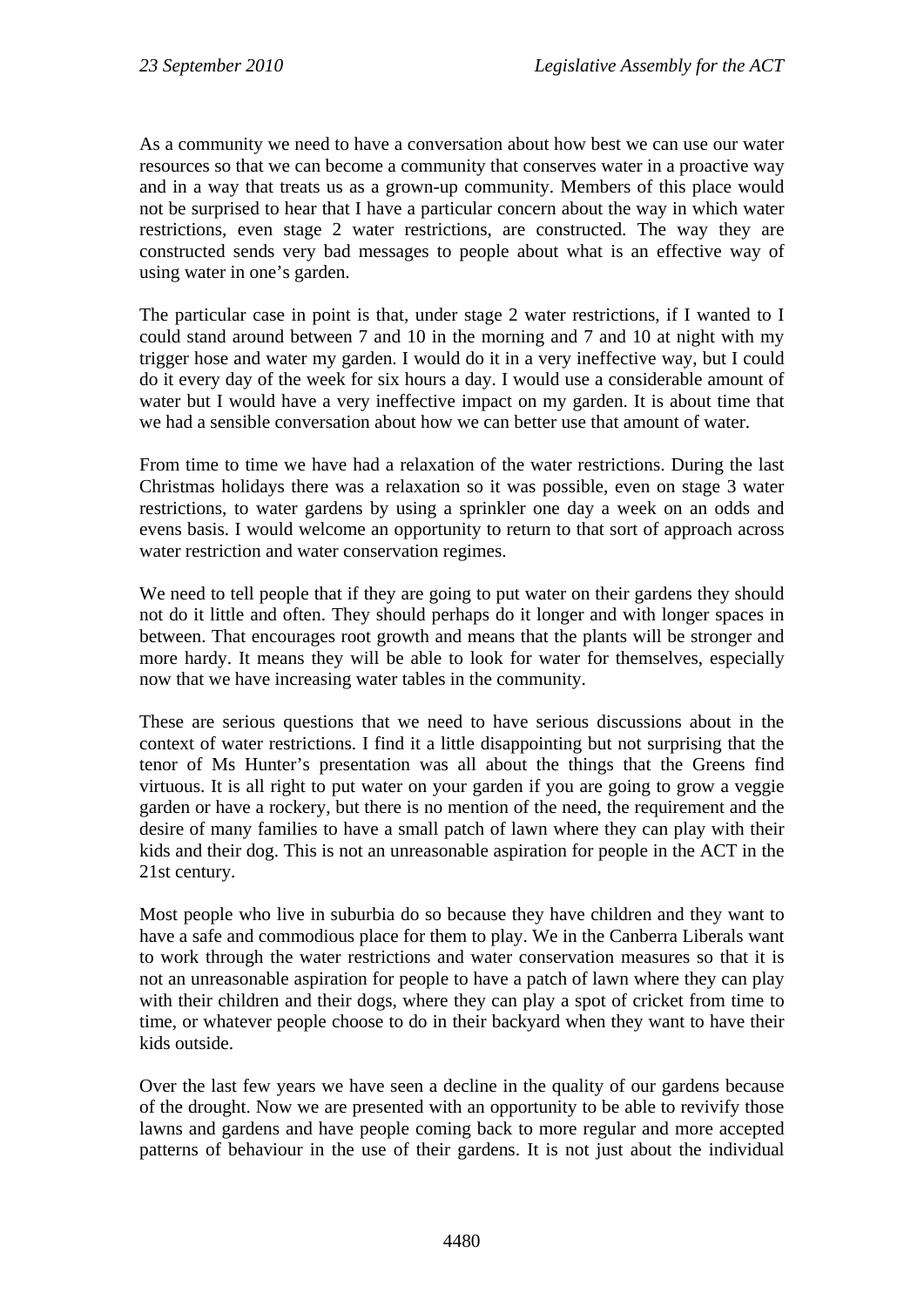amenity of families. It is about the impact that that has on the whole microclimate of suburbs and streets and Canberra itself. When there is more grass and greenery, a place is cooler. We tend to use less air conditioning and the like. It improves the resale value of our properties, which is something that most Canberrans aspire to. It gives them an opportunity to put some order and some beauty into places that have been degraded during the drought.

**MR CORBELL** (Molonglo—Attorney-General, Minister for the Environment, Climate Change and Water, Minister for Energy and Minister for Police and Emergency Services) (4.12): I thank Ms Hunter for raising this matter of public importance today.

There are few more important questions in Australia than water conservation. In recent weeks, our water utilities provider, Actew, has been able to relax water restrictions in the territory from level 3 to level 2, thanks to good winter and spring rains. Our dam levels are now close to 80 per cent, a level not seen for almost a decade. That is good news for households, for our natural environment and for many of our businesses.

We need to remember, however, that, while the weather now is favourable, it is also variable and the long-term climate change prognosis remains poor as regards ongoing water availability. So this recent good news should not be taken as a sign that we can now abandon the many excellent practices Canberrans have adopted to conserve water. It is in part thanks to the changes we have all made to our lifestyles that we are now in a position where three of our dams are full and a fourth is at two-thirds capacity.

From the government's perspective, we will not be dropping the ball on water conservation. I would like to take members through some of our ongoing water conservation measures. Firstly, there is the Cotter Dam enlargement. One of the most important initiatives is the expansion of the Cotter Dam, a project that will expand its capacity by almost 20 times, from four to 78 gigalitres. This construction project is the cornerstone of the government's water security strategy, along with the construction of the Murrumbidgee to Googong pipeline and the Tantangara transfer. These three initiatives represent a combined investment of \$545 million in the ACT's water security.

But supply augmentation is only one side of the water equation. The Cotter Dam expansion has also seen the creation of a curriculum unit for our schools so that students can be part of this significant project. This is by no means the first time schools have taken an active interest in water conservation, either at a learning or at a practical level. The ACT's Australian sustainable schools initiative, which was a national finalist in the recent Keep Australia Beautiful sustainable city awards, is being run in almost 127 public and non-government schools in the territory. It has provided staff, students and parents with ways in which they can make their schools and lives in general more sustainable.

A critical component is the WaterWise audit process, a comprehensive audit that takes schools through the behavioural and other changes needed to reduce and maintain a reduction in their water consumption. ASSI officers check the schools' water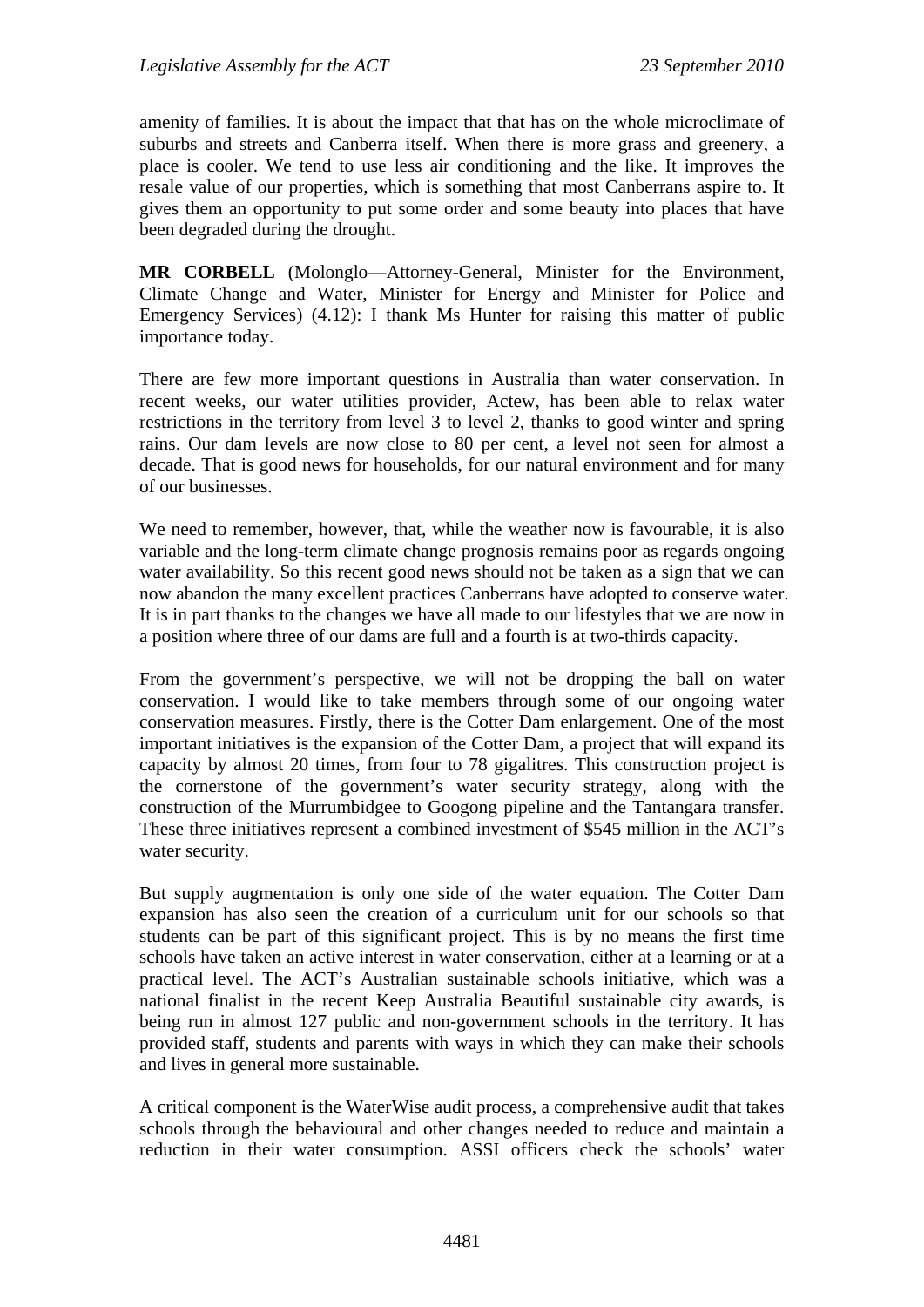consumption levels at the outset of the audit and then again 12 months later. Those that can show a reduction in use become accredited. For the others, the ASSI—or Australian sustainable schools initiative—officers go back to investigate why water consumption did not reduce and what can be done to make it happen.

The results are impressive. Comparisons between baseline data and data collected after 12 months for the 22 accredited WaterWise schools shows a combined reduction in water consumption of 30,000 kilolitres over that period. As well as saving this precious resource, they have also saved the schools \$61,000 in water bills.

Public schools have also benefited from significant water efficiency through retrofitting and upgrades. Over the past five years, water efficient taps, dual flush toilets and time flush urinals have been installed in many schools. Water consumption has been reduced by managing building water usage and reducing the irrigation of grassed areas. The government is investing more than \$2 million in the installation of rainwater tanks, which will substantially reduce water use. In total, ACT public schools have reduced their water use from 600,000 kilolitres in 2007 to less than 375,000 kilolitres last year.

Getting to the issue of household actions, one of the great aspects of the schools initiatives and programs is that the behaviours and knowledge learned can often be carried into the home, where a range of other ACT government initiatives allow families to save water. Two of the main programs are ToiletSmart and GardenSmart.

ToiletSmart has been introduced to assist ACT residential property owners to replace single flush toilets with water efficient dual flush ones. Eligible pensioners are able to receive a dual flush toilet worth almost \$500, supplied and installed for free, with discounts of \$100 available on other selected models to all other program participants. Since its launch in May 2008, ToiletSmart has replaced almost 5,000 single flush toilets with dual flush models. When you realise that ToiletSmart can lead to annual water savings for an average Canberra household of 36,500 litres, that is a significant water saving.

In July this year, the government added a plus element to the ToiletSmart program. This is available to all ToiletSmart participants and offers the additional benefits of water efficient shower heads, tap flow restrictors, repairs to leaking taps, the replacement of leaking outdoor taps and a free home water audit, all in a single visit.

ToiletSmart deals with the bathroom, generally the second largest user of water in any household. The largest component of water use is the outdoors, in particular gardens. For this, the government offers residents GardenSmart. Like ToiletSmart, it is a free service and provides people with tailored, practical advice on reducing water use in their garden, while giving it the best chance to stay healthy.

This program has of course had particular relevance during the drought period. From 2008 to 2010 more than 1,900 GardenSmart visits were carried out. The recent rains have made this program more, not less, relevant. People still need to know the best plants for their garden and, because we cannot count on the wet weather continuing indeed, it will not—maximising water efficiency remains of paramount importance.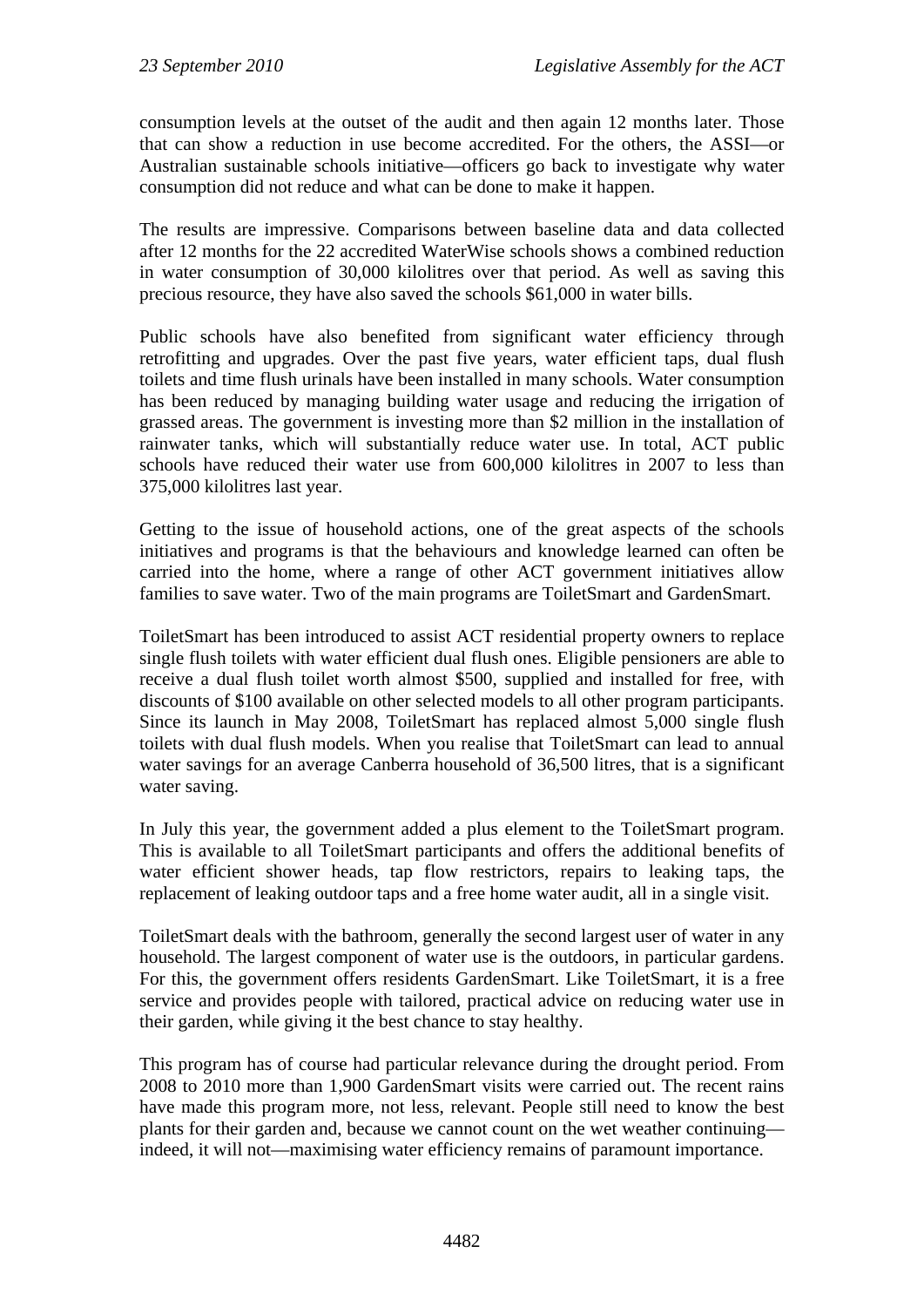I turn to another initiative on water efficiency: the urban wetlands. Programs that aim to encourage water efficient behaviours in Canberrans have been complemented by the government's investment in our built environment. The Canberra integrated urban waterways project is a four-year program, carried out in partnership with the commonwealth, to reduce consumption of potable water by up to three gigalitres per annum through the increased use of stormwater for irrigation purposes.

This is being achieved by retrofitting existing stormwater infrastructure to better utilise stormwater for irrigation. It involves the replacement of concrete storage and piping with more natural wetlands and natural water channels. Some of the uses for this water will be on sportsgrounds, local parks, ovals and open spaces. The scope for the use of stormwater is significant, with the ACT currently home to more than 250 hectares of irrigated and fully maintained sportsground.

Two of the newest wetlands that are part of this program are in Gungahlin and the Molonglo Valley. These two sites received funding of \$11.5 million in the most recent ACT budget. The 2009-10 budget has already provided investment of \$13.9 million for the construction of wetlands in Dickson and Lyneham. This work is now well underway. The investment of more than \$25 million will significantly reduce potable water consumption in new and established suburbs.

The government has also implemented the "where will we play?" initiative. The urban waterways project supports this initiative, which ensures that by 2013, no outdoor sporting facility in the ACT will solely rely on the drinking water supply for irrigation. There is further support for this in the recent budget, through an investment of \$300,000 for initiatives to help reduce reliance on potable water at the Murrumbidgee Country Club and at the Yowani Country Club. The funding will allow the Murrumbidgee club to build a pipeline from the Murrumbidgee River and the associated pumping station. It will also allow Yowani to construct a pipe and dam to harvest stormwater from Sullivans Creek to help water their golf course and bowling greens.

As I mentioned earlier, the government does not believe now is the time to become complacent when it comes to securing our water supplies. The recent rains have afforded us some breathing space, but we must still push ahead with water security measures and strategies. Much of this work has had to be tailored around existing infrastructure but with new developments and projects we are able to get this right at the very beginning.

Nowhere is this more evident than the Molonglo Valley development. The Department of the Environment, Climate Change, Energy and Water is working with ACTPLA to implement a range of sustainable measures in Molonglo. Chief amongst these is the use of water, and the development has the target of a 40 per cent or more reduction in water use. I have already mentioned one of the ways that this will be achieved, with the construction of the urban wetland project. More generally, planning is allowing for the maximum re-use of water wherever possible.

These are some of the strategies, investments and programs that make ongoing conservation of water supplies a priority for the Labor government. We are currently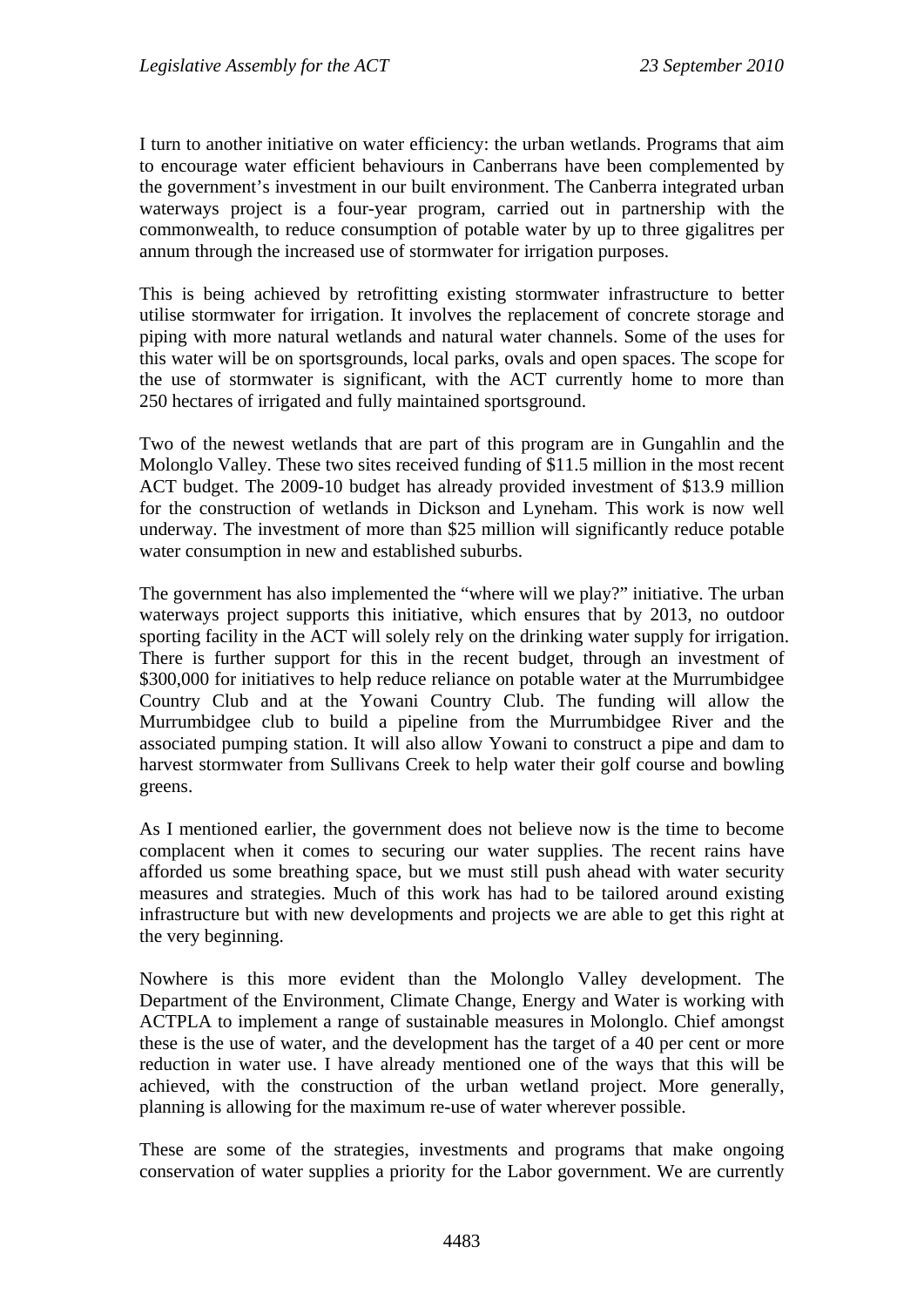experiencing a welcome boost in dam levels and rainfall, but that does not make this work any less of a priority. Over the past decade, Canberrans have led the way in adapting to a dry climate, and one good year does not mean that these behaviours should be forgotten. Some things just make sense. I thank Ms Hunter for bringing this matter of public importance to the attention of the Assembly today.

**MR RATTENBURY** (4.22): I think that in the ACT, in light of the recent dry period that we have experienced, we have built a culture of being water aware. I think that is a healthy place for a community such as ours to be in. I certainly experience this regularly in the conversations I have with people and in the emails that I receive. I think the Canberra community is extremely water aware. It is something that they realise is very fundamental to the future of this city.

I think people understand that we are facing the long-term challenges of living in a city that is likely to face future water stress. We cannot necessarily measure the benefits of that without understanding exactly how much has been invested in getting the community to this place. But we do not want to lose that appreciation both of water saving and water efficiency. We cannot afford to get complacent, even if we are now going through a period where, fortunately, our dams are filling to well above the dramatically low levels we have seen in the last couple of years.

In that context, I would like to talk about the bigger picture. I think the intent behind Ms Hunter's MPI today is really to say: we are in a period of some relief, but what is the longer term, big picture perspective, for the ACT? It seems to me that that has a lot to do with the cost of demand management versus the cost of major water infrastructure. If we are going to invest in these large-scale projects that will add significant cost to water consumers' bills—as certainly the Cotter Dam and the other projects that are currently underway, or are planned, are going to—then we must first and foremost also ensure that we are doing absolutely everything we can to improve urban water efficiency right across Canberra.

It is well documented that it is cheaper to save water that we already have than to build large-scale infrastructure to get more water—aside from the fact that, obviously, if the water is not falling out of the sky, no matter how much infrastructure you build, it is never going to be any good. However, as I said earlier, we do have these large infrastructure projects under development. That brings us on to this sense of water pricing.

Ms Hunter talked earlier about the fact that different people put different value on water and want to use water for different things. I was struck by Mrs Dunne taking a pot shot at Ms Hunter on this. It was interesting; I think it is the only way that she knows how to do these things. She just could not help herself. Ms Hunter talked about a range of possible things that people value water for. She talked about vegetable gardens, she talked about people wanting to wash their cars and their windows and a whole range of matters. She talked about the Greens' support for acknowledging that the lawns at Kingston—or the Kingston green—were something that we felt should have been retained, because it was such a valuable community asset. Poor old Mrs Dunne could not help herself: she had to take some pot shot about Ms Hunter not wanting Canberrans to have lawns. It is clear that the Liberal Party is now the champion of lawns in Canberra. It was simply a bizarre intervention.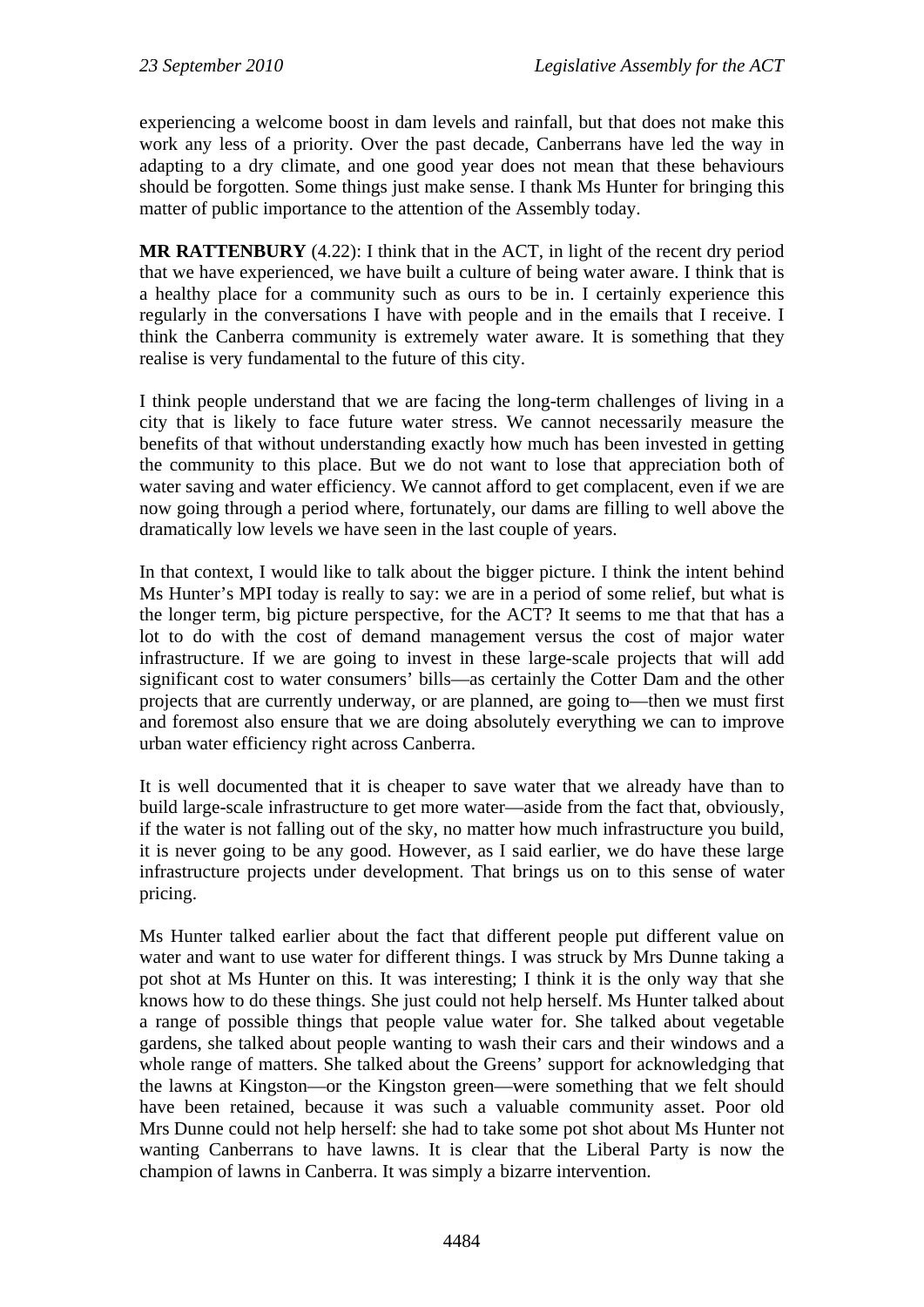But the important point is that different people do put different value on water and want to use it for different things. Now, of course, theory dictates that one way to find out how much people value water is to price it and to see what they are prepared to pay—to essentially operate a free market around water. When it is less available, it will become more expensive; when it is freely available, of course, the price will drop. That is the classic market model. I know that, when the restrictions were lifted earlier this month, there were some who said that water restrictions should be completely removed. Maybe we should move to a system where water is priced in a way that reflects its scarcity.

The Greens do not support this approach as, clearly, access to safe potable water is a human right and, as with energy prices, we do not want to disadvantage those in our community who can at least afford to pay higher prices. That said, there is also little evidence that setting a market price for water will actually change behaviours in the same way that water restrictions do. Stage 3 restrictions are designed to achieve 35 per cent efficiency savings. What price would we need to see water rise to in order to achieve those kinds of savings?

However, there may be some value in reviewing the water pricing regime. The current threshold for triggering a higher price per unit of water is 200 kilolitres per year. That is around 550 litres per day per household. Given the changes that Canberrans have made to their consumption patterns over recent years, it would be valuable to see how often that threshold is triggered. Many families would not come close to consuming that amount of water, so the current pricing strategy may not be sending any kind of signal about valuing water at all.

I touched earlier on the cost-effectiveness of efficiency measures. I think as well as establishing permanent water restrictions, as Ms Hunter touched on, there is a range of measures that we do want to put in place, because in the long term, as this city continues to grow, there is a limit to how much water we can capture and, therefore, make available. In the context of future projections of water supply and rainfall, we are going to need to be constantly conscious of our water consumption. There is a range of measures. Integration of best practice water sensitive urban design in new developments is one measure, and we have great opportunities in areas such as East Lake and Molonglo, as well as the new suburbs in Gungahlin.

The Greens believe it is not okay just to build new developments without taking this into account. Increasing the number of houses and people will continue to put pressure on our water supply, as I touched on. There are many and varied technologies available that mean new areas can be highly efficient. The houses we build today will continue to consume water over the next 40 or 50 years—well into the period when projections tell us that water security will be an issue for the ACT.

Now I know that ACTPLA's water sensitive urban design has been implemented into the territory plan, and that is certainly a step forward in terms of funding and planning, but there are new developments in other places that are being far more innovative in their grey water management. They are being far more innovative in saying, "We are going to go beyond current norms and we are really going to stretch ourselves,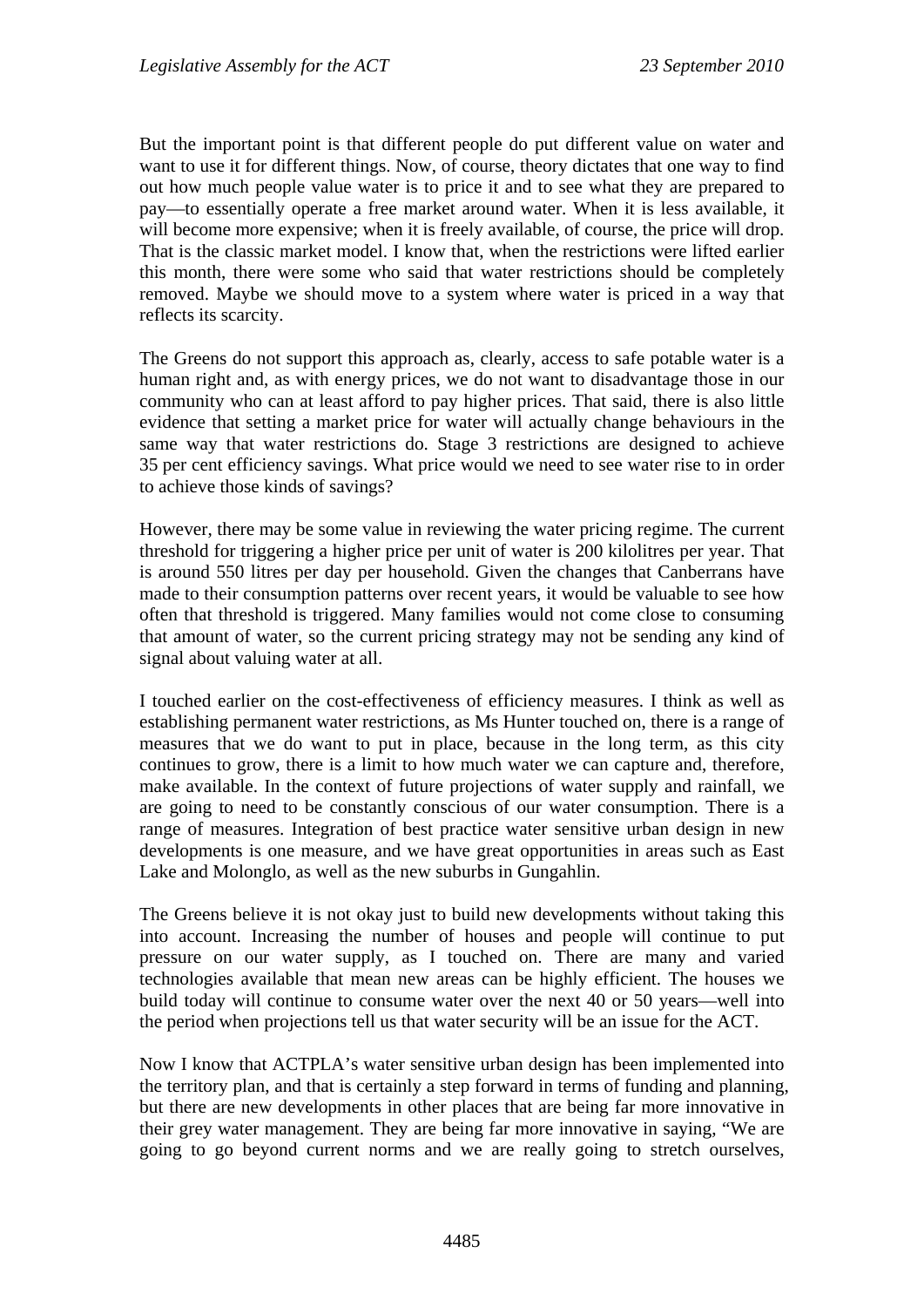because we know that over time this will really be something we will value having done today."

The Greens, of course, have been talking with the government about the provision of household level non-potable water for Molonglo, but I have to say that, apart from the trial of 200 houses in Wright that will have access to recycled stormwater, we have not really heard much about how the government are planning to address this issue. I am looking forward to seeing the government's assessment of the options to address household access to grey water.

I have been encouraged to see the development of urban ponds and the extension of the Sullivans Creek network, as well as ponds in Woden, Weston and Ginninderra. Again, I think these are good initiatives that take advantage of the water we do have currently. It is a new way of thinking about stormwater management that allows for our stormwater resource to be used to improve our urban environment, parts of which, unfortunately, have fallen victim to high-level water restrictions—our playing fields, community green space and tree streetscapes are all things that, as a community, we value, and they have all been stressed during the recent dry period.

I think it is also a step forward that the government announced earlier this year the extension of the ToiletSmart program. As the minister noted, it was creatively branded ToiletSmart Plus. It is not quite as generous as the scheme that the Greens and, for that matter, the Canberra Liberals—had in mind, but it does do one very important thing, which is to offer a free water audit to those people who have a replacement low flush toilet installed.

From that point, customers can access cheaper water fittings and pensioners can access free low-flow showerheads. I have had this conversation with the minister, and I think we need to think very creatively about how we help both households and, for that matter, industry and various businesses around town to adopt water saving measures, because some people will take the steps of their own accord, but others will simply not have the time and perhaps will not have the know-how—or just simply will not know where to start. I think there is a role for innovative government programs, and it is not simply about subsidies or handouts, but really about thinking about how we can help people move from where they currently are to where we want them to be in terms of water efficiency.

In conclusion, I would simply like to note that the water challenges for the ACT remain sobering for the foreseeable future, as indicated in the scenarios outlined by the CSIRO for rainfall and, therefore, inflows into our water catchments. I think the ACT government—including all parties in the Assembly—and the community must continue to be vigilant and committed to water efficiency measures. We need to resist some rush for profligate use of water in the good times. It is something to be conscious of, I think. If we are not, we may find ourselves having to build more and more infrastructure. As I said earlier, you can build all the infrastructure you like but if the rain is not coming it is not going to be of any use to any of us.

So the Greens will continue to ensure that government programs are innovative, effective and given the priority they deserve. We do have ideas. I think other places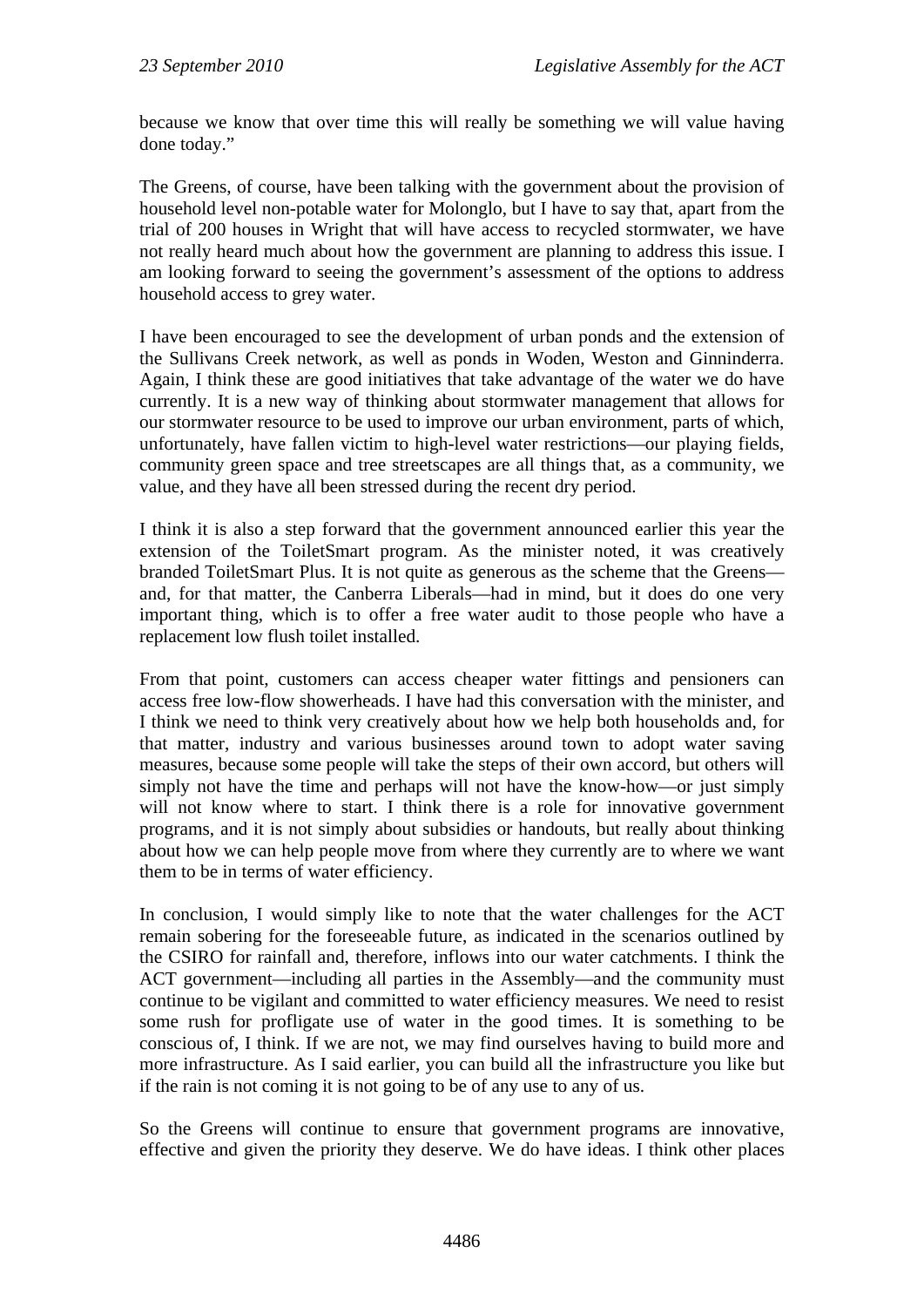are doing interesting things. We need to be constantly looking outside our borders, as well as hopefully creating ideas here that other places will also seek to copy from us in this drive to be as water efficient as we can.

**MADAM ASSISTANT SPEAKER** (Ms Le Couteur): It appears that the discussion is concluded.

# **Adjournment**

Motion (by **Mr Corbell**) proposed:

That the Assembly do now adjourn.

#### **ACT Hockey—presentations Brindabella Blues football club**

**MR DOSZPOT** (Brindabella) (4.33): In my capacity as shadow minister for sport and recreation, I have over the last couple of weeks attended a number of sporting activities. First of all, on Wednesday, 8 September, I was a guest of Hockey ACT for the 2010 Brophy and McKay medals presentation evening. The evening celebrated player, team, coach and administrative excellence and culminated with the announcement of the Brophy and McKay medal winners. The evening also celebrated the 50th anniversary of the presentation of the Brophy medal.

The major award winners were as follows: the Brophy medal went to Dan Hotchkis from Central on 56 points. The McKay medal went to Sam Ellis from Wests on 74 points. The Central trophy went to St Patrick's. The Waratah Shield went to Old Canberrans. The Sue Watt trophy went to Jeff Bingley from Central as most valuable junior umpire. The umpire of the year was Debbie Brown from the women's competition. The Keith Harding memorial trophy went to Benson Williams from United for the most valuable junior umpire. The Jim Gallagher trophy went to Richard Metcalfe as umpire of the year in the men's competition. In addition, it was great to see Heather McKay there presenting the McKay medal and Tony Luchetti presenting the Brophy medal as one of the major sponsors.

A few days later, on 11 September, I had the pleasure of spending a day with the Brindabella Blues, a very active football club in my local Calwell, Tuggeranong area. I would like to compliment the club officials: President Ken Yalg, Vice President Mark Mynott, Secretary Bev Alferink and committee members Frank Bizjak, Bobby Dawson and Peter Ambrose, just to name a few of the hundreds of volunteers who established Brindabella Blues Football Club as a significant junior and senior football club that caters to over 800 junior boys and girls and a further 300 senior men and women players.

The size of the club became quite apparent to me, as the presentations took all day to complete. From 8.30 in the morning to 3.30 in the afternoon, there was a steady stream of young players receiving their trophies for the year. My congratulations to all involved at the club—players, officials, parents and referees. It is always a pleasure to be invited to hand out the hundreds of trophies and to be able to share in the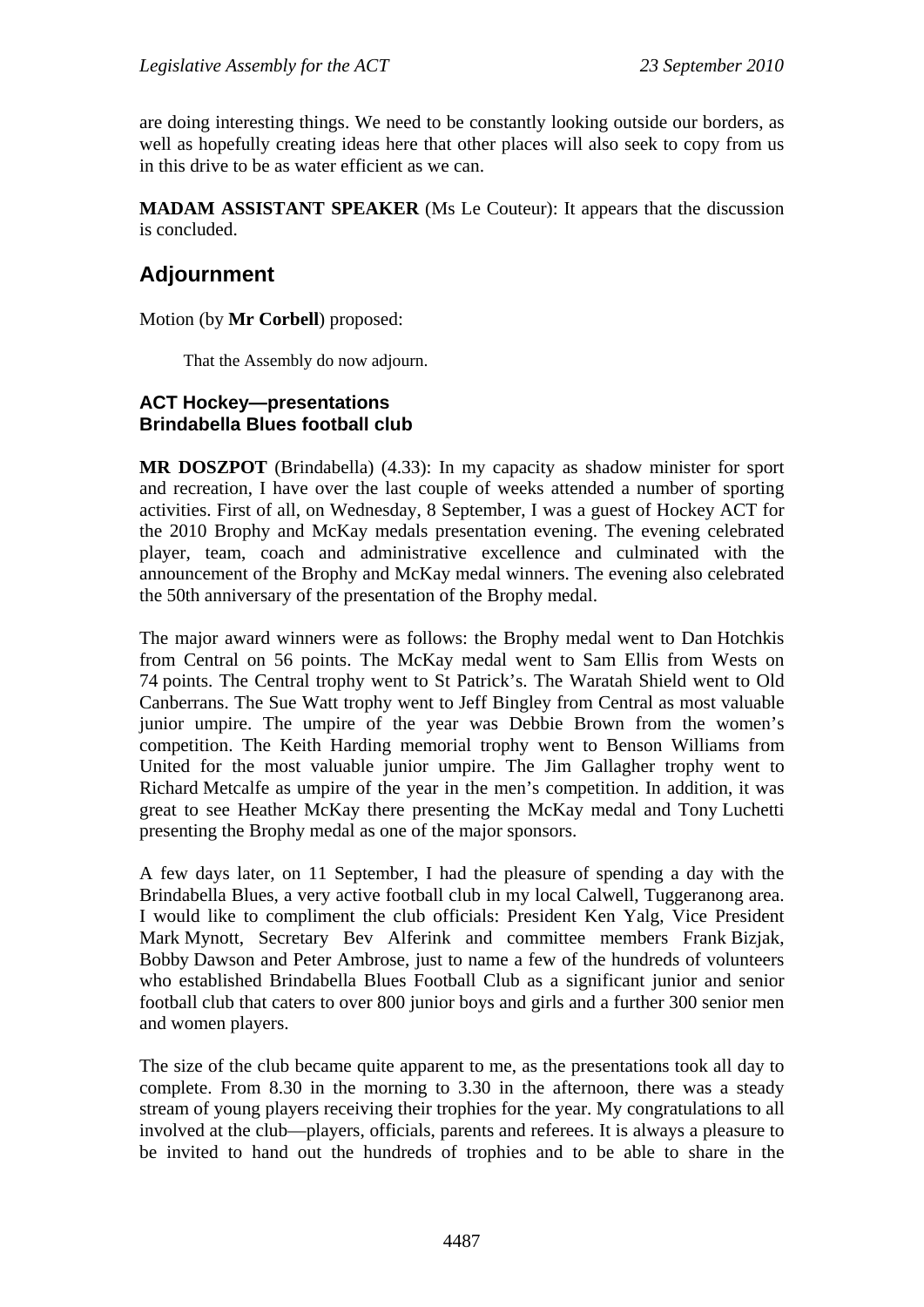enthusiasm of the day with the members of a growing club that is making a great contribution to Calwell and the nearby suburbs in Tuggeranong and its community.

### **Educational trade mission to China**

**MR BARR** (Molonglo—Minister for Education and Training, Minister for Planning, Minister for Tourism, Sport and Recreation and Minister for Gaming and Racing) (4.36): I rise briefly to report on my recent educational trade mission to China. Members will be aware that Canberra is a knowledge city. We are home to world-class public institutions, public education institutions and private training firms.

Naturally, our city's relationship with China is built on education. Foreign students bring in around \$200 million a year to our economy. Their presence supports the jobs of thousands of Canberrans and adds greatly to the cultural life of our city. China is the major source of overseas students for the ACT. This is a relationship that we want to strengthen and that was, of course, the point of the trade mission.

Whilst in China, I attended a number of events, including a trade dinner and a University of Canberra alumni event. As an aside, I also had the opportunity to witness town planning Shanghai style, visiting a handmade scale model of Shanghai that, I would have to say, had the floor space equivalent to an aircraft hangar. I think the scale model of their city was bigger than some Australian towns. It would be fair to say that the urban density within the city of Shanghai, with the function of a rapidly globalising giant economy, trying to meet its global obligations on greenhouse emissions, is something to behold.

Whilst in China, it was also my great pleasure to meet with a number of people vital to our ongoing trade relationship, including the deputy director-general of the Shanghai education commission, Mr Linjun Xiu, the China executive leadership academy program, the deputy director-general of the Shanghai sport bureau, Mr Chen Yiping, and Mr Tom Conner, the Consul General in Shanghai.

The highlight of the mission was undoubtedly the educational export dinner held at the Australian pavilion at the Shanghai World Expo. The ACT government is a silver partner of the Australian pavilion. The trade mission was supported by great Canberra institutions with a range of great initiatives.

At that dinner, I was privileged to be able to announce a number of these. The Australian National University School of Engineering and Computer Science in conjunction with National ITC Australia have established a program to bring six Chinese scholars to Canberra between November 2011 and February 2012. The ANU College of Business and Economics has also developed a scholarship for the ANU/Tshinghua master of management program, which will enable Chinese students to travel to Australia for the program between November next year and February 2012. UC has established a chapter of its alumni specifically for the East China University of Science and Technology MBA graduates. This marks the 10-year anniversary of the signing of a new long-term agreement with ECUST and the University of Canberra.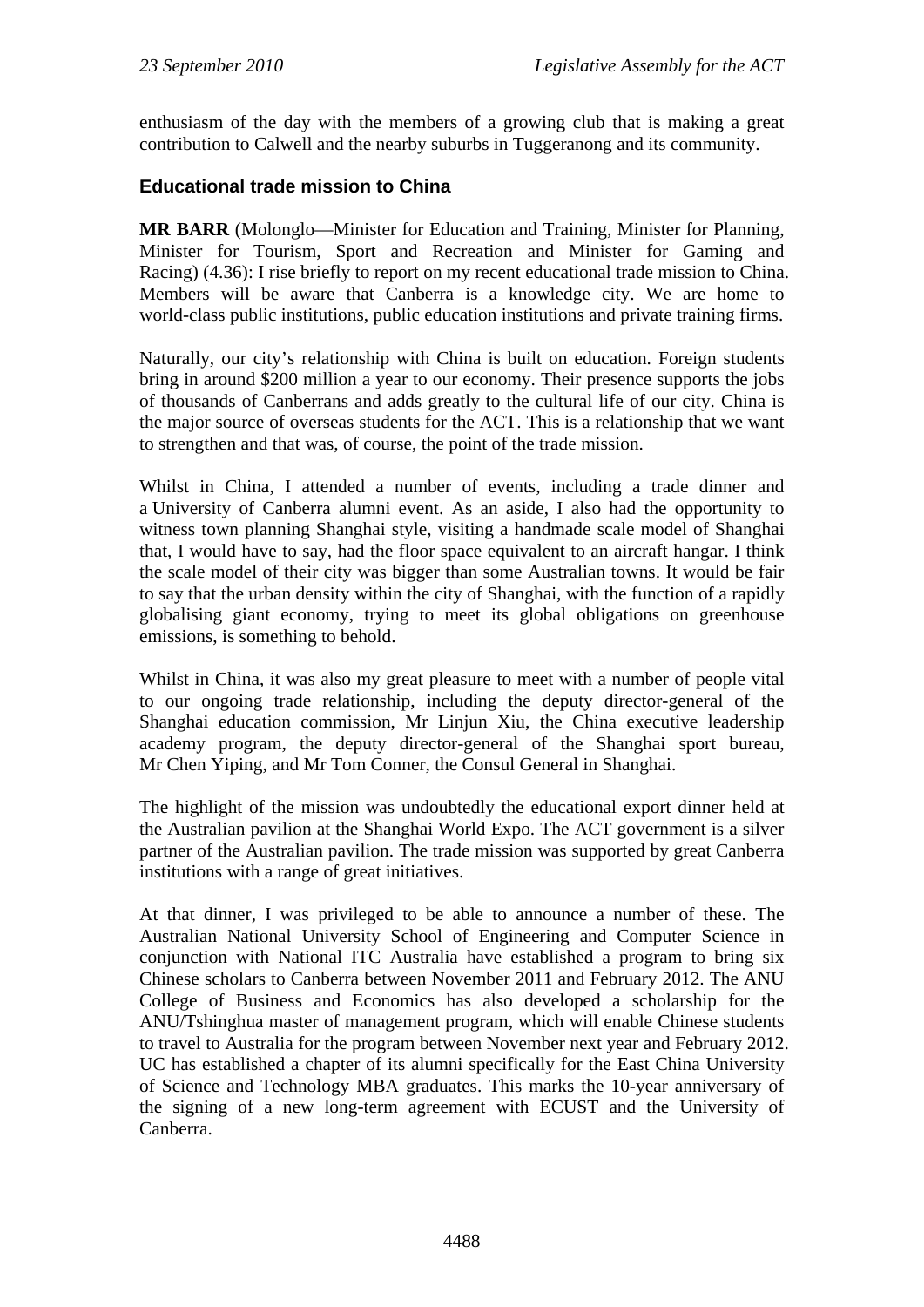Finally, the ACT's executive leadership and training organisation, Yellow Edge, in partnership with the China executive leadership academy at Pudong, or CELAP, have established a scholarship. It allows three Canberra business people to participate in a five-day program with CELAP participants as part of the global leadership practices program.

I would like to take this opportunity to congratulate Emma Walter, Sam Prince and in particular Mark Whybrow from the ACT Department of Education and Training, who each received placements under this program. I would also like to congratulate the University of Canberra, the ANU, the Canberra Institute of Technology, Yellow Edge and the Department of Education and Training on their participation in the trade mission. I also acknowledge the involvement of the Academy of Interactive Entertainment and thank all of them for their commitment to building stronger trade links with the People's Republic of China.

### **International affairs—Sri Lanka**

**MS BRESNAN** (Brindabella) (4.40): I have spoken in this place before about the situation of the Tamils in Sri Lanka and overseas and I did think it was worth noting that on 22 June this year the UN Secretary-General announced the formation of a three-member panel to advise on whether any crimes were committed in Sri Lanka during the final months of its war against Tamil Tiger rebels. The panel will advise the UN Secretary-General on the issue of accountability with regard to any alleged violations of international human rights and humanitarian law during the final stages of the conflict in Sri Lanka.

Peggy Hicks of the New York-based Human Rights Watch group said that the panel was necessary since "the Sri Lankan government is unwilling to seriously investigate war-time human rights abuses". She added that she hoped the panel would produce a roadmap of international investigation. She also urged the UN that, because of the delays already in terms of any action on what is happening in Sri Lanka and in terms of any action looking into the human rights abuses that have happened there, it is important that there be no further delays and that the panel be assisted in their investigations.

I did also want to refer to a group which has been formed, the Global Tamil Forum. They held their inaugural conference on Wednesday, 24 February this year. It was attended by the then Foreign Secretary of State, the Rt Hon David Miliband MP. He was joined by the then shadow foreign secretary, the Rt Hon William Hague MP, along with many other national and international parliamentarians, civil leaders and academics in a show of support for the Tamil diaspora congregation.

The Global Tamil Forum has a membership of Tamil groups from across the world, including Australia, and they will be working to promote and further the interests of Tamil diaspora and the situation of the Tamil people in Sri Lanka.

## **Belconnen Community Council**

**MR COE** (Ginninderra) (4.42): I rise this afternoon to give a plug to the Belconnen Community Council and the great work done by all the community councils across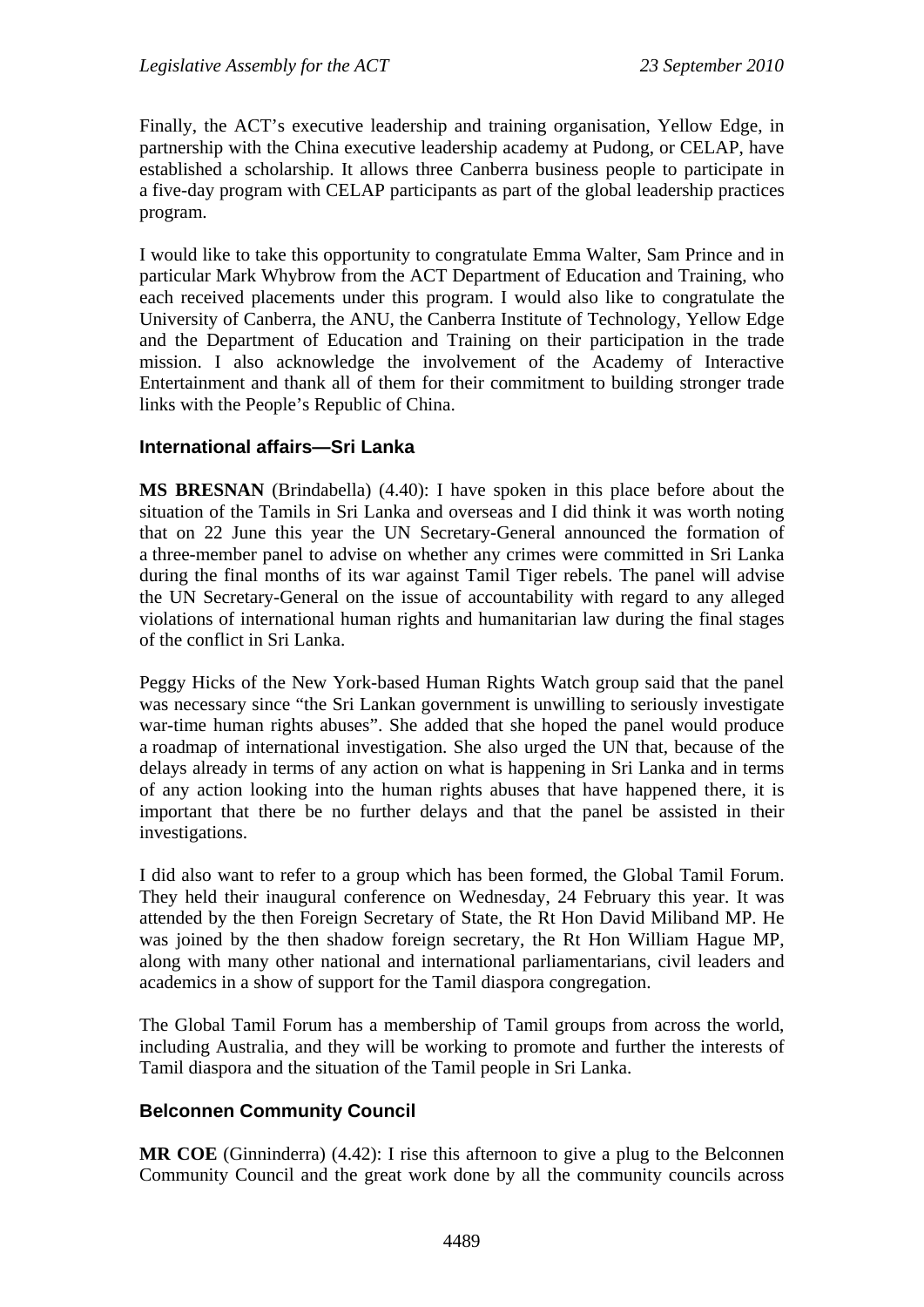Canberra but in particular the Belconnen one. Being involved in these community councils is, by and large, a thankless task, charged with quite a broad scope, I think. The mandate of these councils is not overly clearly defined, yet I think they do have a great record of contributing and adding value to debates in and around Canberra, especially on planning issues but not exclusively.

In particular, I would like to commend those on the Belconnen Community Council committee and the office bearers. I thank those on the committee: Brian Rhynehart, Charlie Thompson, Charles Thomas, Damien Haas, Dineth Ekanayake, Graeme Evans, Michael Neilsen, Shiela Keunen, Shirley Gourgaud, and Matthew Watts. Of those committee members, I particularly thank the office bearers: President Shirley Gourgaud, Vice-President Damien Haas, Secretary Mathew Watts and Treasurer Michael Neilsen.

All these community councils meet monthly and the numbers that turn up vary greatly, depending on the issue and whatever else is happening in town on that particular day. I do commend their determination, their conviction and their consistency in continuing to add to the debate, as volunteers with very limited resources. I think they do a superb job and I look forward to the Belconnen Community Council's AGM, which I believe is next month, October. I commend the Gungahlin Community Council which also covers part of the electorate of Ginninderra.

Question resolved in the affirmative.

**The Assembly adjourned at 4.44 pm until Tuesday, 19 October 2010, at 10 am.**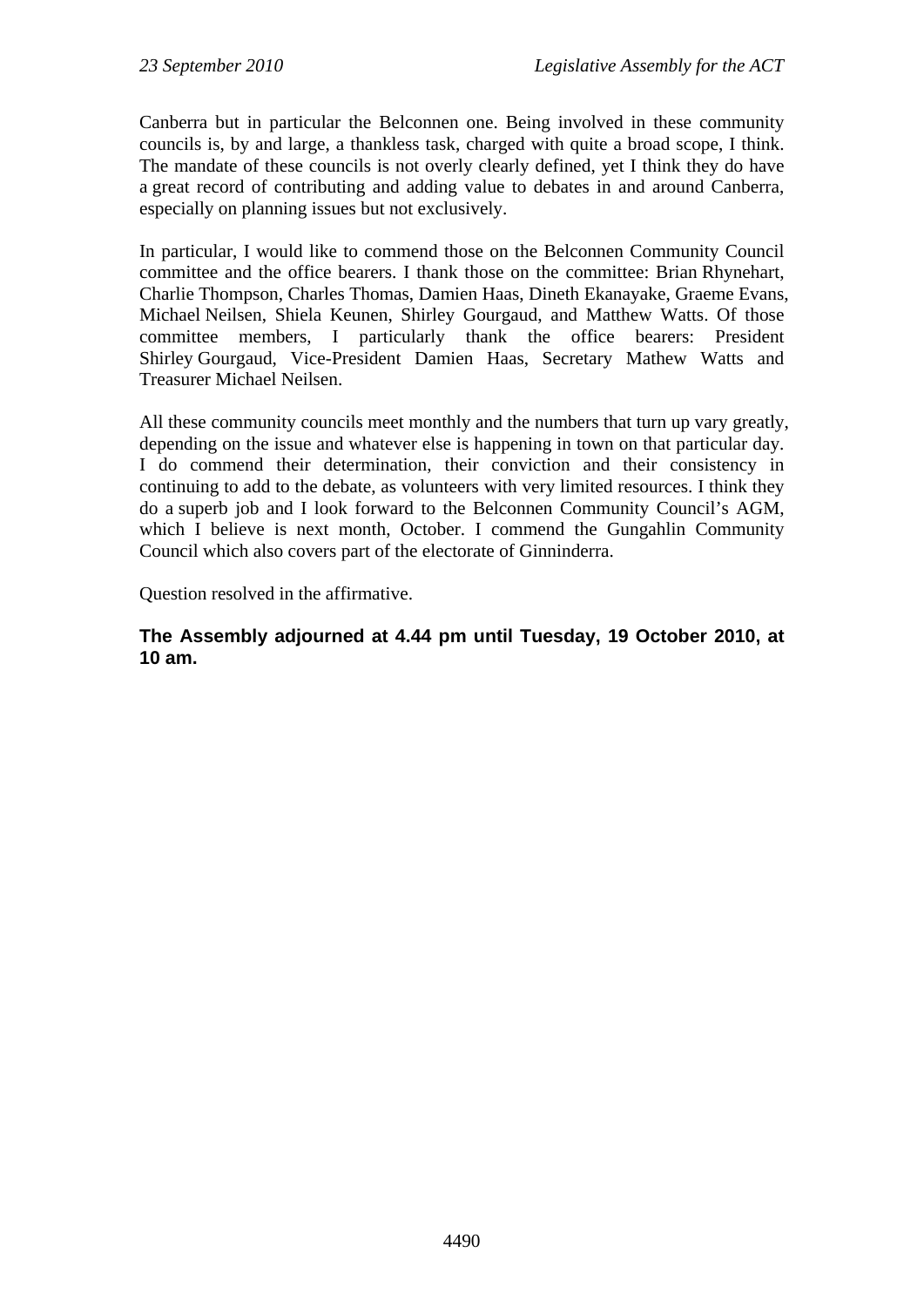# **Schedule of amendments**

# **Schedule 1**

# **Justice and Community Safety Legislation Amendment Bill 2010 (No 3)**

Amendment moved by Mrs Dunne

**1 Schedule 3, Part 3.2 Amendment 3.2 Proposed new section 68C (2) and (3) Page 25, line 18—** 

*Omit* proposed new section 68C (2) and (3)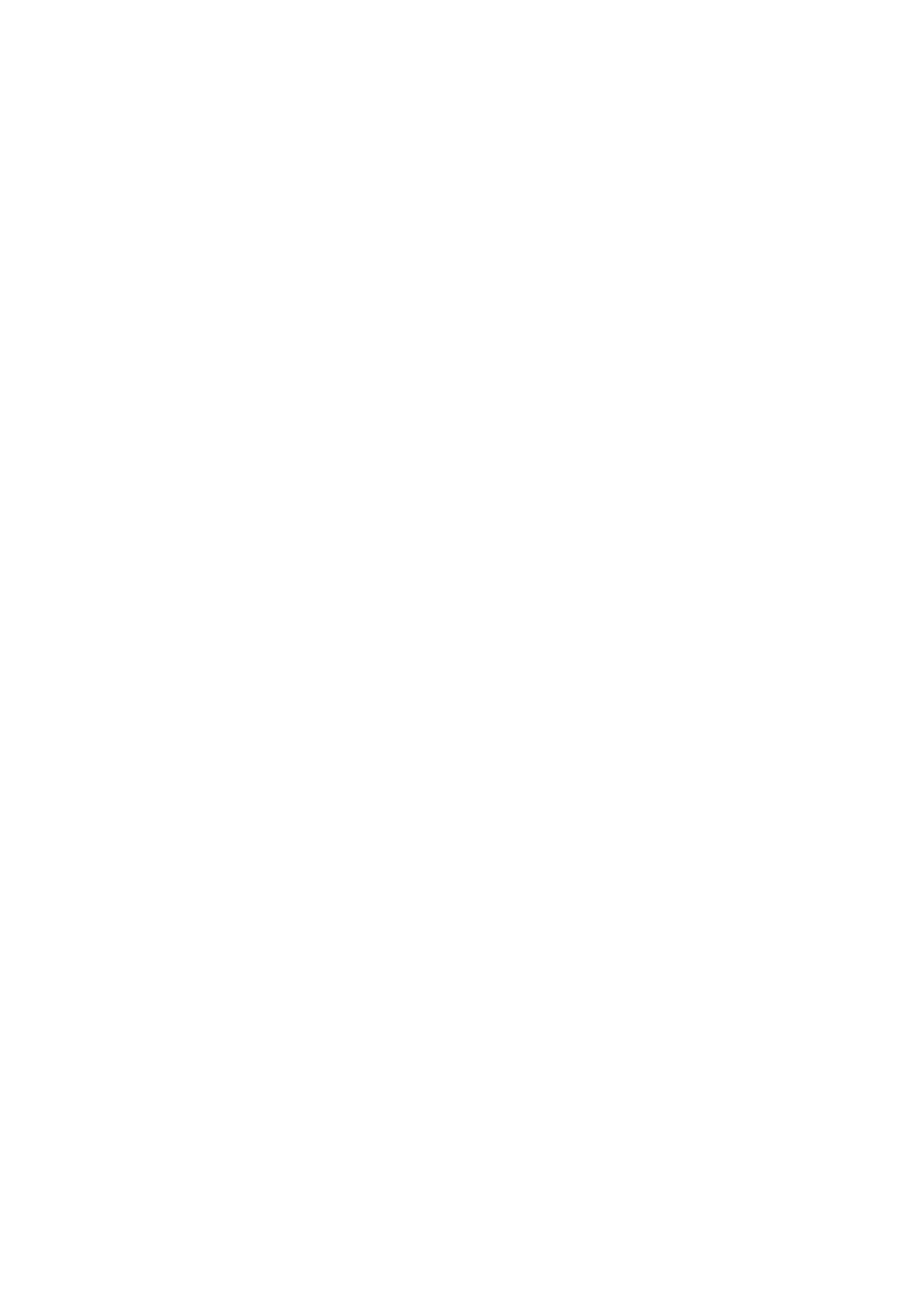# **Answers to questions**

# **Actew Corporation Ltd (Question No 973)**

**Mrs Dunne** asked the Treasurer, upon notice, on 4 May 2010:

- (1) On what date did the Minister receive the board papers for the meeting of the ACTEW Corporation Board held on 13 May 2009.
- (2) What documents were included in those papers.
- (3) When did the Minister read those papers.
- (4) Did the Minister consider that she required a briefing on any particular matters in those papers prior to the board meeting; if not, why not; if so, (a) when did the Minister take the briefing, (b) what matters was the Minister briefed on and (c) what feedback or matters of guidance/instruction did the Minister provide in response to that briefing.

**Ms Gallagher**: The answer to the member's question is as follows:

- (1) The board papers for the meeting of the ACTEW Corporation Board held on 13 May 2009 were received on 11 May 2009.
- (2) The documents included monthly financial and compliance reports, business performance reports, reports on progress of the Water Security Major Projects and other general business papers.
- (3) I have not kept a record of the date of when I read the board papers.
- (4) I did not seek a briefing on any particular matters in the Board papers prior to the Board meeting as it is standard practice for ACTEW's Managing Director to brief me in a letter after each meeting.

# **Education—funding (Question No 1033)**

**Mr Doszpot** asked the Minister for Education and Training, upon notice, on 17 August 2010:

- (1) How is value for money defined and implemented in decisions to fund projects receiving the Building the Education Revolution (BER) funding.
- (2) What processes are in place to ensure value for money from conception to completion of projects.
- (3) Are there best-practice guidelines being used; if so, what are they.
- (4) What financial management and accountability systems are in place to ensure value for money.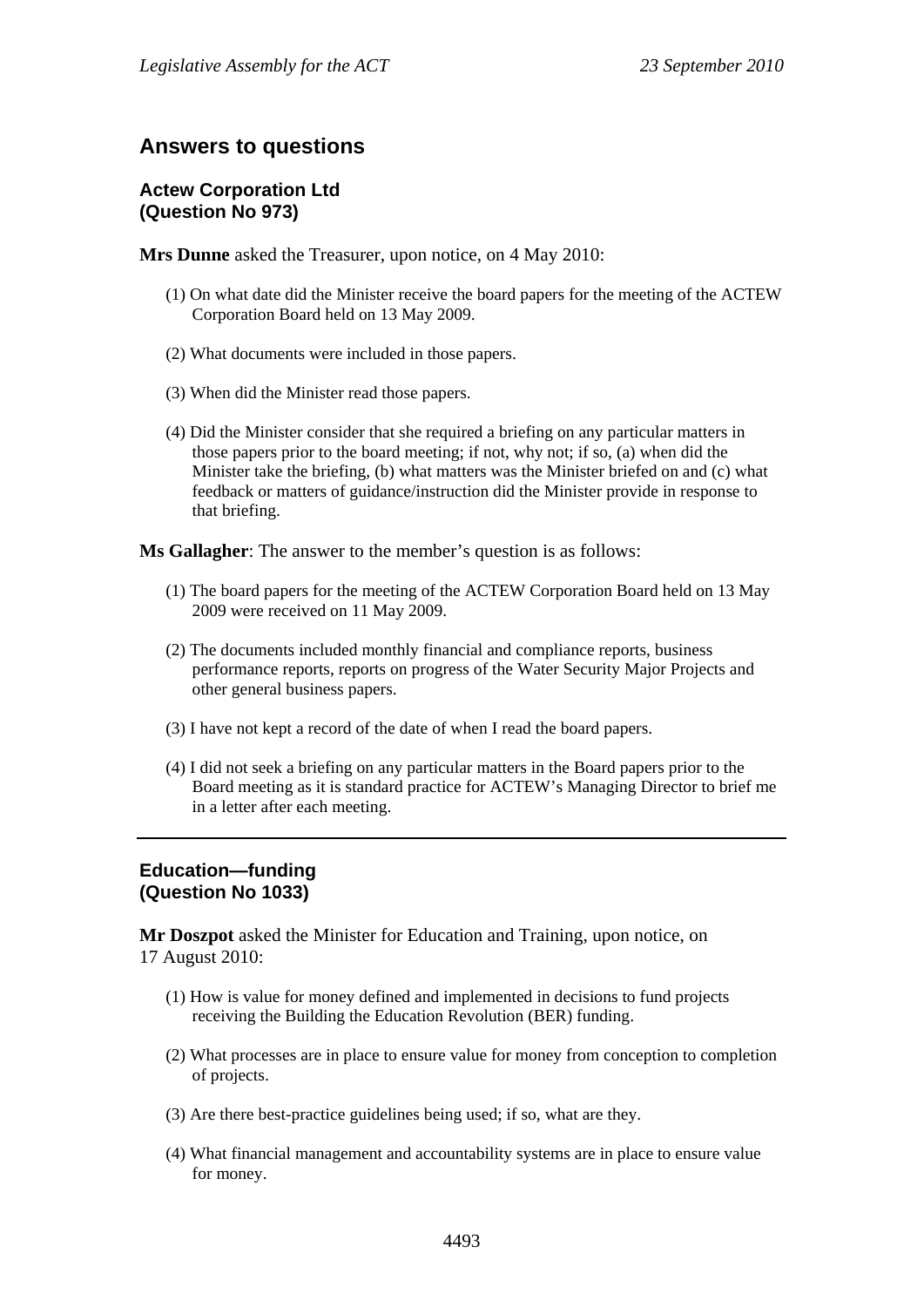- (5) How many projects have not been completed on time and can the Minister provide a list of these projects, including (a) project description, (b) BER funding element, (c) cost and (d) reason for delay.
- (6) How many projects have had to be rolled back and/or reworked and can the Minister provide a list of all relevant projects and description of reason for project rollback and rework.

**Mr Barr**: The answer to the member's question is as follows:

1) In line with the ACT procurement guidelines, a market-tested pricing process was used to select construction managers to deliver the *Building the Education Revolution* (BER) projects. Trades packages for sub-contract work also followed the ACT procurement guidelines with both the construction managers and ACT Procurement Solutions assessing and approving sub-contracts.

In addition to the assessment of costs, projects were also assessed on the basis of achieving quality outcomes for each ACT public school. This included consultation with school communities on the project preferences and project designs that met the needs of each school as well as regular site inspections to monitor project progress.

2) The ACT Government procurement guidelines are designed to ensure value for money at all stages of a project.

The Building the Education Revolution Implementation Taskforce presented its Interim Report on 6 August 2010 (Orgill Report). This addressed the processes employed by jurisdictions, including the ACT, and the value for money outcomes for selected schools. The report noted that the ACT did not de-scope work as a cost control measure and that the ACT Government chose to fund any extra costs to achieve the original scope.

The Orgill Report can be accessed at http://www.deewr.gov.au/Department/Documents/BERIT\_Interim\_Report\_06082010.pdf

- 3) Yes, the ACT Government procurement guidelines.
- 4) Financial management for capital works projects, including the BER projects, is managed by the ACT Government's procurement agency, ACT Procurement Solutions.

The Department of Education and Training also developed an in-house cost reporting system to record the approved funding allocations for each project and to monitor project payments.

- 5) All National School Pride projects were completed by the dates approved by the Australian Government. One *Primary School for the 21st Century* project, at The Woden School, was completed nine days after the approved completion date. This project, which was required to be completed by 31 May 2010, was completed on 9 June 2010.
	- a) Construction of three new classrooms with student toilet facilities and storage space.
	- b) The approved project funding from the Australian Government was \$850 000 with a further \$177 740 approved, comprised of \$164 300 reallocated from savings on other BER projects and \$13 440 in ACT Government funds.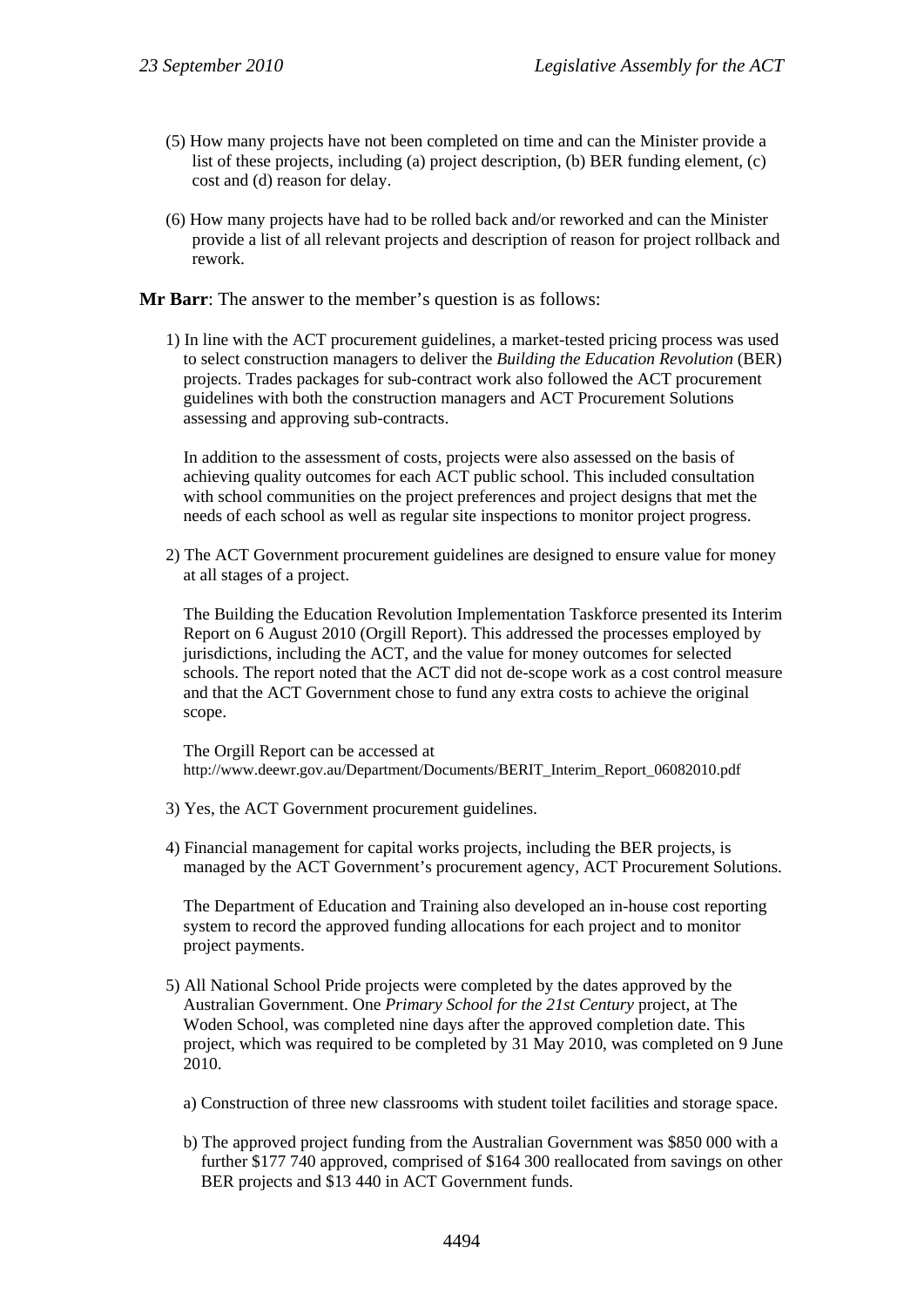c) \$1 027 740.

- d) The initial timeframe set by the Australian Government for the completion of construction works was tight and a minor delay was experienced in the connection of the mains power by *ActewAGL* to the new building. A request to extend the approved completion date to 9 June 2010 was submitted to and approved by the Australian Government.
- 6) No ACT public school BER project has been de-scoped.

#### **Education—funding (Question No 1035)**

**Mr Doszpot** asked the Minister for Education and Training, upon notice, on 17 August 2010:

- (1) Will the Minister provide a list of all Building the Education Revolution (BER) projects categorised according to the funding elements of the program, Primary Schools for the 21st Century, National School Pride Program and Science and Language Centres for 21st Century Secondary Schools.
- (2) In relation to the Minister's comment during Estimates to refer to the Department of Education and Training's (DETs) BER webpage, for the projects included in part (1), can the Minister provide details of the costs for (a) project management, (b) design, (c) materials and supplies, (d) labour, (e) ongoing depreciation and maintenance and (f) per square metre, which are currently not listed on DETs BER webpage.

**Mr Barr**: The answer to the member's question is as follows:

- 1) Details of the 68 Primary Schools for the 21st Century (P21) projects and 84 National School Pride projects for ACT public schools are on the Department of Education, Employment and Workplace Relations *Building the Education Revolution* website at http://buildingtheeducationrevolution.gov.au.
- 2) In its Interim Report released on 6 August 2010, the Building the Education Revolution Implementation Taskforce recommended that each education authority publish school specific project cost data related to the BER P21 projects in a nationally common structure with consistent definitions. The ACT Government supports this recommendation. Together with other jurisdictions, the ACT Government is working with the Taskforce to finalise the structure and definitions for project cost data, so that costing data can be published in a consistent manner.

# **Canberra Institute of Technology—staff (Question No 1037)**

**Ms Bresnan** asked the Minister for Education and Training, upon notice, on 17 August 2010: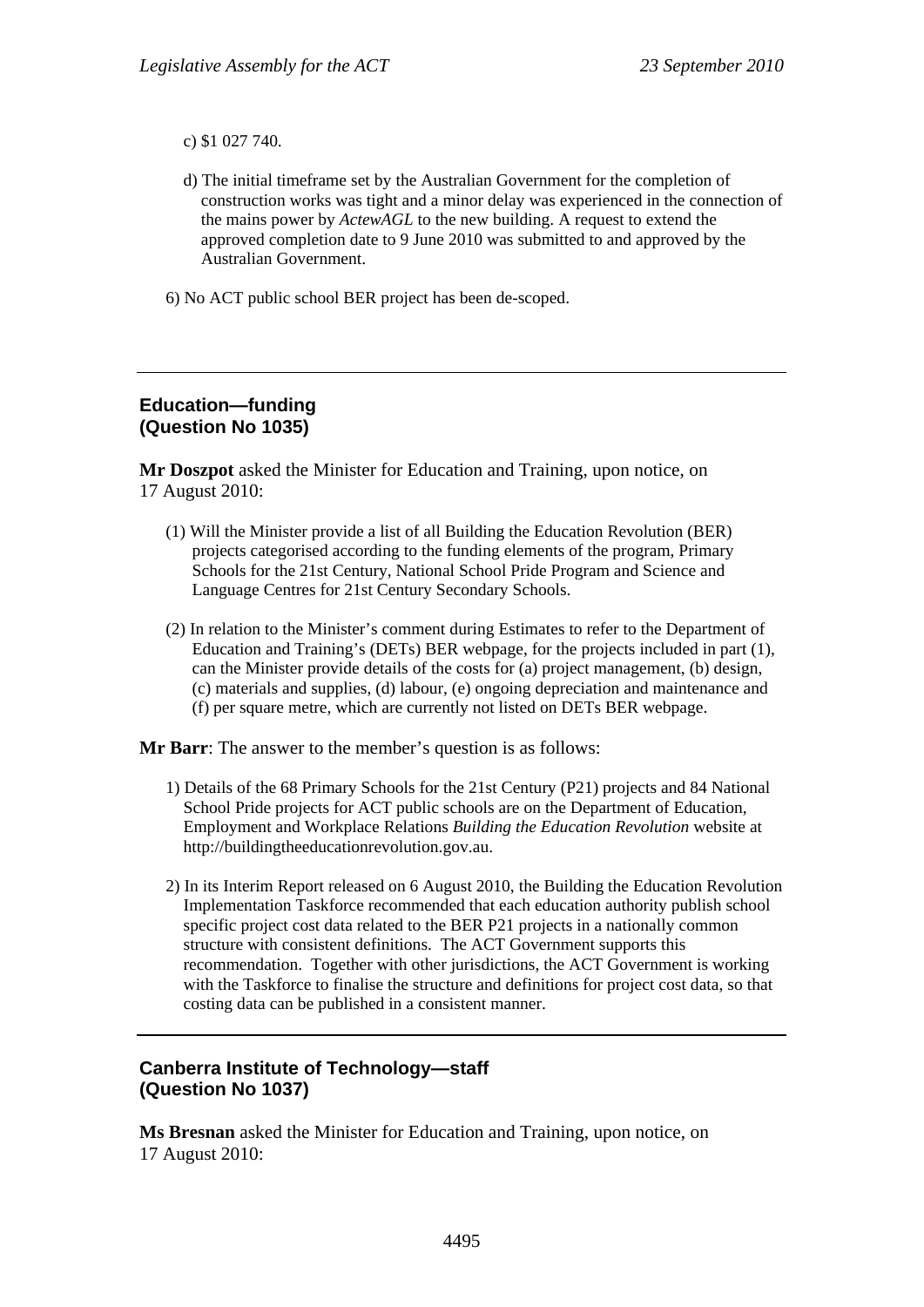- (1) How many (a) permanent, (b) temporary contract and (c) casual, (i) teaching and (ii) non teaching staff were employed by the Canberra Institute of Technology (CIT) for (A) 2006-07, (B) 2007-08, (C) 2008-09, (D) 2009-10 and (E) 2010-11 to date.
- (2) How many positions identified as permanent were at some stage filled by temporary contract or casual staff.
- (3) Does the Government have a strategy for increasing the level of permanent employment at CIT.

**Mr Barr**: The answer to the member's question is as follows:

- (1) The CIT operates on a calendar year financial basis (January to December). For 2006-07, 2007-08, 2009-10 I would refer you to CIT's Annual Reports.
- (2) The *Canberra Institute of Technology Act 1987* directs that CIT staff are employed under the *Public Sector Management Act 1994* (PSMA). This is the same Act that most ACT government agencies are staffed under.

As with all ACT public service Agencies, the *Public Sector Management Act 1994* provides that the CIT Chief Executive may approve the creation of an office in CIT with an approved classification (i.e. ASO 4). Each office is designated with a position number in order for them to be differentiated from each other. The term "office" is what might generally be referred to as a position.

A created office or "position" is not classified as permanent or temporary in nature.

However, staff employed in these offices or positions are employed in either a permanent or temporary capacity dependant on the business needs of the CIT. Naturally, these business needs change over time and so while on one occasion an office may be filled temporarily, on another occasion a decision may be made to fill the role permanently.

When casual staff are employed they are not held against an office.

(3) The Canberra Institute of Technology has an Enterprise Agreement covering teaching staff and a Collective Agreement covering general staff. Both Agreements provide an acknowledgement that the parties are committed to promoting permanent employment and job security for employees within the Institute.

To that end the Agreements stipulate that CIT will endeavour to minimise the use of temporary and casual employment, including limiting the use of these employment types to circumstances where there is no permanent officer available with the requisite skills or if the work is urgent or specialised and it is not practical to utilise the services of a permanent officer. Also included is a provision which stipulates when casual employment can be used.

Both agreements provide for the monitoring of vacant "positions" with reporting to and consultation with relevant unions on the filling of these "positions" on a permanent basis. In addition, the Agreements provide a mechanism for temporary staff to be made permanent without a further merit process where certain criteria are met. A significant number of staff over the years have gained permanency in this way.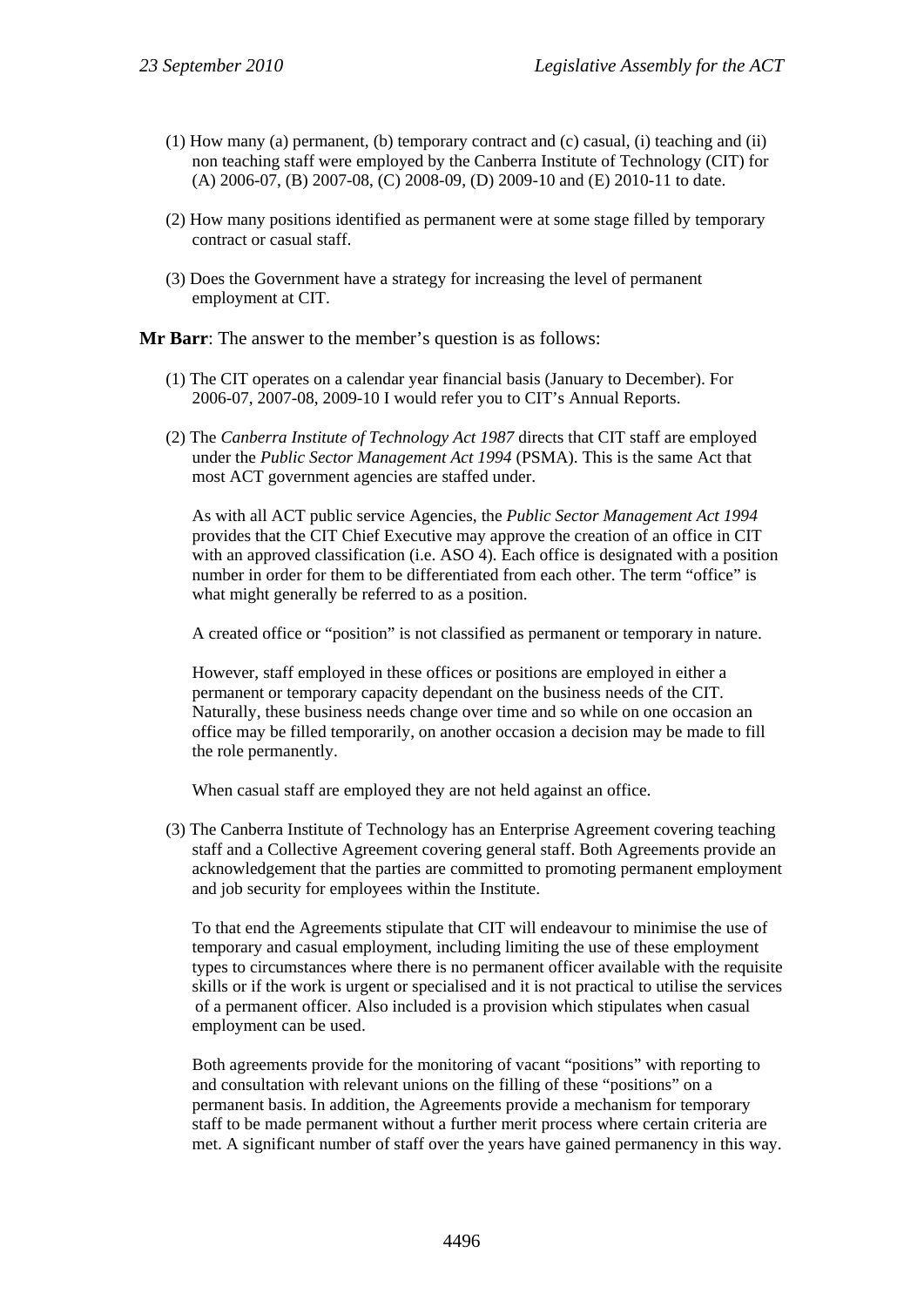CIT management regularly monitor the use of all forms of employment to ensure that the business needs of the organisation and its commitments under the Agreements are being met.

#### **Education—Indigenous students (Question No 1038)**

**Ms Hunter** asked the Minister for Education and Training, upon notice, on 17 August 2010:

- (1) Can the Minister provide the number of Aboriginal and Torres Strait Islander students in ACT schools that were suspended for (a) one day, (b) two to five days, (c) five to 15 days and (d) 15 days or longer for the period 1 January to 31 March in (i) 2009 and (ii) 2010.
- (2) How many of the Aboriginal and Torres Strait Islander students suspended and or their parents/carers were engaged with the Suspension Support Team pilot in 2010.
- (3) What support was given to those Aboriginal and Torres Strait Islander students who were not referred to the Suspension Support Team Pilot in 2010.

**Mr Barr**: The answer to the member's question is as follows:

- 1. The number of Aboriginal and Torres Strait Islander students in ACT schools suspended is as follows:
	- a) One day: Term 1 2009 23 students. Term 1 2010 33 students.
	- b) Two to five days: Term 1 2009 41 students. Term 1 2010 50 students.
	- c) Five to 15 days: Term 1 2009 6 students. Term 1 2010 8 students. No Aboriginal or Torres Strait Islander students were suspended for longer than five days in either Term 1 2009 or Term 1 2010.
	- d) No Aboriginal or Torres Strait Islander students were suspended for 15 days or longer in either term 1 2009 or term 1 2010.
- 2. One suspended Aboriginal and Torres Strait Islander student and their parents/carers were engaged with the Suspension Support Team pilot in 2010.
- 3. Aboriginal and Torres Strait Islander students who were not referred to the Suspension Support Team Pilot in 2010 received support which involved developing a plan in the suspension re-entry meeting to support the student engage in schooling. The plan is based on individual student need and can include referral to counselling, identifying a staff mentor, development of an individual learning plan to address learning difficulties, restructuring a student's learning program, a behaviour monitoring contract, referral to a community agency e.g. respite care, and referral to a small group to work on social skills or anger management.

Additional support may be available in high schools and feeder primary schools through an Indigenous Education Officers. Eight Indigenous Education Officers are based in high schools across the ACT, including Canberra High School, Gold Creek School, Lyneham High School, Telopea Park School, Stromlo High School, Melrose High School, Wanniassa School and Calwell High School.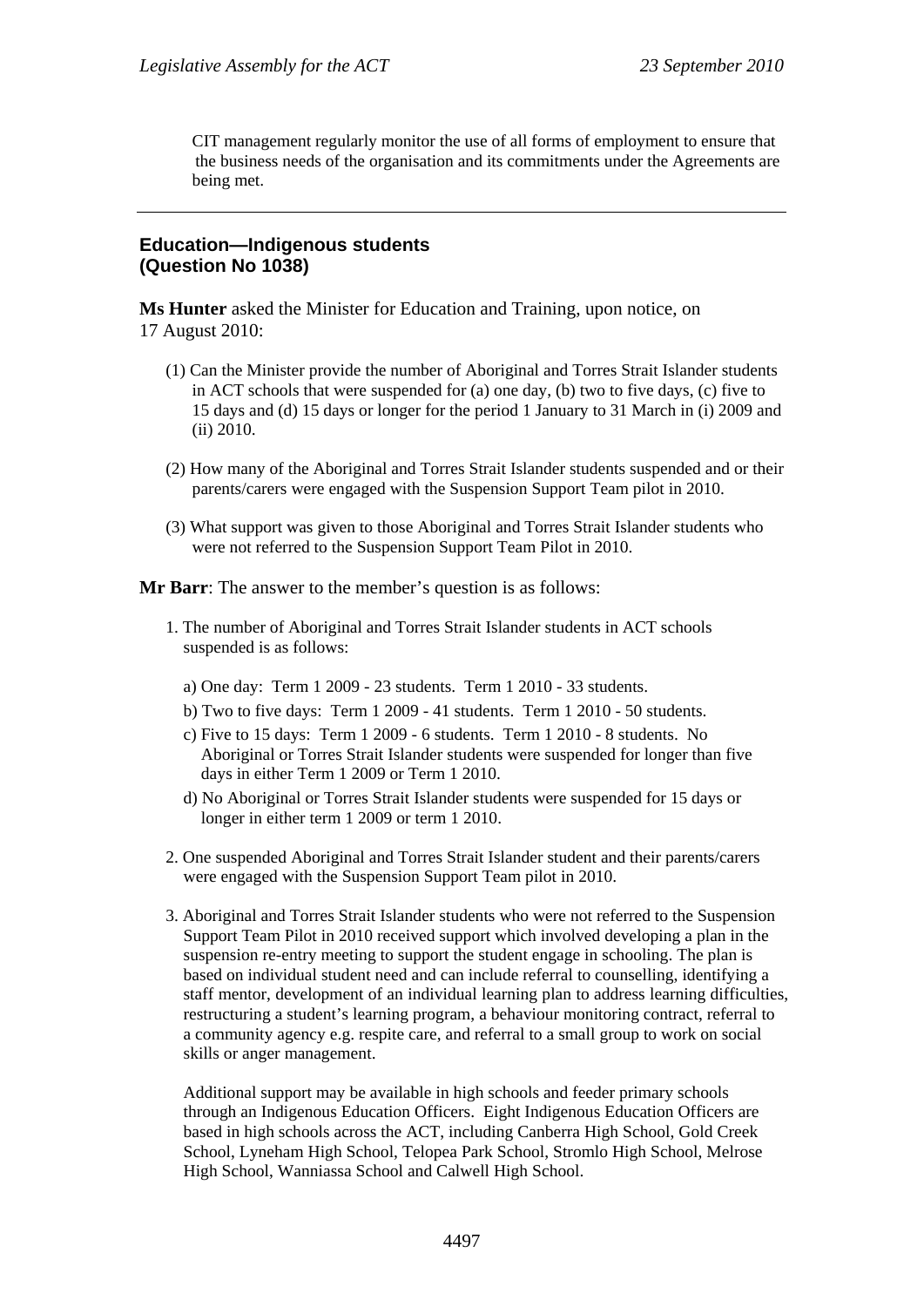The role of these officers includes supporting schools to engage with and support Aboriginal and Torres Strait Islander students, families and communities across the ACT. Indigenous Education Officers may be asked to support the school in liaising with the family and student during all stages of the suspension process or support the school to develop strategies and relationships between the student and school that will assist and engage with the student on their return. Indigenous Education Officers have also been invited to be part of the re-entry process and in particular liaise and develop relationships with the family and student to support ongoing success at school.

The Aboriginal and Torres Strait Islander Education Matters Strategic Plan 2010-2012 outlines the priorities and actions for Aboriginal and Torres Strait Islander education in ACT public schools. One of the performance measures included in the Strategic Plan is a decreased rate of student suspensions. A copy of the Plan is included with this response.

# **Bicycles—helmets (Question No 1039)**

**Ms Le Couteur** asked the Minister for Transport, upon notice, on 19 August 2010:

- (1) When were bicycle helmet laws introduced in the ACT.
- (2) Can the Minister provide statistics of the number of people riding bicycles in the ACT from the period of two years before bicycle helmet laws were introduced until 2010.
- (3) Can the Minister provide any data on how the introduction of helmet laws impacted on the number of people riding bicycles.
- (4) Can the Minister provide data for the period of two years before helmet laws were introduced until 2010 regarding (a) the number of cyclist injuries and deaths in the ACT, (b) the type of injuries that were suffered by cyclists over the this time and whether a helmet was being worn or not, (c) whether a vehicle was involved in the accidents or not; if so, the estimate of its speed and (d) the location of the accident, for example, roadway, cycle path, on road bicycle lanes.

**Mr Stanhope**: The answer to the member's question is as follows:

- (1) 1 July 1992.
- (2) TAMS does not have statistics for the number of people riding bicycles in the ACT for the period from 1990 to 2010. However, bicycle volume surveys that have been conducted give an indication of trends in the number of cyclists in the ACT. A survey of bicycle volume on selected main roads from 2005 to 2009 showed an increase in the number of cyclists of approximately 103% and a survey of bicycle volume on selected bicycle paths from 2006 to 2008 showed an increase in the number of cyclists of approximately 100%.
- (3) A report by the ACT Department of Urban Services published in July 1993 'Bicycling in the ACT – A Survey of Bicycle Riding and Helmet Wearing in 1992' includes a survey of the number cyclists using bicycle paths for one week during the Spring of 1991 (before the helmet law was introduced) and for one week during the Spring of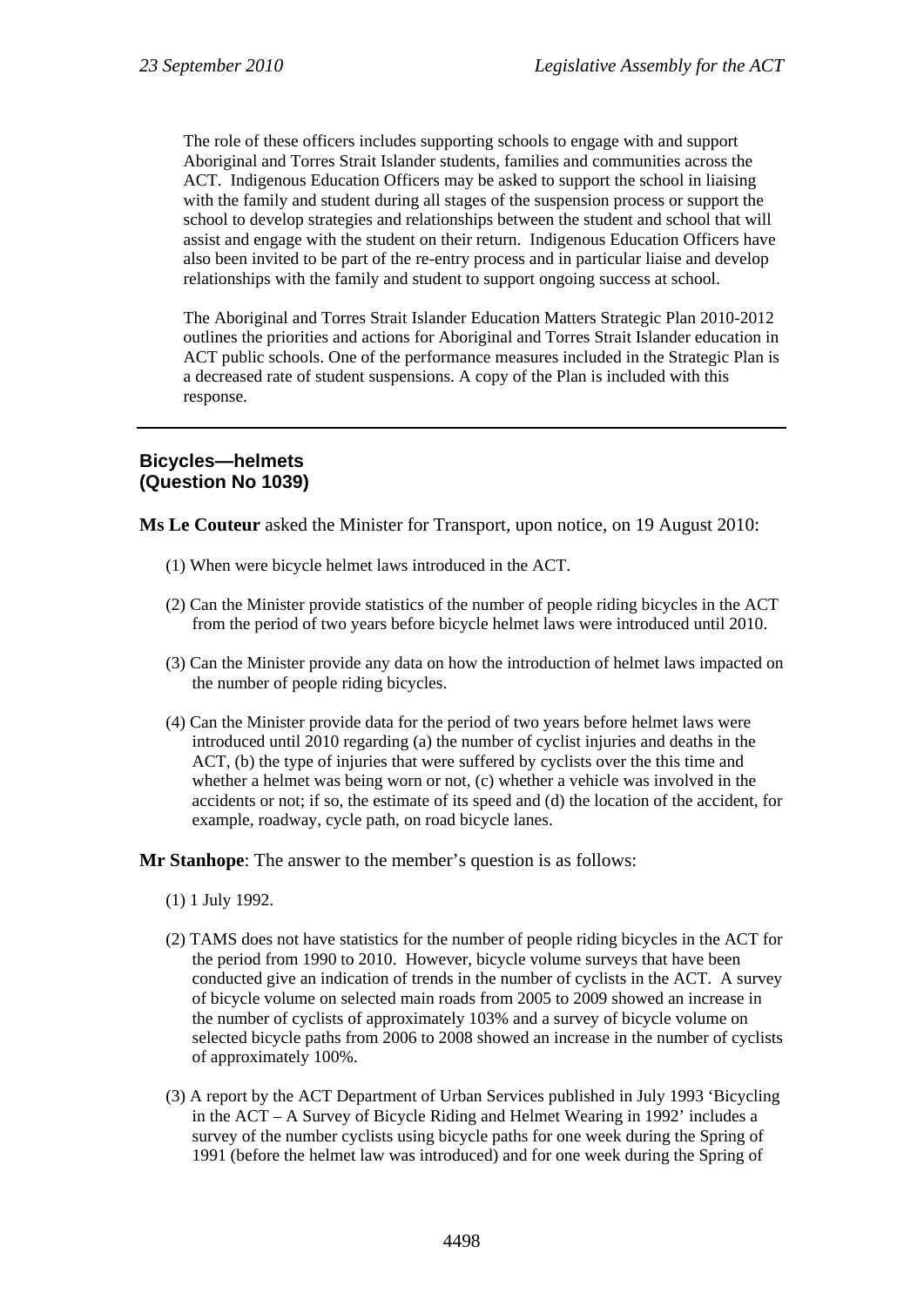1992 (after the helmet law was introduced). Automatic counts were taken at 23 cycle path locations. It was found that the average daily volumes on weekdays recorded in 1992 were about one third lower than the similar period in 1991, with average daily volumes on the weekend declining over the same period by about half.

The report identifies that there were twice as many days with rain recorded in Canberra during the 1992 survey period than the 1991 survey period, which could account for the reduction in cycling between the two surveys. The report also identified that the introduction of legislation to make wearing bicycle helmets compulsory could have contributed to the decline in bicycle path traffic. However, it noted that in measuring this cycle activity, no causal link between cycle activity and helmet legislation had been established.

(4) (a) I can provide some statistics on the number of cyclist injuries and deaths in the ACT for the period 1990 to 2009:

| Year | <b>Fatalities</b> | <b>Injuries</b> |
|------|-------------------|-----------------|
| 1990 | 3                 | 77              |
| 1991 | $\overline{c}$    | 93              |
| 1992 | $\mathbf{1}$      | 73              |
| 1993 | $\boldsymbol{0}$  | 91              |
| 1994 | 0                 | 68              |
| 1995 | 0                 | 68              |
| 1996 | 3                 | 80              |
| 1997 | $\overline{2}$    | 63              |
| 1998 | 3                 | 56              |
| 1999 | $\boldsymbol{0}$  | 54              |
| 2000 | 0                 | 39              |
| 2001 | 0                 | 46              |
| 2002 | $\boldsymbol{0}$  | 32              |
| 2003 | $\boldsymbol{0}$  | 26              |
| 2004 | $\overline{0}$    | 33              |
| 2005 | 1                 | 40              |
| 2006 | $\mathbf{1}$      | 41              |
| 2007 | $\boldsymbol{0}$  | 52              |
| 2008 | 0                 | 63              |
| 2009 | 0                 | 60              |

The source of this information is the 'AFP Crash Report' provided by ACT Policing. It is important to note that the above information is for 'on-road' crashes only. Bicycle crashes on bicycle paths are often unreported.

(b) TAMS has no statistics on the type of injuries that were suffered by cyclists. This information can only be obtained from hospital records. TAMS has no readily available records of whether a helmet was being worn or not for each injury crash involving a cyclist.

(c) TAMS has no readily available statistics on whether a motor vehicle was involved in each of the injury crashes involving a cyclist and the estimated speed of the vehicle.

(d) In relation to the location of each of the injury crashes reported in the above table, the Bicycle Crashes report is for bicycle accidents on roads only, so it does not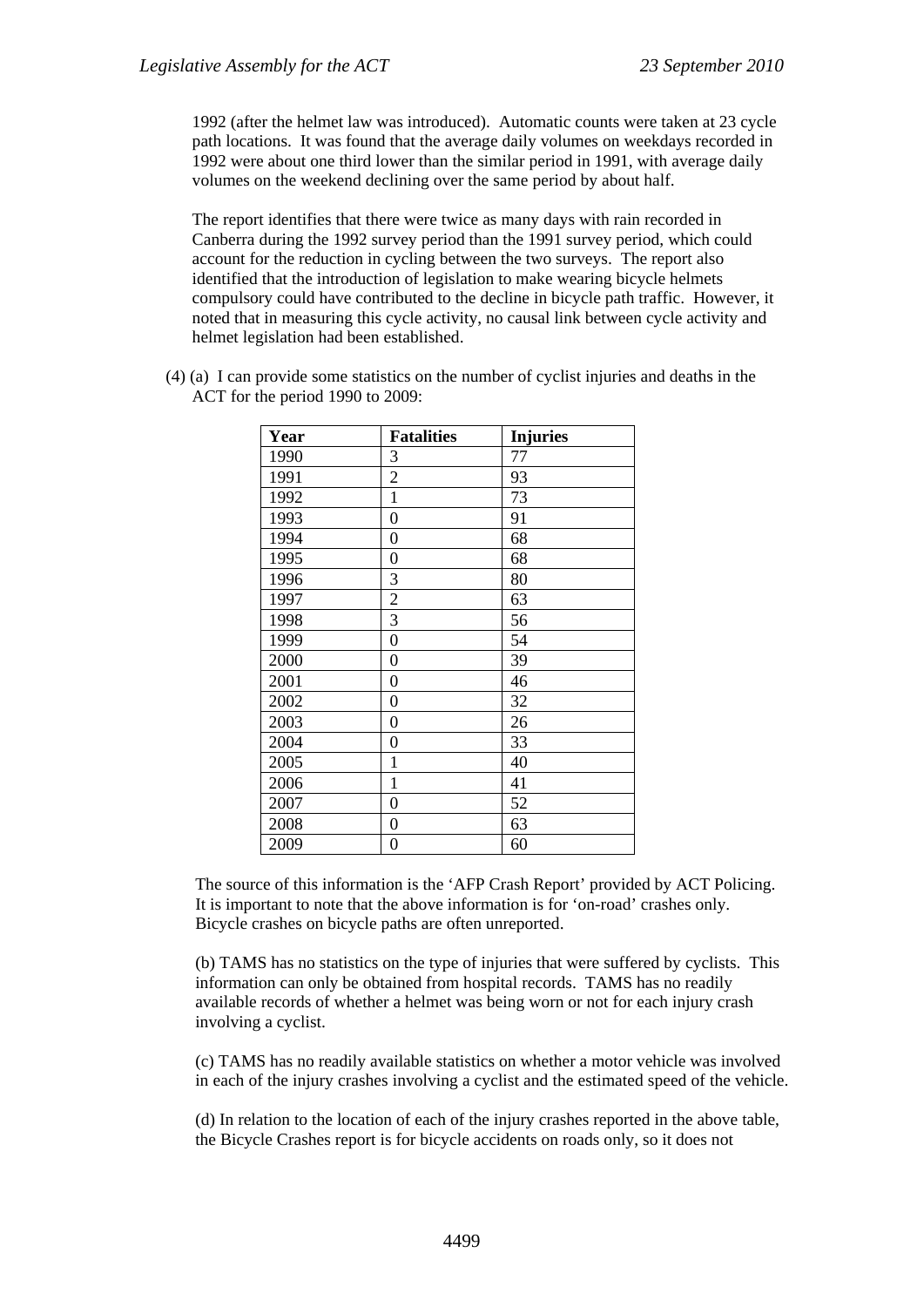include bicycle paths. During the last 3 years TAMS has commenced collecting specific data for bicycle crashes on the on-road bicycle lanes. Comparison data for the past three years is:

| Year | <b>On Road Bicycle Lanes</b> | <b>On Road</b> |
|------|------------------------------|----------------|
|      |                              |                |
| 008  |                              |                |
|      |                              |                |

### **Motorcycles—parking (Question No 1040)**

**Ms Le Couteur** asked the Minister for Territory and Municipal Services, upon notice, on 19 August 2010:

- (1) What work is being done by the Government to review motorcycle parking arrangements and laws in the ACT.
- (2) Which agencies are involved in the work referred to in part (1).
- (3) What are the timelines for the completion of the work referred to in part (1) and for decisions by Government.
- (4) What opportunities have been, or will be given, for the public to be involved in any review of motorcycle parking arrangements.
- (5) What options are being considered for potential changes to motorcycle parking arrangements in the ACT.

**Mr Stanhope**: The answer to the member's question is as follows:

- (1) The ACT Parking Strategy, to be released as part of Transport for Canberra, will include actions for monitoring new registrations of motorcycles and scooters to see if parking provision rates for two-wheeled vehicles need to be increased.
- (2) Agencies involved in development of the ACT Parking Strategy as part of the Transport for Canberra package of policies include: Department of Territory and Municipal Services, ACT Planning and Land Authority, Treasury, Land Development Agency, Department of Land and Property Services and Chief Minister's Department.

Other agencies which have participated on meetings to consider the Transport for Canberra package include the Departments of Environment, Education, Health, Disability, Housing and Community Services and Justice and Community Safety.

- (3) The Transport for Canberra policies including the Parking Strategy are expected to be released following *Time to Talk* and alongside the Government's new climate change and spatial planning policies in 2011.
- (4) Parking provision for motorcycles and scooters were outlined in the Draft ACT Parking Strategy released for public comment in March 2007. A number of the comments related to parking for these vehicles. The *Parking Code* was subsequently amended to incorporate formal requirements in relation to motorcycle and scooter parking when the 'new' Territory Plan was promulgated on 31 March 2008.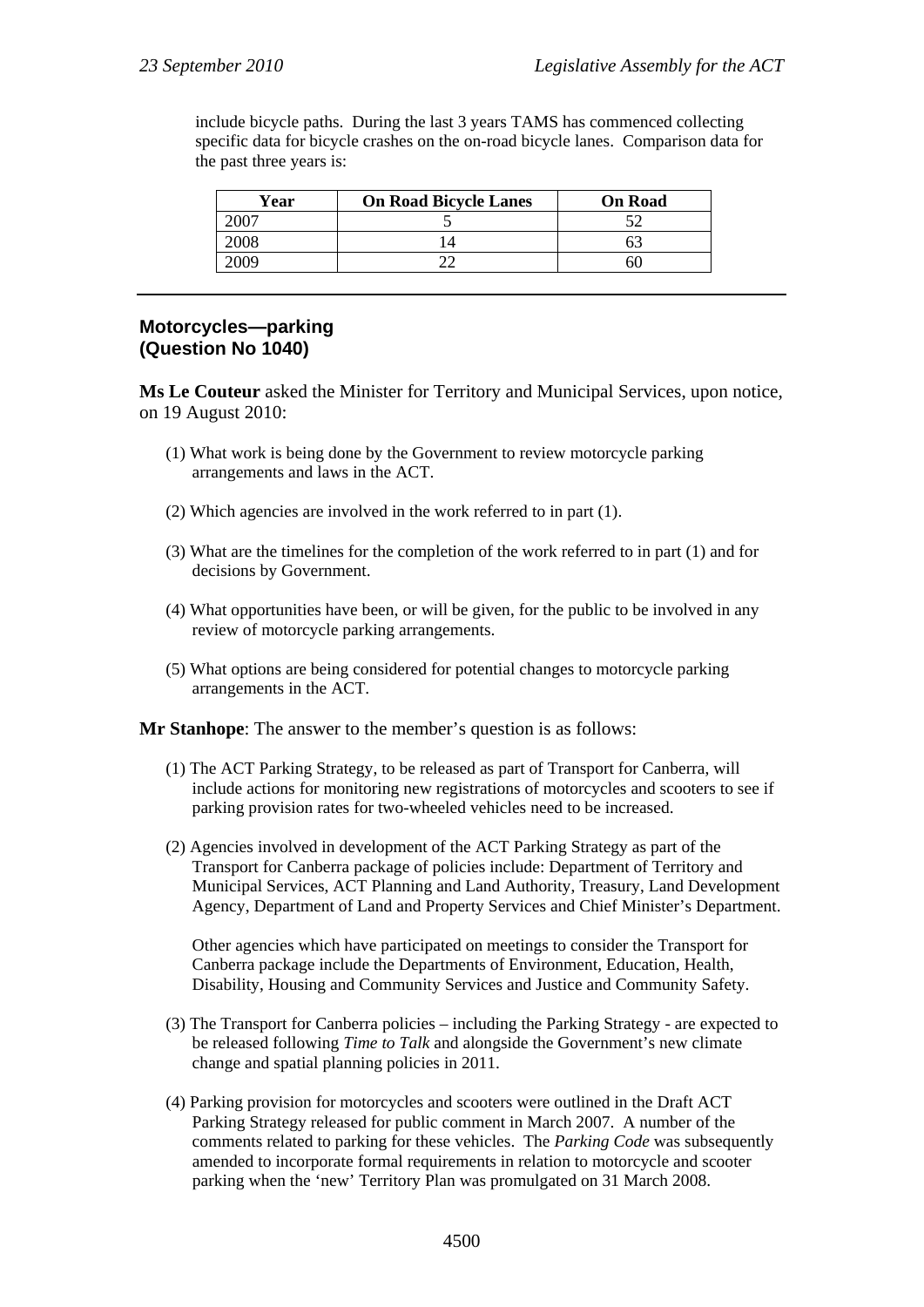A review was undertaken by Transport Regulation and Planning (TAMS) in consultation with territory agencies, business and community representatives, including the Motorcycle Riders Association in the ACT. During consultation in 2009/10, the issue of allowing parking of motorcycles on footpaths was considered. This was not supported and a decision was made not to change territory laws in this regard.

Draft Variations of the Territory Plan include a Consultation Notice and opportunity for public comment.

(5) See responses to (1) and (4) above.

#### **Pace Farm—battery hens (Question No 1041)**

**Ms Le Couteur** asked the Minister for Territory and Municipal Services, upon notice, on 19 August 2010:

- (1) Is Parkwood Farm now compliant with all aspects of the Model Code for Poultry Welfare, including in relation to cage door sizes.
- (2) What inspections have been performed on Parkwood in the last six months, including in relation to compliance with this code.
- (3) Has the Government taken any action to assist Parkwood to be compliant with the Animal Welfare Act from September 2010, when new requirements commence.
- (4) What investigation or consideration has the Government done to determine whether Parkwood may be breaching the Animal Welfare Act, particularly as some aspects of its operation do not comply with the Model Code for Poultry Welfare, and therefore are not exempt from the general provisions of the Act.
- (5) Under ACT law, what action can be taken against an individual or company that does not comply with the requirements under the Animal Welfare Amendment Regulation 2010 (No 1) and how will this regulation be enforced from September 2010.
- (6) Is the Government aware of any legal action currently being taken against Parkwood for alleged breaches of animal welfare laws.

**Mr Stanhope**: The answer to the member's question is as follows:

- (1) The poultry sheds located at Pace Farms, that still contain birds, meet all the current regulations as set out under the *Animal Welfare Act 1992*.
- (2) Inspections by the ACT Government Chief Veterinarian Officer (CVO) have been conducted on 13 January, 22 March and 28 May 2010, for sheds presently occupied with poultry. As no restocking had occurred since that time, in the other sheds, further inspections have been limited and consisted of contact with management to ascertain when restocking will occur or alterations made to caging located in the vacant sheds.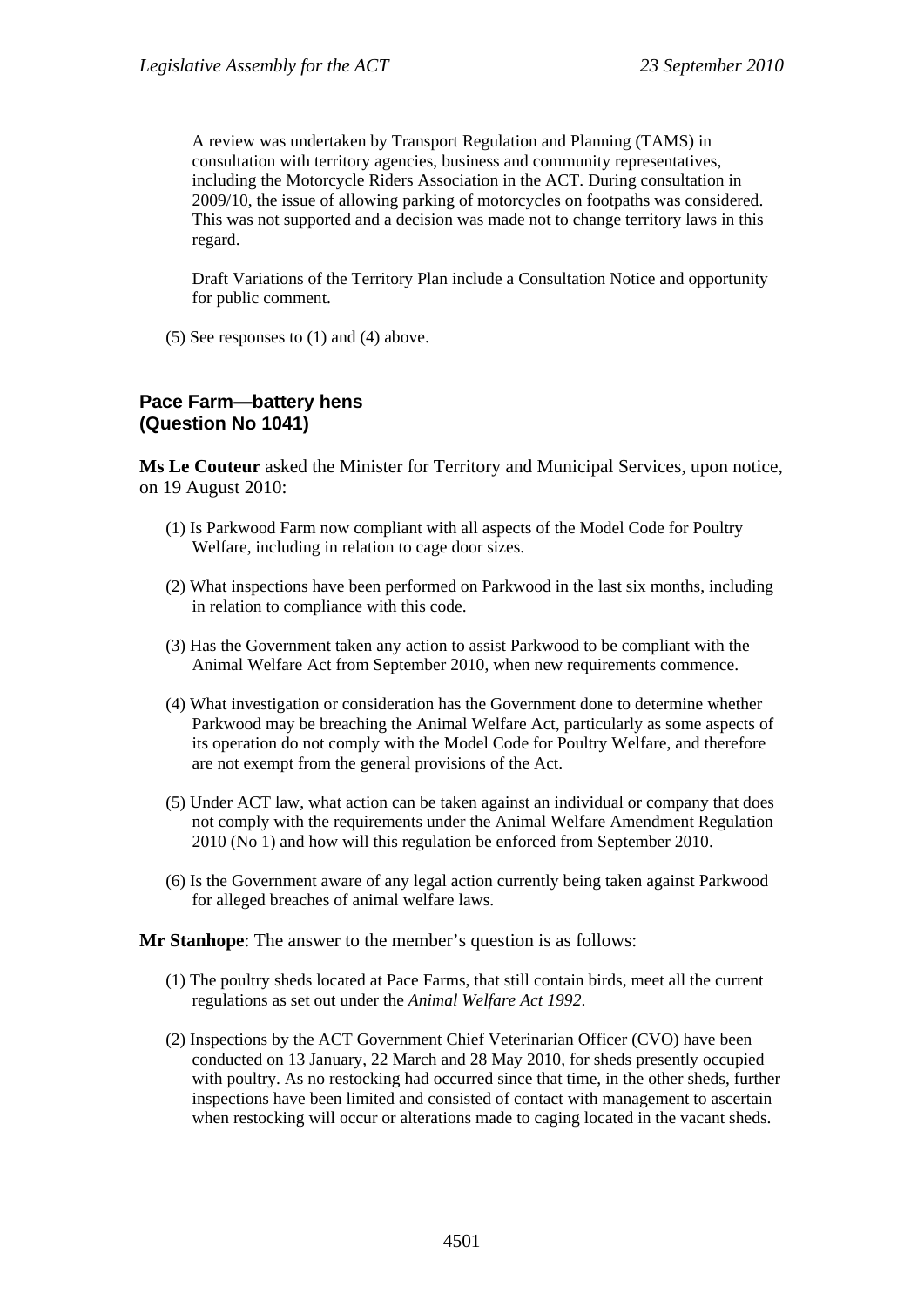- (3) Yes, progress meetings have been held with Pace Farms on 27 January, 12 February, 12 April, 2 June and 29 July 2010 to make sure they are aware of the new Regulations and to discuss any possible alterations required to meet the new standards.
- (4) The CVO has conducted a number of inspections as well as discussions with Pace Farms Management to outline requirements under the regulations. Agreement was reached with management regarding the upgrading of caging to meet the new regulations. The agreement allows for cage modifications to be completed after the end of the poultry cycle i.e. when caging is empty of birds and prior to restocking with 'fresh' stock.
- (5) If an inspection of Pace Farms (or any other relevant entity) revealed a breach of regulations prior or subsequent to the adoption of the *Animal Welfare Amendment Regulation 2010 (1)*, Pace Farms Management would be immediately advised and remedial action discussed.

Failure to comply with requested remedial action would expose Pace Farms to prosecution for breaching regulations listed under the *Animal Welfare Act 1992.*

(6) No.

#### **Waste—building waste (Question No 1042)**

**Ms Le Couteur** asked the Minister for Territory and Municipal Services, upon notice, on 19 August 2010:

- (1) Which companies are granted concessional fees for landfill tipping.
- (2) What is the current policy on which companies should be granted concessional tipping fee arrangements.
- (3) What facilities accept and recycle building waste in the ACT and what proportion of building waste do they recycle.
- (4) What incentives exist for builders to take their building waste to facilities that recycle a large proportion of that waste.
- (5) How much unsorted building waste goes into landfill in the ACT per year.

**Mr Stanhope**: The answer to the member's question is as follows:

(1)

*Standing landfill fee waivers* 

I have granted standing landfill fee waivers on public interest grounds to the following organisations:

- Anglicare (Canberra and Goulburn)
- Barnados
- Hand to Hand / Ginninderra Care Inc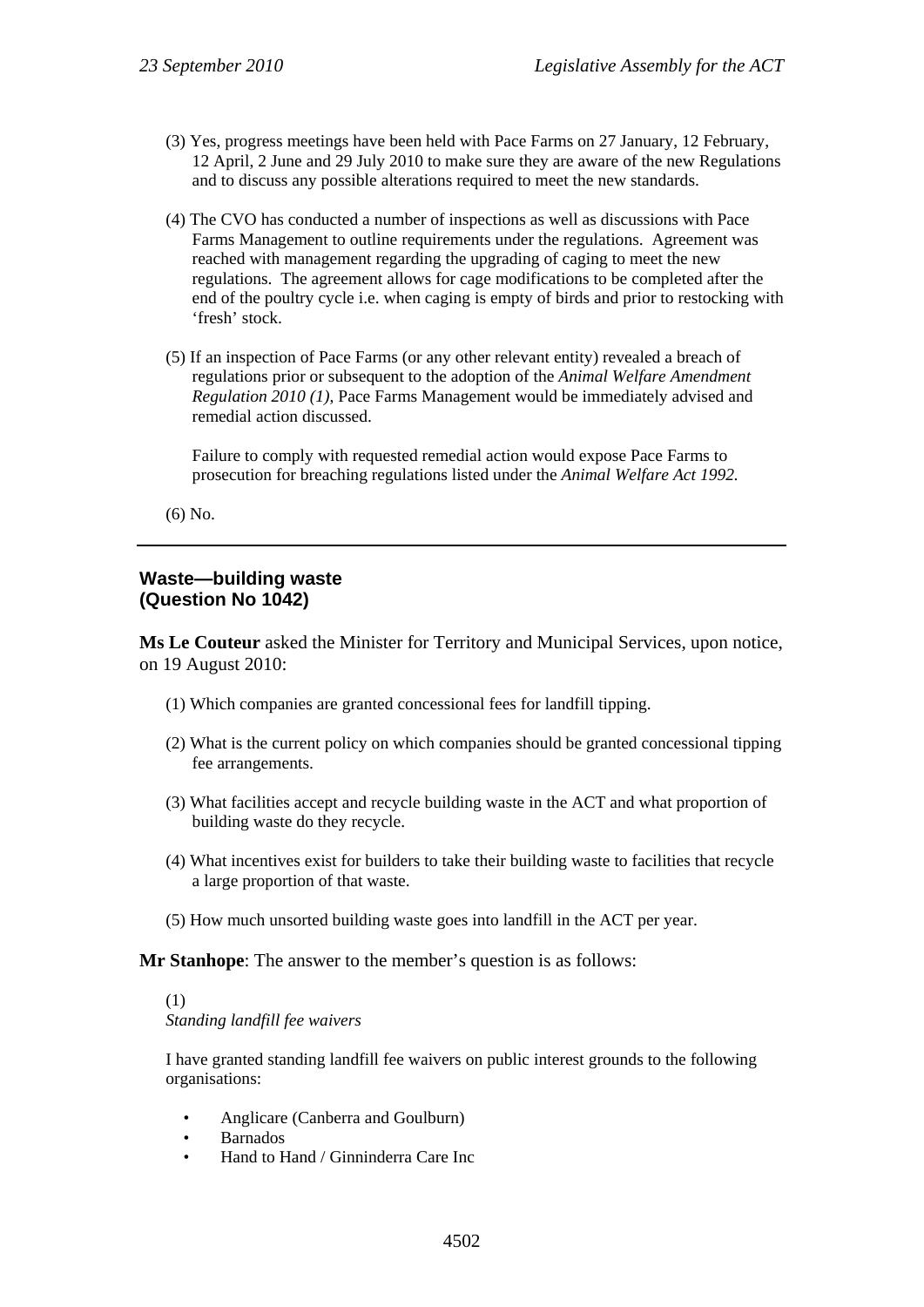- Koomarri
- **Lone Fathers Association**
- Oasis Care Inc
- Salvation Army Family Store
- Society of St Vincent De Paul Pty Ltd
- St Barnabas Anglican
- The Salvation Army Mancare Community
- The Smith Family

The Department is currently reviewing this landfill fee waiver process.

#### *One-off landfill fee waivers*

From time to time, I also grant one-off fee waivers on public interest grounds, such as where an agency must clean up waste that has been illegally dumped. For instance, in November 2008 I granted a landfill fee waiver for the disposal of waste that had been illegally dumped in Bruce.

#### *Landfill concessions under contract*

Some ACT Government waste and recycling contractors utilise a concessional rate for sending waste to landfill or a certain allocation of free waste to landfill. This is done to ensure that contractors accept and recycle the most waste possible. If contractors had to pay full rates to send residual material to landfill, they would not accept marginal material for recycling. Controls are factored into contracts and contract management procedures to ensure that concessional rates and allowances are not abused.

The following are examples of concessional contractor arrangements.

- Both Reusables Facilities (Mugga Lane and Mitchell) may dispose of an amount of material to landfill each month free-of-charge, with concessional rates applying if this amount is exceeded.
- Resource Recovery contractor at Mugga Lane pays the Territory a concessional rate to dispose of residual waste. The rate is calculated under the contract and varies according to tonnages disposed.
- The Materials Recovery Facility makes concessional payments to dispose of residual waste. The rate for payments is calculated under the contract and varies according to tonnages disposed.

#### (2) *Criteria for granting standing landfill fee waivers*

In the past, standing landfill fee waivers have been granted based on four criteria:

- a) The waste generated is associated with an established recycling process.
- b) The organisation does not receive funding from either the Commonwealth or ACT Governments for providing these services.
- c) The organisation does not compete with private-sector businesses to undertake the services provided.
- d) The organisation is non-profit.

The Department is reviewing this process at the moment.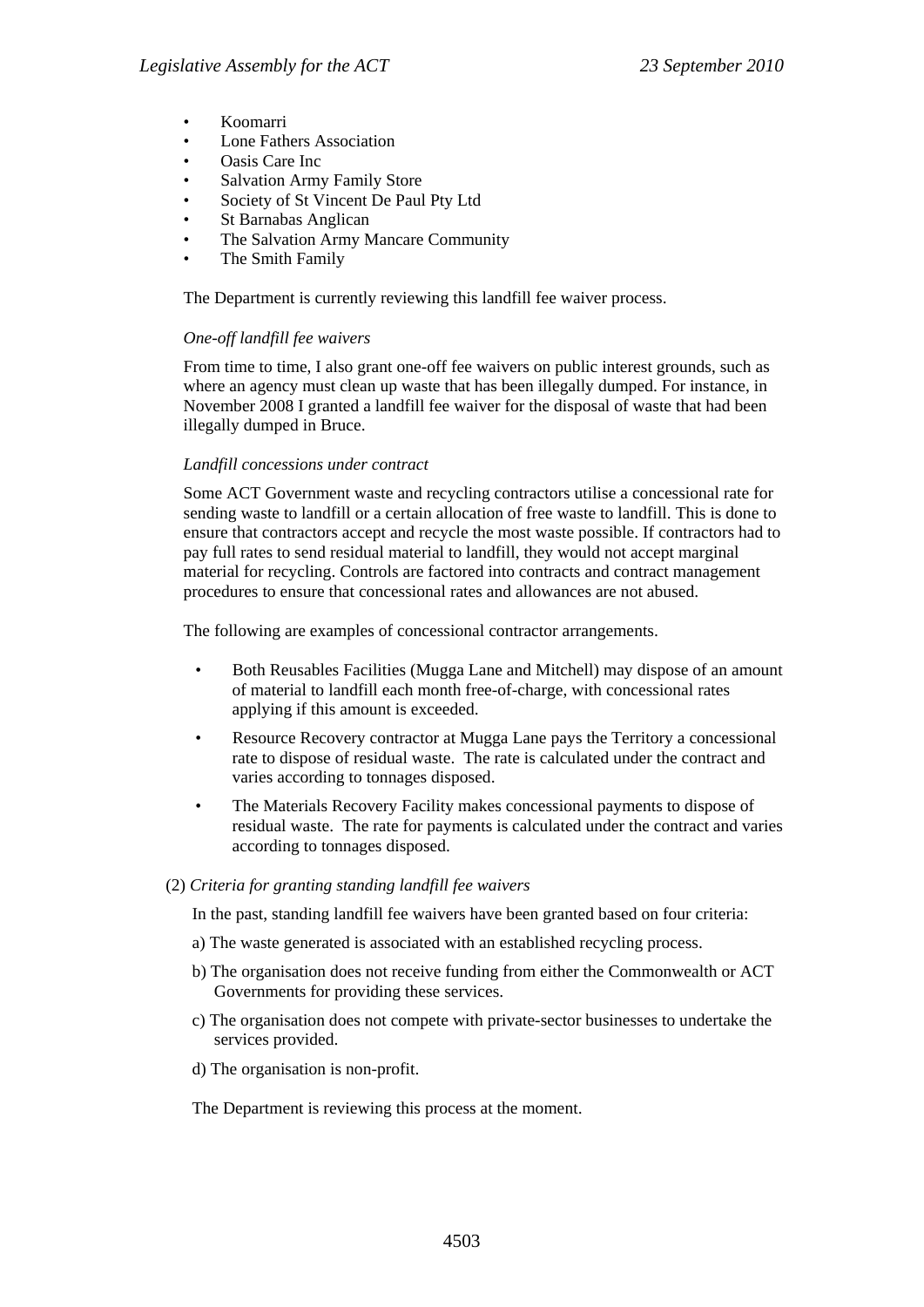#### *Criteria for one-off fee waivers*

I grant one-off fee waivers on public interest grounds according to whether it is in the public interest to grant the fee waiver. I look at the individual facts of each case. Often, I grant these where an organisation must bear the expense of cleaning up waste that it has not generated (eg. illegal dumping).

#### *Concessions under contract*

Concessional landfill rates and free allocations for contractors depend on each individual contract. The intention of these is to ensure that recycling is maximised. The exact nature of the concession varies from contract to contract and is negotiated as part of the contract negotiations.

- (3) Several private businesses in the ACT recycle or reuse construction and demolition waste, including:
	- ACT Recycling Pty Ltd;
	- ACT Skip Hire;
	- Canberra Concrete Recyclers;
	- Cleanaway;
	- Combined Demolition;
	- Corkhill Brothers;
	- Delta group;
	- Handyman's Trading Post;
	- No Waste Woodbusters;
	- ReGyp:
	- Ritchies Bricks; and
	- Thor's Hammer.

The Department of Territory and Municipal Services collects data from individual recycling businesses but this data is commercially sensitive and the Department undertakes to release it only in aggregated form. For this reason, I cannot provide advice about what proportion or what tonnes of construction and demolition waste each business recycles. Data is only released for the sector as a whole.

(4) Landfill fees are usually higher than the rates charged by businesses to recycle building waste. For instance, the standard commercial fee for waste to landfill in 2010-11 is \$117.80 per tonne. Most commercial building waste recycling rates are lower than this. This means that generally, it is cheaper for organisations to have their building waste recycled than it is to send the material to landfill.

In addition to establishing a price incentive to recycle, the Department provides education about recycling options through its website, publications, media and responses to queries.

(5) Data for 2009-10 has not yet been finalised and released. In 2008-09, around 27,500 tonnes of construction and demolition waste were sent to landfill, or around 13% of the 214,000 tonnes sent to landfill that year.

# **ACT Brumbies (Question No 1043)**

**Ms Le Couteur** asked the Treasurer, upon notice, on 19 August 2010 *(redirected to the Minister for Tourism, Sport and Recreation)*: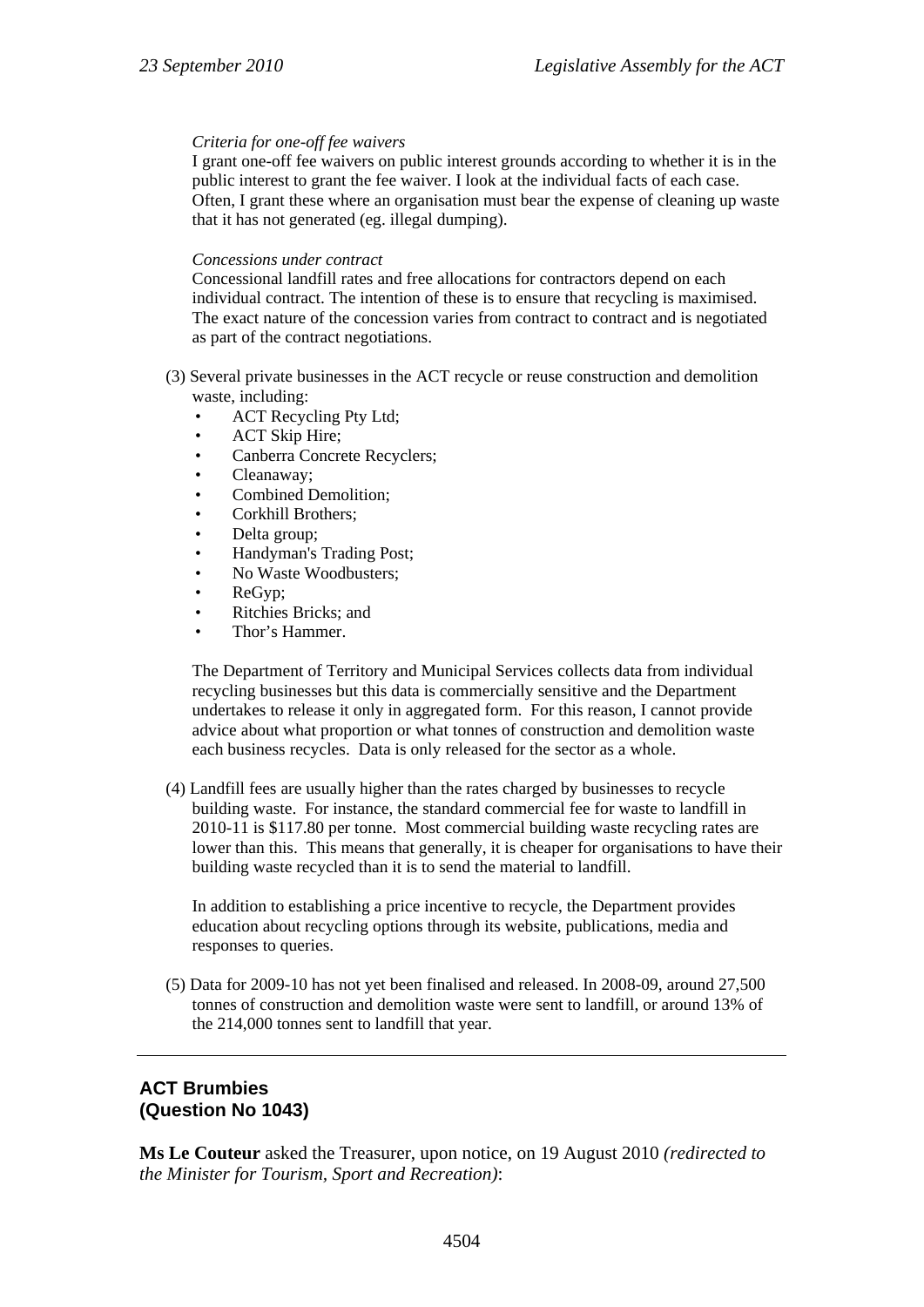- (1) How much money has the ACT Government given to the ACT Brumbies since the Griffith headquarters were built and what is the breakdown of this funding by category.
- (2) Has the ACT Brumbies requested further funding from the ACT Government if its current proposed development in Griffith takes place.
- (3) Does the ACT Government anticipate continuing to fund the ACT Brumbies if the proposed development takes place; if so, how much would this funding cost the ACT Government per year.
- (4) Are the land and utilities taxes and rates paid by the ACT Brumbies equal to those which would be paid by a different business operating on that land; if not, what is the difference between those paid by the ACT Brumbies and those that would be paid by a different business operating on that land.

**Mr Barr:** The answer to the member's question is as follows:

| Year/s    | <b>Type of funding</b>                    | <b>Total amount</b> |
|-----------|-------------------------------------------|---------------------|
| 2004-2009 | Brumbies Performance Fee Agreement        | \$4,200,000         |
| 1996-2010 | Triennial Funding and Performance Bonuses | \$581,565           |
| 2009      | Performance Fee Agreement Variation       | \$300,000           |
| 2009      | Performance Fee Agreement Variation       | \$170,000*          |
| 2001-2008 | National League Team Program              | \$800,000           |
| $2010**$  | Performance Fee Agreement                 | \$965,022           |

(1) See the below table for amount/type of funding:

\*repayable loan over five years \*\* new Performance Fee Agreement for 2010-2015

(2) No.

- (3) Yes. The current Performance Fee Agreement runs through until 2015 and it would be anticipated that support for community rugby provided through the Sport and Recreation Grants Program (currently \$42,000 per annum) would be sustained.
- (4) Property taxes paid by the ACT Brumbies in relation to Block 15 and Block 17, where any redevelopment was to progress, would be consistent with that paid by any other organisation using the site/s for the same purpose. These taxes necessarily consider the permitted land use, the current lease provision and the associated land valuation.

### **Housing—building quality forum (Question No 1044)**

**Ms Le Couteur** asked the Minister for Planning, upon notice, on 19 August 2010:

- (1) What were the outcomes of the building quality forum hosted by the Government in August 2010.
- (2) Who were the attendees at the meeting.
- (3) What is the Government's proposed follow up to the meeting.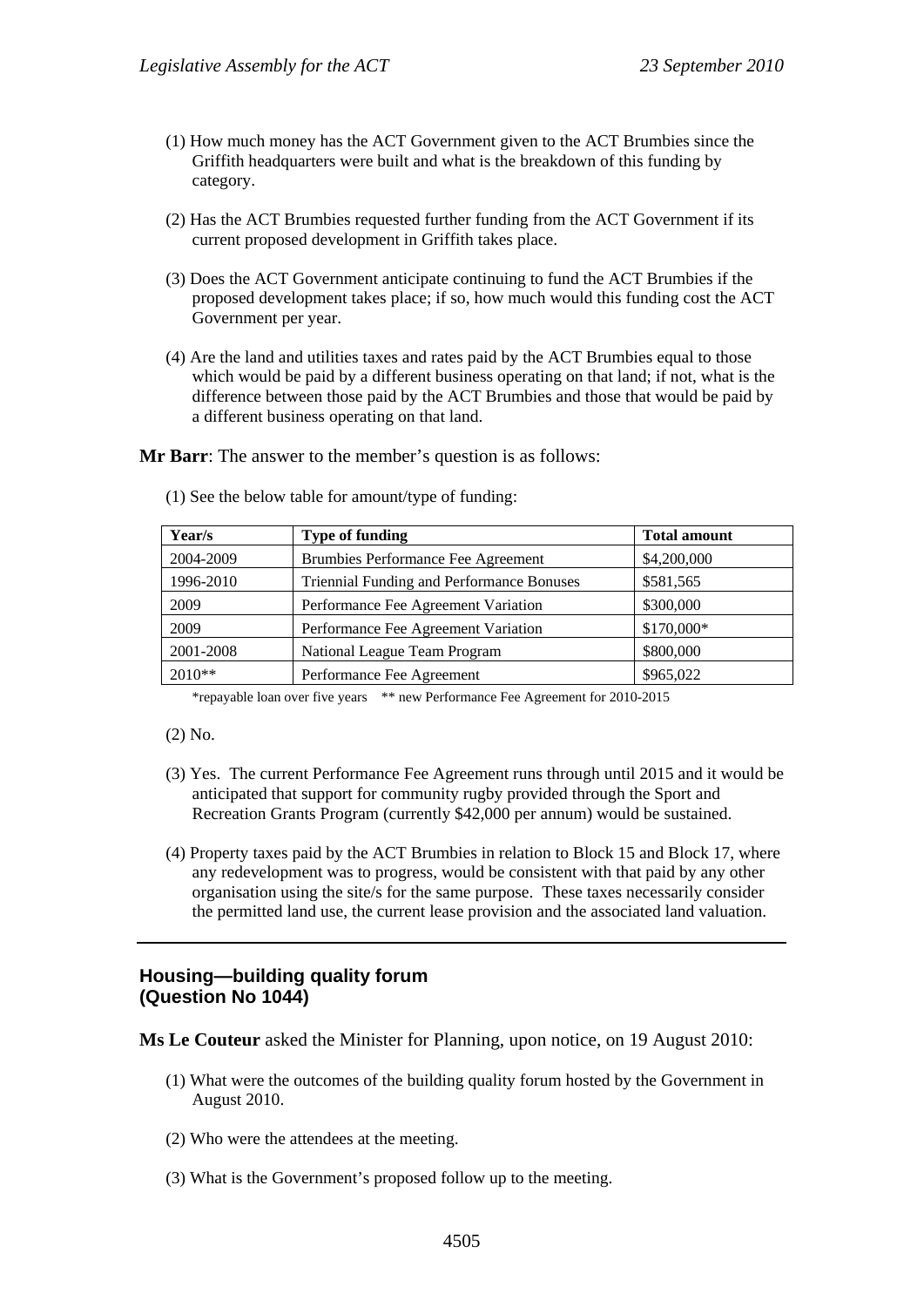(4) Will there be a public report produced about the meeting

**Mr Barr**: The answer to the member's question is as follows:

- (1) At the Building Quality Forum, held on 26 July 2010, the participants brought forward a range of issues that are to be considered in detail through a series of working groups, to be represented by the members of the Forum. It will be the role of these working groups to review in detail the range of areas associated with the quality of buildings in the ACT, including:
	- a review of insurance provisions;
	- mechanisms for protecting owners' rights;
	- areas where industry skills and competence can be increased; and
	- the roles of effective site supervision.

The findings of these working groups will be captured in the report to the Assembly on the quality of buildings, which I look forward to tabling in September 2010.

- (2) Representatives from each of the following organisations and agencies attended the Building Quality Forum:
	- Owners Corporation Network, ACT
	- Housing Industry Association, ACT & Southern NSW
	- Master Builders Association, ACT
	- Strata Management Institute (ACT)
	- Australian Institute of Building
	- Australian Institute of Building Surveyors
	- Australian Institute of Quantity Surveyors
	- Australian Institute of Architects, ACT Chapter
	- Real Estate Institute of the ACT, Ltd
	- Insurance Council of Australia
	- Property Council of Australia
	- Adjudicate Today Pty Ltd
	- ACT Law Society, Property Law Society
	- ACT Regional Building and Construction Industry Training Council
	- ACT Building and Construction Industry Training Fund Board
	- Construction, Forestry, Mining and Energy Union (CFMEU), ACT
	- Office of Regulatory Services, Department of Justice and Community Services
	- ACT Planning and Land Authority
- (3) The follow-up to the building quality forum involves the established meetings of the working parties to discuss the range of issues associated with improving the quality of building work in the ACT. ACTPLA has coordinated the inaugural meetings of each of these groups and has scheduled further meetings in the process of obtaining information required to support my report to the Legislative Assembly.

It is anticipated that the meetings of the working groups will continue beyond September, allowing some ongoing review of any initial short term measures to be put in place, and input for further potential reforms.

(4) The report to be tabled at the Legislative Assembly later this month will address the role and outcomes of the building quality forum and highlight the discussions held at that meeting. That report will be a public document.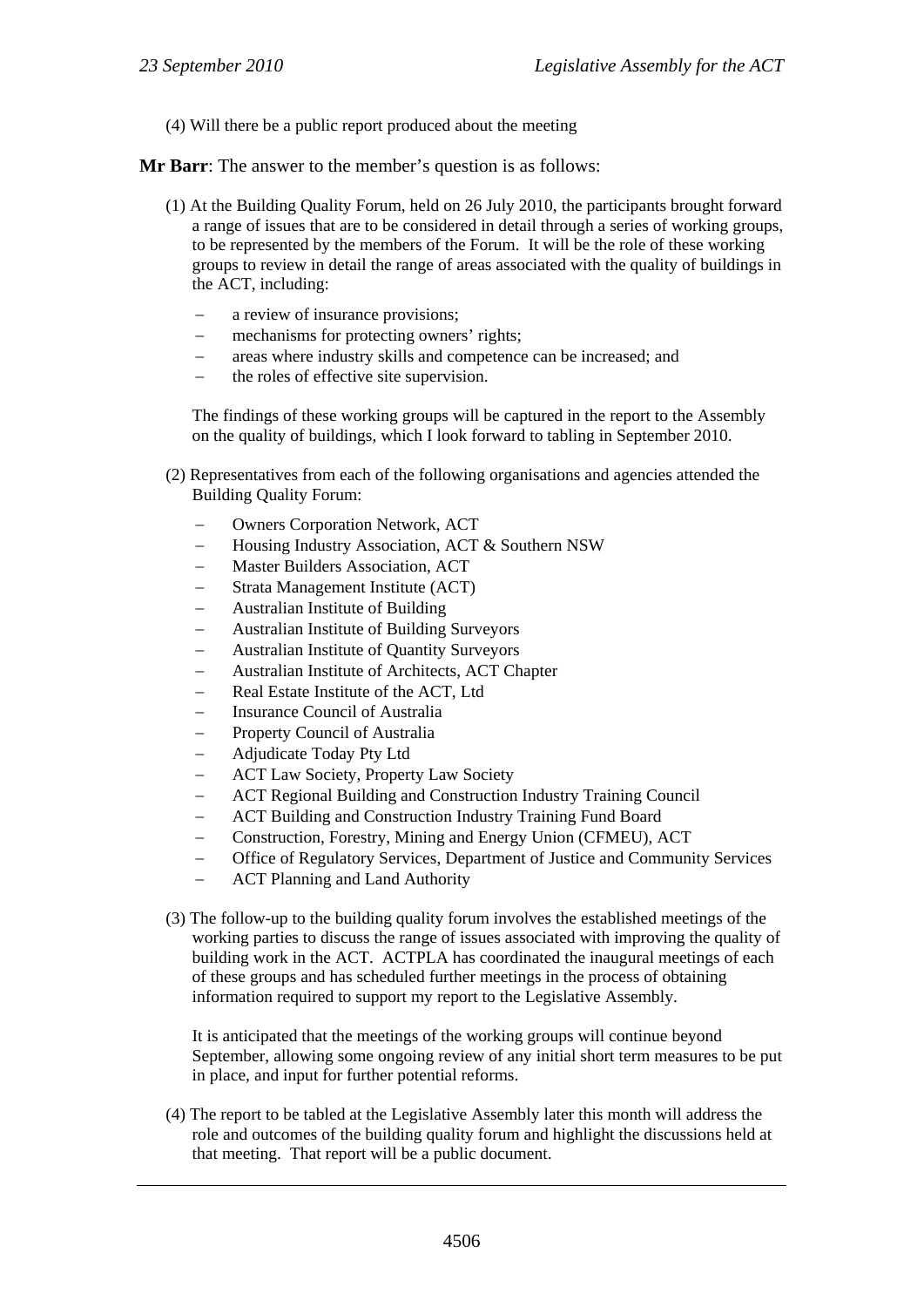# **Roads—safety initiatives (Question No 1045)**

**Mr Coe** asked the Minister for Transport, upon notice, on 25 August 2010:

Can the Minister provide details of expenditure on road safety initiatives across the ACT, by location, for each year from 2002 to 2010 to date.

**Mr Stanhope**: The answer to the member's question is as follows:

This question is too broad to answer specifically, as it is difficult to separate road safety initiatives from other capital, traffic management and maintenance works which have multiple objectives, including safety aspects. For example, installing a roundabout can have both road safety and traffic management benefits.

### **Roads—Belconnen Way bus lane (Question No 1046)**

**Mr Coe** asked the Minister for Transport, upon notice, on 25 August 2010:

- (1) In relation to the dedicated bus lane on Belconnen Way near the Macarthur Ave intersection, how much money was spent installing and marking the original bus lane installed approximately 12 months ago.
- (2) How much money was spent removing the markings and bitumen.
- (3) What was the reason for removing the markings.
- (4) What was the cost of replacing the markings and bitumen earlier this year.

**Mr Stanhope**: The answer to the member's question is as follows:

- (1) Costs associated with the provision of the bus lane 12 months ago \$50,000
- (3) The existing markings were removed to improve the skid resistance of the road pavement in response to safety concerns raised by the bus drivers.
- (4) This work was undertaken as part of the \$4.5M Barry Drive bus lane project which has been delivered within budget.

### **Waste—illegal dumping (Question No 1048)**

**Mr Coe** asked the Minister for Territory and Municipal Services, upon notice, on 25 August 2010:

(1) How many offenders were prosecuted for illegal dumping in (a) 2006-07, (b) 2007-08, (c) 2008-09 and (d) 2009-10 to date.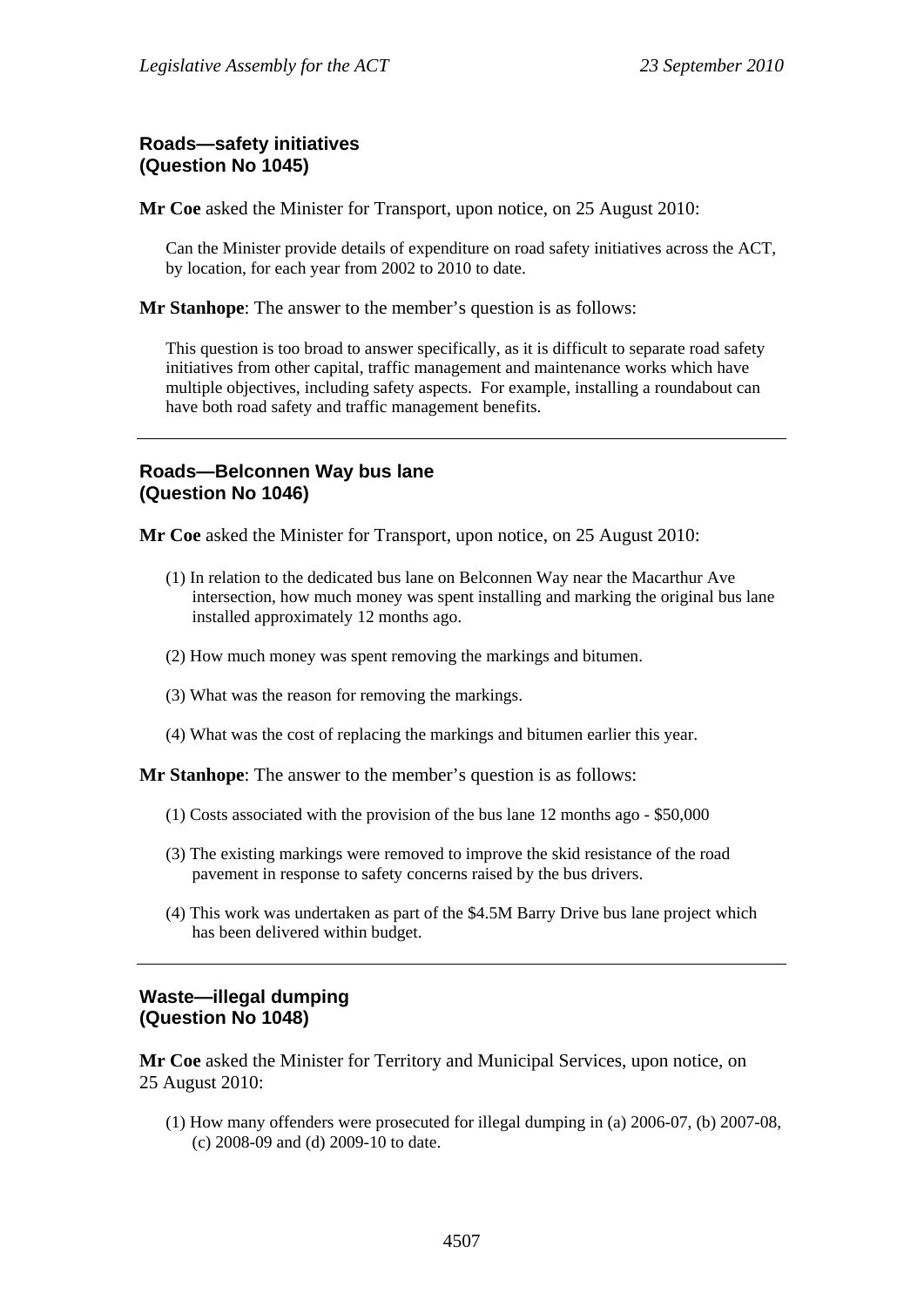- (2) How many of the offences occurred at 24 hour recycling centres for those prosecutions referred to in part (1).
- (3) What penalties were imposed for those prosecutions referred to in part (1).

**Mr Stanhope**: The answer to the member's question is as follows:

1. No prosecutions have been made for illegal dumping from 2006 to present; however, the numbers of infringement notices issued for illegal dumping are:

| a.          | $2006-07:$    | 70 |
|-------------|---------------|----|
| $h_{\cdot}$ | 2007-08:      | 97 |
| c.          | 2008-09:      | 53 |
| $d$ .       | $2009-10$ :   | 48 |
| e.          | 2010 to date: | 17 |

- 2. No prosecutions have been made for illegal dumping at 24 hour recycling centres from 2006 to present. TAMS is unable to provide statistical information on the number of litter infringement notices that specifically relate to 24 hour recycling centres.
- 3. No penalties have been imposed for prosecutions for illegal dumping from 2006 to present. The *Litter Act 2004* imposes a range of penalties for offences against the Act. Additionally, the *Magistrates Court (Litter Infringement Notices) Regulation 2004* provides a range of infringement penalties for litter infringement notices.

### **Waste—recycling centres (Question No 1051)**

**Mr Coe** asked the Minister for Territory and Municipal Services, upon notice, on 25 August 2010:

- (1) What is the total cost to install closed circuit television (CCTV) cameras at 24 hour recycling centres.
- (2) Will CCTV cameras be installed at all recycling centres.
- (3) When will the CCTV cameras be installed.
- (4) When will the CCTV cameras become operational.
- (5) What is the expected recurrent costing of this initiative per year.

**Mr Stanhope**: The answer to the member's question is as follows:

- (1) The total for installation of CCTV Camera systems at Phillip and Tuggeranong Recycling Drop-Off Centres was \$83,424.00 excluding GST.
- (2) CCTV cameras have been installed at Phillip and Tuggeranong Recycling Drop-Off Centres only. These sites are subject to the most illegal dumping. Depending on available budgets and the efficacy of the current systems, further camera systems may be installed at Mitchell and Belconnen Recycling Drop-Off Centres. Other sites do not experience illegal dumping to the levels at the four main centres.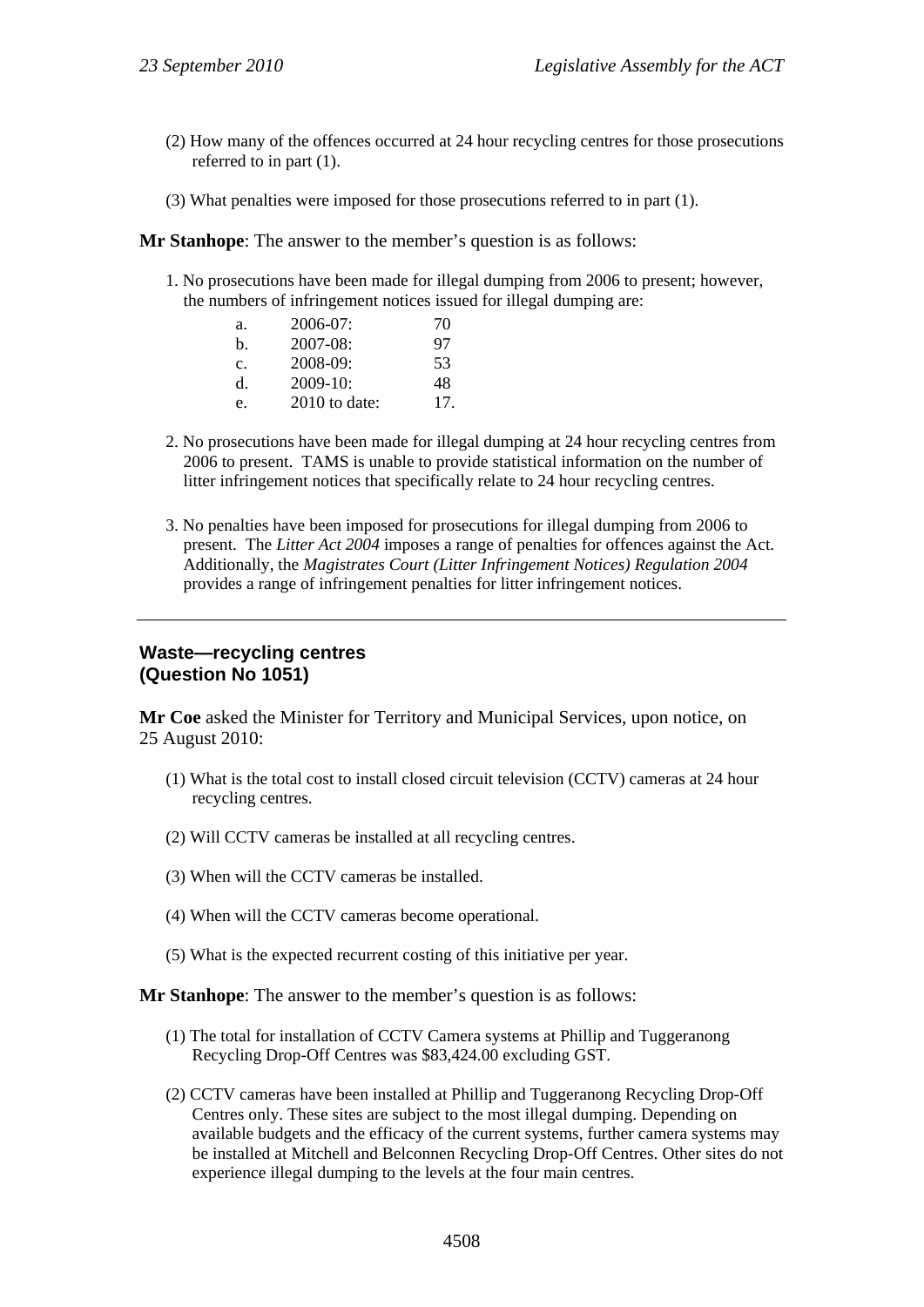- (3) Installation at both sites was completed on Friday 13/8/2010.
- (4) The cameras at Phillip have been operational since 23/8/2010. The cameras at Tuggeranong became operational on 28/8/2010.
- (5) The first twelve months of technical support and maintenance are included in the installation costs. Ongoing preventative maintenance and support beyond that period is expected to cost \$2,227.50 per year for both sites.

# **Libraries—book return chutes (Question No 1052)**

**Mr Coe** asked the Minister for Territory and Municipal Services, upon notice, on 25 August 2010:

- (1) What is the total cost of installing automated return chutes in ACT libraries.
- (2) Where will automated return chutes be located and when will rollout be completed.
- (3) How many full-time equivalent staff are/were located at each ACT library, by library location, for the (a) 2010-11, (b) 2009 -10 and (c) the 2008-09 financial years.

**Mr Stanhope**: The answer to the member's question is as follows:

- (1) To date the total cost of installing automated return chutes in ACT Libraries is \$189,101.00.
- (2) Automatic return chutes have been installed at Woden and Kingston Libraries. An automatic chute will be installed in the new Gungahlin Library. Installation of other automatic return chutes in libraries will be ongoing to address Occupational Health and Safety in libraries. There is no fixed date for completion of all libraries.
- (3) Full-time equivalent staff located at each ACT library, by library location, for the (a) 2010-11, (b) 2009 -10 and (c) the 2008-09 financial years are –

| <b>Branch</b> | 2008-09 | 2009-10 | 2010-11 |
|---------------|---------|---------|---------|
| Belconnen     | 9.20    | 9.00    | 9.10    |
| Civic         | 8.20    | 7.50    | 5.30    |
| Dickson       | 7.40    | 7.33    | 11.30   |
| Erindale      | 7.80    | 7.95    | 7.50    |
| Gungahlin     | 5.80    | 5.10    | 5.70    |
| Kingston      | n/a     | n/a     | 4.60    |
| Kippax        | 5.85    | 5.35    | 6.15    |
| Tuggeranong   | 7.40    | 8.70    | 7.50    |
| Woden         | 12.60   | 12.40   | 14.60   |
|               | 64.25   | 63.33   | 71.75   |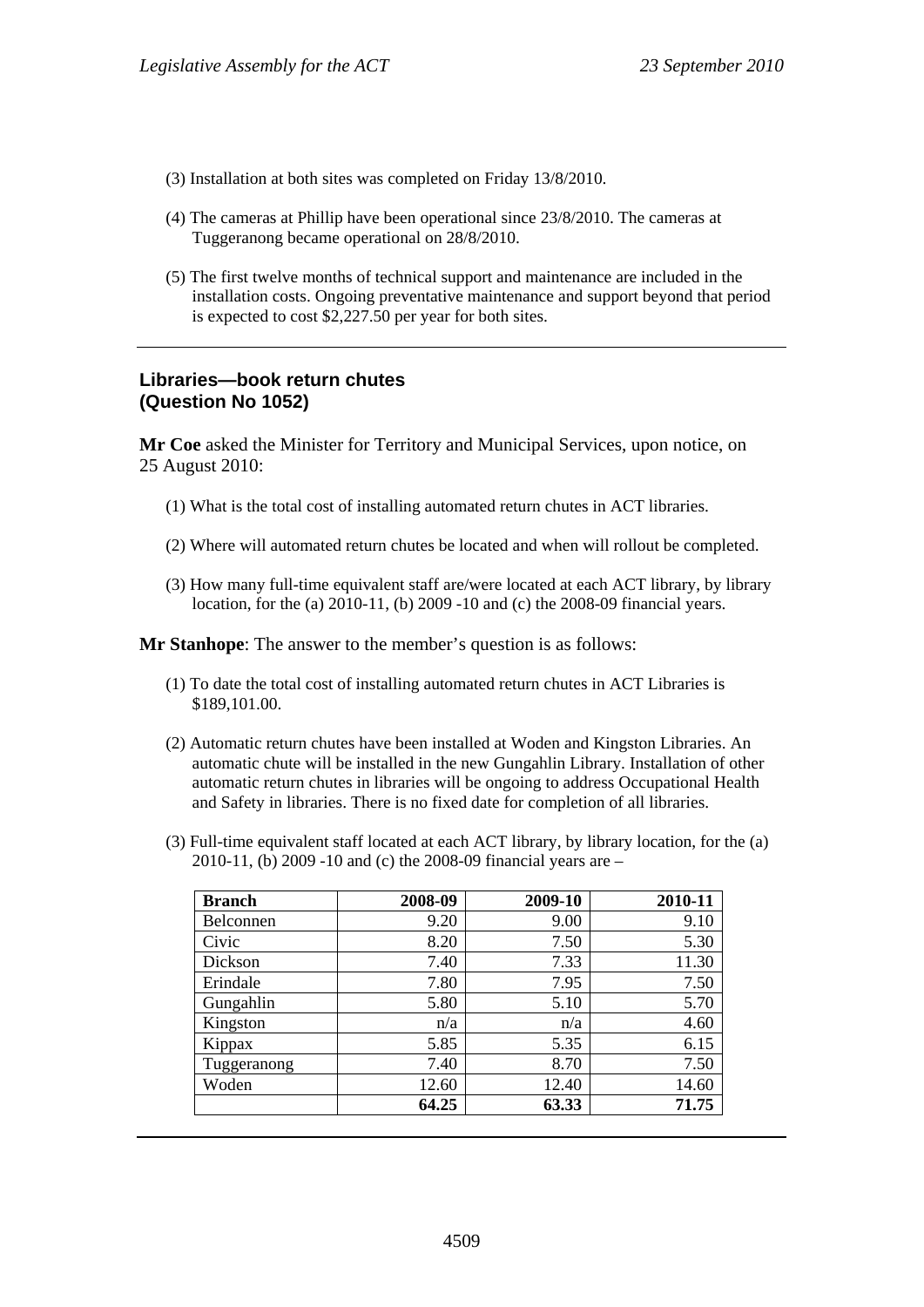# **Roads—accident statistics (Question No 1053)**

**Mr Coe** asked the Minister for Police and Emergency Services, upon notice, on 25 August 2010:

- (1) How many motor vehicle accidents involved learner or provisional plate drivers with a blood alcohol reading of between 0.00 and 0.02 during (a) 2008, (b) 2009 and (c) 2010 to date.
- (2) How many of the accidents referred to in part (1) resulted in a fatality.

**Mr Corbell**: The answer to the member's question is as follows:

- 1. Disaggregation of data to enable the identification of learner and provisional drivers amongst motor vehicle accident reports is not possible with current systems.
- 2. There have been no fatalities in 2008, 2009 or 2010 (YTD) where a involving a learner or provision plate driver with a blood alcohol reading of between 0.00 and 0.02.

### **Health—public benefit institution concession (Question No 1056)**

**Mr Smyth** asked the Minister for Health, upon notice, on 26 August 2010:

- (1) In relation to the application of the Public Benevolent Institution (PBI) concession within ACT Health, what (a) analysis has ACT Health undertaken of the application of the PBI concession across all areas within the department, (b) documentation exists that explains the application of the PBI concession to staff and can the Minister provide a copy of this documentation.
- (2) How many staff (a) receive and (b) do not receive the PBI concession and in what functional areas do they work.
- (3) What is the role of the staff who (a) receive and (b) do not receive the PBI concession.
- (4) What (a) requests for advice have been made by ACT Health to external organisations, including the Australian Taxation Office (ATO) and professional accounting firms, about the application of the PBI concession and (b) advice has ACT Health obtained from any external organisation and can the Minister provide a copy of the requests for advice and of any advice that has been received.
- (5) What assessment has been made of the potential effect of the current restructure of ACT Health on the application of the PBI concession to staff and can the Minister provide a copy of any assessment that has been made including any advice that has been received from the ATO, professional accounting firms or any other source.
- (6) If no assessment referred to in part (5) has been made, why not.

**Ms Gallagher**: I am advised that the answer to the member's question is: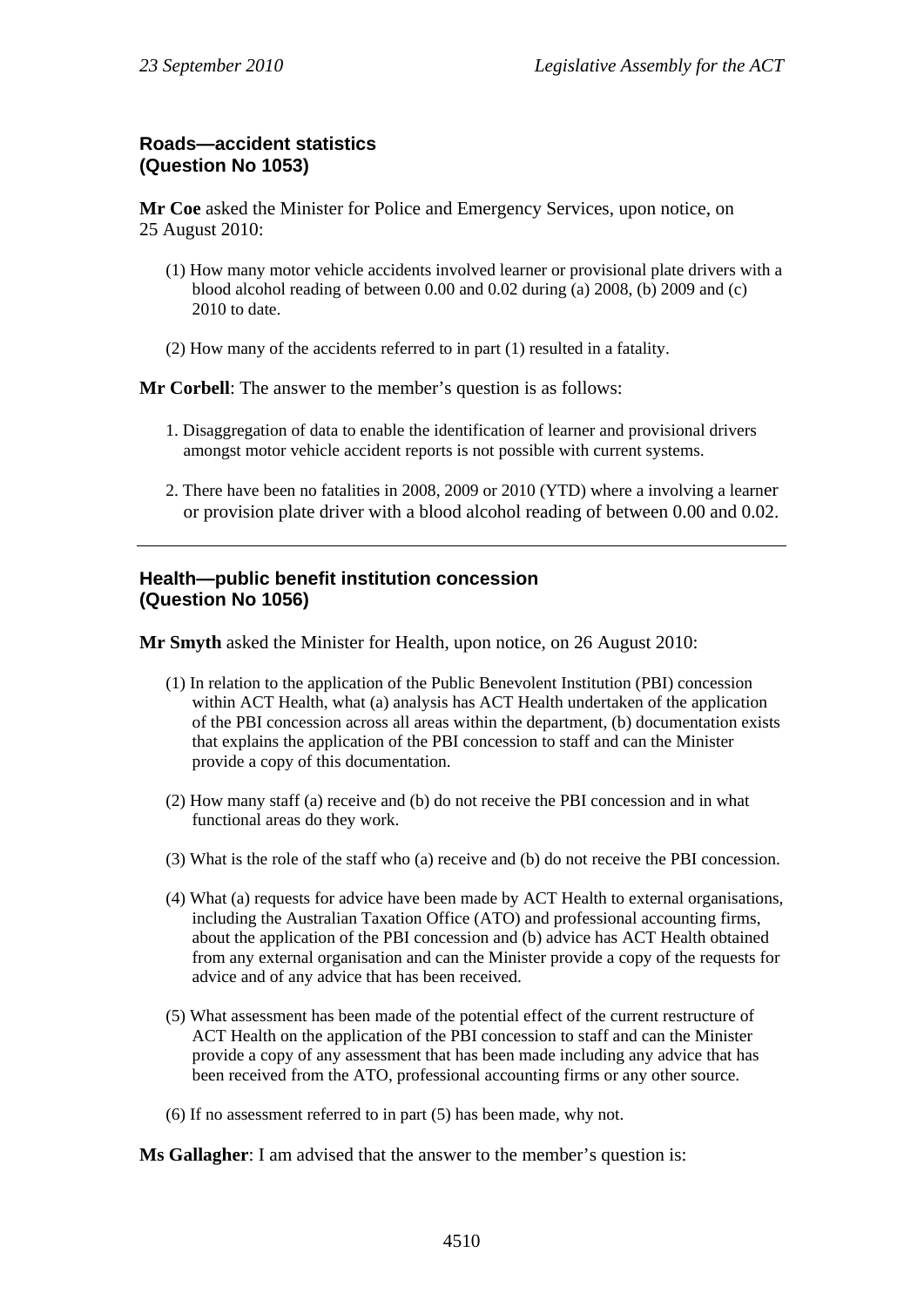Firstly I would like to correct Mr Smyth's understanding of the mechanism in place within

ACT Health in relation to the subject matter of this Question on Notice.

ACT Health is not a registered Public Benevolent Institution and nor is any part of ACT Health.

ACT Health like all ACT Government agencies offers salary packaging to its employees. In addition, following work with the Australian Taxation Office (ATO) co-ordinated by PricewaterhouseCoopers (PwC), ACT Health has an entity "ACT Health Public Hospital" endorsed as a Deductible Gift Recipient (DGR).

It is through this endorsement as a DGR that most of the employees of ACT Health are able to salary package and receive fringe benefits tax exempt benefits. This is a capped benefit.

As Mr Smyth should recollect from his involvement with the action that occurred during the Select Committee on Estimates 2005-06, the ATO Office has audited and endorsed the salary packaging arrangements in place for ACT Health.

The Chair of the Select Committee was provided with all relevant documents associated with the application to the ATO and the decision to extend exempt salary packaging in June 2005, and in March 2006 the Chair was provided with a copy of the letter from the ATO that confirmed that we were complying with the Fringe Benefits Tax legislation and that the salary packaging arrangements put in place were correct.

Also in October 2005 a suite of papers were provided to Mr Richard Mulcahy MLA on this matter following a request under the Freedom of Information act 1989.

The functions of ACT Health have not changed in the following years that have caused a change to the approach undertaken for providing access to exempt salary packaging benefits. The functions of the ATO endorsed ACT Public Hospital 'entity' include primary and community based services, outpatient services, emergency services, overnight acute inpatient services, same day acute inpatient services, mental health services, population health services, teaching and research, and administrative support functions including human resources, finance, business and infrastructure, internal audit, and information communications and technology. The remaining functions of the Department, and not endorsed by the ATO for exempt benefit salary packaging, are policy, planning, government relations, the office of the chief executive and executive support.

The endorsement for DGR stands and will do so until either the ATO advises of a change to its policy or if ACT Health determines that it should no longer be endorsed.

- (1) (a) I do not propose restating the work undertaken in 2004 and 2005 in relation to exempt salary packaging under the DGR endorsement given it has been the subject of detailed scrutiny. The methodology and application process has been audited and approved by the ATO. (b) Attached is the structure approved by the ATO that shows the included and excluded functions.
- (2) (a) Of the approximately 5,500 employees eligible to utilise salary packaging with exempt benefits, approximately 3600 employees have elected to salary package. (b)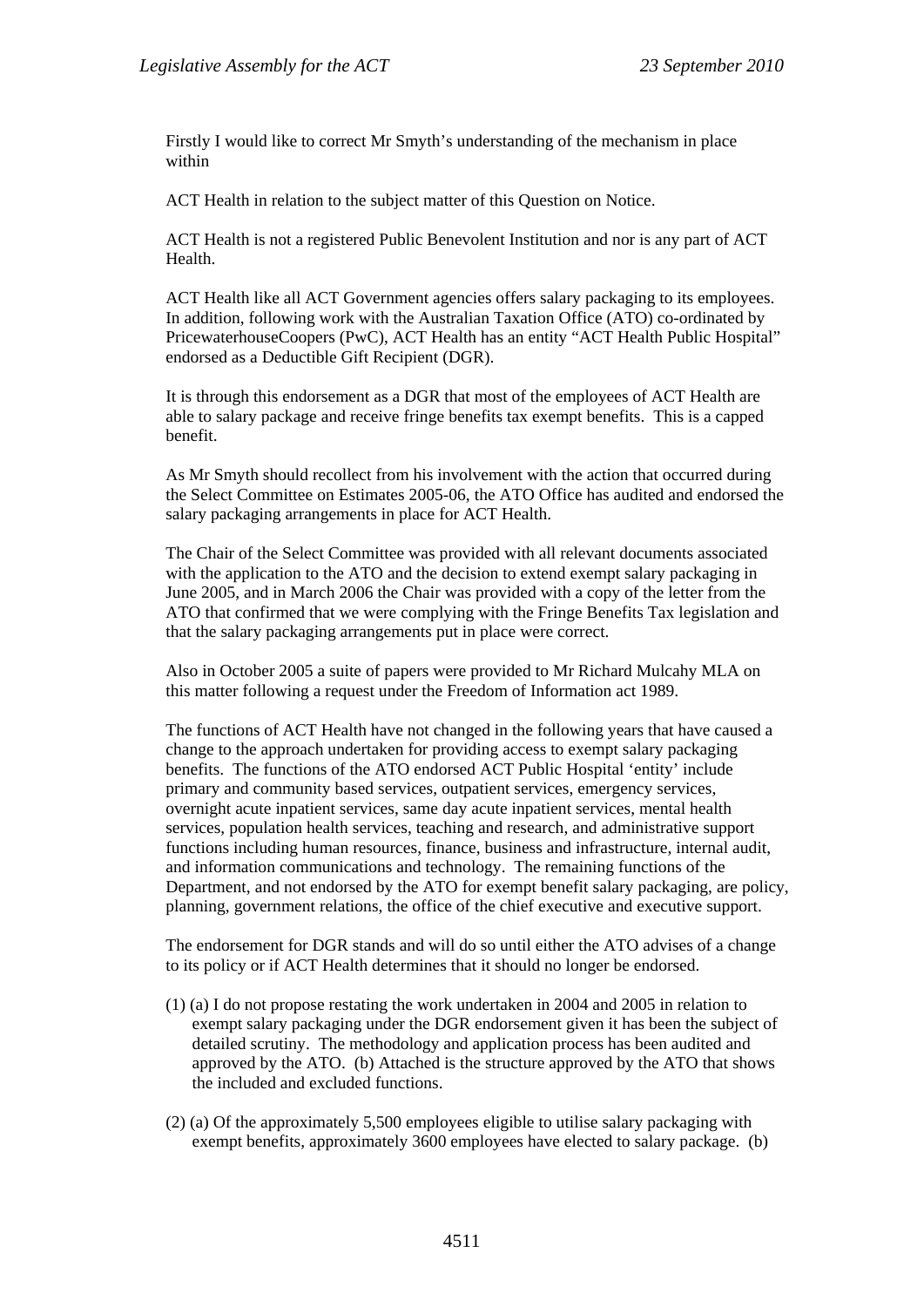There are approximately 80 staff in ACT Health performing functions that the ATO would not endorse for access to salary packaging with exempt benefits.

- (3) (a) The roles of the staff that have the opportunity to salary package with exempt benefits are to operate in or support the ACT Health Public Hospital entity as endorsed by the ATO. (b) The role of staff who do not have access to salary packaging with exempt benefits is to support the Department in its policy, planning, government relations, office of chief executive and executive support functions.
- (4) (a) ACT Health engaged PwC to support it in approaching the ATO for registration as a DGR. As explained previously, the ATO endorsed the ACT Health Public Hospital 'entity' for DGR in 2004 and there has been no need for any further assistance or advice. The Chief Executive of ACT Health is responsible for self assessing against the fringe benefits tax legislation and the process endorsed by the ATO has continued in place since then. The functions of providing public health services have not changed nor have the functions of policy, planning, government relations, office of the chief executive and executive support. (b) The paperwork was provided to the Chair of the Select Estimates Committee 2005-06 and to Richard Mulcahy MLA. There has been no further request by ACT Health for advice since then.
- (5) There has been no assessment of the impact on exempt benefit salary packaging on the proposed new structure of ACT Health. Once the new structure is agreed, ACT Health will assess if there has been any change to the function performed within the organisation. That will include assessment of eligibility for new functions.
- (6) The impact on salary packaging will not be a factor in finalising any structural change within ACT Health. The Chief Executive of ACT Health will assess eligibility for salary packaging with exempt benefits against the ATO approved framework at the appropriate time. The functions identified and endorsed by the ATO will not change as a result of the proposed new structure. There will still be the ACT Health Public Hospital 'entity' and there will still be the policy, planning, government relations, chief executive office and executive support functions.

*(A copy of the attachment is available at the Chamber Support Office).* 

### **Health—rehabilitation services (Question No 1059)**

**Ms Bresnan** asked the Minister for Health, upon notice, on 26 August 2010:

- (1) What services and facilities does the ACT Government offer or fund, to provide rehabilitation services to people who have a serious mental illness and have some use of illicit drugs, not enough to warrant entry to a drug an alcohol rehabilitation facility but enough to aggravate symptoms of mental illness.
- (2) What are the timeframes for the ACT Health's development of an Integrated Alcohol and Other Drug and Mental Health Comorbidity Strategy and what key documents are available with regard to this strategy.

**Ms Gallagher**: I am advised that the answer to the member's question is as follows:

1. ACT Health funds a range of rehabilitation services for those with serious mental illness who also experience problems in relation to their use of drugs. These include: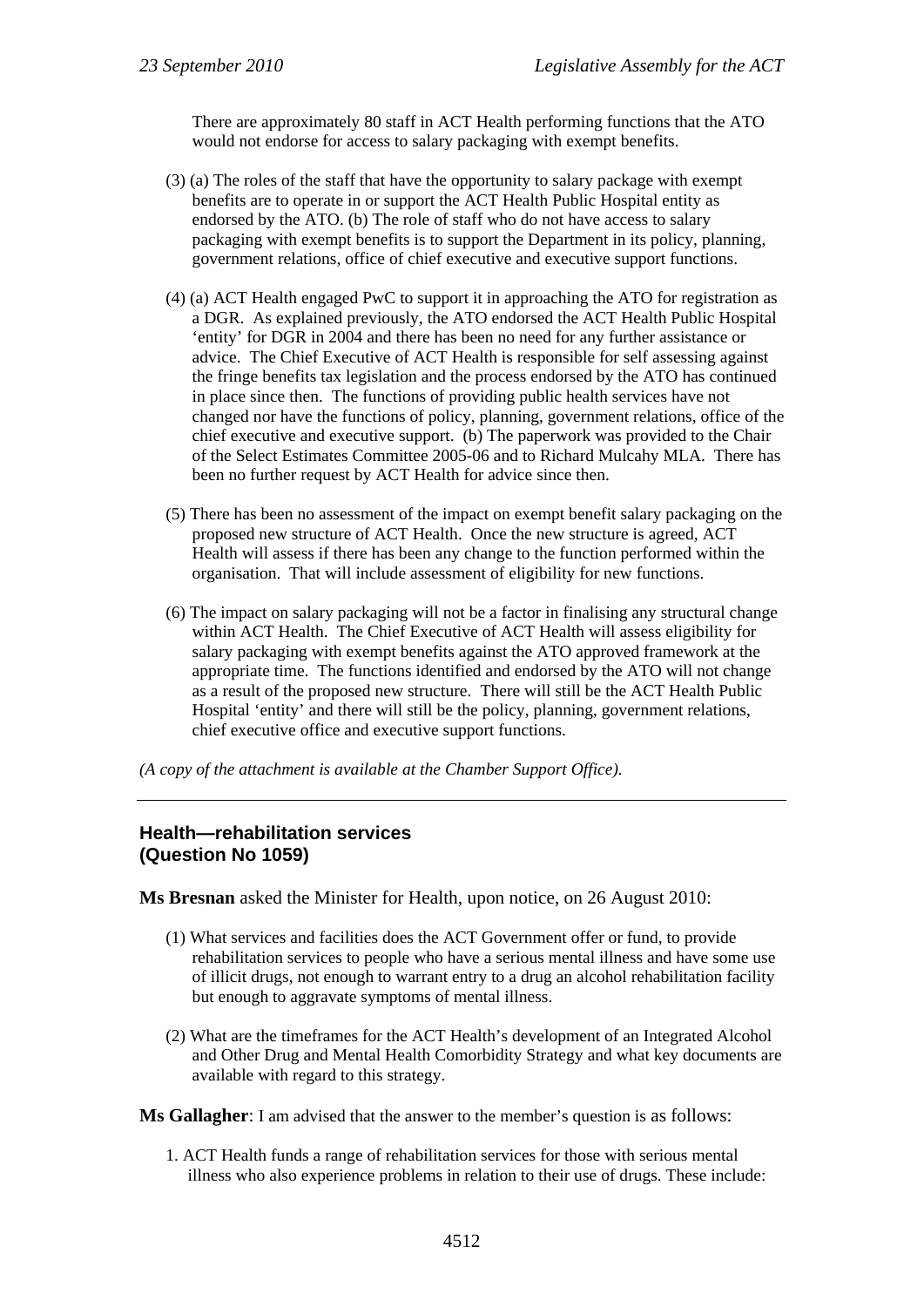Government

- Psychiatric Services Unit (PSU) and Ward 2N Calvary Hospital
- Adult (18-64) STEP UP/STEP DOWN (partnership with Mental Illness Foundation of Victoria)
- Youth (13-17) STEP UP/STEP DOWN -STEPS (partnership with Catholic Care and Child and Adolescent Mental Health Services)
- Brian Hennessy Rehabilitation Service
- Mobile Intensive Treatment Team (MITT) North
- **MITT South**
- Adult Community Mental Health teams (Belconnen, City, Tuggeranong and Woden)
- Child and Adolescent Mental Health Community teams (Northside and Southside)
- Dual Diagnosis Officer
- Mental Health ACT's Education and Training Calendar

Community Sector

- Richmond Fellowship, youth and adult programs
- CatholicCare Youth and Wellbeing, and SAILS programs
- Inanna Mental Health Respite and Outreach programs, Mental Health Foundation Respite, Outreach and Rainbow programs
- 2. ACT Health's Integrated Alcohol and Other Drug and Mental Health Comorbidity Strategy is expected to be finalised by December 2010. The ACT Alcohol, Tobacco and Other Drug Strategy 2010-2014 which was publicly released earlier this year identifies some of key initiatives which will strengthen the policy and service interventions to those experiencing comorbidity. The development of the Comorbidity Strategy is also informed by the ACT Mental Health Services Plan 2009-14.

### **Health—mental health (Question No 1060)**

**Ms Bresnan** asked the Minister for Health, upon notice, on 26 August 2010:

- (1) Can the Minister confirm that the contact details for the Crisis Assessment and Treatment Team (CATT), which are currently listed in the 'Advice and Assistance' section in the front of the White Pages and Yellow Pages, will continue to be listed as is currently the case and will not be removed by Mental Health ACT from this section.
- (2) Is the Minister aware of concerns that have been raised that Mental Health ACT intends to rename CATT, focusing on the removal of the word crisis; if so, does Mental Health ACT have any intentions to rename CATT; if so, what options are being considered.

**Ms Gallagher**: I am advised that the answer to the member's question is:

- (1) The contact details for the CATT which are currently listed in the 'Advice and Assistance' section in the front of the *White Pages* and *Yellow Pages*, will continue to be listed as is currently the case.
- (2) I am aware of the concerns that have been raised to rename CATT with consideration to taking out the word 'Crisis'. This was one of the recommendations from the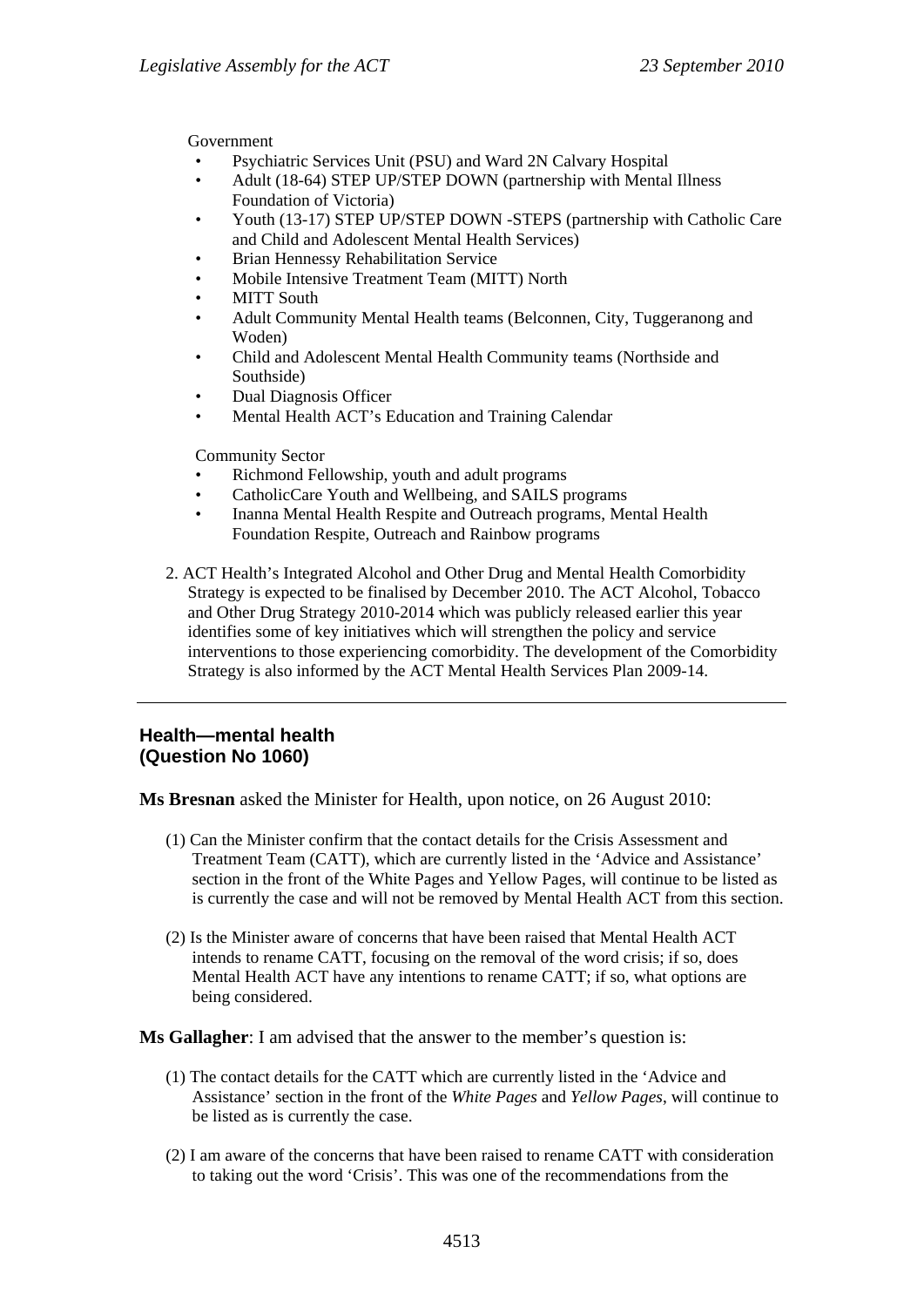internal review of CATT. The recommendations from this review, including the recommendation to rename CATT, are still under consideration and no final decisions have been made.

### **Health—mental health (Question No 1061)**

**Ms Bresnan** asked the Minister for Health, upon notice, on 26 August 2010:

- (1) If a person is to be discharged from a mental health facility such as The Canberra Hospital Psychiatric Services Unit or Calvary Hospital Care Mental Health Unit, and they are homeless, is a discharge/rehabilitation plan provided in all cases; if not, why not; if so, in what way is it limited because of the person's homelessness.
- (2) Does Mental Health ACT allow people who are homeless to be treated at the Step-up Step-down mental health facility; if not, why not.
- (3) If a person is exiting a mental health inpatient unit and is homeless, what specific government and non-government options are considered for that person's immediate housing and what options are dominantly pursued and engaged.
- (4) Have people who have exited from a mental health inpatient unit been sent to Dickson Backpackers or any other backpacker hostels; if so, how often has this occurred.
- (5) Are people exiting mental health facilities ever taken to stay at Samaritan House; if so, what (a) specialist mental health services are provided to those clients while they are at Samaritan House, and how often are they provided, (b) training and/or assistance is provided to Samaritan House workers to assist them in their care of people who are suffering from a serious episode of mental illness and (c) requirements are placed on the staffing with regard to managing medication.

**Ms Gallagher**: I am advised that the answer to the member's question is:

- (1) In all cases where a consumer is identified as homeless, assertive community follow up is provided following discharge. All consumers have a nursing and medical discharge plan developed for them. A copy of the discharge plan is provided to the consumers GP (where one has been nominated).
- (2) Homeless people are not generally admitted to the Step Up Step Down Residential Program. It is an entry criteria that consumers accepted into the Step Up Step Down have exit accommodation identified. This ensures that the Step Up Step Down can have flow through for the following presentations:
	- (a) for people for whom a short stay at the Adult Step Up Step Down Program may offset the likelihood of an acute hospital admission; and
	- (b) for people who have experienced an acute relapse of mental illness and no longer require psychiatric inpatient care, but who do require a period of recovery in a supported accommodation setting.

There is a maximum length of stay of 3 months.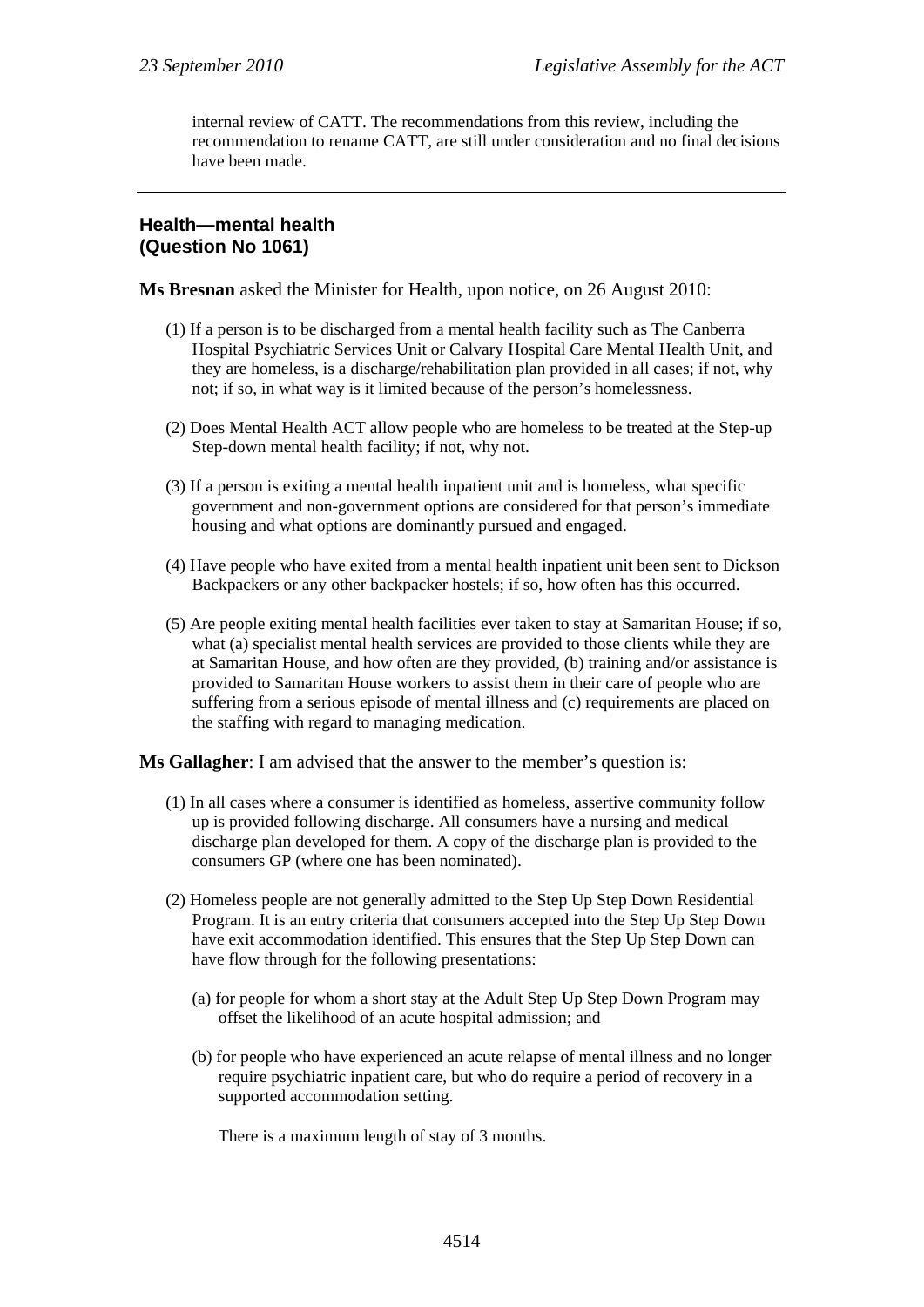- (3) All options to access accommodation in the government and community sector are undertaken. Emergency accommodation services such as Samaritan House and Toora Women's Shelter would be considered in the first instance. Other options but not limited to include Richmond Fellowship, Catholic Care, Canberra men's Centre and Inanna. Mental Health ACT currently manages a number of group houses supported by the Mobile Intensive Treatment Team and this option is considered in the context of vacancies and resident interpersonal mix.
- (4) Accommodation at the Dickson Backpackers has been sought. This is an infrequently sought option.
- (5) Yes.
	- (a) CATT has a long-standing, close working relationship with Samaritan House. CATT provides specialist mental health services to Samaritan House based on the consumer's discharge plan.
	- (b) All Samaritan House staff are invited to attend relevant mental health training provided by Mental Health ACT.
	- (c) CATT delivers medication to Samaritan House for clients resident there on an as needed basis. CATT workers leave medication with Samaritan House workers and provide written instructions. Samaritan House workers are also encouraged to call CATT 24/7 if they have any queries about the medication.

### **Health—mental health (Question No 1062)**

**Ms Bresnan** asked the Minister for Health, upon notice, on 26 August 2010:

Did the Minister state on 18 May 2010 in the 2010-11 Estimates Committee hearings that funding for mental health made up around 8% of the total health budget; if so, what are the exact figures from the budget that the ACT Government used to calculate this.

**Ms Gallagher**: I am advised that the answer to the member's question is:

Mental Health expenditure appears in both Output 1.2 (Mental Health Services) and Output 1.7 (Early Intervention and Prevention). The 2010-11 Budget includes:

| Output 1.2                         | \$74,380,700    |
|------------------------------------|-----------------|
| Output 1.7 (Mental Health related) | \$6,956,900     |
| <b>Total Mental Health</b>         | \$81,337,600    |
| Total ACT Health                   | \$1,068,551,000 |

Therefore, Mental Health expenses are estimated to be 7.6 per cent of total Health expenses in 2010-11. This figure is likely to increase following the allocation of Sub-Acute funding provided through the National Health Reforms, for which only limited information was available at the time of the 2010 11 Budget.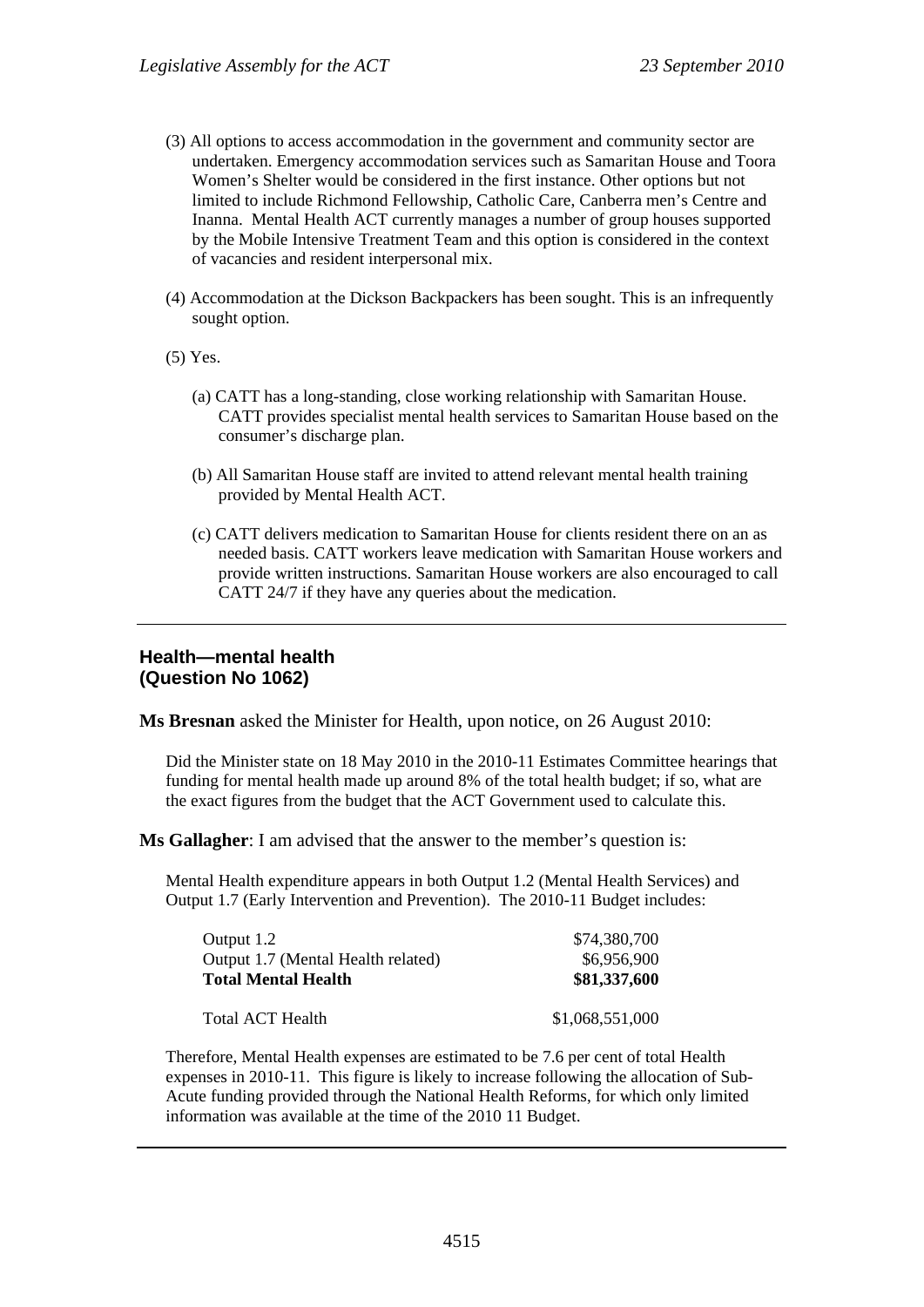# **Health—primary care infrastructure grants (Question No 1063)**

**Ms Bresnan** asked the Minister for Health, upon notice, on 26 August 2010:

- (1) On what date was a letter sent out by the ACT Government to general practitioners regarding the Primary Care Infrastructure Grants Program, providing information about how they could make an application, given that the letter was signed by the Minister on 28 July 2010 and applications to the Australian Government closed on 20 August, however some general practitioners did not receive the letter until 16 August, giving them only four days to make the application.
- (2) Has the Minister received any complaints from any general practitioners that they did not receive the letter in time to make an application; if so, how is the ACT Government and Australian Government responding to these complaints.

**Ms Gallagher**: The answer to the member's question is as follows:

(1) My letter to Canberra GPs was not sent out until Thursday 12 August, meaning most GPs did not receive their letters until Monday 16 August. It was regrettable that there was a delay in sending these reminder letters out to GPs.

For the members information, in its 2010 – 11 Budget, handed down in May 2010, the Australian Government announced it would be providing an additional \$355 million in funding to the GP SuperClinics Program. This funding is to be used to support the construction of 23 new GP SuperClinics, and to fund the Primary Care Infrastructure Grants Program (the Program). The Program aims to enable the upgrade of approximately 425 existing general practices, primary care and community health services, and Aboriginal and Torres Strait Islander Medical Services across the country.

Details of the Program, including guidelines and applications were released on the website of the Australian Department of Health and Ageing (DoHA) on 24 June 2010. DoHA is responsible for the rollout and administration of the Program, and GPs across the country have had more than four days to make an application.

The ACT Division of General Practice (ACTDGP) had also indicated to me that it would run a promotion on the program in its newsletter. Similarly, the Australian General Practice Network ran a news article on the Program; the Royal Australian College of General Practitioners, in July 2010, released a detailed guide for its members into completing the Program's application form; and the Australian Medical Association, on 13 August 2010 released a guide for medical practices to the Program.

When the Program, being offered through the Australian Government was brought to my attention, I recognised the opportunity presenting itself to Canberra GPs to access some vital funding. The intent of my letter was to ensure GPs in Canberra were aware of the program, in case they had not become so already through the media or other channels such as the Australian Government, the Royal Australian College of General Practitioners, the Australian Medical Association or the ACTDGP.

My letter was not an announcement of the Program, and it is important to recognise that the ACT Government is not responsible for administering the Program. There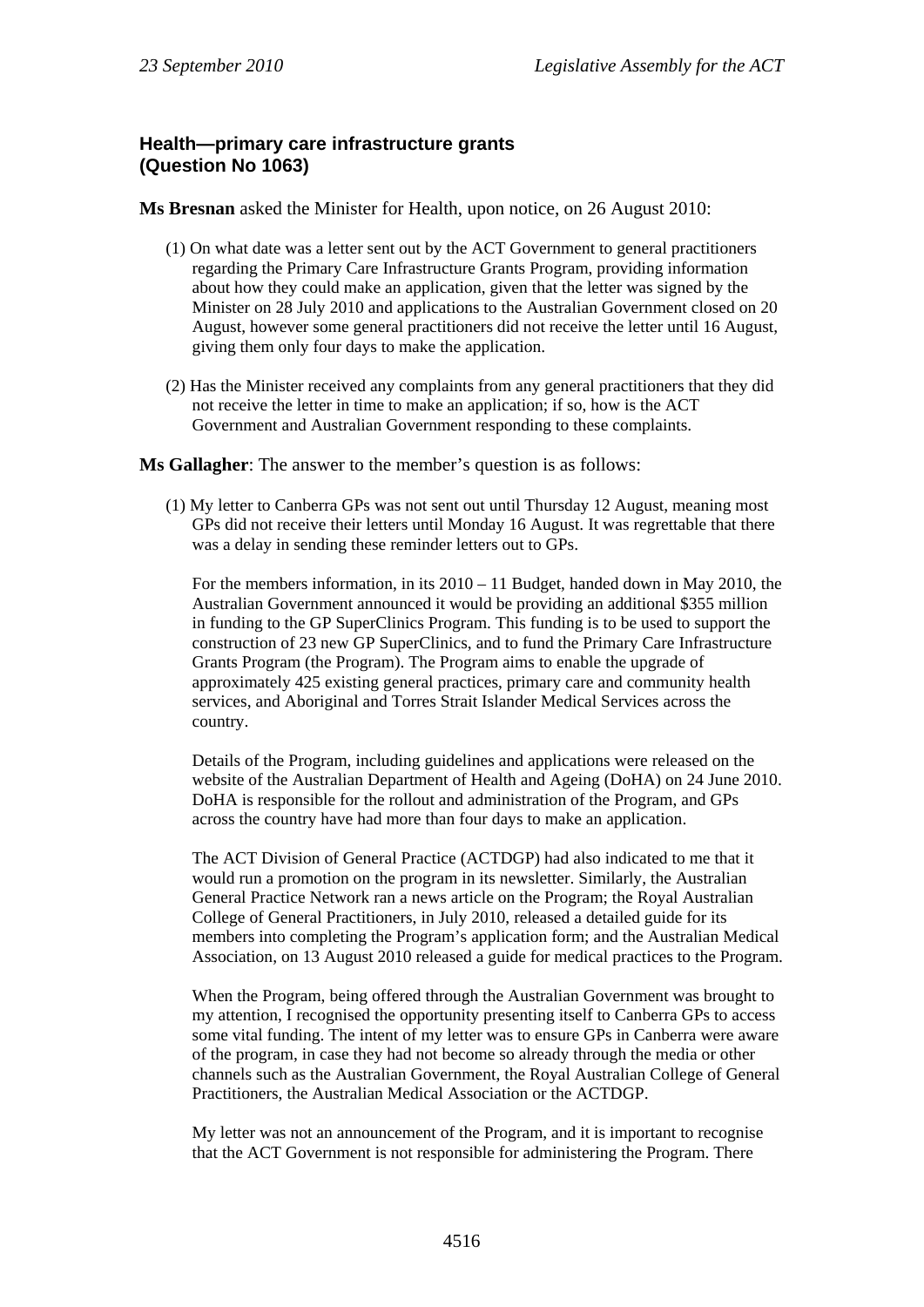may be some confusion between this Commonwealth Program, and the ACT GP Development Fund. In July 2009, the ACT Government allocated \$12 million over four years for the GP Workforce Program which aims to support, sustain and expand the general practice workforce. As part of this program, the ACT GP Development Fund offers a bi-annual grants program, over four years, for GP practices that commit to supporting the attraction, retention and development of the general practice workforce. The fund provides grants for education and training; attraction and retention; infrastructure; and innovation. The ACT Government is responsible for the ACT GP Development Fund, and I am advised that the Fund has been well promoted, with over 45 applications received in round one, and 41 applications being received in round two.

(2) I have received one complaint from a GP. I have written to the GP in question, and have asked ACT Health to look into their processes to ensure that such a delay does not happen again.

#### **Social welfare—carers advocacy service (Question No 1064)**

**Ms Bresnan** asked the Minister for Disability, Housing and Community Services, upon notice, on 26 August 2010:

- (1) What are the timeframes relating to the tendering for and establishment of a Carers Advocacy Service.
- (2) What is the size, scope and nature of the service that is intended to be provided.
- (3) Will the full \$100 000 that was allocated for 2010-11 be allocated and spent in 2010-11; if not, why not.

**Ms Burch**: The answer to the member's question is as follows:

- 1. The Request for Tender for the Carers Advocacy Service was advertised on 4 September 2010 and will close on 7 October 2010. It is anticipated the contract will be awarded in November 2010.
- 2. This will be a new service, working in partnership with an existing service with established links to relevant community organisations and client groups. The service will work in collaboration with advocacy services to streamline access to information, services and support the government commitment to reduce red tape for carers in the ACT.
- 3. Yes

# **Housing—community (Question No 1065)**

**Ms Bresnan** asked the Minister for Disability, Housing and Community Services, upon notice, on 26 August 2010:

(1) How many properties are currently provided in the ACT through community housing.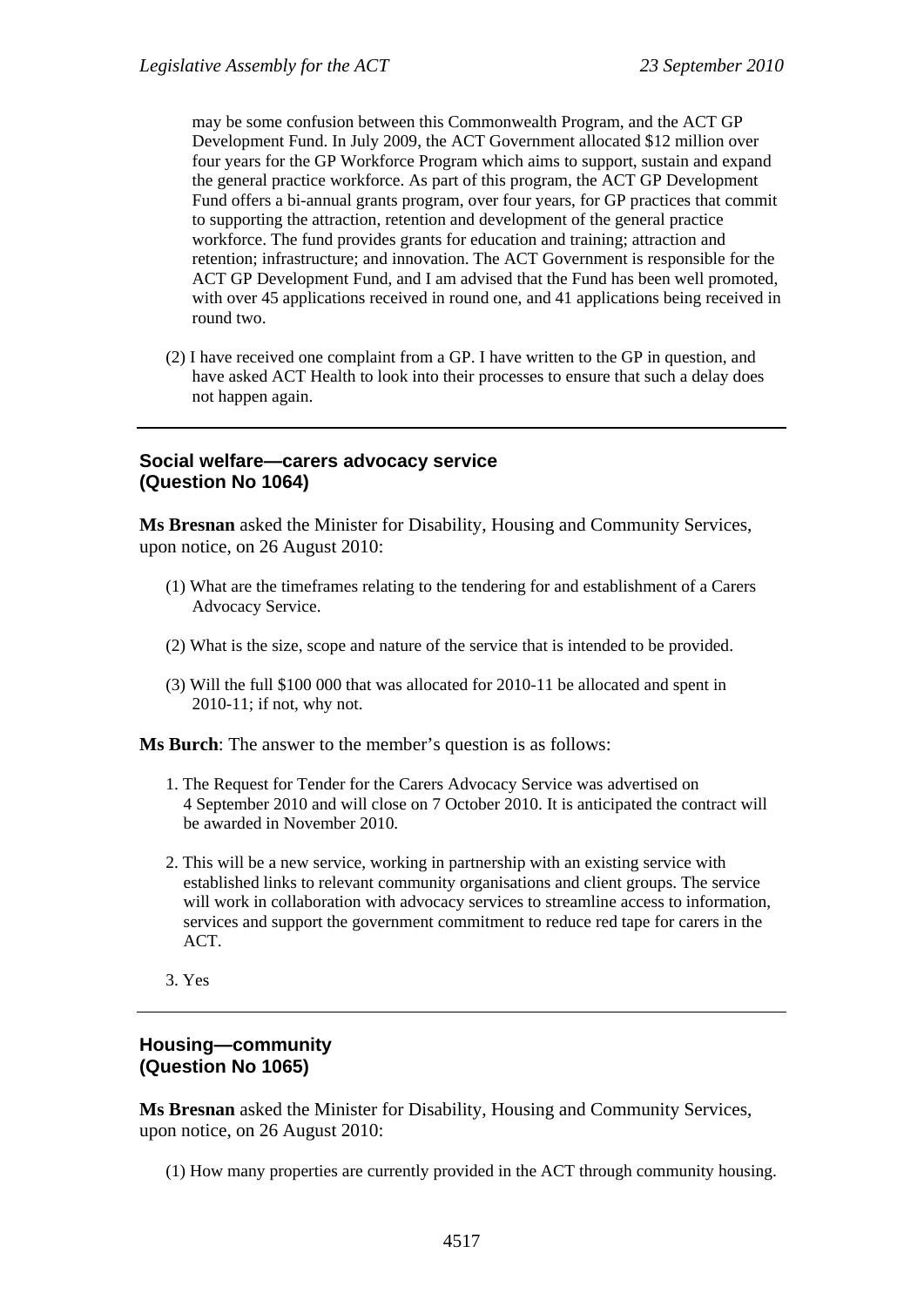- (2) How many of these properties referred to in part (1) charge rent that is based on a percentage of a household's income, for example, no more than 30% of disposable income, and how many charge rent based on a percentage of market rent, for example, 74.9% or less of market rent and how are these expected to change in the future.
- (3) What levels of gross income per annum would households have to be earning to be eligible for community housing that is rented out at 74.9% of market rent and how do these income levels compare with median household income levels for the ACT.
- (4) What evidence is there to show that all households that are renting community housing properties at 74.9% of market rent are paying less than 30% of their disposable income in rent.
- (5) What are the general income levels that are the cut-off point for public housing eligibility.
- (6) What is being done to target community housing towards those households that are unable to qualify for public housing and are in housing stress.

**Ms Burch**: The answer to the member's question is as follows:

(1) As reported under Output 1.1 Social Housing Services, there are 244 community housing properties. It should be noted that this figure includes group or share accommodation such as Havelock House and Ainslie Village which are counted as single properties but house multiple tenants. When individual tenancies are considered rather than individual properties the figure is 510 tenancies, as reported in 2008-09 Community Housing Survey.

In addition there are housing properties which are owned or tenancy managed by community housing organisations which were not funded by Housing ACT and are not subject to reporting arrangements to Housing ACT.

- (2) Of the community housing providers funded by the Department of Disability, Housing and Community Services, Havelock Housing Association has in place service funding arrangement which enable it to house up to one third of tenants and Havelock House  $(104 \times 0.33 = 34.4$  tenants), and Gungahlin Singles Accommodation  $(21 \times 0.33 = 7)$  at the affordable rate of 74.9% of market rent. The remainder of tenants would be charged approximately 25% assessable income as rent.
- (3) Please refer to CHC website at

http://www.chcaffordablehousing.com.au/about-temp-us.php?pT=22

These criteria apply both to affordable rental in community housing properties and affordable rental in other CHC properties.

For other providers please refer to the PRHAP determination at

http://www.legislation.act.gov.au/ni/2010-454/current/pdf/2010-454.pdf

(4) Disposal income of households is not recorded. The standard definition of housing stress is rent above 30% gross income, not disposable income.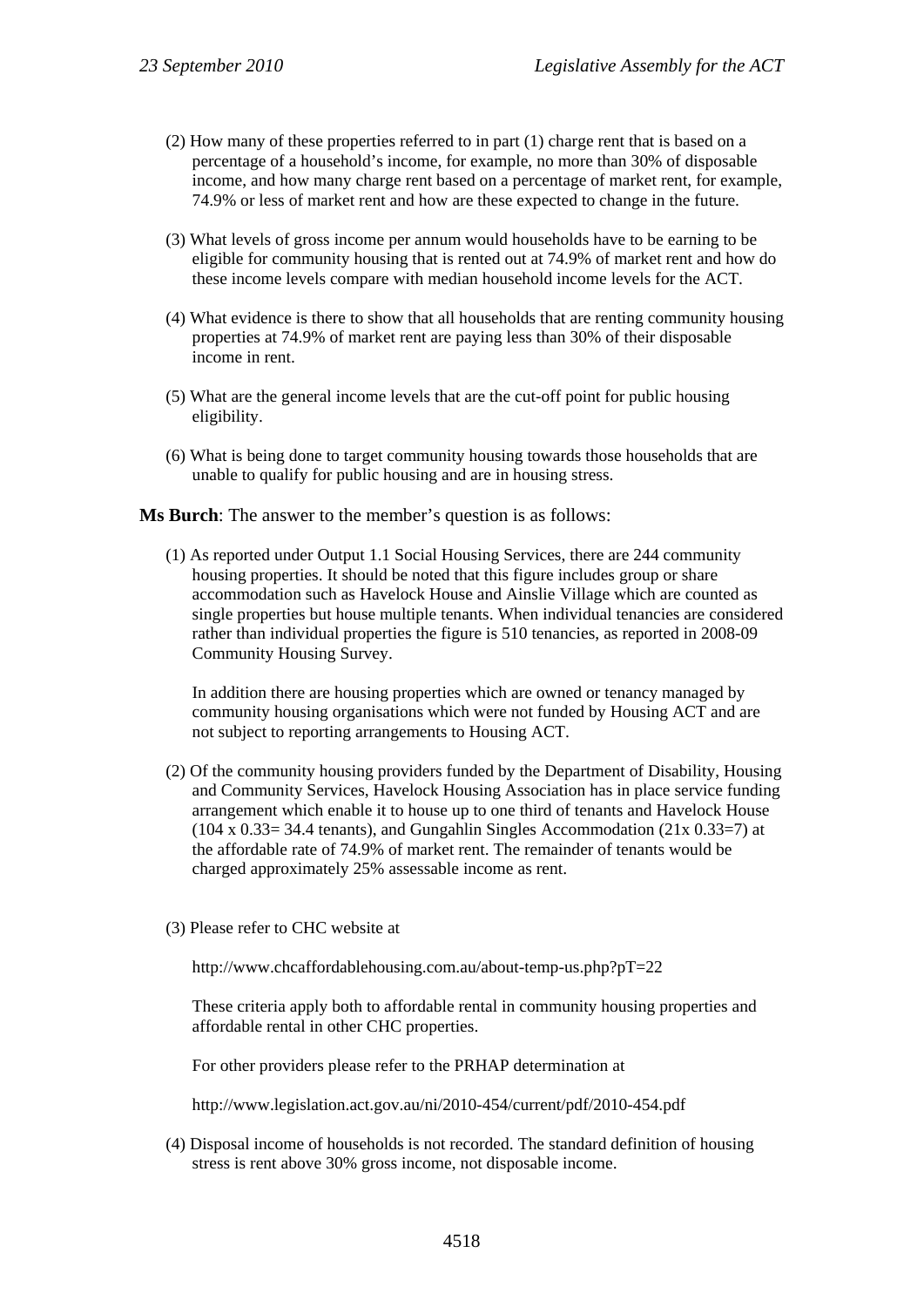(5) Income eligibility for public housing can be found here:

http://www.dhcs.act.gov.au/hcs/public\_housing/eligibility\_for\_public\_housing

(6) Community Housing has both rebated rents and affordable rents and therefore applicants for community housing may also be eligible for public housing

For those who are above the income eligibility for public housing they will benefit from the ACT Government Affordable Housing Action plan which can be found at

http://www.actaffordablehousing.com.au

CHC Affordable Housing has received properties and access to a loan facility from the ACT Government the principal amount of which is not to exceed \$50 million, to provide affordable housing.

### **Pierces Creek—rehabilitation management (Question No 1066)**

**Mr Rattenbury** asked the Minister for Territory and Municipal Services, upon notice, on 26 August 2010:

- (1) What management plans are in place for the land located in the Paddy's River Road region south of Pierces Creek and east of the Namadgi National Park that was burnt out during the 2003 bushfires.
- (2) Has Parks Conservation and Lands undertaken an assessment of the regrowth of the old pine forests and native vegetation in that region in the past two years; if so, when.
- (3) What is the current status of the regrowth of the old pine forests and native vegetation in that region and does it in any way pose a fire risk.
- (4) What rehabilitation work has been undertaken in the last three years and is any further rehabilitation work planned and what will it entail.
- (5) What fire management plans are there for the area and where are these plans outlined.
- (6) Has there been any consideration of developing this region as a recreational area; if so, what work has been undertaken.

**Mr Stanhope**: The answer to the member's question is as follows:

- (1) Part of this area is in the Lower Cotter Catchment (LCC) and is covered by the Lower Cotter Catchment Strategic Management Plan. Part of the area in question is in the Bullen Range Nature Reserve and is therefore covered by the Murrumbidgee River Corridor Management Plan. The remaining area is managed as plantation forestry under a Code of Practice.
- (2) Detailed assessments were undertaken in the LCC section in 2008 to assess the progress of rehabilitation and revegetation efforts. All existing pine plantation areas outside the LCC have been extensively assessed for both native and pine regrowth and strategies have been put in place to manage these areas accordingly.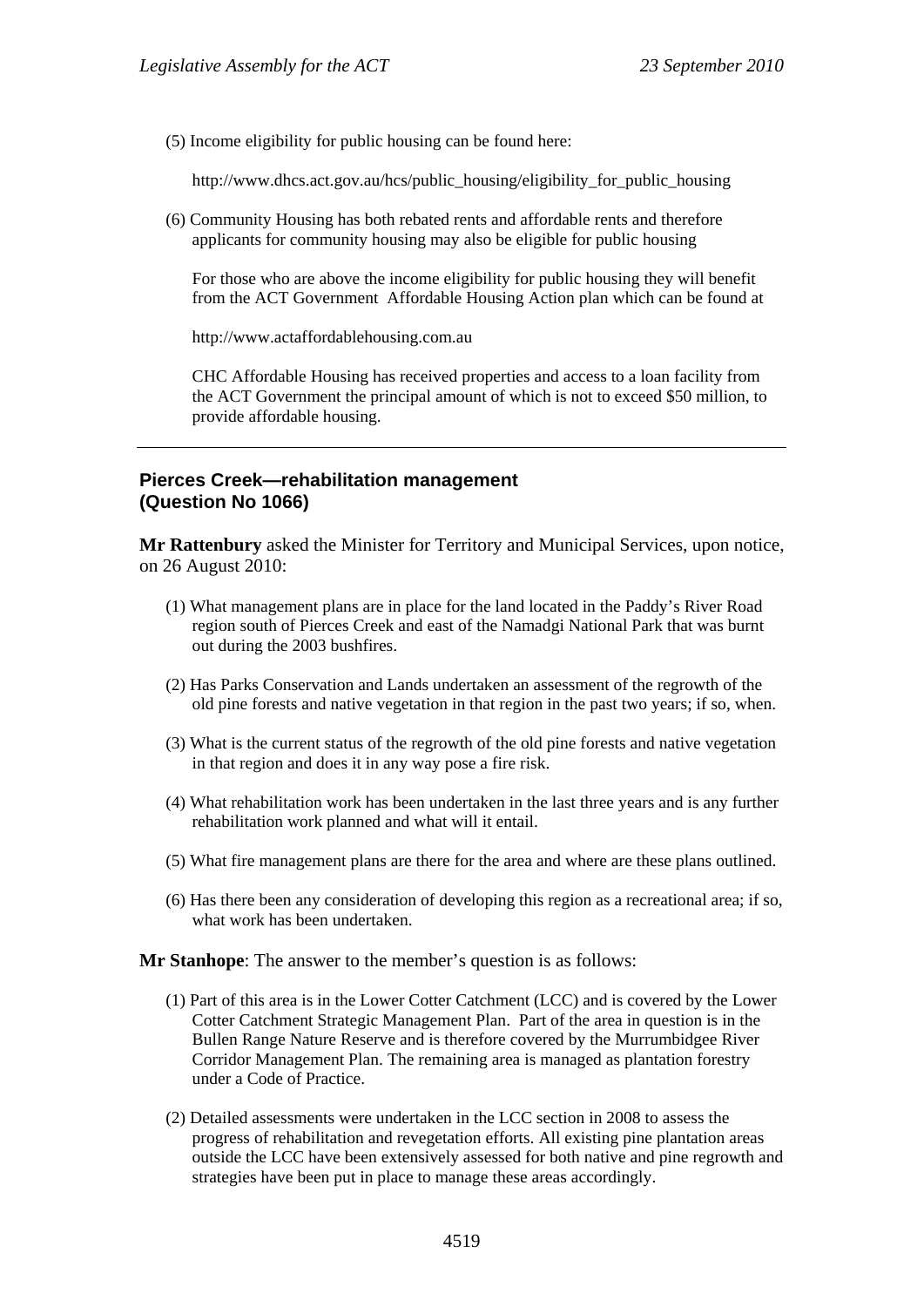(3) Outside the catchment area the current pines are being managed as plantations pending the outcome of a cabinet submission into the future use and management of the pine plantations in the ACT. Within the LCC the regrowth of native species has been promoted by weed control of competing blackberry and pine wildlings, and by active revegetation planting in accordance with the LCC Strategic Management Plan. The Paddys River Catchment from the Cotter River upstream to just beyond Murrays Corner is included in the biodiversity offsets program being undertaken by ACTEW Corp as part of the Enlarged Cotter Dam- it will be subject to erosion control, fish habitat creation, weed control and revegetation.

The fire risk in this area is no more or less than anywhere else in the ACT. Management of the fuel loads in the whole area has been considered in the Regional Fire Management Plans which were developed to advise the Strategic Bush Fire Management Plan version 2 (SBMPv2). The risk of fire in this area (as with all areas in the ACT) has been assessed and strategies (identified in the Bush Fire Operational Plan) have been put in place where required.

- (4) Extensive rehabilitation work has been undertaken. In the LCC the focus has been on stabilising soils through managing roads and erosion areas and re-establishing native vegetation. Immediately post January 2003, extensive areas adjacent to the Cotter Dam and the Cotter River where ripped, mounded and planted in an effort to prevent surface run off. This work has continued over the years since 2003 and will continue until at least 2012, with the main focus being mainly weed control and maintenance of erosion control structures and roads. Similar activities have been undertaken in the plantation areas to re-establish pine plantations, manage roads and control overland erosion.
- (5) The Regional Fire Management Plans that were prepared by TAMS to inform the SBMPv2 cover this area. These Regional Plans cover all forms of hazard reduction and account for the ecological and recreational aspects of the landscape over the next 10 years. The TAMS Bushfire Operational Plan (BOP) is a requirement under legislation and is produced annually utilising the information from the Regional Plans. The 2010/11 BOP has been endorsed by the ACT Bush Fire Council and approved by the Commissioner of the Emergency Services Agency and is currently being implemented – copies can be obtained from TAMS.
- (6) The area in question has always been widely used for active recreational pursuits. The land managers responsible for this area over the past 80 years have actively encouraged this use and many formal picnic and recreation facilities have been developed including Murrays Corner and Cotter Reserve. Fire trails in the area are used for recreational driving, including 4 wheel-driving, motorcycling, bicycling, walking and running. Recreation within the LCC is guided by the LCC Recreation Strategy (draft) which uses a zoning approach to identify what types of recreational activities can be undertaken, based on water catchment protection.

# **Mulligan's Flat nature reserve—interim board (Question No 1067)**

**Mr Rattenbury** asked the Minister for Territory and Municipal Services, upon notice, on 26 August 2010: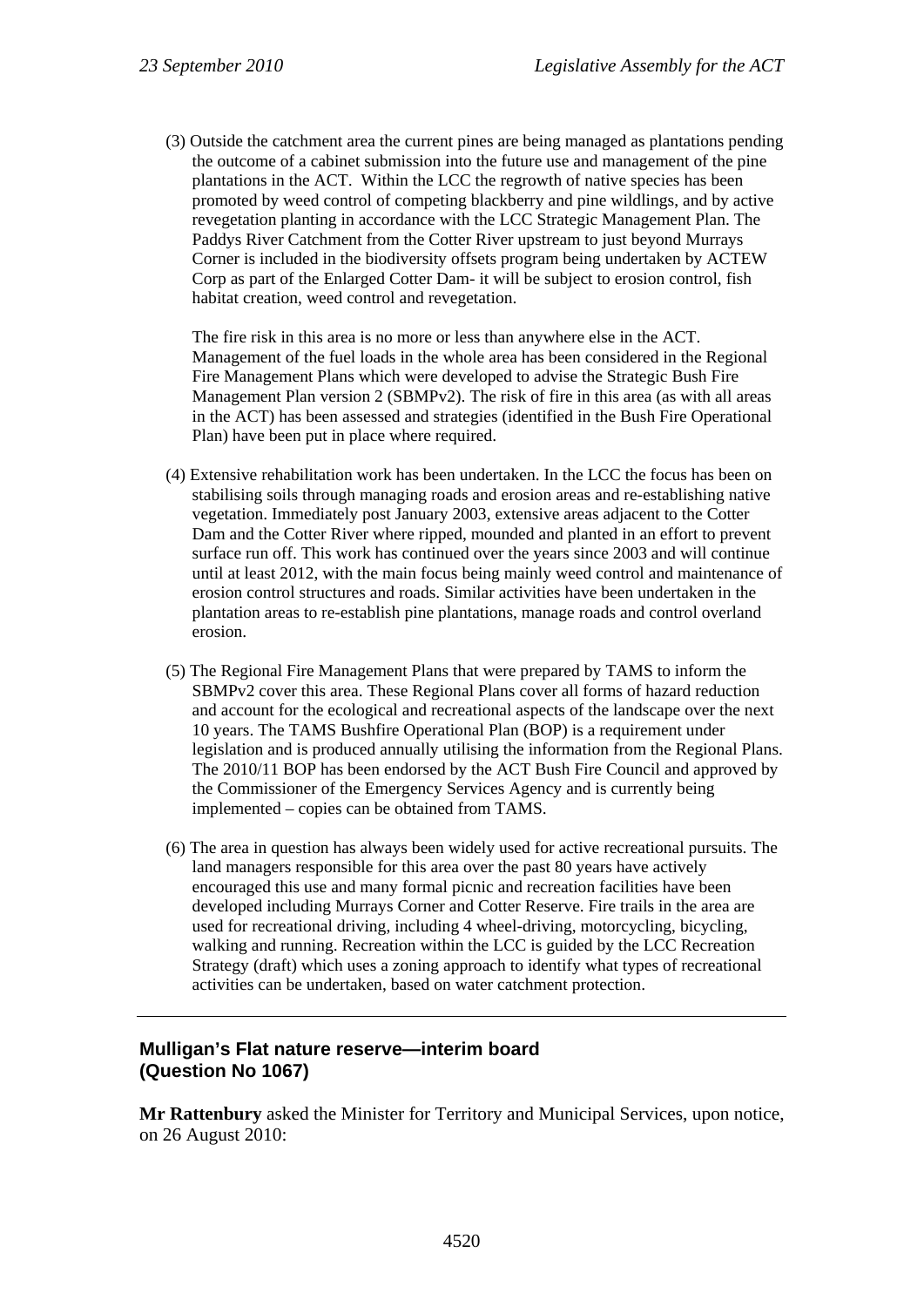- (1) Has the Government convened an Interim Board for Mulligan's Flat Nature Reserve; if so, who is on the Board and how were they selected.
- (2) Can the Minister provide the minutes of any meetings that have been held by the Board;
- (3) Are the Board meeting minutes made public; if so, where are they available; if not, why not.

**Mr Stanhope**: The answer to the member's question is as follows:

- (1) Yes. The members of the Interim Board of Management for the Mulligans Flat Woodland Sanctuary are Professor Tony Peacock (Chair), Dr David Shorthouse, Ms Jenny Bounds, Professor David Lindenmayer, Dr Barry Richardson, Dr Adrian Manning and a nominee from the Department of Territory and Municipal Services. Expressions of interest were invited from the public for membership of the Interim Board of Management, and applications were assessed against specific selection criteria.
- (2) Interim Board deliberations to date have been largely concerned with governance issues surrounding the structure of the future Capital Woodland and Wetlands Conservation Trust and are not considered to be of wide public interest. A briefing on the deliberations of the Interim Board can be arranged if desired.
- (3) No. See answer to question (2).

#### **Jerrabomberra wetlands—interim board (Question No 1068)**

**Mr Rattenbury** asked the Minister for Territory and Municipal Services, upon notice, on 26 August 2010:

- (1) How often has the Interim Board for Jerrabomberra wetlands met since it was established.
- (2) Who is on the Board and how were they selected.
- (3) Can the Minister provide the minutes of any meetings that have been held by the Board.
- (4) Are the Board meeting minutes made public; if so, where are they available; if not, why not.

**Mr Stanhope**: The answer to the member's question is as follows:

- (1) There have been four formal meetings of the Interim Board of Management for Jerrabomberra Wetlands.
- (2) The members of the Interim Board of Management for Jerrabomberra Wetlands are Mr Warren Nicholls (Chair), Professor Mark Lintermans, Mr John Hibberd, Ms Christine Ellis, Mr Chris Davey, Dr Richard Shodde, Dr Richard Norris and a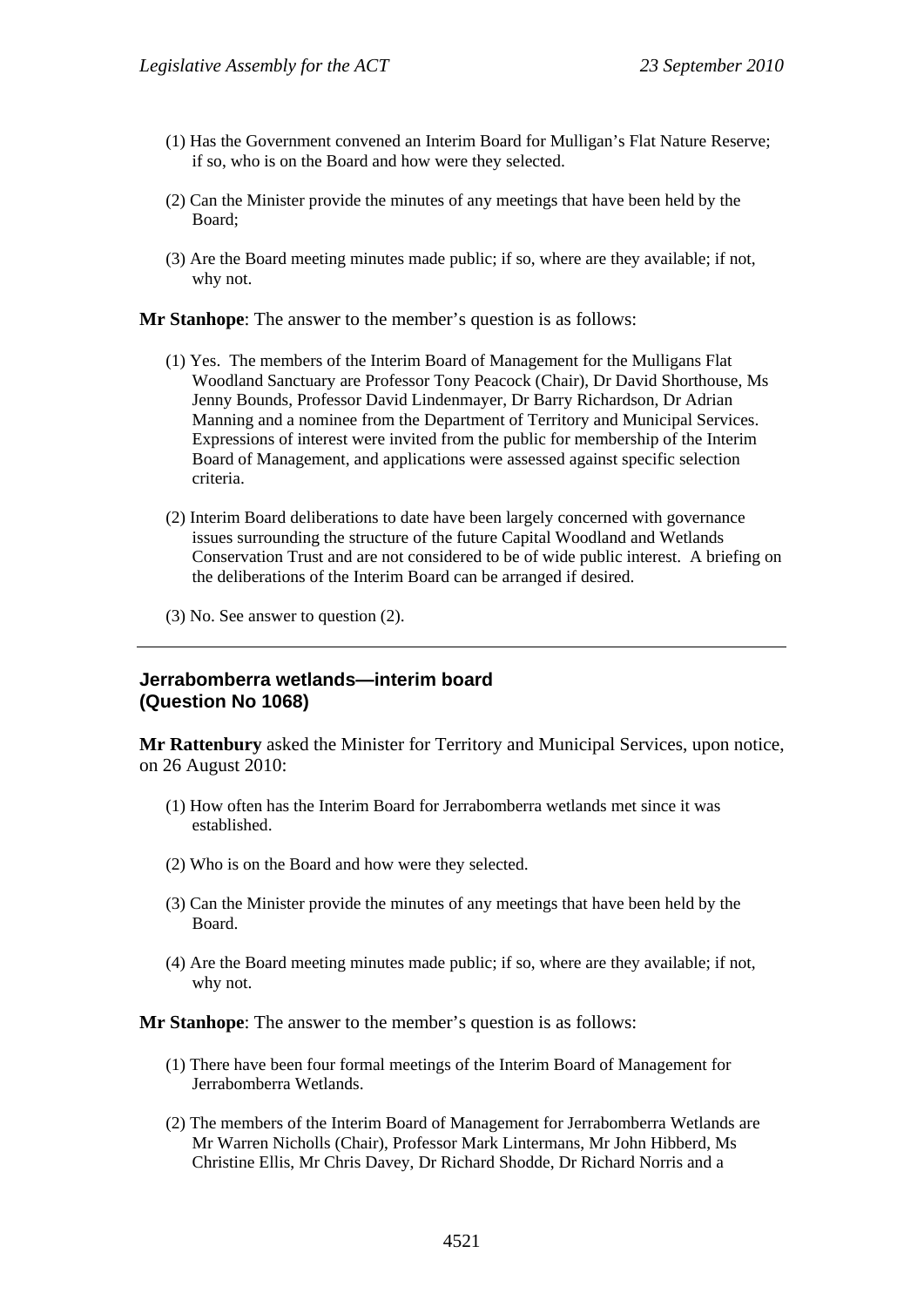nominee of the Department of Territory and Municipal Services. Expressions of interest were invited from the public for membership of the Interim Board of Management, and applications were assessed against specific selection criteria.

- (3) Interim Board deliberations to date have been largely concerned with governance issues surrounding the structure of the future Capital Woodland and Wetlands Conservation Trust and are not considered to be of wide public interest. A briefing on the deliberations of the Interim Board can be arranged if desired.
- (4) No. See answer to Question (3).

#### **Sport—community infrastructure grants (Question No 1069)**

**Mr Rattenbury** asked the Minister for Tourism, Sport and Recreation, upon notice, on 26 August 2010:

- (1) Is the Minister aware that the Commonwealth Government announced the \$800 million Regional and Local Community Infrastructure Program, which provides funding to local governments for community infrastructure including local sport and recreation facilities, and has the ACT Government applied for this grant.
- (2) Is the ACT Government aware of any community groups who have applied for this program; if so, what groups have applied and have they been successful.

**Mr Barr**: The answer to the member's question is as follows:

- (1) I am aware of this program, announced by the former Prime Minister in November 2008 as part of the Nation Building Economic Stimulus Plan. There have been three funding rounds within the Regional and Local Community Infrastructure Program, the total amount available being \$1.12b. The ACT Government has sought, and received, funding through this Program.
- (2) Local Governments/local Councils were able to apply for funding from the Regional and Local Community Infrastruture Program. Community groups were unable to directly apply.

### **Bicycles—cycle path safety (Question No 1070)**

**Ms Le Couteur** asked the Minister for Territory and Municipal Services, upon notice, on 26 August 2010: *(redirected to the Minister for Transport)*

- (1) What assessment has been done to ensure the safety of the intersection in Dickson, at the point behind the Dickson College, where the bike path ends and a narrow footpath and narrow bridge meet the bike path.
- (2) How many accidents is the Government aware of involving bicyclists at the intersection referred to in part (1).
- (3) What plans does the Government have to improve the safety of this intersection.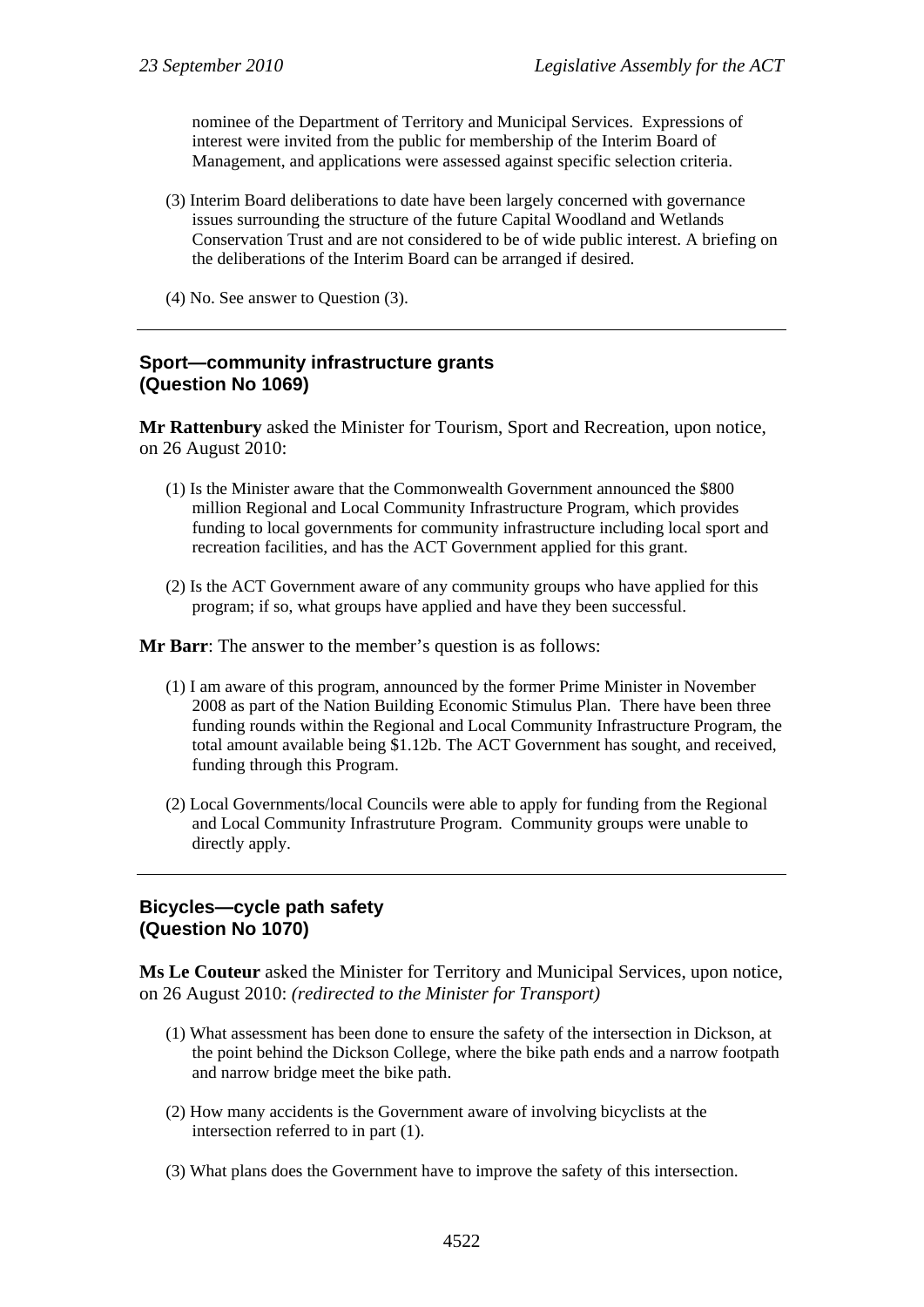(4) Can the Government provide approximate figures on the number of people that use this path.

**Mr Stanhope**: The answer to the member's question is as follows:

- (1) An investigation into the opportunities to improve the connectivity of the shared path at the location described by Ms Le Couteur will be undertaken as part of the forward design for the upgrade of the Phillip / Majura Avenue intersection.
- (2) Roads ACT do not collect and/or maintain accident data and/or history records for the shared path network.
- (3) Measures aimed at improving the safety of this intersection will be considered as part of the intersection upgrade detailed design process.
- (4) Roads ACT do not gather usage data of the shared path at this location.

#### **Finance—departmental bank accounts (Question No 1076)**

**Mr Seselja** asked the Minister for Planning, upon notice, on 26 August 2010:

In relation to each department in the Minister's portfolio, what was the balance of all departmental bank accounts, including Territory bank accounts, at the end of each month in 2009-10, and what were the total withdrawals and deposits each month.

**Mr Barr**: The answer to the member's question is as follows:

While the information sought in the questions exists, it is not collated in the format requested and the Government is not prepared to authorise the diversion of resources necessary to do so.

Details of cash balances, payments and receipts are published in agency annual reports in accordance with Generally Accepted Accounting Principles (GAAP) as required by the Financial Management Act 1996. Annual Reports for 2009-10, which include agency financial statements, will be tabled shortly in accordance with established procedures.

### **Finance—departmental bank accounts (Question No 1078)**

**Mr Seselja** asked the Treasurer, upon notice, on 26 August 2010:

In relation to each department in the Minister's portfolio, what was the balance of all departmental bank accounts, including Territory bank accounts, at the end of each month in 2009-10, and what were the total withdrawals and deposits each month.

**Ms Gallagher**: The answer to the member's question is as follows:

While the information sought in the questions exists, it is not collated in the format requested and the Government is not prepared to authorise the diversion of resources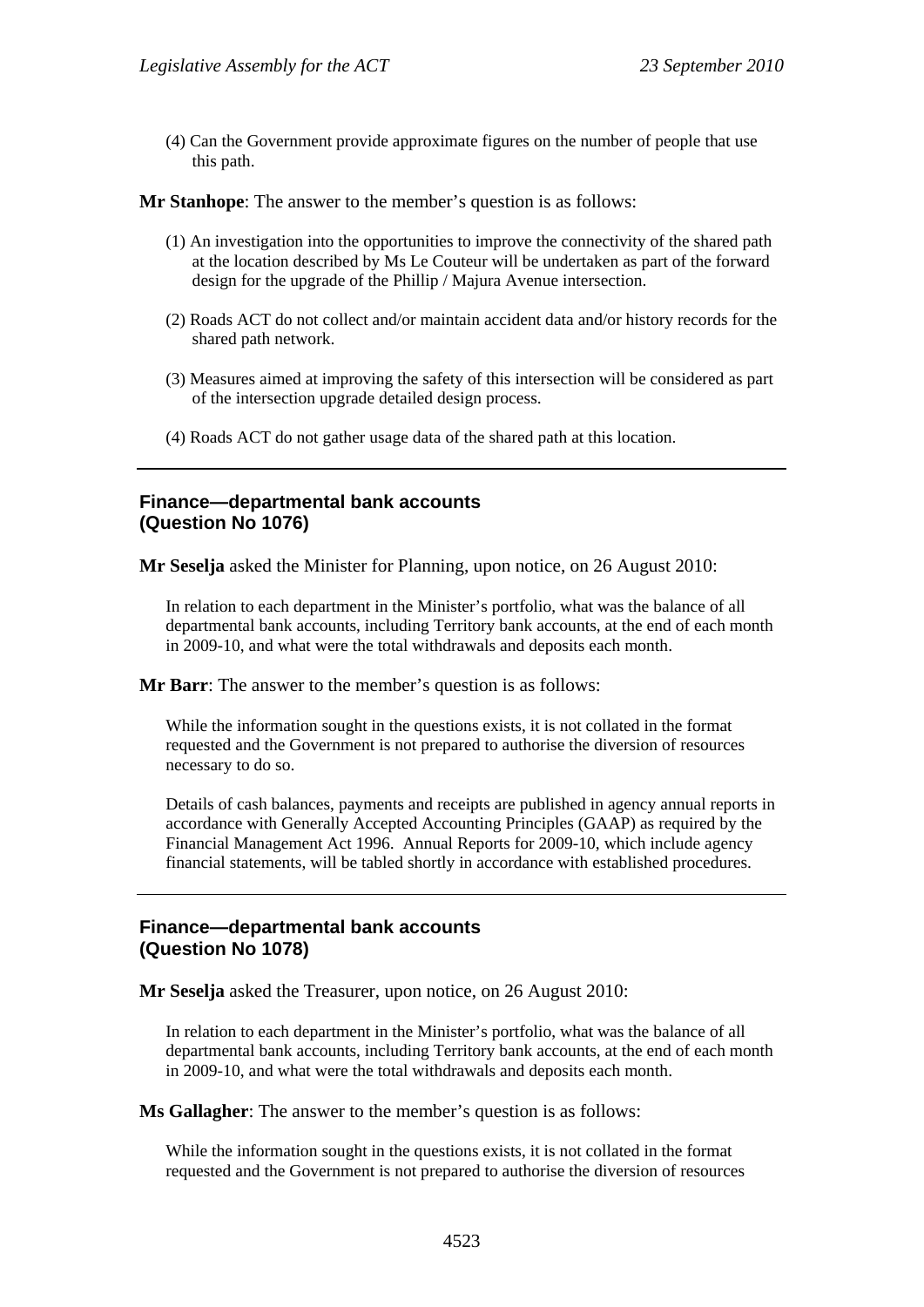necessary to do so. Details of cash balances, payments and receipts are published in agency annual financial statements in accordance with Generally Accepted Accounting Principles (GAAP) as required by the Financial Management Act 1996. Annual Reports for 2009-10, which include agency financial statements, will be tabled shortly in accordance with established procedures.

#### **Finance—departmental bank accounts (Question No 1082)**

**Mr Seselja** asked the Minister for Education and Training, upon notice, on 26 August 2010:

In relation to each department in the Minister's portfolio, what was the balance of all departmental bank accounts, including Territory bank accounts, at the end of each month in 2009-10, and what were the total withdrawals and deposits each month.

**Mr Barr**: The answer to the member's question is as follows:

While the information sought in the questions exists, it is not collated in the format requested and the Government is not prepared to authorise the diversion of resources necessary to do so. Details of cash balances, payments and receipts are published in agency annual financial statements in accordance with Generally Accepted Accounting Principles (GAAP) as required by the *Financial Management Act 1996*. Annual Reports for 2009-10, which include agency financial statements, will be tabled shortly in accordance with established procedures.

#### **Finance—departmental bank accounts (Question No 1083)**

**Mr Seselja** asked the Minister for Territory and Municipal Services, upon notice, on 26 August 2010:

In relation to each department in the Minister's portfolio, what was the balance of all departmental bank accounts, including Territory bank accounts, at the end of each month in 2009-10, and what were the total withdrawals and deposits each month.

#### **Mr Stanhope**: The answer to the member's question is as follows:

While the information sought in the questions exists, it is not collated in the format requested and the Government is not prepared to authorise the diversion of resources necessary to do so. Details of cash balances, payments and receipts are published in agency annual financial statements in accordance with generals Accepted Accounting Principles (GAAP) as required by the Financial Management Act 1996. Annual Reports for 2009-10, which include agency financial statements, will be tabled shortly in accordance with established procedures.

#### **Budget—savings (Question No 1085)**

**Mr Seselja** asked the Chief Minister, upon notice, on 26 August 2010: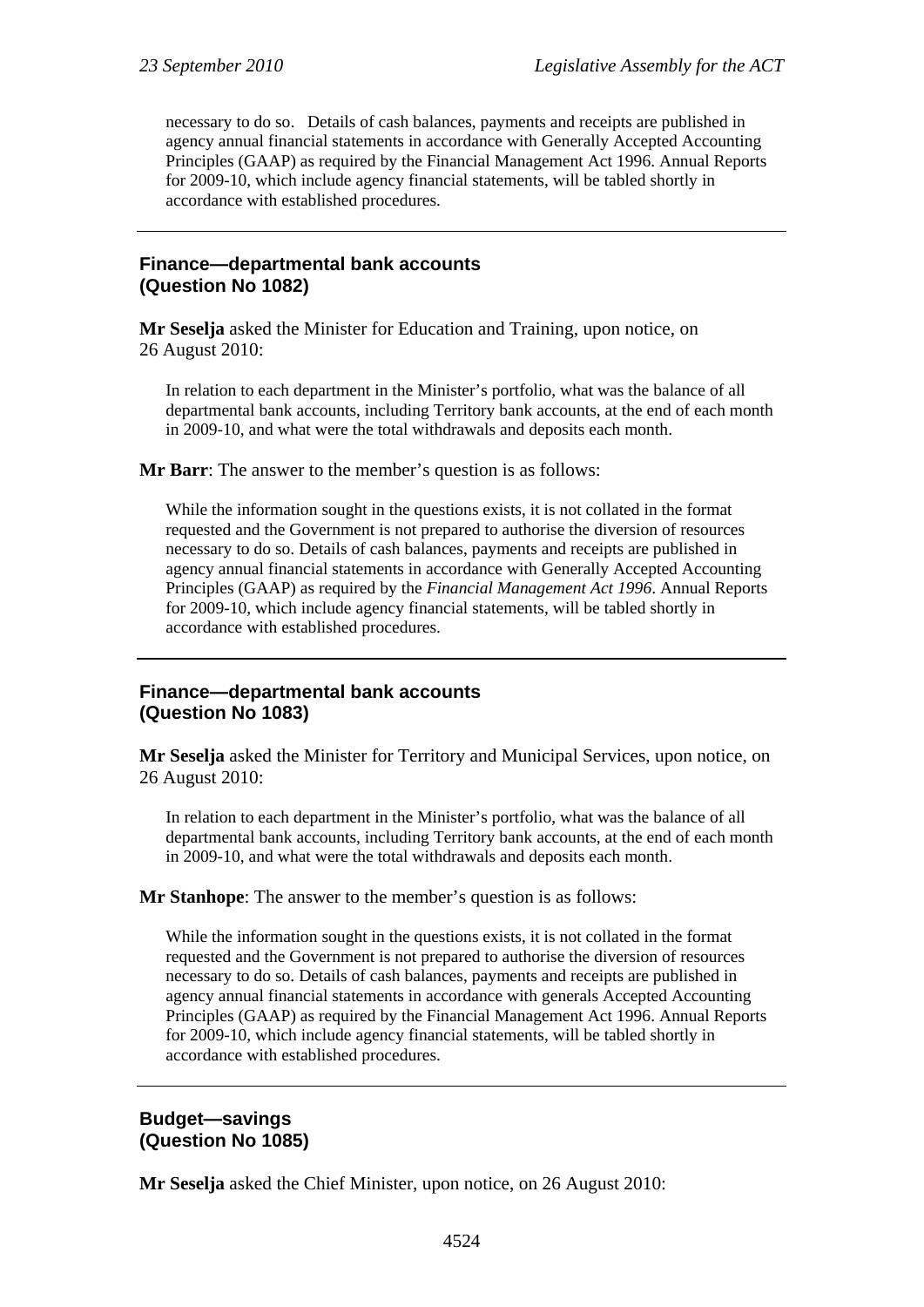- (1) In relation to each portfolio area, what savings did the Minister offer from their portfolio area as part of the 2010-11 Budget process and what was the value of each.
- (2) Which of these savings were included in the Budget.
- (3) If the Minister's savings were rejected, why.

**Mr Stanhope**: The answer to the member's question is as follows:

By longstanding and accepted convention, explained in the *Cabinet Handbook*, the deliberations of the Cabinet are strictly confidential. The decisions taken by the Cabinet in settling the 2010-11 Budget are published in the Budget Papers.

# **Budget—savings (Question No 1086)**

**Mr Seselja** asked the Minister for Planning, upon notice, on 26 August 2010:

- (1) In relation to each portfolio area, what savings did the Minister offer from their portfolio area as part of the 2010-11 Budget process and what was the value of each.
- (2) Which of these savings were included in the Budget.
- (3) If the Minister's savings were rejected, why.

**Mr Barr**: The answer to the member's question is as follows:

By longstanding and accepted convention, explained in the Cabinet Handbook, the deliberations of the Cabinet are strictly confidential. The decisions taken by the Cabinet in settling the 2010-11 Budget are published in the Budget Papers.

#### **Budget—savings (Question No 1088)**

**Mr Seselja** asked the Minister for Business and Economic Development, upon notice, on 26 August 2010:

- (1) In relation to each portfolio area, what savings did the Minister offer from their portfolio area as part of the 2010-11 Budget process and what was the value of each.
- (2) Which of these savings were included in the Budget.
- (3) If the Minister's savings were rejected, why.

**Mr Stanhope**: The answer to the member's question is as follows:

By longstanding and accepted convention, explained in the *Cabinet Handbook*, the deliberations of the Cabinet are strictly confidential. The decisions taken by the Cabinet in settling the 2010-11 Budget are published in the Budget Papers.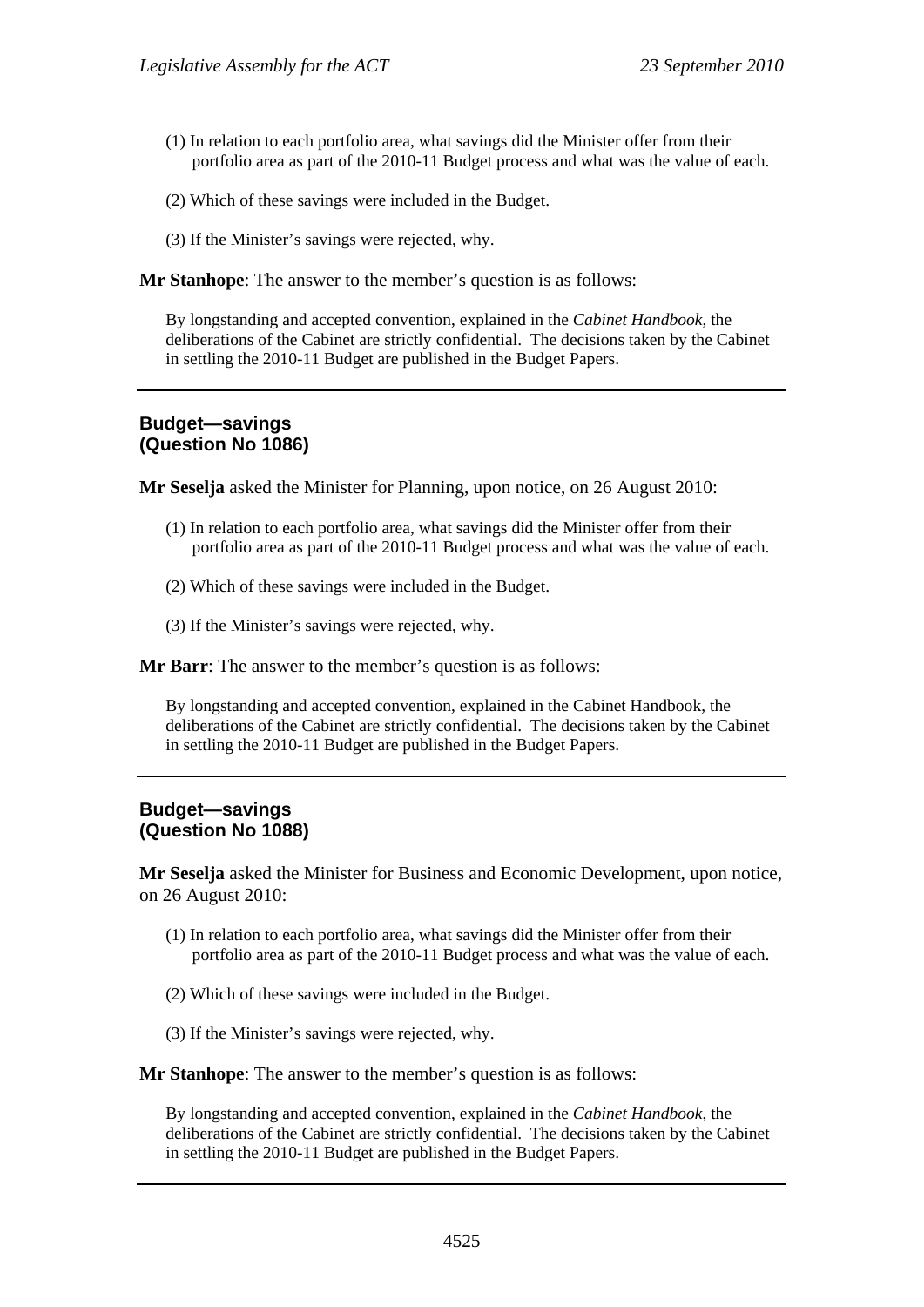# **Budget—savings (Question No 1091)**

**Mr Seselja** asked the Minister for the Arts and Heritage, upon notice, on 26 August 2010:

- (1) In relation to each portfolio area, what savings did the Minister offer from their portfolio area as part of the 2010-11 Budget process and what was the value of each.
- (2) Which of these savings were included in the Budget.
- (3) If the Minister's savings were rejected, why.

**Mr Stanhope**: The answer to the member's question is as follows:

By longstanding and accepted convention, explained in the *Cabinet Handbook*, the deliberations of the Cabinet are strictly confidential. The decisions taken by the Cabinet in settling the 2010-11 Budget are published in the Budget Papers.

#### **Budget—savings (Question No 1092)**

**Mr Seselja** asked the Treasurer, upon notice, on 26 August 2010:

- (1) In relation to each portfolio area, what savings did the Minister offer from their portfolio area as part of the 2010-11 Budget process and what was the value of each.
- (2) Which of these savings were included in the Budget.
- (3) If the Minister's savings were rejected, why.

**Ms Gallagher**: The answer to the member's question is as follows:

By longstanding and accepted convention, explained in the Cabinet Handbook, the deliberations of the Cabinet are strictly confidential. The decisions taken by the Cabinet in settling the 2010-11 Budget are published in the Budget Papers.

### **Budget—savings (Question No 1093)**

**Mr Seselja** asked the Minister for Health, upon notice, on 26 August 2010:

- (1) In relation to each portfolio area, what savings did the Minister offer from their portfolio area as part of the 2010-11 Budget process and what was the value of each.
- (2) Which of these savings were included in the Budget.
- (3) If the Minister's savings were rejected, why.

**Ms Gallagher**: The answer to the member's question is as follows: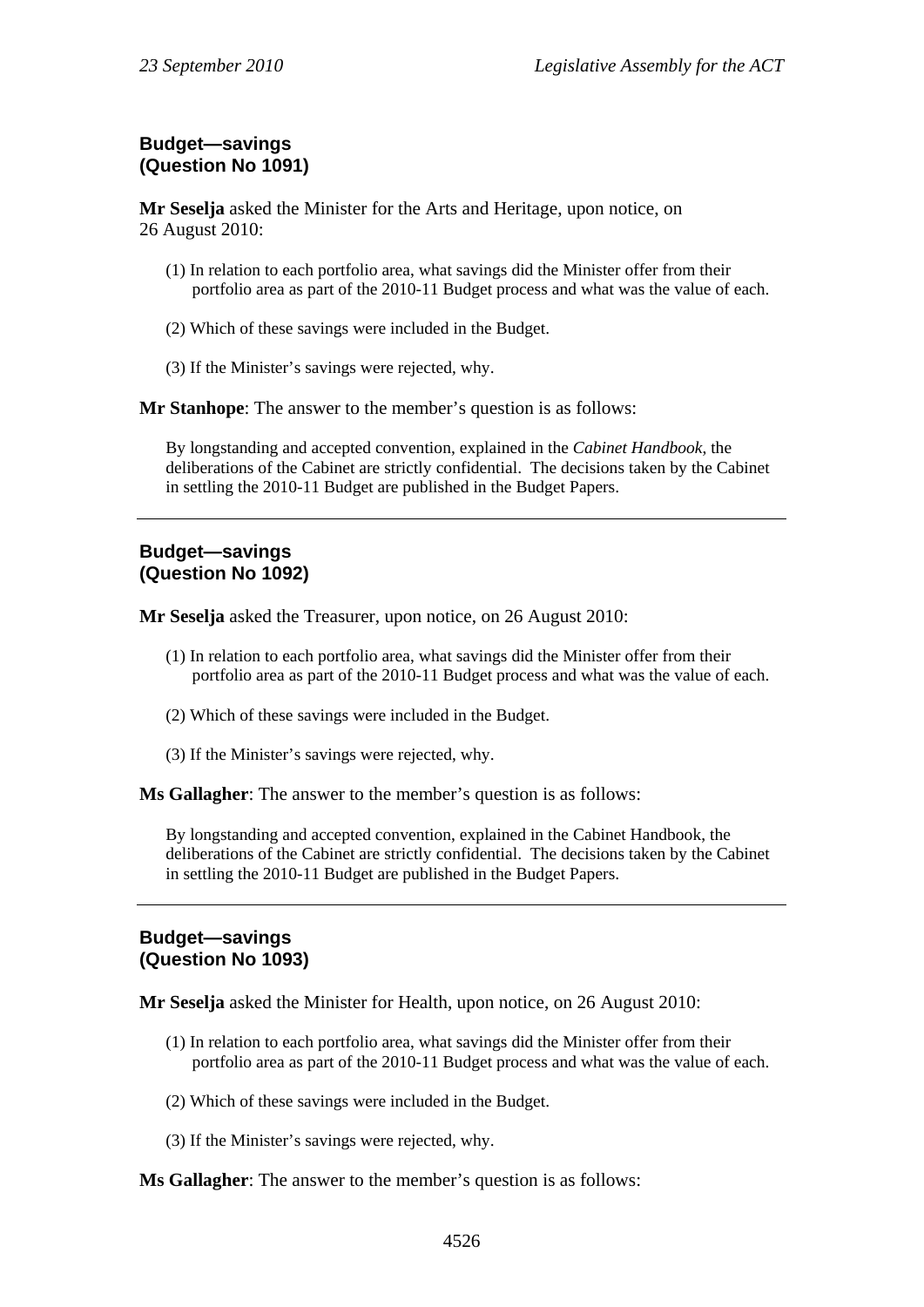By longstanding and accepted convention, explained in the *Cabinet Handbook*, the deliberations of the Cabinet are strictly confidential. The decisions taken by Cabinet in settling the 2010-11 Budget are published in the Budget Papers.

#### **Budget—savings (Question No 1094)**

**Mr Seselja** asked the Minister for Industrial Relations, upon notice, on 26 August 2010:

- (1) In relation to each portfolio area, what savings did the Minister offer from their portfolio area as part of the 2010-11 Budget process and what was the value of each.
- (2) Which of these savings were included in the Budget.
- (3) If the Minister's savings were rejected, why.

**Ms Gallagher**: The answer to the member's question is as follows:

By longstanding and accepted convention, explained in the Cabinet Handbook, the deliberations of the Cabinet are strictly confidential. The decisions taken by the Cabinet in settling the 2010-11 Budget are published in the Budget Papers.

#### **Budget—savings (Question No 1099)**

**Mr Seselja** asked the Minister for Education and Training, upon notice, on 26 August 2010:

- (1) In relation to each portfolio area, what savings did the Minister offer from their portfolio area as part of the 2010-11 Budget process and what was the value of each.
- (2) Which of these savings were included in the Budget.
- (3) If the Minister's savings were rejected, why.

**Mr Barr**: The answer to the member's question is as follows:

By longstanding and accepted convention, explained in the *Cabinet Handbook*, the deliberations of the Cabinet are strictly confidential. The decisions taken by the Cabinet in settling the 2010-11 Budget are published in the Budget Papers.

#### **Budget—savings (Question No 1100)**

**Mr Seselja** asked the Minister for Transport, upon notice, on 26 August 2010:

(1) In relation to each portfolio area, what savings did the Minister offer from their portfolio area as part of the 2010-11 Budget process and what was the value of each.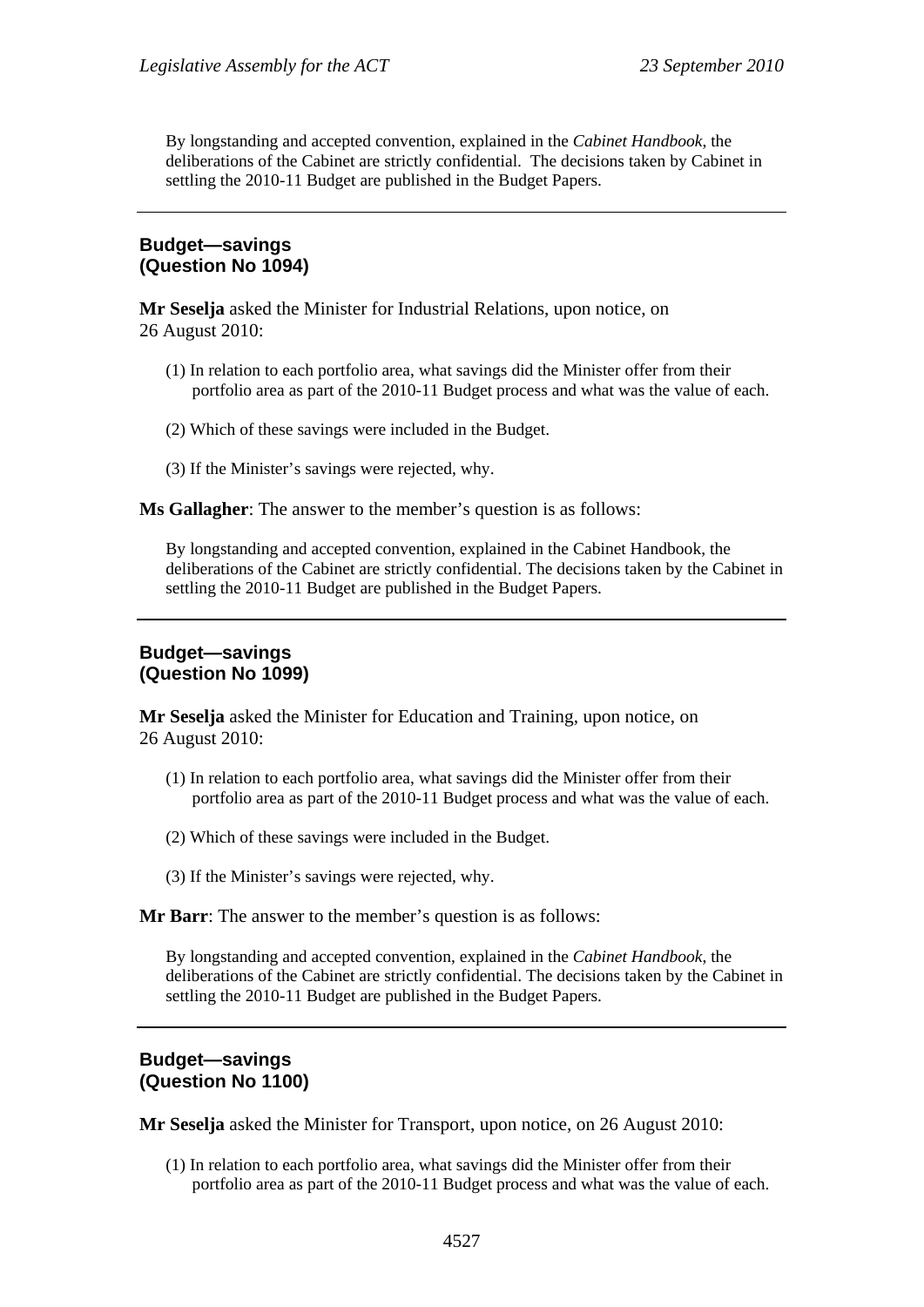- (2) Which of these savings were included in the Budget.
- (3) If the Minister's savings were rejected, why.

By longstanding and accepted convention, explained in the Cabinet Handbook, the deliberations of the Cabinet are strictly confidential. The decisions taken by the Cabinet in settling the 2010 -11 Budget are published in the Budget papers.

#### **Budget—savings (Question No 1101)**

**Mr Seselja** asked the Minister for Tourism, Sport and Recreation, upon notice, on 26 August 2010:

- (1) In relation to each portfolio area, what savings did the Minister offer from their portfolio area as part of the 2010-11 Budget process and what was the value of each.
- (2) Which of these savings were included in the Budget.
- (3) If the Minister's savings were rejected, why.

**Mr Barr**: The answer to the member's question is as follows:

By longstanding and accepted convention, explained in the Cabinet Handbook, the deliberations of the Cabinet are strictly confidential. The decisions taken by the Cabinet in settling the 2010 -11 Budget are published in the Budget papers.

#### **Budget—savings (Question No 1106)**

**Mr Seselja** asked the Minister for Territory and Municipal Services, upon notice, on 26 August 2010:

- (1) In relation to each portfolio area, what savings did the Minister offer from their portfolio area as part of the 2010-11 Budget process and what was the value of each.
- (2) Which of these savings were included in the Budget.
- (3) If the Minister's savings were rejected, why.

**Mr Stanhope:** The answer to the member's question is as follows:

By longstanding and accepted convention, explained in the Cabinet Handbook, the deliberations of the Cabinet are strictly confidential. The decisions taken by the Cabinet in settling the 2010 -11 Budget are published in the Budget papers.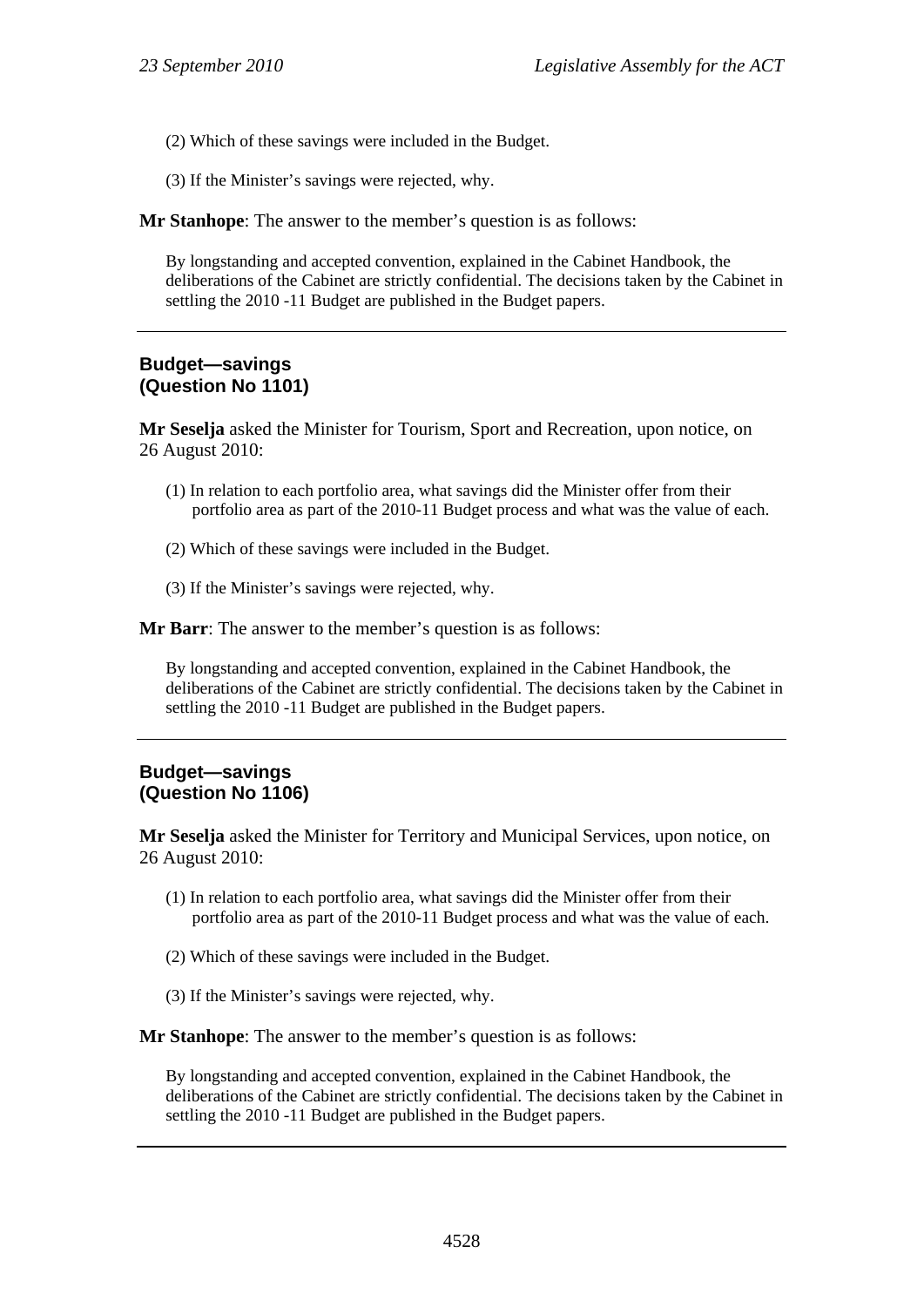## **Finance—departmental loans (Question No 1108)**

**Mr Seselja** asked the Minister for Planning, upon notice, on 26 August 2010:

- (1) In relation to each department or agency within the Ministers portfolio area, what loans were outstanding as at 30 June 2010.
- (2) When was each loan entered into.
- (3) What is the interest rate and maturity date of each loan.
- (4) Who has provided each loan, and how was each loan acquired.

**Mr Barr**: The answer to the member's question is as follows:

The ACT Planning and Land Authority have no loans.  $(1) - (4)$  See above.

## **Finance—departmental loans (Question No 1115)**

**Mr Seselja** asked the Minister for Health, upon notice, on 26 August 2010:

- (1) In relation to each department or agency within the Ministers portfolio area, what loans were outstanding as at 30 June 2010.
- (2) When was each loan entered into.
- (3) What is the interest rate and maturity date of each loan.
- (4) Who has provided each loan, and how was each loan acquired.

**Ms Gallagher**: I am advised that the answer to the member's question is:

- (1) ACT Health had no loans outstanding as at 30 June 2010.
- (2) Not applicable
- (3) Not applicable
- (4) Not applicable

ACT Health did incur borrowing costs of \$0.406 million during 2009-10 however this was as a result of finance leases being entered into for vehicles. There were 318 finance leases as at 30 June 2010 with interest rates varying between 3.9% and 7.9%. The vehicle fleet is leased through SG Fleet and the finance leases were entered into at various times over the previous two years under a rolling vehicle replacement program.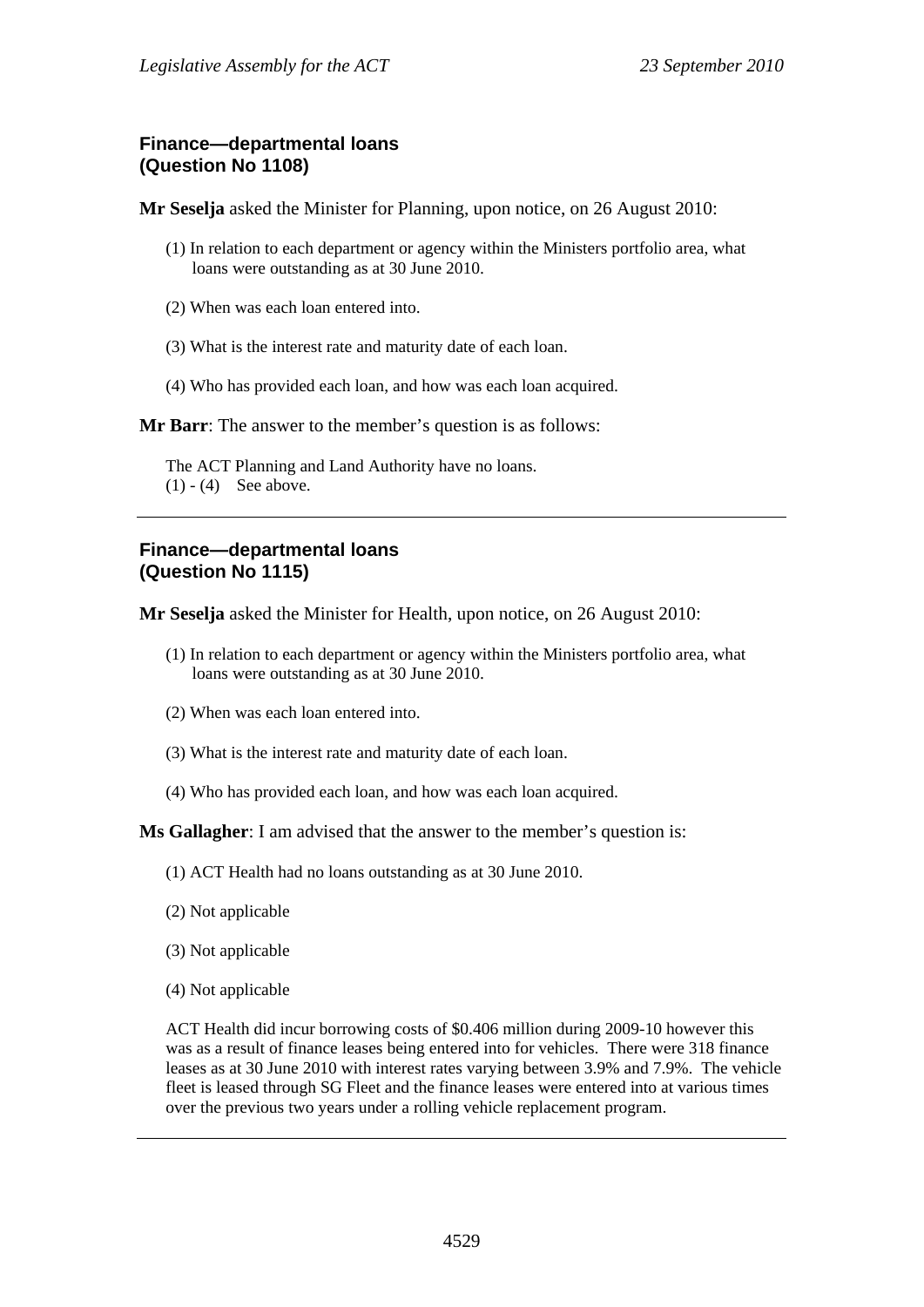## **Finance—departmental loans (Question No 1121)**

**Mr Seselja** asked the Minister for Education and Training, upon notice, on 26 August 2010:

- (1) In relation to each department or agency within the Ministers portfolio area, what loans were outstanding as at 30 June 2010.
- (2) When was each loan entered into.
- (3) What is the interest rate and maturity date of each loan.
- (4) Who has provided each loan, and how was each loan acquired.

**Mr Barr**: The answer to the member's question is as follows:

(1) to (4)

The Department of Education and Training does not have any outstanding loans.

## **Finance—departmental loans (Question No 1121 supplementary)**

**Mr Seselja** asked the Minister for Education and Training, upon notice, on 26 August 2010:

- (1) In relation to each department or agency within the Ministers portfolio area, what loans were outstanding as at 30 June 2010.
- (2) When was each loan entered into.
- (3) What is the interest rate and maturity date of each loan.
- (4) Who has provided each loan, and how was each loan acquired.

**Mr Barr**: The answer to the member's question is as follows:

(1) Nil (2) N/A (3) N/A (4) N/A

## **Finance—departmental loans (Question No 1122)**

**Mr Seselja** asked the Minister for Transport, upon notice, on 26 August 2010:

(1) In relation to each department or agency within the Ministers portfolio area, what loans were outstanding as at 30 June 2010.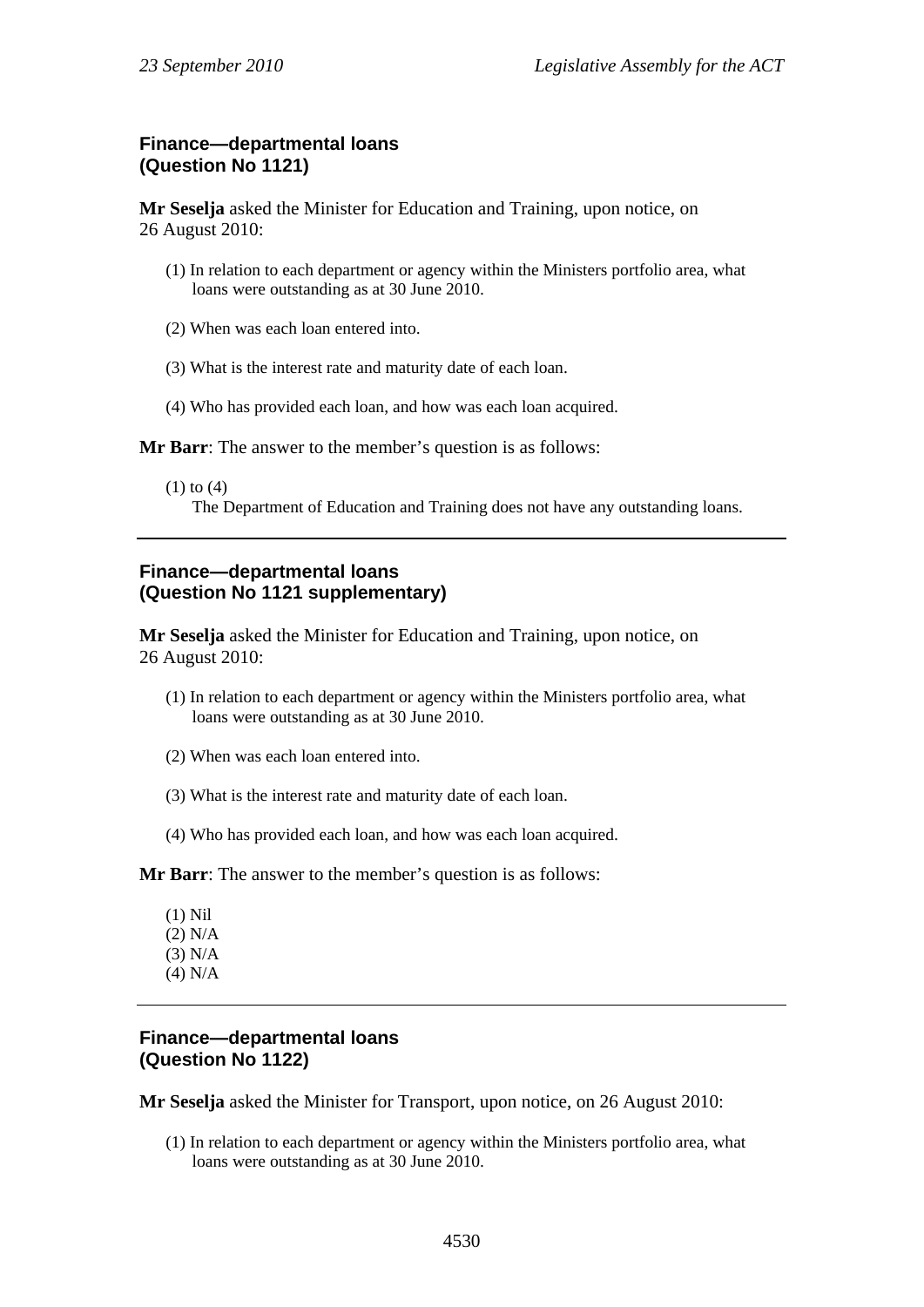- (2) When was each loan entered into.
- (3) What is the interest rate and maturity date of each loan.
- (4) Who has provided each loan, and how was each loan acquired.

This information is contained within the response to QON 1128.

#### **Finance—departmental loans (Question No 1128)**

**Mr Seselja** asked the Minister for Territory and Municipal Services, upon notice, on 26 August 2010:

- (1) In relation to each department or agency within the Ministers portfolio area, what loans were outstanding as at 30 June 2010.
- (2) When was each loan entered into.
- (3) What is the interest rate and maturity date of each loan.
- (4) Who has provided each loan, and how was each loan acquired.

**Mr Stanhope**: The answer to the member's question is as follows:

(1) At 30 June 2010 there is one loan outstanding relating to ACT NoWaste.

ACTION's loans outstanding as at  $30<sup>th</sup>$  June 2010:

- Loan 1 Commonwealth Government Loan
- Loan 2 The Central Financing Unit, ACT Treasury loan.

(2) The ACT NoWaste loan commencement date was 31 January 2004.

#### ACTION

- Loan 1: At the time of self-government for the ACT in 1988-89 a debt transferred from the Commonwealth to the ACT.
- Loan 2: The Central Financing Unit, ACT Treasury, provided ACTION with a loan on 15 June 2004. This loan was for the purchase of buses and construction of a compressed natural gas (CNG) refuelling facility.
- (3) The ACT NoWaste interest rate is fixed at 7.82% per annum, maturing on 28 January 2014.

**ACTION** 

Loan 1: Interest Rate 12.57%, maturing on 30 June 2023. Loan 2: Interest Rate 5.5% per annum, maturing on 15 June 2014.

(4) The purpose of the ACT NoWaste loan was to finance the building of the ACT NoWaste recycling plant and the associated infrastructure located at Hume ACT. The finance was provided by Theiss Services Pty Ltd.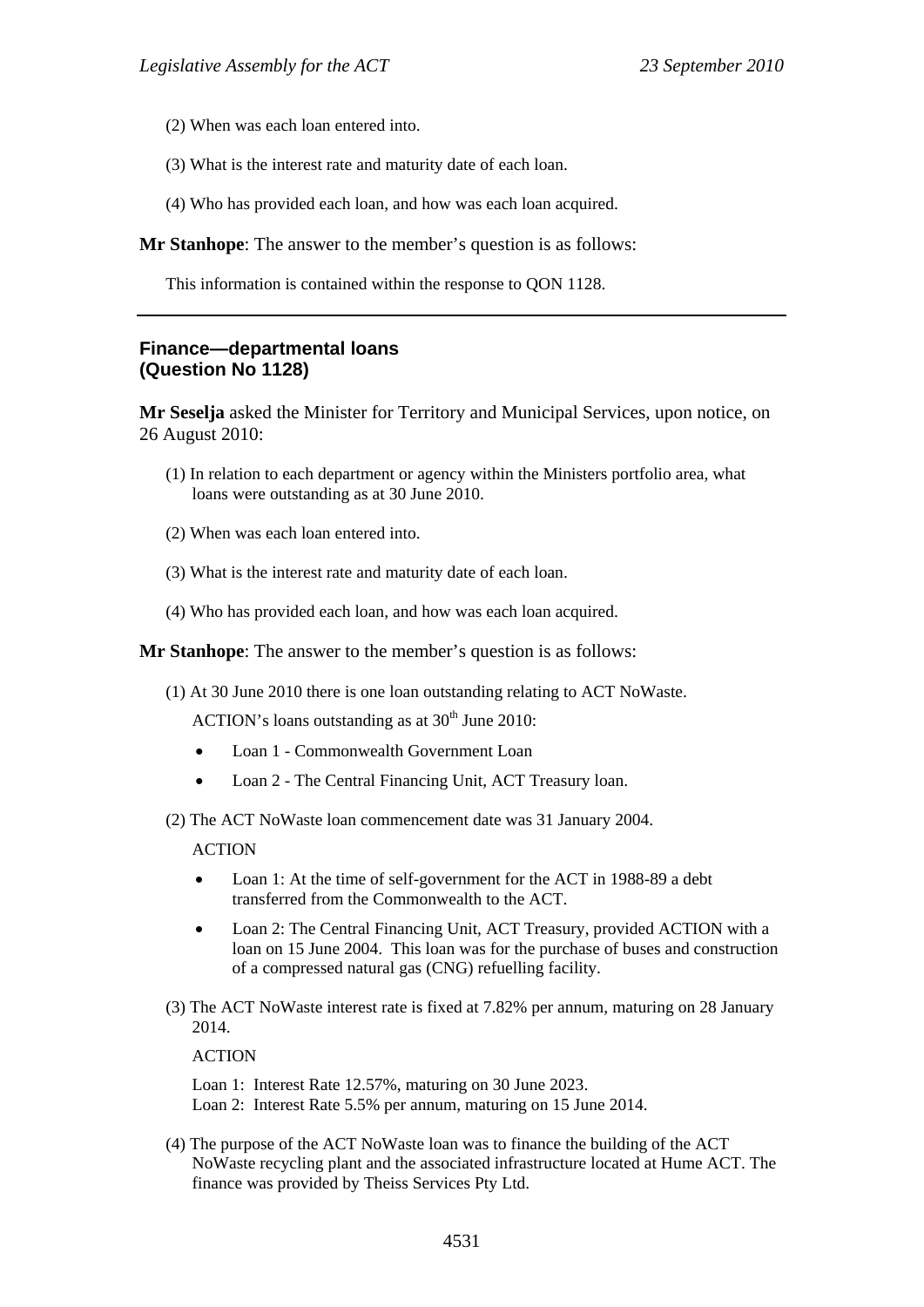## ACTION

Loan 1: Commonwealth Borrowings Loan 2: The Central Financing Unit, ACT Treasury, Loan

#### **Finance—government programs (Question No 1130)**

**Mr Seselja** asked the Minister for Planning, upon notice, on 26 August 2010:

- (1) In relation to each portfolio area, what were the top ten underspending programs in the 2009-10 financial year.
- (2) What was the cause of each underspend.
- (3) Will any funding be rolled over into the 2010-11 financial year as a result of the underspend.
- (4) What were the top ten program overspending programs in the 2009-10 financial year.
- (5) Where was funding allocated from to accommodate the overspend.
- (6) What adjustments have been made to the 2010-11 budget as a result of the overspend and by how much and in what areas have adjustments been made.

**Mr Barr**: The answer to the member's question is as follows:

Details of appropriation rollover instruments prepared under the Financial Management Act 1996 are tabled by the Treasurer from time to time, together with information on funds allocated from the Treasurer's advance in accordance with Financial Management Act 1996.

Details of programs requiring additional funding are disclosed in the Budget Papers in the event that additional funding is provided (as occurred in the 2010-11 Budget). In addition agency annual financial statements and management, discussion and analysis explain significant variances between budgeted appropriation and appropriation drawn, budgeted expenditure and actual expenditure.

Agency statements of performance include actual GPO and cost by output together with variance explanations where there is a material variance from budget. Annual reports for 2009 10, which include agency financial statements, management, discussion and analysis and statement of performance, will be tabled shortly in accordance with established procedures.

## **Finance—government programs (Question No 1136)**

**Mr Seselja** asked the Treasurer, upon notice, on 26 August 2010:

(1) In relation to each portfolio area, what were the top ten underspending programs in the 2009-10 financial year.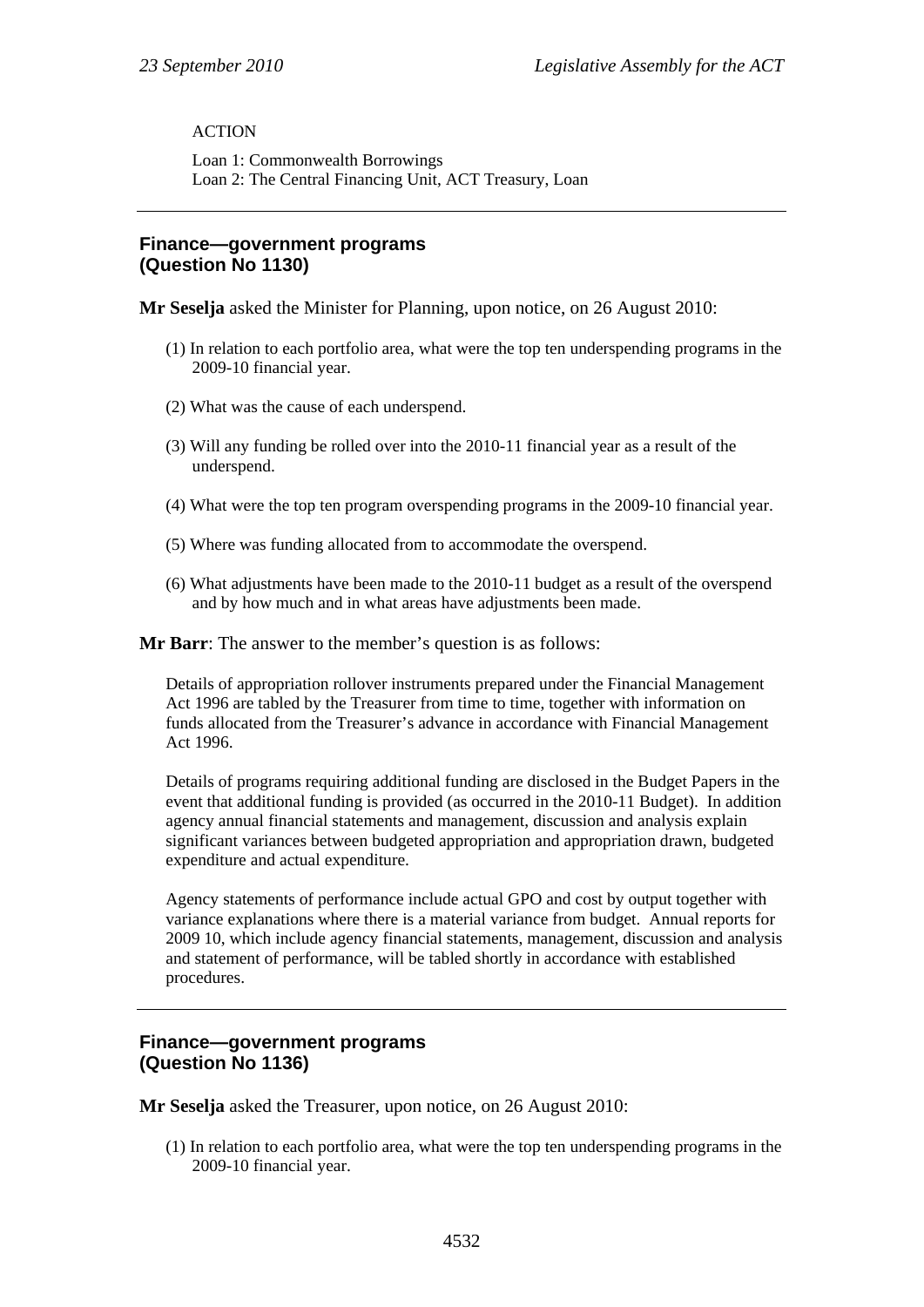- (2) What was the cause of each underspend.
- (3) Will any funding be rolled over into the 2010-11 financial year as a result of the underspend.
- (4) What were the top ten program overspending programs in the 2009-10 financial year.
- (5) Where was funding allocated from to accommodate the overspend.
- (6) What adjustments have been made to the 2010-11 budget as a result of the overspend and by how much and in what areas have adjustments been made.

**Ms Gallagher**: The answer to the member's question is as follows:

Details of appropriation rollover instruments prepared under the Financial Management Act 1996 are tabled by the Treasurer from time to time. The Treasurer tables information on funds allocated from the Treasurer's advance in accordance with Financial Management Act 1996 from time to time.

Details of programs requiring additional funding are disclosed in the Budget Papers in the event additional funding is provided (as occurred in the 2010-11 Budget). In addition agency annual financial statements and management, discussion and analysis (MD&A) explain significant variances between budgeted appropriation and appropriation drawn, budgeted expenditure and actual expenditure.

Agency statements of Performance include actual GPO and cost by output together with variance explanations where there is a material variance from budget. Annual Reports for 2009-10, which include agency financial statements, MD&A and statement of performance, will be tabled shortly in accordance with established procedures.

#### **Finance—government programs (Question No 1143)**

**Mr Seselja** asked the Minister for Education and Training, upon notice, on 26 August 2010:

- (1) In relation to each portfolio area, what were the top ten underspending programs in the 2009-10 financial year.
- (2) What was the cause of each underspend.
- (3) Will any funding be rolled over into the 2010-11 financial year as a result of the underspend.
- (4) What were the top ten program overspending programs in the 2009-10 financial year.
- (5) Where was funding allocated from to accommodate the overspend.
- (6) What adjustments have been made to the 2010-11 budget as a result of the overspend and by how much and in what areas have adjustments been made.

**Mr Barr**: The answer to the member's question is as follows: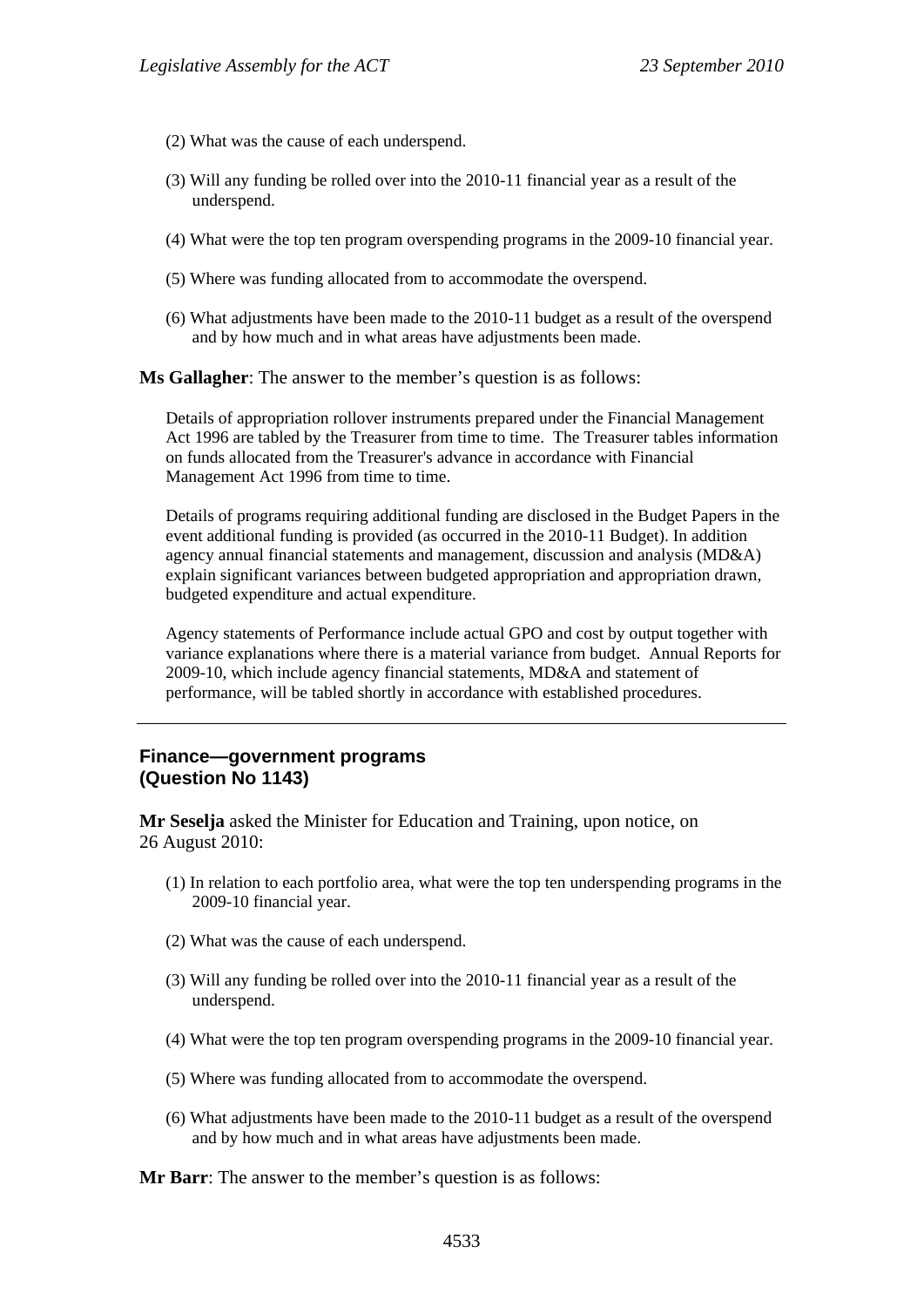1) to 6) Details of appropriation rollover instruments prepared under the *Financial Management Act 1996* are tabled by the Treasurer from time to time. The Treasurer tables information on funds allocated from the Treasurer's advance in accordance with the *Financial Management Act 1996* from time to time. Details of programs requiring additional funding are disclosed in the Budget Papers in the event additional funding is provided (as occurred in the 2010-11 Budget). In addition the agency annual financial statements and management, discussion and analysis (MD&A) explain significant variances between budgeted appropriation and appropriation drawn, budgeted expenditure and actual expenditure. Agency statements of Performance include actual GPO and cost by output together with variance explanations where there is a material variance from budget. Annual Reports for 2009-10, which include the agency financial statements, MD&A and statement of performance, will be tabled shortly in accordance with established procedures.

## **Finance—government programs (Question No 1144)**

**Mr Seselja** asked the Minister for Transport, upon notice, on 26 August 2010:

- (1) In relation to each portfolio area, what were the top ten underspending programs in the 2009-10 financial year.
- (2) What was the cause of each underspend.
- (3) Will any funding be rolled over into the 2010-11 financial year as a result of the underspend.
- (4) What were the top ten program overspending programs in the 2009-10 financial year.
- (5) Where was funding allocated from to accommodate the overspend.
- (6) What adjustments have been made to the 2010-11 budget as a result of the overspend and by how much and in what areas have adjustments been made.

**Mr Stanhope**: The answer to the member's question is as follows:

Details of appropriation rollover instruments prepared under the Financial management Act 1996 are tabled by the Treasurer from time to time. The Treasurer tables information on funds allocated from the Treasurer's advance in accordance with Financial Management Act 1996 from time to time. Details of programs requiring additional funding are disclosed in the Budget paper in the event additional funding is provided (as occurred in the 2010-11 Budget). In addition agency annual financial statements and management, discussion and analysis (MD&A) explain significant variances between budgeted appropriation and appropriation drawn, budgeted expenditure and actual expenditure. Agency statements of Performance include actual GPO and cost by output together with variance explanations where there is a material variance from budget. Annual reports for 2009-2010, which include agency financial statements, MD&A and statement of performance, will be tabled shortly in accordance with established procedures.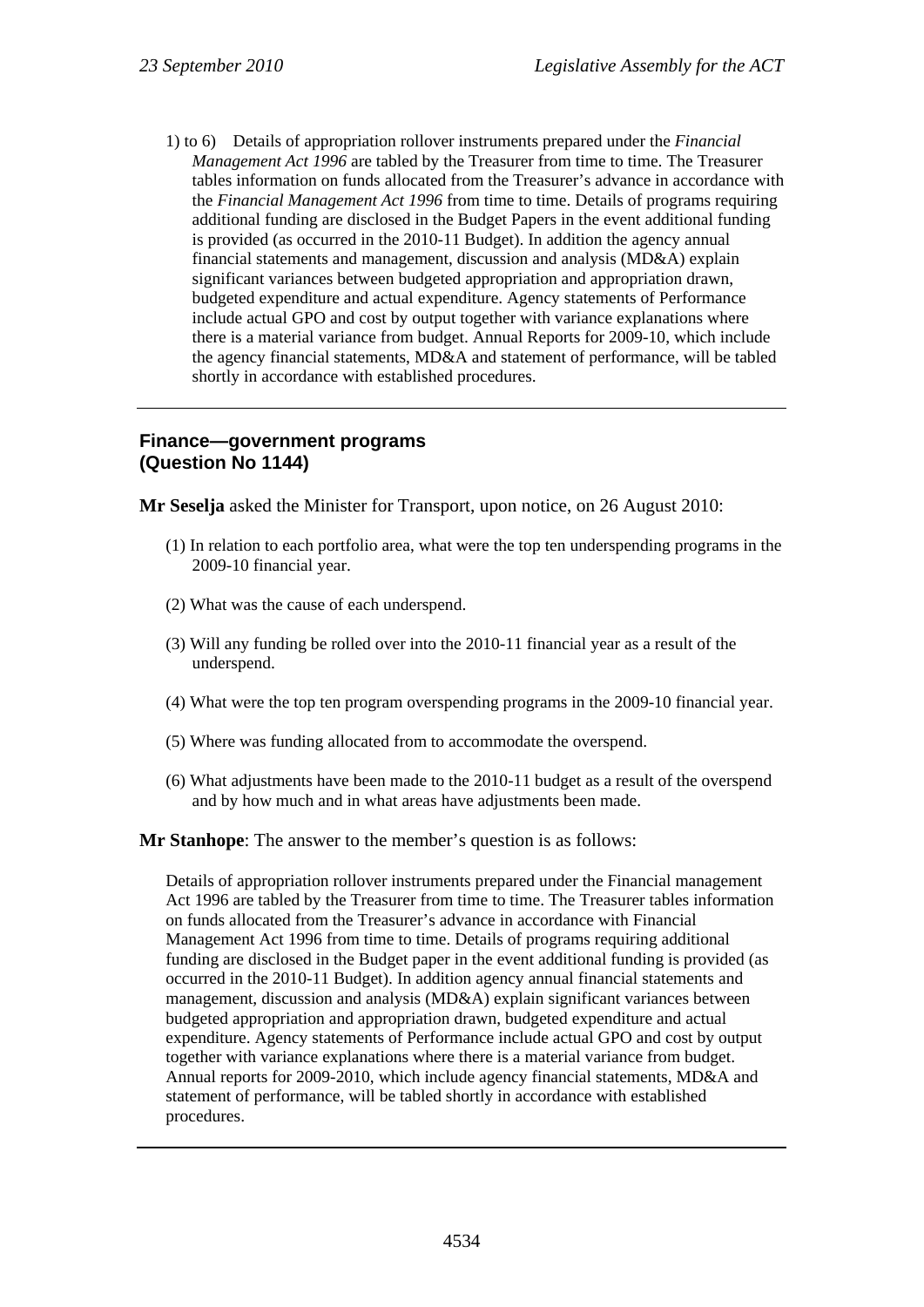## **Finance—government programs (Question No 1145)**

**Mr Seselja** asked the Minister for Tourism, Sport and Recreation, upon notice, on 26 August 2010:

- (1) In relation to each portfolio area, what were the top ten underspending programs in the 2009-10 financial year.
- (2) What was the cause of each underspend.
- (3) Will any funding be rolled over into the 2010-11 financial year as a result of the underspend.
- (4) What were the top ten program overspending programs in the 2009-10 financial year.
- (5) Where was funding allocated from to accommodate the overspend.
- (6) What adjustments have been made to the 2010-11 budget as a result of the overspend and by how much and in what areas have adjustments been made.

**Mr Barr**: The answer to the member's question is as follows:

Details of appropriation rollover instruments prepared under the Financial management Act 1996 are tabled by the treasurer from time to time. The Treasurer tables information on funds allocated from the Treasurer's advance in accordance with Financial Management Act 1996 from time to time. Details of programs requiring additional funding are disclosed in the Budget paper in the event additional funding is provided (as occurred in the 2010-11 Budget). In addition agency annual financial statements and management, discussion and analysis (MD&A) explain significant variances between budgeted appropriation and appropriation drawn, budgeted expenditure and actual expenditure. Agency statements of Performance include actual GPO and cost by output together with variance explanations where there is a material variance from budget. Annual reports for 2009-2010, which include agency financial statements, MD&A and statement of performance, will be tabled shortly in accordance with established procedures.

#### **Finance—government programs (Question No 1150)**

**Mr Seselja** asked the Minister for Territory and Municipal Services, upon notice, on 26 August 2010:

- (1) In relation to each portfolio area, what were the top ten underspending programs in the 2009-10 financial year.
- (2) What was the cause of each underspend.
- (3) Will any funding be rolled over into the 2010-11 financial year as a result of the underspend.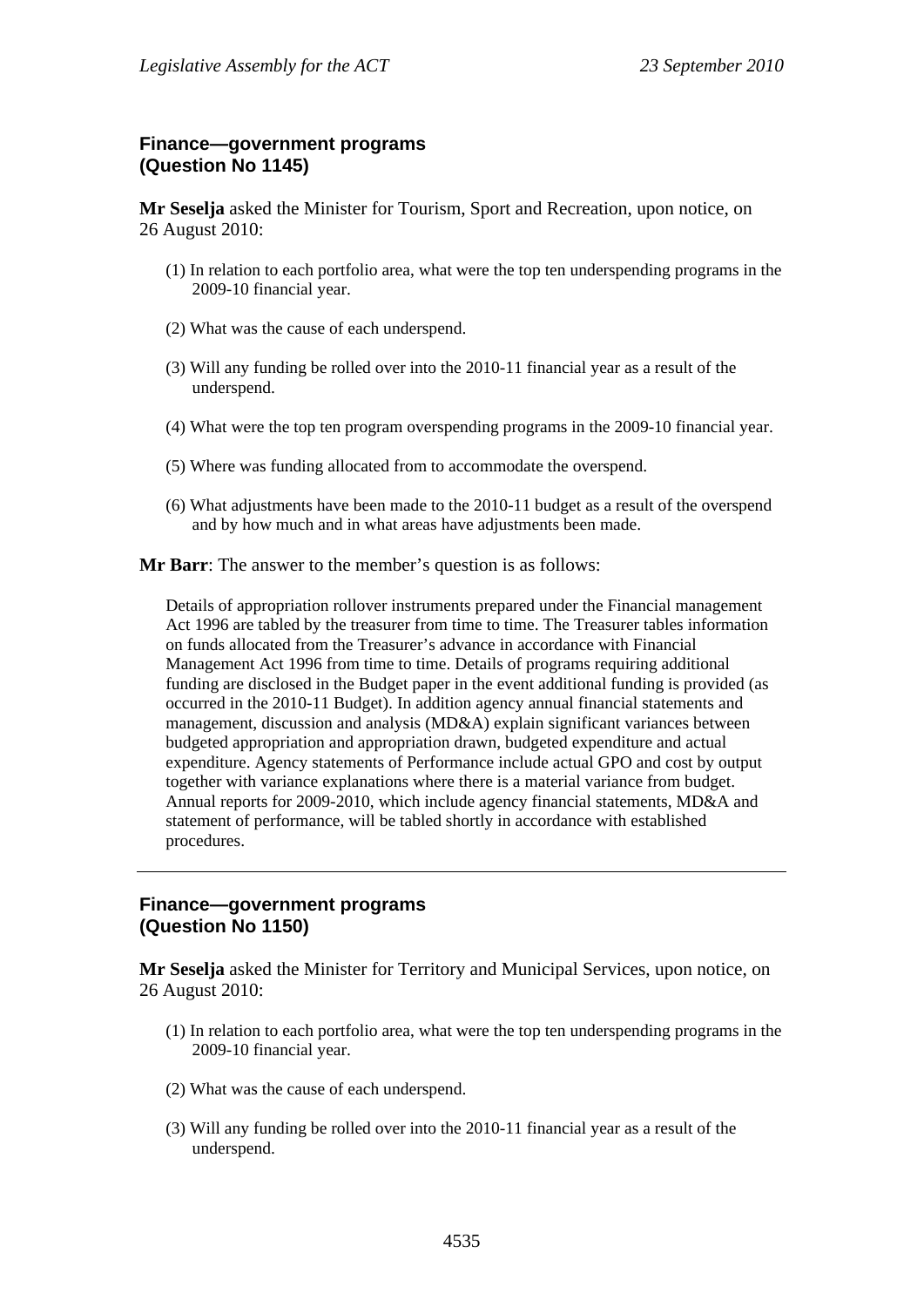- (4) What were the top ten program overspending programs in the 2009-10 financial year.
- (5) Where was funding allocated from to accommodate the overspend.
- (6) What adjustments have been made to the 2010-11 budget as a result of the overspend and by how much and in what areas have adjustments been made.

Details of appropriation rollover instruments prepared under the Financial management Act 1996 are tabled by the Treasurer from time to time. The Treasurer tables information on funds allocated from the Treasurer's advance in accordance with Financial Management Act 1996 from time to time. Details of programs requiring additional funding are disclosed in the Budget paper in the event additional funding is provided (as occurred in the 2010-11 Budget). In addition agency annual financial statements and management, discussion and analysis (MD&A) explain significant variances between budgeted appropriation and appropriation drawn, budgeted expenditure and actual expenditure. Agency statements of Performance include actual GPO and cost by output together with variance explanations where there is a material variance from budget. Annual reports for 2009-2010, which include agency financial statements, MD&A and statement of performance, will be tabled shortly in accordance with established procedures.

## **Finance—government assets and liabilities (Question No 1152)**

**Mr Seselja** asked the Minister for Planning, upon notice, on 26 August 2010:

- (1) For each portfolio area, what were the top ten assets as at 30 June 2010 and what was their value, broken down by specific asset, not asset class.
- (2) What were the top ten liabilities as at 30 June 2010 and what was their value, broken down by each specific liability.

**Mr Barr**: The answer to the member's question is as follows:

The Government does not account for assets and liabilities by portfolio. Details of the assets and liabilities are published in agency financial statements in accordance with Generally Accepted Accounting Principles (GAAP) as required by the Financial Management Act 1996.

Under GAAP, departments are required to disclose their assets and liabilities by output class where it is feasible to do so. Annual Reports for 2009-10, which include agency financial statements, will be tabled shortly in accordance with established procedures.

## **Finance—government assets and liabilities (Question No 1158)**

**Mr Seselja** asked the Treasurer, upon notice, on 26 August 2010: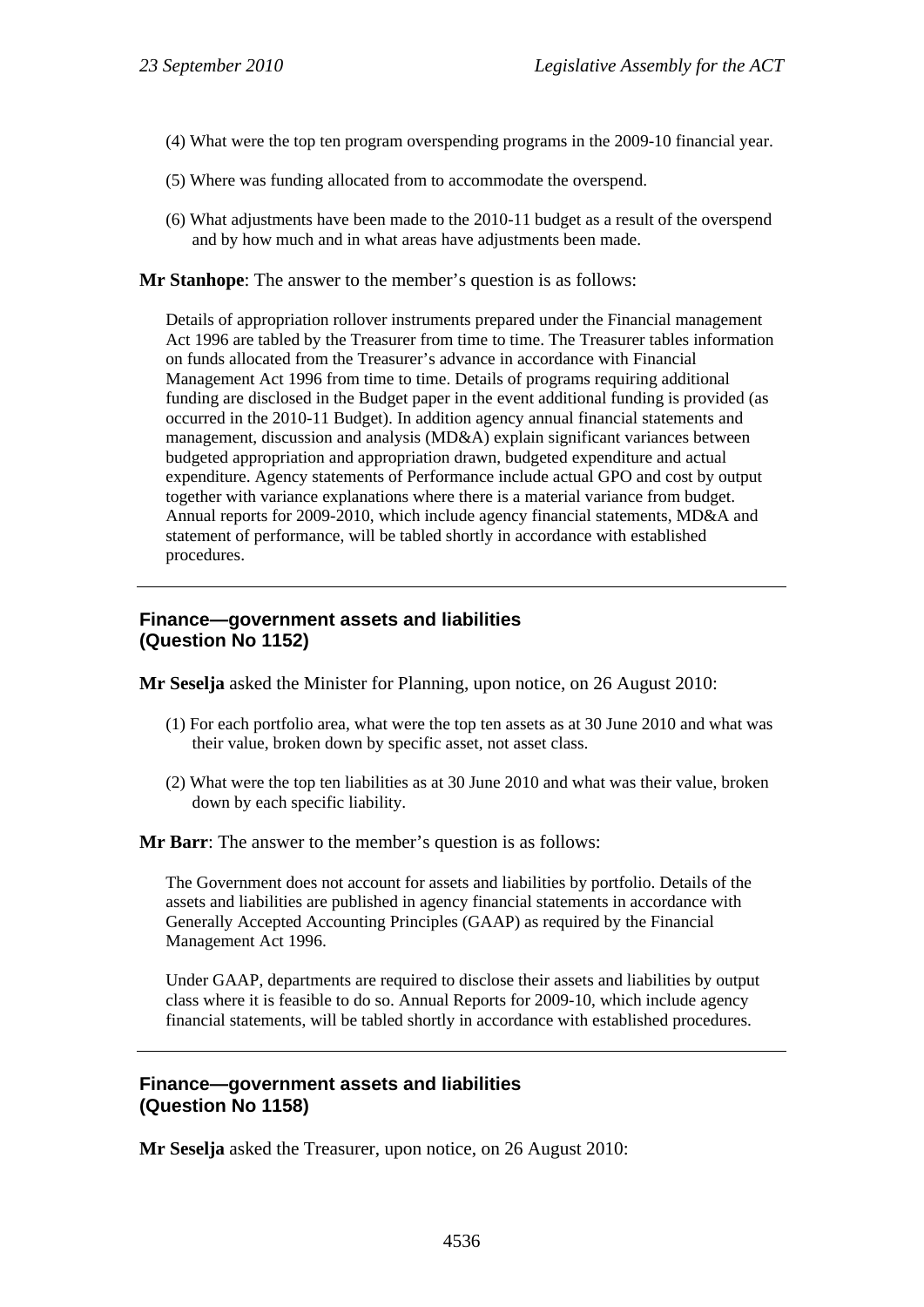- (1) For each portfolio area, what were the top ten assets as at 30 June 2010 and what was their value, broken down by specific asset, not asset class.
- (2) What were the top ten liabilities as at 30 June 2010 and what was their value, broken down by each specific liability.

**Ms Gallagher**: The answer to the member's question is as follows:

The Government does not account for assets and liabilities by portfolio. Details of the assets and liabilities are published in agency financial statements in accordance with Generally Accepted Accounting Principles (GAAP) as required by the Financial Management Act 1996. Under GAAP, departments are required to disclose their assets and liabilities by output class where it is feasible to do so. Annual Reports for 2009-10, which include agency financial statements, will be tabled shortly in accordance with established procedures.

#### **Finance—government assets and liabilities (Question No 1165)**

**Mr Seselja** asked the Minister for Education and Training, upon notice, on 26 August 2010:

- (1) For each portfolio area, what were the top ten assets as at 30 June 2010 and what was their value, broken down by specific asset, not asset class.
- (2) What were the top ten liabilities as at 30 June 2010 and what was their value, broken down by each specific liability.

**Mr Barr**: The answer to the member's question is as follows:

1) to 2) The Government does not account for assets and liabilities by portfolio. Details of assets and liabilities are published in agency financial statements in accordance with Generally Accepted Accounting Principles (GAAP) as required by the *Financial Management Act 1996*. Under GAAP, departments are required to disclose their assets and liabilities by output class where it is feasible to do so. Annual Reports for 2009-10, which include agency financial statements, will be tabled shortly in accordance with established procedures.

#### **Finance—government assets and liabilities (Question No 1166)**

**Mr Seselja** asked the Minister for Transport, upon notice, on 26 August 2010:

- (1) For each portfolio area, what were the top ten assets as at 30 June 2010 and what was their value, broken down by specific asset, not asset class.
- (2) What were the top ten liabilities as at 30 June 2010 and what was their value, broken down by each specific liability.

**Mr Stanhope**: The answer to the member's question is as follows: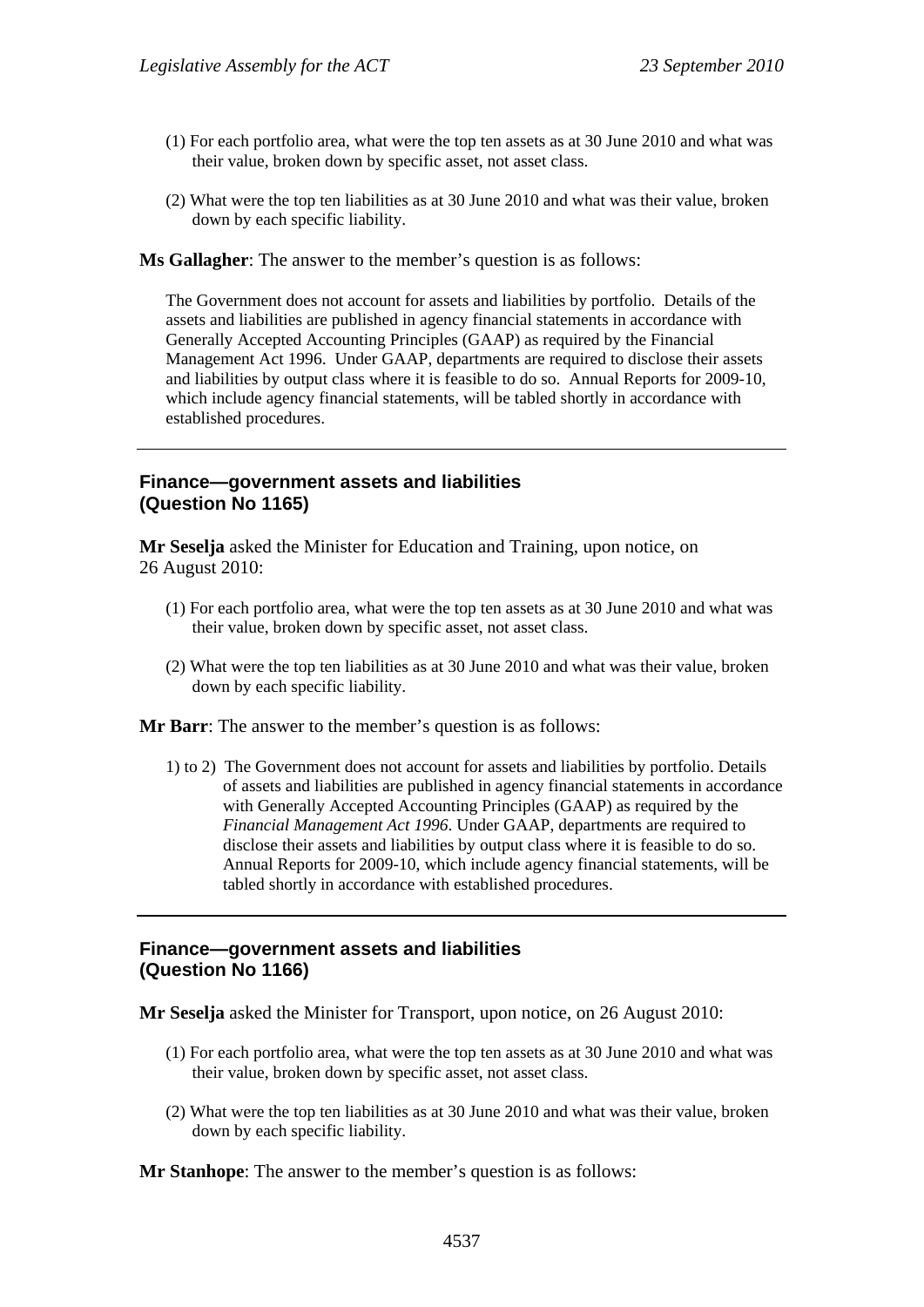The Government does not account for assets and liabilities by portfolio. Details of the assets and liabilities are published in agency financial statements in accordance with Generally Accepted Accounting Principles (GAAP) as required by the Financial Management Act 1996. Under GAAP, departments are required to disclose their assets and liabilities by output class where it is feasible to do so. Annual Reports for 2009-10, which include agency financial statements, will be tabled shortly in accordance with established procedures.

#### **Finance—government assets and liabilities (Question No 1167)**

**Mr Seselja** asked the Minister for Tourism, Sport and Recreation, upon notice, on 26 August 2010:

- (1) For each portfolio area, what were the top ten assets as at 30 June 2010 and what was their value, broken down by specific asset, not asset class.
- (2) What were the top ten liabilities as at 30 June 2010 and what was their value, broken down by each specific liability.

**Mr Barr**: The answer to the member's question is as follows:

The Government does not account for assets and liabilities by portfolio. Details of the assets and liabilities are published in agency financial statements in accordance with Generally Accepted Accounting Principles (GAAP) as required by the Financial Management Act 1996. Under GAAP, departments are required to disclose their assets and liabilities by output class where it is feasible to do so. Annual Reports for 2009-10, which include agency financial statements, will be tabled shortly in accordance with established procedures.

## **Environment—greenhouse gas (Question No 1174)**

**Mr Seselja** asked the Minister for the Environment, Climate Change and Water, upon notice, on 26 August 2010:

- (1) In relation to each initiative implemented by the Government that is designed to reduce greenhouse gas emissions since 2008-09, what cost benefit or cost effectiveness study was undertaken on each policy before it was implemented.
- (2) Which external consultants were engaged to provide advice to develop each initiative, and what was the cost of engaging each.
- (3) What experience did each consultant referred to in part (2) have in each field.
- (4) How many staff have been engaged to implement each initiative.
- (5) How much greenhouse gas emissions have been saved by the implementation of each initiative to date.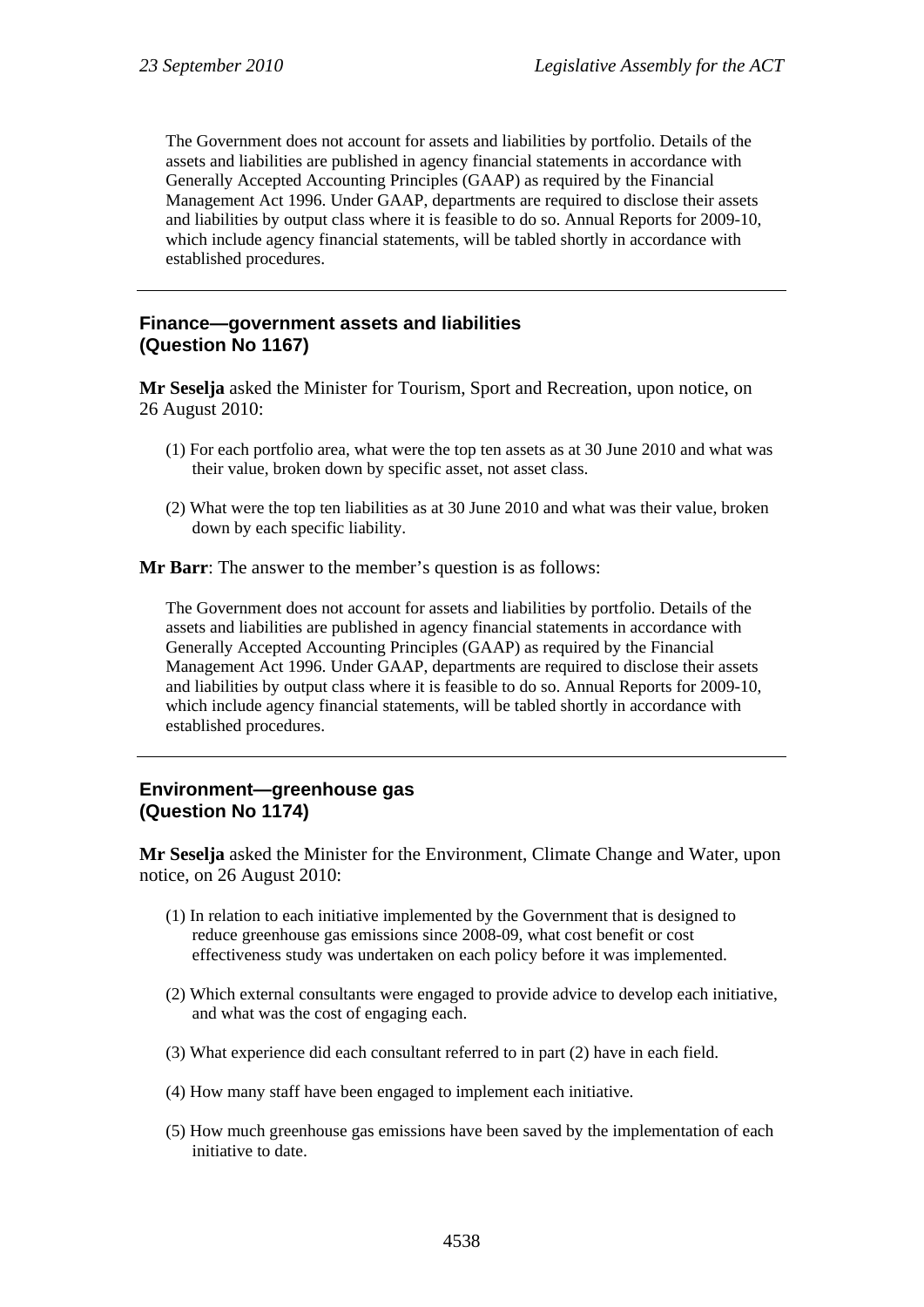- (1) A broad range of ACT Government policies contribute to greenhouse gas emission reductions including those not specifically designed to address climate change. Key actions since 2008-09 are set out in *Weathering the Change Action Plan 1 2007 – 2011*. These actions were developed by a number of ACT government agencies through research, analysis and consideration of approaches in other jurisdictions, including through consultants where appropriate.
- (2) Initiatives to address greenhouse gas reductions are being developed under Weathering the Change Action Plan 2.

In scoping policy options, the Department of Environment, Climate Change, Energy and Water (DECCEW) commissioned Kinesis and Heuris Partners. These consultancies cost \$230,000.

Two consultants were used for the investigation of an expanded Feed-in –Tariff Scheme: KPMG Econtech and Climate Policy Australia. These consultancies cost \$132,043.

(3) Consultants Heuris Partners and Kinesis are energy specialists.

KPMG Econtech is an economic modelling specialist.

Climate Policy Australia has experience in providing climate policy advice to the Australian Government.

- (4) There have been 3 new FTE engaged since 2008-09 within DECCEW to work on climate change related to policy development and implementation.
- (5) The most recent ACT Greenhouse Gas Inventory relates to 2007-08. The impact of greenhouse gas reduction policies will become apparent in future inventories.

## **Gungahlin Drive extension—bridge collapse (Question No 1175)**

**Mr Coe** asked the Minister for Territory and Municipal Services, upon notice, on 26 August 2010:

- (1) In relation to the Gungahlin Drive Extension (GDE) Barton Highway Bridges, for example Stage 1 and Stage 2, (a) when was the Project Concept Brief (i) submitted to cabinet and (ii) approved by Cabinet and (b) what were the expected risks in regard to implementation.
- (2) What requirements or guidance did the National Capital Authority give the Department of Territory and Municipal Services (TAMS) or any other ACT Government agency regarding the Stage 2 or Stage 1 bridges.
- (3) Were (a) site investigation, (b) architect, (c) landscape architect, (d) quantity surveyor, (e) structural engineer, (f) civil engineer, (g) electrical engineer, (h) mechanical engineer, (i) hydraulic engineer, (j) artist, (k) specialist sub-consultant and (l) testing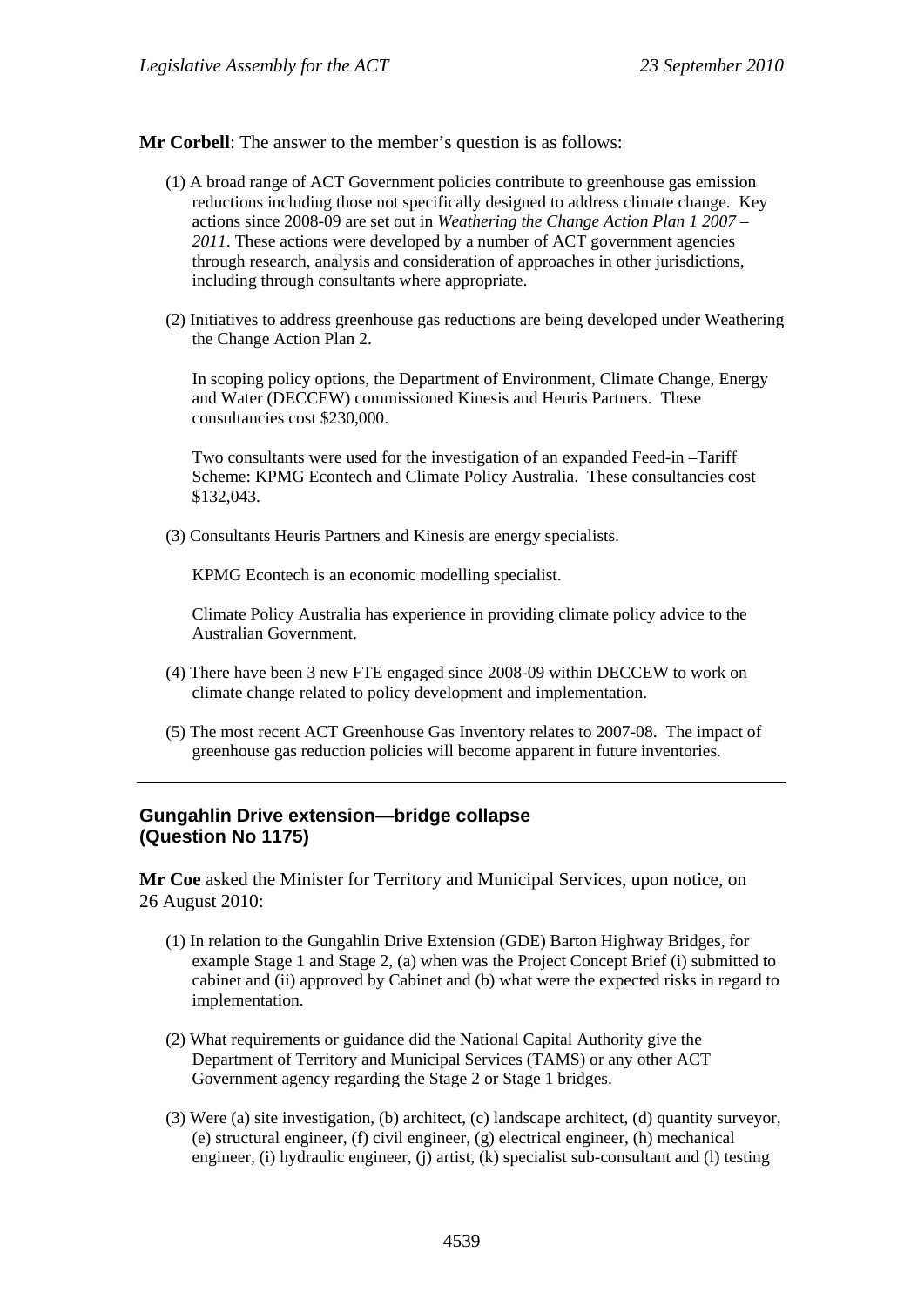& modelling consultants engaged for Stage 1 or Stage 2; if so, how many were engaged and from what companies were they from.

- (4) Were there any adjustments made to the total lump sum fees for either bridge.
- (5) In relation to both bridges, (a) what payments were made by the Government to the contractors, how much were they and when were they made, (b) how many revisions were made during the preliminary design stage to document readiness, (c) on what date were drawings/documents stamped as 'For Tender' or a similar notation and (d) how many revisions were there on drawings/documents issued for construction.
- (6) As of the date of the bridge collapse, what number revision were the drawings/documents at and when was that revision issued.
- (7) Were all revisions of the drawings/documents from Stage 1 given to the contractors working on Stage 2.
- (8) What documents from Stage 1 were given to contractors on Stage 2.
- (9) Was it intended that the Stage 2 bridge would be the same as the bridge of Stage 1.
- (10) Were the plans for the span of Stage 2 the same as the span of Stage 1.
- (11) In relation to both bridges, on what dates were site inspections made by the Project Officer.
- (12) Did the Project Officer change at any point during construction of either bridge; if so, on what dates and what were the reasons for the changes.
- (13) In relation to both bridges, (a) was an occupational health and safety (OH&S) system put in place by the head consultant and were any changes made to this system, (b) was an OHS&R Plan put in place by the consultant and were any changes made to this plan and (c) did the plans conform to AS 1100.
- (14) Was a design options study undertaken for Stage 1 and/or Stage 2; if so, on what dates were the reports submitted.
- (15) Was a designs options study sought for Stage 1 or Stage 2; if not, how many alternative design concepts were submitted.
- (16) Were the means of access to voids and bearings for inspection and maintenance incorporated in the Final Sketch Plans for both bridges.
- (17) Was a draft maintenance and inspection manual incorporated in the Final Sketch Plans.
- (18) Have any contractors or sub-contractors who worked on the Stage 1 or Stage 2 worked on any other ACT Government capital works project since 2006 and for any such project, did the contractors complete the task they were assigned to do as specified at the awarding of the tender; if not, why not.
- (19) In relation to both bridges, (a) what information was included in the Final Design Report and (b) what changes and on what dates were changes made to (i) design forces, moments, capacities and section properties for major members, (ii) expected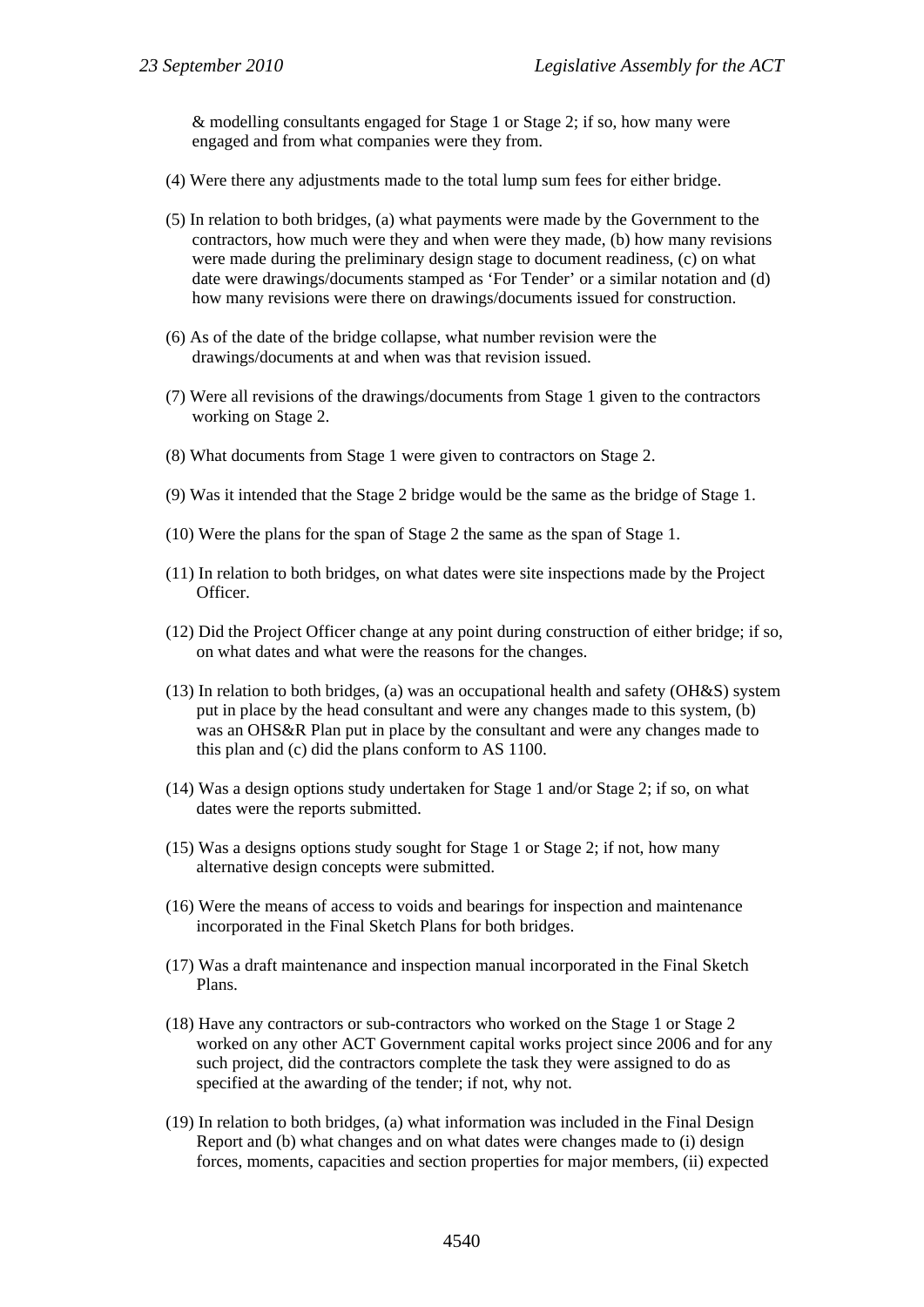short term and long term deflections due to dead load or any other relevant action, and pre-camber specified to compensate for long term deflection, (iii) bearing/expansion joint loads and movements, (iv) bearing inspection and replacement criteria and procedures, (v) service conduits in relation to differential thermal movements and possible vertical dislocations at joints etc or (vi) the steel reinforcement schedule.

- (20) In relation to the changes listed in part (19), were site inspections made to verify any changes.
- (21) Was a pre-construction condition audit undertaken of the Stage 1 bridge as part of the design submission process.
- (22) In relation to both bridges, (a) when was the post-tender meeting, where did it take place and who was present, (b) what record-keeping did the consultant agree to undertake, (c) when was the Project Quality Plan submitted to the Project Officer, were any changes made to it, was any quality surveillance or audits undertaken; if so, when, (d) regarding monthly reports (i) how many were submitted and when were they submitted and (ii) were any problem areas, quality assurance or other issues identified, (e) were variations made in accordance with AS 2124, (f) how many routine variations were made to the contract and when did the variations arise and when were they submitted, (g) how many 'non-routine' variations were made to the contract and when did the variations arise and when were they submitted and (h) were any variations submitted with regard to the girders or the girder design; if so, on what dates were they submitted.
- (23) Was information about the spacing and loading requirements and falsework precamber of the Stage 1 bridge given to the contractors working on the Stage 2 bridge.
- (24) In relation to both bridges, (a) on what date were complete design drawings and formwork documentation of falsework beam submitted, (b) was any information about the proposed splicing arrangements, bolt grades and sizes and torque setting submitted to the ACT Government; if so, when were they lodged and by who.
- (25) Did anyone from the ACT Government inspect the splicing arrangements, bolt grades and sizes and torque settings at any time; if so, when did the inspections take place.
- (26) Was information about the splicing arrangements, bolt grades and sizes and torque setting used on Stage 1 given to contractors working on Stage 2.
- (27) When will the Stage 2 bridge be complete.
- (28) What is the expected financial cost to the Territory.
- (29) How many meetings took place with officers from Procurement Solutions and TAMS to discuss the progress of the tender or construction of Stage 1 or Stage 2.
- (30) How many officers from Procurement Solutions (a) were involved in the project management of both Stage 1 and Stage 2, (b) were involved in only Stage 1 and (c) were involved in only Stage 2.
- (31) What bodies, for example, teams, committees, working groups, working on Stage 1 and Stage 2 involved officers from Procurement Solutions and TAMS and what were their job titles and roles on the body.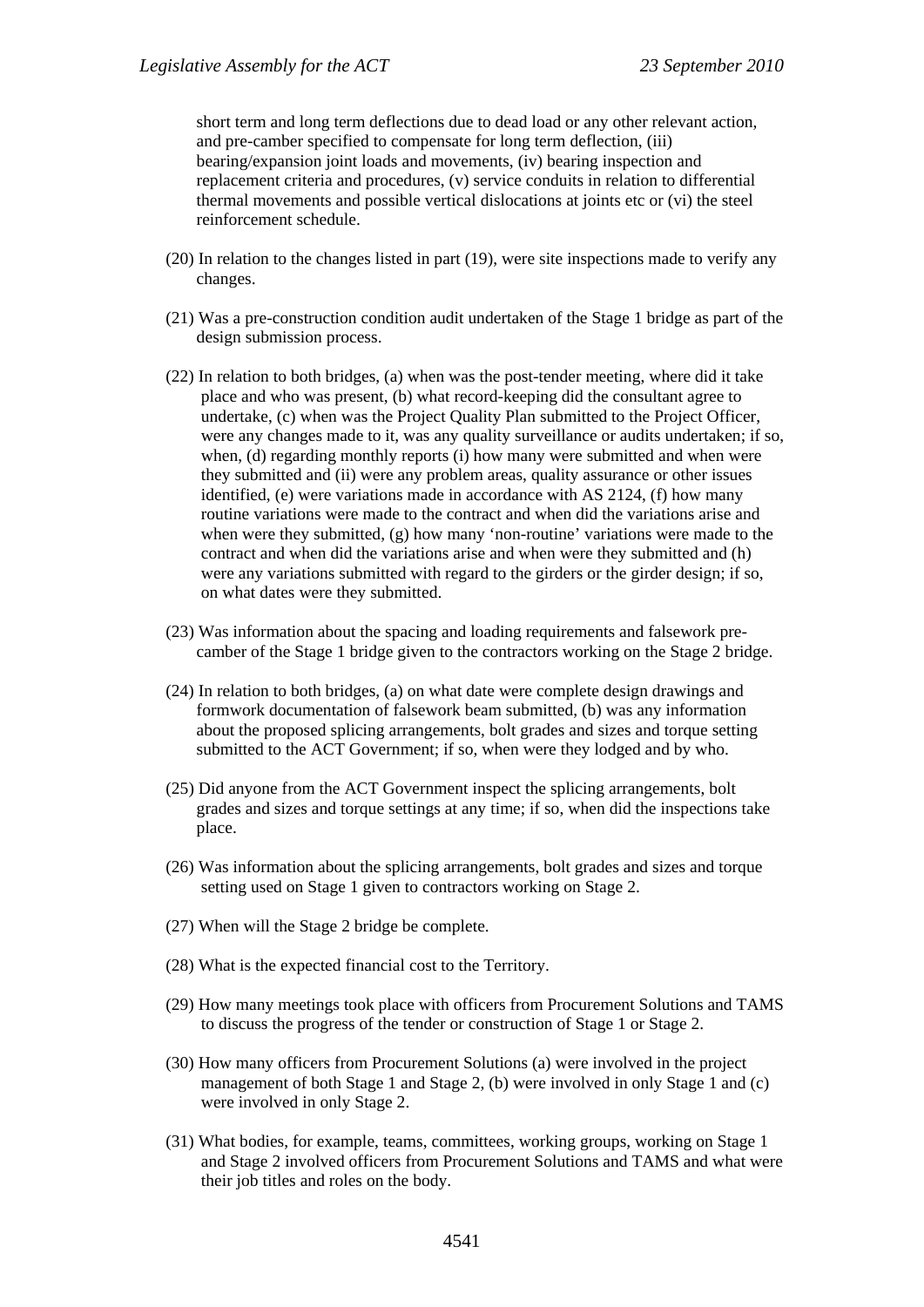- (32) Did the Project Director from TAMS responsible for Stage 1 or Stage 2 change during either process; if so, why did such a change occur.
- (33) In relation to Stage 1 or Stage 2 of the GDE Barton Highway bridge, how often did the Project Director from TAMS meet with Project Officers of Procurement Solutions and when did they meet.

The Government has offered and provided Assembly members briefings on this issue. In addition I tabled in the Assembly the Government's independent engineer's report on Wednesday, 25 August 2010.

As there is currently an investigation into this accident by Worksafe ACT, I am not prepared to answer this question until the investigation has been completed.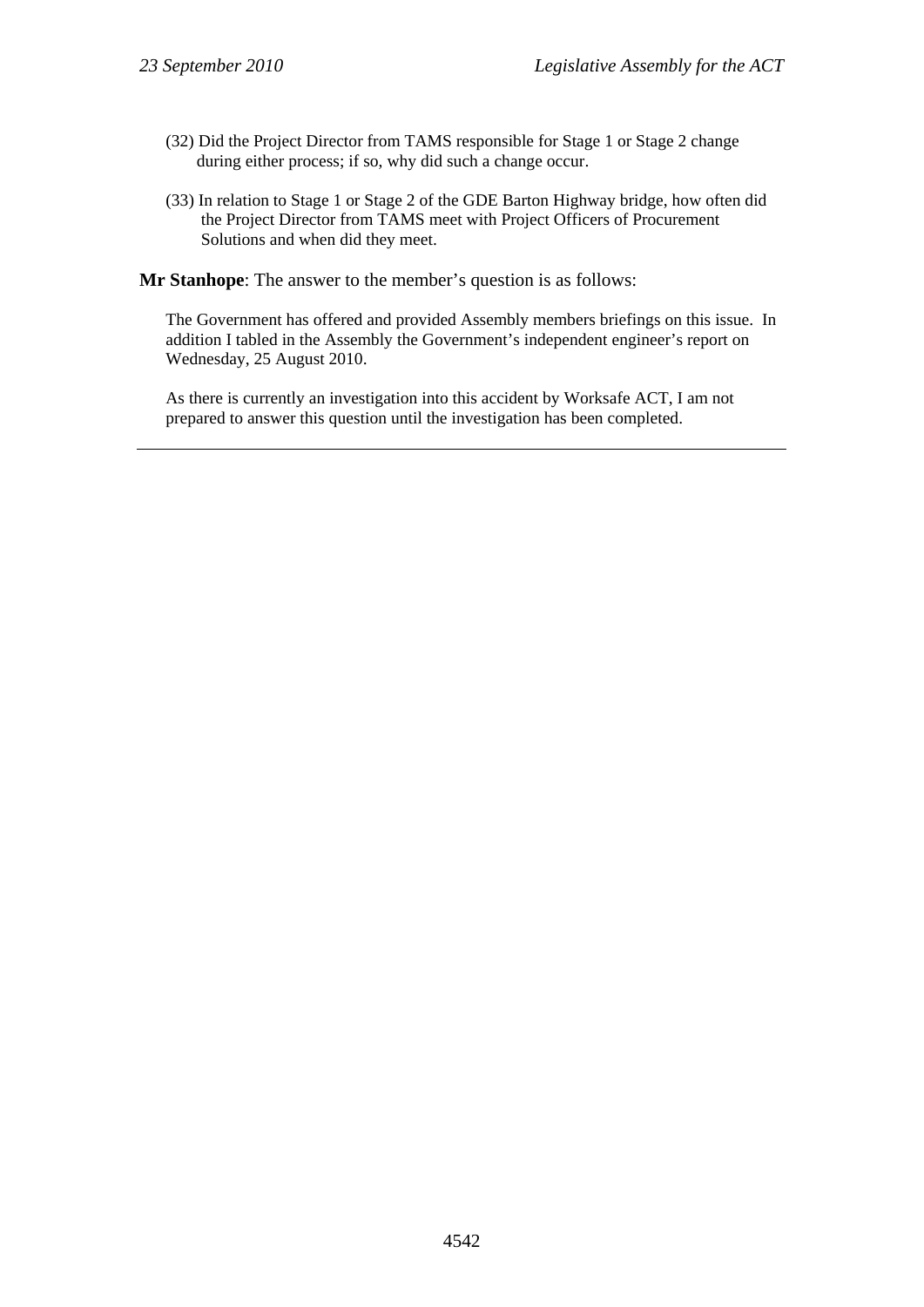# **Questions without notice taken on notice**

# **Children—kinship carer support program—Thursday, 26 August 2010**

**MS BURCH** *(in reply to a supplementary question by Mr Doszpot)*: In response to Mr Doszpot's question, there was not a representative of the Aboriginal and Torres Strait Islander community on the tender assessment panel.

**MS BURCH** *(in reply to a question by Mrs Dunne)*: In response to Mrs Dunne's question there were two (2) tenders in total for the Kinship Carer Support Programs. Marymead was the successful tenderer for the Advocacy and Support component and did not tender for Category B – services targeted to the needs of Aboriginal and Torres Strait Islander people or Category C – education, awareness and support programs of kinship carers. The other tender received was for all categories of the tender and was assessed as not suitable in providing these services.

# **Schools—relief teachers—Thursday, 26 August 2010**

**MR BARR** *(in reply to a supplementary question by Ms Hunter)*: There were 1340 casual teachers registered as approved for casual relief on Thursday, 26 August 2010. Three hundred and forty one (341) relief staff were engaged to work on the day in question.

The Department of Education and Training does not collect information about alternative staffing arrangements made by individual schools.

# **Domestic Animal Services—dogs—Thursday, 26 August 2010**

**MR STANHOPE** *(in reply to a supplementary question by Ms Bresnan)*: I have received advice from the Registrar of Domestic Animal Services that DAS continues to impound dogs whilst the facility is in quarantine, as there is no alternative facility to impound stray and seized dogs in the ACT.

During the period 19 June 2010 to 27 August 2010, DAS impounded 323 dogs and ex-pounded 318 dogs; 217 of these dogs were strays. These impoundments included 26 transferrals from the RSPCA and 31 dogs that were handed in for re-homing. Additionally, during this period, two dogs were handed in for destruction due to the behaviour that they had exhibited to the owner/or family, resulting in them being considered a risk.

Of the dogs ex-pounded, 197 were claimed by their owners, 21 were sold to new homes and 14 were relocated to Rescue Services. Unfortunately, 20 dogs were euthanased for welfare reasons due to the parvo virus outbreak or due to their general poor condition.

## **MR STANHOPE** *(in reply to a question by Ms Le Couteur)*:

Domestic Animal Services (DAS) has had a series of outbreaks of canine parvovirus during the winter months of this year. Parvovirus is a highly contagious disease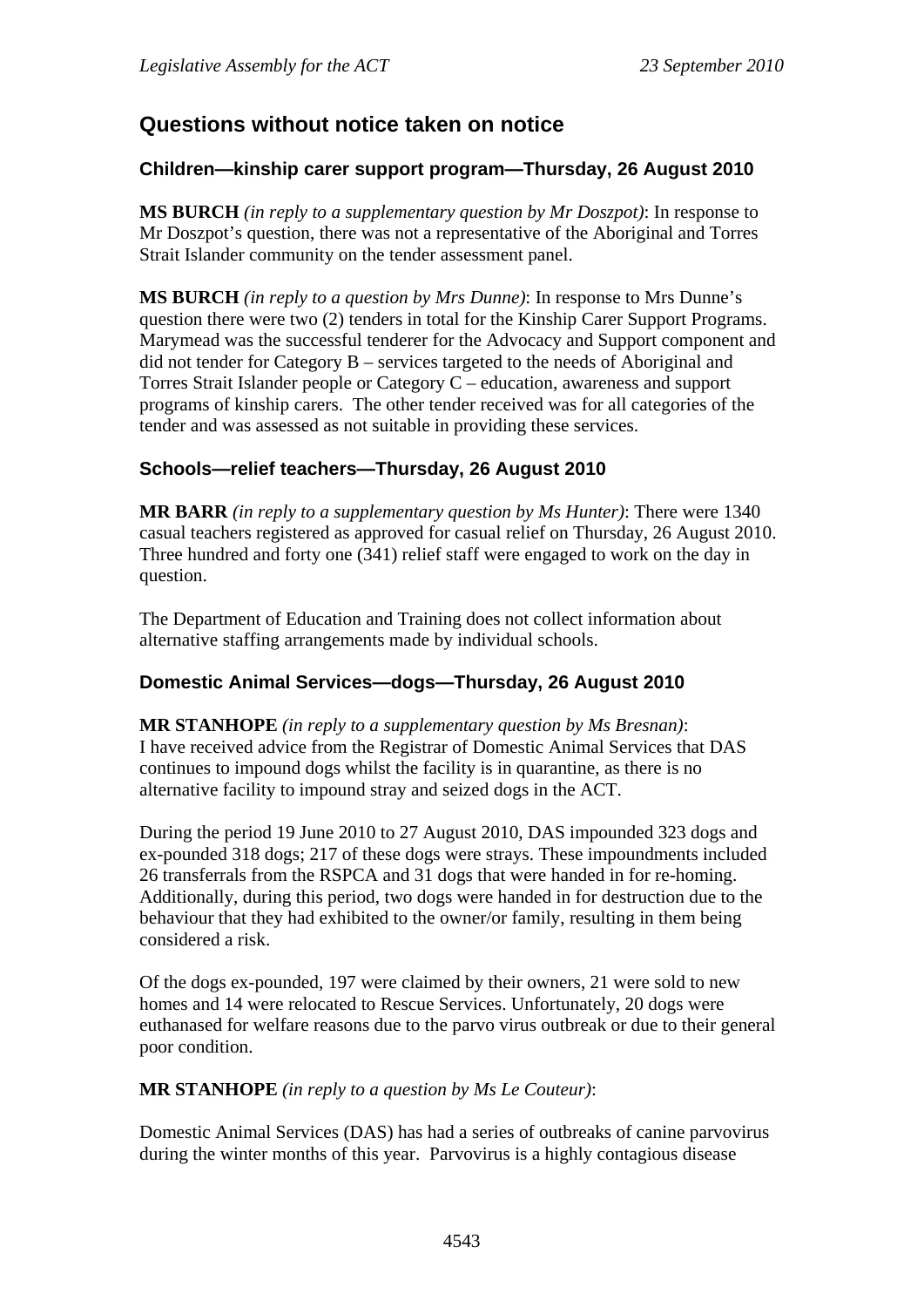transferred between dogs. Unfortunately, it is often fatal if not treated in the very early stages. It is however a disease that can be prevented by vaccination.

Parvovirus was first detected at DAS on 23 June 2010. During the detections of parvovirus, DAS has implemented quarantine measures that have included restricted public and volunteer accesses to the facility, daily disinfection of the dog holding pens, and the provision of disinfection foot baths at the entry to the facility and throughout the dog holding areas. DAS also accepted an offer by the RSPCA to test and vaccinate dogs for parvovirus. Eleven dogs were infected by parvovirus during the recent outbreaks, and unfortunately had to be euthanased. DAS has been clear of further parvovirus detections since 6 September 2010.

In respect to your question about maintenance and staff upgrades, senior officers from the Department of Territory and Municipal Services (TAMS) are working in close cooperation with the Chief Executive Officer of RSPCA-ACT, Mr Michael Linke, on a project to relocate the RSPCA from their existing Weston facility. A model that will involve co-location of the RSPCA with DAS in a new purpose-built facility is being explored. The Government will examine the joint proposal from TAMS and the RSPCA with a view to funding the new facility. Minor maintenance issues at the existing DAS facility are being addressed.

DAS recently completed a recruitment process for three vacant ranger positions. I am pleased to advise that the facility is now fully staffed including the appointment of a part-time DAS volunteer coordinator, who will commence in the second half of September 2010.

**MR STANHOPE** *(in reply to a supplementary question by Ms Hunter)*:

I have received advice from the Department of Territory and Municipal Services that the *Code of Practice for the Handling of Companion Animals in Pounds and Shelters* has not been reviewed since its adoption in 1995.

I am advised that the Animal Welfare Advisory Committee plans to review the *Code of Practice for the Handling of Companion Animals in Pounds and Shelters* during their next term of appointment.

# **Alexander Maconochie Centre—drugs—Tuesday, 21 September 2010**

**MR STANHOPE** *(in reply to a supplementary question by Mr Hanson)*:

ACT Corrective Services (ACTCS) staff drug test all prisoners, by way of urinalysis, on admission to the Alexander Maconochie Centre (AMC). This testing is conducted only to ascertain an idea of the substances used by prisoners prior to incarceration, and no disciplinary action is taken as a consequence of positive results.

ACTCS staff also conduct targeted urinalysis testing, based on intelligence information, and additionally, conduct random drug testing.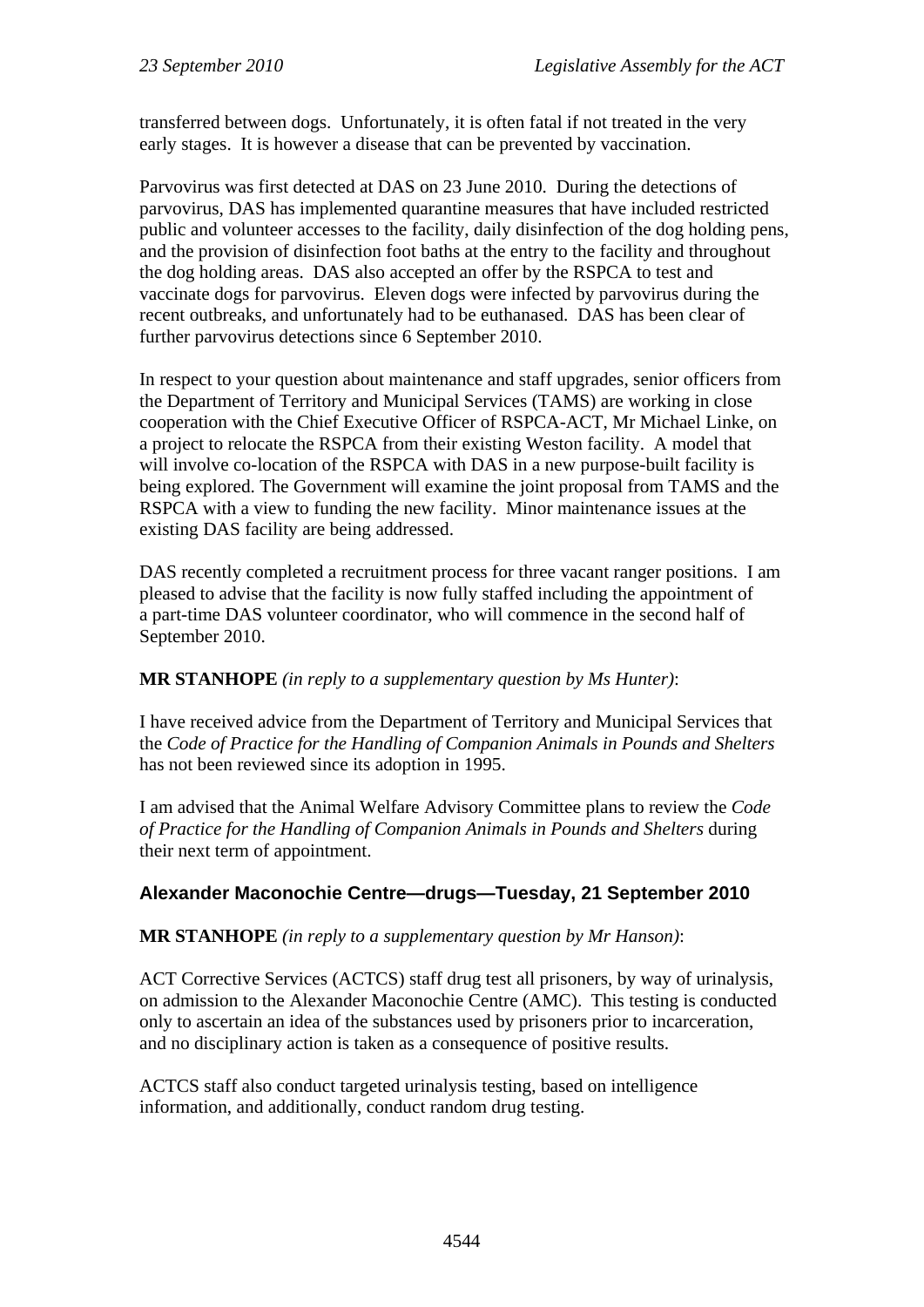## **Domestic Animal Services—dogs—Thursday, 26 August 2010**

**MR STANHOPE** *(in reply to a question by Ms Le Couteur)*:

You asked if I was aware that since the last sitting a parvo-infected dog was released from the shelter to a foster carer and had to be put down within two days.

DAS staff are trained & authorised under the Domestic Animals Regulation 2001. Staff follow best practice standards and protocols that have been developed to ensure safety for both staff, visitors and animals under DAS care. It is current practice that dogs being rehomed are vaccinated against Parvovirus. Prior to 13 September 2010 dogs being rehomed to Rescue Services were not vaccinated.

Parvovirus was confirmed at the animal shelter on 10 July, 2010, following the impoundment of an unregistered stray dog that was found wandering in Macquarie by a Ranger. This dog was diagnosed by a vet and euthanized and the animal shelter was immediately put into a 14 day quarantine period. It was feared that this dog had contaminated other dogs at the shelter, so these dogs were all isolated and monitored.

Quarantine at the DAS Shelter involves restricting access to the dog yards. F10 disinfectant is used to disinfect all pens including drop off pens daily. This includes all floors, walls and mats via spray gun and includes all dogs prior to their entry to the pound.

On Monday 19 July 2010, another dog suspected of being exposed to parvovirus, tested positive. This diagnosis was confirmed by a vet and the dog was euthanized. This was a stray dog that had been picked up from the RSPCA on 9 July 2010 and isolated in a pen.

On 3 September 2010 DAS lifted the quarantine period and resumed normal activities. The pound was continually monitored for any additional sign for parvovirus since quarantine was lifted.

On 10 September 2010 ARF (ACT Rescue & Foster Inc) collected a dog for rehoming. On 12 September 2010 this dog was euthanized as it was affected by parvovirus. DAS was not aware of or observed any symptoms of Parvovirus prior to the dog's release.

On 13 September 2010 quarantine procedures were immediately implemented at the DAS animal shelter.

You also asked me to explain DAS's ability to contain the outbreak when the RSPCA successfully contained an outbreak within seven days.

Every effort is made by DAS to control Parvovirus at the shelter. DAS regularly reviews its procedures and is currently vaccinating all dogs with C3 to prevent the spread of parvovirus. Vaccinated dogs that have passed the incubation period are being released to rescue services, following normal temperament testing to assess their suitability for re-homing.